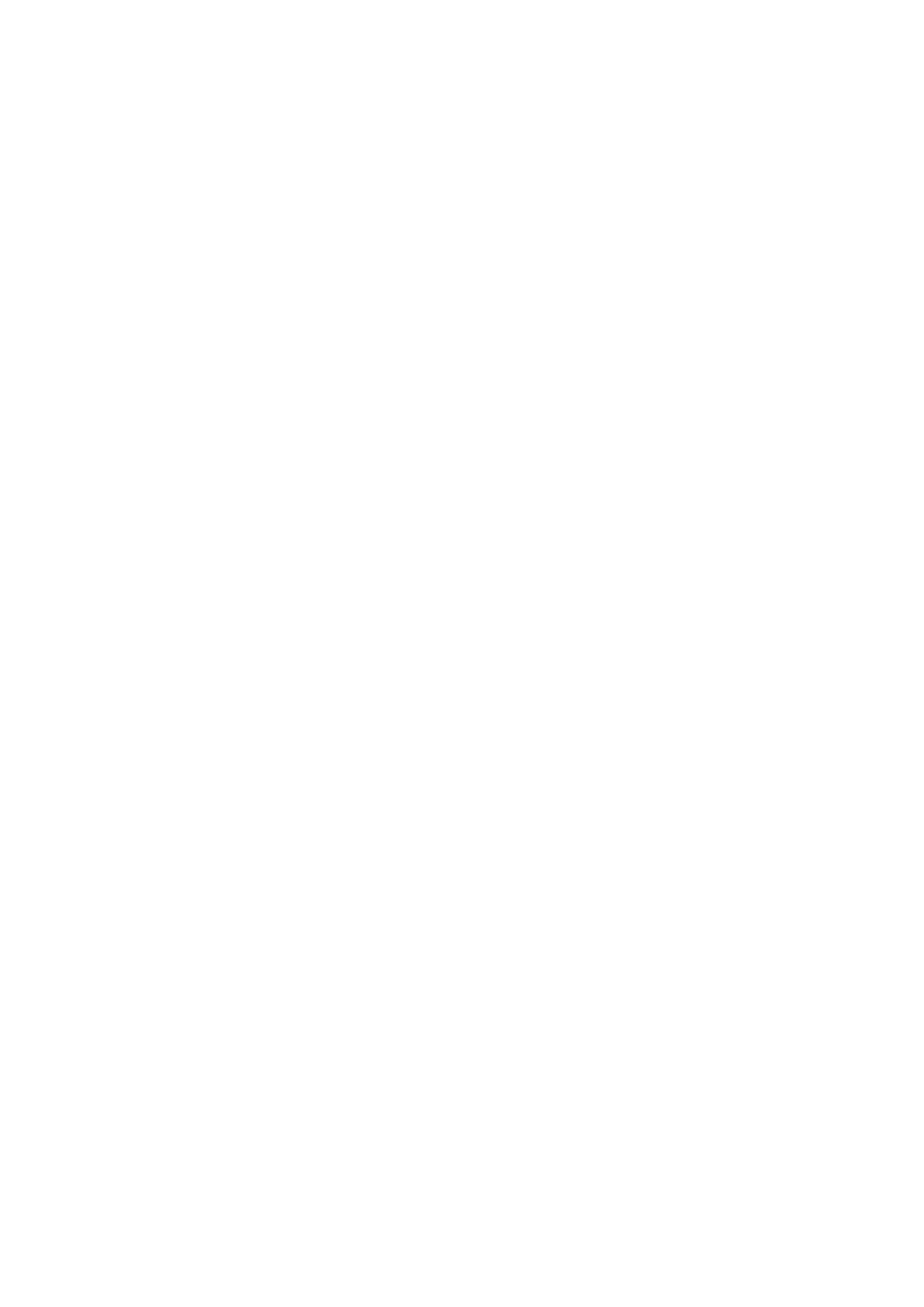## Asymmetric Particle Systems and Last-Passage Percolation in One and Two Dimensions

Philipp Schmidt, Keble College, University of Oxford

A dissertation submitted for the degree of Doctor of Philosophy

Trinity Term, 2011

#### Abstract

This thesis studies three models: Multi-type TASEP in discrete time, long-range lastpassage percolation on the line and convoy formation in a travelling servers model. All three models are relatively easy to state but they show a very rich and interesting behaviour.

The TASEP is a basic model for a one-dimensional interacting particle system with non-reversible dynamics. We study some aspects of the TASEP in discrete time and compare the results to recently obtained results for the TASEP in continuous time. In particular we focus on stationary distributions for multi-type models, speeds of secondclass particles, collision probabilities and the speed process. We consider various natural update rules.

The second model we study is directed last-passage percolation on the random graph  $G = (V, E)$  where  $V = \mathbb{Z}$  and each edge  $(i, j)$ , for  $i < j \in \mathbb{Z}$ , is present in E independently with some probability  $p \in (0,1]$ . To every  $(i, j) \in E$  we attach i.i.d. random weights  $v_{i,j} > 0$ . We are interested in the behaviour of  $w_{0,n}$ , which is the maximum weight of all directed paths from 0 to n, as  $n \to \infty$ . We see two very different types of behaviour, depending on whether  $\mathbb{E}\left[v_{i,j}^2\right]<\infty$  or  $\mathbb{E}\left[v_{i,j}^2\right]=\infty$ . In the case where  $\mathbb{E}\left[v_{i,j}^2\right]<\infty$  we show that the process has a certain regenerative structure, and prove a strong law of large numbers and, under an extra assumption, a functional central limit theorem. In the situation where  $\mathbb{E}\left[v_{i,j}^2\right] = \infty$  we obtain scaling laws and asymptotic distributions expressed in terms of a continuous last-passage percolation model on  $[0, 1]$ .

In the last model customers arrive on the non-negative half-line as a Poisson process of rate  $\lambda \in (0,\infty)$  and n servers start at the origin at time 0. After completing some initial holding times, each server jumps to the first free customer it sees to its right and serves this customer. All service times are i.i.d. exponentials with parameter  $\nu$ . After completion of a service the customer leaves the system and the server jumps to the next customer to the right, ignoring customers that are currently being served. We study the formation of convoys, groups of servers that travel together at the same speed, and the asymptotic behaviour of  $X_t^{(j)}$  $t_t^{(j)}$ , see position of server j at time t.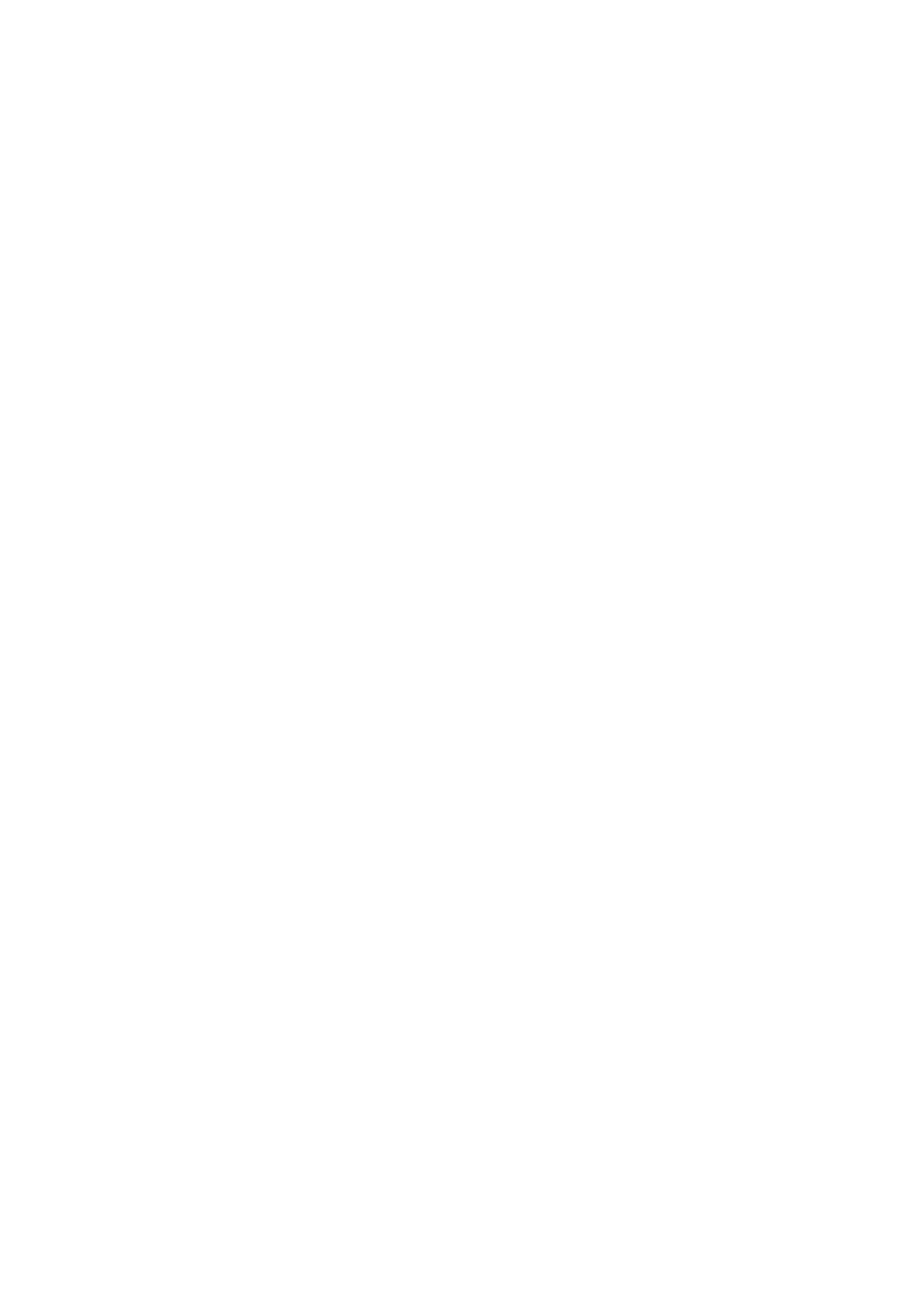# Preface

I would like to thank my supervisor James Martin for his guidance and support during my doctoral studies. His enthusiasm and imaginativeness were inspiring and made my studies very enjoyable. I am grateful for the amount of time he spent introducing me to new ideas and open problems and his patience with my work.

For Chapters 3 and 4 I want to thank Sergey Foss not only for telling me about the models and open problems but also for his help with my work and the invitations to Cambridge, Oberwolfach and Edinburgh.

I would also like to thank the Department of Statistics for their financial support and for providing such an excellent environment for my doctoral studies and the DAAD whose scholarship made this DPhil possible. My thanks also go to Keble College where I met so many wonderful people and made many good friends.

This dissertation is not substantially the same as any that I have submitted for any degree or diploma or other qualification at any university.

Chapter 2 of this thesis is joint work with James Martin. Chapter 3 and Chapter 4 are joint work with James Martin and Sergey Foss.

> Philipp Schmidt Keble College, Oxford June 23, 2012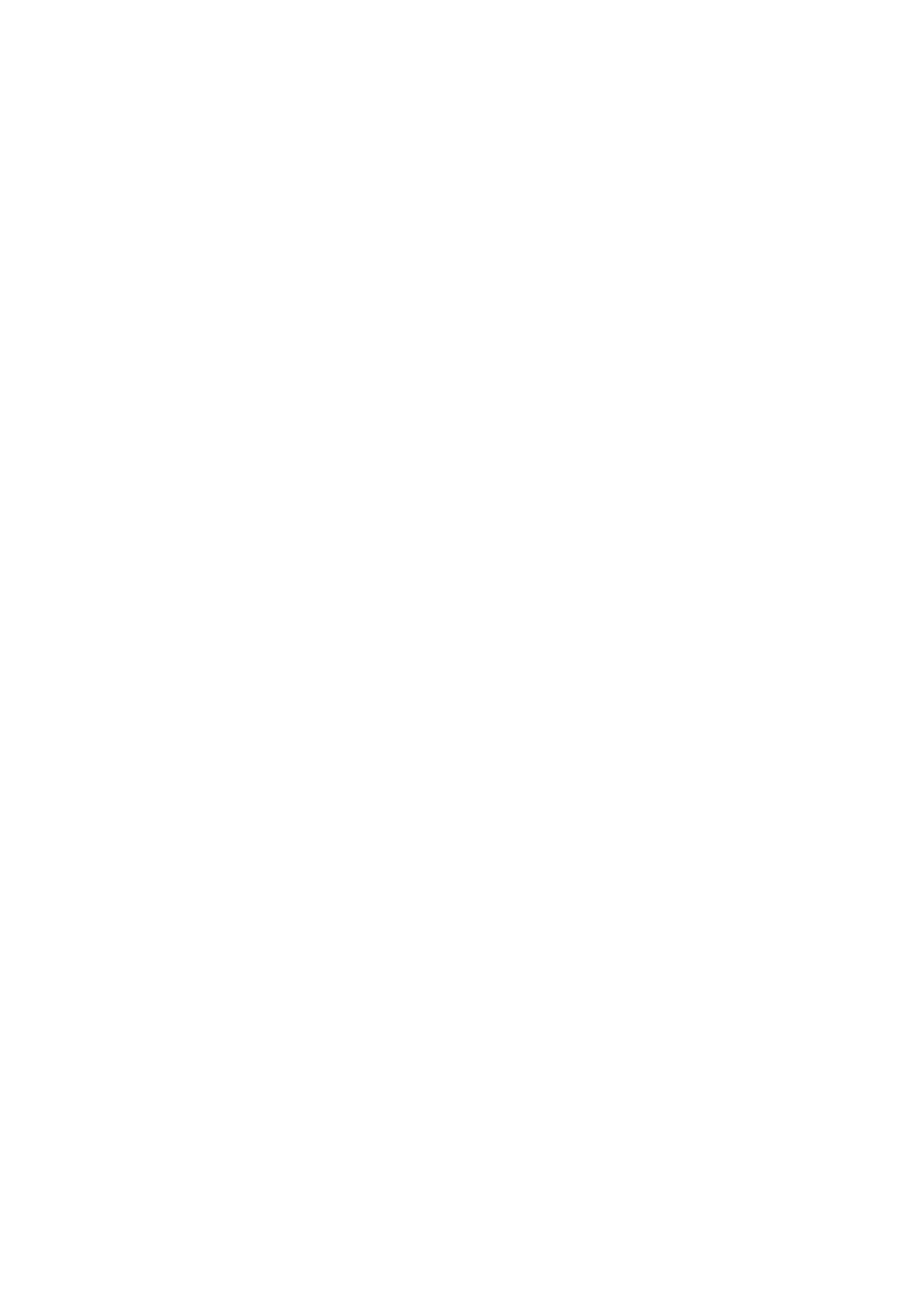# **Contents**

|                | <b>Preface</b><br>v                                 |              |                                                                           |                |  |  |  |
|----------------|-----------------------------------------------------|--------------|---------------------------------------------------------------------------|----------------|--|--|--|
| $\mathbf{1}$   | Introduction                                        | $\mathbf{1}$ |                                                                           |                |  |  |  |
| $\overline{2}$ | $\overline{7}$<br>Multi-type TASEP in discrete time |              |                                                                           |                |  |  |  |
|                | 2.1                                                 |              |                                                                           | $\overline{7}$ |  |  |  |
|                | 2.2                                                 | Model        |                                                                           | 9              |  |  |  |
|                |                                                     | 2.2.1        | Models in continuous and discrete time                                    | 9              |  |  |  |
|                |                                                     | 2.2.2        |                                                                           | 11             |  |  |  |
|                |                                                     | 2.2.3        | Multi-type models $\dots \dots \dots \dots \dots \dots \dots \dots \dots$ | 15             |  |  |  |
|                | 2.3                                                 |              |                                                                           |                |  |  |  |
|                |                                                     | 2.3.1        |                                                                           | 16             |  |  |  |
|                |                                                     | 2.3.2        |                                                                           | 19             |  |  |  |
|                |                                                     | 2.3.3        | Multi-type models out of equilibrium $\ldots \ldots \ldots \ldots$        | 22             |  |  |  |
|                | 2.4                                                 | Proofs       |                                                                           | 30             |  |  |  |
|                |                                                     | 2.4.1        |                                                                           | 30             |  |  |  |
|                |                                                     | 2.4.2        |                                                                           | 33             |  |  |  |
|                |                                                     | 2.4.3        | Multi-type models out of equilibrium $\ldots \ldots \ldots \ldots \ldots$ | 35             |  |  |  |
|                | 2.5                                                 |              |                                                                           |                |  |  |  |
| 3              |                                                     |              | Long-range last-passage percolation on the line                           | 53             |  |  |  |
|                | 3.1                                                 |              |                                                                           | 53             |  |  |  |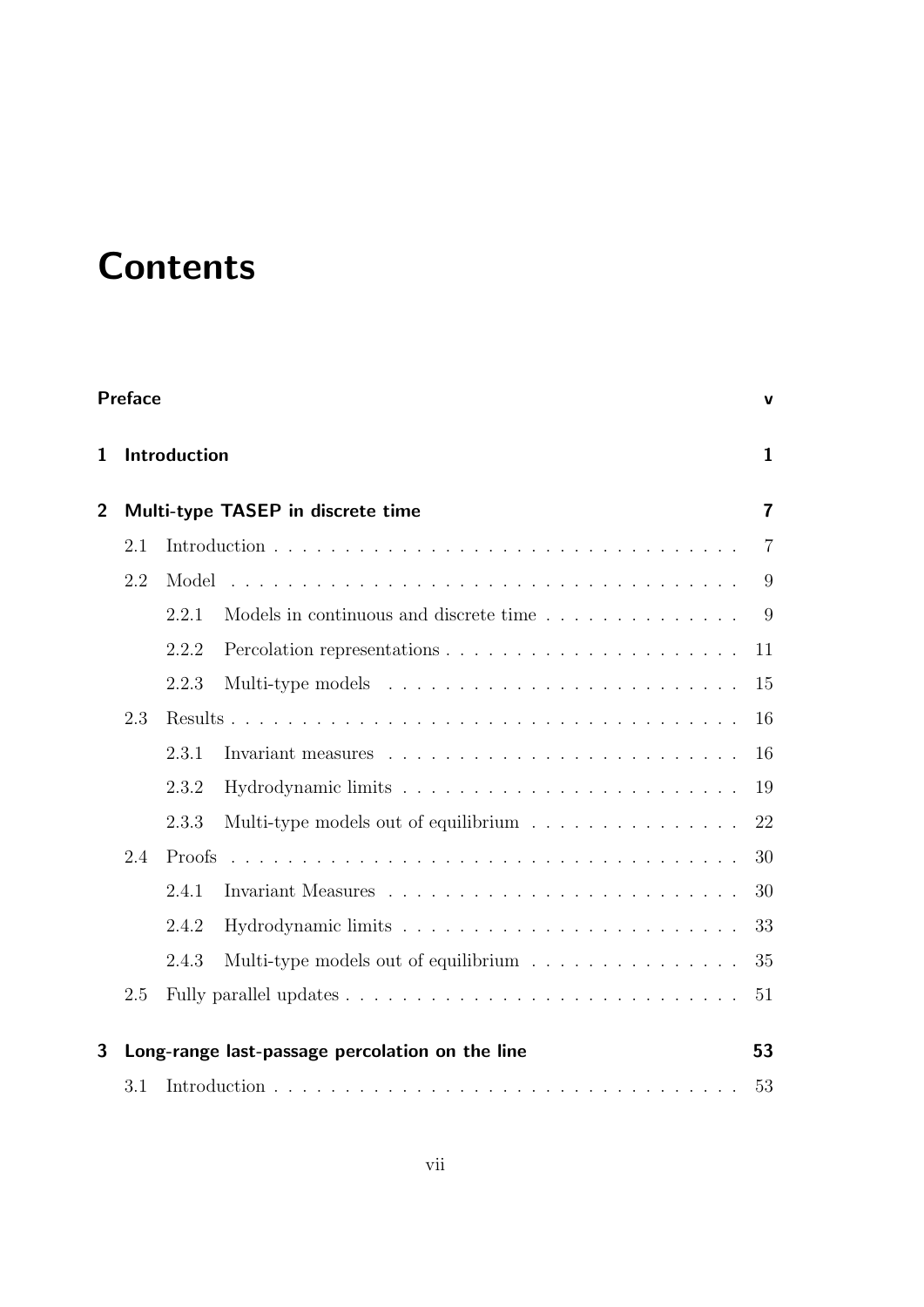|   | $3.2\,$ |                                                |                                                                                |    |  |
|---|---------|------------------------------------------------|--------------------------------------------------------------------------------|----|--|
|   |         | 3.2.1                                          | Weights with finite second moment $\dots \dots \dots \dots \dots$              | 55 |  |
|   |         | 3.2.2                                          | Weights with infinite second moment $\ldots \ldots \ldots \ldots \ldots$       | 59 |  |
|   | 3.3     |                                                |                                                                                |    |  |
|   |         | 3.3.1                                          |                                                                                | 64 |  |
|   |         | 3.3.2                                          |                                                                                | 66 |  |
|   |         | 3.3.3                                          | Proofs of the SLLN and CLT for general $p \in (0,1]$                           | 69 |  |
|   |         | 3.3.4                                          |                                                                                | 83 |  |
|   |         | 3.3.5                                          |                                                                                | 90 |  |
|   | 3.4     |                                                |                                                                                | 91 |  |
|   |         | 3.4.1                                          | Proof of Theorem $3.7 \ldots \ldots \ldots \ldots \ldots \ldots \ldots \ldots$ | 91 |  |
|   |         | 3.4.2                                          |                                                                                | 96 |  |
| 4 |         | Convoy formation in a travelling servers model |                                                                                |    |  |
|   | 4.1     |                                                |                                                                                |    |  |
|   | 4.2     | Proofs                                         |                                                                                |    |  |
|   | 4.3     |                                                |                                                                                |    |  |
|   |         | 4.3.1                                          |                                                                                |    |  |
|   |         | 4.3.2                                          |                                                                                |    |  |
|   |         | 4.3.3                                          |                                                                                |    |  |
|   |         |                                                |                                                                                |    |  |

## Bibliography 144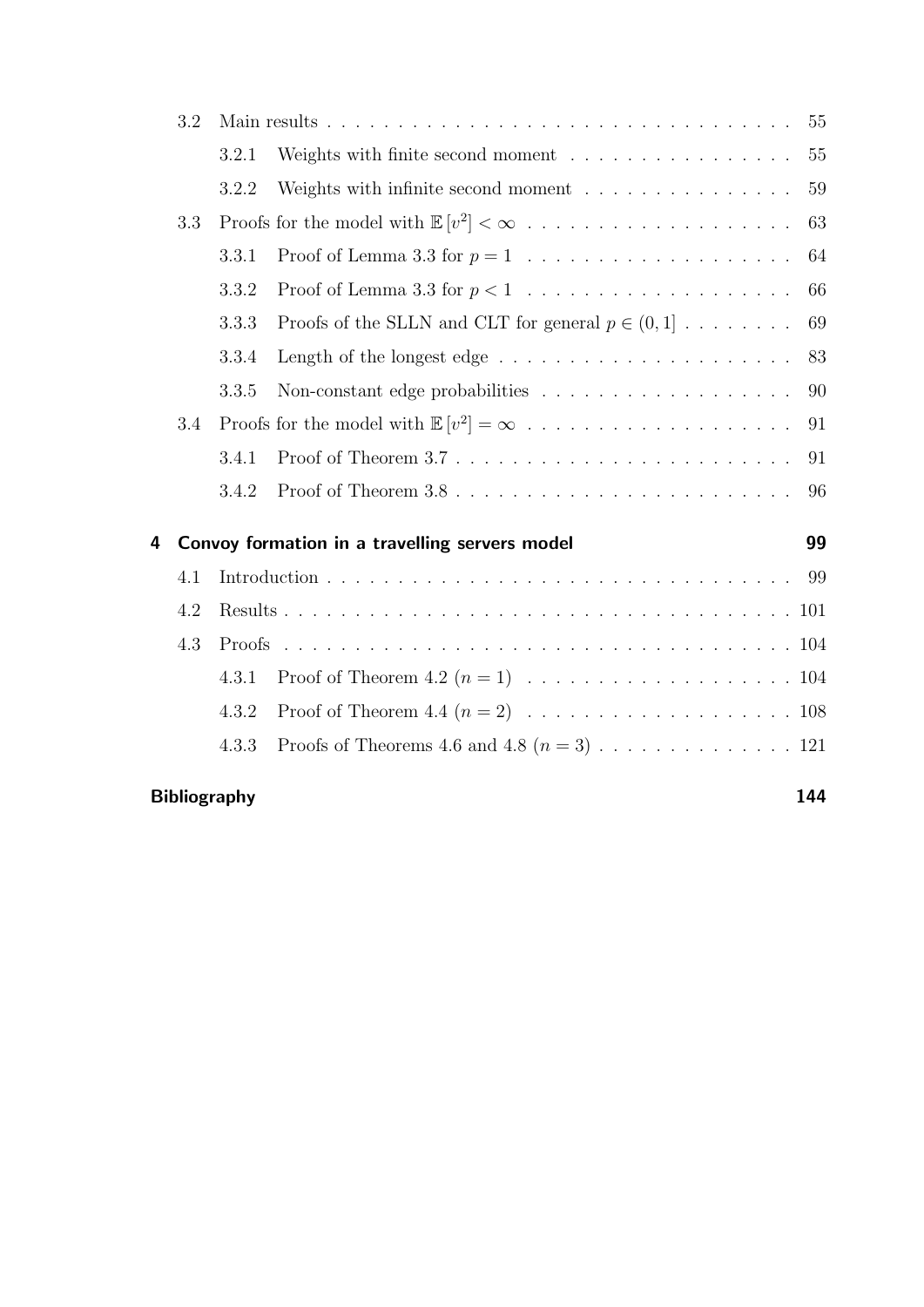# Chapter 1

# Introduction

Particle systems have been used for many years to describe a huge variety of physical, biological and chemical processes. The study of hydrodynamics and the modelling of gases as particle systems, where the particles represent individual molecules, goes back to Daniel Bernoulli's work Hydrodynamica [3] in the 18th century. Whereas early applications focused on statistical mechanics and thermodynamics, today there is a wide variety of models and applications. These applications range from competition models in biology, electronic networks, movement of molecules and traffic models to computer science, queueing networks and many more.

The work presented here focuses on three very different but related models: The TASEP, or totally asymmetric simple exclusion process, in discrete time, long-range last-passage percolation on the line and convoy formation in a travelling servers model. Although not itself a particle system like the first and the last model, the last-passage percolation model has a strong connection to the TASEP that will be examined in detail in Section 2.2.2. We will study a two-dimensional last-passage percolation model in connection with the TASEP in Chapter 2, while Chapter 3 deals with a more general model in one dimension. Apart from the one-dimensionality, a common feature of all three models is some form of asymmetry. In the TASEP and the travelling servers model the particles, and the servers respectively, can only move to the right which makes the models asymmetric. In our last-passage percolation model, the underlying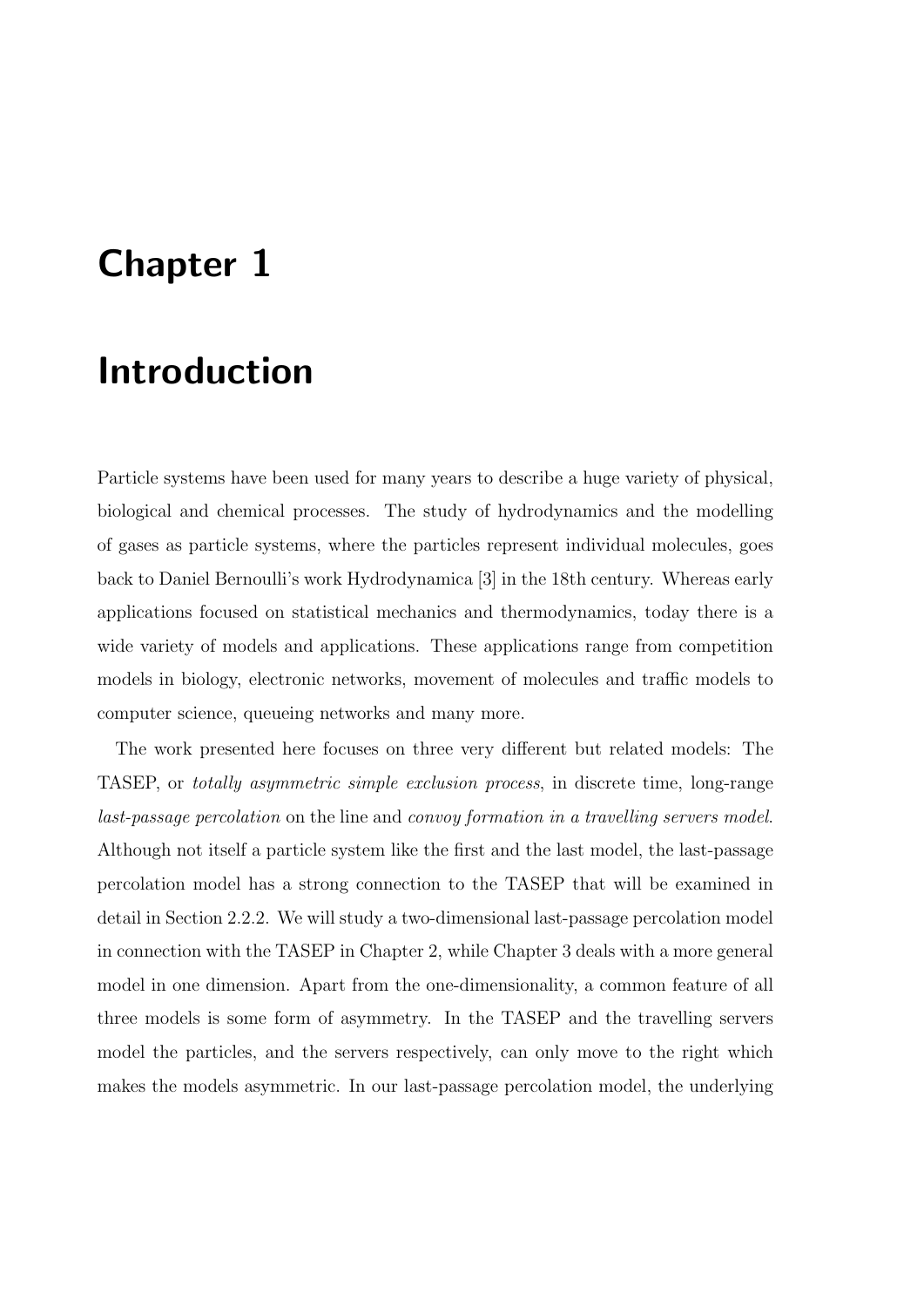graph will be a directed graph on the vertices of  $\mathbb Z$  and this can also be seen as a type of asymmetry. All three models are also relatively simple to state but despite this simplicity they show a very rich, interesting and sometimes surprising behaviour. We will now give a brief introduction to the three models under consideration and their connections. The models will then be more formally introduced in the corresponding chapters.

Our focus in Chapter 2 will be the TASEP in discrete time and we will analyse its connection to last-passage percolation in two dimensions. The core of this chapter is the article [40], to appear in ALEA, which is joint work with James Martin. The TASEP is a basic model for a one-dimensional interacting particle system with nonreversible dynamics. The TASEP in continuous time was introduced by Spitzer in 1970 ([48]) and can be described as follows. It is a Markov process  $(\eta_t)_{t\geq 0}$  on the state space  $E = \{0,1\}^{\mathbb{Z}}$  where for  $x \in \mathbb{Z}$  we say that site x is occupied with a particle at time t iff  $\eta_t(x) = 1$ . Otherwise we say that site x is empty at time t. Starting from some initial configuration  $\eta_0 \in E$ , updates occur at each site as a Poisson process of rate 1, independently; when an update occurs at site  $x$ , if there is a particle at site  $x$ and a hole to its right at site  $x + 1$ , the particle jumps from site x to site  $x + 1$ . If site x is empty, or if site  $x + 1$  is already occupied, the update has no effect. This is the exclusion property of the process. Since the particles can only move to the right and only one step at a time the process is *totally asymmetric* and *simple*.

In the model in discrete time, updates occur with some probability  $\beta \in (0,1)$  at each site at each time-step. Since updates occur simultaneously, we now have to choose an order in which to update the sites. We will consider sequential updates (from right to left or from left to right) and sublattice-parallel updates (even sites first then odd sites). This makes the TASEP in discrete time substantially different from the model in continuous time. Here we derive results for the TASEP in discrete time that correspond to recently obtained results for the continuous-time model. These include stationary distributions for multi-type systems (e.g. [17, 18]), laws of large numbers for the path of a second class particle and their connection to competition interfaces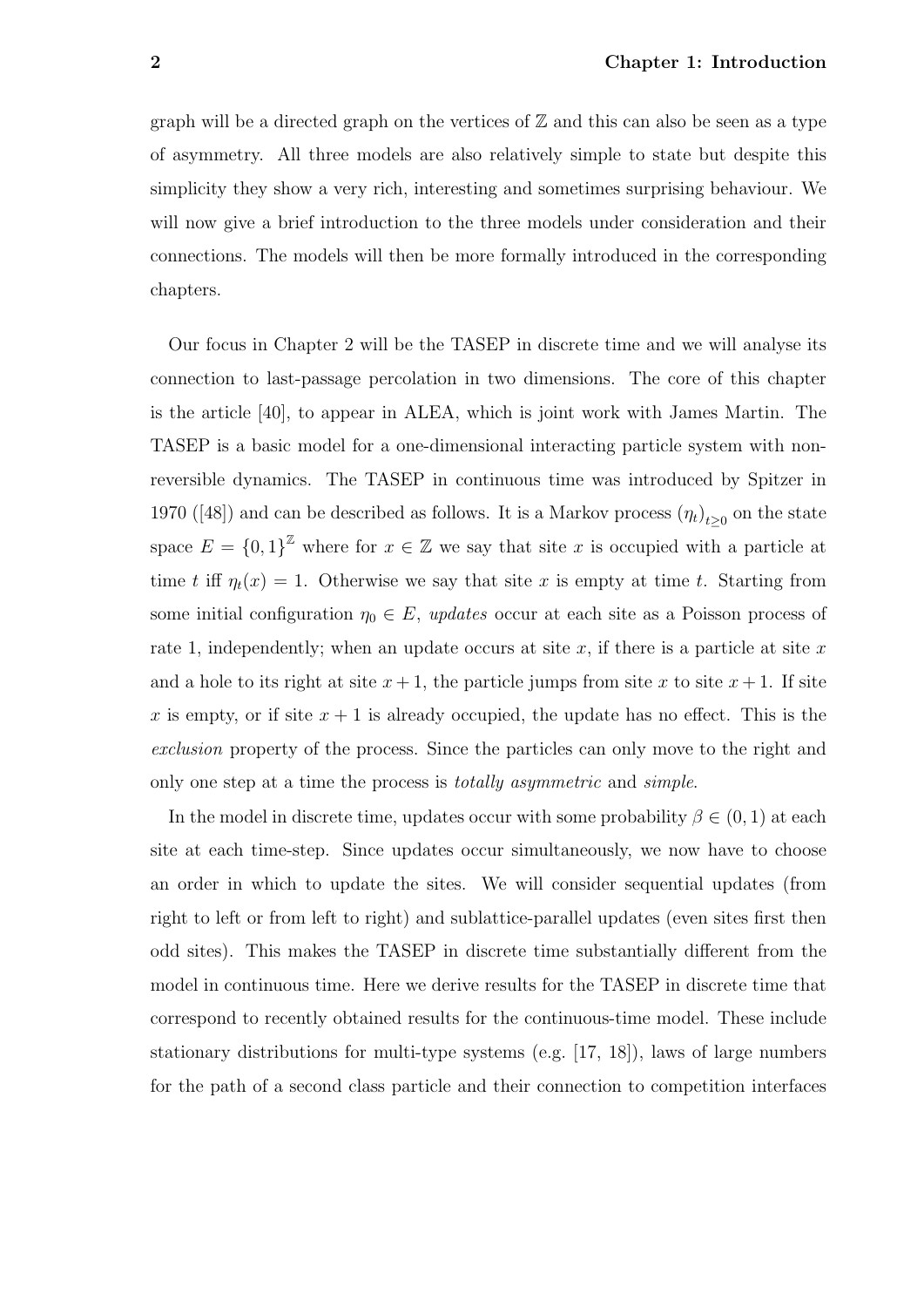#### Introduction 3

in competition growth models (e.g. [19, 16]), and the TASEP speed process recently studied by Amir, Angel and Valkó  $([1])$ .

In Chapter 3 we study a model of directed last-passage percolation on the integer line Z. The content of this chapter is joint work with Sergey Foss and James Martin and the results have been submitted for publication to the Annals of Applied Probability, see [21]. A simple long-range last-passage percolation model can be defined as follows. Consider the random directed graph  $G = (\mathbb{Z}, E)$ , where every directed edge  $(i, j)$  from vertex i to vertex  $j > i$  is present independently with probability  $p \in (0, 1]$ . Random structures of this kind have been used to study community food webs or task graphs for parallel processing in computer science. In the first case a link between  $i$  and  $j$ means that species  $j$  preys upon species  $i$ . The computational interpretation would be that task i must be completed before task j can start. Such models have been studied in [12], [24], [31] and [42], for example.

Here we consider a model in which weights  $v_{i,j}$  are attached to all edges  $(i, j) \in E$ . In [14] the authors study the same model with constant weights  $v_{i,j} \equiv 1$ . We are interested in the asymptotic behaviour of the random variable  $w_{0,n}$  that is defined as follows. For any increasing path  $\pi = ((i_0, i_1), (i_1, i_2), \ldots, (i_{l-1}, i_l))$  from  $i = i_0$  to  $j = i_l$ (for some  $l \geq 0$ ) the *weight* of the path is the sum of the edge weights  $\sum_{k=1}^{l} v_{i_{k-1},i_k}$ . We define the weight  $w_{i,j}$  to be the maximal weight of a path from i to j. A maximizing path between two points is called a *geodesic*. If we let  $\Pi_{i,j}$  be the set of all paths from  $i$  to  $j$ , then

$$
w_{i,j} = \max_{\pi \in \Pi_{i,j}} \sum_{e \in \pi} v_e.
$$

If there is no path between i and j (which is possible if  $p < 1$ ) then  $w_{0,n}$  will be  $-\infty$ . We will analyse the behaviour of  $w_{0,n}$  as n tends to infinity. In the parallel processing model,  $v_{i,j}$  represents a delay required between the start of task i and the start of task j, and  $w_{0,n}$  represents the overall constraint on the time between the start of task 0 and the start of task n. We will write  $v$  for a generic random variable whose distribution is that of  $v_{i,j}$ , and we write F for the distribution function of v.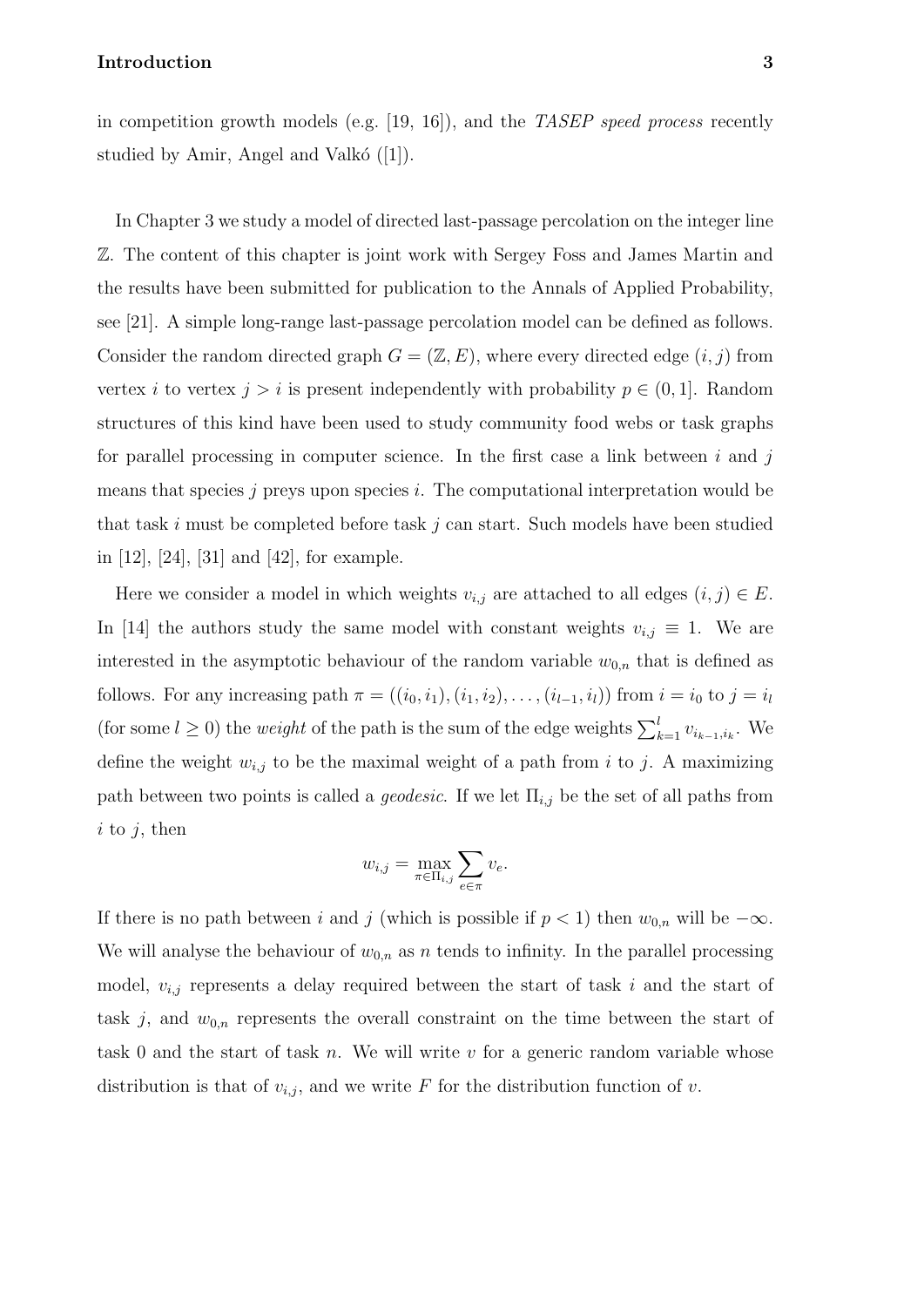A very interesting feature of the TASEP is its connection to last-passage percolation. If we start a single-type TASEP from a specific initial configuration, then this model corresponds to two-dimensional nearest neighbour last-passage percolation in the first quadrant of  $\mathbb{Z}^2$ . The holding times in the TASEP correspond to vertex-weights in the last-passage percolation model (exponential weights in continuous time and geometric weights in discrete time). The time it takes particle k in the TASEP to jump n times corresponds to  $w_{0,(n,k)}$  which is the weight of the heaviest path from the origin to the vertex  $(n, k)$  in the last-passage percolation model. This connection will be explained in more detail in Section 2.2.2 and we will show how this connection can be exploited to transfer results about one model into results for the other model. A shape theorem for the last-passage percolation model corresponds, for example, to a hydrodynamic limit in the TASEP. Due to this connection, it is therefore natural to study last-passage percolation models in connection with the TASEP. The last-passage percolation model that we consider in Chapter 3 has, however, a few different features: it is a one-dimensional instead of a two-dimensional model; it is not a nearest neighbour model but allows long-range edges; the weights are not geometric or exponential but come from a more general class of probability distributions.

In Chapter 4 we will analyse the formation of convoys in a model with travelling servers. The results in this chapter are joint work with James Martin and Sergey Foss. Customers arrive on the non-negative real half-line as a Poisson process with parameter  $\lambda \in (0,\infty)$  (Poisson rain). We let *n* servers start at the origin at time 0. After completing some initial holding times, each server jumps to the first free customer it sees to its right and serves this customer. All service times are i.i.d. exponentials with parameter  $\nu$ . After completion of a service the customer leaves the system and the server jumps to the next customer to the right, ignoring customers that are currently being served. We are interested in the asymptotic behaviour of  $X_t^{(j)}$  $t_i^{(j)}$ , the position of server j at time t, and its inverse  $T_x^{(j)}$ , the passage time of server j to x. We assign the labels 1 to n arbitrarily to the n servers. As we will see in Section 2.3.1, queueing systems play an important role in connection with stationary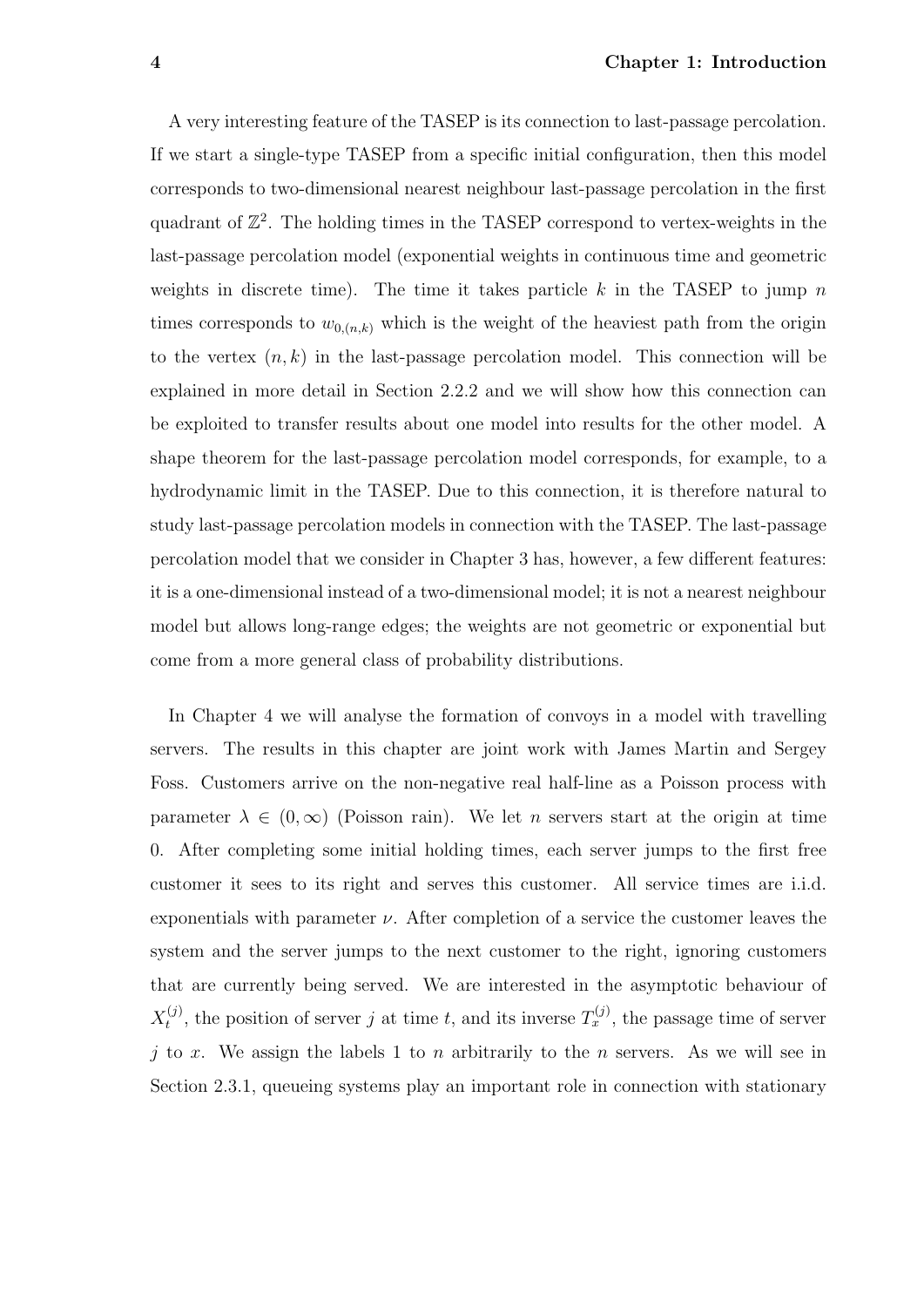#### **Introduction** 5

distributions for the TASEP.

For  $n = 1$  and a speed  $v < \infty$  this model has been studied in [36], [47] and [35]. A speed  $v < \infty$  means that the server does not jump to the next customer. Instead it travels at speed  $v$  until it encounters a customer. Our model corresponds to taking  $v = \infty$ . [35] looks at the model with more general service time distributions. The result in Chapter 4 for  $n = 1$  is slightly stronger than the results obtained in [36] and [47]. However, the assumption  $v = \infty$  makes the model easier to analyse. The results concerning the model with more than one server, which we derive here, are new and show an interesting behaviour of the model. We will show that the servers form convoys of strictly decreasing size. The formation of these convoys happens randomly and all possible sequences of convoys occur with strictly positive probability. The speed of a server corresponds to the size of its convoy. There exists a vast amount of literature about related models, for example in the context of polling systems, which have applications in telecommunication systems, machine repair, manufacturing or transportation. In [27], [37] and [22, 23] the authors study polling models with fixed queueing stations. A single server visits the queueing stations according to some algorithm (for example a greedy algorithm). These models have been studied for various algorithms and service time distributions. The difference to our model is that customers can only arrive at queueing stations and not as a process in continuous space. In [34] and [32, 11] models more closely related to our model are studied: customers arrive according to a Poisson (or more general arrival) process on the line or a circle. The server either follows some algorithm or a Brownian motion with drift and stops to serve customers. Although the set-up is similar to our model, we look at a very different type of results. Whereas the literature mainly focuses on the question of stationarity for these models, our model is transient and our main results concern the arrangement of the n servers in some random sequence of convoys.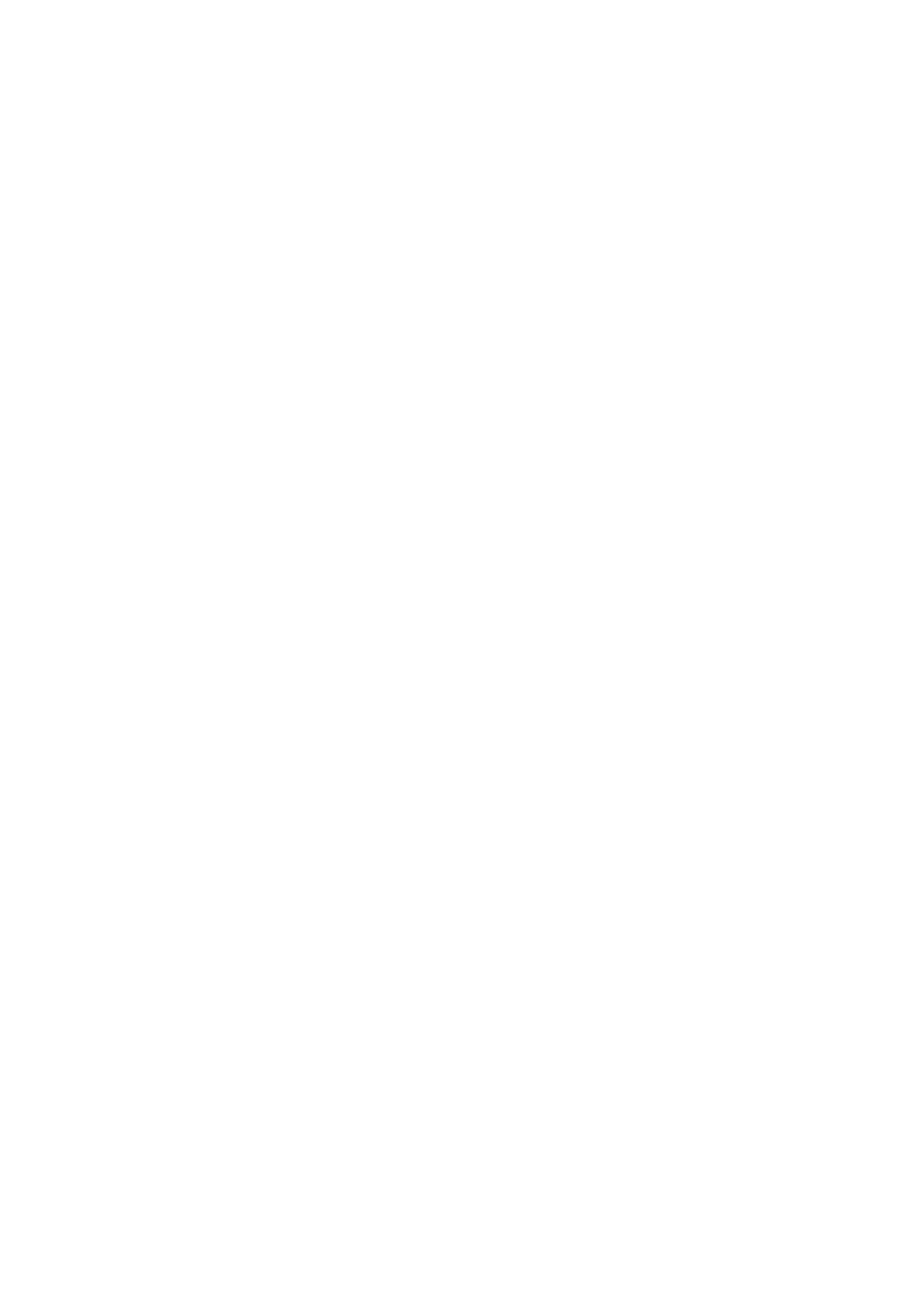# Chapter 2

## Multi-type TASEP in discrete time

## 2.1 Introduction

For the model in continuous time, that we first introduced in the introduction, there exists a vast amount of literature. For an introduction and background to the topic see Liggett's books [38] (pp. 361-417) and [39] (pp. 209-316). However, in some physical models of interest it might be more natural to use a discrete time scale. For example in traffic models we can consider the reaction time of individuals as a smallest time scale (Blythe and Evans [7], Chowdhury, Santen and Schadschneider [10] and Helbing [29]) and this suggests modelling traffic with a model in discrete time. The ASEP (asymmetric simple exclusion process, particles jump to the right at rate  $p$  and to the left at rate  $q < p$ ) in discrete time was studied for example in Schütz [46], Hinrichsen [30], Rajewsky, Santen, Schadschneider and Schreckenberg [44] and Blythe and Evans [7]. However, the behaviour of the models in discrete time has not been analysed in as much depth as the model in continuous time. The papers mentioned above are mainly concerned with the model on a finite interval with open boundary conditions and just one type of particles and analyse density profiles and stationary distributions.

Looking at the model in discrete time with update parameter  $\beta \in (0,1)$ , we find that the multi-type invariant distributions for the models with sequential updates are identical with those for the model in continuous time, and do not depend on the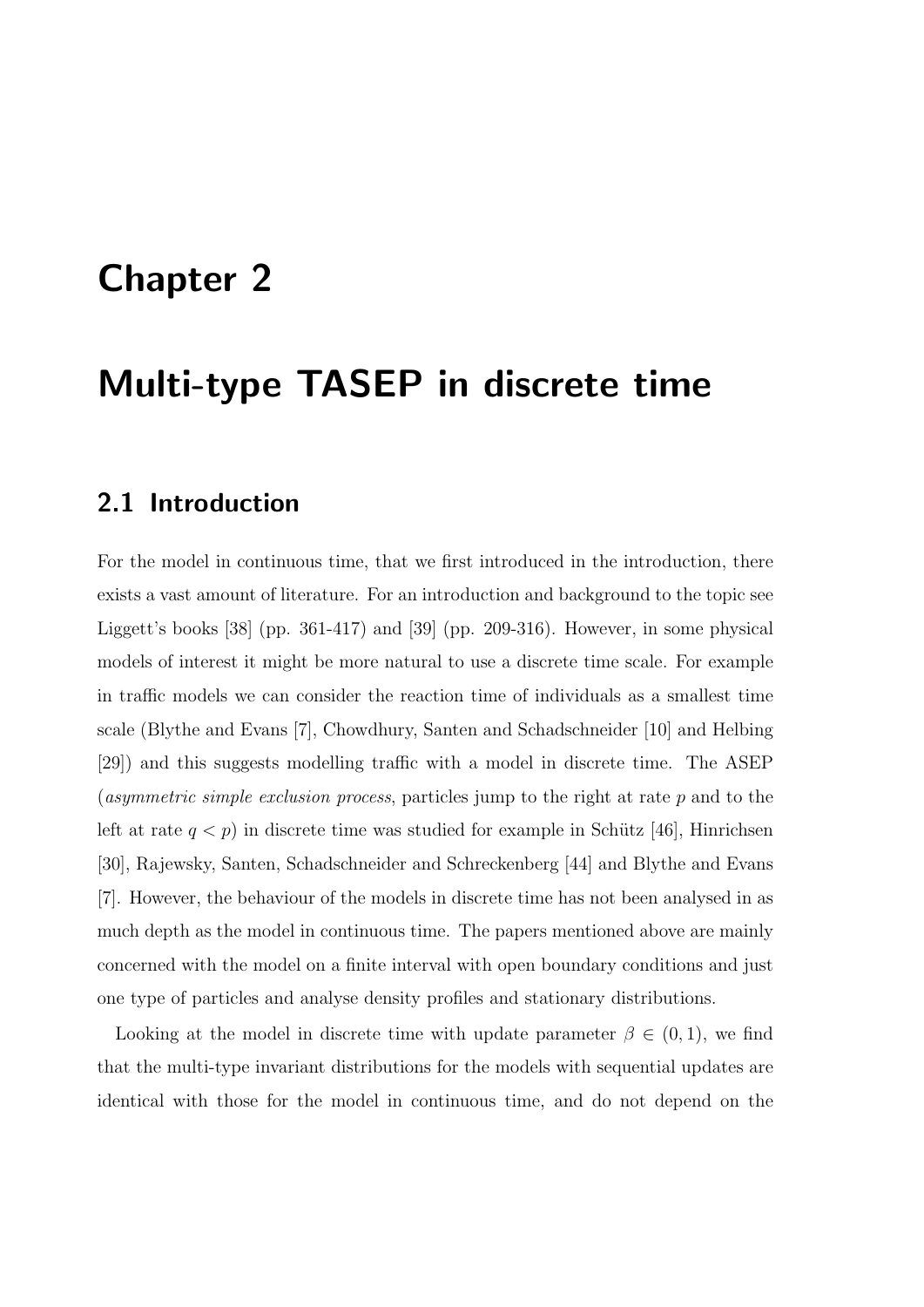parameter  $\beta$ . This has the surprising consequence that various collision probabilities for different particles in a multi-type processes started out of equilibrium, of the sort considered in [16] and [1], are also independent of  $\beta$  and coincide with the values for a continuous-time process. These probabilities correspond to survival probabilities of clusters in the associated multi-type competition growth models. At the moment, the only argument we have for this property is indirect, using the fact that the set of invariant measures is identical for all  $\beta$ ; we do not know of a more direct argument based on local dynamics or couplings.

By contrast, in the case of sublattice-parallel updates, the value of  $\beta$  plays an important role in the set of stationary distributions. All the subsequent results will also heavily depend on the value of the parameter  $\beta$ . We extend the queue-based construction of the multi-type stationary distributions from [17, 18] by incorporating queues whose arrival and service rates are different at even and odd times. As Hinrichsen [30] points out, models with parallel dynamics arise in traffic and reaction-diffusion models.

The chapter is organized as follows. In Section 2.2 we will give a more formal definition of the model and introduce the multi-type TASEP. The main results are described in Section 2.3, including results concerning invariant measures and hydrodynamic limits for single-type models which are required in order to state and understand the multi-type models described above. The proofs or proof sketches for the novel results are found in Section 2.4. In Section 2.5 we make some brief remarks about a related discrete-time TASEP model with "fully parallel updates".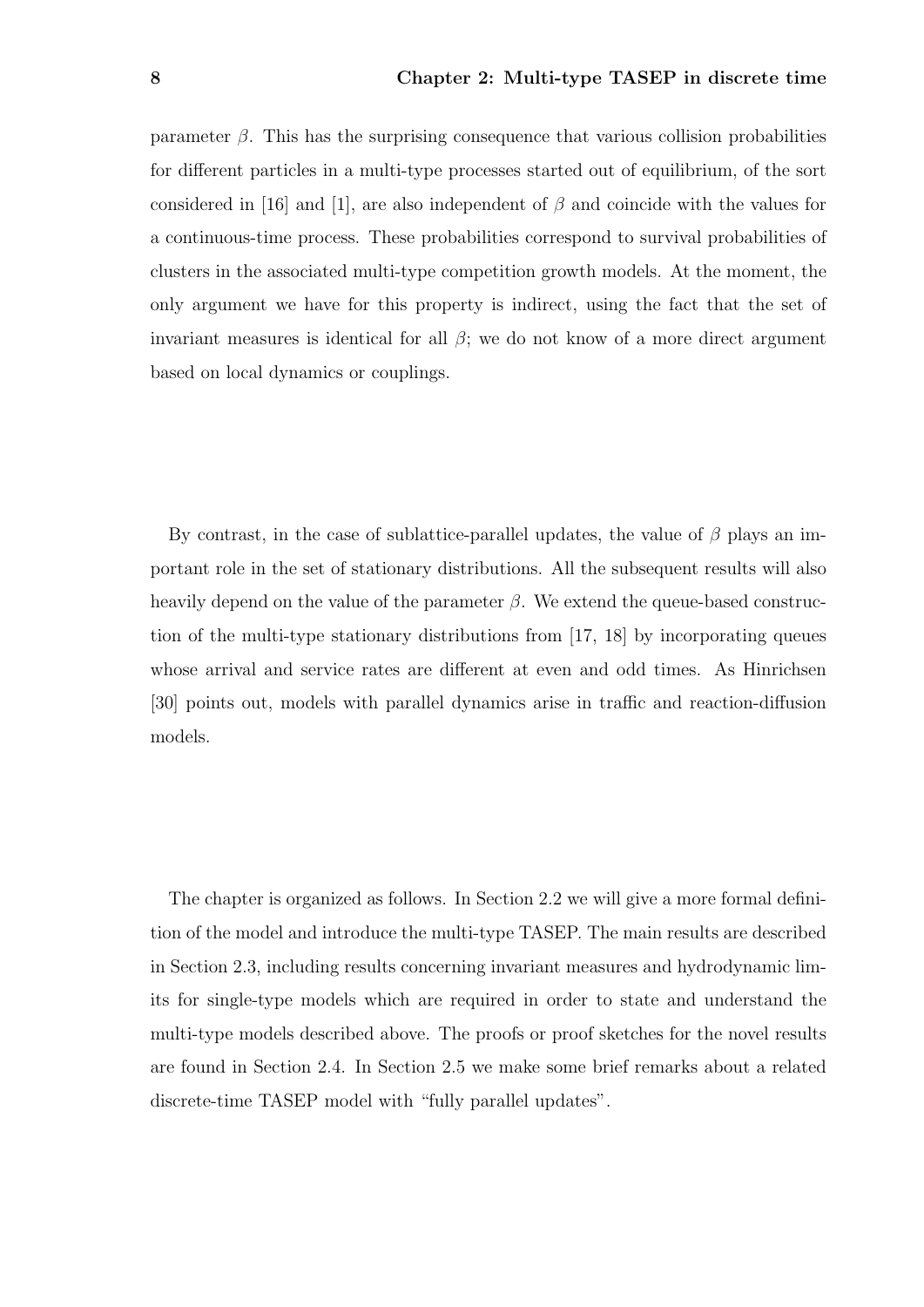## 2.2 Model

### 2.2.1 Models in continuous and discrete time

The TASEP in continuous time can be described by its generator L. Recall that our state space is  $E = \{0,1\}^{\mathbb{Z}}$ . For cylinder functions  $f : E \to \mathbb{R}$  we have

$$
Lf(\eta) = \sum_{x \in \mathbb{Z}} \eta(x) (1 - \eta(x+1)) [f(\eta^{x,x+1}) - f(\eta)]
$$

with the configuration  $\eta^{x,x+1}$  defined by

$$
\eta^{x,x+1}(y) = \begin{cases} \eta(y) & y \notin \{x, x+1\} \\ \eta(x+1) & y=x \\ \eta(x) & y=x+1 \end{cases}
$$

Following ideas of Harris (1978) [28] we can use the following graphical construction for the TASEP. Let  $\{(P_t^x)_{t\geq 0} : x \in \mathbb{Z}\}\)$  be a family of independent mean 1 Poisson processes on a common probability space  $(\Omega, \mathcal{A}, \mathbb{P})$ . For  $x \in \mathbb{Z}$  the process  $P^x$  marks possible jumps from site x: If  $P_t^x - P_{t-}^x = 1$  and  $\eta_{t-}(x) = 1$  then the particle at x tries to jump one step to the right at time  $t$ . The jump is successful if the adjacent site  $x + 1$  was unoccupied, i.e.  $\eta_{t-}(x+1) = 0$ . Note that for every  $t > 0$  with positive probability  $(e^{-t})$  there was no jump in the Poisson process  $P^x$  up to time t. Since all the Poisson processes are independent there will be infinitely many sites  $x$  such that there were no jumps in  $P^x$ . These sites separate  $\mathbb Z$  into intervals of finite length. Since no particle can have crossed the boundaries of these intervals, it is enough to be able to construct the process separately on each of these finite intervals.

We can use the same graphical construction to define the TASEP in discrete time. All we have to do is replace the family of Poisson processes with a family  $\{(B_n^x)_{n\geq 0} :$  $x \in \mathbb{Z}$  of independent Bernoulli processes with parameter  $\beta \in (0,1)$  and decide on an update rule for the sites. As mentioned in the introduction we will mainly consider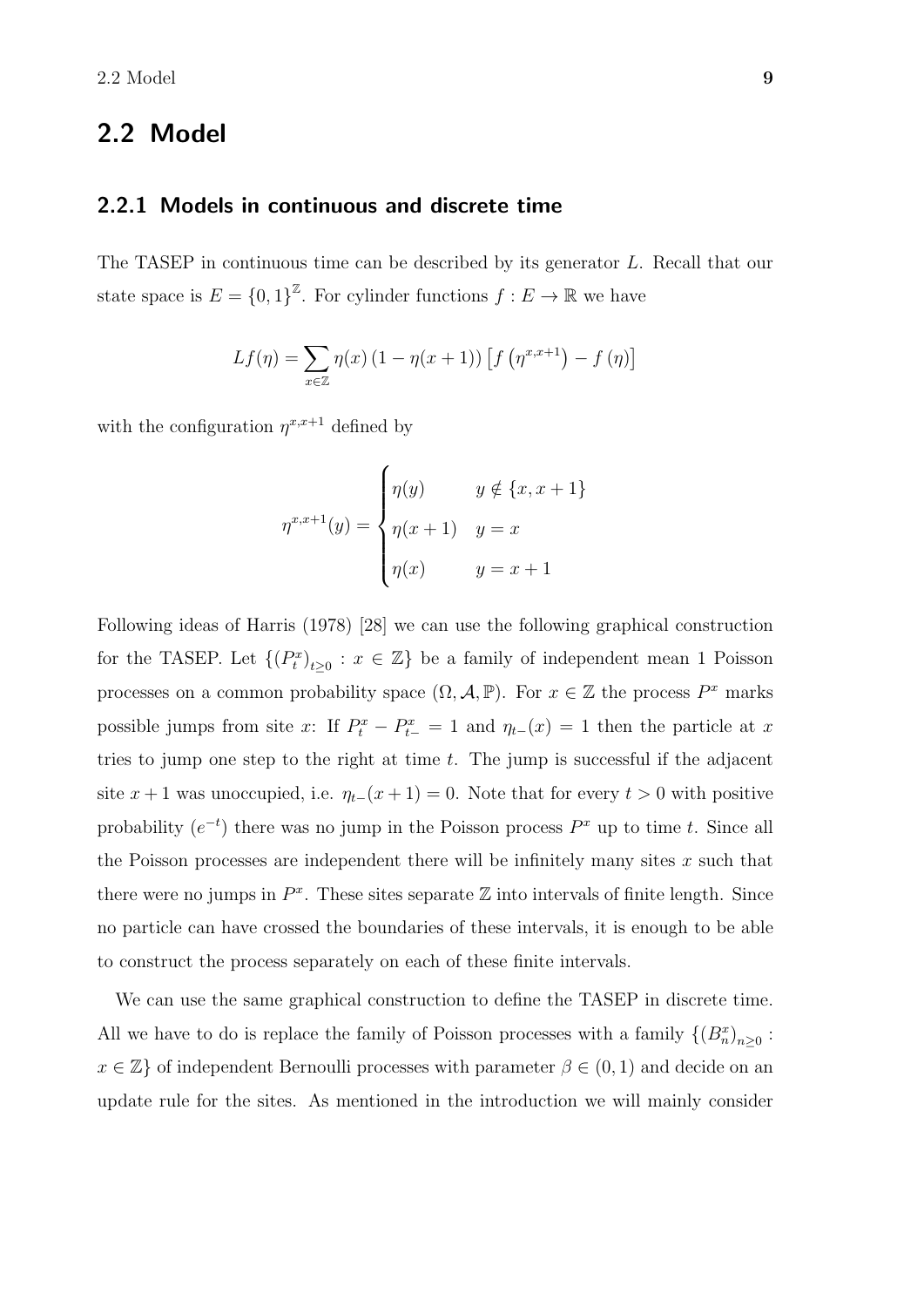the following three update rules:

- Rule R1: Updates are processed in order from right to left.
- Rule R2: Updates are processed in order from left to right.
- Rule R3: All updates at even sites are processed before all updates at odd sites.

To highlight the difference between the three update rules we can look at the following example.

Say we are at time  $n$  in the configuration displayed in Figure 2.1, with particles at sites −1 and 0 and holes at sites 1 and 2. There are jump attempts at the sites marked with a ∗. These jump attempts or updates can be thought of as tokens which are consumed once in the order given by the update rule. The resulting configurations under the three different update rules are as shown in Figures 2.2 - 2.4.



Figure 2.1: Configuration at time  $n$  and jump marks



Figure 2.2: Configuration at time  $n + 1$  if we apply R1



Figure 2.3: Configuration at time  $n + 1$  if we apply R2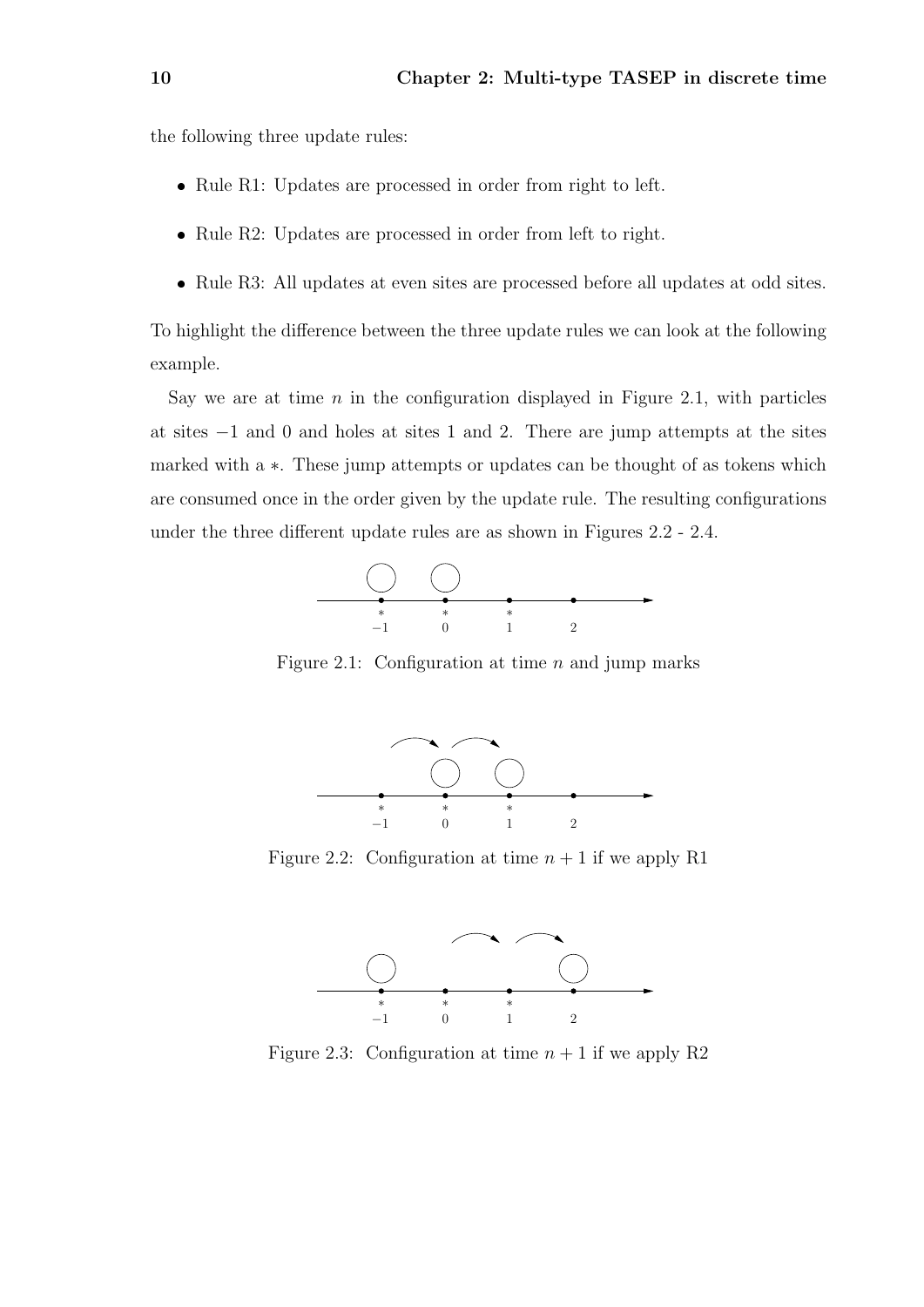

Figure 2.4: Configuration at time  $n + 1$  if we apply R3

Note that in R2, a single particle may jump several times at the same time-step (but jumps are only possible onto sites that were already empty at the beginning of the time-step). In R1, several neighbouring particles may jump together at the same timestep. There is a natural symmetry between systems R1 and R2 - one is transformed into the other by exchanging left and right and exchanging the roles of particle and hole. For the last example  $(R3)$  the parity of the sites is important.

In connection with the *speed process* we will also mention the model with odd/even updates (R4). Again this can be obtained from R3 by a simple transformation.

As seen above, each of these models shows a slightly different behaviour, but if we rescale time by a factor  $\beta^{-1}$  and let  $\beta \to 0$  then they converge to the model in continuous time. In this sense the model in discrete time is more general than the model in continuous time (which in the following we will denote by R0) since we can recover the model in continuous time from the model in discrete time. In discrete time we can also consider the model with (fully) parallel updates where all sites are updated simultaneously. However, many of the methods developed for the model in continuous time that work in the models R1-R3 fail in this case. We will mention some questions connected to this model in Section 2.5.

### 2.2.2 Percolation representations

Both in continuous and in discrete time, one important feature of the TASEP is its connection to last-passage percolation and the corner growth model. Here we consider a special case which corresponds to a particular initial condition of the TASEP, in which, at time 0, all non-positive sites  $x \leq 0$  contain a particle and all positive sites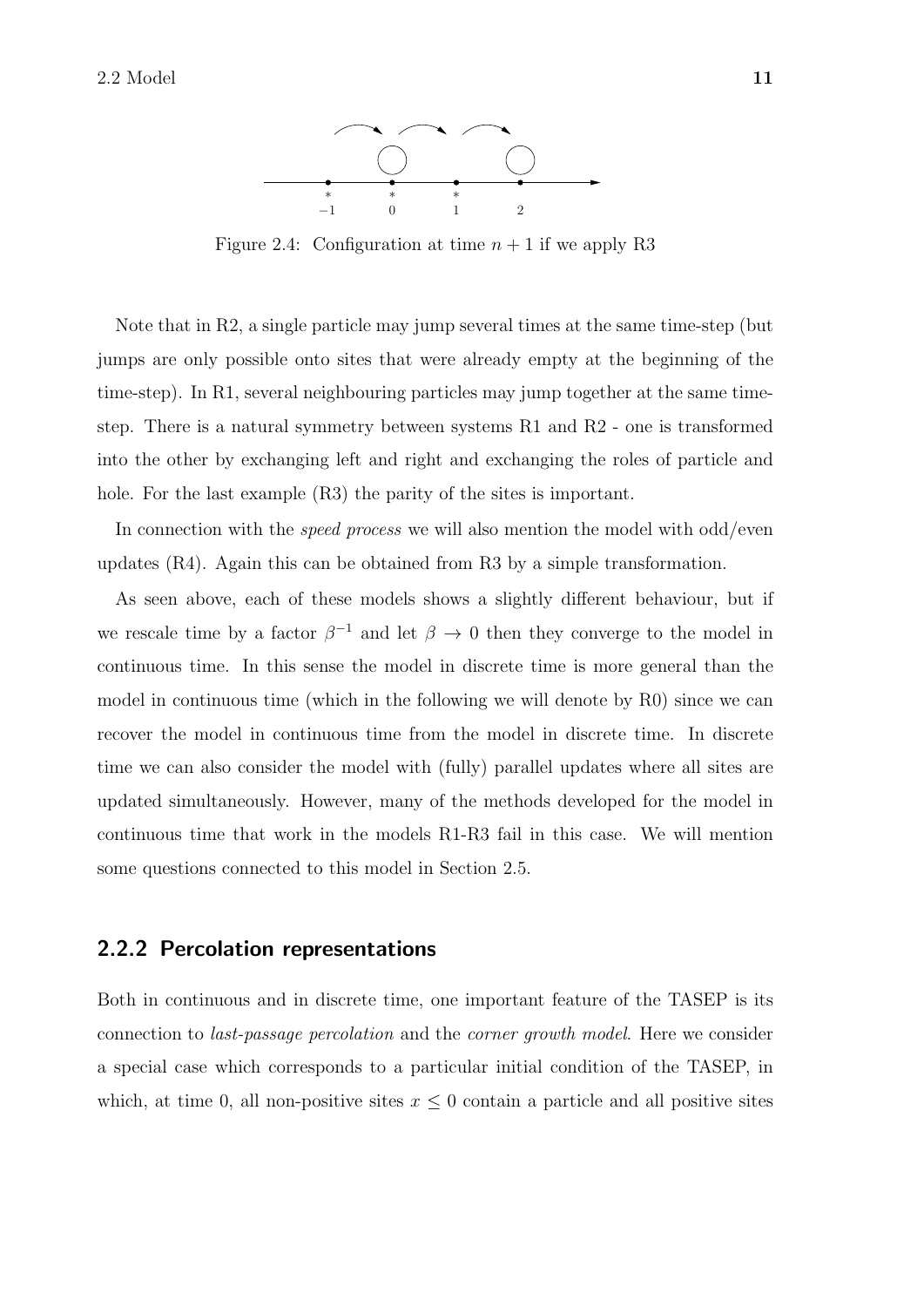$x > 0$  are empty. We label the particles from right to left, so that for  $i \geq 1$ , particle i starts at site  $-i+1$  at time 0 (and always remains to the right of particle  $i+1$ ).

For  $n, k \geq 1$ , let  $T(n, k)$  be the time that particle k jumps to its right for the nth time. Then it is well-known that the variables  $T(n, k)$  satisfy the recursions

$$
T(n,k) = \max\{T(n-1,k), T(n,k-1)\} + v(n,k) \qquad n,k \ge 1 \tag{2.1}
$$

with boundary conditions  $T(0, k) = T(n, 0) = 0$  for all  $n, k$ , where  $v(n, k)$  are i.i.d. exponential random variables with mean 1. The interpretation is that before particle k can make its nth jump, both particle k must have made its  $(n-1)$ st jump, and particle  $k-1$  must have made its nth jump. Once these two events have happened, an amount of time which is exponentially distributed with rate 1 passes before particle k makes its *n*th jump; this is the random variable  $v(n, k)$ .

The random variables  $T(n, k)$  have an interpretation in terms of last-passage percolation times. For an increasing path  $\pi$  from  $z \in \mathbb{Z}_+^2$  to  $z' \in \mathbb{Z}_+^2$ , i.e. a path with increments in  $\{(0, 1), (1, 0)\}\,$ , define the weight of  $\pi$  by

$$
S(\pi) = \sum_{z'' \in \pi} v(z'').
$$

Write  $\Pi(z, z')$  for the set of all increasing paths from z to z'; then

$$
R(z, z') = \max_{\pi \in \Pi(z, z')} S(\pi)
$$
 (2.2)

is the weight of the heaviest path from z to  $z'$ . Then, via the recursions  $(2.1)$ , it is easy to see that  $T(n, k) = R((1, 1), (n, k))$ . In this setting we may interpret the random variable  $v(n, k)$  as a weight at the lattice point  $(n, k)$ . This connection between the TASEP and last-passage percolation was the motivation for the study of the lastpassage percolation model that we consider in Chapter 3.

We turn to the discrete-time case. Now let  $w(n, k)$  be i.i.d. random variables whose distribution is geometric with parameter  $\beta \in (0,1)$  (by which we mean that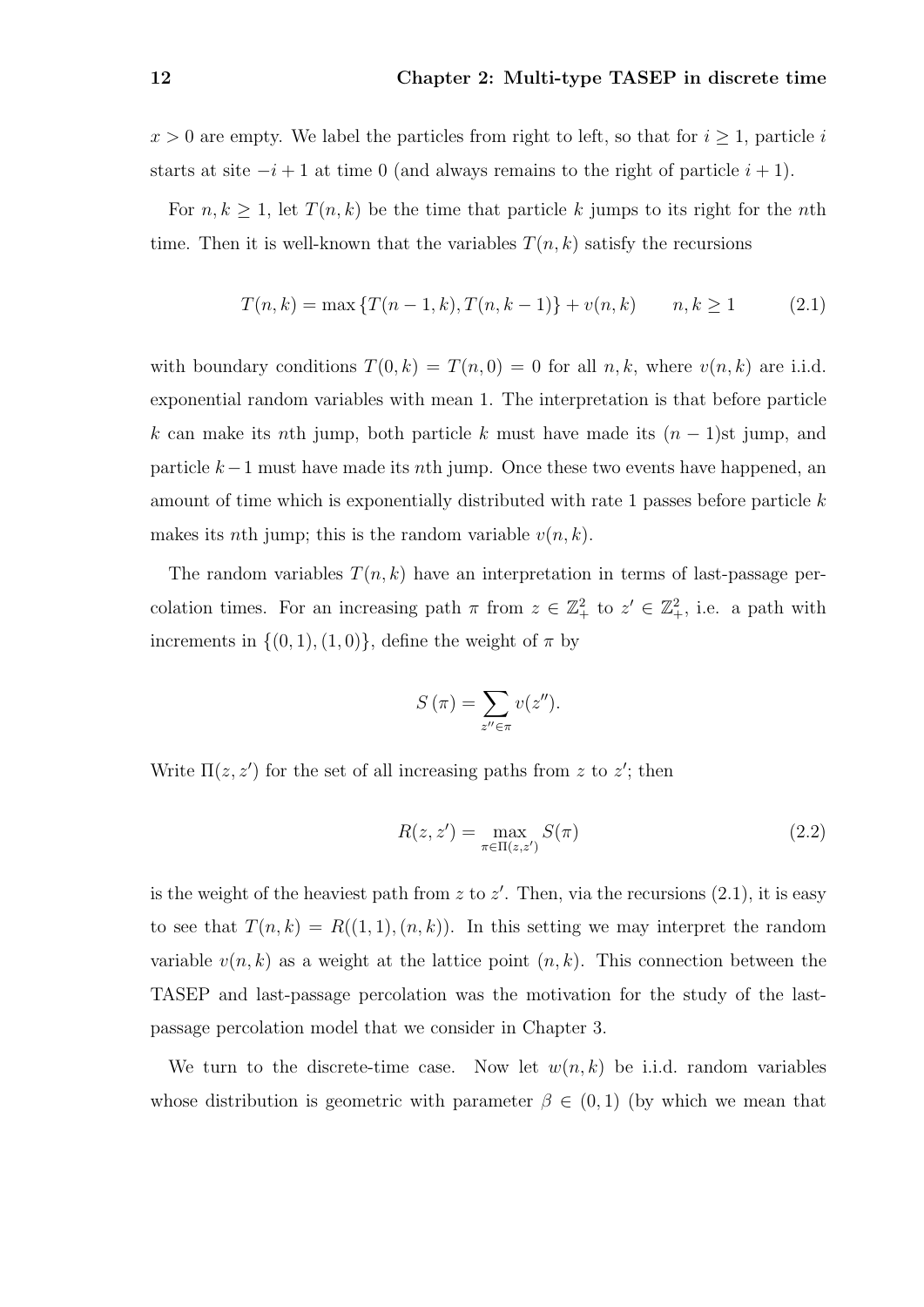$\mathbb{P}\left[w(z)=k\right] = (1-\beta)^k \beta$  for  $k=0,1,2,\ldots$ ). We define passage-times  $\tilde{T}(n,k)$  analogous to  $T(n, k)$  above by the recursions

$$
\tilde{T}(n,k) = \max\left\{\tilde{T}(n-1,k), \tilde{T}(n,k-1)\right\} + w(n,k) \qquad n,k \ge 1.
$$

We will describe three variants on these recursions, which pertain to the different update rules R1, R2 and R3. As above,  $w(n, k)$  will correspond to the delay before particle k makes its nth jump, once it is free to do so. For  $i = 1, 2, 3$ , let  $T^{(i)}(n, k)$  be the *n*th jump of particle k under update rule Ri with boundary conditions  $T^{(i)}(0, k) =$  $T^{(i)}(n,0) = -1$  for all  $n, k$ .

#### Rule R1 (updates from right to left)

• Recursions:

$$
T^{(1)}(n,k) = \max \{ T^{(1)}(n-1,k) + 1, T^{(1)}(n,k-1) \} + w(n,k)
$$
  
=  $\tilde{T}(n,k) + n - 1$  (2.3)

- In accordance with the updates from right to left, particles k and  $k-1$  can make their nth jumps at the same time-step, but two jumps by the same particle must be separated by at least one time-step.
- This corresponds to a percolation model in which, in addition to weights  $w(n, k)$ at the vertices  $(n, k) \in \mathbb{Z}_+^2$ , we have weights of size 1 on each horizontal edge between  $(n-1, k)$  and  $(n, k)$ .

#### Rule R2 (updates from left to right)

• Recursions:

$$
T^{(2)}(n,k) = \max \{ T^{(2)}(n-1,k), T^{(2)}(n,k-1)+1 \} + w(n,k)
$$
  
=  $\tilde{T}(n,k) + k - 1$  (2.4)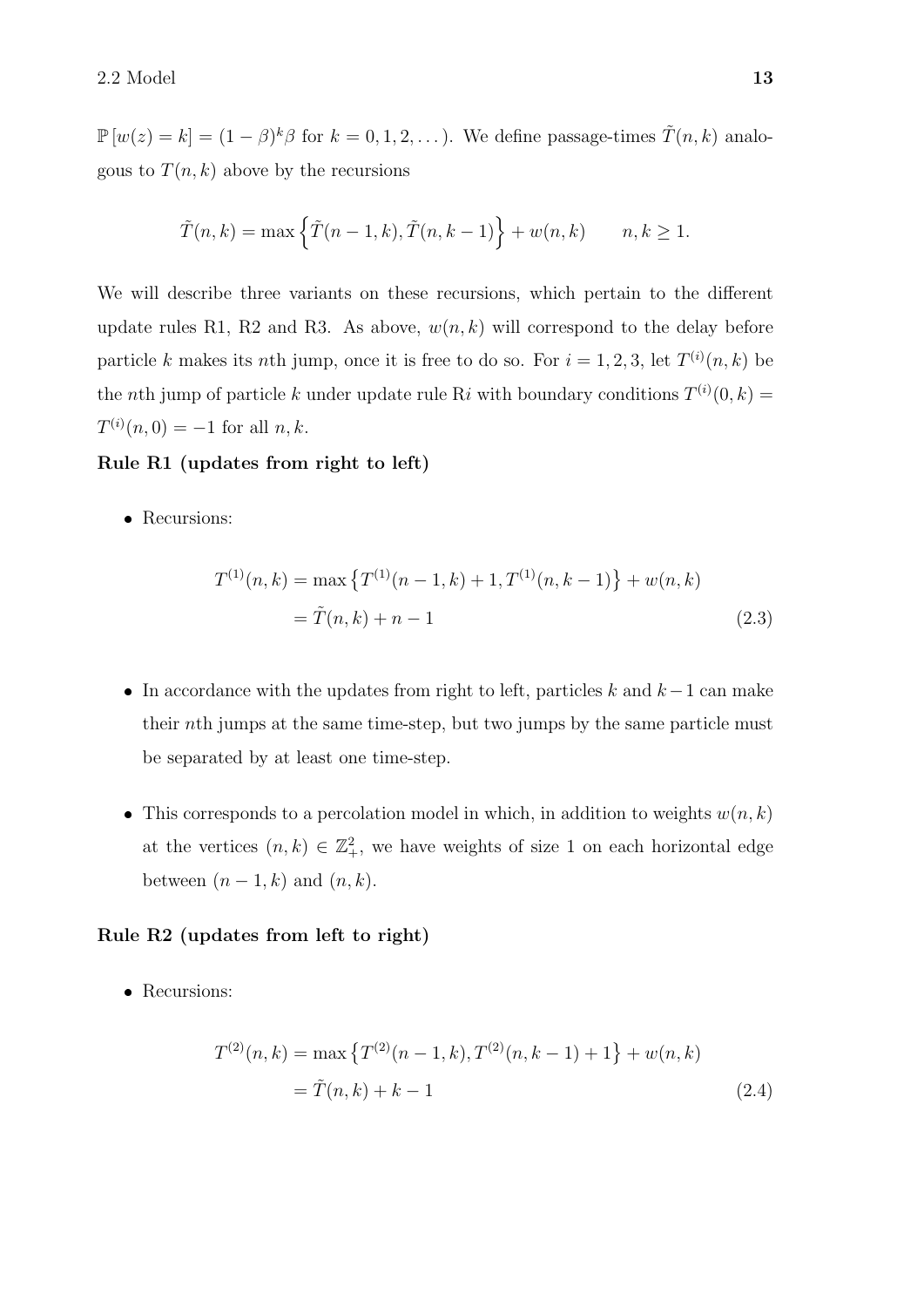- With updates from left to right, a particle may make several jumps at the same time-step, but at least one time-step must separate the nth jump of particles  $k-1$  and k.
- In the corresponding percolation model, the weights of size 1 are now on the vertical edges of the lattice.

#### Rule R3 (even updates then odd updates)

• Recursions:

$$
T^{(3)}(n,k) = \begin{cases} \max \left\{ T^{(3)}(n-1,k) + 1, T^{(3)}(n,k-1) + 1 \right\} + w(n,k) & n+k \text{ even} \\ \\ \max \left\{ T^{(3)}(n-1,k), T^{(3)}(n,k-1) \right\} + w(n,k) & n+k \text{ odd} \end{cases}
$$

$$
= \begin{cases} \tilde{T}(n,k) + \frac{n+k-2}{2} & n+k \text{ even} \\ \tilde{T}(n,k) + \frac{n+k-3}{2} & n+k \text{ odd} \end{cases}
$$
(2.5)

 Now the edge weights of size 1 are added to all edges with an upper/right point  $(n, k)$  such that  $n + k$  is even.

For the model in continuous time we have, for  $x > 0$ ,

$$
\lim_{n \to \infty} \frac{T([xn], n)}{n} = (\sqrt{x} + 1)^2 \qquad \text{a.s.} \tag{2.6}
$$

This was essentially first shown in [45]. Replacing the exponential weights by geometric weights gives

$$
\lim_{n \to \infty} \frac{\tilde{T}([xn], n)}{n} = \frac{(1-\beta)x + 2\sqrt{(1-\beta)x} + (1-\beta)}{\beta} \quad \text{a.s.};
$$
\n(2.7)

see for example [43]. Using (2.3)-(2.5), this can easily be used to give similar laws of large numbers for  $T^{(i)}([xn], n)$ ,  $i = 1, 2, 3$ .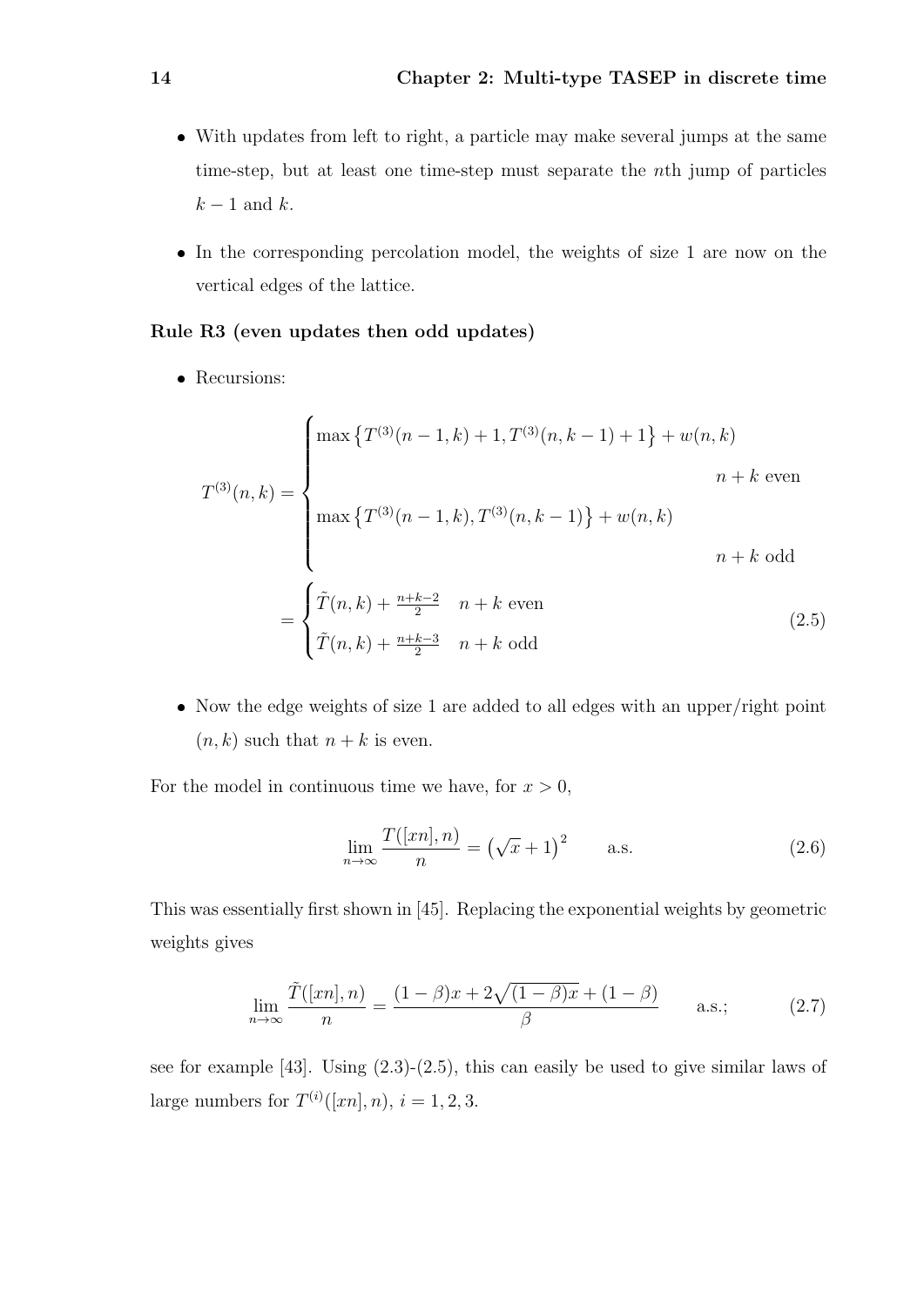We may also view the system as a (corner) growth model. For the continuous-time case,

$$
G_t = \left\{ (x, y) \in \mathbb{Z}_+^2 : T(x, y) \le t \right\}
$$
\n(2.8)

be the set of vertices whose passage-time is less than t. This gives a cluster in  $\mathbb{Z}_+^2$ which grows over time; there is a 1-1 correspondence relating  $G_t$  to the configuration of the TASEP at time t; the length of the row at height  $k \in \mathbb{Z}_+$  is the number of jumps particle k has made in the TASEP. In a similar way we can define  $G^{(1)}(t)$ ,  $G^{(2)}(t)$  and  $G^{(3)}(t)$  by replacing T in (2.8) by  $T^{(1)}$ ,  $T^{(2)}$  or  $T^{(3)}$  respectively.

### 2.2.3 Multi-type models

In the *multi-type TASEP* each particle belongs to a class  $y \in \mathbb{Z}$  (or more generally  $y \in \mathbb{R}$ ). All particles can still jump into unoccupied sites. When a particle of class k tries to jump into a site which is occupied by a particle of class  $j$  two things can happen: If  $k \geq j$  the jump is suppressed and if  $k < j$  then the two particles swap. This means that the lower the class of a particle the higher is its priority.

An *n*-type TASEP (containing *n* classes of particles and holes) can be regarded as a coupling of *n* ordered single-type TASEPs. If  $\eta_0^1, \ldots, \eta_0^n$  are *n* TASEP configurations such that  $\eta_0^1(x) \leq \ldots \leq \eta_0^n(x)$  for all  $x \in \mathbb{Z}$ , we can use the same Poisson or Bernoulli processes (this is called *basic coupling*) to get a joint realization of the TASEPs  $\eta^1$ ,  $\ldots$ ,  $\eta^n$ .

The basic coupling preserves the ordering between the processes (since the updates are processed one by one, this is true for the discrete-time models just as in the continuous-time case). Thus we can define a multi-type process  $\xi$  by

$$
\xi_t(x) = n + 1 - \sum_{k=1}^n \eta_t^k(x).
$$

We write  $\xi_t = R\eta_t$ . Particles of class k occur at sites x where  $\xi(x) = k$ . For  $k > 1$ , these sites represent discrepancies between the processes  $\eta^{k-1}$  and  $\eta^k$ . We may regard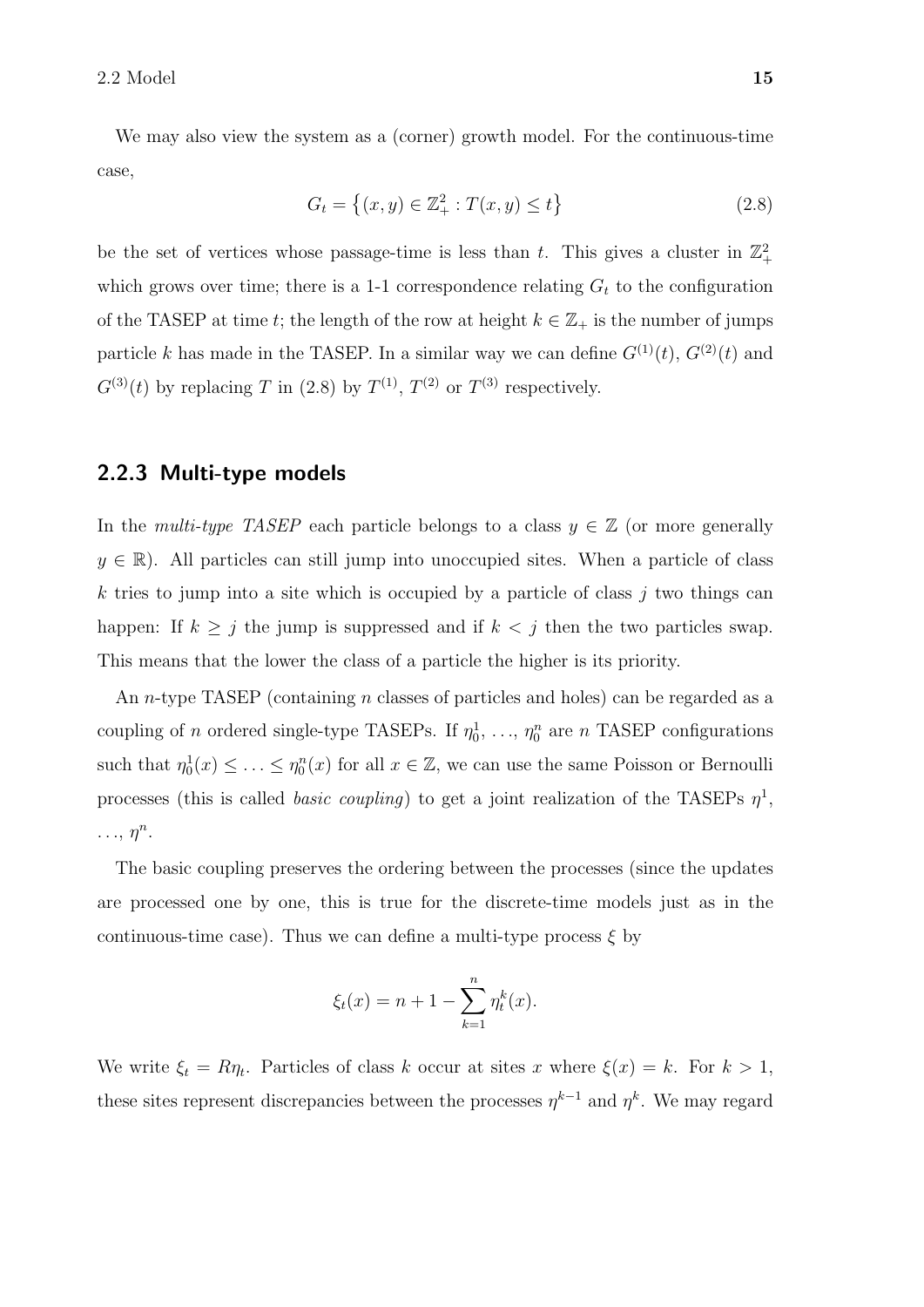particles of type  $n + 1$  as holes. Then  $\xi$  behaves like a multi-type TASEP with n classes of particles and holes. See for example [17] for further details.

## 2.3 Results

We will divide this section into three subsections: The first deals with invariant measures for single- and multi-type models (Section 2.3.1), the second with hydrodynamic limits (Section 2.3.2) and the third with multi-type models out of equilibrium (Section 2.3.3).

### 2.3.1 Invariant measures

Proposition 2.1. For the TASEP in continuous time as well as the discrete time TASEPs R1 and R2, the Bernoulli product measures  $\nu_{\rho}$  with marginals  $\rho \in [0,1]$  are the only translation invariant stationary ergodic measures with constant marginals. For the TASEP R3, the Bernoulli product measures  $\mu_{\rho}$  with marginals  $\rho \in [0,1]$  on even sites and marginals  $\frac{\rho(1-\beta)}{1-\rho\beta}$  on odd sites are the only stationary ergodic measures with marginals that are translation invariant under even shifts.

Remark 2.2. Interestingly, the marginals of the invariant Bernoulli product measures for the models R1 and R2 do not depend on the model parameter  $\beta$ , and coincide with the invariant measures for the model in continuous time. In the model R3 however, the densities at even and odd sites differ (with a specific relation between them) and the measure depends on the parameter  $\beta$ .

Proof. For references see for example Liggett [38] for R0, Blythe and Evans [7] for R1, R2 and Rajewsky, Santen, Schadschneider and Schreckenberg [44] for R3. The uniqueness statements can be proved following the approach of Mountford and Prabhakar [41].  $\Box$ 

We now turn to the construction of invariant measures for systems with more than one class of particles. We use the construction based on a system of queues in tandem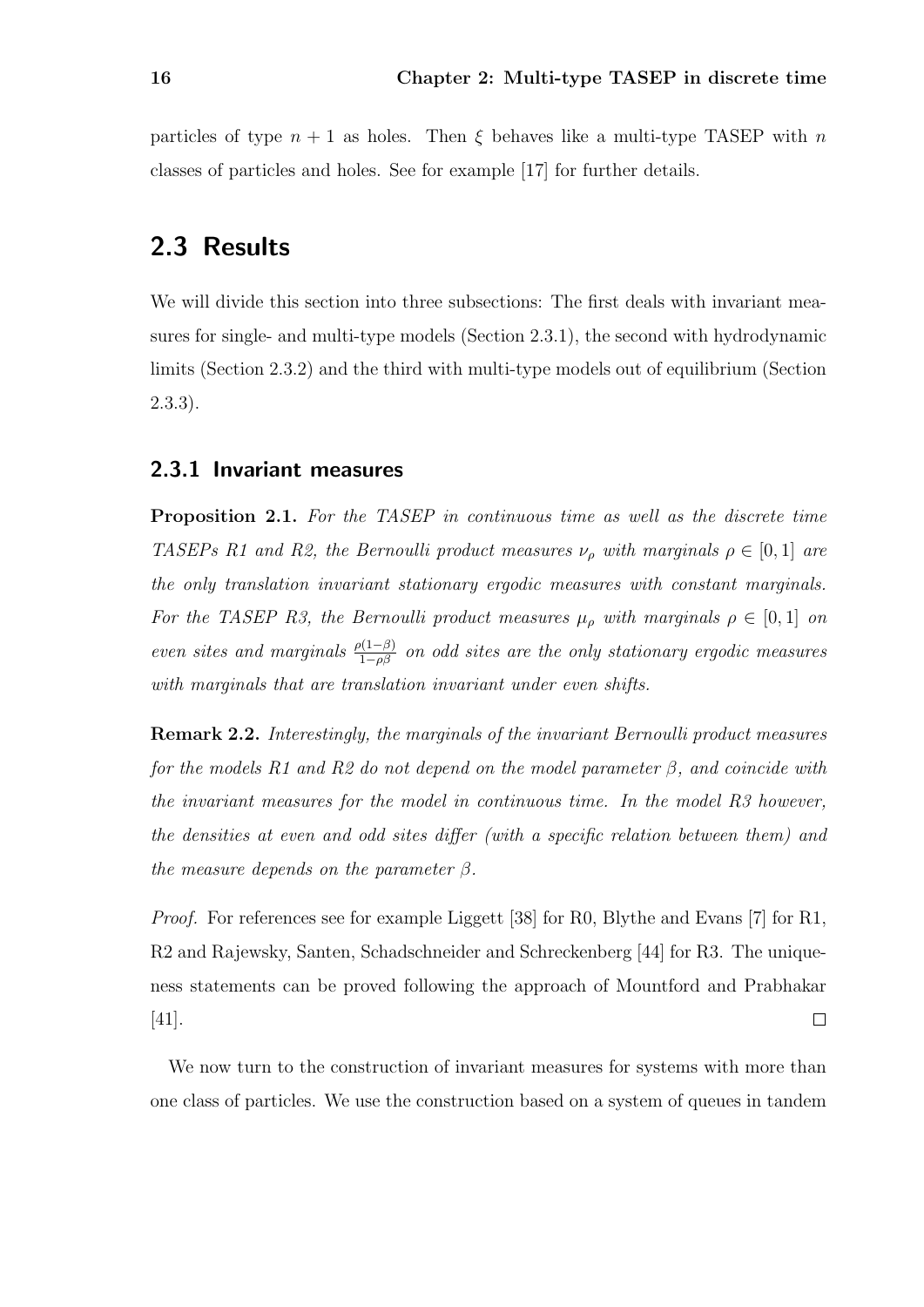developed in [17], and begin by recalling notation from that paper.

Given two processes  $\alpha_1$  and  $\alpha_2$ , taking values in  $\{0,1\}^{\mathbb{Z}}$  and representing the arrival and service processes of a discrete-time queue respectively, let  $D(\alpha_1, \alpha_2)$  be the process of departures from the queue. Here the service process is the process of potential services. A service is lost and regarded as unused service if there is no customer waiting to be served at the time when the service is offered. Now define  $D^{(1)}(\alpha) = \alpha$ ,  $D^{(2)}(\alpha_1, \alpha_2) = D(\alpha_1, \alpha_2)$ , and recursively  $D^{(n)}(\alpha_1, \ldots, \alpha_n) =$  $D(D^{(n-1)}(\alpha_1,\ldots,\alpha_{n-1}),\alpha_n)$  for  $n>2$ . (The process  $D^{(n)}$  can be seen as the departure process from a system of  $n-1$  queues in tandem). Now for  $\alpha = (\alpha_1, \ldots, \alpha_n)$  we can define a system of n ordered single-type TASEP configurations, denoted  $T\alpha = \eta =$  $(\eta^1, \ldots, \eta^n)$  by  $\eta^k = D^{(n-k+1)}(\alpha_k, \ldots, \alpha_n)$ . Then the corresponding multi-type configuration  $\xi = \xi^{(1,...,n)}$  is given by  $\xi = R\eta = RT\alpha$ , with  $\xi(x) = n + 1 - \sum_{k=1}^{n} \eta^k(x)$  (as in the last paragraph of Section 2.2.3). See Remark 2.4 below for further explanation of the construction.

We can now state the main result.

To state this result, we work with systems with jumps from right to left. To return to the systems defined before, one simply takes the space-reversal  $(\tilde{\eta}_t(x) = \eta_t(-x))$ . Note that time in the queueing system corresponds to space in the particle system.

**Theorem 2.3.** If  $\alpha = (\alpha_1, \ldots, \alpha_n)$  has distribution  $\nu = \nu_{\rho_1} \times \ldots \times \nu_{\rho_n}$  ( $\mu = \mu_{\rho_1} \times \ldots \times \mu_{\rho_n}$  $\ldots \times \mu_{\rho_n}$  respectively for model R3) with  $\rho_1 < \ldots < \rho_n$ , then the law of  $T\alpha = \eta$  is invariant for the coupled multi-line TASEPs R0,R1 and R2 (R3 respectively) and the law of  $RT\alpha = R\eta = \xi$  is invariant for the multi-type TASEPs R0, R1 and R2 (R3) respectively) with jumps from right to left. These are the unique stationary translation invariant (invariant under even shifts respectively) ergodic measures with density  $\rho_1$ of first class particles (density  $\rho_1$  of first class particles on even sites), density  $\rho_2 - \rho_1$ of second class particles (density  $\rho_2 - \rho_1$  of second class particles on even sites), etc.

Remark 2.4. The mechanism to construct an invariant distribution as described above can be depicted in the following way: Take  $\alpha_1$  as the arrival process and  $\alpha_2$  as the service process of a queue. Using  $\alpha_1$  and  $\alpha_2$  we can construct a process consisting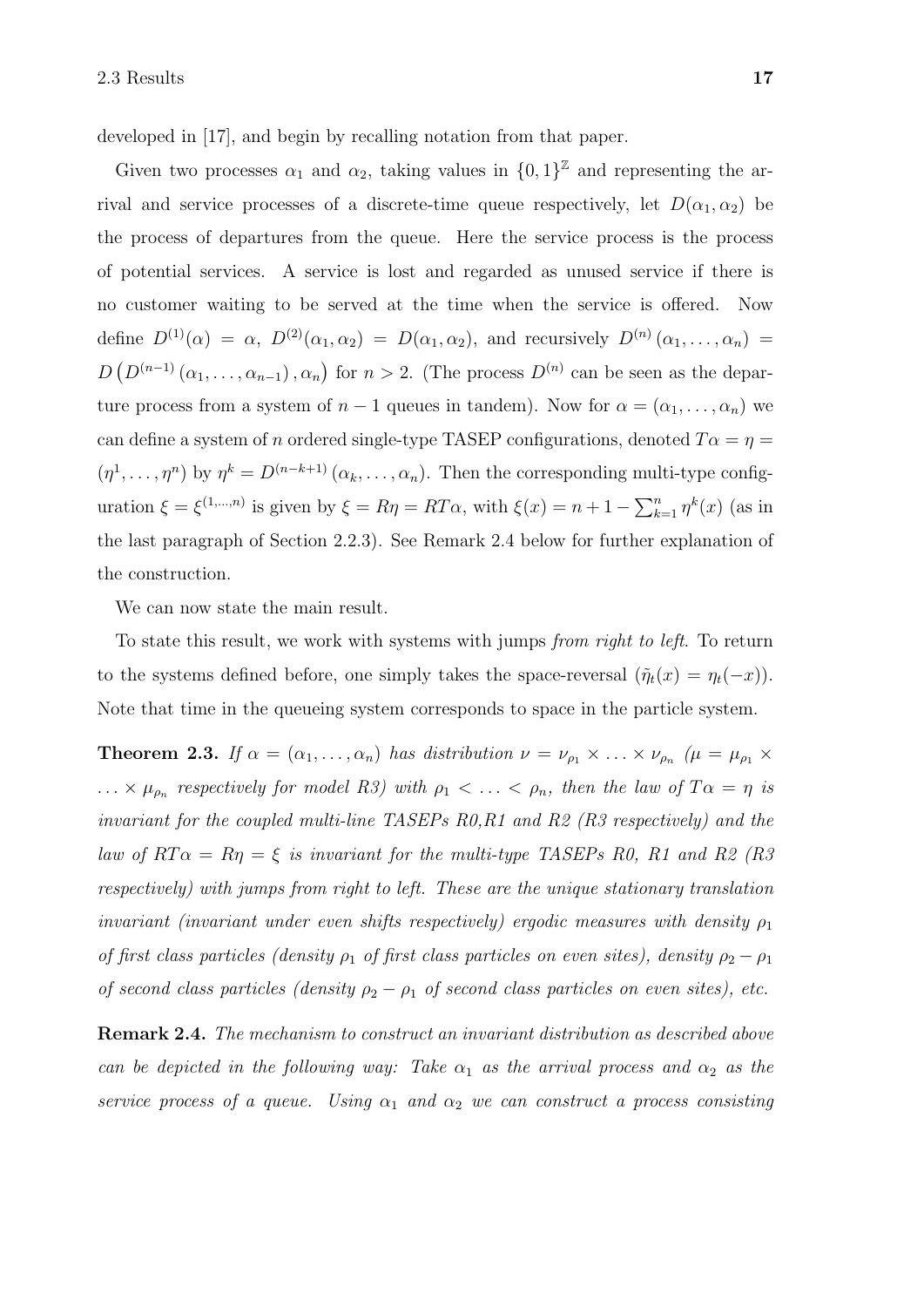of the departures from this queue (first class particles), unused services (second class particles) and times when no service was offered (holes). We then use this process as the arrival process for a queue with service process  $\alpha_3$  where first class particles have priority over second class particles: If there is a service and a first and a second class particle are waiting in the queue then the first class particles gets served first. In this way we get a resulting process consisting of departures of first class particles (first class particles), departures of second class particles (second class particles), unused services (third class particles) and holes. Now we can feed this process into a queue with



Figure 2.5: Queues in tandem and multi-type configurations  $\xi^{(1,2)}$  and  $\xi^{(1,2,3)}$ 

service process  $\alpha_4$  and so on. If  $\alpha = (\alpha_1, \ldots, \alpha_n)$  has distribution  $\nu = \nu_{\rho_1} \times \ldots \times \nu_{\rho_n}$  $(\mu = \mu_{\rho_1} \times ... \times \mu_{\rho_n}$  respectively) then the distribution of the resulting multi-type configuration is invariant for the multi-type TASEP. See Figure 2.5 for an illustration. Note that for models R0, R1, R2, the queues involved are simply  $M/M/1$  queues in discrete-time; the same is almost true for R3, except that we have different arrival and service rates at odd and even times.

Remark 2.5. We observe again that the invariant measures for the multi-type TASEPs R1 and R2 are the same as the invariant measures for the multi-type TASEP in continuous time and that they do not depend on  $\beta$ . Since the invariant measures for the single-type TASEP R3 depend on  $\beta$  the same is true for the invariant measures for the multi-type TASEP R3.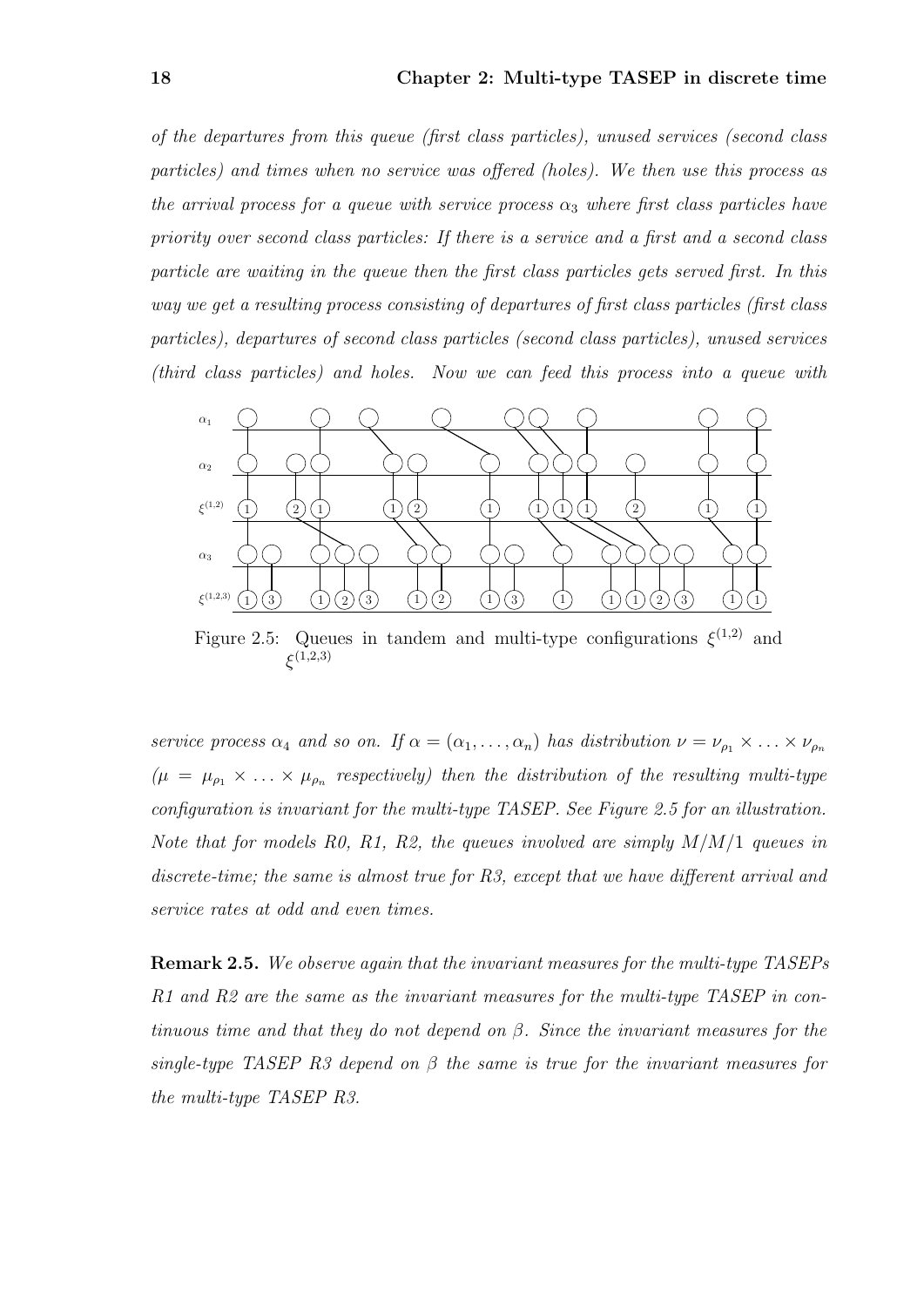### 2.3.2 Hydrodynamic limits

We now move to considering systems out of equilibrium. We consider the particular initial configuration given by

$$
\eta_0(x) = \begin{cases} 1 & x \le 0 \\ 0 & x \ge 1 \end{cases}
$$

This "step" initial condition corresponds to the corner growth model and to the particular initial conditions for the percolation models described in Section 2.2.2. We define the following functions  $f_0$ ,  $f_1$ ,  $f_2$  and  $f_3$ , which will describe the evolving density profile for the continuous-time TASEP and for the TASEPs R1-R3 in discrete time:

$$
f_0(u) = 1_{(-\infty, -1]}(u) + \frac{1}{2}(1-u) \cdot 1_{[-1,1]}(u)
$$
  
\n
$$
f_1(u) = 1_{(-\infty, -\frac{\beta}{1-\beta}]}(u) + \frac{1}{\beta} \left(1 - \sqrt{\frac{1-\beta}{1-u}}\right) \cdot 1_{[-\frac{\beta}{1-\beta}, \beta]}(u)
$$
  
\n
$$
f_2(u) = 1_{(-\infty, -\beta]}(u) + \left(1 - \frac{1}{\beta} \left(1 - \sqrt{\frac{1-\beta}{1+u}}\right)\right) \cdot 1_{[-\beta, \frac{\beta}{1-\beta}]}(u) = 1 - f_1(-u)
$$
  
\n
$$
f_3(u) = 1_{(-\infty, -\frac{2\beta}{2-\beta}]}(u) + \left(\frac{1}{2} - \frac{u}{\beta} \sqrt{\frac{1-\beta}{4-u^2}}\right) \cdot 1_{[-\frac{2\beta}{2-\beta}, \frac{2\beta}{2-\beta}]}(u)
$$
  
\nWe let  $a_3$  be defined by  $f_3(u) = \frac{1}{2} \left(a_3(u) + \frac{a_3(u)(1-\beta)}{1-a_3(u)\beta}\right)$ , so  
\n
$$
a_3(u) = 1_{(-\infty, -\frac{2\beta}{2-\beta}]}(u) + \frac{1}{\beta} \left(1 - (2+u) \sqrt{\frac{1-\beta}{4-u^2}}\right) \cdot 1_{[-\frac{2\beta}{2-\beta}, \frac{2\beta}{2-\beta}]}(u).
$$

For  $i = 0, 1, 2, 3$  let  $\tau_i(k, t)$   $(t \in \mathbb{R}_+$  or  $t \in \mathbb{N}$  respectively) be the distribution of  $(\eta_t(k+l), l \in \mathbb{Z})$  in the corresponding model. We have the following result for the TASEP in continuous time and the discrete TASEPs R1-R3.

**Theorem 2.6.** For any  $u \in \mathbb{R}$  and  $i = 0, 1, 2$  the measure  $\tau_i([ut], t)$  converges weakly to the Bernoulli product measure with marginals  $f_i(u)$  and  $\tau_3([ut],t)$  converges weakly to the Bernoulli product measure with marginals  $a_3(u)$  on even sites and  $\frac{a_3(u)(1-\beta)}{1-a_3(u)\beta}$  on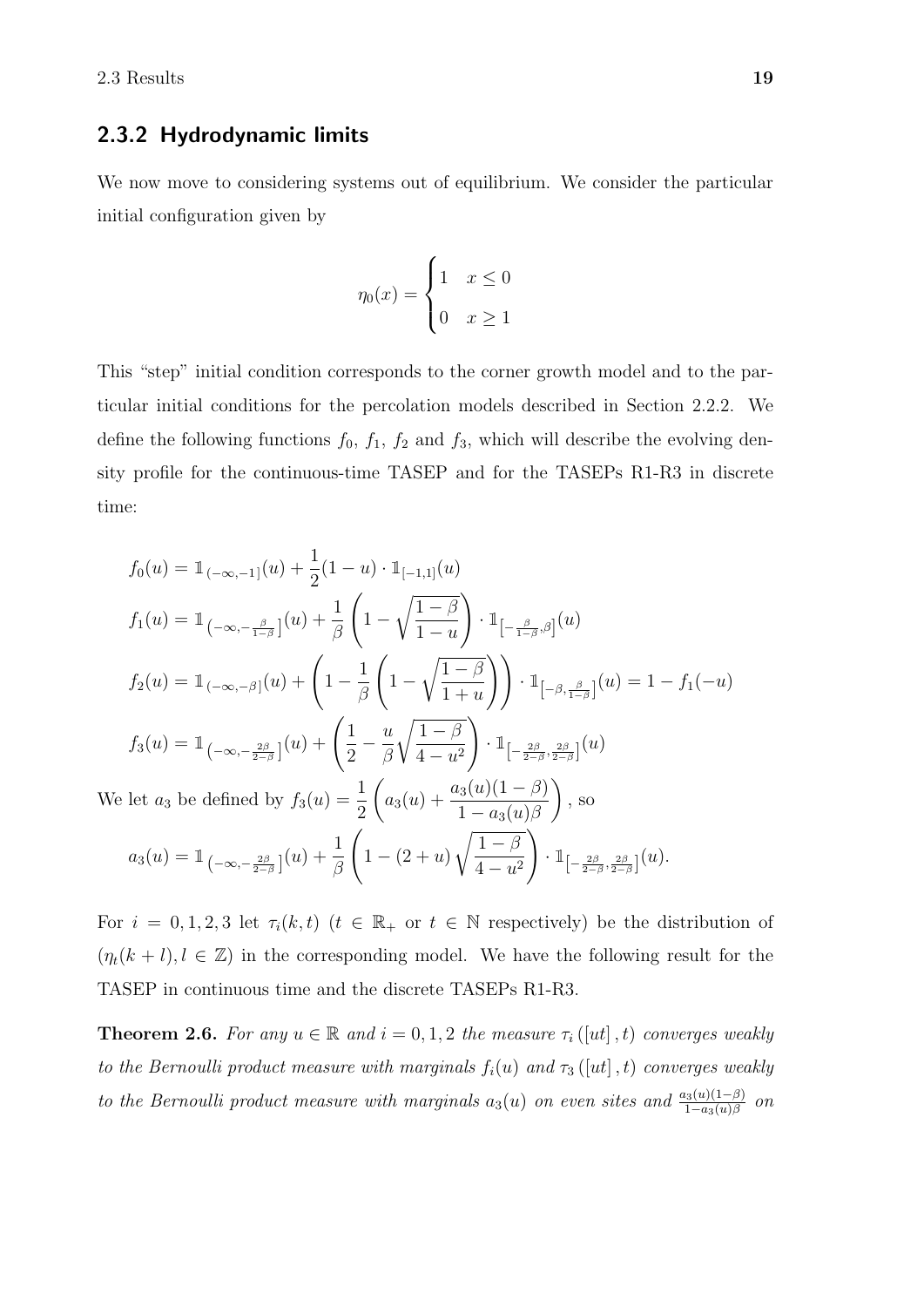odd sites. In particular we have that for any  $u \in \mathbb{R}$  the limit  $\lim_{t\to\infty} \mathbb{E} [\eta_t(k)]$  exists and is equal to  $f_i(u)$ ,  $i = 0, 1, 2$  depending on which model we are considering, whenever  $\frac{k}{t}$ tends to u, and  $\lim_{t\to\infty} \mathbb{E}\left[\eta_t(2\left[\frac{k}{2}\right])\right] = a_3(u)$  and  $\lim_{t\to\infty} \mathbb{E}\left[\eta_t(2\left[\frac{k}{2}\right]+1)\right] = \frac{a_3(u)(1-\beta)}{1-a_3(u)\beta}$  $\frac{a_3(u)(1-\beta)}{1-a_3(u)\beta}$  in the model R3. Furthermore, for  $i = 0, 1, 2, 3$ , the quantities  $\frac{1}{t} \sum_{ut < k < vt} \eta_t(k)$  converge a.s. to the constant value  $\int_u^v f_i(w)dw$ , for  $u < v$ .

The first part of Theorem 2.6 states convergence to local equilibrium: suitably rescaled the models converge locally to the unique invariant measures from Theorem 2.1. This implies the other statements of Theorem 2.6. However, in the models R0, R1 and R2 we can prove the second part without proving convergence to local equilibrium first, while in the model R3 our proof for the second part requires convergence to local equilibrium. The statements for the model in continuous time were proved for the first time by Rost [45]. O'Connell [43] used the connection between the TASEP and last-passage percolation to prove an equivalent result about the asymptotic shape of the corner growth model (as defined in Section 2.2.2). The parts of Theorem 2.6 concerning the models in discrete time can be proved using exactly the same methods as Rost [45] and O'Connell [43]. In Section 2.4.2 we will outline the proof for the model R3.

**Remark 2.7.** From the convergence to the density profiles  $f_0$ ,  $f_1, f_2$  and  $f_3$  we can easily deduce a shape theorem for the corner growth model defined in Section 2.2.2. The asymptotic shape in the models R1, R2 and R3 (after rescaling by t) are for example given by the functions

$$
c_1(x) = \frac{1}{1-\beta} \left(\sqrt{\beta} - \sqrt{x}\right)^2 \tag{2.9}
$$

for  $x \in [0, \beta]$ ,

$$
c_2(x) = \left(\sqrt{\beta} - \sqrt{(1-\beta)x}\right)^2\tag{2.10}
$$

for  $x \in [0, \frac{\beta}{1 - \beta}]$  $\frac{\beta}{1-\beta}$ , see Figure 2.6 (simulation with  $\beta = 0.5$  up to time  $n = 1000$ ), and

$$
c_3(x) = \frac{1}{(2-\beta)^2} \left(\sqrt{4x(1-\beta)} - \sqrt{4\beta - \beta^2 x - 2\beta^2}\right)^2
$$
 (2.11)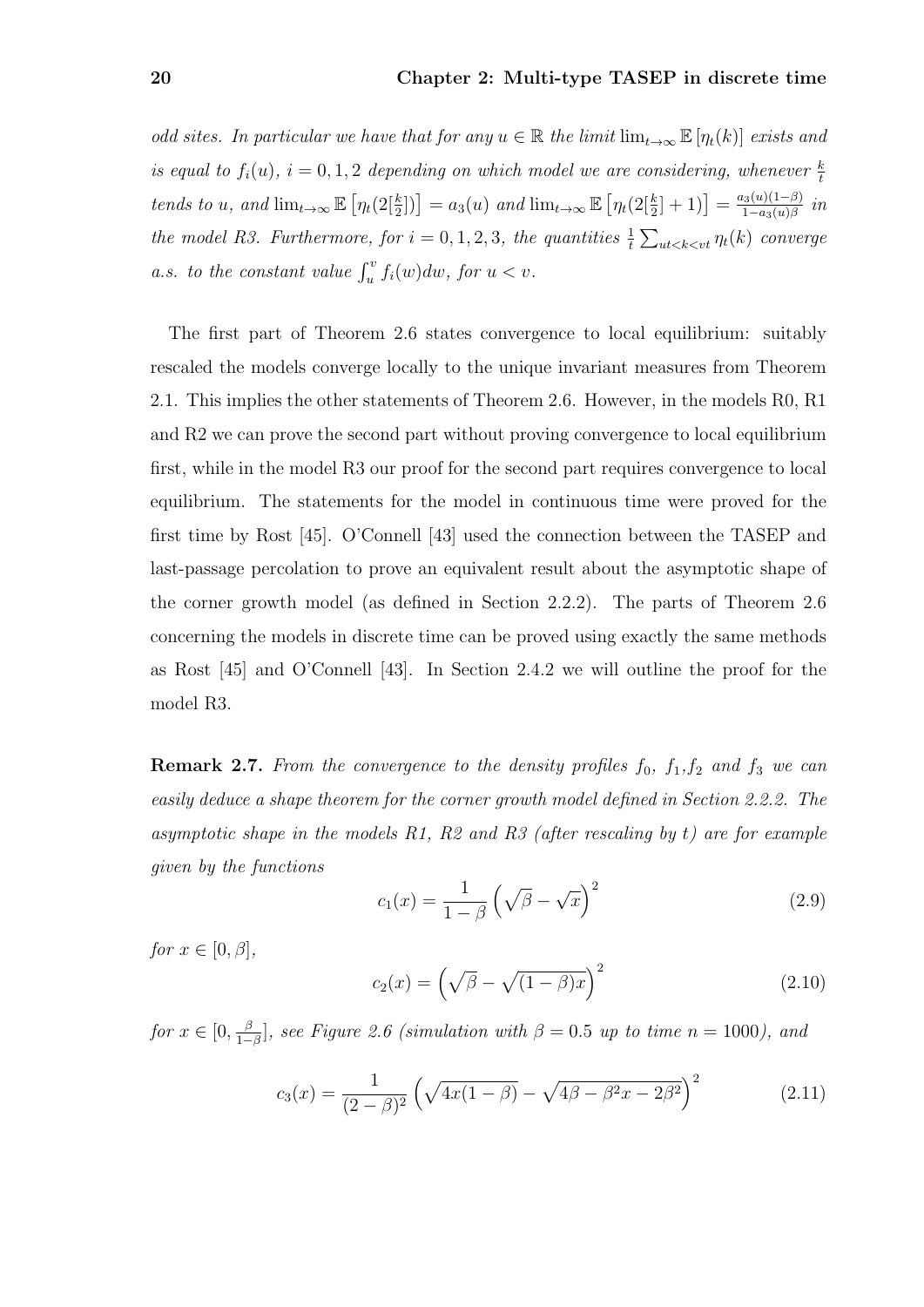

Figure 2.6: Black: Simulation of the corner growth model (R2) for  $\beta = 0.5$ and time  $n = 1000$ ; Red: Limiting shape given by a rescaled version of  $c_2$ 

for  $x \in \left[0, \frac{2\beta}{2}\right]$  $\left(\frac{2\beta}{2-\beta}\right)$ . We have convergence in the following sense, see [19]. For  $i=1,2,3$ we have that almost surely, for every  $\varepsilon > 0$ , there exists a  $t_0$  such that for all  $t \geq t_0$ 

$$
t(1-\varepsilon)\mathcal{M}_i \subset \overline{G}^{(i)}(t) \subset t(1+\varepsilon)\mathcal{M}_i
$$

where  $\overline{G}^{(i)}(t) \subset (\mathbb{R}_{+})^2$  is the set with boundary  $G^{(i)}(t)$  and

$$
\mathcal{M}_i = \left\{ (u, v) \in (\mathbb{R}_+)^2 : c_i(u) \le v \right\}.
$$

Remark 2.8. We may rescale time as well as space in Theorem 2.6, and look at the limit  $f(u,t) = \lim_{N \to \infty} \mathbb{E} [\eta_{Nt}(k)]$  for  $\lim_{N \to \infty} \frac{k}{N} = u$ . For the continuous-time model,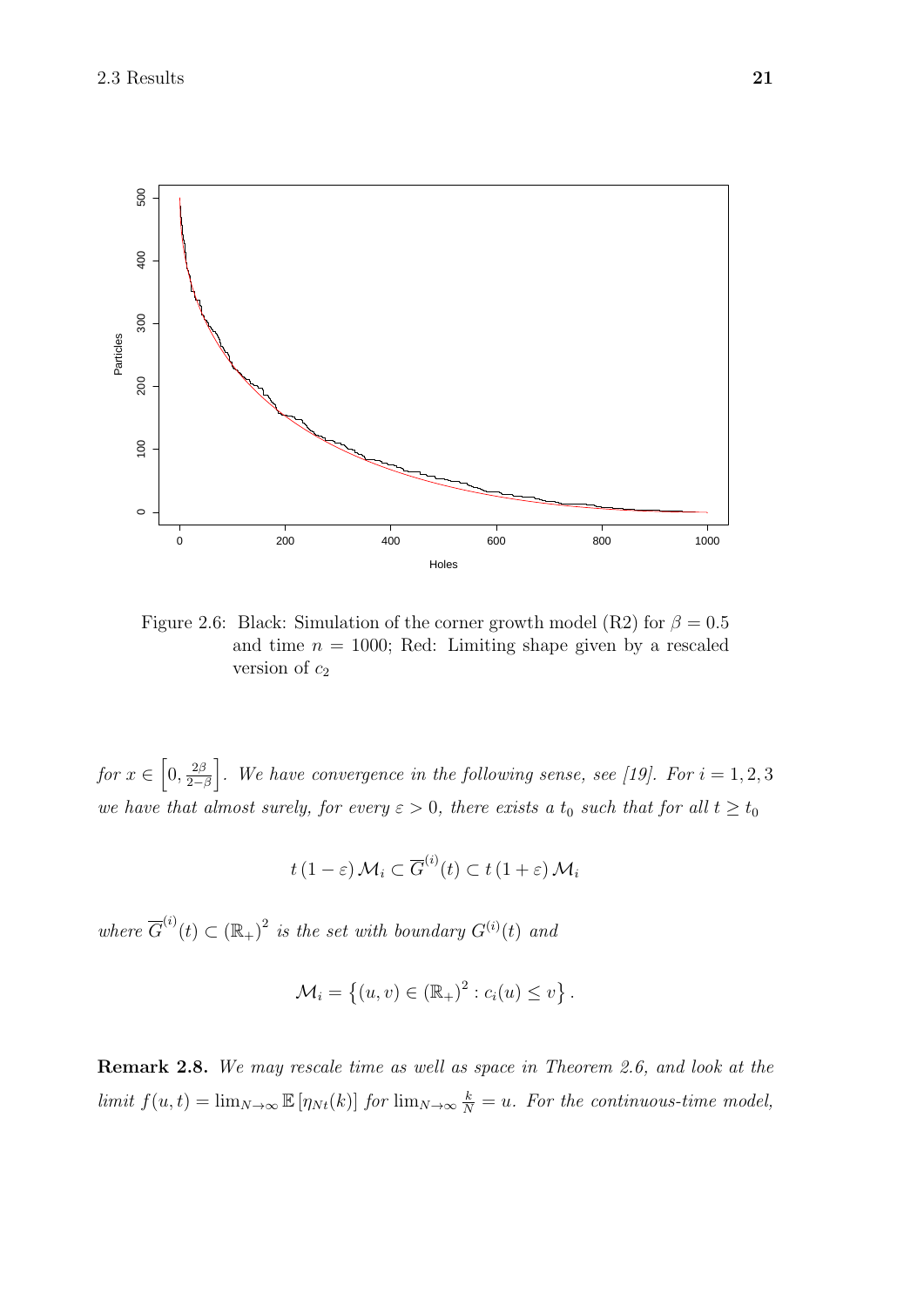this density profile is governed by Burgers' equation (see  $(15)$ ),

$$
\frac{\partial f}{\partial t} + \frac{\partial (f(1-f))}{\partial u} = 0; \tag{2.12}
$$

the solution, with initial condition  $f(u, 0) = \mathbb{1}_{(-\infty,0]}(u)$ , is

$$
f(u,t) = \mathbb{1}_{(-\infty,-t]}(u) + \frac{t-u}{2t} \cdot \mathbb{1}_{[-t,t]}(u).
$$

The differential equation also governs the evolution of the density profile for more general initial configurations than the "step" initial condition. We can get equations analogous to (2.12) for the models in discrete time. For example, for model R1,

$$
f_1(u,t) = \mathbb{1}_{\left(-\infty, -\frac{\beta t}{1-\beta}\right]}(u) + \frac{1}{\beta} \left(1 - \sqrt{\frac{t(1-\beta)}{t-u}}\right) \cdot \mathbb{1}_{\left[-\frac{\beta t}{1-\beta}, \beta t\right]}(u)
$$

solves

$$
\begin{cases} \frac{\partial f_1}{\partial t} + \frac{\partial}{\partial u} \frac{\beta f_1(1-f_1)}{1-\beta f_1} = 0\\ f_1(u,0) = \mathbb{1}_{(-\infty,0]}(u) \end{cases}
$$
(2.13)

Here  $\frac{\beta f_1(1-f_1)}{1-\beta f_1} = \sum_{n=1}^{\infty} \beta^n f_1^n(1-f_1)$  is the probability that a particle jumps from a given site to its neighbour in a model in equilibrium with marginal density  $f_1$ .

### 2.3.3 Multi-type models out of equilibrium

In this section we consider multi-type TASEPs  $\xi_t \in \mathbb{Z}^{\mathbb{Z}}$  similar to Section 2.2.3. With the results from Theorem 2.6 we can calculate the distribution of the asymptotic speed of a single second class particle in the TASEP with initial configuration

$$
\xi_0(x) = \begin{cases} 1 & x \le -1 \\ 2 & x = 0 \\ 3 & x \ge 1 \end{cases}
$$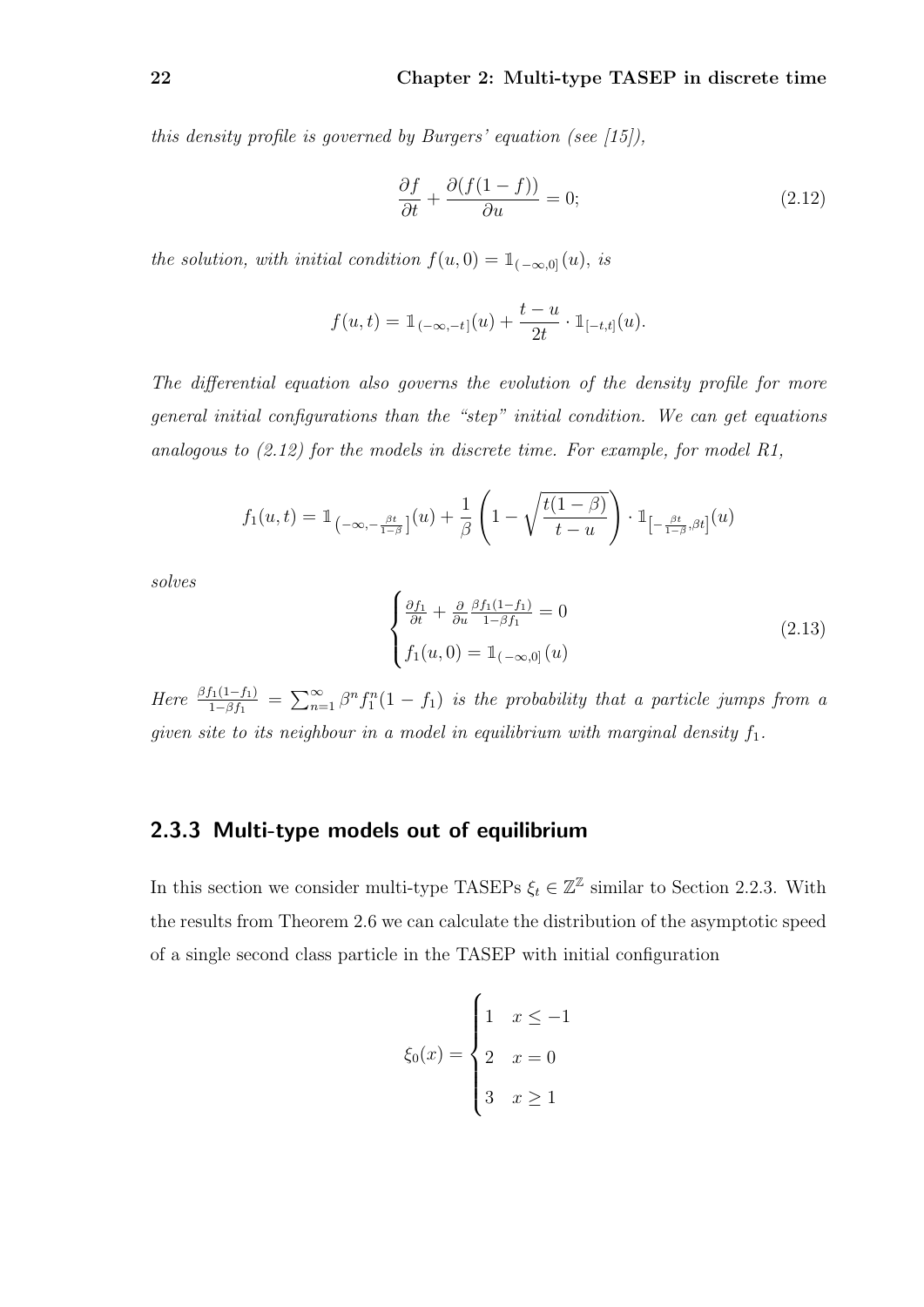As the particles of class 3 are weaker than all other particles in the model we can think of these particles as holes. So the second-class particle sees only particles to its left and only holes to its right. The second-class particle can be seen as a discrepancy between two copies of the "step" initial condition considered in the Section 2.3.2, one of which is shifted by one step to the right. Hence the path of the second-class particle corresponds to the propagation of the discrepancy under the basic coupling. The results for the models in discrete time correspond to the result for the model in continuous time first obtained in Ferrari and Kipnis [15]. They prove convergence in distribution. In order to prove a.s. convergence we can use the connection to lastpassage percolation and the growth model: As in Ferrari and Pimentel [19] the path of the second class particle corresponds to a competition interface in the growth model which has a.s. an asymptotic direction.

**Theorem 2.9.** For  $i = 0, 1, 2, 3$  let  $X^{(i)}(t)$  denote the position of the second class particle at time t in the corresponding model. Then we have

$$
\frac{X^{(i)}(t)}{t} \xrightarrow[a.s.]{a.s.} U^{(i)} \in \begin{cases} \left[-1, 1\right] & i = 0\\ \left[-\frac{\beta}{1-\beta}, \beta\right] & i = 1\\ \left[-\beta, \frac{\beta}{1-\beta}\right] & i = 2\\ \left[-\frac{2\beta}{2-\beta}, \frac{2\beta}{2-\beta}\right] & i = 3 \end{cases}
$$

for random variables  $U^{(i)}$  with distribution functions  $1 - f_i$  for  $i = 0, 1, 2$  and  $a_3$  for  $i = 3$ .

Remark 2.10. The proofs for convergence in distribution are analogous to those for the model in continuous time (see for example [15]) apart from a small complication in the model R3 with the particle-particle coupling. We will give an account of this proof in Section 2.4.3. For the almost sure convergence we will explain the construction of the competition interface for the models in discrete time and prove that the second class particle has an asymptotic speed almost surely by using results about semi-infinite geodesics in the percolation models similar to [19]. An interesting observation will be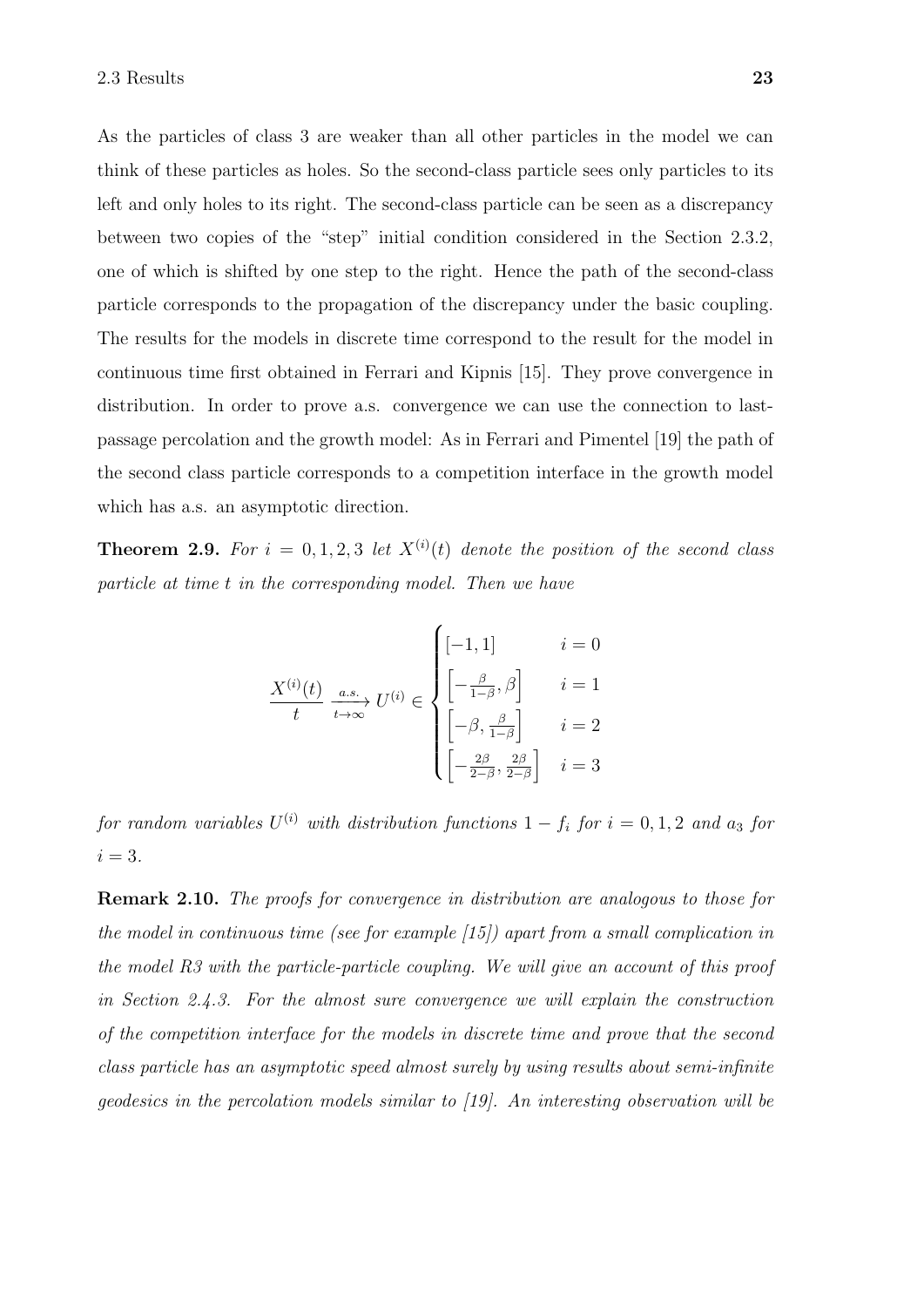that the distribution of the asymptotic direction of the competition interface corresponding to the path of the second class particle is the same in the models R1 and R3, see Remark 2.34. However, this does not imply that the distribution of the speed of the second class particle is the same in the two models.

Remark 2.11. In the continuous model the distribution of the asymptotic speed of the second class particle turns out to be uniform on  $[-1, 1]$ . The distributions in the models in discrete time are more complicated.

Using Theorem 2.9 we can define the following so-called speed process: Consider the multi-type TASEP with initial configuration  $\xi_0(n) = n$ . By Theorem 2.9 we know that each particle has a.s. an asymptotic speed  $U_n$ : Particle *n* has only stronger particles to its left and only weaker particles (that can be seen as holes) to its right just like the second class particle in the initial configuration of Theorem 2.9 and therefore we can apply Theorem 2.9 to the speed of every particle. We call the process  ${U_n}_{n\in\mathbb{Z}}$ the speed process and denote its distribution by  $\mu$ . This process is stationary, and its marginals (for the various models) are given by the distributions in Theorem 2.9. Furthermore, we write  $Y_n(m)$  instead of  $\xi_m(n)$  and denote the position of particle n at time m by  $X_n(m)$  in order to be consistent with the notation introduced by Amir, Angel and Valkó [1]. They have studied the speed process for the model in continuous time. Note that both  $Y_n$  and  $X_n$  can be seen as permutations of the set Z, and are inverse to each other. We define  $g_i = 1 - f_i$  for  $i = 0, 1, 2$  and  $g_3 = 1 - a_3$ ,  $g_4 = 1 - \frac{a_3(1-\beta)}{1-a_2\beta}$  $\frac{13(1-p)}{1-a_3\beta}$  and our first result is the following Theorem 2.12 corresponding to Theorem 1.5 in  $[1]$  (note that the labels of particles can now be in  $\mathbb R$  instead of just  $\mathbb{Z}$ :

**Theorem 2.12.** For  $i = 0, 1, 2, \mu^{(i)}$ , the distribution of the speed process in model Ri, is the unique stationary ergodic measure for the TASEP R0 whose marginals have distribution function  $g_i$ . Correspondingly, for  $i = 3, 4$ ,  $\mu^{(i)}$  is the unique stationary measure for the TASEP  $Rj(i)$ , which has marginals distributed according to  $g_i$  on even sites and  $g_{j(i)}$  on odd sites, where  $j(3) = 4$  and  $j(4) = 3$ .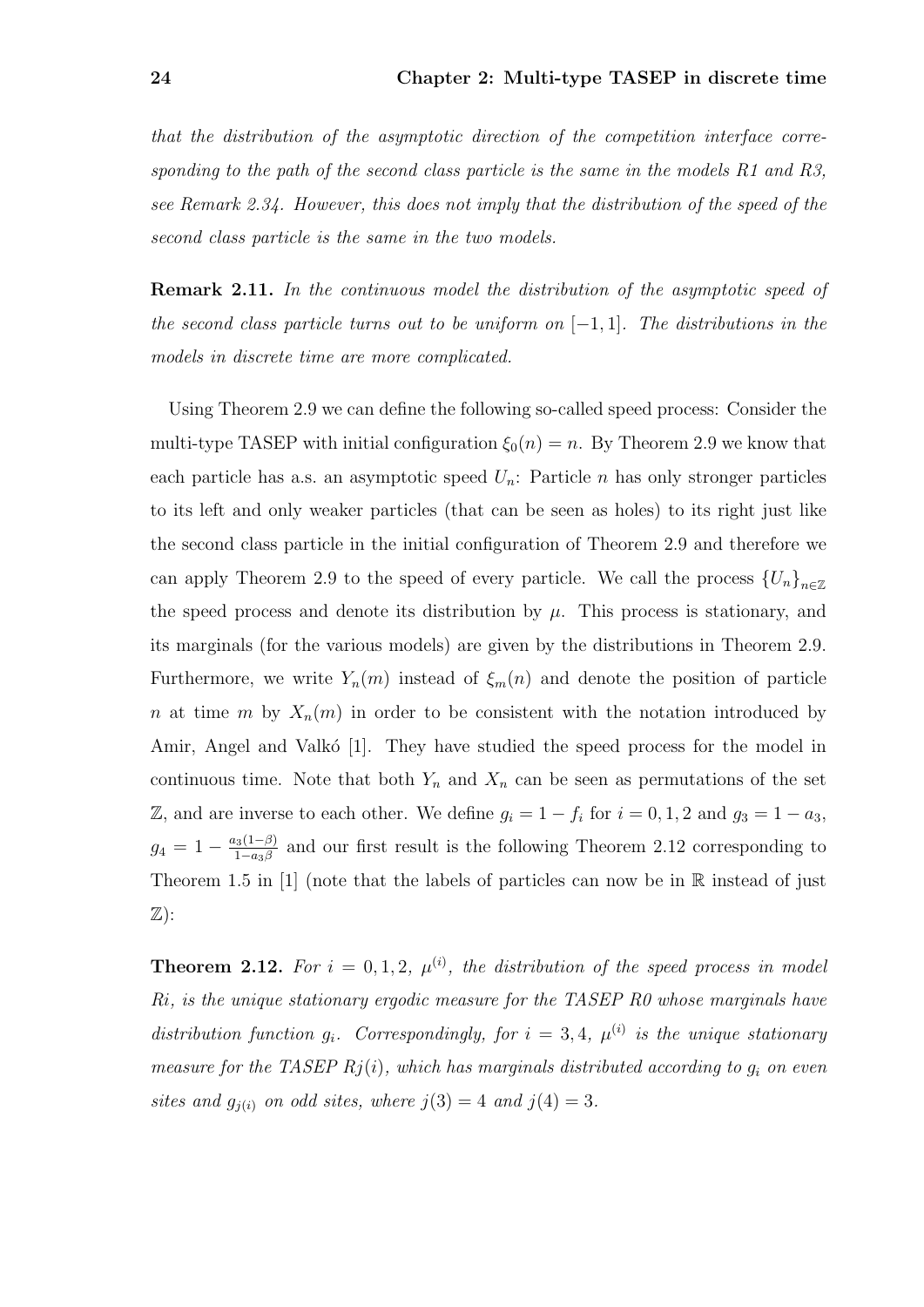For  $i = 0$  this gives the result from [1] saying that the distribution of the speed process is itself a stationary ergodic measure for the TASEP in continuous time (the marginals are uniform on  $[-1, 1]$  in this case). The other parts of Theorem 2.12 follow from nice dualities between the models R1 and R2 and between the models R3 and R4, and the fact that R0, R1 and R2 all have the same set of stationary distributions, whatever the value of  $\beta$  (as given in Theorem 2.3). The dualities are given by the following result:

**Theorem 2.13.** Consider the starting configuration  $Y_n(0) = \xi_0(n) = n$ . For  $i =$  $0, 1, 2, 3, 4$  and any fixed  $m > 0$  the process  $\{X_n^{(i)}(m)\}_{n \in \mathbb{Z}}$  has the same distribution as the process  ${Y_n^{(j(i))}}(m)$ <sub>n∈Z</sub> where  $j(0) = 0$ ,  $j(1) = 2$ ,  $j(2) = 1$ ,  $j(3) = 4$  and  $j(4) = 3$ .

The following Theorems 2.14 - 2.19 provide some explicit results about the joint distributions of the speeds of adjacent particles (and particles 0 and 2 in model R3). The first result is Theorem 1.7 in [1]. Theorems 2.15 - 2.19 and Remark 2.16 give analogous results for the TASEPs R1, R2 and R3.

**Theorem 2.14** (TASEP R0). The joint distribution of  $(U_0, U_1)$ , supported on  $[-1, 1]^2$ , is

$$
s(x,y)dxdy + r(x)1\!\!1_{\{x=y\}}dx
$$

with

$$
s(x,y) = \begin{cases} \frac{1}{4} & x > y \\ \frac{y-x}{4} & x \le y \end{cases} \qquad \text{and} \qquad r(x) = \frac{1-x^2}{8}.
$$

In particular,  $\mathbb{P}[U_0 > U_1] = \frac{1}{2}$ ,  $\mathbb{P}[U_0 = U_1] = \frac{1}{6}$  and  $\mathbb{P}[U_0 < U_1] = \frac{1}{3}$ .

**Theorem 2.15** (TASEP R1). The joint distribution of  $(U_0, U_1)$ , supported on the set  $\left[-\frac{\beta}{1-\beta}\right]$  $\left[\frac{\beta}{1-\beta}, \beta\right]^2$ , is

$$
s_1(x, y)dxdy + r_1(x)1\!\!1_{\{x=y\}}dx
$$

with

$$
s_1(x,y) = \begin{cases} \frac{1-\beta}{4\beta^2} (1-x)^{-\frac{3}{2}} (1-y)^{-\frac{3}{2}} = g_1'(x) g_1'(y) & x > y \\ \frac{1-\beta}{2\beta^3} (1-x)^{-\frac{3}{2}} (1-y)^{-\frac{3}{2}} \left(\sqrt{\frac{1-\beta}{1-y}} - \sqrt{\frac{1-\beta}{1-x}}\right) & x \le y \end{cases}
$$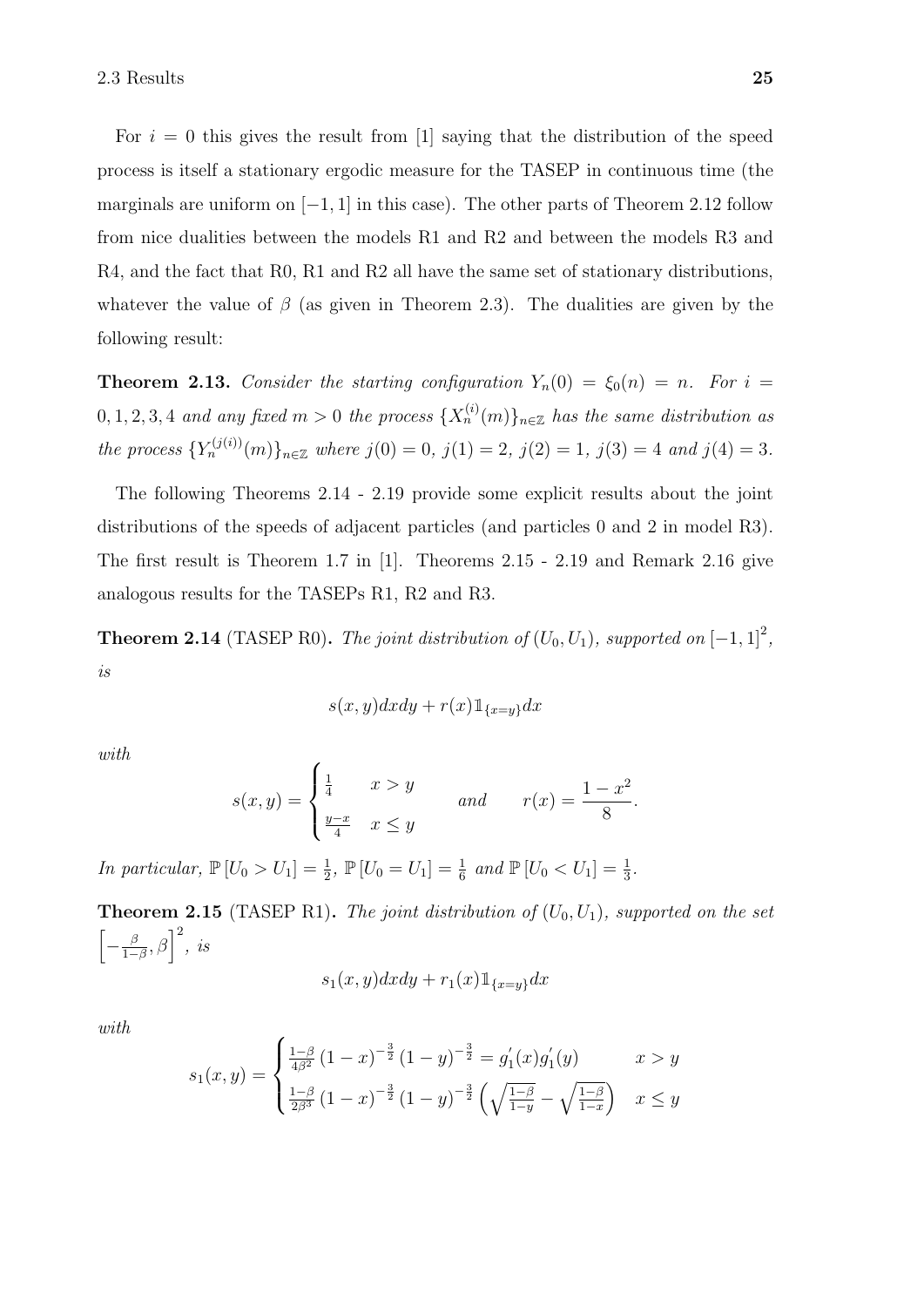and

$$
r_1(x) = \left(\frac{\sqrt{1-\beta}}{2\beta^2(1-u)^{\frac{3}{2}}}\left(1-\frac{1}{\beta}\right) + \frac{1-\beta}{2\beta^2(1-u)^2}\left(\frac{2}{\beta}-1\right) - \frac{\sqrt{1-\beta}(1-\beta)}{2\beta^3(1-u)^{\frac{5}{2}}}\right).
$$

In particular,  $\mathbb{P}[U_0 > U_1] = \frac{1}{2}$ ,  $\mathbb{P}[U_0 = U_1] = \frac{1}{6}$  and  $\mathbb{P}[U_0 < U_1] = \frac{1}{3}$ .

**Remark 2.16.** By symmetry, the joint distribution of  $(U_0, U_1)$  in the model R2 is the same as that of  $(-U_1, -U_0)$  in the model R1.

**Theorem 2.17** (TASEP R3). The joint distribution of  $(U_0, U_1)$ , supported on the set  $\left[-\frac{2\beta}{2}\right]$  $\frac{2\beta}{2-\beta}, \frac{2\beta}{2-\beta}$  $\frac{2\beta}{2-\beta}$ , *is* 

$$
s_2(x, y)dxdy + r_2(x)1_{\{x=y\}}dx
$$

with

$$
s_2(x,y) = \begin{cases} g'_3(x)g'_4(y) & x > y \\ g'_3(x)g'_4(y)(g_4(y) - g_4(x)) & \\ & (2 - g_4(x)\beta - g_4(y)\beta) \left(\frac{2+y}{2-y}\right) & x \le y \end{cases}
$$

and

$$
r_2(x) = \frac{1-\beta}{\beta^3} \left( \frac{2(2-\beta)}{4-x^2} - \frac{8}{4-x^2} \sqrt{\frac{1-\beta}{4-x^2}} \right).
$$

In particular,

$$
\mathbb{P}\left[U_0 > U_1\right] = \frac{1}{\beta^2} \left(\beta - (1 - \beta) \log\left(\frac{1}{1 - \beta}\right)\right)
$$

$$
\mathbb{P}\left[U_0 = U_1\right] = \frac{(1 - \beta)(2 - \beta)}{\beta^3} \log\left(\frac{1}{1 - \beta}\right) - \frac{2(1 - \beta)}{\beta^2}
$$

and

$$
\mathbb{P}\left[U_0 < U_1\right] = \frac{(1-\beta)(2-\beta)}{\beta^2} + \frac{2(1-\beta)^2}{\beta^3} \log(1-\beta).
$$

**Remark 2.18.** Again by symmetry, we have that under rule R3,  $(U_1, U_2)$  has the same distribution as  $(-U_1, -U_0)$ .

**Theorem 2.19** (TASEP R3). The joint distribution of  $(U_0, U_2)$ , supported on the set  $\left[-\frac{2\beta}{2}\right]$  $\frac{2\beta}{2-\beta}, \frac{2\beta}{2-\beta}$  $\frac{2\beta}{2-\beta}$ , *is* 

$$
s_3(x,y)dxdy + r_3(x)1\!\!1_{\{x=y\}}dx
$$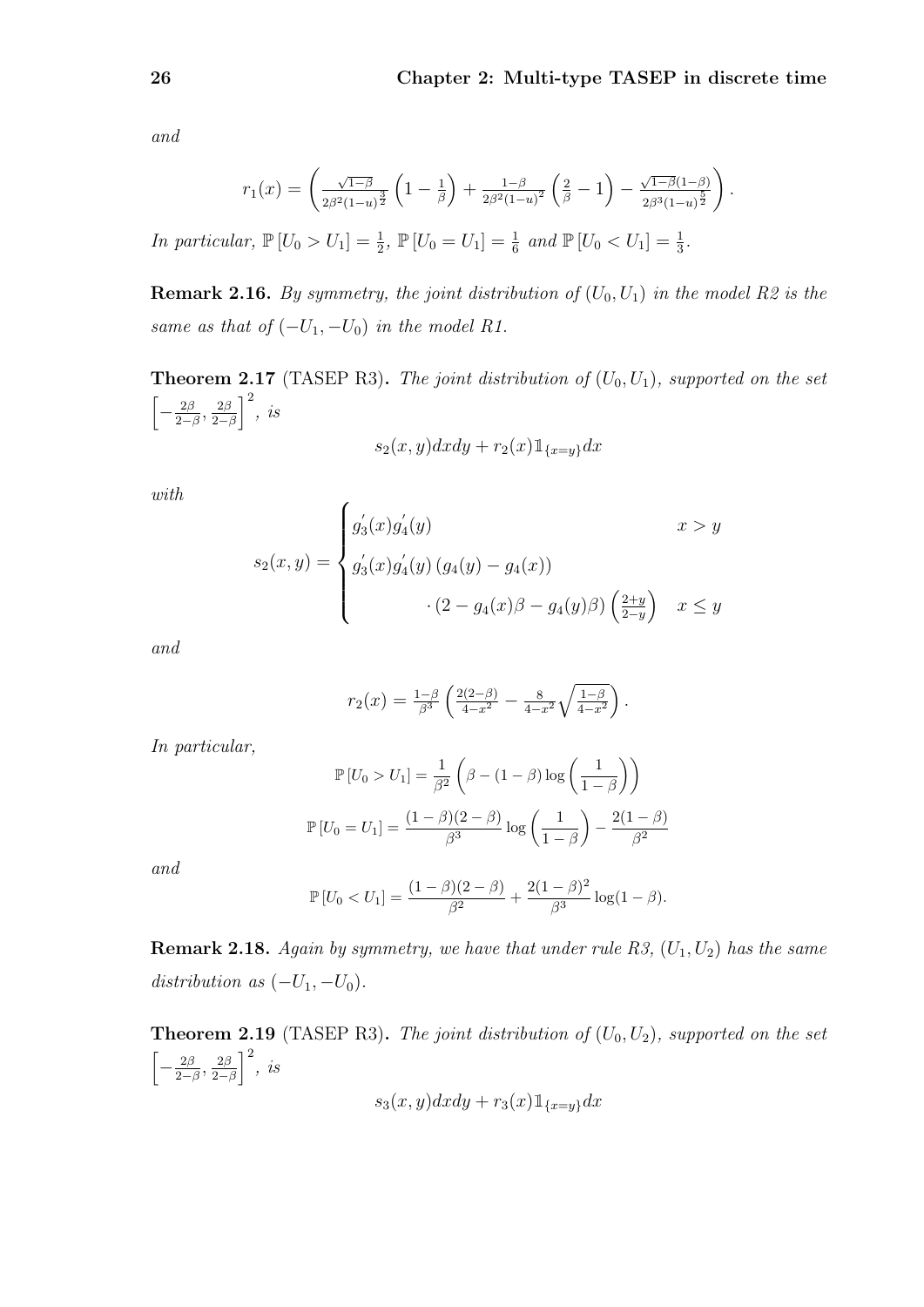with

$$
s_3(x,y) = \begin{cases} g'_3(x)g'_3(y) & x > y \\ g'_3(x)g'_3(y)\left(g_4(x)^2 - g_4(y)^2\right) \\ -\frac{2(g_4(x)-1)(g_4(y)^2 - 2g_4(x)g_4(y) + g_4(x) - 1}{1 - \beta g_4(x)} \\ +\frac{2(g_4(y)-1)(g_4(x)^2 - 2g_4(x)g_4(y) + g_4(y) - 1}{1 - \beta g_4(y)} - 1\right) & x \le y \end{cases}
$$

and

$$
r_3(x) = \frac{g_3(u)(1 - g_3(u))(1 - g_4(u)(1 - g_4(u)))}{\frac{(2 - u)\beta}{2} \sqrt{\frac{4 - u^2}{1 - \beta}}}.
$$

In particular,

$$
\mathbb{P}\left[U_0 > U_2\right] = \frac{1}{2}
$$
  

$$
\mathbb{P}\left[U_0 = U_2\right] = \frac{1}{6} + \frac{1}{3\beta} - \frac{13}{3\beta^2} + \frac{8}{\beta^3} - \frac{4}{\beta^4} - \frac{(1-\beta)^2}{\beta^3} \left(\log\left(\frac{1}{1-\beta}\right)\right) \left(\frac{2}{\beta} - \frac{4}{\beta^2}\right)
$$

and

$$
\mathbb{P}\left[U_0 < U_2\right] = \frac{1}{3} - \frac{1}{3\beta} + \frac{13}{3\beta^2} - \frac{8}{\beta^3} + \frac{4}{\beta^4} + \frac{(1-\beta)^2}{\beta^3} \left(\log\left(\frac{1}{1-\beta}\right)\right) \left(\frac{2}{\beta} - \frac{4}{\beta^2}\right).
$$

We see that in every model we have that the speeds are independent on the set where  $U_0 > U_1$  ( $U_0 > U_2$  respectively). This agrees with the result in continuous time. The striking result, shown in [1] for the continuous model, that with positive probability the two continuous random variables  $U_0$  and  $U_1$  are equal, holds also in the discrete models.

Interestingly, the probabilities  $\mathbb{P}[U_0 > U_1]$ ,  $\mathbb{P}[U_0 = U_1]$  and  $\mathbb{P}[U_0 < U_1]$  are the same for models R0, R1 and R2, and do not depend on the parameter  $\beta$ . This is rather surprising since  $\beta$  is not just a scaling parameter (i.e. we cannot produce models with different values of  $\beta$  by just applying a time change). In fact, much more is true. From the first part of Theorem 2.3, we see that, although the marginal distribution of each  $U_i$  depends on the model and the value of  $\beta$ , we can obtain the distribution for either of R1 and R2 and any value of  $\beta$  by applying an appropriate monotone function to each entry  $U_i$  (see the proof of Theorem 2.15 for further details). Hence the relative ordering of the variables  $U_i$  is not affected by the model or the value of  $\beta$ .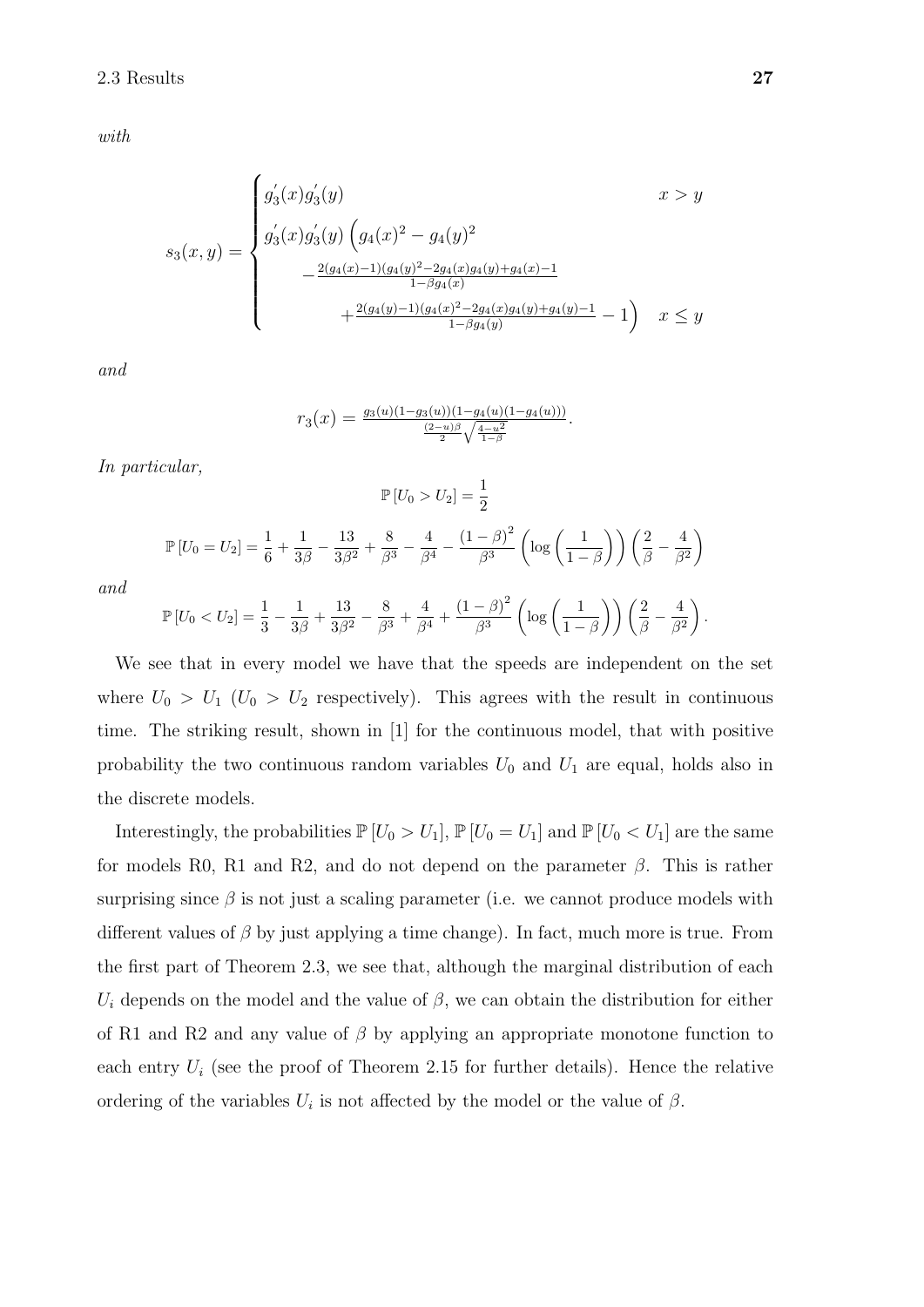To go further, consider particles i and j with  $i < j$ . It's clear that if  $U_i < U_j$  then particle i can never overtake particle j, while if  $U_i > U_j$  then particle i must overtake particle j. In [1], it's shown that for the continuous-time model, with probability 1, if  $U_i = U_j$  then particle i overtakes particle j. The same result can be shown for the discrete-time models, although the calculations involved in the argument are rather more complicated than those used to prove Theorem 1.14 of [1], and we omit them here. So, for example, the probability that particle  $i$  overtakes particle  $j$  is the same for models R0, R1 and R2. Indeed, more completely one can define an ordering  $\prec$ on  $\mathbb Z$  by  $i \prec j$  iff particle j is eventually to the right of particle i. Then we have the following result:

### **Corollary 2.20.** The ordering  $\prec$  has the same distribution for R0, R1 and R2 and for any value of  $\beta$ .

It would certainly be interesting to have a more direct understanding of this property, based for example on couplings or local dynamics, as well as the indirect argument based on the equivalence of multi-type equilibrium distributions.

Overtaking probabilities in the multi-type TASEP can also be interpreted in terms of questions of survival or extinction in multi-type growth models. In [16] a coupling is given between the multi-type TASEP and a three-type version of the corner growth model, under which a given cluster survives for ever if and only if particle 0 never overtakes particle 1. (The extinction of the cluster occurs if two interfaces in the growth model meet – the paths of these interfaces are related to the paths of the two particles). Different overtaking events in the TASEP can be represented by varying the initial condition in the competition growth model. Using the results above, we find that the survival probabilities in the growth model will remain unchanged if we move from the continuous-time model to natural discrete-time models which correspond to models R1 or R2 in the TASEP. Again, this is certainly not obvious from the local dynamics of the processes.

Unlike in models R1 and R2, in the model R3 the probabilities  $\mathbb{P}[U_0 > U_1], \mathbb{P}[U_0 = U_1]$ and  $\mathbb{P}[U_0 \lt U_1]$  do depend on  $\beta$  and the behaviour of the model is qualitatively dif-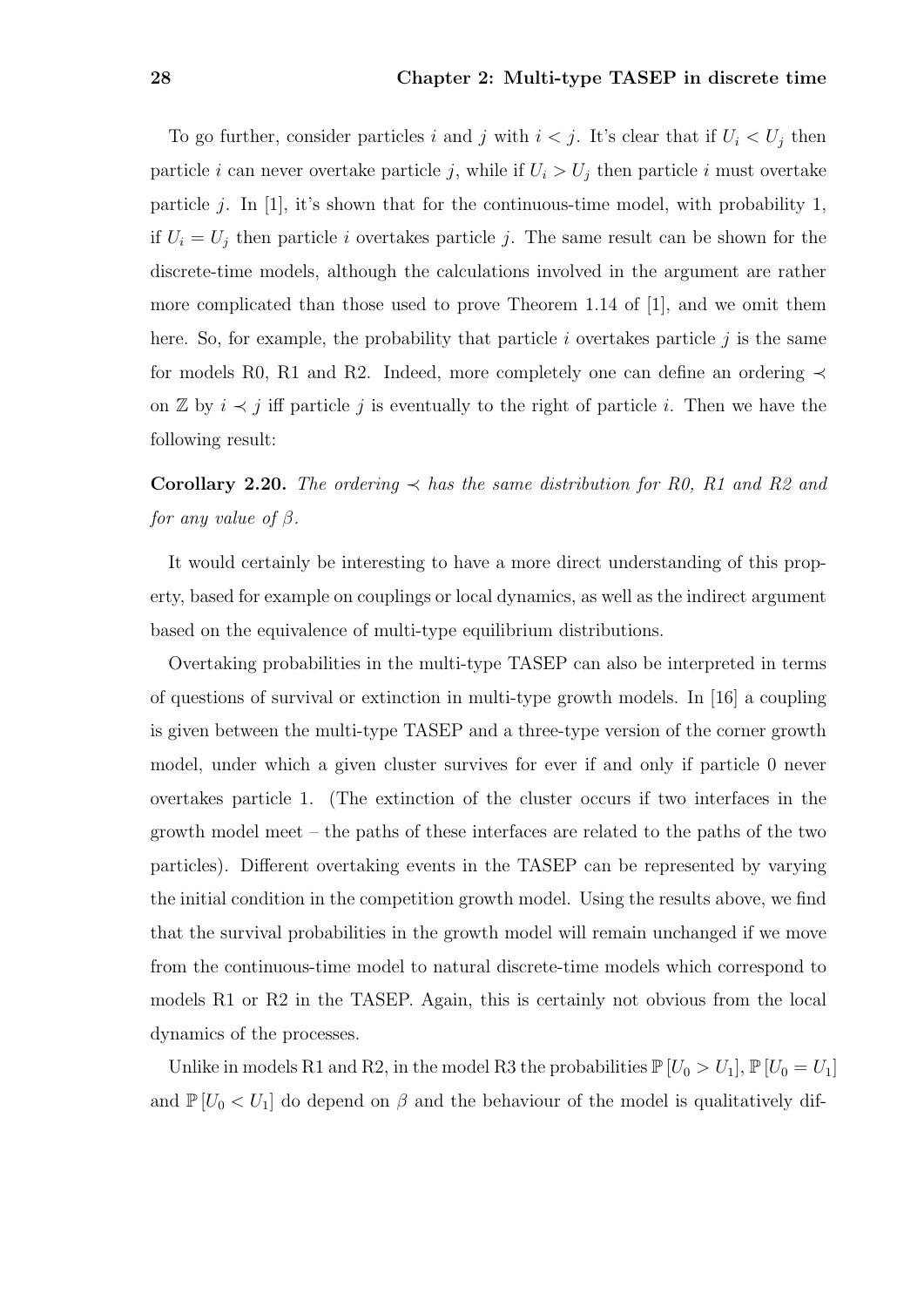ferent for different values of  $\beta$  (Theorem 2.17): For small  $\beta$  we have  $\mathbb{P}[U_1 < U_0] >$  $\mathbb{P}[U_1 > U_0]$ , but  $\mathbb{P}[U_1 < U_0] < \mathbb{P}[U_1 > U_0]$  for large  $\beta$  (the transition occurs at  $\beta =$  $0.38860064568...$ 

Note however that for  $\beta \to 1$  the probabilities relating  $U_0$  and  $U_2$  in Theorem 2.19 converge to  $\frac{1}{2}$ ,  $\frac{1}{6}$  $\frac{1}{6}$  and  $\frac{1}{3}$ , i.e. to the probabilities we get in the continuous model and R1 and R2 for the speeds of particle 0 and 1. In a sense, for large  $\beta$  the particles 0 and 2 in the model R3 behave like adjacent particles in the models R1 and R2. This can heuristically be seen in the following way: We consider the particles in the model R3 (with large  $\beta$  close to 1) starting on even sites. In general, particles starting on an even site will move two steps to the right in each time-step since  $\beta$  is large and we update even sites first. If a particle does not jump either during the even or the odd update (which happens with probability  $2\beta(1-\beta)$ ) it ends up on an odd site and starts moving left until either

- (A) it hits a weaker particle to the left by which it cannot be overtaken
- (B) it does not get jumped over either during an even or odd update because the adjacent particle to the left did not try to jump

In both cases the particle itself will return to an even site (with high probability) and resume moving to the right. The particle that caused the stop (either because it was weaker or because it did not try to jump) will itself start moving to the left until (A) or (B) happens. Now consider the model R1 with large  $\beta$ . Most particles will move one step to the right in each time-step, but some particles do not jump and therefore get overtaken until again either  $(A)$  or  $(B)$  happens (where we remove the part "either during and even or odd update"). Particles in these two models have different speeds, but the probabilities  $\mathbb{P}[U_0 > U_1]$ ,  $\mathbb{P}[U_0 = U_1]$ ,  $\mathbb{P}[U_0 < U_1]$  in R1 and  $\mathbb{P}\left[U_0 > U_2\right]$ ,  $\mathbb{P}\left[U_0 = U_2\right]$  and  $\mathbb{P}\left[U_0 < U_2\right]$  in R3 are (almost) the same.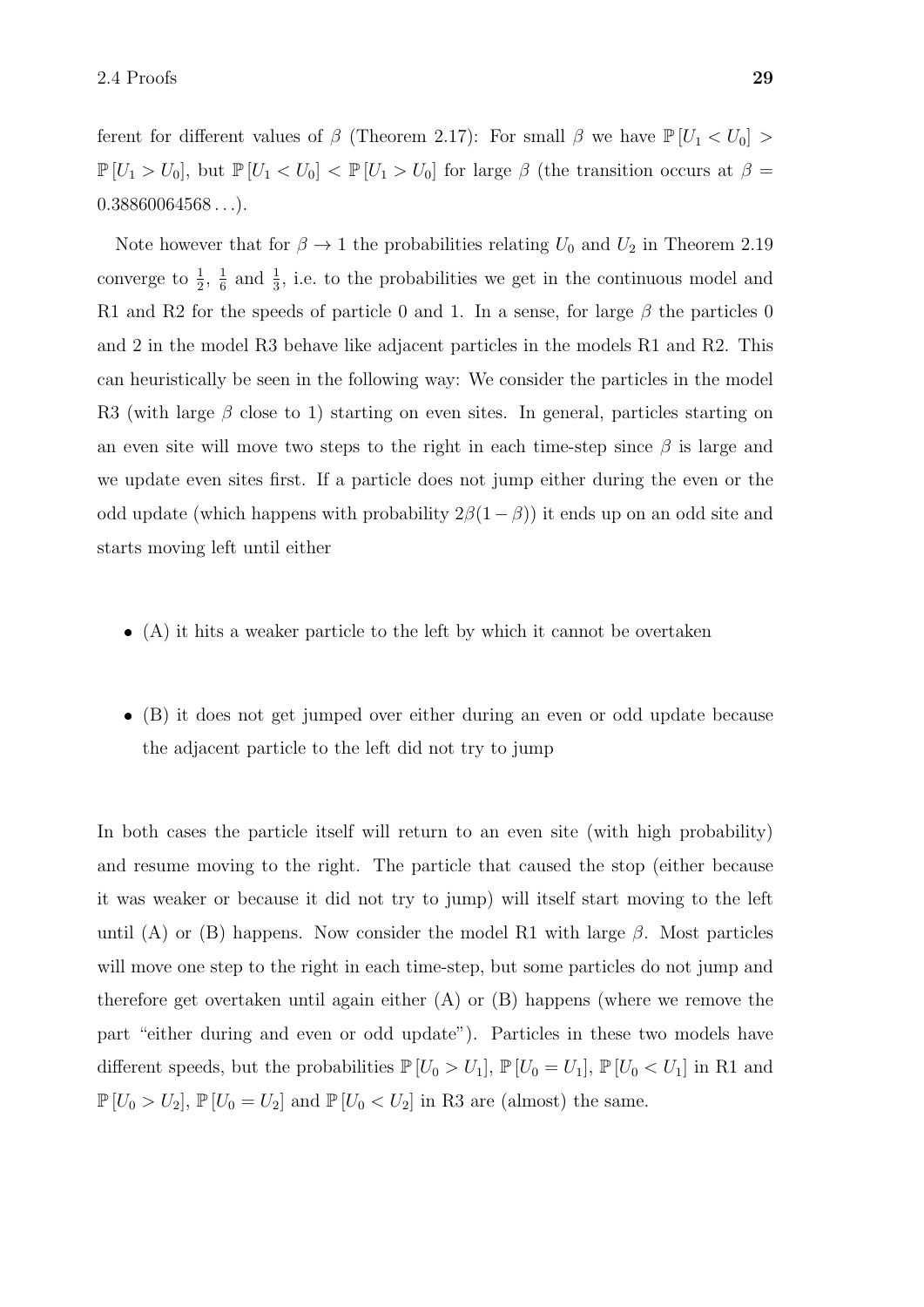### 2.4 Proofs

### 2.4.1 Invariant Measures

Proof of Theorem 2.3: The idea of the proof for Theorem 2.3 for the discrete-time models is the same as for the continuous-time model R0 (see [17]), but here we will use a slightly different definition for the so-called dual points: In [17] the authors used an explicit construction that transformed a Bernoulli process  $\omega$  into a corresponding set  $\Delta(\omega)$  of dual points. Here we provide a more general method to obtain these dual points. We will not provide an explicit set of dual points, but only explain how to obtain one that has the required properties. When thinking about the model R3 bear in mind that we have different densities on even and odd sites. We start with the following proposition, that asserts that for every particle density  $\rho$  and every set of Bernoulli points  $\omega$  there is essentially only one stationary and space-ergodic TASEP trajectory. This corresponds to Proposition 8 in [17].

**Proposition 2.21.** For any particle density  $\rho \in (0,1)$  and Bernoulli marks  $\omega$  we can get an essentially unique stationary and space-ergodic trajectory  $(\eta_n, n \in \mathbb{Z})$  for the TASEP governed by  $\omega$  with time-marginals  $\nu_{\rho}$ .

Remark 2.22. Essentially unique means that if we have two stationary and spaceergodic trajectories then they are the same with probability 1.

Proof of Proposition 2.21: Proposition 2.21 can be proved using an argument similar to the one used in  $[41]$ , see also  $[17]$ .  $\Box$ 

**Remark 2.23.** In the following we consider Bernoulli processes on  $(\mathbb{Z} + \frac{1}{2})$  $(\frac{1}{2}) \times \mathbb{Z}$  instead of  $\mathbb{Z}^{\mathbb{Z}}$ . A Bernoulli point  $\left(x+\frac{1}{2}\right)$  $(\frac{1}{2},m)$  corresponds to a jump attempt from site x to  $x+1$ at time m.

Now we define for each of the three models a set of dual points  $\Delta_{\rho}(\omega)$  such that the time reflections of these dual points govern the time reversal of the TASEP. Given the Bernoulli process  $\omega$  and the trajectory  $(\eta_n, n \in \mathbb{Z})$  we define  $C_1 \subset \omega$  as the set of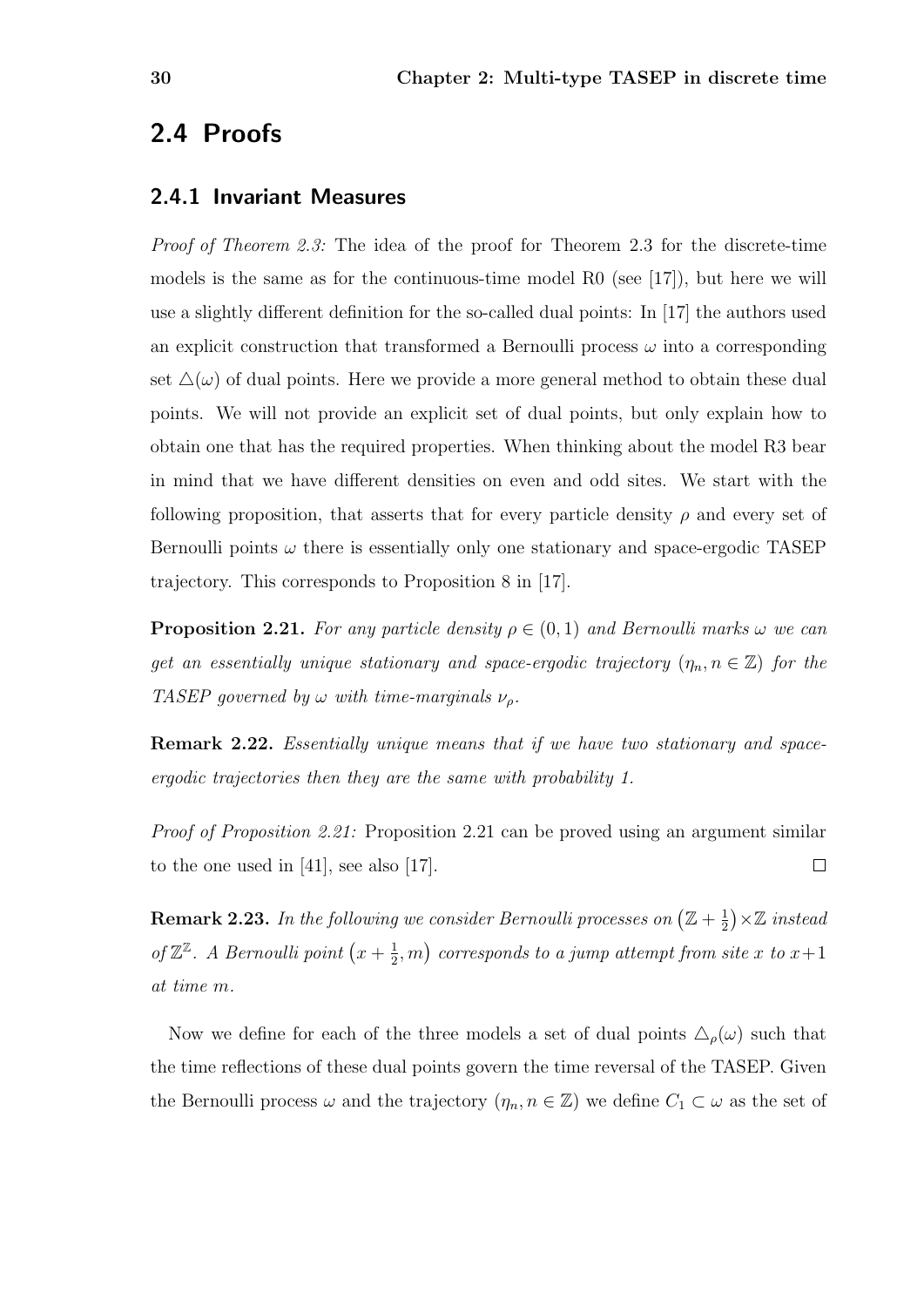jump marks that actually lead to a particle jumping one step to the left (i.e. the site that was updated was occupied and the particle was not blocked). Now we look at the time reversal  $(\tilde{\eta}_n, n \in \mathbb{Z}) = (\eta_{-n}, n \in \mathbb{Z})$  of  $(\eta_n, n \in \mathbb{Z})$ . Because we want the time reflections of the dual points to govern the time reversal of the TASEP we have to have  $C_1 \subset \Delta_\rho(\omega)$ .

The time reversal has the same distribution as the space reversal. The space reversal is governed by a Bernoulli process (the space reversal of  $\omega$ ) and particles jump to the right. In particular, all possible jumps happen at rate  $\beta$ . That means that in the time reversal all possible jumps happen at rate  $\beta$ , as well.

Let  $C_2$  be the set of points  $x \in \left(\left(\mathbb{Z}+\frac{1}{2}\right)\right)$  $(\frac{1}{2}) \times \mathbb{Z}$   $\setminus C_1$  for which adding x to  $\Delta_{\rho}(\omega)$ would not change the trajectory of the time reversal (i.e. if we let the time reversal be governed by the time reflections of the dual points then the trajectory does not change if we add or remove x from  $\Delta_{\rho}(\omega)$ . Let  $\tilde{\omega}$  be a Bernoulli process with rate  $\beta$  on  $C_2$ , independent of everything else. That means  $\tilde{\omega} \subset C_2$  and each point from  $C_2$  is present in  $\tilde{\omega}$  independently with probability  $\beta$ . Now put  $\Delta_{\rho}(\omega) = C_1 \cup \tilde{\omega}$ . The properties of these dual points are stated in the following proposition that corresponds to Proposition 10 in [17].

**Proposition 2.24.** The time reflections of the dual points  $\Delta_{\rho}(\omega)$  defined above govern the time reversal of  $(\eta_n, n \in \mathbb{Z})$  and they form a Bernoulli process with rate  $\beta$  on  $(\mathbb{Z}+\frac{1}{2})$  $\frac{1}{2}$   $\times$  Z. Furthermore, the set of dual points before time m is independent of the configuration  $\eta_m$ .

Proof. The first two statements are true by the construction of the dual points. The dual points  $\{(x, n) \in \Delta_{\rho}(\omega) : n < m\}$  govern the evolution of the time reversal on the time interval  $(-m, \infty)$  starting from the configuration  $\tilde{\eta}_{-m}$  and they are independent of this configuration. But  $\tilde{\eta}_{-m} = \eta_m$ . So the set of dual points  $\{(x, n) \in \Delta_\rho(\omega) : n < m\}$ is independent of  $\eta_m$ .  $\Box$ 

We now take  $\rho_1 < \ldots < \rho_n$  and let  $\alpha_m = (\alpha_m^1, \ldots, \alpha_m^n)$  be the multiline TASEP trajectory governed by  $\omega$ . This means that  $\omega^n = \omega$ ,  $\omega^k = \triangle_{\rho_{k+1}}(\omega^{k+1})$  and  $(\alpha_m^k)_{m \in \mathbb{Z}}$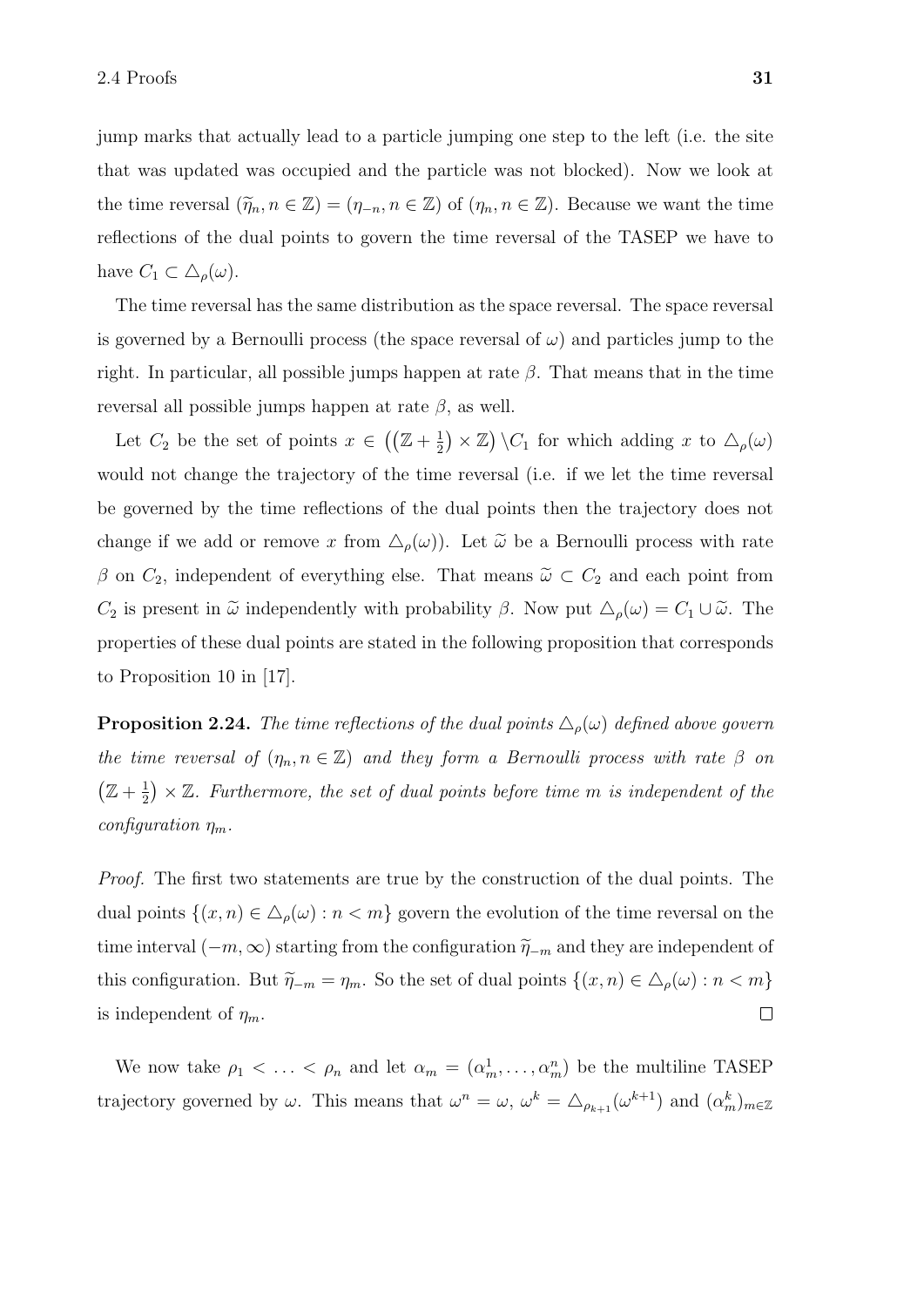is the TASEP trajectory governed by  $\omega^k$  with density  $\rho_k$ . Then by the independence of the dual points before time m from the configuration  $\eta_m$  we get that the multiline process is stationary with product measure  $\nu = \nu_{\rho_1} \times \ldots \times \nu_{\rho_n}$  (Proposition 11 in [17]). As in the paragraph preceding Theorem 2.3 we define  $\eta = (\eta^1, \dots, \eta^n)$  by  $\eta^k = D^{(n-k+1)}(\alpha_k, \ldots, \alpha_n)$ . Then induction arguments and some case-by-case checking for  $n = 2$  as done in [18] show that  $(\eta_n^k)_{n \in \mathbb{Z}}$  is the TASEP trajectory governed by  $\omega$ with particle density  $\rho_k$  (Proposition 12 in [17]) and this implies Theorem 2.3.  $\Box$ 

Remark 2.25. As mentioned in the beginning of this section, for the model R3 we have to think of the  $\rho_k$  as densities on even sites and we have to replace the  $\nu_{\rho_k}$  by  $\mu_{\rho_k}$ .

Remark 2.26. Inherent in the tandem queue construction for the multi-type stationary distribution in model R3 is a version of Burke's theorem for the queues with different arrival and service rates on even and odd sites. Consider a queue with arrival process  $A_n$ , service process  $S_n$  and departure process  $D_n$ . Let  $A_n$  be a Bernoulli process with rate  $\rho_1 = (\gamma_1, \gamma_2) \in (0, 1)^2$  which means that on even sites arrivals happen with probability  $\gamma_1$  and on odd sites they happen with probability  $\gamma_2$ . Motivated by the invariant distributions for the TASEP R3 with just one type of particles we want  $\gamma_1$ and  $\gamma_2$  to satisfy

$$
\gamma_2 = \frac{\gamma_1 \left(1 - \beta\right)}{1 - \gamma_1 \beta} \tag{2.14}
$$

where  $\beta \in (0,1)$  is the rate at which jumps in the TASEP happen. Analogously, we let  $S_n$  be a Bernoulli process with rate  $\rho_2 = (\delta_1, \delta_2) \in (0, 1)^2$  where

$$
\delta_2 = \frac{\delta_1 \left(1 - \beta\right)}{1 - \delta_1 \beta} \tag{2.15}
$$

(and  $\gamma_1 < \delta_1$ ,  $\gamma_2 < \delta_2$ ). The main observation in Burke's theorem (see for example [9]) that shows that arrival and departure process have the same distribution is that the queue length process is reversible and that departures look in the reversed process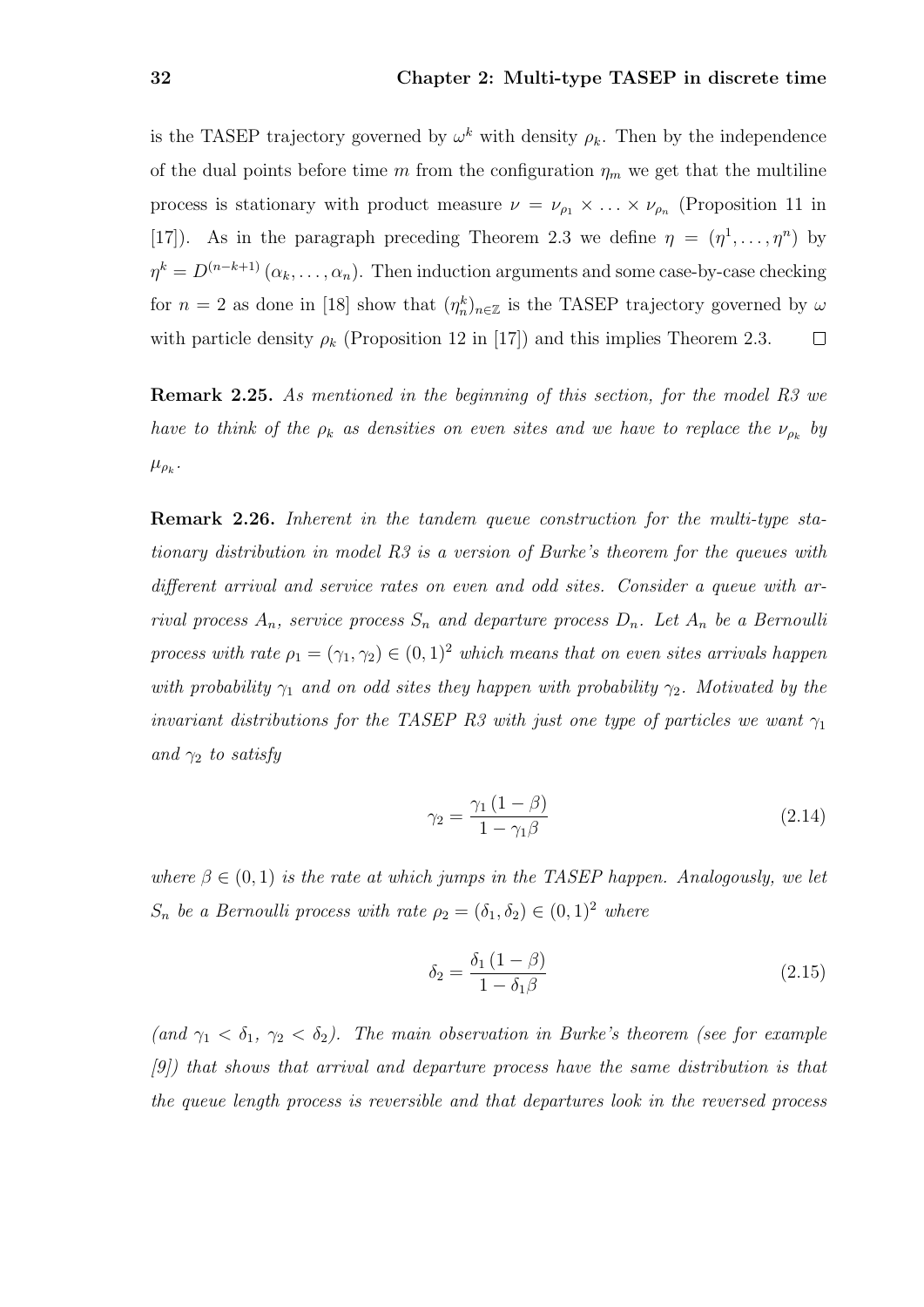like arrivals in the original process. Interestingly, it turns out that in the queueing model described above there exists a stationary reversible distribution  $\pi$  for the queue length process which is independent of whether we just observed arrivals and services at even sites or at odd sites.  $\pi$  is given by

$$
\pi(j) = \left(1 - \frac{\gamma_1 (1 - \delta_1)}{(1 - \gamma_1) \delta_1}\right) \left(\frac{\gamma_1 (1 - \delta_1)}{(1 - \gamma_1) \delta_1}\right)^j \qquad j = 0, 1, \dots
$$

and it is reversible because it satisfies the two systems of detailed balance equations

$$
\pi(j)\gamma_i(1-\delta_i)=\pi(j+1)(1-\gamma_i)\,\delta_i\qquad j=0,1,\ldots
$$

for  $i = 1, 2$  (i = 1 corresponds to even sites,  $i = 2$  corresponds to odd sites). This follows from the relations  $(2.14)$  and  $(2.15)$ . As in Burke's theorem it follows from the reversibility of the queue length process that the departure process has the same distribution as the arrival process, i.e.  $D_n$  is a Bernoulli process with rate  $\rho_1 = (\gamma_1, \gamma_2)$ .

Indeed, the multi-type construction yields extensions of this result which give inputoutput theorems for the priority queues with more than one type of customer. For a discussion of the analogous result in the context of constant arrival and service rates, see for example Section 6 of [17].

### 2.4.2 Hydrodynamic limits

Proof outline for Theorem 2.6 for the TASEP R3: The following Propositions 2.27, 2.29 and 2.30 correspond to Propositions 2, 3 and 5 in [45] and the proofs are essentially the same as in [45].

**Proposition 2.27.** For all  $u \in \mathbb{R}$  the random variables  $\frac{1}{n}S([un], n) = \frac{1}{n} \sum_{k > [un]} \eta_n(k)$ converge a.s. and in  $L^1$  to a constant  $h_3(u)$ , as n goes to infinity. The function  $h_3$  is decreasing, convex; one has  $h_3(u) = 0$  for  $u > \frac{2\beta}{2-\beta}$  and  $h_3(u) = -u$  for  $u < -\frac{2\beta}{2-\beta}$  $rac{2\beta}{2-\beta}$ .

**Remark 2.28.** Since  $h_3$  is decreasing, it follows from Lebesgue's differentiation theorem that  $h_3$  is differentiable almost everywhere, see for example [25].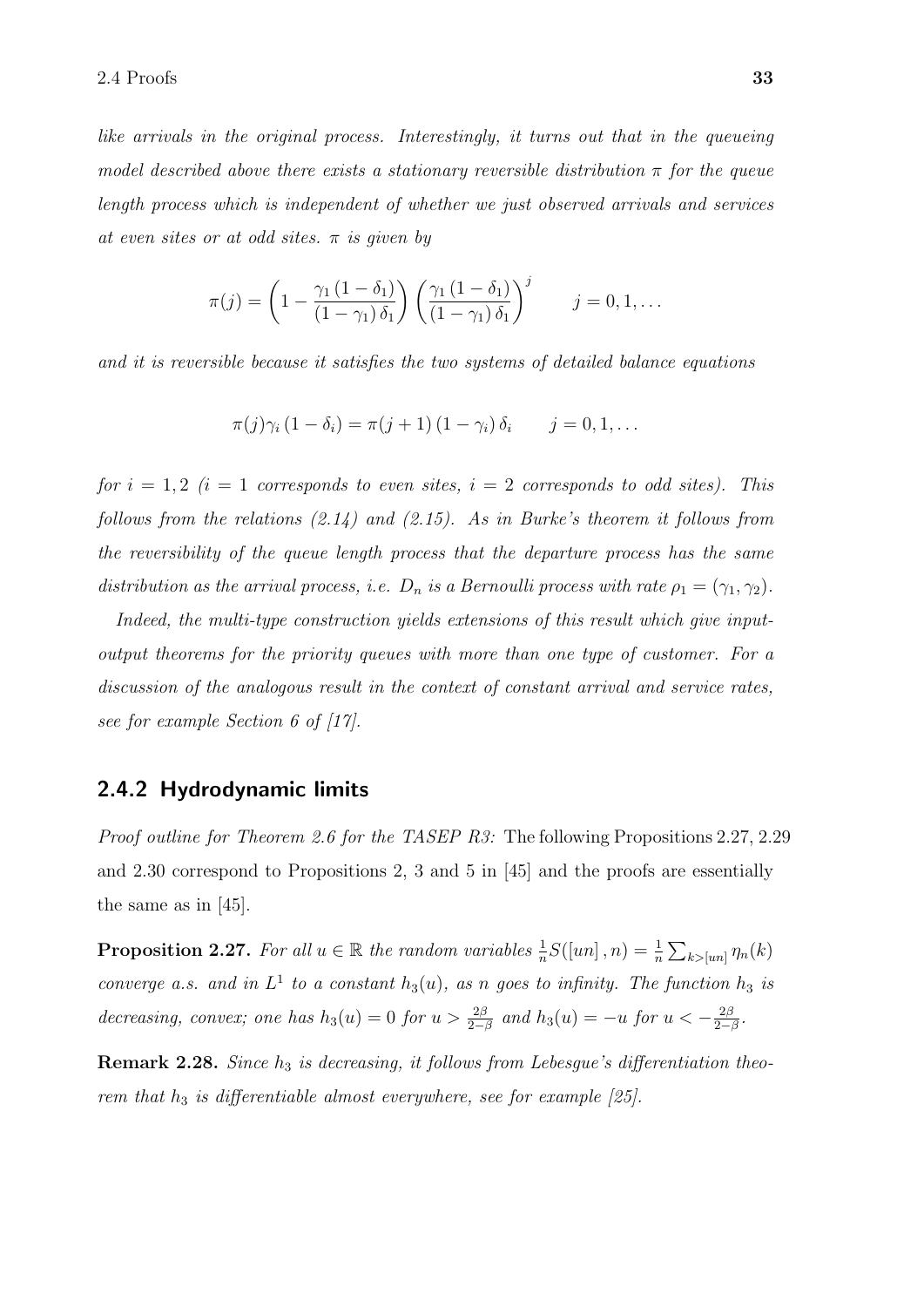**Proposition 2.29.** If  $h_3$  is differentiable at u, one has

$$
\lim_{n \to \infty} \mathbb{E}\left[\eta_n\left(2\left[\frac{k}{2}\right]\right) + \eta_n\left(2\left[\frac{k}{2}\right] + 1\right)\right] = -2h_3'(u)
$$

whenever  $\frac{k}{n}$  tends to u.

**Proposition 2.30.** Let  $\mu_3(k,n)$  be the distribution of  $(\eta_n(k+l), l \in \mathbb{Z})$ . If  $h'_3$  $l_{3}(u)$ exists, any weak limit  $\mu_3^*$  of the measures  $\mu_3$   $\left(2 \frac{\mu n}{2}\right)$  $\left[\frac{2}{2}\right], n$  for  $n \to \infty$  is of the form

$$
\mu_3^* = \int_0^1 \tau_x \sigma(dx)
$$

with some probability  $\sigma$  on [0, 1].  $\tau_x$  is the Bernoulli product measure with density  $b(x)$ on even sites and density  $\frac{b(x)(1-\beta)}{1-b(x)\beta}$  on odd sites where  $b(x)$  is such that the average density is given by  $x=\frac{1}{2}$  $\frac{1}{2}\left(b(x)+\frac{b(x)(1-\beta)}{1-b(x)\beta}\right)$ . That means that from Proposition 2.29 it follows that the measure  $\sigma$  satisfies

$$
\int_0^1 x \sigma(dx) = f_3(u) = -h'_3(u).
$$

We can use the results from O'Connell [43] about last-passage percolation (see  $(2.7)$ ) to calculate the function  $h_3$ :

$$
h_3(u) = \begin{cases} -u & u \le -\frac{2\beta}{2-\beta} \\ \frac{1}{\beta} \left(2 - \frac{u\beta}{2} - \sqrt{(4 - u^2)(1 - \beta)}\right) - 1 & -\frac{2\beta}{2-\beta} \le u \le \frac{2\beta}{2-\beta} \\ 0 & u \ge \frac{2\beta}{2-\beta} \end{cases}
$$

Since  $h_3$  is differentiable we can identify  $f_3 = -h'_3$  $\frac{1}{3}$  from Proposition 2.30 as

$$
f_3(u) = -h_3'(u) = \begin{cases} 1 & u \le -\frac{2\beta}{2-\beta} \\ \frac{1}{2} - \frac{u}{\beta} \sqrt{\frac{1-\beta}{4-u^2}} & -\frac{2\beta}{2-\beta} \le u \le \frac{2\beta}{2-\beta} \\ 0 & u \ge \frac{2\beta}{2-\beta} \end{cases}
$$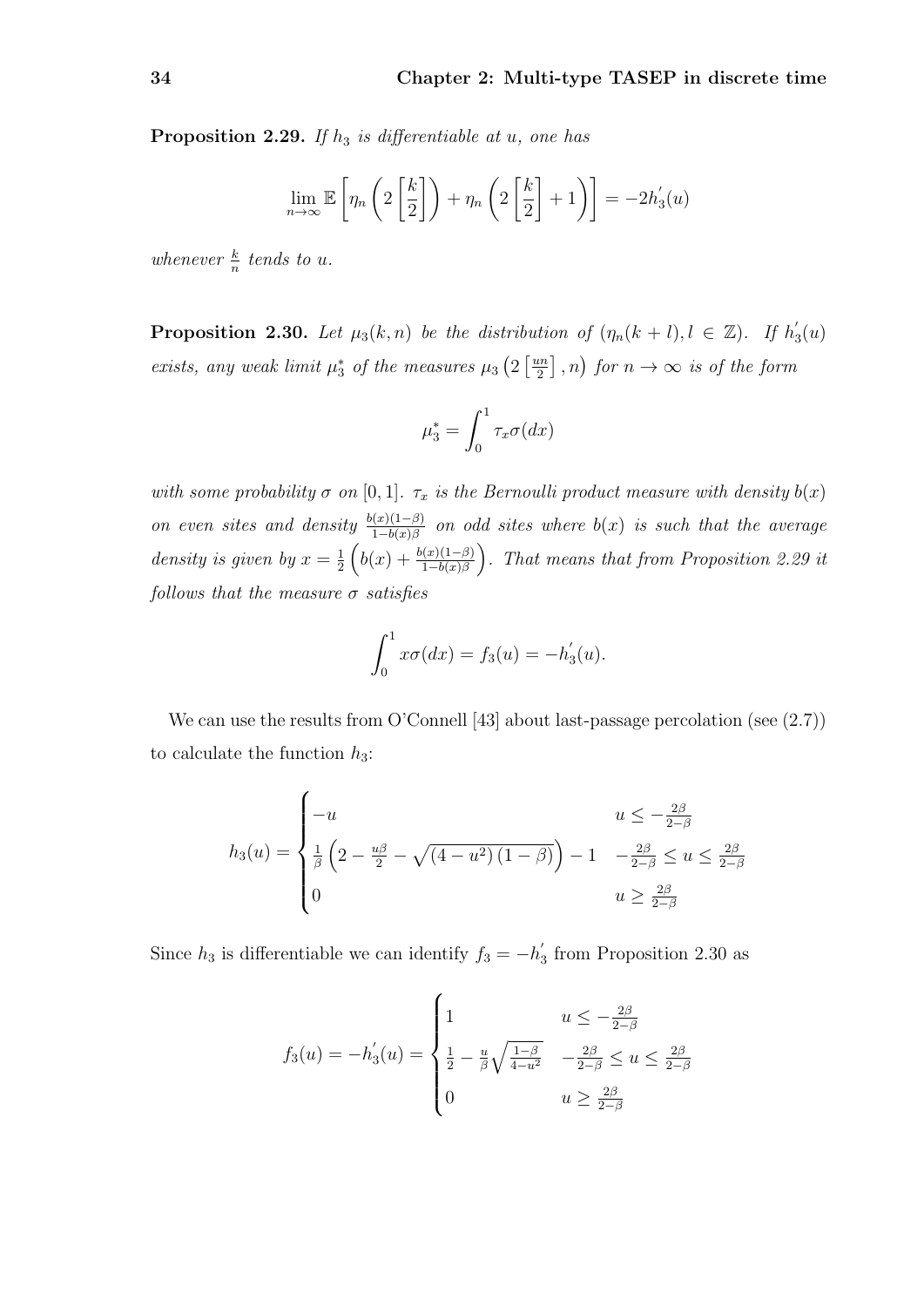As mentioned after Theorem 2.6 in the models R0, R1 and R2 this is enough to prove the convergence statements at the end of Theorem 2.6; this is done using the monotonicity of the distribution of  $\eta_n(k)$  in k. However, due to the different behaviour at odd and even sites, this monotonicity does not hold for the model R3, and the average density  $f_3$  does not pick up the density fluctuations between even and odd sites. Hence without knowing that the model converges to local equilibrium (which would allow us to calculate the function  $a_3$  from  $f_3$ ) we cannot prove the last part of Theorem 2.6. The essential step for proving convergence to local equilibrium is the following proposition, the proof of which is again the same as in [45] (Proposition 6). Let  $\rho(k; F; n) = \mathbb{P} [\eta_n(k+i) = 1, i \in F]$  for a set  $F \subset \mathbb{Z}$ .

**Proposition 2.31.** For any finite set F and any  $\epsilon > 0$  there exists a  $\delta > 0$ ,  $n_0$  such that

$$
\left|\rho\left(2\left[\frac{un}{2}\right];F;n\right)-\rho\left(2\left[\frac{\overline{u}n}{2}\right];F;n\right)\right|\leq\epsilon
$$

for  $|u - \overline{u}| \leq \delta$  and  $n \geq n_0$ . Also

$$
\left| \rho \left( 2\left[ \frac{\overline{u}n}{2} \right] ; F; n + l \right) - \rho \left( 2\left[ \frac{\overline{u}n}{2} \right] ; F; n \right) \right| \le \epsilon
$$

for  $0 \leq l \leq [\delta n]$ ,  $n > n_0$ .

Using this proposition and Jensen's inequality we can prove that the measure  $\sigma$ from Proposition 2.30 is the unit mass on  $f_3(u)$  and since  $b(f_3(u)) = a_3(u)$  this implies convergence to local equilibrium (see [45], Section 4 for the details).  $\Box$ 

### 2.4.3 Multi-type models out of equilibrium

*Proof of Theorem 2.9:* First we want to outline the proof for convergence of  $\frac{X^{(i)}(t)}{t}$  $\frac{f'(t)}{t}$  in distribution (as before we have  $t \in \mathbb{R}_+$  or  $t \in \mathbb{N}$  depending on the model). This follows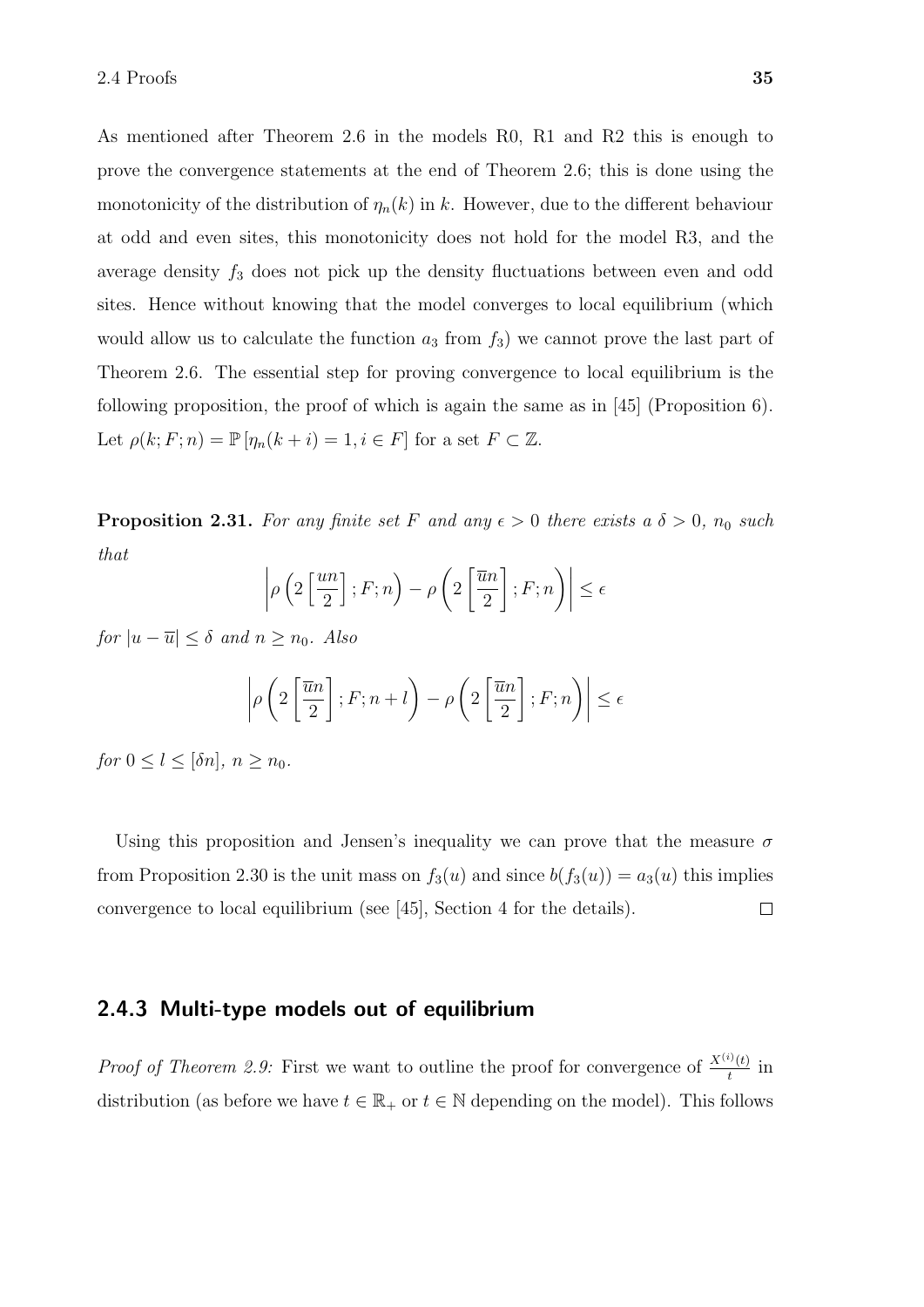the ideas in [15]. We want to couple two TASEPs with initial configurations

$$
\eta_0^1(x) = \begin{cases} 1 & x \le 0 \\ 0 & x \ge 1 \end{cases} \text{ and } \eta_0^2(x) = \begin{cases} 1 & x \le -1 \\ 0 & x \ge 0 \end{cases}
$$

in two different ways and calculate the difference  $\mathbb{E}[S^1([rt], t)] - \mathbb{E}[S^2([rt], t)]$  in both couplings.  $S^1([rt], t)$  and  $S^2([rt, t])$  are the number of particles to the right of [rt] at time t in  $\eta^1$  and  $\eta^2$ . Using basic coupling (i.e. using the same Poisson processes  $\{(P_t^x)_{t\geq 0}: x \in \mathbb{Z}\}\)$  or Bernoulli processes  $\{(B_n^x)_{n\in \mathbb{N}}: x \in \mathbb{Z}\}\)$  for  $\eta^1$  and  $\eta^2$ ) gives

$$
\mathbb{E}\left[S^1([rt],t)\right] - \mathbb{E}\left[S^2([rt],t)\right] = \mathbb{P}\left[X^{(i)}(t) > [rt]\right] \tag{2.16}
$$

since we can interpret the discrepancy between  $\eta^1$  and  $\eta^2$  as second class particle (see Section 2.2.3). This works for all models R0, R1, R2 and R3. The second coupling we want to use is called particle-particle coupling. We label the particles in  $\eta_0^1$  and  $\eta_0^2$ from right to left and let particles with the same label jump at the same time. Then under this coupling

$$
\mathbb{E}\left[S^1([rt],t)\right] - \mathbb{E}\left[S^2([rt],t)\right] = \mathbb{P}\left[\eta_t^1([rt]+1) = 1\right] \tag{2.17}
$$

in the models R0, R1 and R2. By Theorem 2.6 the right hand side of (2.17) converges to  $f_i(r)$ , so together with  $(2.16)$  we have

$$
\mathbb{P}\left[X^{(i)}(t) > [rt]\right] \xrightarrow[t \to \infty]{} f_i(r)
$$

which proves convergence in distribution for  $i = 0, 1, 2$ . However, in the model R3 we cannot use the particle-particle coupling as before because this is no longer a real coupling. If we let particles with the same label jump at the same time in  $\eta^1$  and  $\eta^2$ then the dynamics of the  $\eta^2$  process are different from the  $\eta^1$  process: In  $\eta^2$  we update odd sites first and then even sites. We denote by  $\mathbb{E}_{PP}$  the expectation in  $\eta^1$  and  $\eta^2$  if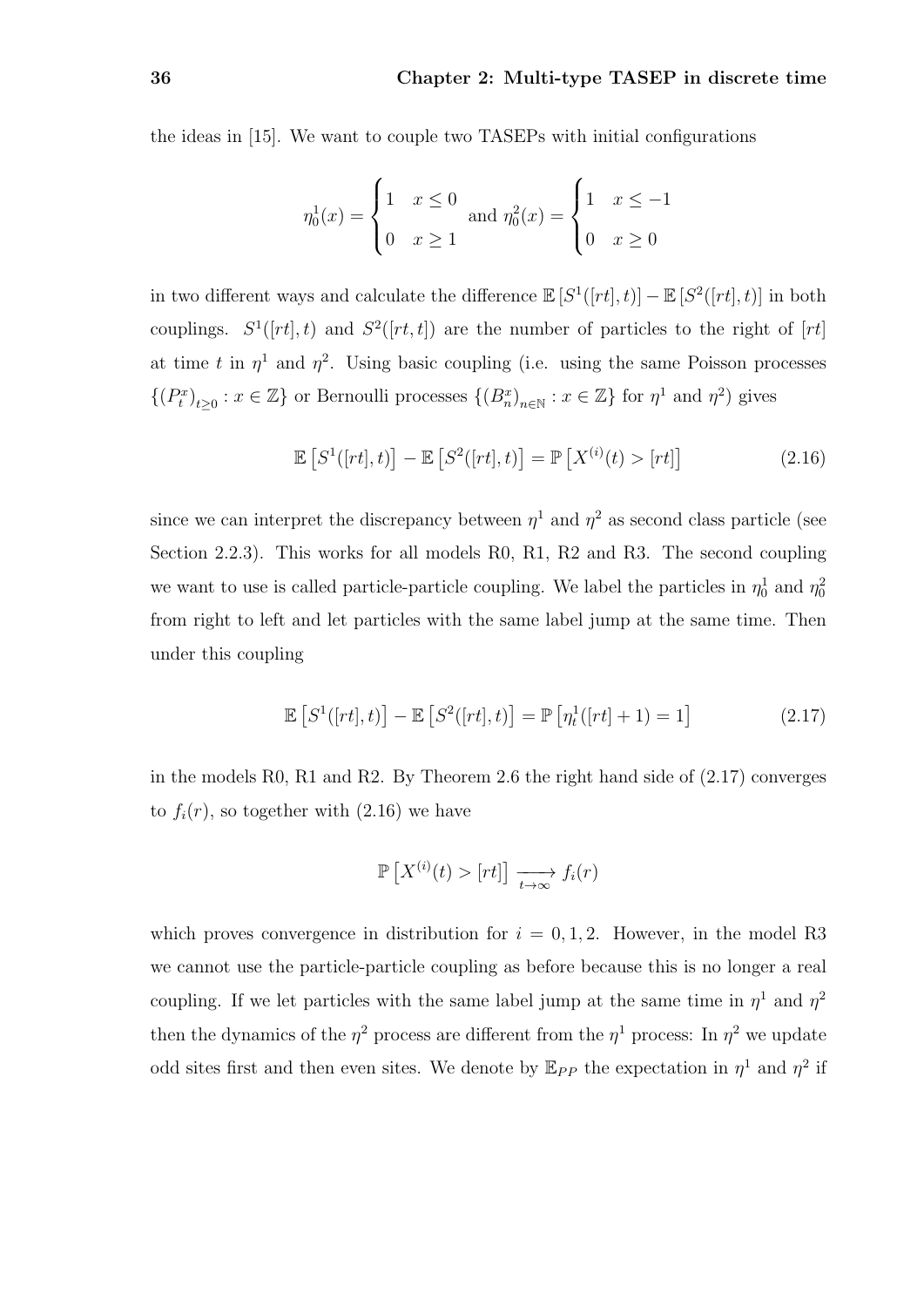particles with the same label jump at the same time in  $\eta^1$  and  $\eta^2$  where we update in such a way that  $\eta^1$  is still a TASEP with update rule R3. Then we have

$$
\mathbb{E}_{PP}\left[S^1([rt],t)\right] = \mathbb{E}\left[S^1([rt],t)\right].
$$

Notice that starting the second process with updating even sites does not change anything as there is no particle on an even site with an adjacent empty site in the initial configuration. If we remove the last update of even sites at time  $t$  this changes the value of  $S^2([rt], t)$  if there is a jump from site  $[rt]$  to site  $[rt] + 1$  during this update. But there can only be a jump from  $[rt]$  to  $[rt] + 1$  while updating the even sites if  $[rt]$ is even. Let us therefore consider odd sites  $2\left[\frac{rt}{2}\right]+1$  first. We get

$$
\mathbb{E}_{PP}\left[S^2\left(2\left[\frac{rt}{2}\right]+1,t\right)\right] = \mathbb{E}\left[S^2\left(2\left[\frac{rt}{2}\right]+1,t\right)\right]
$$
\n(2.18)

and we still have

$$
\mathbb{E}_{PP}\left[S^1\left(2\left[\frac{rt}{2}\right]+1,t\right)\right]-\mathbb{E}_{PP}\left[S^2\left(2\left[\frac{rt}{2}\right]+1,t\right)\right]=\mathbb{P}\left[\eta_t^1\left(2\left[\frac{rt}{2}\right]+2\right)=1\right]
$$

as before. Hence we get

$$
\mathbb{P}\left[X^{(3)}(t) > 2\left[\frac{rt}{2}\right] + 1\right] = \mathbb{E}\left[S^1\left(2\left[\frac{rt}{2}\right] + 1, t\right)\right] - \mathbb{E}\left[S^2\left(2\left[\frac{rt}{2}\right] + 1, t\right)\right]
$$

$$
= \mathbb{P}\left[\eta_t^1\left(2\left[\frac{rt}{2}\right] + 2\right) = 1\right]
$$

$$
\overrightarrow{t \to \infty} a_3(r)
$$

by the convergence to local equilibrium (Theorem 2.6). But by monotonicity we have

$$
\mathbb{P}\left[X^{(3)}(t) > 2\left[\frac{rt}{2}\right] - 1\right] \ge \mathbb{P}\left[X^{(3)}(t) > 2\left[\frac{rt}{2}\right]\right] \ge \mathbb{P}\left[X^{(3)}(t) > 2\left[\frac{rt}{2}\right] + 1\right]
$$

Hence

$$
\lim_{t \to \infty} \mathbb{P}\left[\frac{X^{(3)}(t)}{t} > r\right] = a_3(r).
$$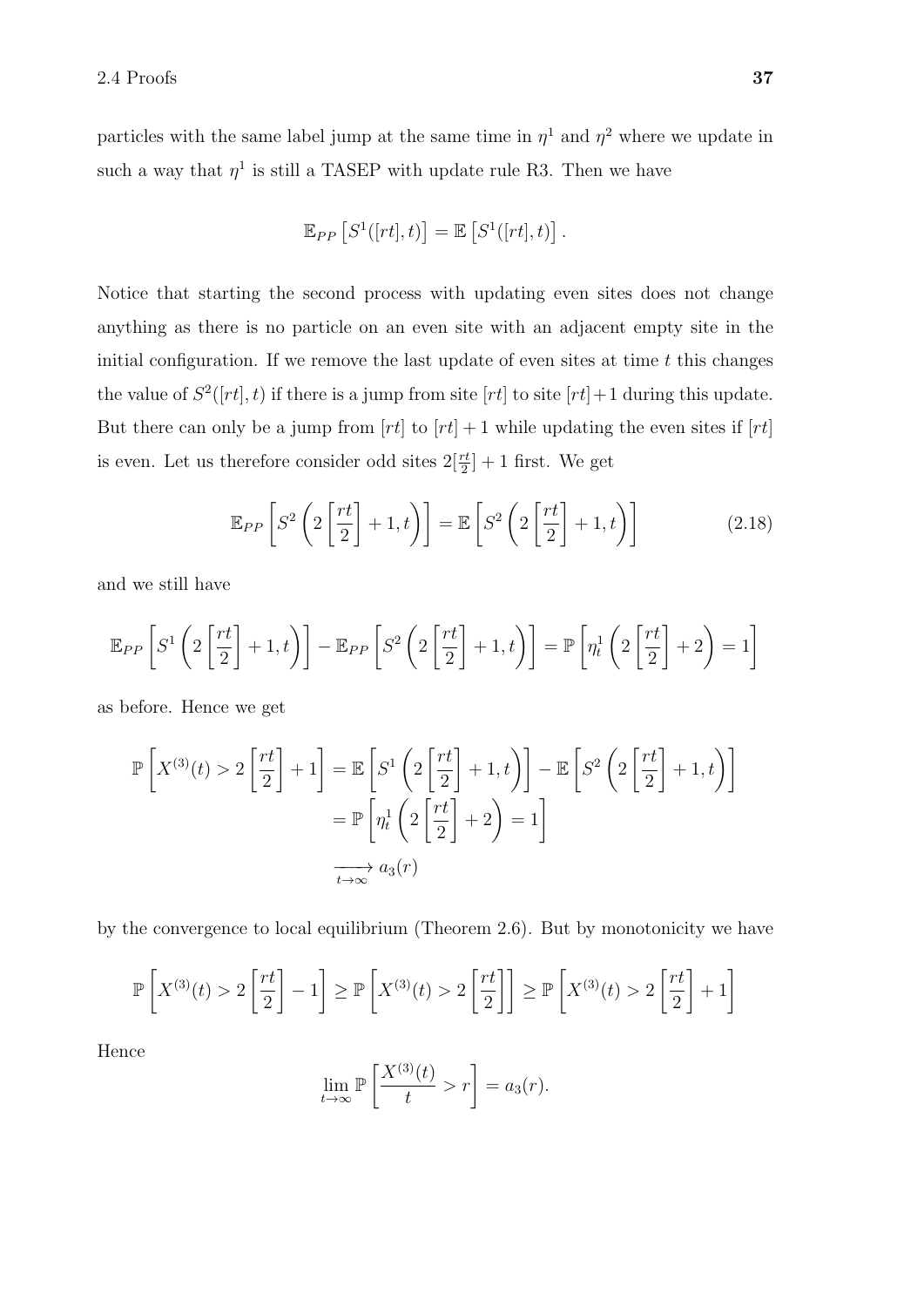Remark 2.32. If the second class particle starts on an odd site (with first class particles to the left and holes/third class particles to the right) then

$$
\frac{\widetilde{X}^{(3)}(t)}{t} \xrightarrow[t \to \infty]{a.s.} \widetilde{U}^{(3)}
$$

and  $\widetilde{U}^{(3)}$  has distribution function  $\frac{a_3(1-\beta)}{1-a_3\beta}$  accordingly.



Figure 2.7: Pair representation of the second class particle: The figures on the left show the system with the pair; the figures on the right show the corresponding multi-type system



Figure 2.8: Pair representation of the second class particle with particles labelled from right to left and holes labelled from left to right

Now we want to prove almost sure convergence of the speed of a second class particle. Our methods follow the approach in [19]. The idea is to establish a connection between the path of the second class particle and a competition interface in the corresponding growth model. The cluster in the growth model can be divided into two clusters corresponding to events happening to the right and to the left of the second class particle. The interface between these two clusters is called the competition interface. Using results about semi-infinite geodesics it can be shown that this competition interface has almost surely an asymptotic direction. This can be used to deduce that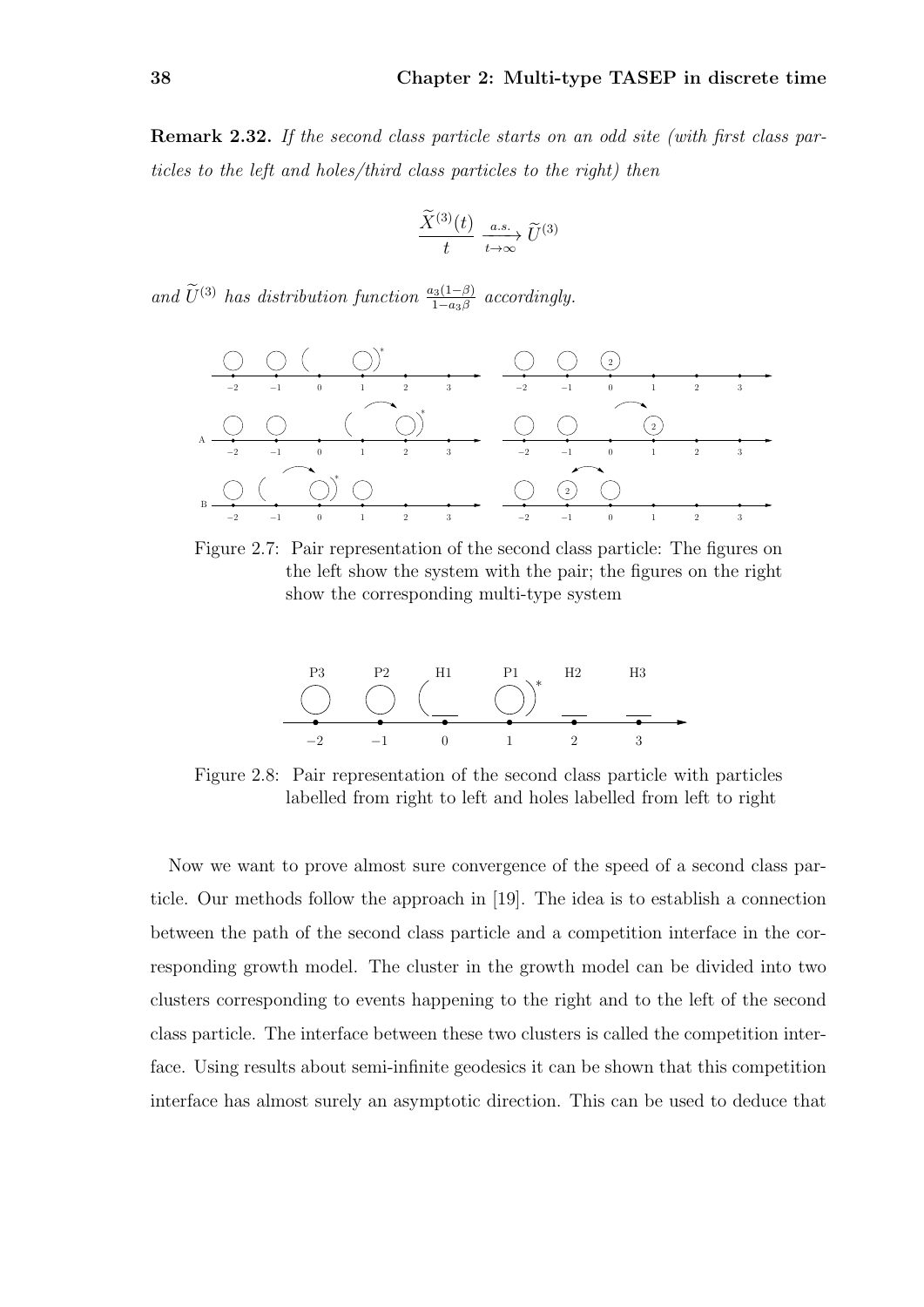the second class particle has almost surely an asymptotic speed and since we know the distribution of this speed we can also calculate the distribution of the random angle of the competition interface. In the following we will describe this method first for the TASEP in continuous time, as given in [19], and then explain the adjustments that have to be made in the TASEPs in discrete time.

In order to establish the connection between the second class particle and the competition interface we represent the second class particle as a pair consisting of a hole and a particle. This reduces our multi-type model to a model consisting only of particles and holes and allows us to use the connection to last-passage percolation developed in Section 2.2.2. We let the pair move as follows: If the particle of the pair jumps to the right the pair moves to the right  $(A)$  and if a particle jumps from the left into the hole of the pair the pair moves to the left (B), see Figure 2.8. Then the pair behaves indeed like a second class particle. If we label the particles from right to left and the holes from left to right as in Figure 2.8 then we can consider the process  $(\varphi_n)_{n\geq 0}$  giving the labels of the pair after the *n*th jump involving the pair. We have  $\varphi_0 = (1, 1)$ , as initially the pair consists of hole 1 and particle 1, and  $\varphi_{n+1} - \varphi_n \in \{ (0, 1), (1, 0) \}.$   $\varphi_n$ satisfies the recursion formula

$$
\varphi_{n+1} = \begin{cases} \varphi_n + (1,0) & T(\varphi_n + (1,0)) < T(\varphi_n + (0,1)) \\ \varphi_n + (0,1) & T(\varphi_n + (1,0)) > T(\varphi_n + (0,1)) \end{cases}
$$
(2.19)

If the first label increases the second class particle moves one step to the right and if the second label increases the second class particle moves one step to the left.

Remark 2.33. Note that by inserting an extra site we changed the parity of the sites to the right of and including the particle of the pair: The first hole to the right of the second class particle is at an odd site while the first hole to the right of the pair is at an even site. The second class particle itself is at an even site while the particle in the pair is at an odd site. This will be important for model R3.

Now we want to define geodesics in the last-passage percolation model to define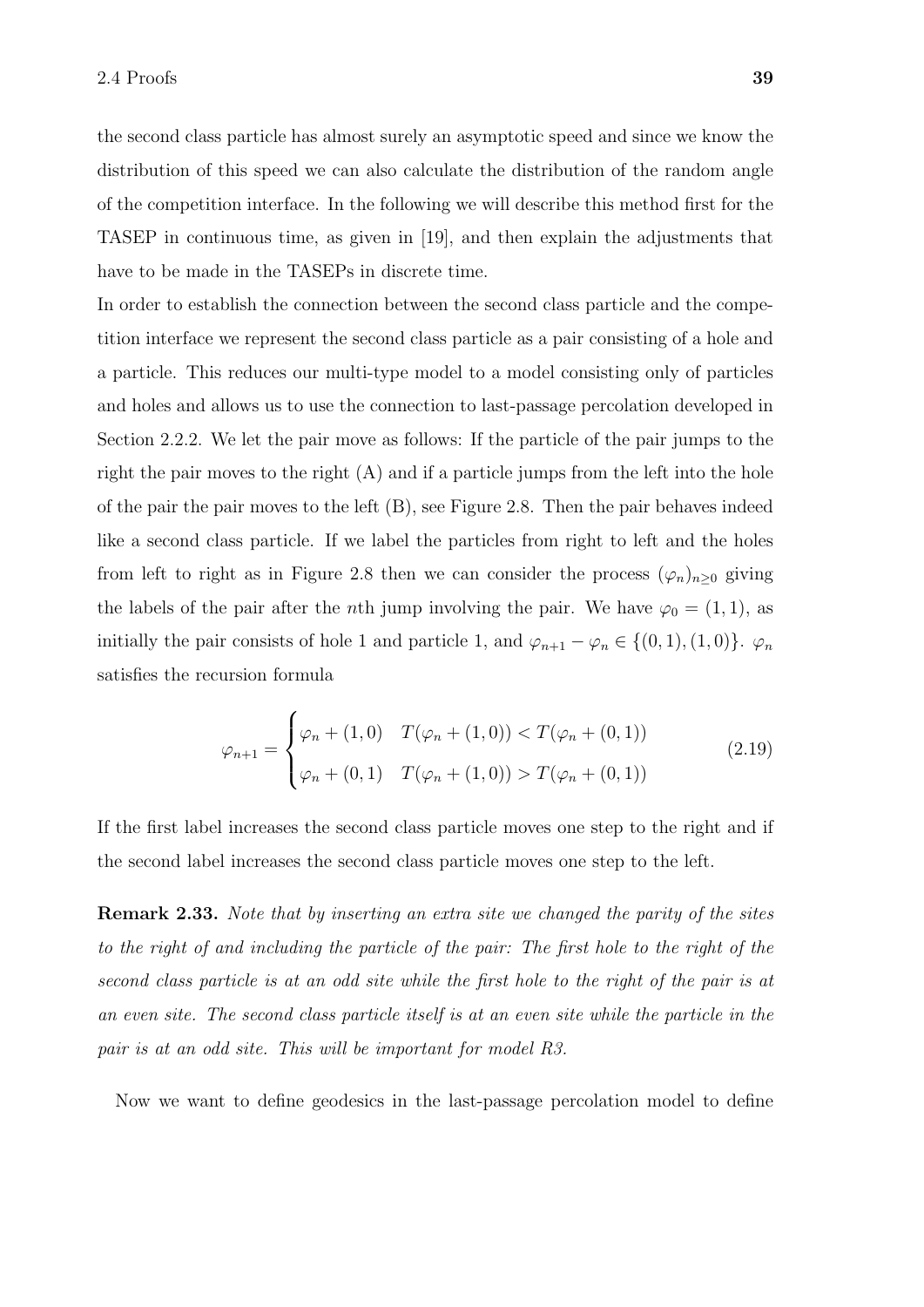a competition interface in the growth model. For  $z, z' \in \mathbb{Z}_+^2$  the heaviest increasing path from z to z' (i.e. the path that achieves the maximum in  $R(z, z')$ ) is called the geodesic from  $z$  to  $z'$ . Note that in the model in continuous time geodesics are unique. (In the models in discrete time we will need a rule to break ties to achieve uniqueness of the geodesics). A semi-infinite geodesic starting at z is a path  $\pi$  =  $(z, z_1, z_2, \ldots)$  in  $\mathbb{Z}_+^2$  such that for every  $z' = z_k, z'' = z_l \in \pi$  the geodesic from  $z'$  to  $z''$ is  $(z_k, z_{k+1}, z_{k+2}, \ldots, z_l) \subset \pi$ . For  $\alpha \in [0, 90^\circ]$  a  $\alpha$ -geodesic is a semi-infinite geodesic with direction  $\alpha$ , i.e. a geodesic  $\pi = (z, z_1, z_2, \ldots)$  such that

$$
\lim_{n \to \infty} \frac{z_n}{|z_n|} = (\cos \alpha, \sin \alpha).
$$

Now we colour every block  $Q(i, j) = (i - 1, i] \times (j - 1, j]$  in  $(\mathbb{R}_{+})^2 \setminus [0, 1]^2$  either red if the geodesic from  $(1, 1)$  to  $(i, j)$  passes through  $(1, 2)$  or blue if it passes through (2, 1). The interface between these clusters is called the competition interface and an induction argument together with the recursion (2.19) shows that it is given by the process  $\varphi_n$ , see Proposition 3 in [19]. Using results about the existence and uniqueness of  $\alpha$ -geodesics (Propositions 7,8 and 9 in [19]) it can be shown that  $\varphi_n$  has almost surely an asymptotic direction and we can conclude that the second class particle has almost surely an asymptotic speed (Propositions 4 and 5 in [19]). Now we want to apply these methods to the discrete time TASEPs R1, R2 and R3.

### R1

The last-passage percolation model for rule R1 was described in Section 2.2.2, and in particular just after (2.3). Now to adapt to the initial configuration

$$
\eta_0(x) = \begin{cases} 1 & x \le -1 \\ 0 & x = 0 \\ 1 & x = 1 \\ 0 & x \ge 2 \end{cases}
$$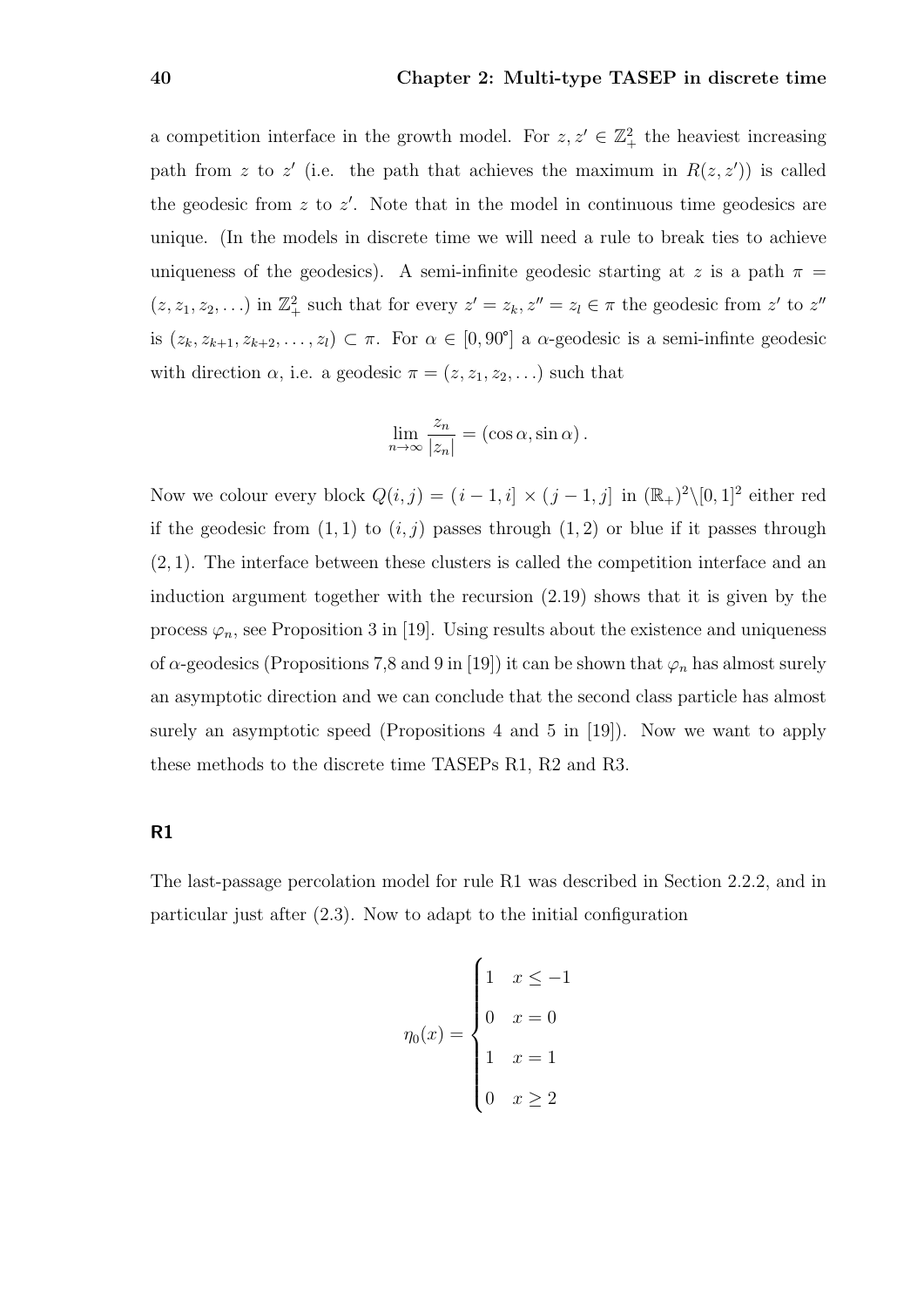we have to remove the ' $+1$ ' weight from the edge between  $(1, 1)$  and  $(2, 1)$  and the weight from the vertex  $(1, 1)$  as in the initial configuration we are considering particle 1 has already jumped over hole 1. We colour  $Q(1, 2)$  red,  $Q(2, 1)$  blue and every other block  $Q(i, j)$  in  $(\mathbb{R}_{+})^2 \setminus [0, 1]^2$  either red if

$$
\widetilde{R}^{(1)}((1,2),(i,j)) > \widetilde{R}^{(1)}((2,1),(i,j))
$$

and blue if

$$
\widetilde{R}^{(1)}((1,2),(i,j)) \leq \widetilde{R}^{(1)}((2,1),(i,j))
$$

(recall the definition of R in (2.2);  $\widetilde{R}^{(1)}$  is the corresponding quantity in model R1 with the changes mentioned above). This implies that if  $Q(i, j + 1)$  is red and  $Q(i + 1, j)$ is blue, then  $Q(i + 1, j + 1)$  is red iff

$$
\widetilde{T}^{(1)}(i,j+1) \ge \widetilde{T}^{(1)}(i+1,j) \tag{2.20}
$$

and blue iff

$$
\widetilde{T}^{(1)}(i,j+1) < \widetilde{T}^{(1)}(i+1,j) \tag{2.21}
$$

where  $\widetilde{T}^{(1)}$  is defined as in (2.3) but now in the model R1 with the modifications described above. The line  $(\varphi_n^{(1)}, n \ge 0)$  separating the two clusters is again called the competition interface and due to the way we defined the red and blue cluster we have again that the competition interface corresponds to the path of the second class particle. We can rewrite (2.20) and (2.21) in terms of  $\varphi_n^{(1)}$  as

$$
\varphi_{n+1}^{(1)} = \begin{cases}\n\varphi_n^{(1)} + (1,0) & \tilde{T}^{(1)}(\varphi_n^{(1)} + (1,0)) \le \tilde{T}^{(1)}(\varphi_n^{(1)} + (0,1)) \\
\varphi_n^{(1)} + (0,1) & \tilde{T}^{(1)}(\varphi_n^{(1)} + (1,0)) > \tilde{T}^{(1)}(\varphi_n^{(1)} + (0,1))\n\end{cases}
$$
\n(2.22)

Note the similarity of (2.19) with (2.22); the difference comes from the fact that in the models in discrete time ties are possible. As in [19] we want to prove that this competition interface has an asymptotic direction almost surely. First we note that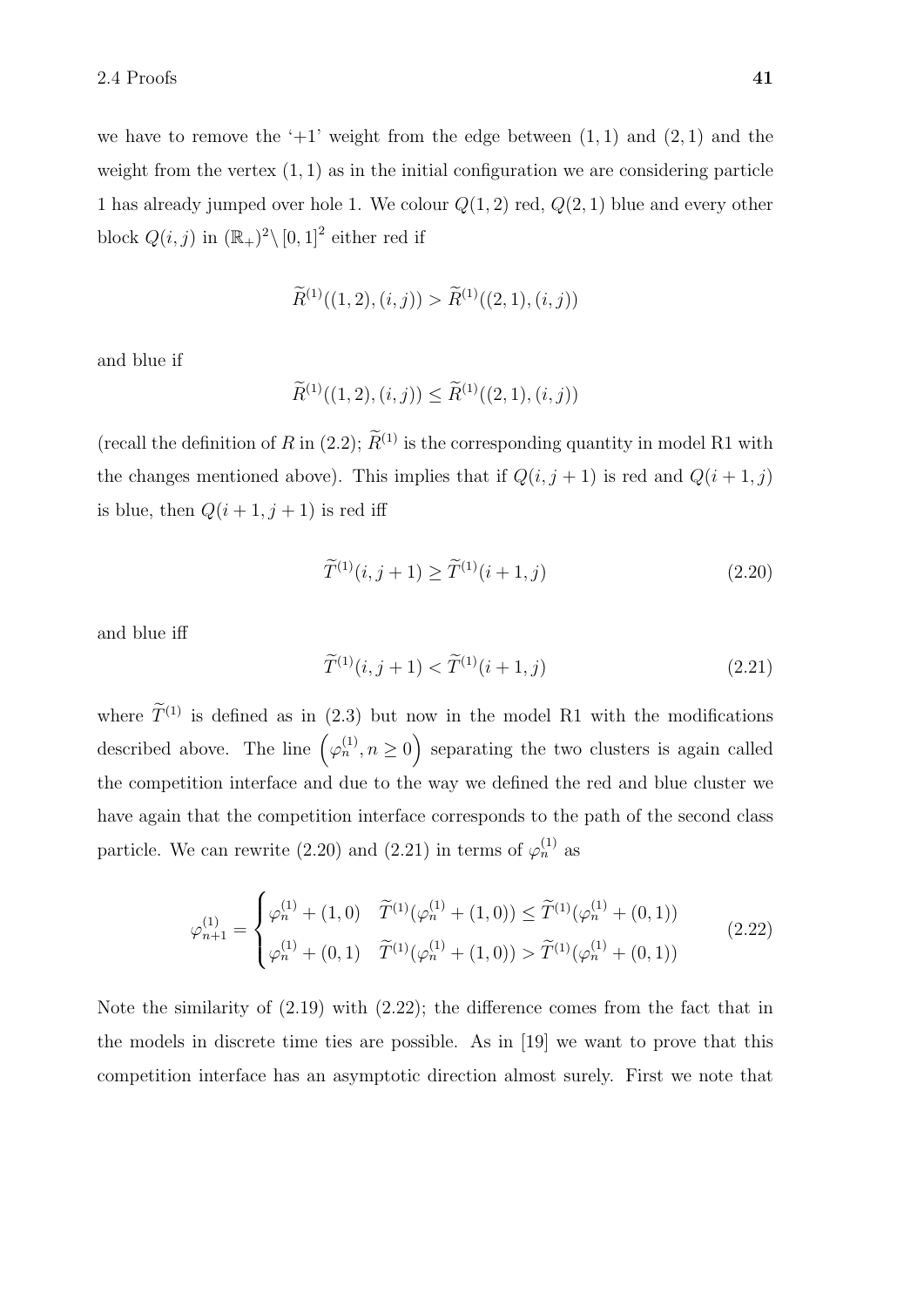the results in [19] about geodesics still hold with geometric weights attached to the vertices instead of exponential weights. Secondly, the results still hold in a model where '+1' weights are attached to *every* horizontal edge in  $\mathbb{Z}_+^2$  as these weights do not affect the geodesics (they just give a constant weight to every path from z to  $z', z, z' \in \mathbb{Z}_+^2$ . The only difference in our case is that there is no weight attached to the edge from  $(1, 1)$  to  $(2, 1)$ . But this local change does not affect the almost sure statements in Propositions 7, 8 and 9 in [19]. We conclude that the competition interface in our model has an asymptotic direction almost surely and it follows from arguments analogous to the ones in [19] that the speed of the second class particle converges almost surely.

### R2

The result for model R2 follows again from the symmetry between R1 and R2.

### R3

For the purpose of this section it is convenient to change the last-passage percolation model corresponding to model R3 a little bit. Instead of updating the even sites and then the odd sites during a single time-step, we separate the two batches of updates by a half time-step. Then the percolation model corresponding to the initial configuration

$$
\eta_0(x) = \begin{cases} 1 & x \le 0 \\ 0 & x \ge 1 \end{cases}
$$

has no weights attached to the edges, while the weights at the vertices are geometric with an extra  $\frac{1}{2}$  added. As noticed in the beginning of this section, introducing an extra site into this model changes the parity of some sites. In order to deal with this we attach a single ' $+\frac{1}{2}$ ' weight to the edge from  $(1, 1)$  to  $(1, 2)$  in the percolation model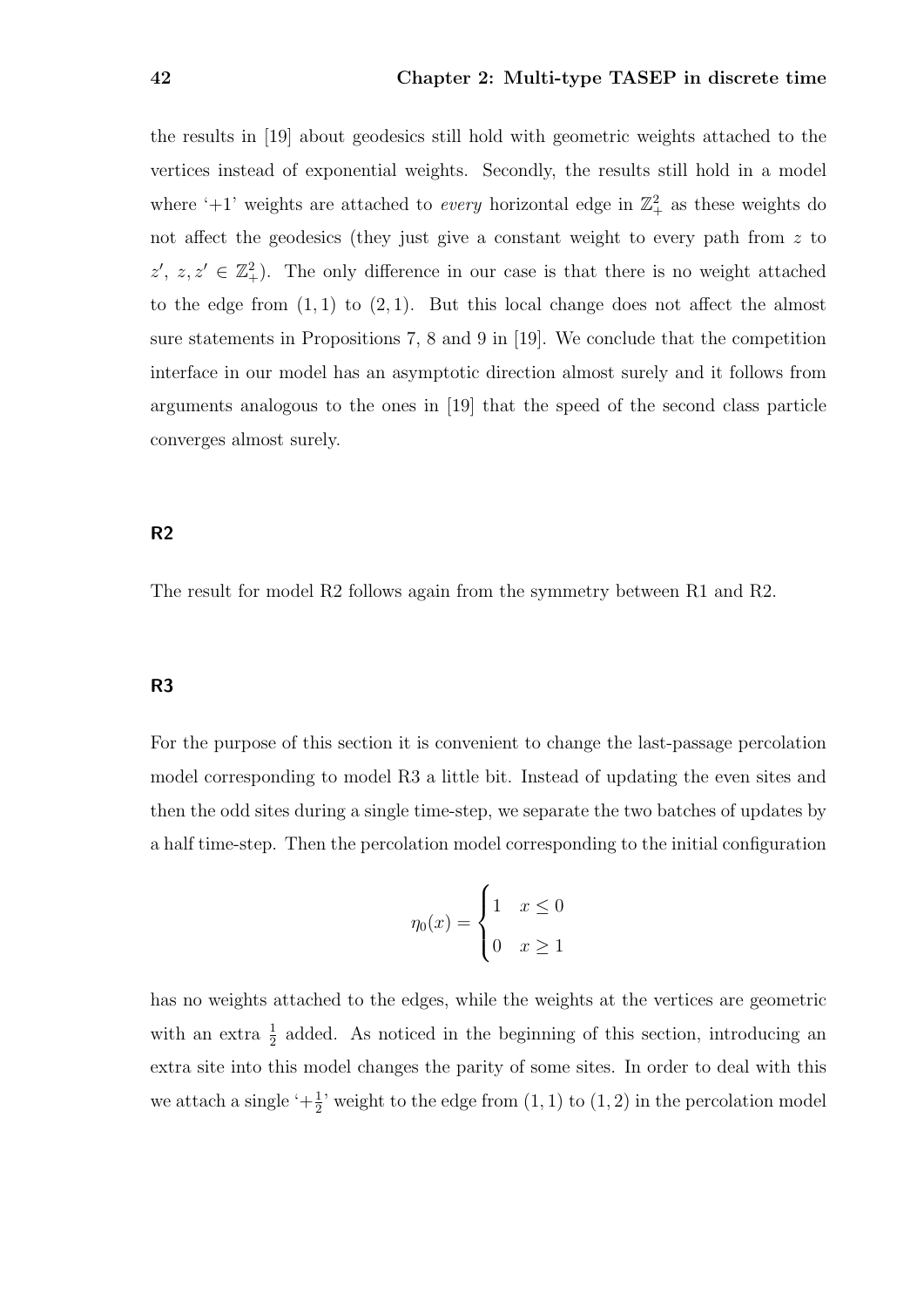corresponding to the initial configuration

$$
\eta_0(x) = \begin{cases} 1 & x \le -1 \\ 0 & x = 0 \\ 1 & x = 1 \\ 0 & x \ge 2 \end{cases}
$$

(where we also remove the weight from the vertex  $(1, 1)$ ). This ensures that we apply even/odd updates to the left of the particle of the pair and odd/even updates to the right. Then the movement of the pair  $\varphi_n^{(3)}$  corresponds to the movement of the second class particle in a model with even/odd updates.

Again we colour  $Q(1, 2)$  red,  $Q(2, 1)$  blue and now every other block  $Q(i, j)$  in  $(\mathbb{R}_+)^2 \setminus [0,1]^2$  either red if

$$
\widetilde{R}^{(3)}((1,2),(i,j)) \ge \widetilde{R}^{(3)}((2,1),(i,j)) \tag{2.23}
$$

and blue if

$$
\widetilde{R}^{(3)}((1,2),(i,j)) < \widetilde{R}^{(3)}((2,1),(i,j)).\tag{2.24}
$$

The interface between these clusters is again the competition interface and is given by  $\varphi_n^{(3)}$ . In terms of  $\varphi_n^{(3)}$  we get from (2.23) and (2.24) that

$$
\varphi_{n+1}^{(3)} = \begin{cases}\n\varphi_n^{(3)} + (1,0) & \tilde{T}^{(3)}(\varphi_n^{(3)} + (1,0)) < \tilde{T}^{(3)}(\varphi_n^{(3)} + (0,1)) \\
\varphi_n^{(3)} + (0,1) & \tilde{T}^{(3)}(\varphi_n^{(3)} + (1,0)) > \tilde{T}^{(3)}(\varphi_n^{(3)} + (0,1))\n\end{cases} \tag{2.25}
$$

 $\widetilde{R}^{(3)}$  and  $\widetilde{T}^{(3)}$  are defined as in (2.2) and (2.5) but now we are considering the model R3 with the modifications described above. Due to the additional  $\left( +\frac{1}{2} \right)$  weight on the edge from  $(1, 1)$  to  $(1, 2)$  the competition interface never encounters any ties in this model, i.e.  $\widetilde{T}^{(3)}(\varphi_n^{(3)} + (1,0)) = \widetilde{T}^{(3)}(\varphi_n^{(3)} + (0,1))$  does not occur. As in R1, the local change given by the extra  $\left( +\frac{1}{2} \right)$  edge-weight in this model does not change the almost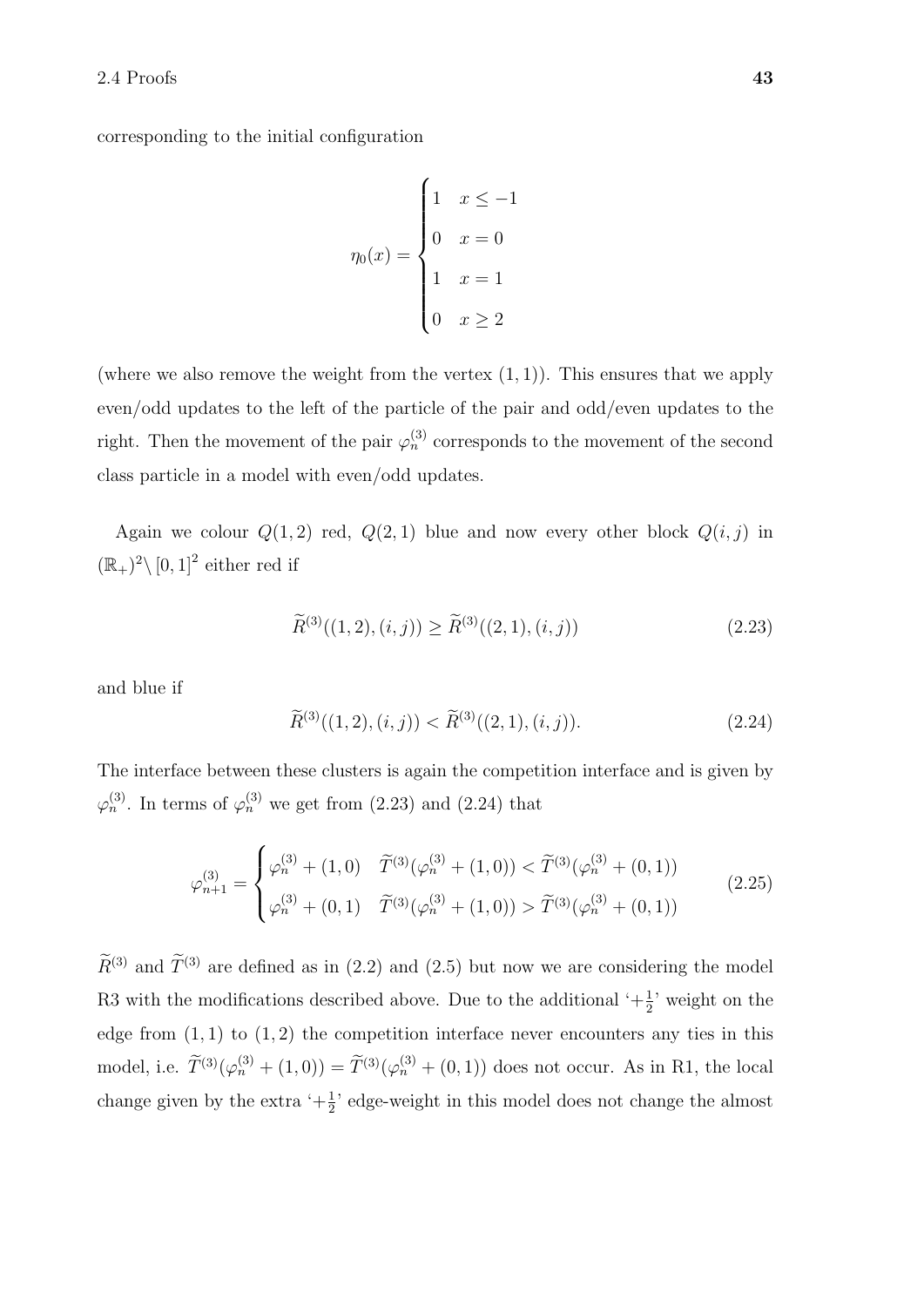sure statements in Propositions 7, 8 and 9 in [19]. The rest of the argument is the  $\Box$ same as for model R1.

Remark 2.34. We can use the known distributions of the speeds of the second class particles (see Theorem 2.9) together with the hydrodynamic limit results (see Theorem 2.6 and Remark 2.7) to prove the interesting result mentioned in Remark 2.10 that the distributions of the asymptotic direction of the competition interfaces in the models R1 and R3 are the same:

Proof. The proof exploits the connections made in Proposition 5 in [19]. Similar to [19] we let  $\psi_t^{(1)} = (I^{(1)}(t), J^{(1)}(t)), \psi_t^{(3)} = (I^{(3)}(t), J^{(3)}(t))$  be the position of the competition interface (i.e. the labels of the pair) at time t and denote by  $\theta^{(1)}, \theta^{(3)} \in [0, 90^{\circ}]$  the random angle of the competition interface for model R1 and R3, i.e.

$$
\lim_{t \to \infty} \frac{\psi_t^{(i)}}{|\psi_t^{(i)}|} = (\cos(\theta^{(i)}), \sin(\theta^{(i)})) \text{ for } i = 1, 3.
$$

By the arguments in the previous sections we know that these limits exist almost surely. Using the asymptotic shape of the growth models given in Remark 2.7 we also have

$$
\lim_{t \to \infty} \frac{\psi_t^{(i)}}{t} = j^{(i)}(\theta^{(i)}) \left( \cos(\theta^{(i)}), \sin(\theta^{(i)}) \right) \text{ a.s. for } i = 1, 3
$$

where  $j^{(i)}(\theta^{(i)})$  is the distance from the origin to the intersection of the line given by  $\{(u, v) \in \mathbb{R}_+^2 : \tan(\theta^{(i)}) = \frac{v}{u}\}\$ and the asymptotic growth interface  $(x, g_i(x))$  for  $i = 1, 3$ . With the formulas for  $c_1$  and  $c_3$  in (2.9) and (2.11) we can calculate  $j^{(1)}(\theta^{(1)})$ and  $j^{(3)}(\theta^{(3)})$  explicitly:

$$
j^{(1)}(\theta^{(1)}) = \frac{\beta}{\left(\sqrt{(1-\beta)\sin(\theta^{(1)})} + \sqrt{\cos(\theta^{(1)})}\right)^2}
$$

and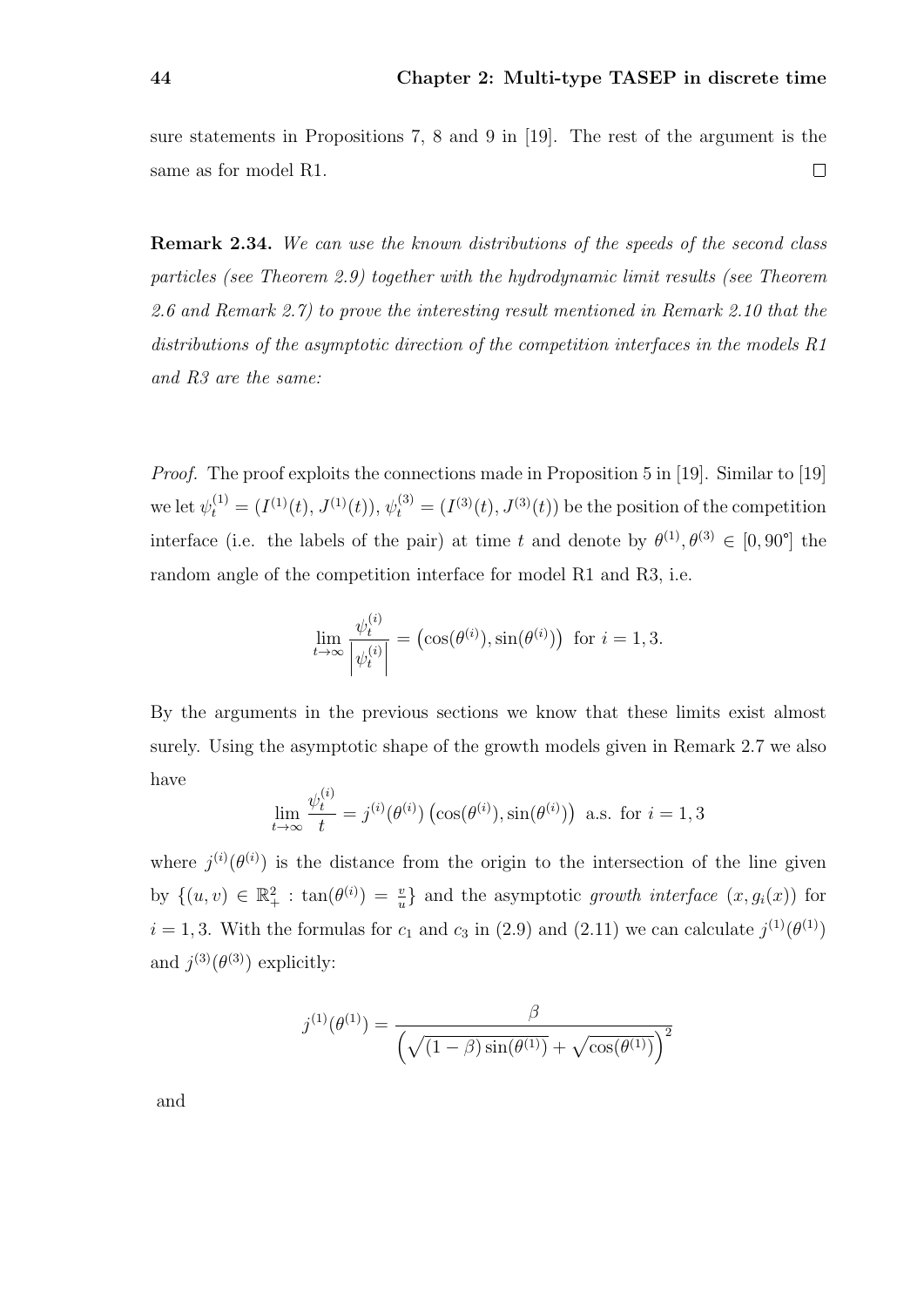

Figure 2.9: Distribution function for the random angle of the competition interface in the models R1 and R3 (left) and R2 (right) for  $\beta = 0.1$  (red),  $\beta = 0.5$  (yellow) and  $\beta = 0.9$  (blue)

$$
j^{(3)}(\theta^{(3)}) = \frac{2\beta (2-\beta)}{\left( (2-\beta)\sqrt{\sin(\theta^{(3)})} + 2\sqrt{(1-\beta)\cos(\theta^{(3)})} \right)^2 + \beta^2 \cos(\theta^{(3)})}.
$$

By the connection between the path of the second class particle and the competition interface  $(X^{(i)}(t) = I^{(i)}(t) - J^{(i)}(t), i = 1, 3$ , since the second class particle moves to the right iff the first label of the pair increases and to the left iff the second label of the pair increases) it follows that

$$
\lim_{t \to \infty} \frac{X^{(i)}(t)}{t} = \lim_{t \to \infty} \frac{I^{(i)}(t) - J^{(i)}(t)}{t} = j^{(i)}(\theta^{(i)}) \left(\cos(\theta^{(i)}) - \sin(\theta^{(i)})\right) \stackrel{\text{def}}{=} l_i(\theta^{(i)})
$$

class particle in model R1 and R3 (see Theorem 2.9) we can calculate almost surely for  $i = 1, 3$ . Using the known distributions of the speed of the second

$$
\mathbb{P}\left[\theta^{(1)} \leq \alpha\right] = \mathbb{P}\left[l_1(\theta^{(1)}) \geq l_1(\alpha)\right] = f_1(l_1(\alpha))
$$

and

$$
\mathbb{P}\left[\theta^{(3)} \leq \alpha\right] = \mathbb{P}\left[l_3(\theta^{(3)}) \geq l_3(\alpha)\right] = a_3(l_3(\alpha)).
$$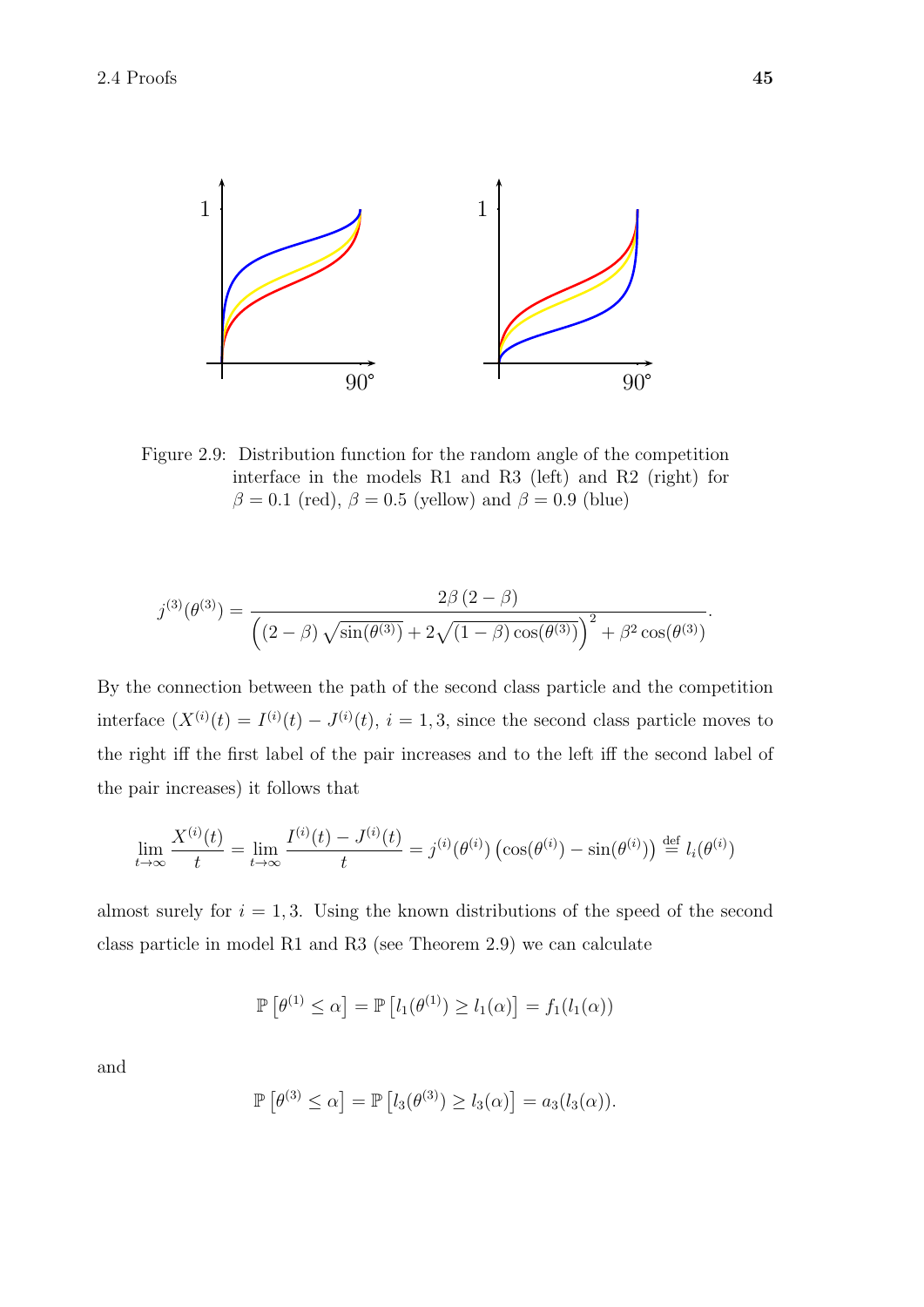A calculation shows that

$$
f_1(l_1(\alpha)) = a_3(l_3(\alpha)).
$$

*Proof of Theorem 2.13:* Let the operators  $\sigma_n$  be defined by

$$
\sigma_n Y = \begin{cases} \tau_n Y & Y_n < Y_{n+1} \\ Y & \text{otherwise} \end{cases}
$$

where  $\tau_n$  exchanges  $Y_n$  and  $Y_{n+1}$  in Y. The proof of the following general lemma is the same as in  $[1]$  (Lemma 3.1).

**Lemma 2.35.** For a fixed sequence  $i_1, \ldots, i_k$  in  $\mathbb{Z}$  we have

$$
\sigma_{i_k}\cdots\sigma_{i_1}\stackrel{d}{=}(\sigma_{i_1}\cdots\sigma_{i_k})^{-1}.
$$

We have the relation  $Y_{X_n(m)}(m) = n$  between the X and the Y process. Since  $\beta < 1$ each site has a positive probability that no jump occurs at that site at any given time. At each time-step these sites separate  $\mathbb Z$  into finite intervals and the events on these intervals during that time-step are independent. In the model with updates from right to left we apply a finite sequence of operators  $\sigma_{i_1} \cdots \sigma_{i_k}$  where  $i_1, \ldots, i_k$  is an increasing sequence (since we update from right to left). Lemma 2.35 states that applying  $\sigma_{i_1} \cdots \sigma_{i_k}$  is the same (in distribution) as applying  $\sigma_{i_k} \cdots \sigma_{i_1}$  (i.e. updating from left to right) and taking the inverse permutation. But given the configuration  $Y_n(0)$  and performing the updates from left to right we get  $Y_n^{(2)}(1)$  and this is the inverse permutation of  $X_n^{(2)}(1)$ . So

$$
Y_n^{(1)}(1) \stackrel{d}{=} X_n^{(2)}(1).
$$

Inductively we get that this holds for all  $m > 0$ . The other three parts follow in the same way. In the case with even/odd updates,  $i_1, \ldots, i_k$  is a sequence such that there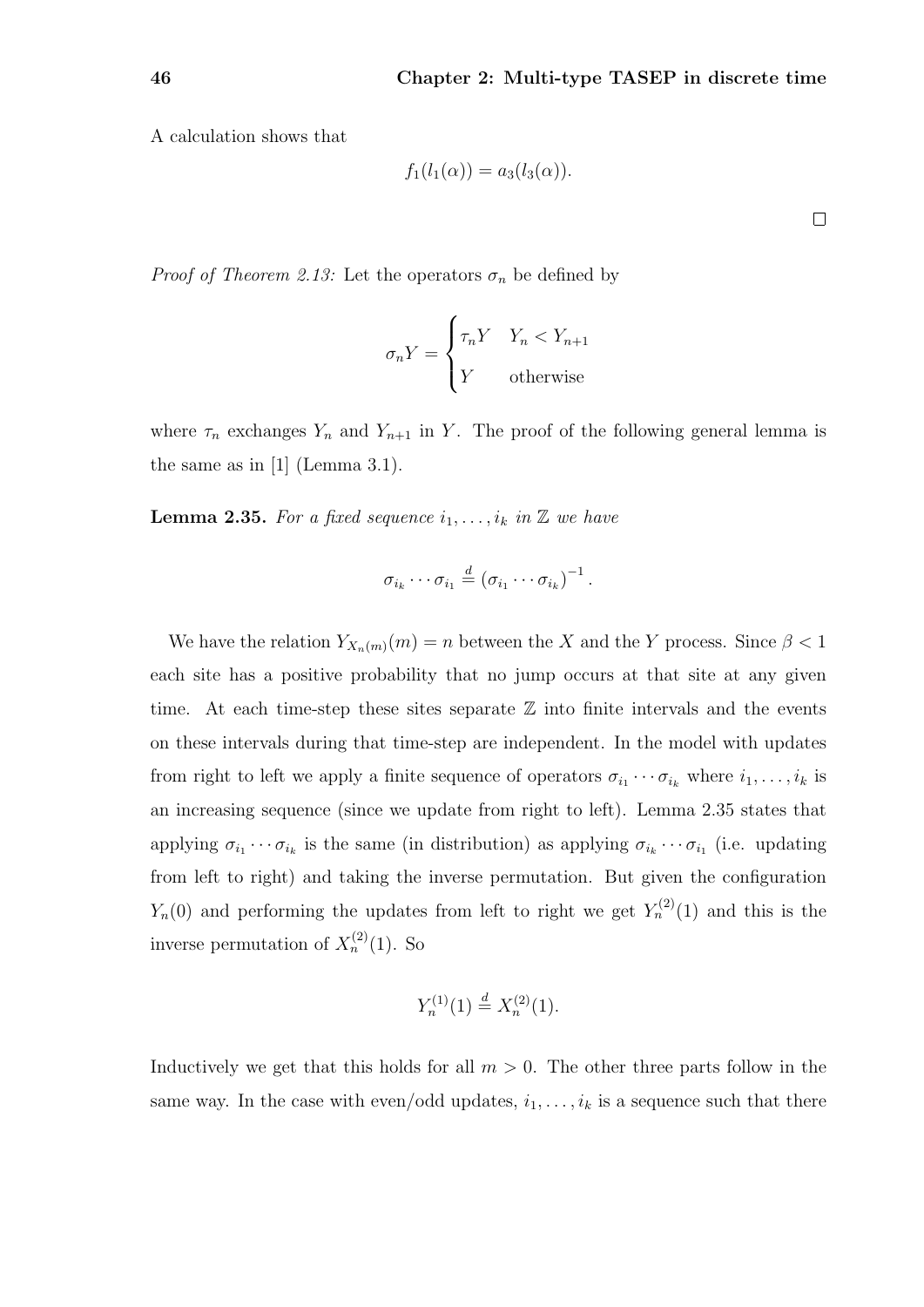exists a  $1 \leq j \leq k+1$  such that  $i_l$  is odd for  $l < j$  and  $i_l$  is even for  $l \geq j$ .  $\Box$ 

In order to prove Theorem 2.12 we will need the following lemma. We state it here for the model R1, but analogous results hold for the other models as well. The lemma corresponds to Lemma 4.1 in [1].

**Lemma 2.36.** Consider two TASEPs,  $Y^{(1)}$  and  $\tilde{Y}^{(1)}$ , defined as functions of the same Bernoulli points on  $\mathbb{Z} \times \mathbb{N}$  (i.e. under basic coupling). We set  $Y_n^{(1)}(0) = n$  and  $\widetilde{Y}_n^{(1)}(0) = \sigma_j \cdots \sigma_{j+k} Y_n^{(1)}(0)$  for some  $j \in \mathbb{Z}$  and  $k \geq 0$ . Let  $\{U_n^{(1)}\}$  be the speed process of  $Y^{(1)}$  and  $\{\widetilde{U}_n^{(1)}\}$  be the speed process of  $\widetilde{Y}^{(1)}$ . Then  $\widetilde{U}^{(1)} = \sigma_{j+k} \cdots \sigma_j U^{(1)}$ .

*Proof.* Every particle other than  $\{j, \ldots, j + k + 1\}$  is either stronger than all particles  $\{j, \ldots, j + k + 1\}$  or weaker than all particles  $\{j, \ldots, j + k + 1\}$ . Any swap of a particle other than  $\{j, \ldots, j + k + 1\}$  will happen in both  $Y^{(1)}$  and  $\tilde{Y}^{(1)}$ . So for any  $i \notin \{j, \ldots, j + k + 1\}$  we have  $X_i^{(1)}$  $i^{(1)}(m) = \tilde{X}_i^{(1)}(m)$  for all  $m \geq 0$  and therefore  $U_i^{(1)} = \widetilde{U}_i^{(1)}$  for those *i*. In  $\widetilde{Y}^{(1)}$  particle  $j + k + 1$  is always to the left of all other particles  $\{j, ..., j+k\}$ . So  $\widetilde{U}_{j+k+1}^{(1)} = \min\{U_j^{(1)}\}$  $j_j^{(1)} \dots U_{j+k+1}^{(1)}$ . Define  $j \le r \le j+k+1$ by

$$
\min \left\{ U_j^{(1)} \dots U_{j+k+1}^{(1)} \right\} = U_r^{(1)}.
$$

Then for  $i = r, r + 1, \ldots, j + k$  we have  $\widetilde{U}_i^{(1)} = U_{i+1}^{(1)}$  and for  $i = j, j + 1, \ldots, r - 1$ 

$$
\widetilde{U}_{j}^{(1)} = \max \left\{ U_{j}^{(1)}, U_{j+1}^{(1)} \right\} \n\widetilde{U}_{j+1}^{(1)} = \max \left\{ \min \left\{ U_{j}^{(1)}, U_{j+1}^{(1)} \right\}, U_{j+2}^{(1)} \right\} \n\widetilde{U}_{j+2}^{(1)} = \max \left\{ \min \left\{ \min \left\{ U_{j}^{(1)}, U_{j+1}^{(1)} \right\}, U_{j+2}^{(1)} \right\}, U_{j+3}^{(1)} \right\} \n...
$$

This shows that  $\tilde{U}^{(1)} = \sigma_{j+k} \cdots \sigma_j U^{(1)}$ .

*Proof of Theorem 2.12:* Consider a Bernoulli process on  $\mathbb{Z} \times \mathbb{Z}$ . Half of this process  $(\mathbb{Z} \times \mathbb{N})$  is used to construct the TASEP  $Y^{(1)}$ . For any  $l \in \mathbb{Z}$  we can translate the Bernoulli process by l (i.e. take points of the form  $(n, m + l)$  where  $(n, m)$  is

 $\overline{\phantom{a}}$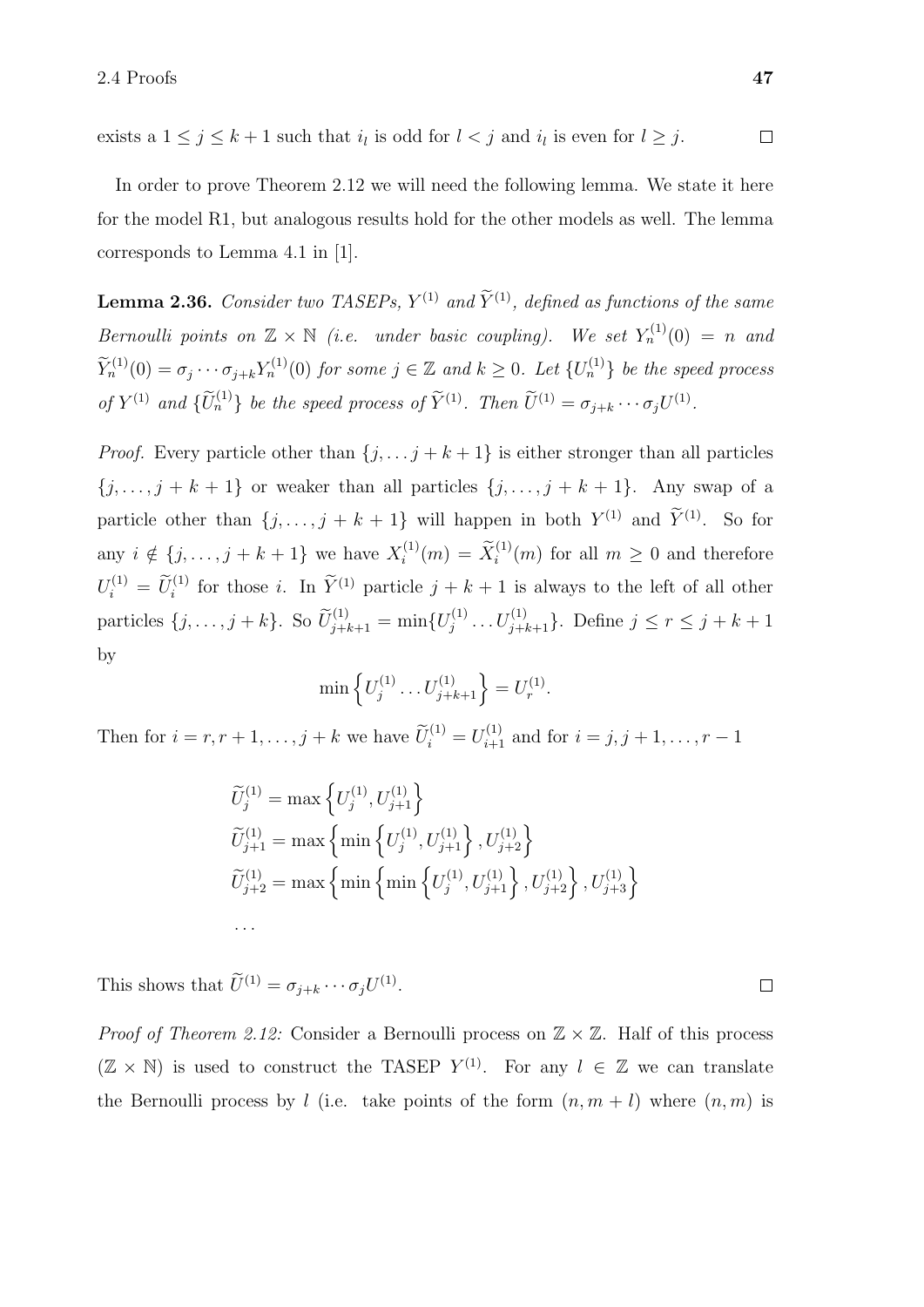in the original process). We can restrict this translated process to  $\mathbb{Z} \times \mathbb{N}$  and use this restricted process to construct another TASEP. Let  $U^{(1)}(l) = \{U_n^{(1)}(l)\}\;$  be the speed process for the TASEP that has been constructed using the Bernoulli process translated by l. For every l,  $U^{(1)}(l)$  has distribution  $\mu^{(1)}$ . So we have to show that  ${U_n^{(1)}(l)}$  behaves like a TASEP with updates from left to right. In order to do this we look at a transition  $\{U_n^{(1)}(l)\}\to\{U_n^{(1)}(l+1)\}\.$  The effect on the original TASEP of changing from translating by  $l$  to translating by  $l + 1$  is that some finite sequences of  $\sigma$  operators of the form  $\sigma_j \cdots \sigma_{j+k}$  are added to be applied to the TASEP before the original sequence of operations. At each location a  $\sigma$  operator is added with probability  $\beta$ . Lemma 2.36 shows, that applying each of these finite sequences has the same effect on the speeds as applying each sequence in reverse order to the speed process. This shows that  $\{U_n^{(1)}(l)\}\$  behaves like a TASEP with updates from left to right and therefore the measure  $\mu^{(1)}$  is stationary for the TASEP with updates from left to right.

The proofs for the other three models are essentially the same (using the appropriate versions of Lemma 2.36).  $\Box$ 

The following lemma will allow us to do the explicit calculations for the joint densities of the speeds in Theorems 2.15 - 2.19 using the connection between queueing models and the invariant measures introduced in Theorem 2.3. Here  $D(q_i)$  is the domain of the distribution function  $g_i$   $(i = 0, 1, 2, 3, 4)$ .

**Lemma 2.37.** If  $F : D(g_i) \to \{1, \ldots, N\}$  is a non-decreasing function then for the TASEP  ${Y_n^{(i)}(m)}_{n,m}$  the distribution of  ${F(U_n^{(i)})}_n$  is the unique ergodic stationary measure of the multi-type TASEP model  $Rj(i)$  with types  $\{1, \ldots, N\}$  and densities  $\lambda_l = g_i(\sup\{F^{-1}(l)\}) - g_i(\inf\{F^{-1}(l)\})$  for type  $l = 1, ..., N$  (j as in Theorem 2.12).

Proof. The proof is analogous to the proof of Corollary 5.4 in [1].  $\Box$ 

With the help of this lemma we can do all the calculations needed for the results in Theorems 2.15 - 2.19. Depending on the model we are considering we will choose the function F from Lemma 2.37 to be  $F_i = \min\{j : g_i(u) < x_j\}$  for some increasing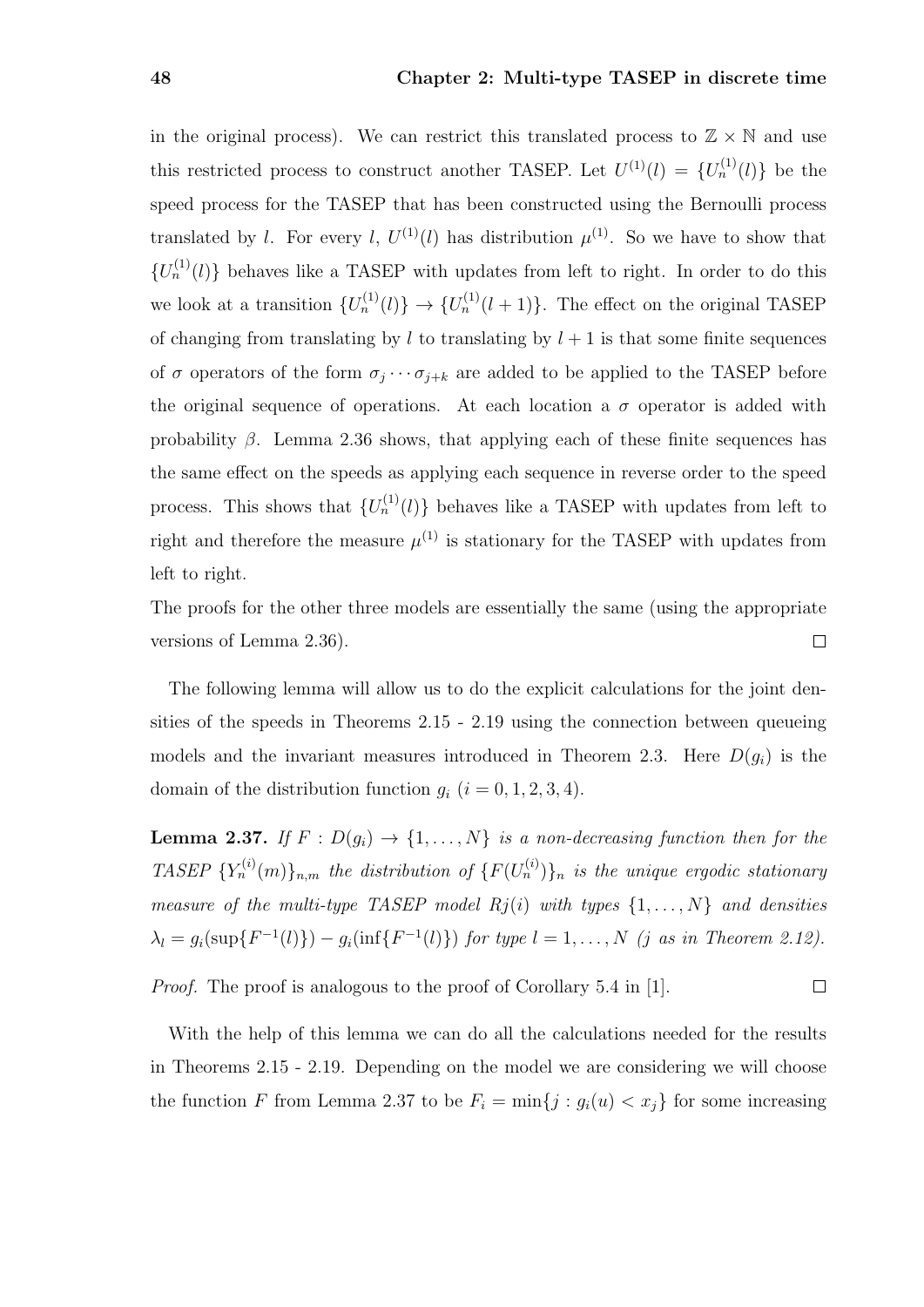sequence  $(x_1, \ldots, x_{N-1})$  in [0, 1]. Then we put  $V_n = F(U_n)$  and the distribution of the V s is given by the invariant measure for the multi-type models and can be calculated explicitly using the queueing representation.

*Proof of Theorem 2.15:* By Lemma 2.37 we have with  $N = 3$  that  $F_1(U_n)$  is distributed according to the unique ergodic stationary measure of a 3-type TASEP with updates from left to right and densities

$$
\lambda_1 = \mathbb{P}[x_0 < g_1(U_n) < x_1] = x_1 - x_0 = x_1
$$
\n
$$
\lambda_2 = \mathbb{P}[x_1 < g_1(U_n) < x_2] = x_2 - x_1
$$
\n
$$
\lambda_3 = \mathbb{P}[x_2 < g_1(U_n) < x_3] = x_3 - x_2 = 1 - x_2
$$

 $\lambda_1$  is the density of first class particles,  $\lambda_2$  is the density of second class particles and  $\lambda_3$  is the density of third class particles (or holes). Recall that  $V_n = F_1(U_n)$ . Using the queueing representation for the unique ergodic stationary measure of a 3-type TASEP we can calculate the joint distribution  $(V_0, V_1)$  explicitly. This distribution depends on the  $x_i$ . Taking suitable derivatives with respect to these  $x_i$  we get the density of the corresponding speeds. We have for example

$$
\mathbb{P}\left[U_0 < g_1^{-1}(x_1) < U_1 < g_1^{-1}(x_2)\right] = \mathbb{P}\left[V_0 = 1, V_1 = 2\right] \\
= x_1 x_2 \left(x_2 - x_1\right)
$$

since the probability of having a second class particle at position 1 is  $x_2-x_1$  (since this is the density of second class particles) and to have a first class particle at position 0 we then have to have an arrival (probability  $x_1$ ) and a service (probability  $x_2$ ) because having a second class particle at site 1 means that the queue was empty at that time (so in order to have a departure at site 0 we need an arrival at site 0). Remember that in Theorem 2.3 the particles in the TASEP jumped from the right to the left. If we want to consider the TASEP with jumps from the left to the right (and that is what we are doing here) we have to read the queues from right to left. So position 1 comes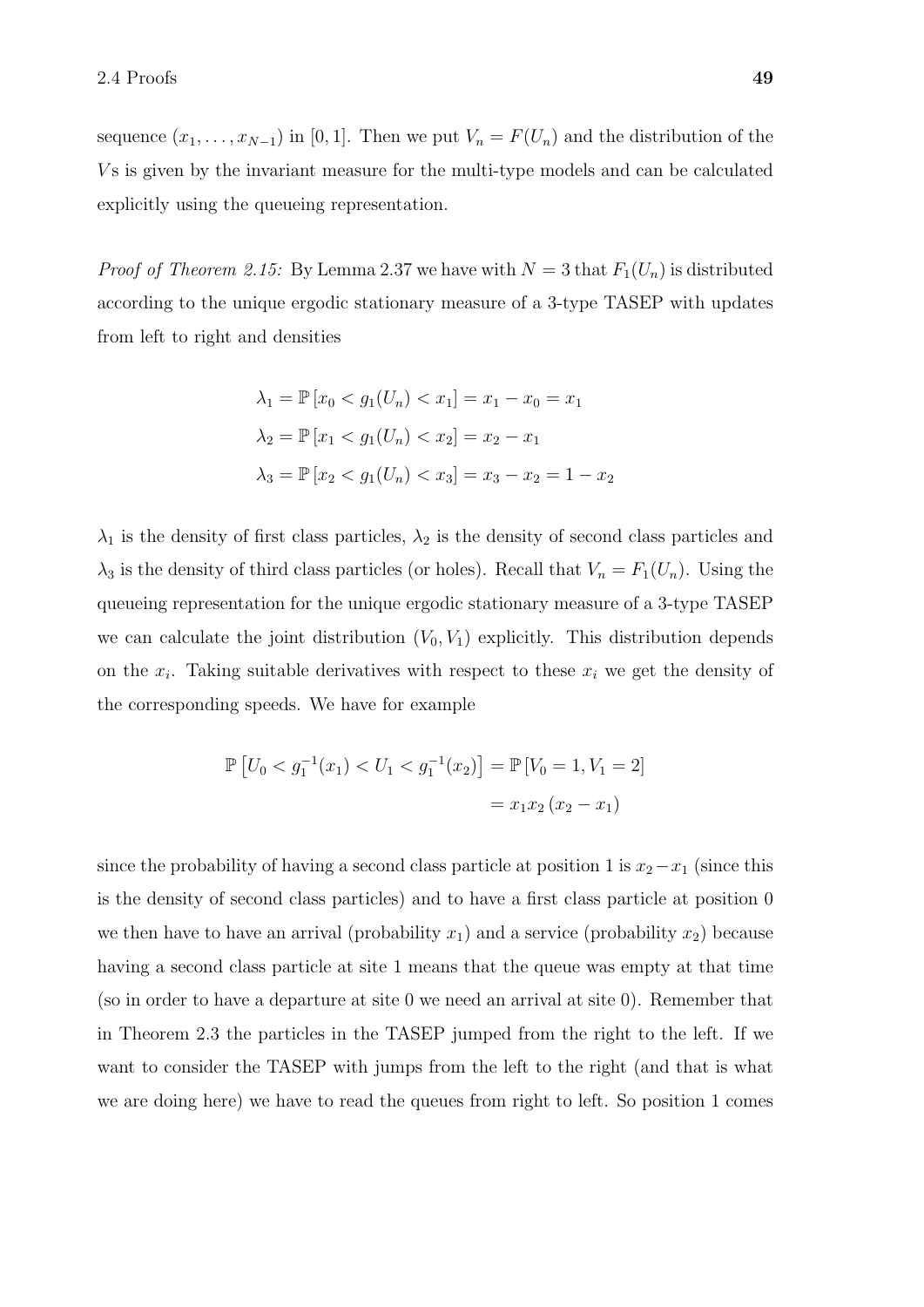before position 0 and the probability of having a second class particle at position 1 is independent of arrivals and services at position 0. So for  $u_0 < u_1$  we put  $x_1 = g_1(u_0)$ and  $x_2 = g_1(u_1)$  and get as density

$$
\mathbb{P}\left[U_0 \in du_0, U_1 \in du_1\right] = \frac{dx_1}{du_0} \frac{dx_2}{du_1} \frac{d}{dx_1} \frac{d}{dx_2} x_1 x_2 (x_2 - x_1)
$$
  
=  $\frac{1 - \beta}{4\beta^2} (1 - u_0)^{-\frac{3}{2}} (1 - u_1)^{-\frac{3}{2}} (2g_1(u_1) - 2g_1(u_0))$   
=  $\frac{1 - \beta}{2\beta^3} (1 - u_0)^{-\frac{3}{2}} (1 - u_1)^{-\frac{3}{2}}$   

$$
\cdot \left(\sqrt{\frac{1 - \beta}{1 - u_1}} - \sqrt{\frac{1 - \beta}{1 - u_0}}\right)
$$

Similarly, we have

$$
\mathbb{P}\left[g_1^{-1}(x_1) < U_1 < g_1^{-1}(x_2) < U_0\right] = \mathbb{P}\left[V_0 = 3, V_1 = 2\right] \\
 = (1 - x_2)(x_2 - x_1)
$$

and therefore we get as density for  $u_0 > u_1$  (putting  $x_1 = g_1(u_1), x_2 = g_1(u_0)$ )

$$
\mathbb{P}\left[U_0 \in du_0, U_1 \in du_1\right] = \left(-\frac{dx_1}{du_0}\right) \left(-\frac{dx_2}{du_1}\right) \frac{d}{dx_1} \frac{d}{dx_2} (1 - x_2) (x_2 - x_1)
$$

$$
= \frac{1 - \beta}{4\beta^2} (1 - u_0)^{-\frac{3}{2}} (1 - u_1)^{-\frac{3}{2}}
$$

$$
= g_1^{'}(u_0) g_1^{'}(u_1).
$$

To get the density for  $u_0 = u_1$  we consider

$$
\mathbb{P}\left[g_1^{-1}(x_1) < U_0, U_1 < g_1^{-1}(x_2)\right] = \mathbb{P}\left[V_0 = 2, V_1 = 2\right] \\
= (1 - x_1) \, x_2 \, (x_2 - x_1)
$$

and let  $x_1, x_2 \rightarrow g_1(u)$ . We get

$$
\mathbb{P}\left[U_0, U_1 \in du\right] = \lim_{x_1, x_2 \to g_1(u)} \frac{(1 - x_1) x_2 (x_2 - x_1)}{g_1^{-1} (x_2) - g_1^{-1} (x_1)}
$$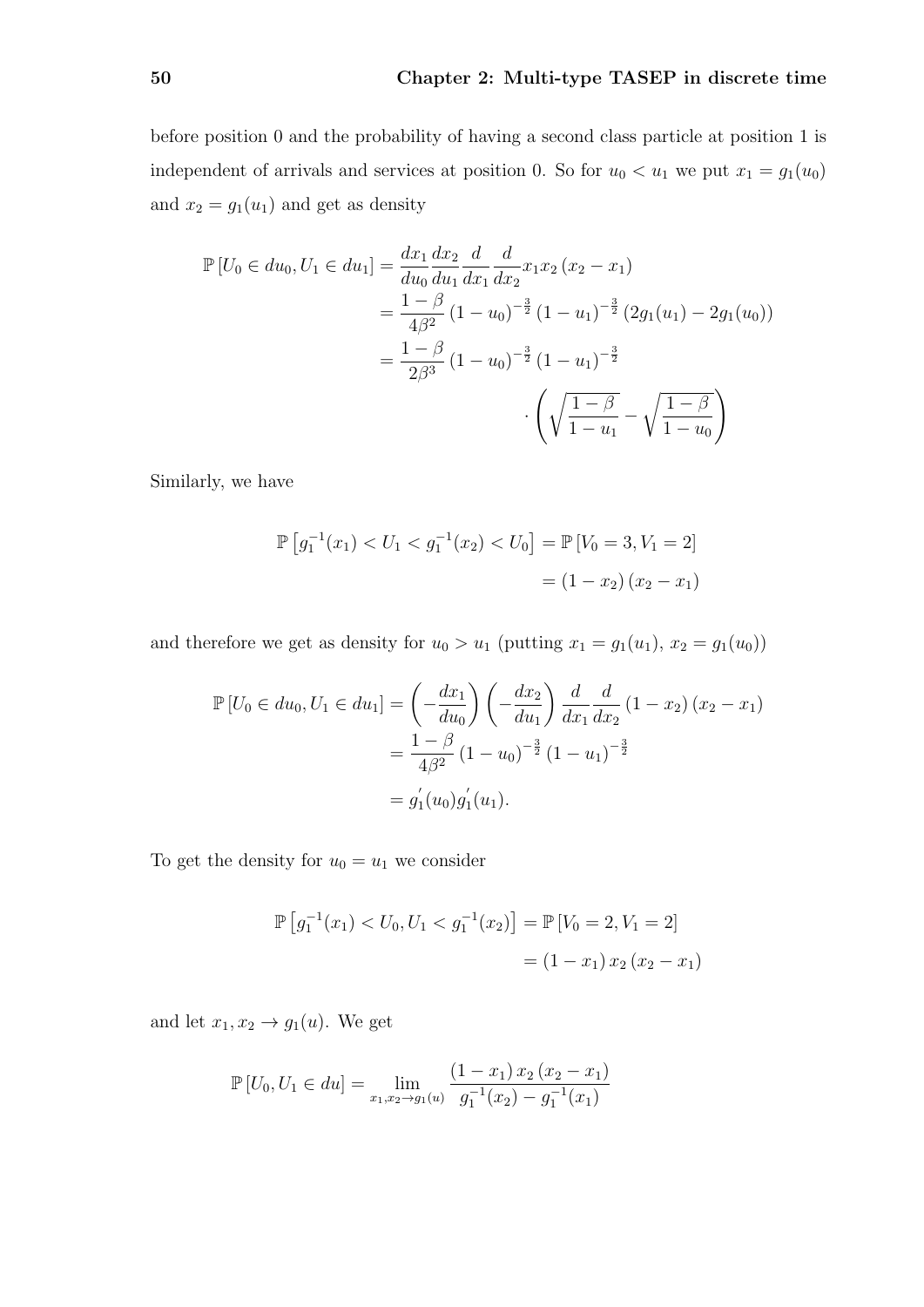$$
= \frac{\sqrt{1-\beta} (1-g_1(u)) g_1(u)}{2\beta (1-u)^{\frac{3}{2}}} \n= \frac{\sqrt{1-\beta}}{2\beta^2 (1-u)^{\frac{3}{2}}} \left(1-\frac{1}{\beta}\right) + \frac{1-\beta}{2\beta^2 (1-u)^2} \left(\frac{2}{\beta}-1\right) \n- \frac{\sqrt{1-\beta} (1-\beta)}{2\beta^3 (1-u)^{\frac{5}{2}}}.
$$

To get the probabilities in Theorem 2.15 we only have to integrate the densities over the appropriate ranges of  $u_0$ ,  $u_1$  and  $u$ . Alternatively we can use the following:

$$
\mathbb{P}\left[U_0^{(1)} < U_1^{(1)}\right] = \mathbb{P}\left[g_1(U_0^{(1)}) < g_1(U_1^{(1)})\right] \\
\stackrel{\text{(*)}}{=} \mathbb{P}\left[g_0(U_0^{(0)}) < g_0(U_1^{(0)})\right] \\
= \mathbb{P}\left[U_0^{(0)} < U_1^{(0)}\right] \\
= \frac{1}{3}
$$

(\*) follows from the fact that the distribution of  $\{g_1(U_n^{(1)})\}$  is the unique translation invariant stationary ergodic measure for the TASEP R2 with marginals uniform on [0, 1]. The distribution of  $\{g_0(U_n^{(0)})\}$  is the unique translation invariant stationary ergodic measure for the TASEP in continuous time. Since the stationary distributions for the multi-type TASEPs R0 and R2 are the same (see Theorem 2.3)  $\{g_1(U_n^{(1)})\}$  has the same distribution as  $\{g_0(U_n^{(0)})\}.$  $\Box$ 

The proofs for Theorems 2.17 - 2.19 work in exactly the same way.

### 2.5 Fully parallel updates

Finally we mention the model with "fully parallel updates". If an update occurs at site x at time t (which happens with probability  $\beta$  as usual), this update causes a jump from x to  $x + 1$  if and only if  $\eta_{t-1}(x) = 1$  and  $\eta_{t-1}(x+1) = 0$  (that is, the jump is already possible before any other updates at the current time-step are performed).

There are several important differences between this model and the models we have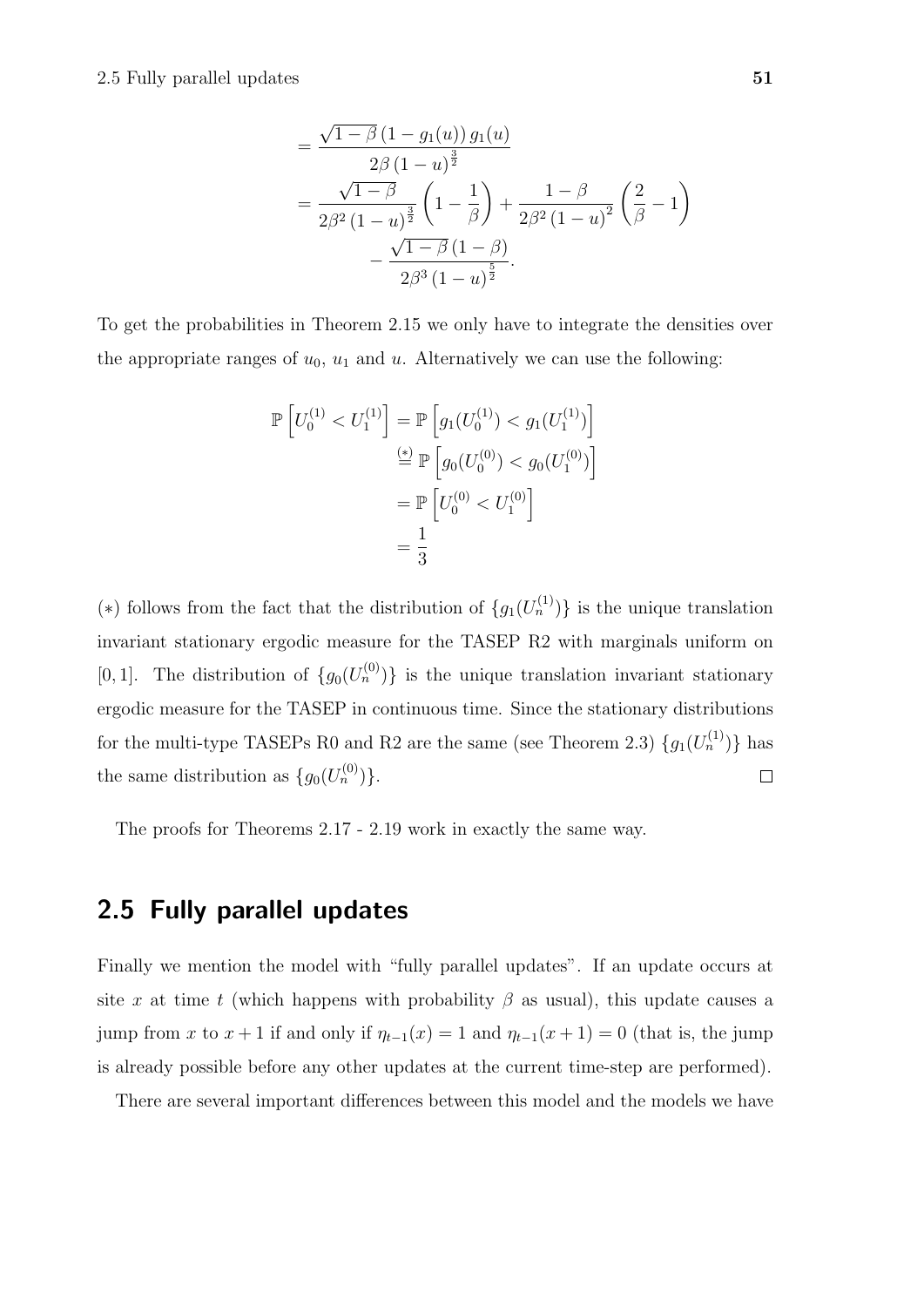studied earlier. The Bernoulli product measures  $\nu_{\rho}$  are no longer invariant. Furthermore, the basic coupling no longer preserves an ordering between different initial configurations, and so it is no longer clear how to define a multi-class system. If we use basic coupling to couple two systems which start with one discrepancy at the origin then this single discrepancy can generate additional discrepancies. It would already be interesting to know how the leftmost and rightmost discrepancies behave. Do they have asymptotic speeds, and if so are the speeds random or deterministic? There is still a natural percolation representation, and we can still obtain a hydrodynamic limit result in the sense that  $\frac{1}{n} \sum_{un \le k \le vn} \eta_t(n)$  converges a.s. to the constant value  $\int_u^v f(w) dw$ , for  $u < v$  and some function f, but the stronger result that  $\lim_{n\to\infty} \mathbb{E} [\eta_n(k)]$  exists and is equal to  $f(u)$  whenever  $\frac{k}{n}$  tends to u does not follow using the same methods as in the proof of Theorem 2.6.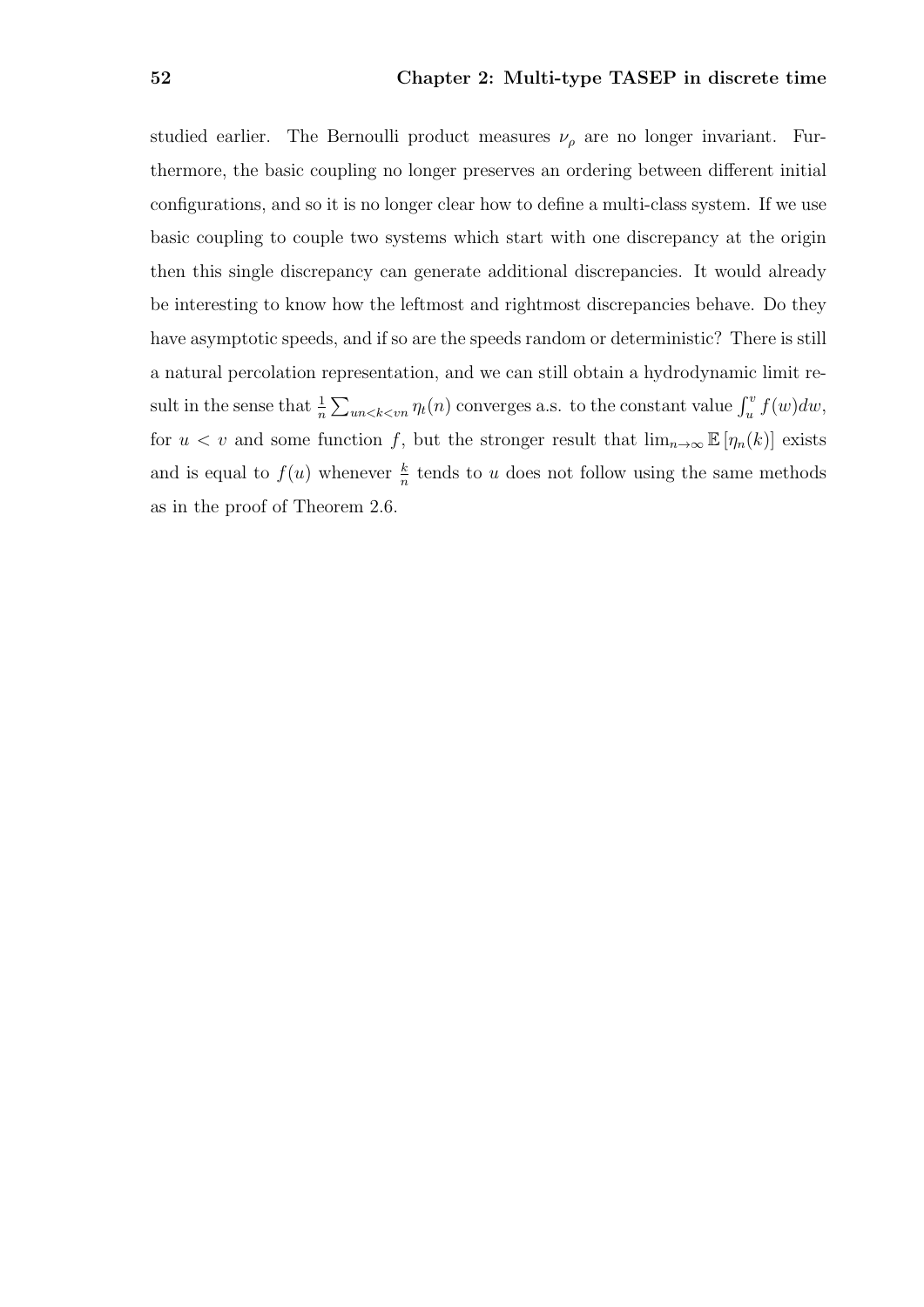# Chapter 3

# Long-range last-passage percolation on the line

### 3.1 Introduction

As described in the introduction and seen in Section 2.2.2, the TASEP has strong connections to last-passage percolation. In this chapter we study the one-dimensional random graph model described in the introduction with general weight distributions. The equivalent model with constant weights was studied in [20] and [14]. Many features of the model with constant weights remain if the random weights have a sufficiently light tail. In the case where the weights have finite variance, we prove a strong law of large numbers for the passage time  $w_{0,n}$ , and under the stronger assumption of a finite third moment we give a functional central limit theorem. The strategy of the proof is similar to that of [14]; we construct a renewal process with the property that no geodesic uses an edge which crosses a renewal point. In this way much of the analysis can be carried out by considering the behaviour of the length and weight of individual renewal intervals. In [14], the definition of renewal points could be made rather simply in terms of the connectivity properties of the graph, but here the disorder induced by the random weights requires a rather more intricate construction. We then define a set of auxiliary random variables to construct an upper bound for  $\Gamma_0$ , the first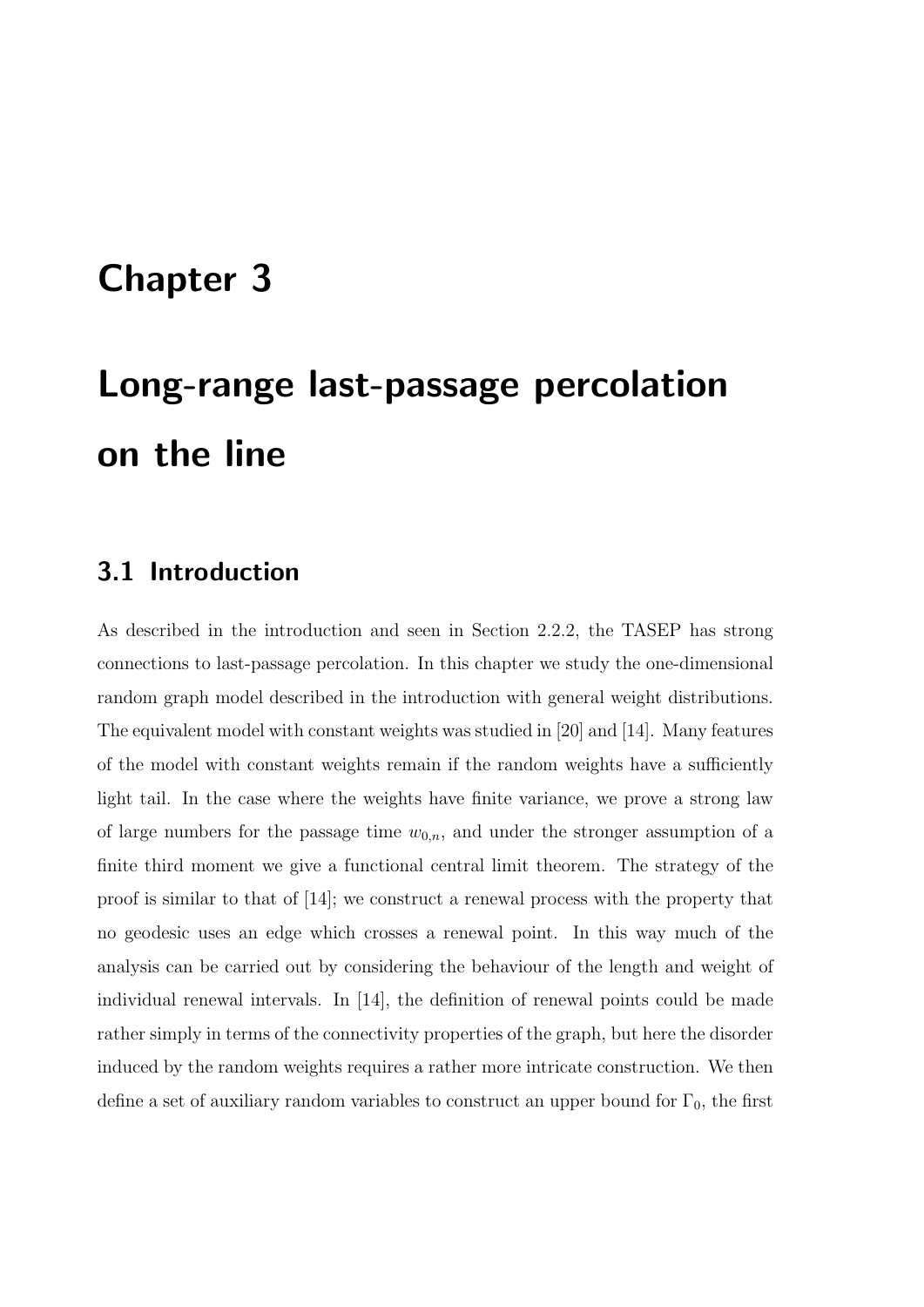renewal point to the right of the origin, and use them to conclude that  $\mathbb{E}[\Gamma_0] < \infty$  if  $\mathbb{E}[v^3] < \infty$ . This provides a bound on the second moment of the length of a typical renewal interval, and we can deduce that the variance that appears in the central limit theorem is finite.

This regenerative structure means that the problem retains an essentially onedimensional nature. Most of the edges used in an optimal path are short, and the behaviour is qualitatively the same as one would see in a model with edges of bounded length. We find an entirely different behaviour when  $\mathbb{E}[v^2] = \infty$ . Now the passage time  $w_{0,n}$  grows super-linearly in n, and the dominant contribution to the passage time is given by the weights of edges whose length is on the order of  $n$ . The appropriate comparison with a bounded-length model is now with a two-dimensional last-passage percolation problem. Under the assumption of a regularly varying tail, we prove scaling laws and asymptotic distributions in terms of a "continuum long-range last-passage percolation" model on the interval [0, 1]. The construction is closely related to that used by Hambly and Martin [26], who studied (nearest-neighbour) last-passage percolation in two dimensions with heavy-tailed weights. There are interesting relationships between such models and the theory of random matrices with heavy-tailed entries (see for example  $[6, 5]$ .

The difference between the behaviour of the model in the cases  $\mathbb{E}[v^2] < \infty$  and  $\mathbb{E}[v^2] = \infty$  can be seen in the simulations in Figure 3.1 in Section 3.2.2.

The chapter is organized in the following way: in Section 3.2 we will present the main results. We will split the results up into two main sections: one for the case where the weights have a second moment (Section 3.2.1) and one where they do not (Section 3.2.2). The main results in Section 3.2.1 are the strong law of large numbers and a functional central limit theorem for the random variable  $w_{0,n}$  giving the weight of the heaviest path from 0 to n. Another main result (Theorem 3.6) describes scaling laws for the length of the longest edge and the weight of the heaviest edge used on the maximizing path from  $0$  to  $n$ , and we can use these results to conclude that in certain situations where  $\mathbb{E}[v^3] = \infty$  a central limit theorem cannot hold.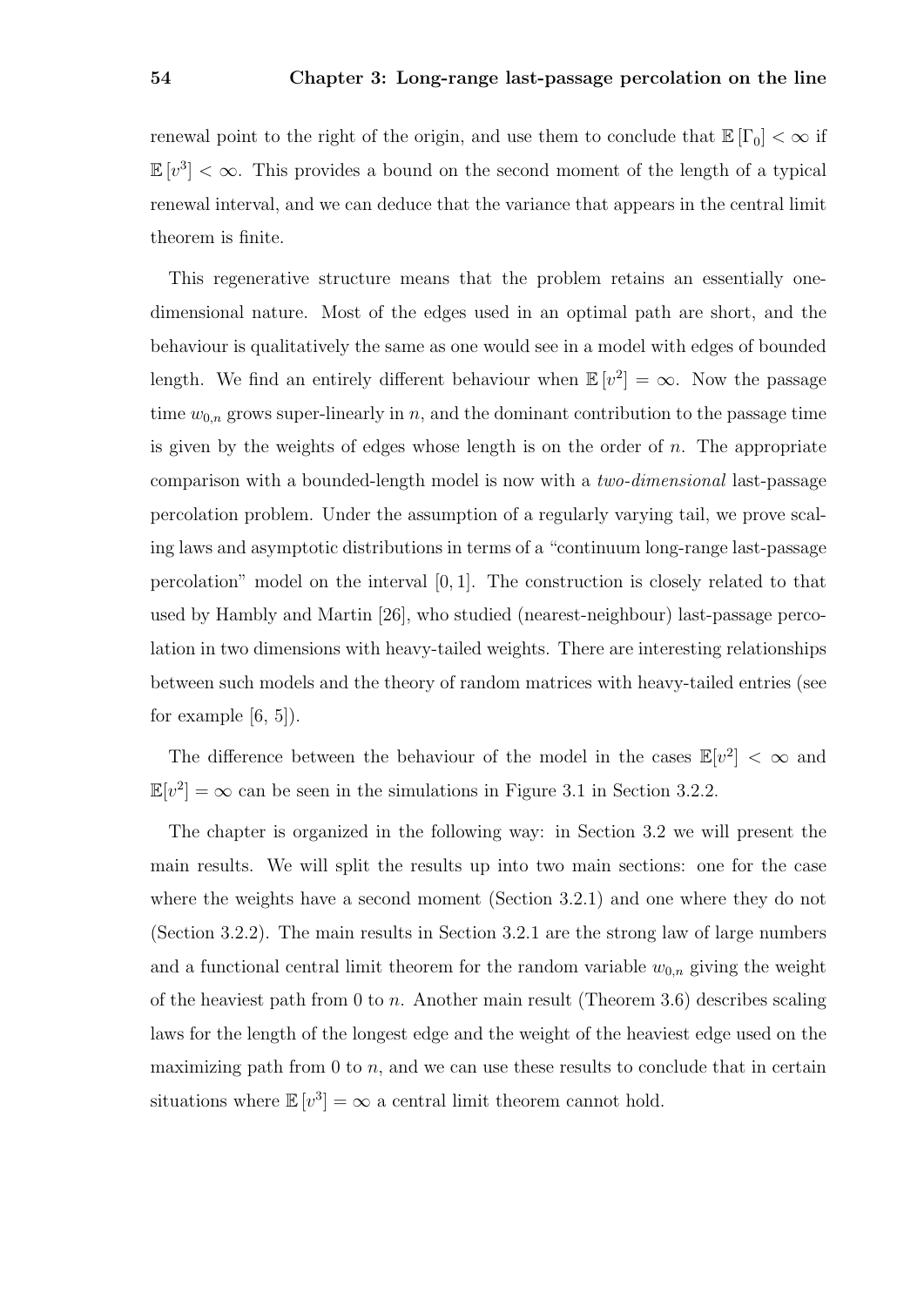The main results for the case  $\mathbb{E}[v^2] = \infty$  are then given in Section 3.2.2, along with simulations illustrating the scaling limit and the difference in behaviour from the case of weights with finite variance.

The proofs for the model with finite second moments can then be found in Section 3.3. There we will also briefly discuss a variant of the model where the edge probabilities are not constant, but depend on the lengths of the edges (Section 3.3.5). This model was studied in [14] but without random weights. The proofs for the model with infinite second moments will be given in Section 3.4; the structure is closely related to that of the corresponding results in [26].

### 3.2 Main results

In this section we introduce the main results. Like the rest of the chapter, the results will be split up into two parts: results about the model with finite second moments and results about the model with infinite second moment.

### 3.2.1 Weights with finite second moment

Here we present the results for the model where the weights  $v_{i,j}$  have a finite second moment, i.e.  $\mathbb{E}[v^2] < \infty$ . The aim is to prove a strong law of large numbers and a functional central limit theorem for  $w_{0,n}$ . Recall that  $p \in (0,1]$ .

**Theorem 3.1.** If  $\mathbb{E}[v^2] < \infty$  then there exists a constant  $C \in (0, \infty)$  such that

$$
\frac{w_{0,n}}{n} \xrightarrow[n \to \infty]{} C \ a.s.
$$

and

$$
\frac{w_{0,n}^+}{n} \xrightarrow[n \to \infty]{} C \text{ in } \mathcal{L}^1.
$$

In order to state the central limit theorem we will need some more notation. This will also give an idea of how we want to prove the SLLN and CLT. We define so-called renewal points which will give the model a regenerative structure. In order to do this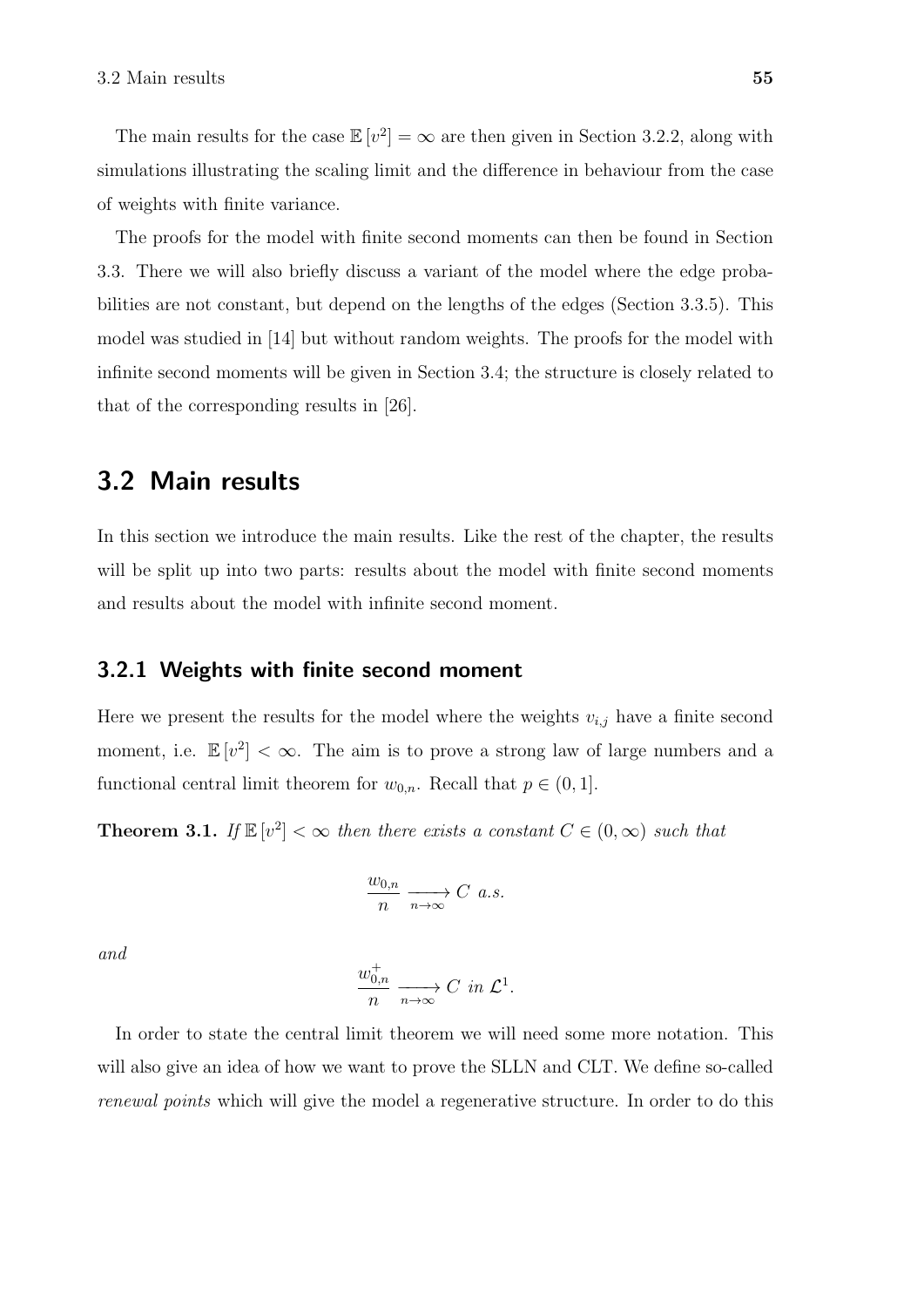### 56 Chapter 3: Long-range last-passage percolation on the line

we need the following three events, which depend on a constant  $c$  to be chosen later. The constant c will have to be sufficiently small but still satisfy  $\mathbb{P}[v < c] > 0$ . We define the random variables  $\alpha_{i,j}$ ,  $i < j \in \mathbb{Z}$  to be 1 if the edge  $(i, j)$  is present and  $-\infty$ otherwise. For  $x \in \mathbb{Z}$ , define

$$
A_x^{++} = \bigcap_{l=1}^{\infty} \{w_{x,x+l} \geq cl\},\tag{3.1}
$$

$$
A_x^{-+} = \bigcap_{j,l=1}^{\infty} \{ \alpha_{x-j,x+l} v_{x-j,x+l} < c(l+j) \} \tag{3.2}
$$

and

$$
A_x^{-} = \bigcap_{l=1}^{\infty} \{w_{x-l,x} \geq cl\}.
$$
 (3.3)

We say that x is a renewal point if  $A_x^{++} \cap A_x^{-+} \cap A_x^{--}$  holds. Write  $A_x = A_x(c)$  for this combined event, and write  $\mathcal{R} = \mathcal{R}(c)$  for the set of points such that  $A_x$  holds.

Let us explain in words the meaning of the three events used in the definition of the set R. The event  $A_x^{++}$  occurs if for every  $y > x$ , the optimal path from x to y has weight at least c times  $y - x$ , the physical length of the path. The event  $A_x^{--}$  says the equivalent thing about paths from y to x for  $y < x$ . Finally, the event  $A_x^{-+}$  says that every edge that contains x in its interior has weight *less* than c times its length.

We immediately obtain the following property:

**Lemma 3.2.** If  $x \in \mathcal{R}$  and  $i < x < j$ , then the optimal path from i to j passes through the point x. In particular,

$$
w_{i,j} = w_{i,x} + w_{x,j}.\t\t(3.4)
$$

For suppose a path includes an edge  $(u, y)$  with x in its interior. Then we can increase the weight of the path by replacing that edge by the union of the optimal paths from  $u$  to  $x$  and from  $x$  to  $y$ .

A priori the set  $\mathcal R$  might be empty, finite or infinite, but the following result will be proved in Section 3.3.1 (for  $p = 1$ ) and Section 3.3.2 (for  $p < 1$ ):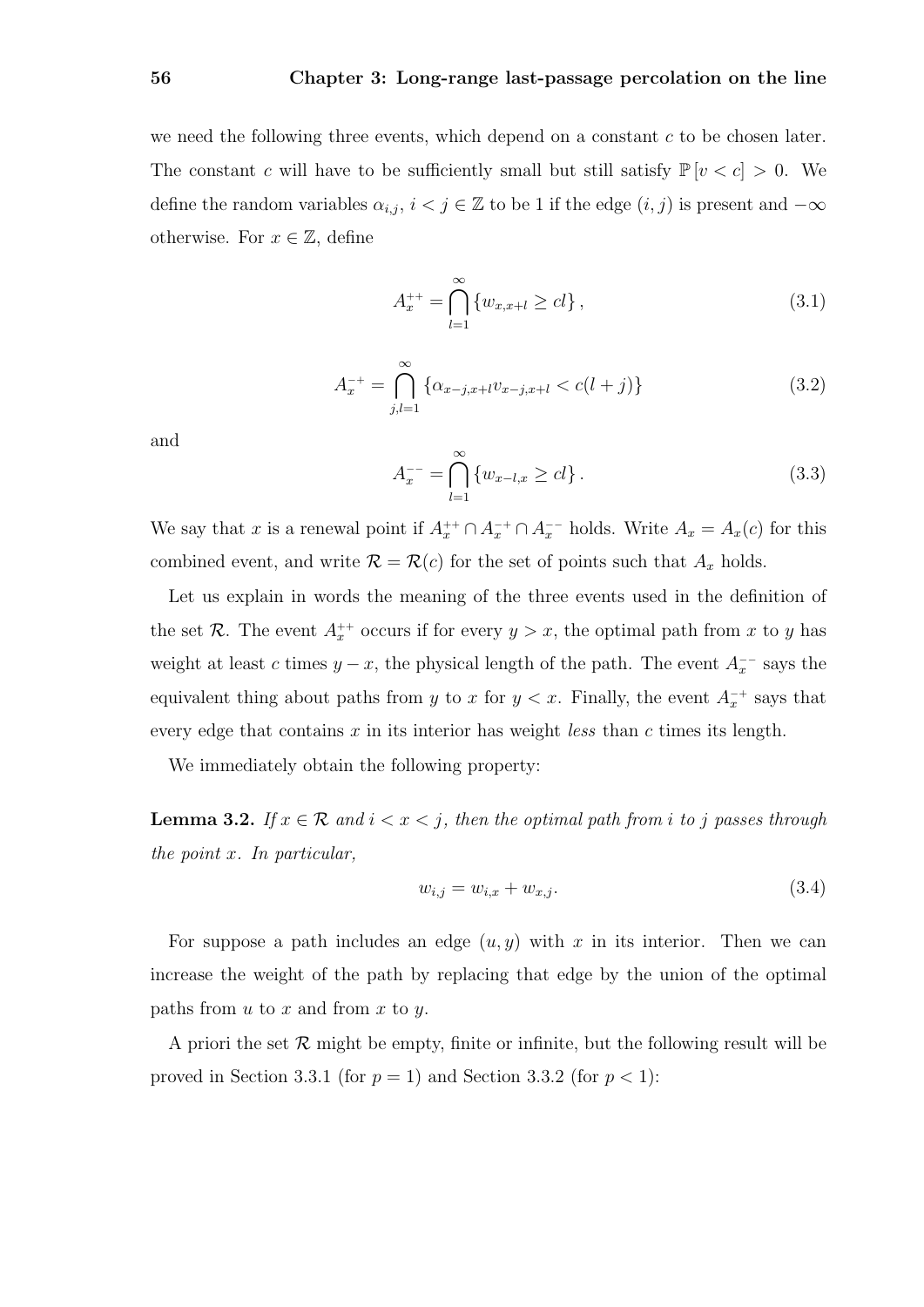**Lemma 3.3.** Suppose that  $\mathbb{E}[v^2] < \infty$ . There exists  $c > 0$  such that the set  $\mathcal{R}(c)$  is infinite with probability 1.

The result is stated explicitly with a sufficient condition on c in Lemma 3.16.

We can then denote the points in  $\mathcal R$  by  $(\Gamma_n)_{n\in\mathbb Z}$  where  $\Gamma_0$  is the smallest non-negative element of R.

**Remark 3.4.** If  $\mathbb{E}[v^2] = \infty$  then the set R is almost surely the empty set. This will follow from the proof of Lemma 3.3, see Remark 3.14.

The final consequence of the definition is that, as suggested by the name, the set of points  $\mathcal R$  forms a renewal process. Furthermore, conditional on the points of  $\mathcal R$ , the weights of edges contained within different renewal intervals are independent. These properties are proved in Lemma 3.18, and will be central to the structure of the argument that follows.

We now have the necessary notation to state the functional central limit theorem for  $w_{0,n}$ . To ensure that the variance is finite, we need the stronger condition  $\mathbb{E}[v^3] < \infty$ . (see Proposition 3.26 below).

**Theorem 3.5.** Suppose  $\mathbb{E}[v^3] < \infty$ . Then there exists  $c > 0$  such that the following holds. Let  $\sigma^2$  = Var  $(w_{\Gamma_0,\Gamma_1} - C(\Gamma_1 - \Gamma_0))$  where C is as in Theorem 3.1 and  $\lambda$  =  $\mathbb{P}\left[A_0(c)\right] = \mathbb{P}(0 \in \mathcal{R}(c))$ . Then  $\sigma^2 < \infty$  and

$$
\left(l_n(t) = \frac{w_{0,[nt]} - Cnt}{\sigma\sqrt{\lambda n}}, t \ge 0\right)
$$

converges weakly as  $n \to \infty$  to a standard Brownian motion.

A sufficient condition on c is given in Lemma 3.21.

The main idea for the proofs of both the SLLN and the CLT is to use the regenerative structure induced by the renewal points to represent  $w_{0,n}$  as a random sum of i.i.d. random variables in the following way

$$
w_{0,n} = w_{0,\Gamma_0} + \sum_{i=1}^{r(n)} w_{\Gamma_{i-1},\Gamma_i} + w_{\Gamma_{r(n)},n}
$$
\n(3.5)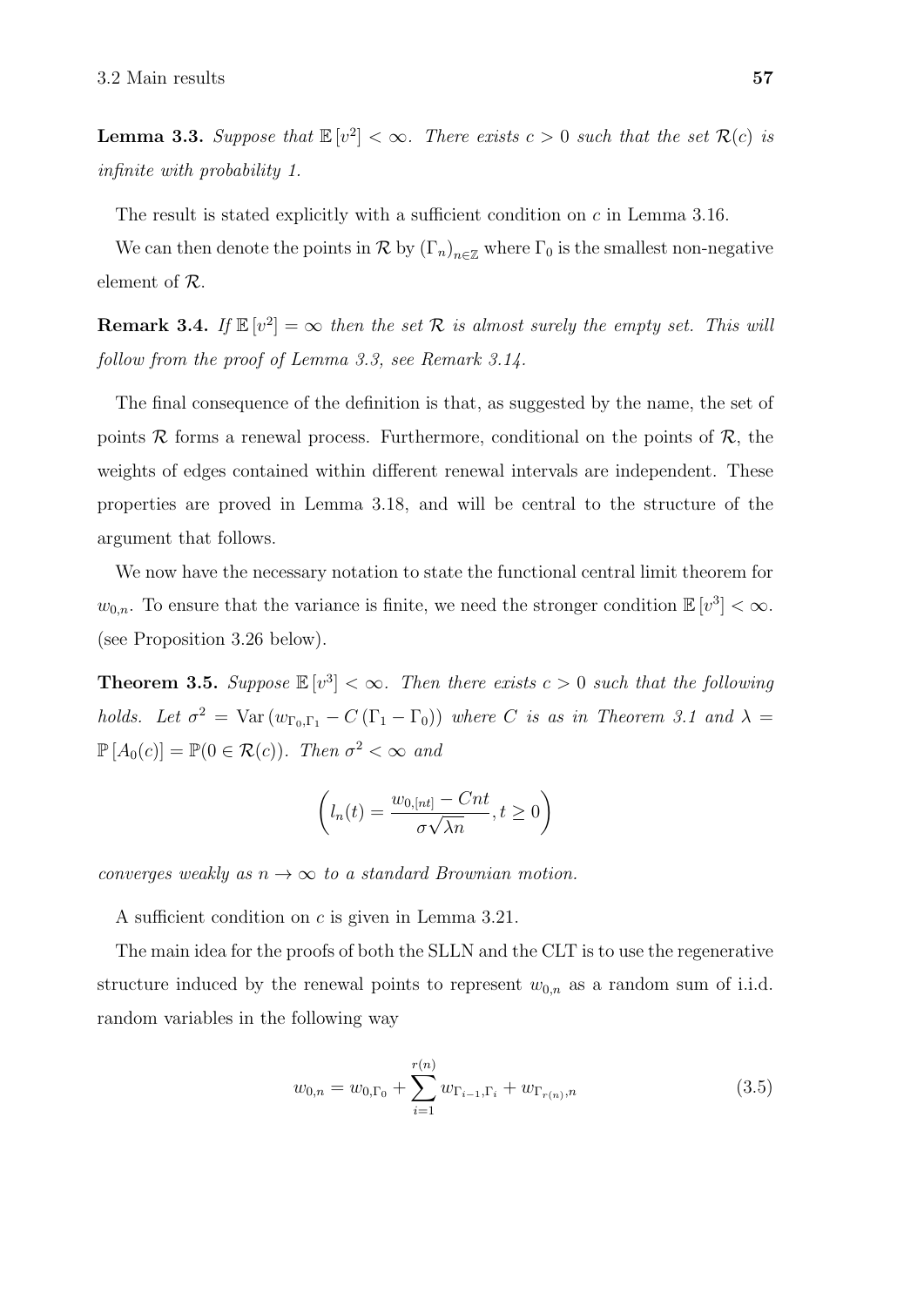where  $r(n)$  is such that  $\Gamma_{r(n)}$  is the largest renewal point to the left of n. We will show in Proposition 3.18 that the random variables  $w_{\Gamma_{i-1},\Gamma_i}$  form an i.i.d. sequence, for  $i \geq 1$ .

Let  $\ell_n$  be the length of the longest edge and  $h_n$  the weight of the heaviest edge used on the geodesic from  $0$  to  $n$ . The final result of this section concerns the asymptotic behaviour of  $\ell_n$  and  $h_n$ , under the assumption that the tail of the distribution of v is regularly varying with index  $s > 2$ . When  $2 < s < 3$ , we can deduce that the fluctuations of the passage time are of order larger than  $\sqrt{n}$ , and so the central limit theorem cannot be extended to this case.

**Theorem 3.6.** Suppose that the tail of v is regularly varying with index  $s > 2$ , in the sense that

$$
\frac{1 - F(tx)}{1 - F(x)} \to t^{-s} \text{ as } x \to \infty, \text{ for every } t > 0.
$$
 (3.6)

Then we have

$$
\frac{\log \ell_n}{\log n} \to \frac{1}{s-1} \text{ in probability as } n \to \infty \tag{3.7}
$$

and the same holds with  $\ell_n$  replaced by  $h_n$ .

Furthermore, the fluctuations of  $w_{0,n}$  are of larger order than  $n^{\beta}$  for any  $\beta < 1/(s -$ 1), in the sense that for any sequence  $y_n$ ,

$$
\mathbb{P}(w_{0,n} \in [y_n, y_n + n^{\beta}]) \to 0 \text{ as } n \to \infty.
$$

In particular, if  $2 < s < 3$  then

$$
\frac{\text{Var}(w_{0,n})}{n} \to \infty,
$$

and a central limit theorem such as that in Theorem 3.5 cannot hold, even for individual values of t.

We prove Theorem 3.6 in Section 3.3.4 and also give some examples that show how the behaviour of  $\ell_n$  depends on the tail of the distribution.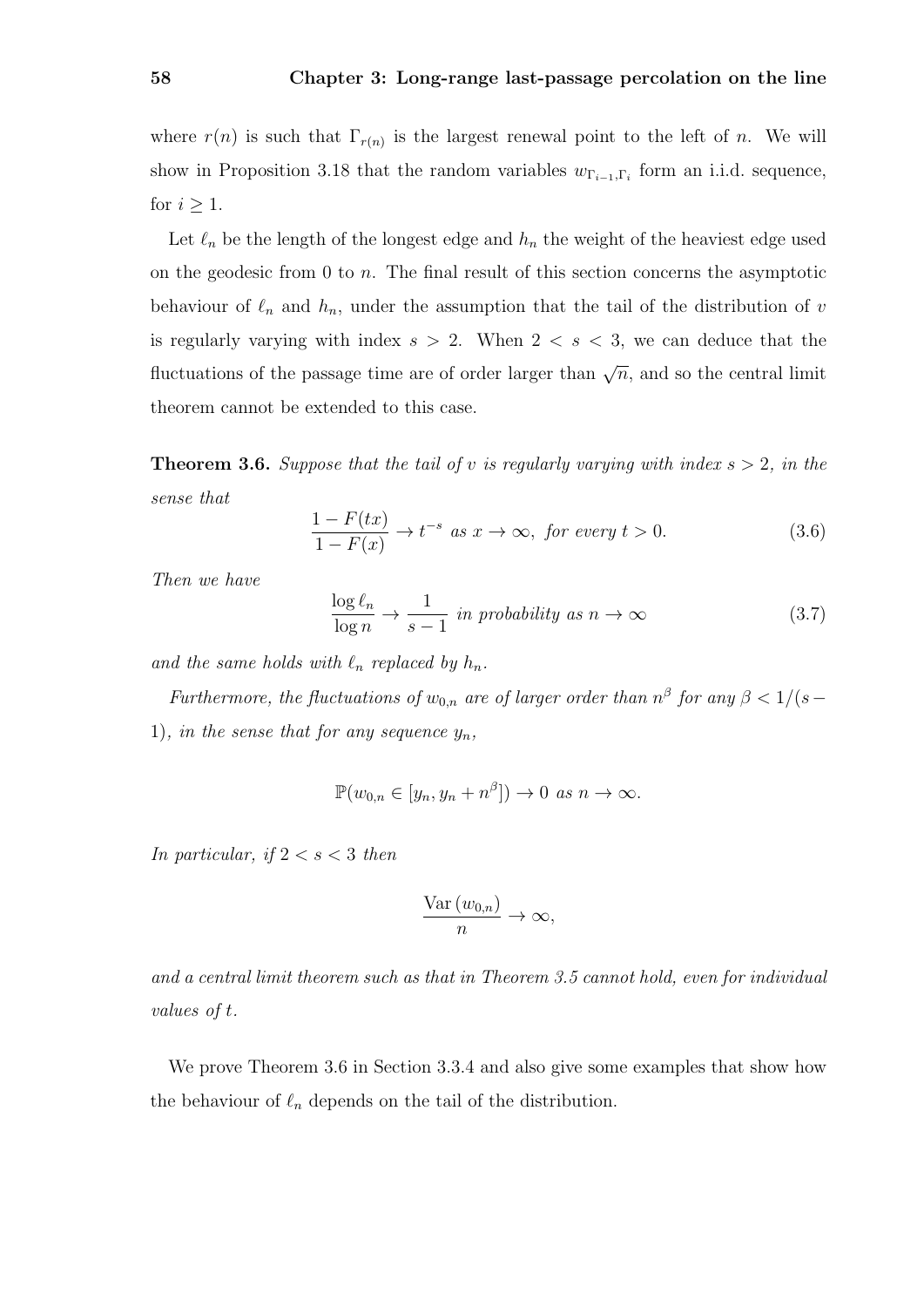### 3.2.2 Weights with infinite second moment

Here we look at weight distributions that do not have a finite second moment, i.e.  $\mathbb{E}[v^2] = \infty$ . We assume that the tail of the weight distribution is regularly varying with index  $s \in (0, 2)$ , in the sense of  $(3.6)$ .

We introduce two useful ways to construct our model in discrete space and explain how the second construction can be used to define a corresponding model in continuous space on  $[0, 1]$ . We show that the passage time w for the continuous model is finite and show convergence of an appropriately rescaled version of  $w_{0,n}$  to w. This will give us the asymptotic behaviour of  $w_{0,n}$ .

#### Discrete model

We start with the case  $p = 1$ . Since  $w_{0,n}$  depends only on  $v_{i,j}$  for  $0 \le i, j \le n$  it suffices to consider only the interval  $[0, n]$ . We can then rescale and consider the set  $\{0,\frac{1}{n}\}$  $\frac{1}{n}, \ldots, \frac{n-1}{n}$  $\left\{\frac{-1}{n},1\right\}$  instead of the interval  $[0,n]$ . For each  $n \in \mathbb{N}$  and  $0 \leq i < j \leq n$ , let  $v_{i,j}^{(n)}$  be i.i.d. with distribution F. The weight of the edge between  $\frac{i}{n}$  and  $\frac{j}{n}$  is now given by  $v_{i,j}^{(n)}$ . We introduce some new notation: for two edges  $x = (i,j)$ ,  $y = (i',j')$ we write  $x \sim y$  and say x and y are compatible if  $j \leq i'$  or  $j' \leq i$ . The edges x and y being compatible means that they do not overlap and that they can both be used on a path from 0 to 1. As before we define

$$
w_{0,n} = \max_{\pi \in \Pi_n} \sum_{e \in \pi} v_e^{(n)} \tag{3.8}
$$

where  $\Pi_n$  is the set of all paths from 0 to 1 in  $\{0, \frac{1}{n}\}$  $\frac{1}{n}, \ldots, \frac{n-1}{n}$  $\frac{-1}{n}, 1$ .

We can think of the same model in the following alternative way: let  $M_1^{(n)} \geq$  $M_2^{(n)} \, \geq \, \ldots \, \geq \, M_{\binom{n+1}{n}}^{(n)}$  $\binom{n}{2}$  be the order statistics in decreasing order of the  $v_{i,j}^{(n)}$ . Let  $Y_1^{(n)}$  $Y_1^{(n)}, Y_2^{(n)}, \ldots, Y_{\binom{n+1}{2}}^{(n)}$  be a random ordering of those edges, chosen uniformly from all the  $\binom{n+1}{2}$  $\binom{+1}{2}!$  possibilities.  $Y_i^{(n)}$  $i^{(n)}$  is the location of the *i*-th largest weight  $M_i^{(n)}$  $i^{(n)}$ . Now

$$
\mathcal{C}_{0,n} = \left\{ A \subset \left\{ 1, \ldots, \binom{n+1}{2} \right\} : Y_i^{(n)} \sim Y_j^{(n)} \text{ for all } i, j \in A \right\} \tag{3.9}
$$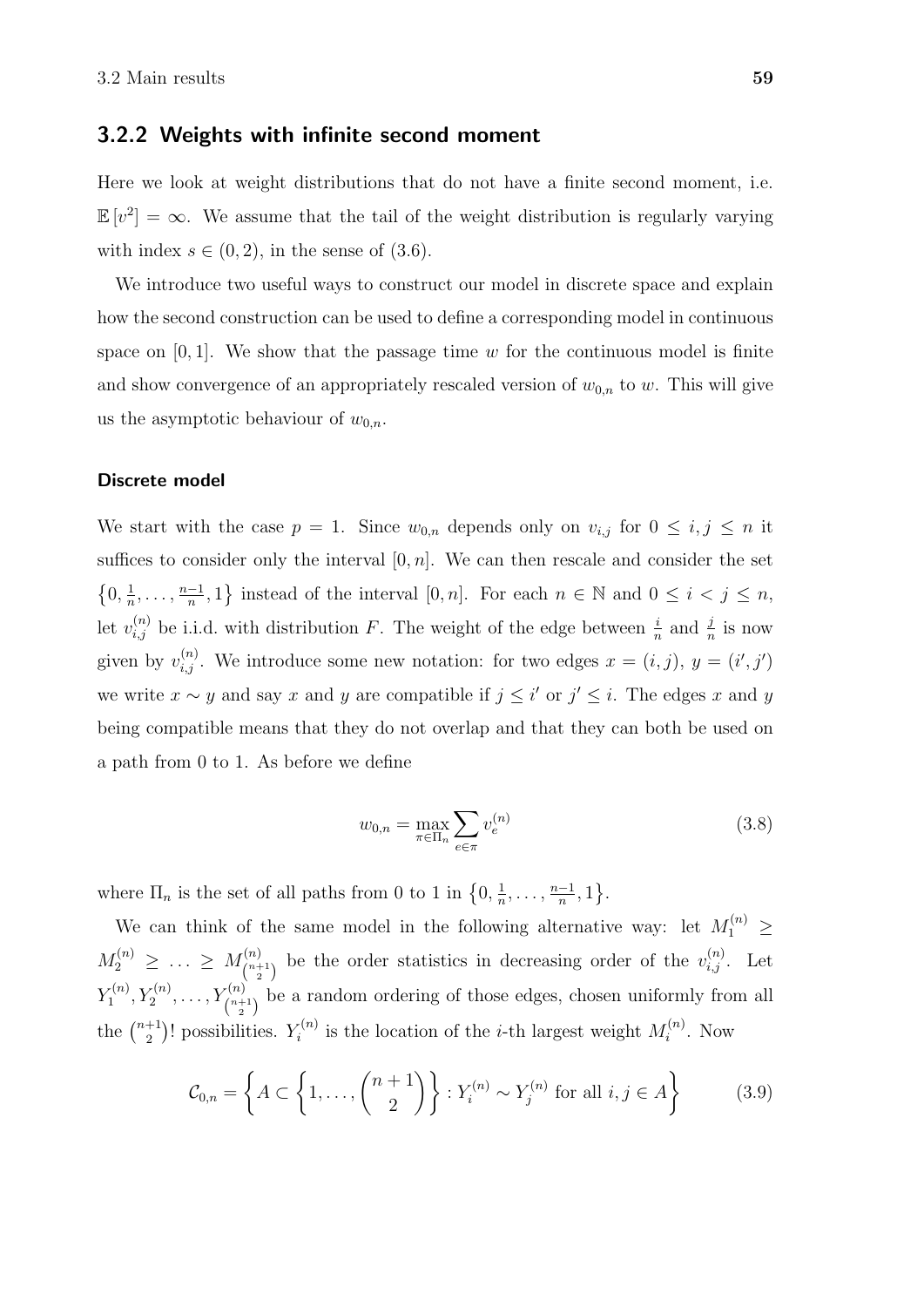is the random set of admissible paths. Then we have

$$
w_{0,n} = \max_{A \in \mathcal{C}_{0,n}} \sum_{i \in A} M_i^{(n)} \tag{3.10}
$$

which is equivalent to the previous definition of  $w_{0,n}$  in (3.8).

#### Continuous model

Following the second approach above, we can define a corresponding continuous model. Let  $W_1, W_2, \ldots$  be a sequence of i.i.d. exponential random variables with mean 1 and define, for  $k = 1, 2, ..., M_k = (W_1 + ... + W_k)^{-\frac{1}{s}}$ . Let  $U_1, U_2, ...$  and  $V_1, V_2, ...$  be two sequences of i.i.d. uniform random variables on  $[0, 1]$  (independent of the  $W_k$ ). Put  $Y_i = (\min(U_i, V_i), \max(U_i, V_i))$  for  $i = 1, 2, \ldots$  The *i*th largest weight  $M_i$  will be attached to the *i*<sup>th</sup> edge  $Y_i$ . Similar to  $(3.9)$  we define

$$
\mathcal{C} = \{ A \subset \{1, 2, \ldots\} : Y_i \sim Y_j \text{ for all } i, j \in A \}.
$$

Then we can define a last-passage time for this continuous model analogously to (3.10) by

$$
w = \sup_{A \in \mathcal{C}} \sum_{i \in A} M_i.
$$
\n(3.11)

A priori the random variable w could be infinite, but we will see in Theorem 3.7 below that it is almost surely finite.

### Convergence results

The intuition behind the approximation of the discrete model by the continuous one is the following pair of convergence results. First, for any finite  $k \in \mathbb{N}$  we have

$$
\left(Y_1^{(n)}, Y_2^{(n)}, \dots, Y_k^{(n)}\right) \xrightarrow{d} \left(Y_1, Y_2, \dots, Y_k\right) \tag{3.12}
$$

as  $n \to \infty$ , where we use the product topology on  $([0, 1]^2)^k$ .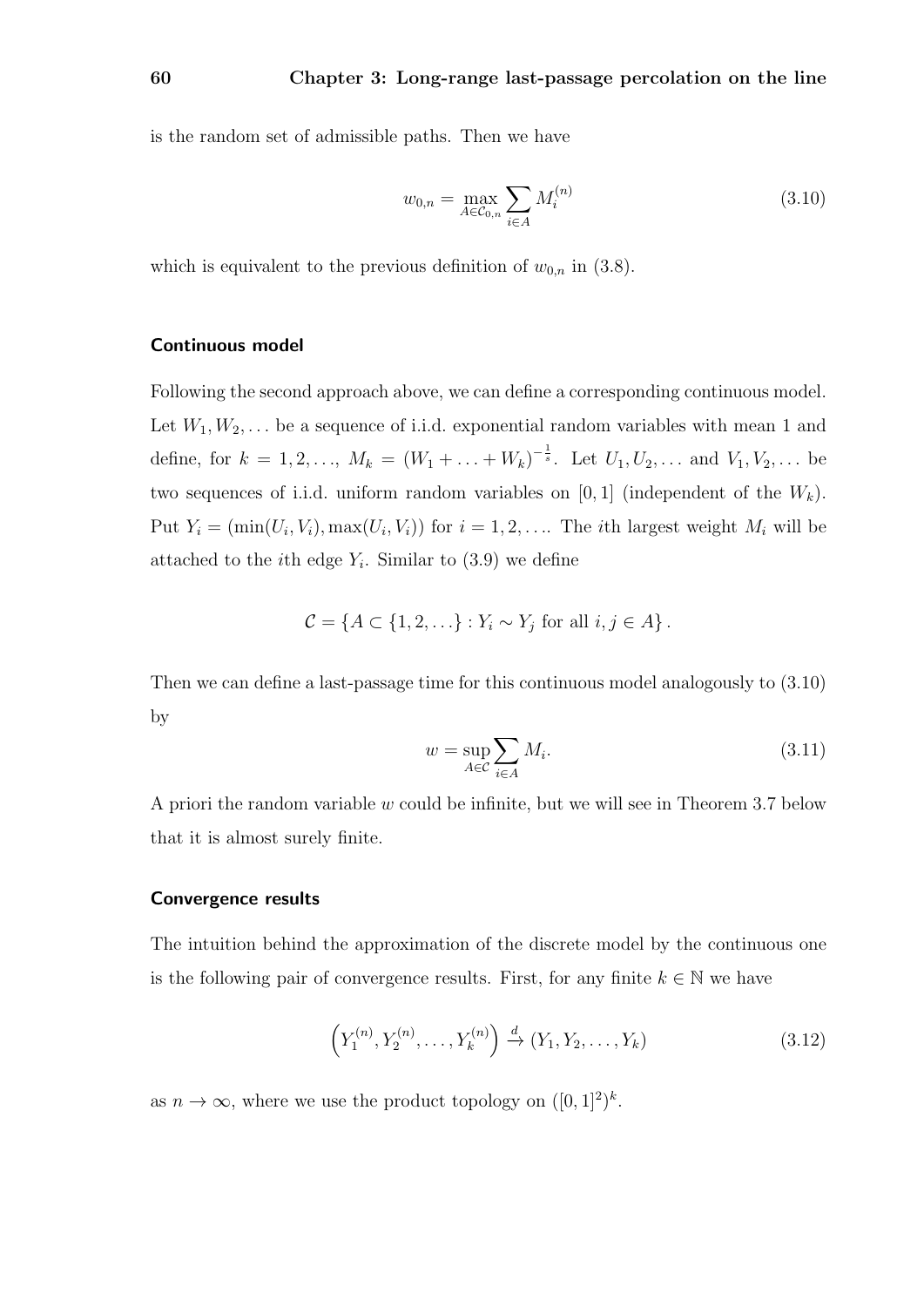Second, define  $b_n = a_{\binom{n+1}{2}} = F^{(-1)} \left( 1 - \frac{1}{\binom{n+1}{2}} \right)$  $\binom{n+1}{2}$ and put  $\widetilde{M}_i^{(n)} = \frac{M_i^{(n)}}{b_n}$ . (As an example, if the weight distribution F is Pareto(s), with  $F(x) = 1 - x^{-s}$  for  $x \ge 1$ , then  $b_n$  grows like  $n^{2/s}$ . More generally under assumption (3.6),  $\lim_{n\to\infty} \frac{\log b_n}{\log n} = 2/s$ ). Then from classical results in extreme value theory (see for example Section 9.4 of [13]) we have for any  $k \in \mathbb{N}$  that

$$
\left(\widetilde{M}_1^{(n)}, \widetilde{M}_2^{(n)}, \ldots, \widetilde{M}_k^{(n)}\right) \xrightarrow{d} \left(M_1, M_2, \ldots, M_k\right) \text{ as } n \to \infty. \tag{3.13}
$$

In this way both the locations and weights of the heaviest edges in the discrete model (after appropriate rescaling) are approximated by their equivalents in the continuous model. We will show that it is the heaviest edges, which make the dominant contribution to the passage time, and obtain the following convergence result:

**Theorem 3.7.** The random variable w in (3.11) is almost surely finite. If  $p = 1$  and (3.6) holds, then  $\frac{w_{0,n}}{b_n} \to w$  in distribution as  $n \to \infty$ .

These heavy edges have length on the order of n. This is in strong contrast to the behaviour in the case  $\mathbb{E}[v^2] < \infty$ , where the important contribution to the passage time is given by edges of order 1. See Figure 3.1 for an illustration of the two types of behaviour.

This scaling limit extends in a simple way to the case  $p < 1$ , after taking account of the fact that the total number of edges available in the interval  $[0, n]$  is now on the order of  $pn^2/2$  rather than on the order of  $n^2/2$ :

**Theorem 3.8.** Let  $p \in (0,1]$  and suppose that  $(3.6)$  holds. Then  $\frac{p^{-1/s}w_{0,n}}{b_n} \to w$  in distribution as  $n \to \infty$ .

**Remark 3.9.** Although we don't pursue it in detail here, one can also prove convergence of the optimal path itself in the discrete model to that of the continuous model, using an approach similar to that in [26]. For convenience, assume that  $F$  is continuous. Then with probability 1, there exists a unique path  $A^{(n)*} \in C_{0,n}$  which realises the maximal passage time in  $(3.10)$ . One can show that in the continuous model there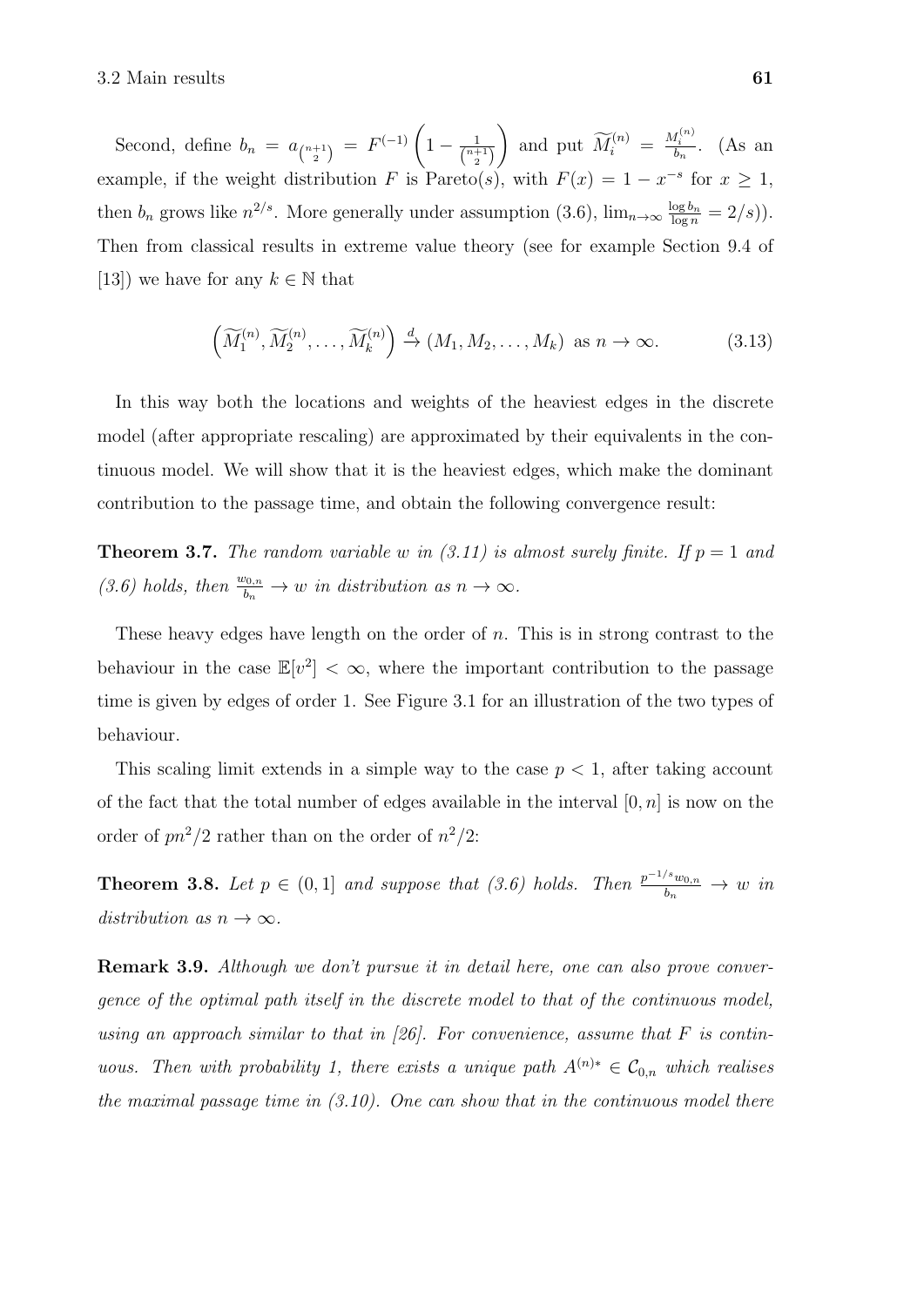



Figure 3.1: Simulations for  $n = 100, 1000$  and 10000 for two weight distributions with  $\mathbb{P}(v > x) = x^{-s}, x \geq 1$ ; on the left  $s = 1.5$  and on the right  $s = 2.5$ . On the left we are in the setting of Section 3.2.2. The scaling limit is clearly visible; visually one can hardly distinguish the cases  $n = 100$  and  $n = 10000$  (see Remark 3.9 about convergence of the path distribution). The heaviest edges make an important contribution to the total weight of the geodesic; their length is on the order of  $n$ , and their weight is on the order of  $n^{2/s}$  which is also the order of the total weight of the path. On the right, the variance of the weight distribution is finite; the heaviest edges have both length and weight approximately on the order of  $n^{1/(s-1)}$ , while the total weight of the path is on the order of  $n$  and obeys a law of large numbers.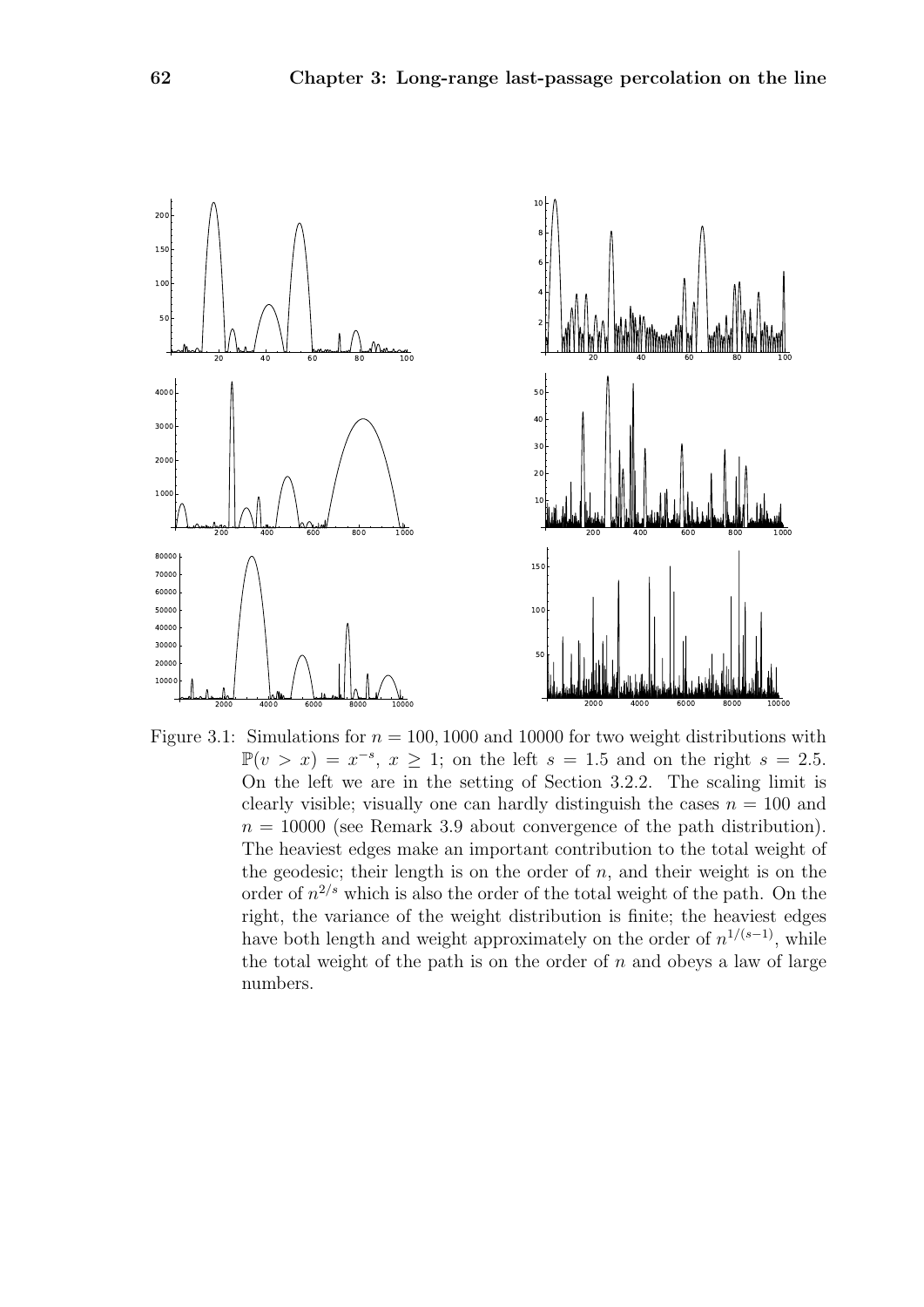exists a unique set  $A^* \in \mathcal{C}$  achieving the supremum in (3.11) (which is therefore in fact a maximum), and

$$
\left(\left(Y_i^{(n)}\right)_{i\in\mathbb{N}},A^{(n)*}\right)\xrightarrow[n\to\infty]{d} \left(\left(Y_i\right)_{i\in\mathbb{N}},A^*\right),
$$

where we consider the Euclidean distance on  $\mathbb{R}^2$  and the product topology for the convergence of  $(Y_i^{(n)}$  $\binom{n}{i}$  $\mathcal{L}_{i\in\mathbb{N}}$ , and say that a sequence  $(A_k)_{k\in\mathbb{N}}$  of subsets of  $\mathbb N$  converges to a set  $A \subset \mathbb{N}$  if for every  $m \in \mathbb{N}$  there exists a  $K \in \mathbb{N}$  such that  $A_k \cap \{1, \ldots, m\} =$  $A \cap \{1, \ldots, m\}$  for all  $k \geq K$ .

See Theorem 4.2 of [26] for an analogous result in the two-dimensional last-passage case. One can then proceed to show that in fact the set of endpoints of edges used in the optimal path from 0 to n (rescaled by n) converges in distribution under the Hausdorff metric to the equivalent object in the continuous model. (Compare Theorem 4.4 of [26]).

## 3.3 Proofs for the model with  $\mathbb{E}\left[v^2\right]<\infty$

In this section we consider the case where the weights  $v_{i,j}$  have a finite second moment, i.e.  $\mathbb{E}[v^2] < \infty$ . To avoid degeneracies we assume throughout that v is not constant almost surely. Our main aim is to prove Theorems 3.1, 3.5 and 3.6. We start with the model where  $p = 1$ ; that is, all edges are present. First, we show that the set R of renewal points is infinite almost surely. Then we generalize this result to the case where  $p \leq 1$ . In the following subsection we will use this result to prove the strong law of large numbers (Theorem 3.1) and the central limit theorem (Theorem 3.5) for  $w_{0,n}$ for general  $p \in (0,1]$ . The next subsection will look at the behaviour of the random variables  $\ell_n$ , giving the lengths of the longest edge, and  $h_n$ , giving the weight of the heaviest edge, used on the geodesic from 0 to n, see Theorem 3.6. We will use these results to comment on the behaviour of the model if  $\mathbb{E}[v^2] < \infty$ , but  $\mathbb{E}[v^3] = \infty$ . In the last subsection we briefly discuss the case where the edge probabilities are not constant, but depend on the length of the edges.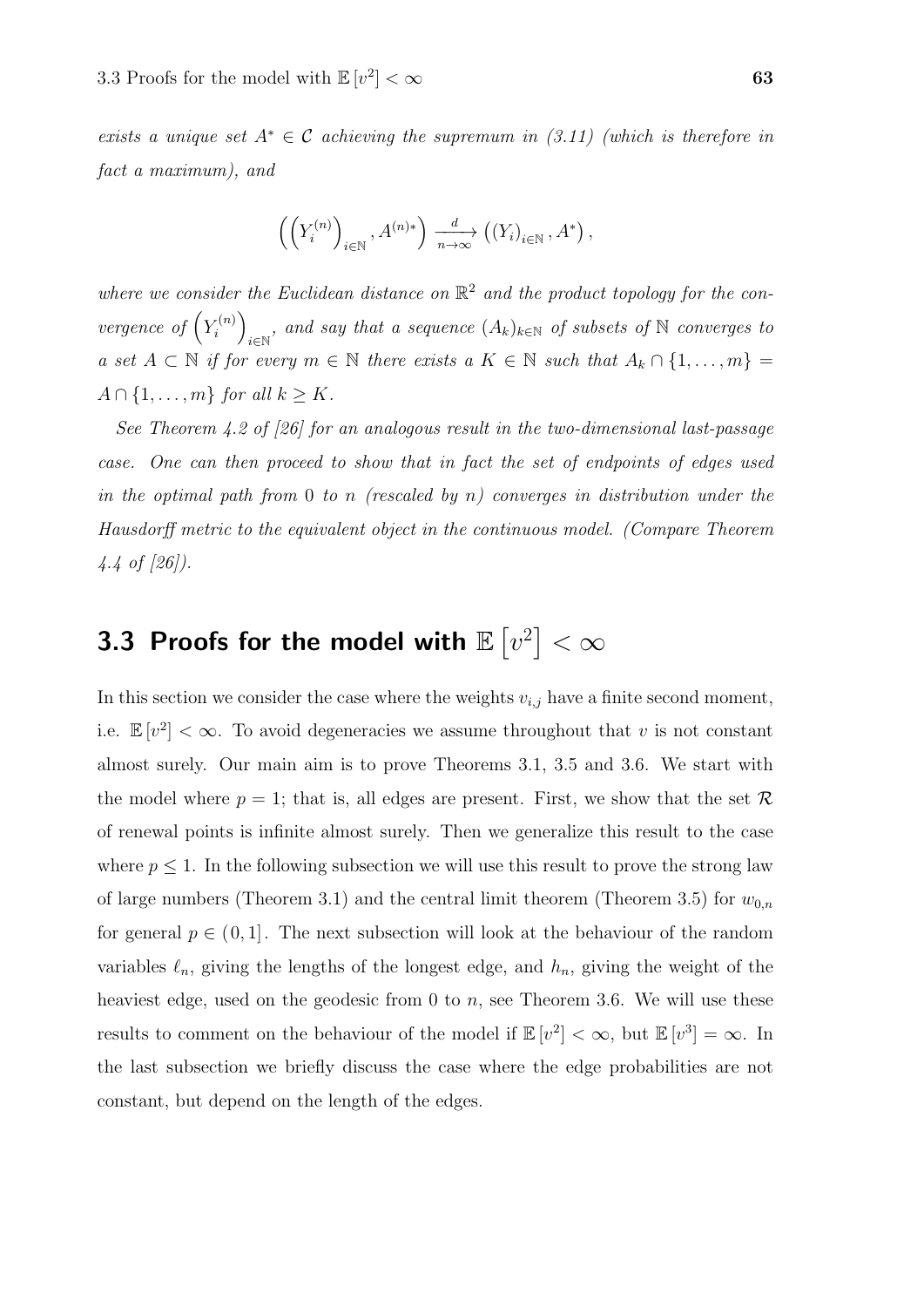### 3.3.1 Proof of Lemma 3.3 for  $p=1$

When  $p = 1$ , we have  $\alpha_{i,j} = 1$  for all  $i, j$ ; that is, all edges  $(i, j)$ ,  $i, j \in \mathbb{Z}$ , are present, and in particular there is a path between any two points.

Let  $A_x = A_x^{++} \cap A_x^{-+} \cap A_x^{-}$  be the event that x is a renewal point. We start with the following lemma which is simply Lemma 3.3 with the additional condition that  $\mathbb{P}[A_0] > 0$ . After this lemma we will prove in Propositions 3.11, 3.12 and 3.13 that  $\mathbb{P}[A_0] > 0.$ 

**Lemma 3.10.** If  $\mathbb{P}[A_0] > 0$  then  $\mathcal R$  is almost surely an infinite set.

*Proof.* Let  $\lambda = \mathbb{P}[A_0]$ , which is strictly positive by assumption. We can approximate the event  $A_0$  by an event  $A'_0$  $\int_0^{\infty}$  that depends only on finitely many of the  $v_{i,j}$ . In particular, for every  $\varepsilon > 0$  there exists  $m \in \mathbb{N}$  such that  $A'_{0}$  depends only on  $v_{i,j}$  for  $-m \leq i < j \leq m$  and  $\mathbb{P}\left[A_0 \Delta A_0'\right]$  $\binom{1}{0} < \varepsilon$ . By translation invariance of our model we get that the same is true for any event  $A_x$ , where  $A'_x$  $x'$  is defined as the translation of  $A'_0$  $\frac{1}{0}$  in the natural way. Then the events  $A'_{0}$  $\eta_0', A'_{2m}, A'_{4m}, \ldots$  are i.i.d., and we have

$$
\mathbb{P}\left[A'_0 \cup A'_{2m} \cup \ldots \cup A'_{2(R-1)m}\right] = 1 - \mathbb{P}\left[\left(A'_0\right)^c\right]^R
$$

$$
\geq 1 - \left(\mathbb{P}\left[A_0^c\right] + \varepsilon\right)^R
$$

$$
= 1 - \left(1 - \lambda + \varepsilon\right)^R.
$$

With this we get

$$
\mathbb{P}\left[A_0 \cup A_{2m} \cup \ldots \cup A_{2(R-1)m}\right] = 1 - \mathbb{P}\left[A_0^c \cap A_{2m}^c \cap \ldots \cap A_{2(R-1)m}^c\right]
$$
  
\n
$$
\geq 1 - \left(\mathbb{P}\left[\left(A_0'\right)^c \cap \left(A_{2m}'\right)^c \cap \ldots \cap \left(A_{2(R-1)m}'\right)^c\right] + R\varepsilon\right)
$$
  
\n
$$
\geq 1 - (1 - \lambda + \varepsilon)^R - R\varepsilon.
$$

For any  $\delta > 0$  we can now first choose R large enough such that  $(1 - \lambda + \varepsilon)^R < \frac{\delta}{2}$  $rac{0}{2}$  for all small enough  $\varepsilon$ , and then further choose  $\varepsilon > 0$  small enough such that also  $R\varepsilon < \frac{\delta}{2}$ ,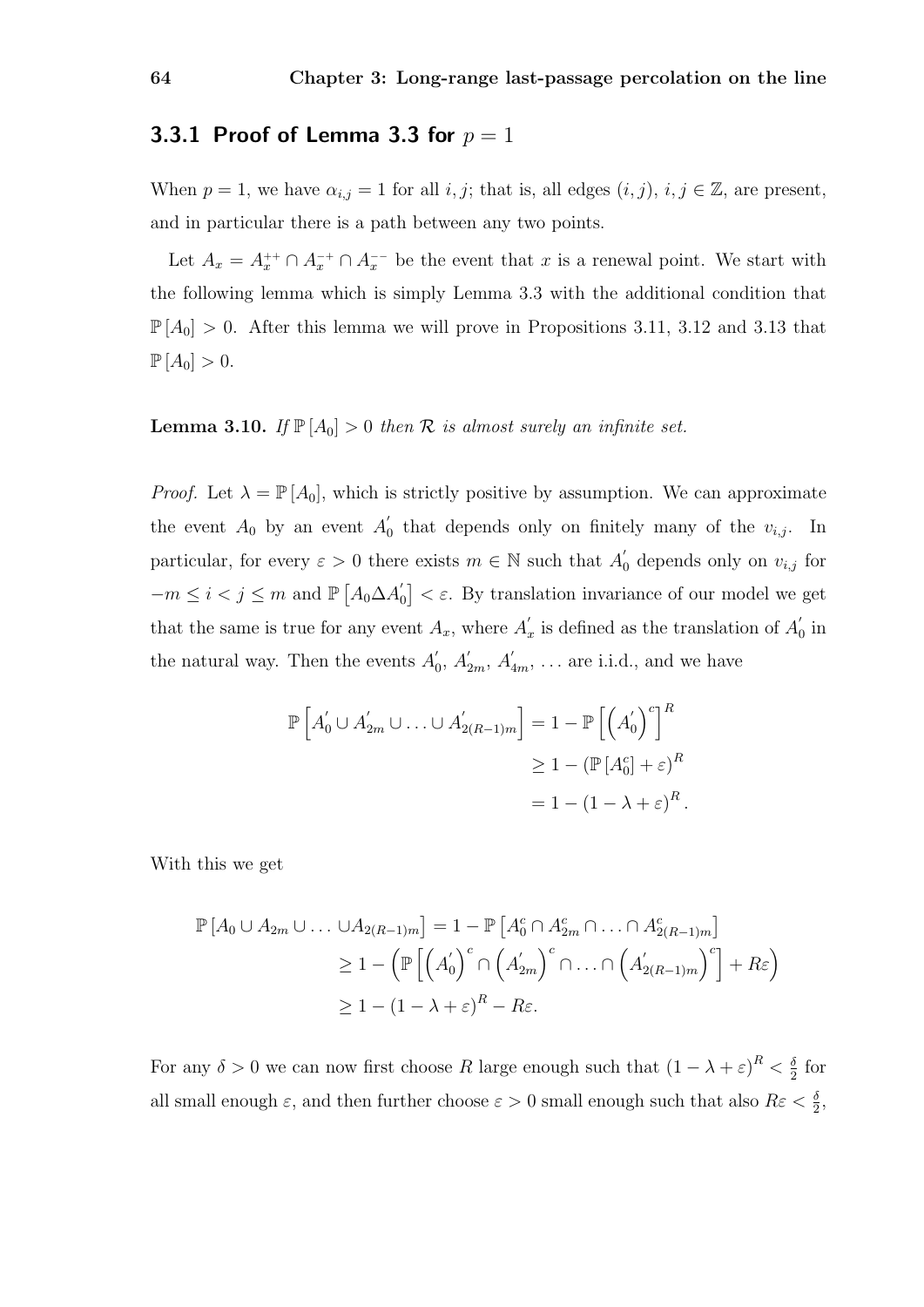to get

$$
\mathbb{P}\left[A_0 \cup A_{2m} \cup \ldots \cup A_{2(R-1)m}\right] \geq 1-\delta.
$$

Since  $\delta$  was arbitrary this shows that at least one of the events  $A_x$ , for  $x \ge 0$ , holds. In the same way we can show that with probability 1 for any fixed  $y \in \mathbb{Z}$  there exists  $x \geq y$  such that  $A_x$  holds. This implies that with probability 1 infinitely many of the  $A_x$  hold and therefore  $\mathcal R$  is almost surely an infinite set.  $\Box$ 

Now it remains to show that the condition of Lemma 3.10 is satisfied, i.e. that  $\mathbb{P}[A_0] > 0$ . To be precise, we have to show that for sufficiently small  $c > 0$  with  $\mathbb{P}[v < c] > 0$  we have  $\mathbb{P}[A_0] > 0$ . We will do this in four steps: first we show that the events  $A_0^{++}$ ,  $A_0^{-+}$  and  $A_0^{--}$  are independent and then we will show for each of them that they hold with positive probability for a suitable  $c > 0$ .

### **Proposition 3.11.** For any fixed  $x \in \mathbb{Z}$  the events  $A_x^{++}$ ,  $A_x^{-+}$  and  $A_x^{--}$  are independent.

*Proof.* As already mentioned above, the event  $A_x^{++}$  depends only on edges whose left endpoint is at least x,  $A_x^{-+}$  depends only on edges with their left endpoint to the left of x and their right endpoint to the right of x, and  $A<sub>x</sub><sup>-</sup>$  depends only on edges whose right endpoint is at most  $x$ . Since all the weights are i.i.d. this implies the required independence of the events  $A_x^{++}$ ,  $A_x^{-+}$  and  $A_x^{--}$ .  $\Box$ 

**Proposition 3.12.** If  $\mathbb{E}[v] < \infty$ , then for any  $c < \mathbb{E}[v]$  we have that  $\mathbb{P}[A_{x}^{++}] > 0$  and  $\mathbb{P}[A_x^{-1}] > 0.$ 

*Proof.* Since all the nearest neighbour edges are present we can bound  $w_{x,x+l}$  for any  $l \in \mathbb{N}$  from below by  $\sum_{j=0}^{l-1} v_{x+j,x+j+1}$  and the  $v_{x+j,x+j+1}$  are i.i.d. By the strong law of large numbers we have that  $\mathbb{P}\left[\bigcap_{l=L}^{\infty}\sum_{j=0}^{l-1}v_{x+j,x+j+1}\geq cl\right]\geq \frac{1}{2}$  $\frac{1}{2}$  for large enough L. Since only finitely many of the  $v_{x+j,x+j+1}$  are involved in the events  $\sum_{j=0}^{l-1} v_{x+j,x+j+1} \geq$ cl for  $l < L$  and the  $v_{x+j,x+j+1}$  are i.i.d. there is positive probability that all events  $\sum_{j=0}^{l-1} v_{x+j,x+j+1} \geq cl$  hold for  $l < L$  as well. So  $\mathbb{P}[A_x^{++}] > 0$ . The proof for  $A_x^{-}$  is exactly the same. $\Box$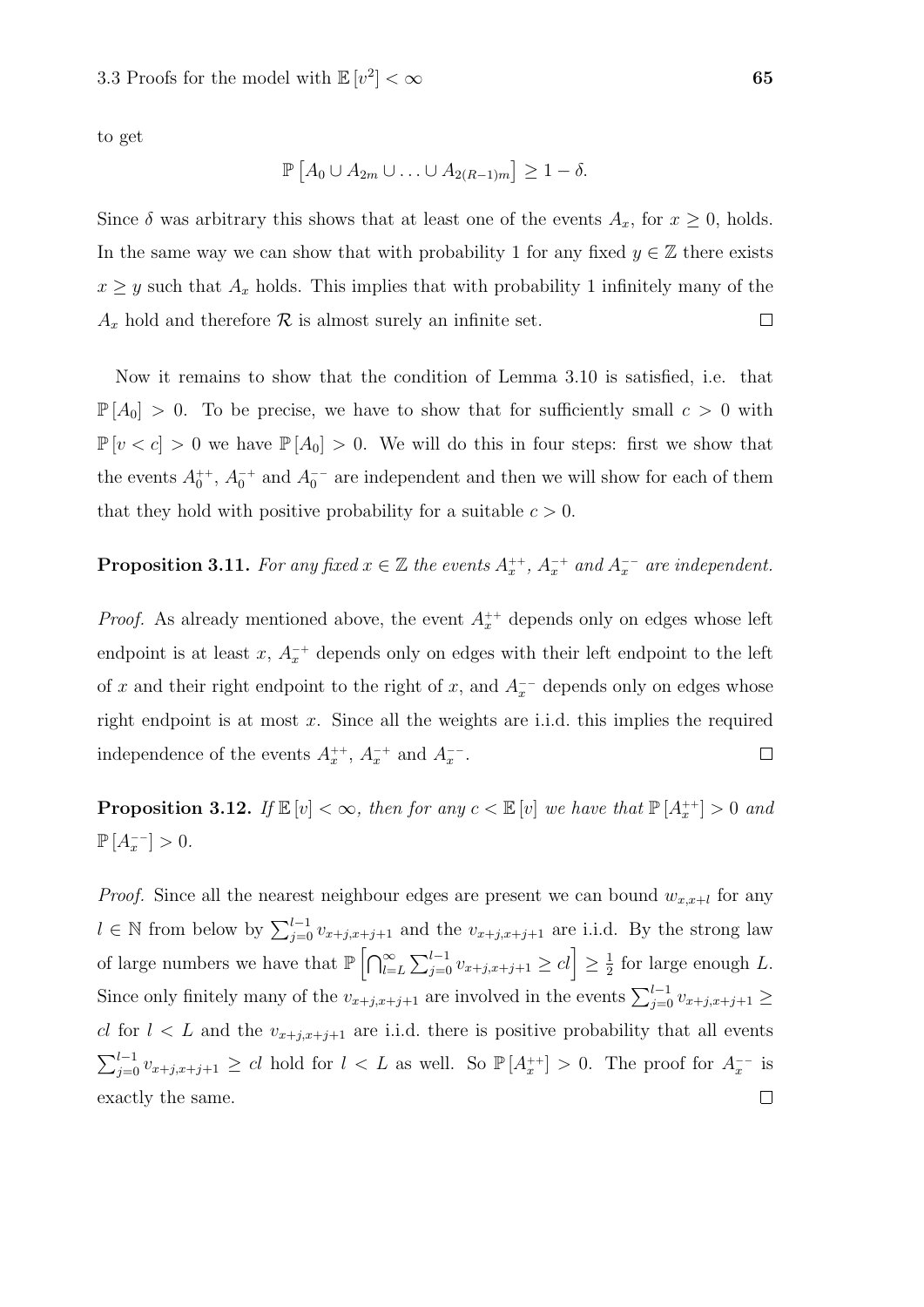**Proposition 3.13.** Assume that v is not a constant. If  $\mathbb{E}[v^2] < \infty$ , then for every c such that

$$
ess\inf[v] < c < \mathbb{E}[v],
$$

we have  $\mathbb{P}\left[A_x^{-+}\right] > 0$ .

*Proof.* Note that  $\text{ess inf}[v] < \mathbb{E}[v]$  since we assume that v is not a.s. constant. We have

$$
\mathbb{P}\left[A_x^{-+}\right] = \prod_{j,l=1}^{\infty} \mathbb{P}\left[v_{x-j,x+l} < c\left(l+j\right)\right]
$$
\n
$$
= \prod_{i=2}^{\infty} \mathbb{P}\left[v < ci\right]^{i-1}
$$
\n
$$
= e^{\sum_{i=2}^{\infty} (i-1)\ln(1-\mathbb{P}\left[v \geq ci\right])}.
$$

The exponent is negative, and the RHS is positive if and only the sum converges to a finite quantity rather than to  $-\infty$ . Since  $\mathbb{P}(v < ci) > 0$  for all i (because  $c > \text{ess inf}[v]$ ), and since  $log(1-x) \sim -x$  as  $x \to 0$ , this holds if and only if  $\sum i \mathbb{P}(v \geq ci)$  is finite, which in turn holds if and only if the variance of  $v$  is finite.  $\Box$ 

**Remark 3.14.** If, on the other hand,  $\mathbb{E}[v^2] = \infty$  then  $\mathbb{P}[A_x^{-+}] = 0$  and therefore R is empty almost surely.

*Proof of Lemma 3.3:* This follows directly from Lemma 3.10 and Propositions 3.11, 3.12 and 3.13.  $\Box$ 

### 3.3.2 Proof of Lemma 3.3 for  $p < 1$

Let us now consider the case where  $p < 1$ . We say that a point  $x \in \mathbb{Z}$  is a *strongly* connected point if x is connected to every other point by a path. Here we do not consider the weights of the edges, so the paths do not have to be optimal. We denote the set of strongly connected points by  $S$ . In the previous section every point was a strongly connected point since  $p = 1$ . The following results about the strongly connected points have all been shown in [14]: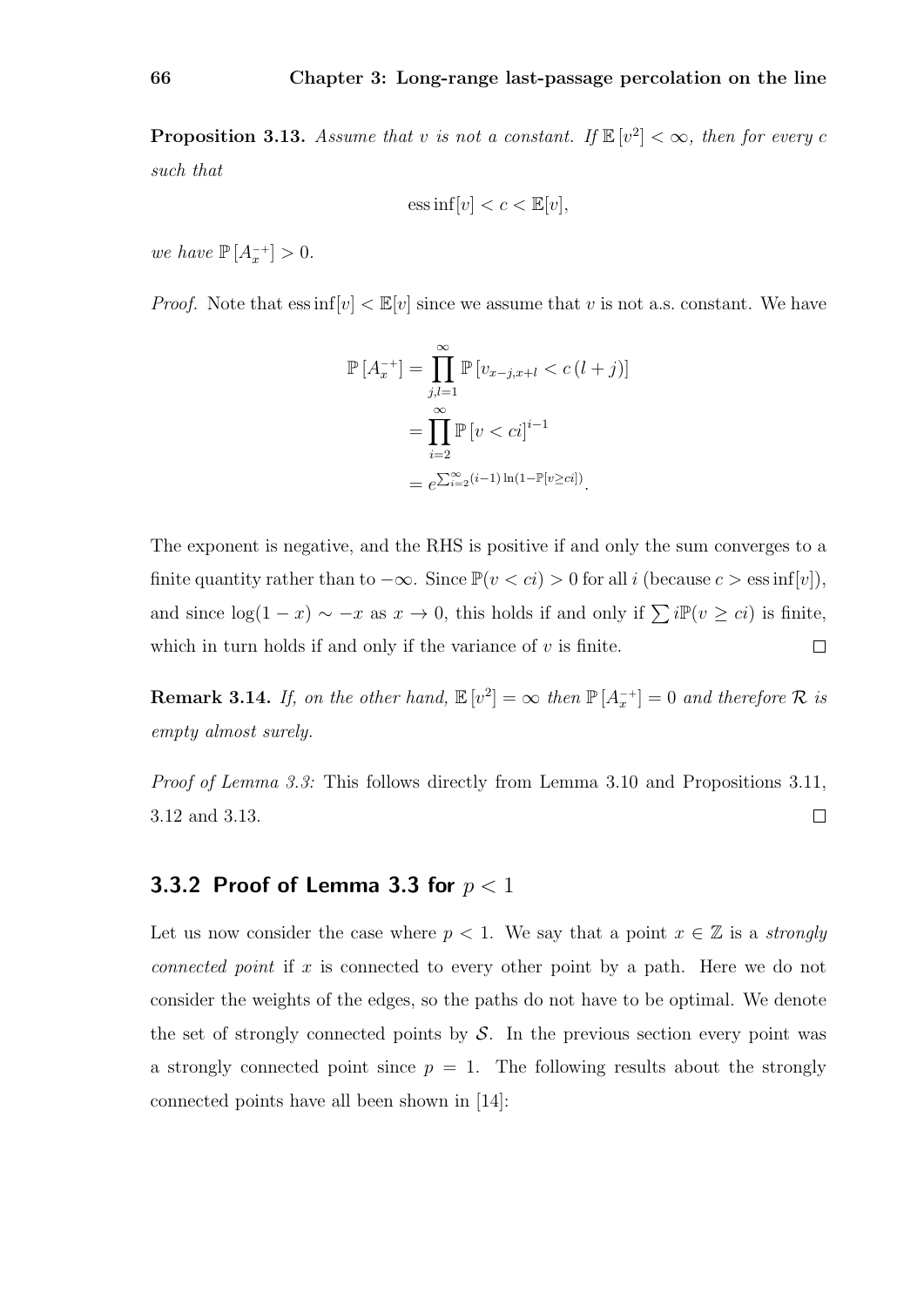- the probability that 0 is a strongly connected point is strictly positive for any  $p > 0$
- there are almost surely infinitely many strongly connected points
- the sequence of strongly connected points forms a stationary renewal process
- if we let  $\dots, \tau_{-1}, \tau_0, \tau_1, \tau_2, \dots$  be the sequence of strongly connected points, where  $\tau_0$  is the smallest non-negative element of S, then for some  $\alpha > 0$ ,

$$
\mathbb{E}\left[e^{\alpha \tau_0}\right] < \infty, \text{ and } \mathbb{E}\left[e^{\alpha(\tau_{i+1} - \tau_i)}\right] < \infty \text{ for all } i. \tag{3.14}
$$

By  $w_{k,l}$  we denote again the weight of the geodesic from k to l. This might now be  $-\infty$  if there exists no path between k and l and we are therefore taking the supremum over an empty set. However, if x is a strongly connected point, then  $w_{x-j,x+l} > 0$  for all  $j, l \in \mathbb{N}$  since we know that there exists a path from any  $x - j$  to x and from x to any  $x + l$ . For  $x \in \mathbb{Z}$  let  $m(x)$  be the index of the largest strongly connected point such that  $\tau_{m(x)} < x$ .

The definition of the renewal points is the same as before – see  $(3.1)$ ,  $(3.2)$  and  $(3.3)$ (now  $\alpha_{i,j} = -\infty$  if the edge  $(i, j)$  is not present). By definition we have that if x is not a strongly connected point then  $w_{x,x+l} = -\infty$  for some  $l \geq 1$  or  $w_{x-j,x} = -\infty$  for some  $j \geq 1$ . So x can only be a renewal point if it is a strongly connected point. An equivalent of Lemma 3.10 still holds in the case where  $p < 1$  and we want to prove again that the condition for Lemma 3.10 ( $\mathbb{P}[A_0] > 0$ ) holds. This will give us Lemma 3.3. Again it will be enough to show that the three events  $A_x^{++}$ ,  $A_x^{-+}$  and  $A_x^{--}$  are independent and that all of them happen with positive probability. The independence follows directly from the same argument as in Proposition 3.11. Let  $\gamma > 0$  be the density of strongly connected points and  $\delta = \mathbb{E}[w_{\tau_0,\tau_1}].$ 

**Proposition 3.15.** If  $0 < c < \gamma \delta$ , then  $\mathbb{P}[A_x^{++}] > 0$ ,  $\mathbb{P}[A_x^{-+}] > 0$  and  $\mathbb{P}[A_x^{--}] > 0$ .

*Proof.* First look at the events  $A_x^{++}$  and  $A_x^{--}$ . Now not all the nearest neighbour edges are present, but we can use the strongly connected points to get a similar bound to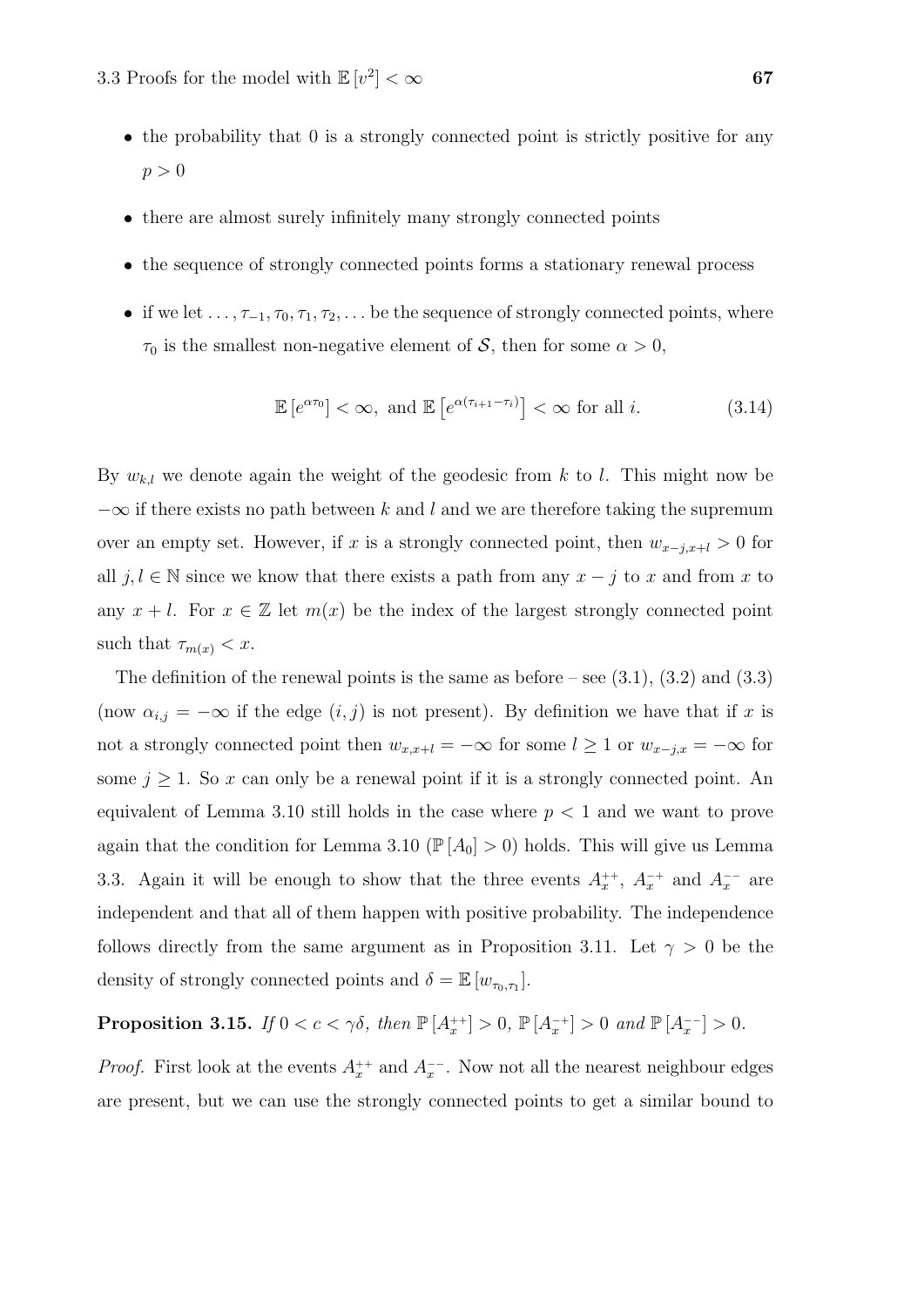the one in the proof of Proposition 3.12. Without loss of generality assume that  $x = 0$ and note that  $m(0) = -1$  from the definition. For any  $l > \tau_0$  we can write

$$
w_{0,l} \ge w_{0,\tau_0} + \sum_{j=1}^{m(l)} w_{\tau_{j-1},\tau_j} + w_{\tau_{m(l)},l}.
$$
\n(3.15)

Fix a  $c < \gamma \delta$ . Since the strongly connected points form a stationary renewal process, independent of the weights, and the density  $\gamma$  of strongly connected points is strictly positive, the terms in the sum are i.i.d. and we have both  $\frac{m(l)}{l} \to \gamma$  almost surely as  $l \to \infty$ , and  $\frac{1}{M} \sum_{j=1}^{M} w_{\tau_{j-1},\tau_j} \to \delta$  as  $M \to \infty$ . So in fact

$$
\frac{1}{l}\sum_{j=1}^{m(l)} w_{\tau_{j-1},\tau_j} \to \gamma \delta \text{ a.s. as } l \to \infty.
$$

Then since  $c < \gamma \delta$  by assumption, we have that for some L, the event

$$
w_{0,l} \ge cl \text{ for all } l \ge L
$$

has positive probability. But if this event occurs, then we can obtain a realisation for which

$$
w_{0,l} \ge cl \text{ for all } l \ge 1
$$

occurs by altering the values of only finitely many edges. Hence that event also has positive probability, and so  $\mathbb{P}(A_x^{++}) > 0$  as desired. In exactly the same way, also  $\mathbb{P}(A_x^{-1}) > 0.$ 

Now look at the event  $A_x^{-+}$ . With the same arguments as in the previous section we get that for large L

$$
\mathbb{P}\left[\bigcap_{j,l=L}^{\infty}\left\{\alpha_{x-j,x+l}v_{x-j,x+l} \le c(l+j)\right\}\right] > 0.
$$

Since there is a probability of  $1 - p$  for each edge not to be present, i.e.  $\alpha_{i,j} = -\infty$ ,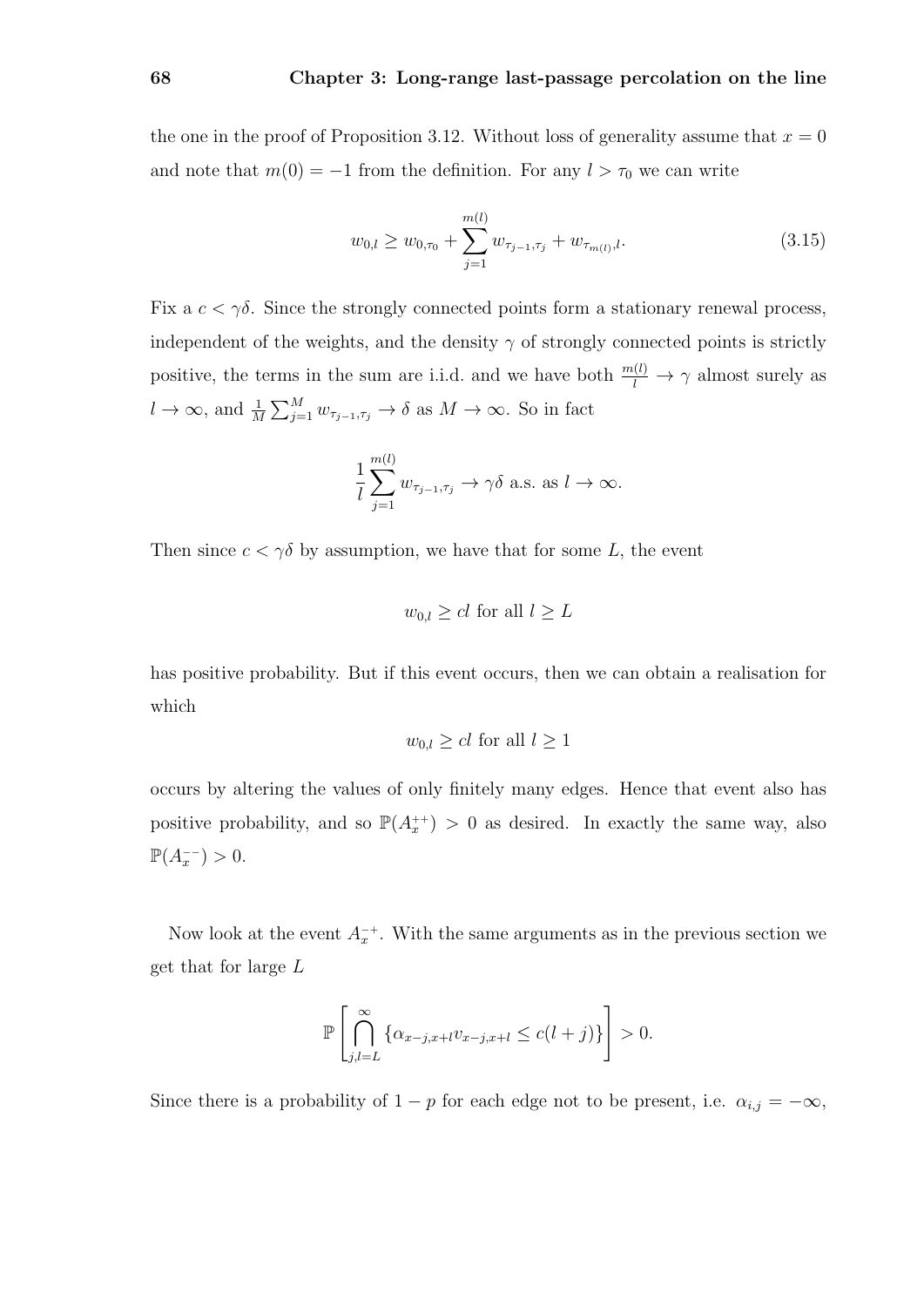we get

$$
\mathbb{P}\left[\bigcap_{j,l=1}^{L-1} \{\alpha_{x-j,x+l}v_{x-j,x+l} \le c(l+j)\}\right] \ge (1-p)^{(L-1)^2}.
$$
  
Hence  $\mathbb{P}[A_x^{-+}] = \mathbb{P}\left[\bigcap_{j,l=1}^{\infty} \{\alpha_{x-j,x+l}v_{x-j,x+l} \le c(l+j)\}\right] > 0$  also.

So we have shown that the condition in Lemma 3.10 is still satisfied in the case where  $p < 1$  and therefore Lemma 3.3 holds for  $p < 1$  as well.

To unify the conditions on c for the cases  $p = 1$  and  $p < 1$ , note that if  $p = 1$  then  $\gamma = 1$ , and that  $\mathbb{E}[v] \leq \delta$ . Then we can put together the results of the last two sections to give the following:

**Lemma 3.16.** Let  $p \in (0, 1]$ . If

$$
\gamma \text{ess inf}[v] < c < \gamma \mathbb{E}[v] \tag{3.16}
$$

then  $\lambda = \mathbb{P}(A_0) > 0$  and the set  $\mathcal R$  is infinite with probability 1.

### 3.3.3 Proofs of the SLLN and CLT for general  $p \in (0,1]$

In the previous two sections we have shown that under the condition  $(3.16)$  on c, the set  $R$  of renewal points is infinite. Now we want to prove a strong law of large numbers and a central limit theorem for the random variable  $w_{0,n}$ , see Theorems 3.1 and 3.5. As before we denote the points in  $\mathcal R$  by  $\ldots, \Gamma_{-1}, \Gamma_0, \Gamma_1, \ldots$ , where  $\Gamma_0$  is the smallest non-negative element of  $\mathcal R$ . Evaluating the function w at the renewal points  $\Gamma_n$  gives the following equation, related to (3.5):

**Proposition 3.17.** For all  $m < n$  we have

$$
w_{\Gamma_m,\Gamma_n}=w_{\Gamma_m,\Gamma_{m+1}}+\ldots+w_{\Gamma_{n-1},\Gamma_n}.
$$

Proof. This follows directly from the definition of the renewal points and (3.4) $\Box$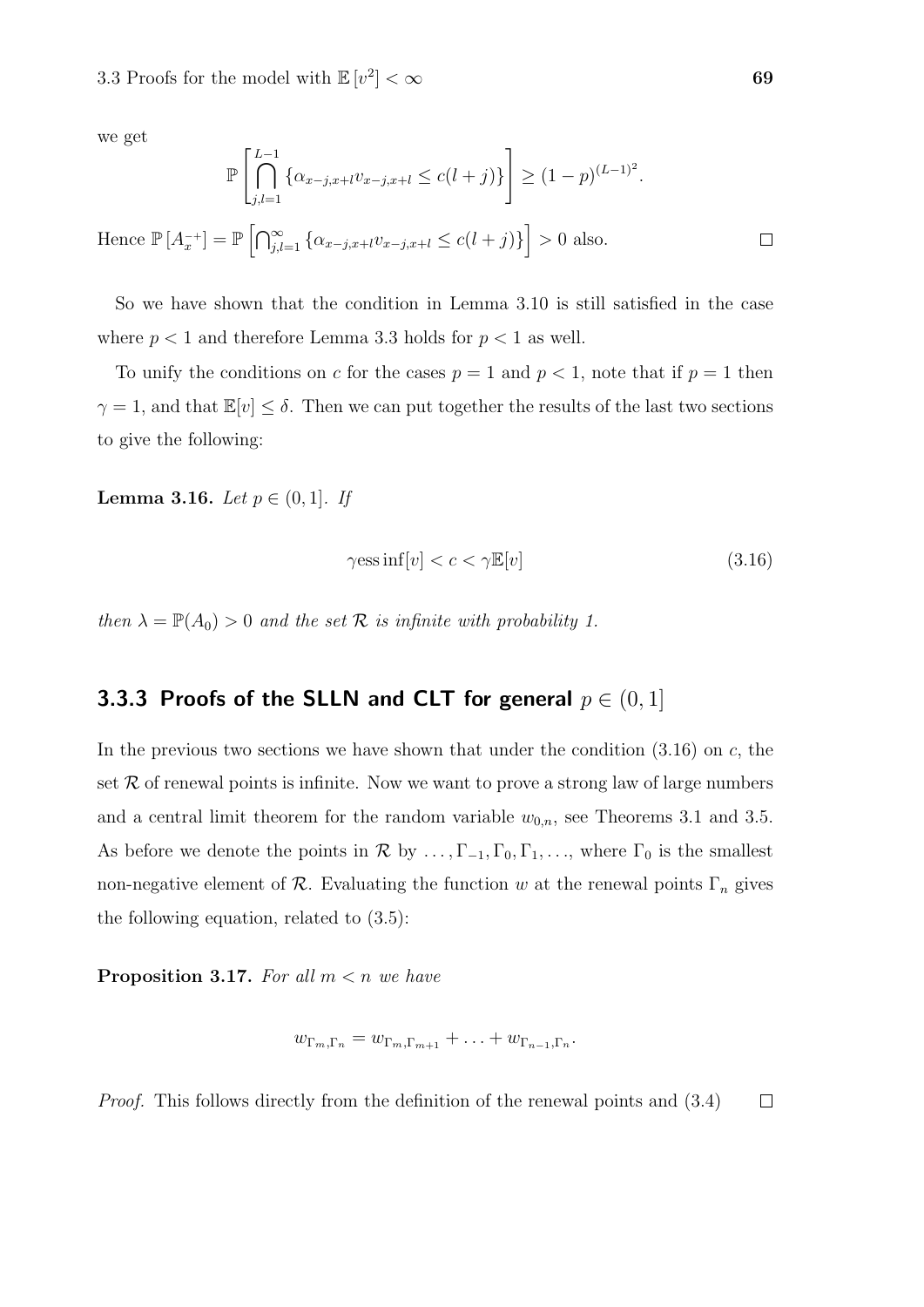#### 70 Chapter 3: Long-range last-passage percolation on the line

We now want to use the fact stated in this proposition to prove a strong law of large numbers and a central limit theorem for the random variable  $w_{0,n}$ . If  $w_{\Gamma_m,\Gamma_{m+1}}$ ,  $m \geq 0$ are independent, then for  $n \geq \Gamma_0$  we can write

$$
w_{0,n} = w_{0,\Gamma_0} + \sum_{i=1}^{r(n)} w_{\Gamma_{i-1},\Gamma_i} + w_{\Gamma_{r(n)},n}
$$
\n(3.17)

where  $r(n) = \max\{m : \Gamma_m < n\}$  and, since  $w_{\Gamma_{i-1},\Gamma_i}$ ,  $i \geq 1$ , are i.i.d. use then the standard strong law of large numbers and central limit theorem (under moment conditions for the variance of  $w_{\Gamma_{i-1},\Gamma_i}$  applied to the sum in (3.17) to get corresponding results for  $w_{0,n}$ . Note that since the density of renewal points  $\lambda = \mathbb{P}[A_0]$  is strictly positive we have that  $r(n) \sim \lambda n$  for large n. So first we want to show that  $w_{\Gamma_{i-1},\Gamma_i}$ ,  $i \geq 1$  are indeed independent.

Define  $\mathcal{C}_k = (\Gamma_k - \Gamma_{k-1}, v_{\Gamma_{k-1}+n, \Gamma_{k-1}+i}, \alpha_{\Gamma_{k-1}+n, \Gamma_{k-1}+i} : 0 \le n < i \le \Gamma_k - \Gamma_{k-1}), k \in$ Z. Then these cycles have a regenerative structure in the following sense:

**Lemma 3.18.** The cycles  $(\mathcal{C}_k, k \in \mathbb{Z})$  are independent and  $(\mathcal{C}_k, k \in \mathbb{Z} - \{0\})$  are identically distributed. The process  $(\Gamma_n)_{n \in \mathbb{Z}}$  forms a stationary renewal process.

Proof. We start with the following observation about the effect the presence of a renewal point at site  $x \in \mathbb{Z}$  has on the weights to the left and to the right of x. Let  $\mathcal{F}_x^+$  be the sigma-algebra generated by the  $(v_{i,j}, \alpha_{i,j} : x \leq i < j)$  and let  $\mathcal{F}_x^-$  be the sigma-algebra generated by the  $(v_{i,j}, \alpha_{i,j} : i < j \leq x)$ . These two sigma-algebras are independent as all our weights are independent. But this is still true even if we know that there is a renewal point at x: for any  $B^- \in \mathcal{F}_x^-$ ,  $B^+ \in \mathcal{F}_x^+$  we have

$$
\begin{split} \mathbb{P} \left[ \left. B^- \cap B^+ \right| A_x^{--} \cap A_x^{-+} \cap A_x^{++} \right] \\ & = \frac{\mathbb{P} \left[ B^- \cap B^+ \cap A_x^{--} \cap A_x^{-+} \cap A_x^{++} \right]}{\mathbb{P} \left[ A_x^{--} \cap A_x^{-+} \cap A_x^{++} \right]} \\ & = \frac{\mathbb{P} \left[ B^- \cap A_x^{--} \right] \mathbb{P} \left[ A_x^{--} \right] \mathbb{P} \left[ B^+ \cap A_x^{++} \right]}{\mathbb{P} \left[ A_x^{-} \right] \mathbb{P} \left[ A_x^{++} \right] \mathbb{P} \left[ A_x^{++} \right]} \\ & = \mathbb{P} \left[ B^- \left| A_x^{--} \right] \mathbb{P} \left[ B^+ \left| A_x^{++} \right] \right] \\ & = \mathbb{P} \left[ B^- \left| A_x^{--} \cap A_x^{++} \cap A_x^{++} \right] \mathbb{P} \left[ B^+ \left| A_x^{--} \cap A_x^{++} \cap A_x^{++} \right. \right] \end{split}
$$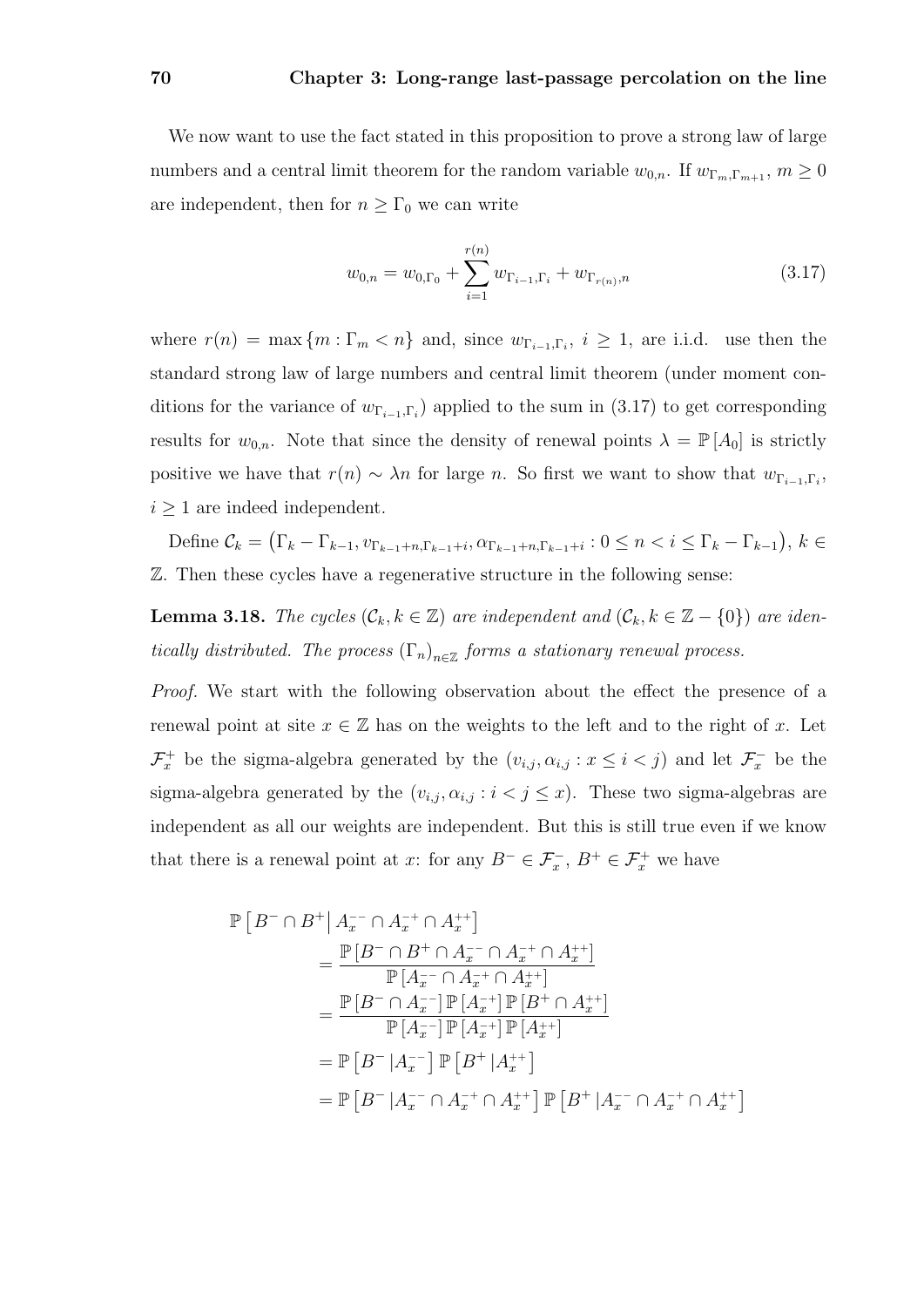This shows that having a renewal point at  $x$  does not introduce any dependence between the weights to the left and the weights to the right of  $x$ . Now we want to show that if  $A_x$  holds we can determine where all the renewal points to the right of x are only by looking at edges with both endpoints to the right of  $x$ . So assume again that  $A_x$  holds. For  $y > x$  (and fixed x) define the event  $A_y = A_y^{++} \cap A_y^{-+} \cap A_y^{--}$  with

$$
\widetilde{A}_y^{-+} = \bigcap_{l \ge 1, 1 \le j \le y-x} \{ \alpha_{y-j, y+l} v_{y-j, y+l} \le c(l+j) \}
$$

and

$$
\widetilde{A}_y^{--} = \bigcap_{1 \le j \le y-x} \{ w_{y-j,y} \ge cj \}.
$$

The events  $A_y^{++}$ ,  $A_y^{-+}$  and  $A_y^{--}$  all depend only on edges to the right of x. Now we want to show that conditioned on  $A_x$  the event  $A_y$  holds if and only if the event  $A_y$ holds. On  $A_x$  we have

$$
w_{x-j,x} \ge cj \text{ and } \alpha_{x-j,x+l}v_{x-j,x+l} \le c(l+j) \text{ and } w_{x,x+l} \ge cl \text{ for all } j,l \ge 1. \tag{3.18}
$$

Assume that  $\widetilde{A}_{x+k}$  holds. Then we have

$$
w_{x+k-j,x+k} \ge cj \text{ and } \alpha_{x+k-j,x+k+l} v_{x+k-j,x+k+l} \le c(l+j)
$$
  
and 
$$
w_{x+k,x+k+l} \ge cl \text{ for all } 1 \le j \le k, l \ge 1.
$$
 (3.19)

We have to show that we can conclude from this that  $A_{x+k}$  holds, i.e.

$$
w_{x+k-j,x+k} \ge cj \text{ and } \alpha_{x+k-j,x+k+l} v_{x+k-j,x+k+l} \le c(l+j)
$$
  
and 
$$
w_{x+k,x+k+l} \ge cl \text{ for all } j, l \ge 1.
$$
 (3.20)

So take  $j > k$ . Then we have

$$
w_{x+k-j,x+k} = w_{x+k-j,x} + w_{x,x+k}
$$
 (since *x* is a renewal point)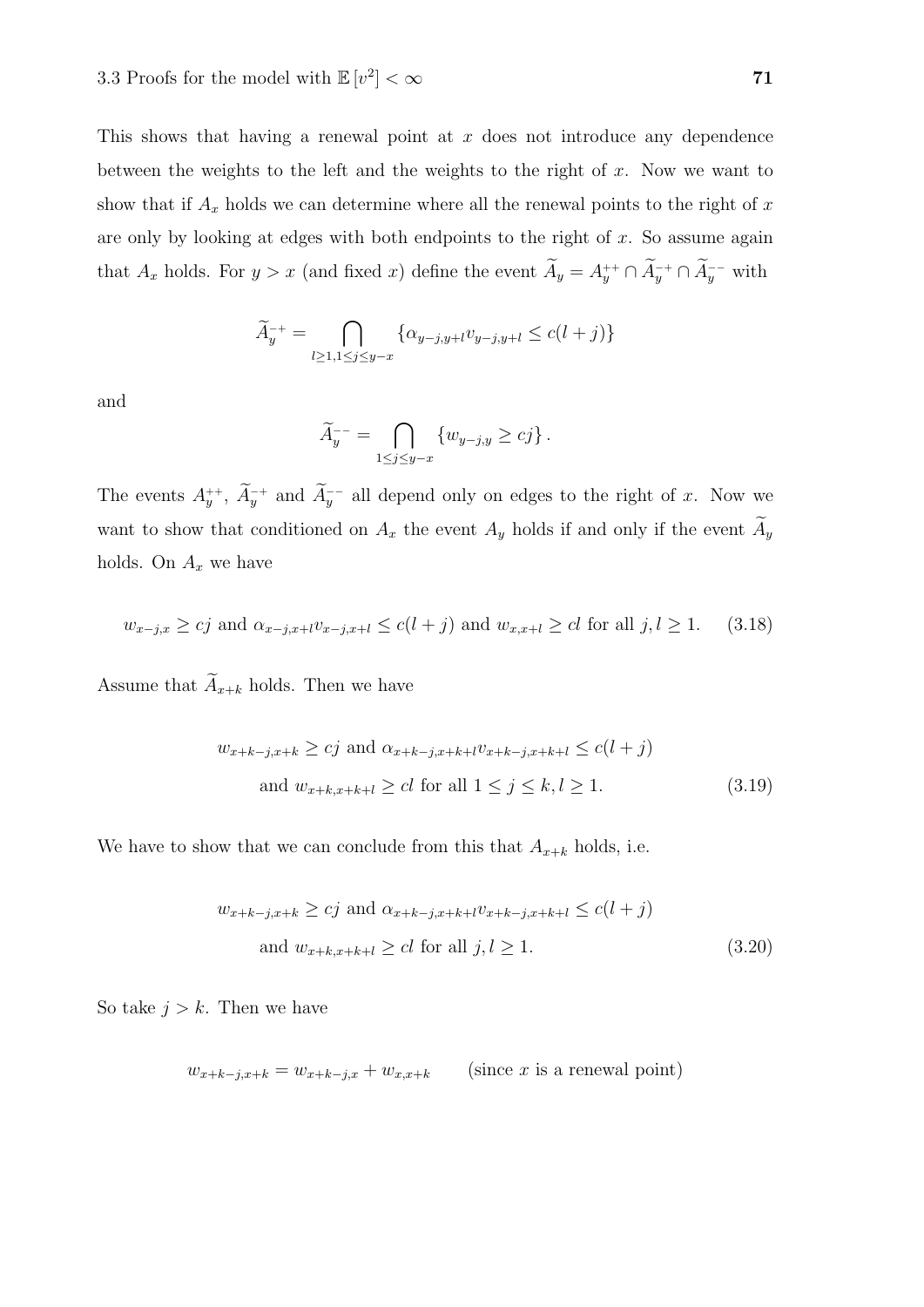$$
\geq c(k-j) + kj = cj
$$
 (by (3.18) and (3.19))

and also for any  $l \geq 1$ 

$$
\alpha_{x+k-j,x+k+l} v_{x+k-j,x+k+l} = \alpha_{x-(j-k),x+k+l} v_{x-(j-k),x+k+l}
$$
  
\n
$$
\leq c(k+l+j-k) \qquad \text{(by (3.18))}
$$
  
\n
$$
= c(l+j).
$$

So (3.20) holds. This implies that  $A_{x+k}$  holds if  $\widetilde{A}_{x+k}$  holds. The other implication is obvious.

This shows that for any  $m \geq 1$  the cycles  $\mathcal{C}_m$ ,  $\mathcal{C}_{m+1}$ , ... are independent of the position of  $\Gamma_{m-1}$  and everything to the left of  $\Gamma_{m-1}$ . With similar arguments to the ones above we can also show that for any  $m \geq 1$  the cycles  $\mathcal{C}_{-m}$ ,  $\mathcal{C}_{-m-1}$ , ... are independent of the position of  $\Gamma_{-m}$  and everything to the right of  $\Gamma_{-m}$ . Overall we get that the cycles  $(C_k, k \in \mathbb{Z})$  are independent and, by symmetry, that the cycles  $(\mathcal{C}_k, k \in \mathbb{Z} - \{0\})$  are identically distributed.

Then  $\Gamma_0, \Gamma_1, \ldots$  and  $\Gamma_{-1}, \Gamma_{-2}, \ldots$  are non-stationary (delayed) renewal processes and translation invariance implies that  $(\Gamma_n)_{n \in \mathbb{Z}}$  is a stationary renewal process.  $\Box$ 

With this result we can already prove the strong law of large numbers.

*Proof of Theorem 3.1:* As above, let  $r(n)$  be the label of the last renewal point to the left of n, so that  $\Gamma_{r(n)} < n \leq \Gamma_{r(n)+1}$ . Then if  $n \geq \Gamma_0$ ,

$$
w_{0,\Gamma_0} + \sum_{i=1}^{r(n)} w_{\Gamma_{i-1},\Gamma_i} \le w_{0,n} \le w_{0,\Gamma_0} + \sum_{i=1}^{r(n)+1} w_{\Gamma_{i-1},\Gamma_i}.
$$
 (3.21)

First we find a linear upper bound for  $w_{0,n}$ . Since the edges in the path from 0 to n cannot overlap, and the sum of their lengths is  $n$ , we have

$$
w_{0,n} \leq n + \sum_{0 \leq x < y \leq n} [v_{x,y} - (y-x)]_+
$$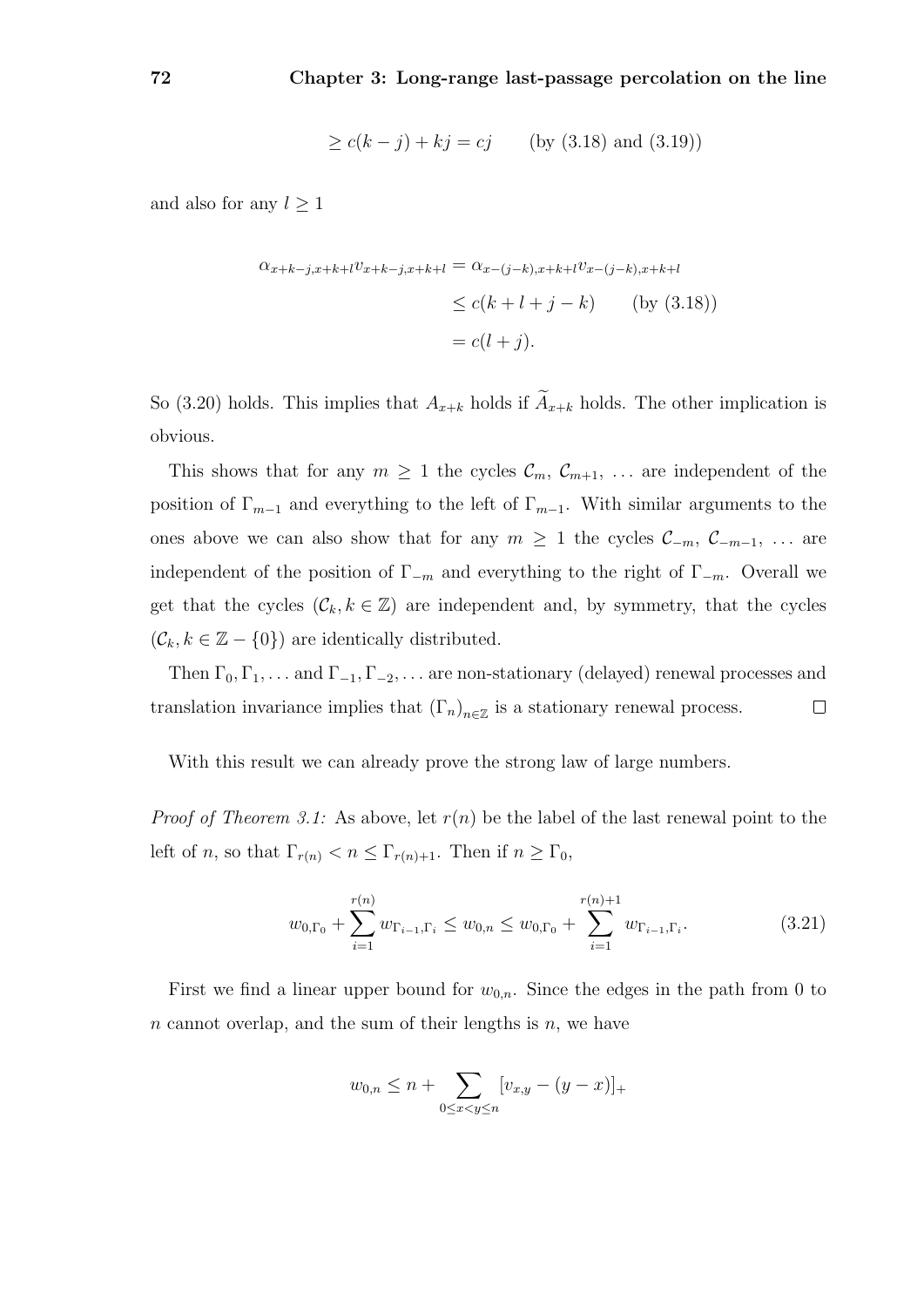$$
\leq n + \sum_{0 \leq x < n} Z_x
$$

where we define  $Z_x = \sum_{y>x} [v_{x,y} - (y-x)]_+$ . Note that  $Z_x$  are i.i.d. and non-negative with

$$
\mathbb{E}Z_x = \mathbb{E}\sum_{y>0} [v_{0,y} - y]_+\
$$
  

$$
\leq \frac{1}{2}\mathbb{E}v^2
$$
  

$$
< \infty.
$$

So  $\limsup w_{0,n}/n < \infty$  a.s. and so, from the left-hand inequality in (3.21), we also have

$$
\limsup \frac{1}{n} \sum_{i=1}^{r(n)} w_{\Gamma_{i-1},\Gamma_i} < \infty \quad \text{a.s.}
$$

But  $r(n)/n \to \lambda$  a.s. as  $n \to \infty$ , and the terms  $w_{\Gamma_{i-1},\Gamma_i}$  are i.i.d. and non-negative for  $i \geq 1$ . So  $\mathbb{E} w_{\Gamma_{i-1},\Gamma_i}$  must be finite. Then finally using again the fact that  $r(n)/n \to$  $\lambda$  a.s., and the law of large numbers on both sides of (3.21), we have  $w_{0,n}/n \rightarrow$  $\lambda^{-1} \mathbb{E} w_{\Gamma_{i-1},\Gamma_i}$  a.s.  $\Box$ 

**Remark 3.19.** For  $p = 1$  the result follows directly from Kingman's subadditive ergodic theorem, since  $w_{0,n}$  is superadditive (but for  $p < 1$  we may have  $w_{0,n} = -\infty$ ).

Remark 3.20. One can show that for non-constant weights there is a strict inequality  $C > \widehat{C} \mathbb{E} [v]$  where  $\widehat{C}$  is the constant corresponding to C in the case where  $v \equiv 1$ .

In order to prove the central limit theorem, we will need to establish that  $\Gamma_1 - \Gamma_0$ , the length of a typical renewal interval, has finite variance. By general results about renewal processes (see for example Chapter 1, Section 4 in [2], in particular Remark 4.2.1), this is equivalent to the property that the "residual renewal time"  $\Gamma_0$  has finite expectation. In order to obtain that  $\mathbb{E}[\Gamma_0]$  is finite, an additional condition on the distribution of  $v$  is required; instead of just a second moment we need that the third moment of  $v$  is finite.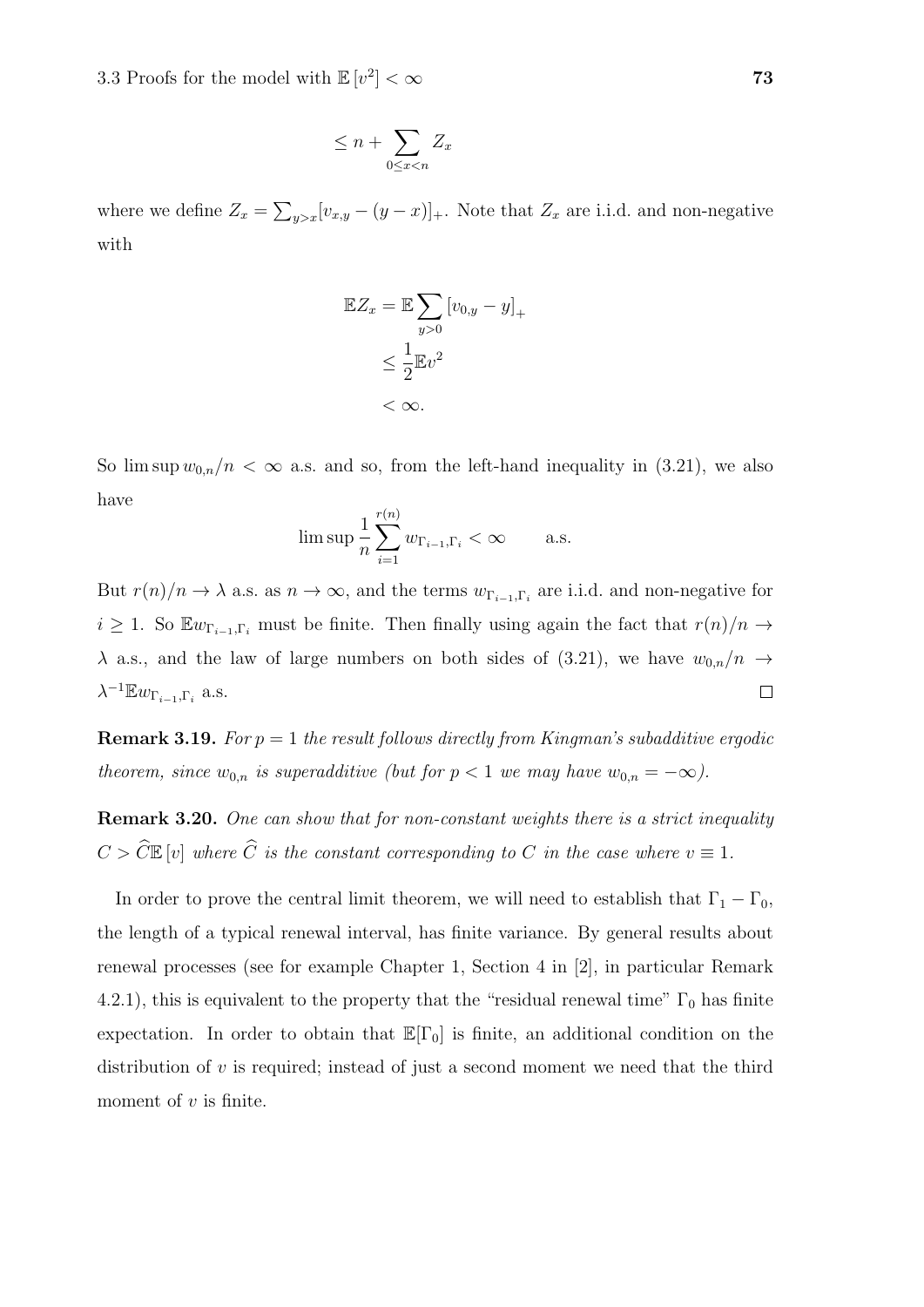**Lemma 3.21.** Suppose  $\mathbb{E}[v^3] < \infty$ . If

$$
\gamma \operatorname{ess\,inf}[v] < c < \gamma \mathbb{E}\left[\min_{\tau_0 \le i < j \le \tau_1} v_{i,j}\right],\tag{3.22}
$$

then  $\mathbb{E}[\Gamma_0] < \infty$ .

*Proof.* Recall that the  $\tau_r$  are the points of the renewal process of strongly connected points, defined at the beginning of Section 3.3.2, with  $\cdots < \tau_{-1} < 0 \leq \tau_0 < \tau_1 < \ldots$ . So  $(\tau_0, \tau_1)$  is a typical renewal interval.  $\gamma$  is the density of strongly connected points. Since the process of strongly connected points is independent of the weights  $v_{i,j}$ , and the weight distribution is not a.s. constant, the RHS of (3.22) is strictly greater than the LHS so the set of "good" values of c is non-empty. Also note that  $(3.22)$  implies (3.16), so the conclusion of Lemma 3.16 applies.

We will use an algorithmic construction of  $\Gamma_0$  similar to the construction in [14] to prove that the expectation  $\mathbb{E}[\Gamma_0]$  is finite. Here we will not construct  $\Gamma_0$  itself, but an upper bound for it. We will use the following events  $A_{x,d}^{++}$ ,  $A_{x,d}^{-+}$  and  $A_{x,d}^{--}$  that are similar to  $A_x^{++}$ ,  $A_x^{-+}$  and  $A_x^{--}$  but restricted to certain regions:

$$
A_{x,d}^{++} = \bigcap_{l=1}^d \{w_{x,x+l} \ge cl\},
$$
  

$$
A_{x,d}^{-+} = \bigcap_{1 \le l \le d,j \ge 1} \{ \alpha_{x-j,x+l} v_{x-j,x+l} < c(l+j) \}
$$

and

$$
A_{x,d}^{-} = \bigcap_{j=1}^d \{w_{x-j,x} \geq cj\}.
$$

We now introduce another process  $\mathcal U$  related to the renewal process  $\mathcal R$ . Define

$$
\mathcal{U} = \{ x \in \mathbb{Z} : A_x^{-1} \text{ holds} \}. \tag{3.23}
$$

A point in  $U$  clearly has to be connected to every point to its left. In [14] the authors refer to points that are connected to every point to their left as silver points. We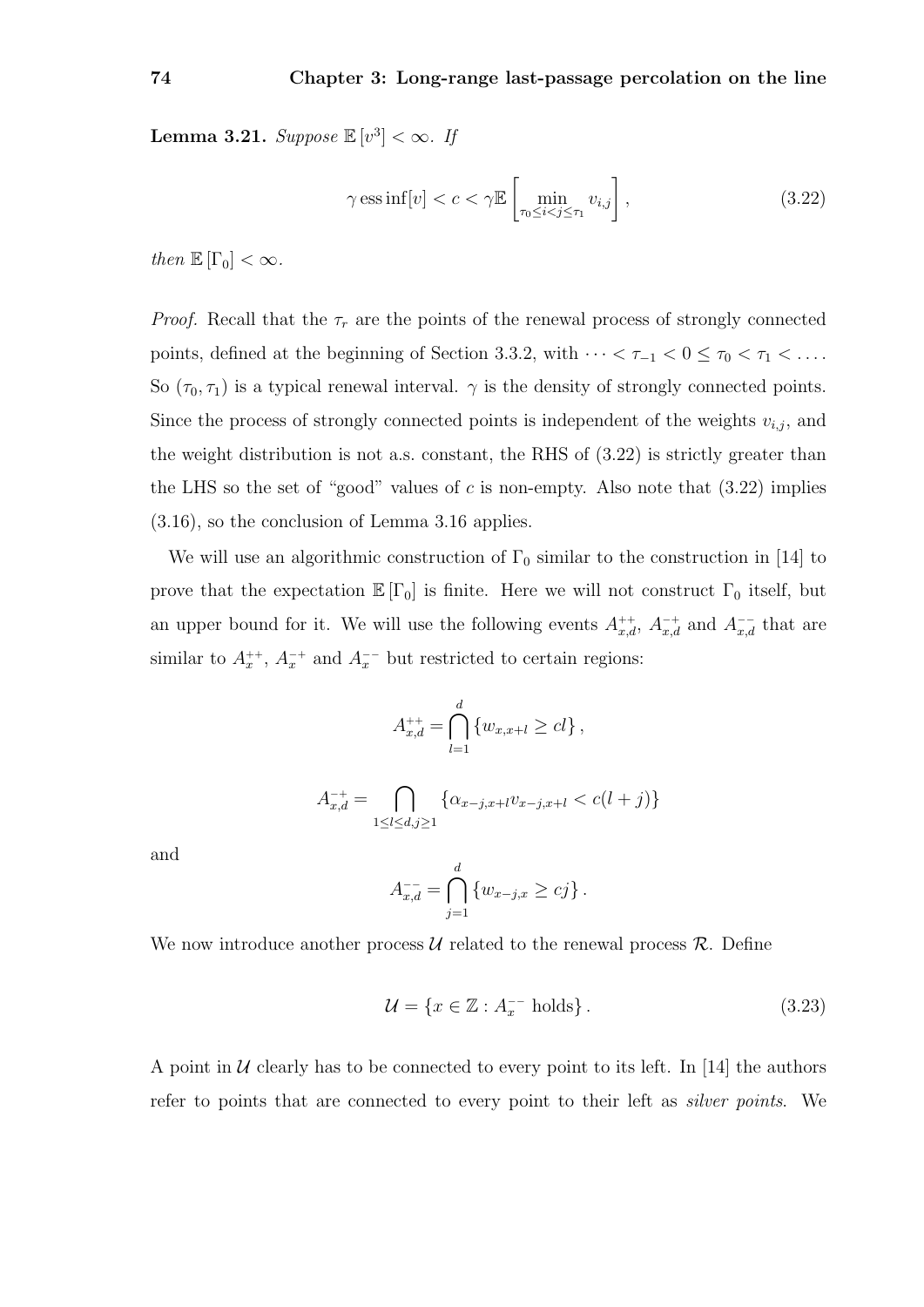immediately have  $\mathcal{R} \subseteq \mathcal{U}$ .

We will write  $\ldots < \rho_{-2} < \rho_{-1} < 0 \le \rho_0 < \rho_1 < \ldots$  for the sequence of points in  $\mathcal{U}$ , where  $\rho_0$  is the smallest non-negative element of  $\mathcal{U}$ .

The following result about  $U$  is analogous to Lemma 3.18 about  $R$ , but is much more straightforward to prove. For  $k \in \mathbb{Z}$ , define

$$
\mathcal{D}_k = (\rho_k - \rho_{k-1}, v_{\rho_{k-1} + n, \rho_{k-1} + i}, \alpha_{\rho_{k-1} + n, \rho_{k-1} + i} : 0 \leq n < i \leq \rho_k - \rho_{k-1} \right).
$$

**Lemma 3.22.** The cycles  $(\mathcal{D}_k, k \in \mathbb{Z})$  are independent and  $(\mathcal{D}_k, k \in \mathbb{Z} - \{0\})$  are identically distributed. The process  $\mathcal{U} = (\rho_n)_{n \in \mathbb{Z}}$  forms a stationary renewal process.

*Proof.* Note that if  $A_x^{--}$  holds, and  $y > x$ , then  $A_y^{--}$  holds if and only if  $A_{y,y-x}^{-}$  holds. Hence given  $x \in \mathcal{U}$ , we can find the next  $y > x$  such that  $y \in \mathcal{U}$  by finding the smallest  $y > x$  such that  $A_{y,y-x}^{-1}$  holds, and to determine whether the event  $A_{y,y-x}^{-1}$  holds we only have to consider edges with both endpoints in the interval  $[x, y]$ . The regenerative structure described in Lemma 3.22 follows immediately.  $\Box$ 

Next we define

$$
\mu = \inf \left\{ d > 0 : \mathbb{1}_{A_{0,d}^{-+} \cap A_{0,d}^{++}} = 0 \right\}.
$$

The random variable  $\mu$  is the smallest distance  $d > 0$  such that at least one of  $A_{0,d}^{-+}$ and  $A_{0,d}^{++}$  fails. Note that  $\mu$  may be infinite; this is the case precisely if  $A_0^{-+}$  and  $A_0^{++}$ hold, so that

$$
\beta \stackrel{def}{=} \mathbb{P}\left[\mu = \infty\right] = \mathbb{P}\left[A_0^{-+} \cap A_0^{++}\right] > 0.
$$

The idea of the proof can best be explained using Figure 3.2 below. We define  $\sigma_0 = \rho_0$ .



Figure 3.2: Construction of the process  $(\rho_n)_{n \in \mathbb{Z}}$  and eventually, using  $\mu$ , an upper bound for  $\Gamma_0$ , which is in this case given by  $\rho_4$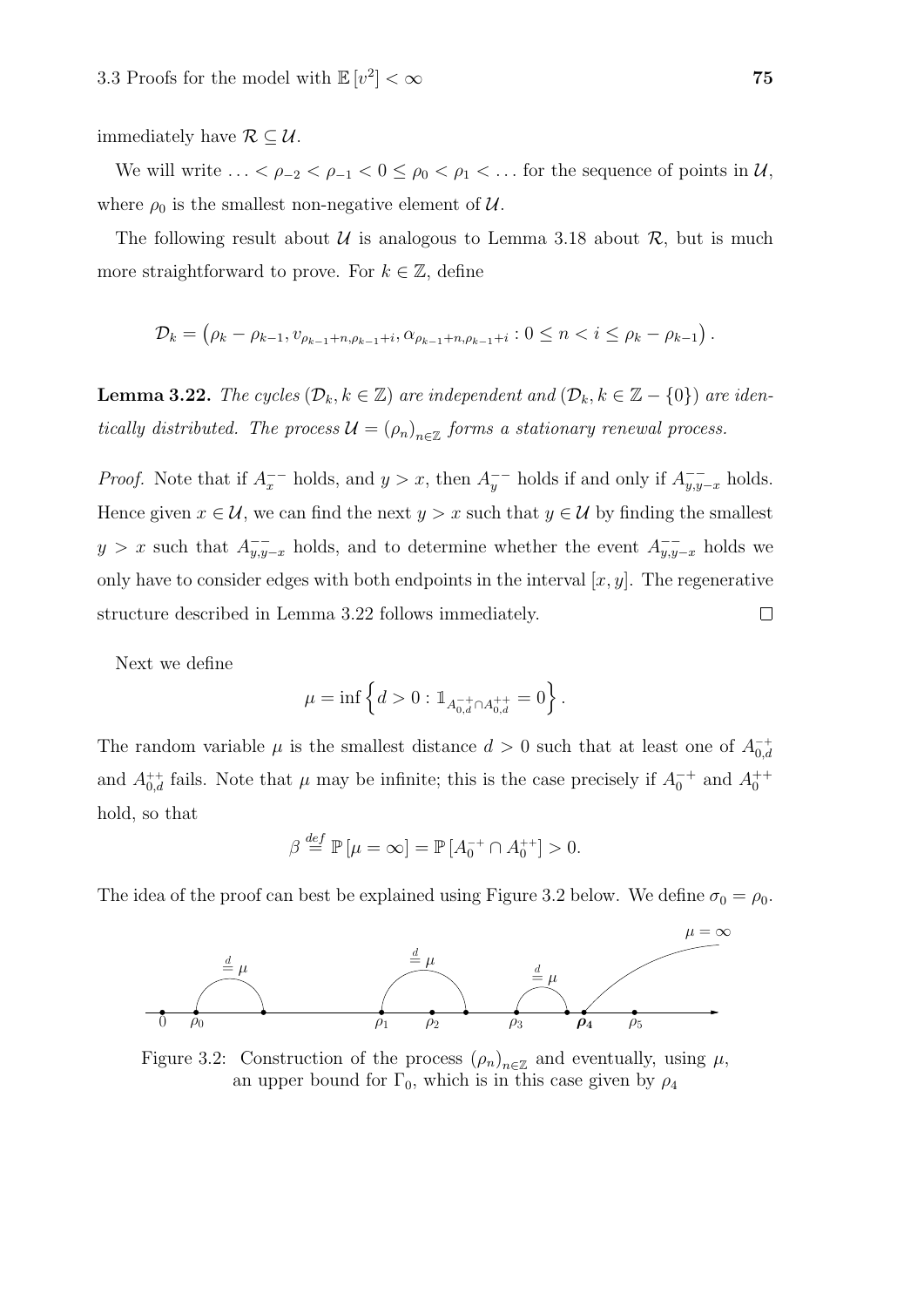Now recursively, for each  $k \geq 0$  we define

$$
\mu_k = \theta_{\sigma_k} \mu = \inf \left\{ d > 0 : \mathbb{1}_{A_{\sigma_k, d}^{-+} \cap A_{\sigma_k, d}^{++}} = 0 \right\},\,
$$

and

$$
\sigma_{k+1} = \inf \{ x \in \mathcal{U} : x \ge \sigma_k + \mu_k \}.
$$

The set  $\{\sigma_0, \sigma_1, \dots\}$  is a subset of  $\{\rho_0, \rho_1, \dots\}$ . We continue until we reach a K such that  $\mu_K$  is infinite. Then the corresponding  $\sigma_K$  must be a point of  $\mathcal R$ . For certainly  $\sigma_K \in \mathcal{U}$ , so the event  $A_{\sigma_K}^{--}$  holds. But also  $\mu_K = \infty$ , which by definition of  $\mu_k$  implies also that  $A_{\sigma_K}^{-+}$  and  $A_{\sigma_K}^{++}$  hold.

In particular  $\Gamma_0 \leq \sigma_K$ , which will serve as the upper bound we require.

Now it also follows from the regenerative properties in Lemma 3.22 above that the random variables  $\mu_k$  are i.i.d., and their common distribution is the same as that of  $\mu$ . So  $K = \inf\{k : \mu_k = \infty\}$  is a geometric random variable with parameter  $\beta$ . Also, given K, the random variables  $\mu_k$ ,  $0 \leq k < K$  are i.i.d. and their common distribution is that of  $\mu$  conditioned on  $\mu < \infty$  (in particular this does not depend on K).

Since each renewal interval  $(\rho_{j-1}, \rho_j)$  has length at least one, we also have that  $\sigma_k \leq \rho_L$  where  $L = \sum_{j=0}^{K-1} \mu_j$ .

We can write  $\rho_L$  in the following way

$$
\rho_L = \rho_0 + \sum_{j=1}^{L} \rho_j - \rho_{j-1} \tag{3.24}
$$

with i.i.d.  $\rho_j - \rho_{j-1}, j = 1, 2, \ldots$  We will use the following proposition to show that the expectation of  $\rho_L$  is finite.

**Proposition 3.23.** Let  $X_1, X_2, X_3, \ldots$  be an i.i.d. sequence of non-negative random variables with finite variance and let N be a non-negative integer valued random variable with finite mean. Then the expectation of  $S_N = X_1 + \ldots + X_N$  is finite.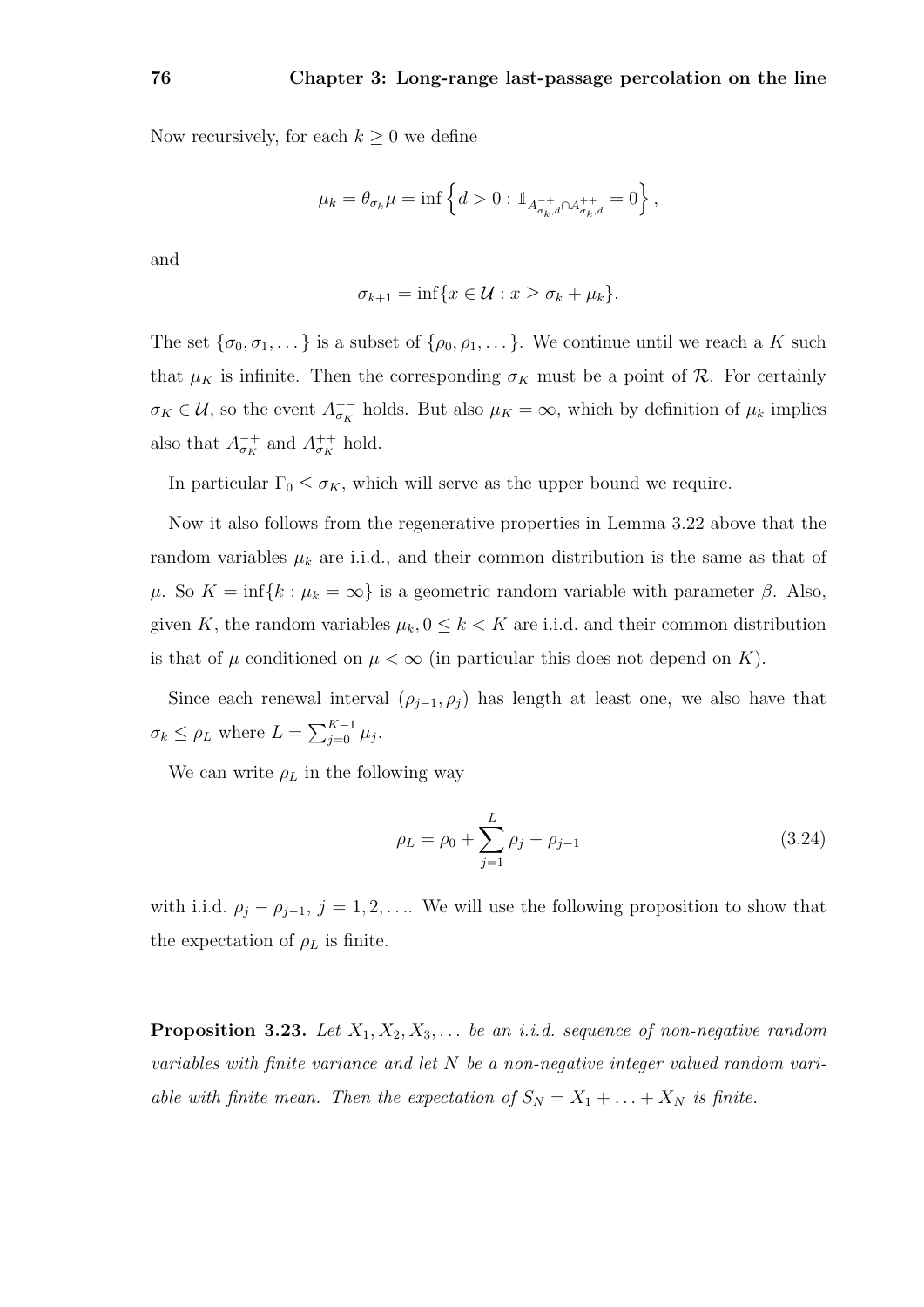*Proof.* For  $a > \mathbb{E}[X_1]$ , the expectation of

$$
R_a = \sup_{n \in \mathbb{N}} (S_n - an)
$$

is finite whenever  $X_1$  has finite variance. This result is familiar in the context of queueing theory, saying that the expected waiting time in a single-server queue is finite if the service time distribution has finite variance (see for example Section 2.2 in [2]). Therefore,

$$
\mathbb{E}[S_N] \le \mathbb{E}[R_a] + a \mathbb{E}[N]
$$

is finite.

It is therefore enough to show that  $\mathbb{E}[L] < \infty$  and  $\mathbb{E}[(\rho_1 - \rho_0)^2] < \infty$  (note that  $\mathbb{E}[\rho_0]<\infty$  if  $\mathbb{E}[(\rho_1-\rho_0)^2]<\infty$ ; this is the same renewal process result we quoted just before Lemma 3.21.). The expectation of L is finite if  $\mathbb{E}[\mu | \mu < \infty] < \infty$  and this will be proved in Proposition 3.25. In order to show that  $\mathbb{E}[(\rho_1 - \rho_0)^2] < \infty$  we will show that the following random variable  $\nu$ , which satisfies  $\nu \stackrel{d}{=} \rho_1 - \rho_0$ , has exponential moments for appropriate  $c$ :

$$
\nu = \inf \left\{ x > 0 : \mathbb{1}_{A_{x,x}^{-}} = 1 \right\}.
$$

**Proposition 3.24.** If c satisfies  $(3.22)$  then

 $\mathbb{E}[e^{\alpha\nu}] < \infty$  for some  $\alpha > 0$ .

*Proof.* As above the  $\tau_k$  are the strongly connected points with  $\tau_{-1} < 0 \le \tau_0$ , and  $m(x)$ satisfies  $\tau_{m(x)} < x \leq \tau_{m(x)+1}$ . We immediately have

$$
\mathbb{P}\left[\nu > x\right] \leq \mathbb{P}\left[\nu > \tau_{m(x)}\right]
$$
\n
$$
\leq \mathbb{P}\left[\left(A_{\tau_0,\tau_0}^{-1}\right)^c \cap \ldots \cap \left(A_{\tau_{m(x)},\tau_{m(x)}}^{-1}\right)^c\right].
$$
\n(3.25)

Now we claim that if none of the events  $A^{--}_{\tau_0,\tau_0},\ldots,A^{--}_{\tau_{m(x)},\tau_{m(x)}}$  occur, then for  $k=$ 

 $\Box$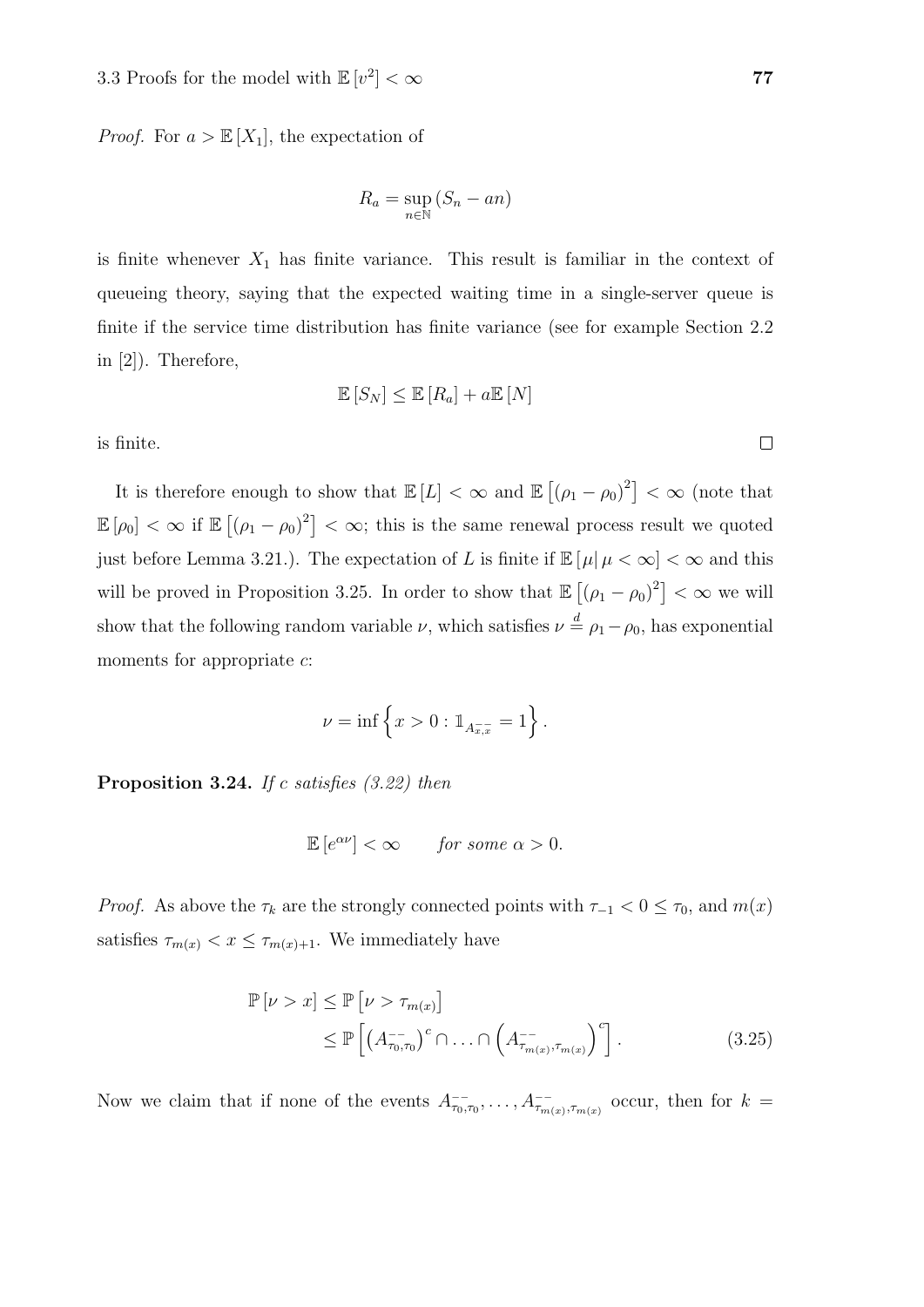$0, 1, \ldots, m(x),$ 

$$
\sum_{r=0}^{k} \min_{\tau_{r-1} \le i \le j \le \tau_r} v_{i,j} < c(\tau_k - \tau_{-1}).\tag{3.26}
$$

For suppose (3.26) fails for some value  $k \geq 0$  (but is true for all smaller values). Then by subtraction,

$$
\sum_{r=a}^{k} \min_{\tau_{r-1} \le i \le j \le \tau_r} v_{i,j} \ge c(\tau_k - \tau_{a-1}) \qquad \forall 0 \le a \le k.
$$
 (3.27)

In that case suppose  $0 \leq x < \tau_k$ . For some a with  $0 \leq a \leq k$  we have  $\tau_{a-1} \leq x < \tau_a$ .

Since the  $\tau_r$  are strongly connected points, there exists a path from x to  $\tau_k$  which passes through all of  $\tau_a, \tau_{a+1}, \ldots, \tau_k$ , and which therefore includes at least one edge within each interval  $[\tau_{a-1}, \tau_a], [\tau_a, \tau_{a+1}], \ldots, [\tau_{k-1}, \tau_k]$ .

From (3.27), this path must have weight at least  $c(\tau_k - \tau_{a-1})$ , which is at least  $c(\tau_k - x).$ 

Since this holds for all  $0 \leq x \leq \tau_k$ , it follows that the event  $A_{\tau_k,\tau_k}$  would have to hold.

So indeed the event on the RHS of (3.25) implies (3.26), and so in particular we have

$$
\mathbb{P}(\nu > x) \le \mathbb{P}\left(\sum_{r=0}^{m(x)} \min_{\tau_{r-1} \le i \le j \le \tau_r} v_{i,j} < c(\tau_{m(x)} - \tau_{-1})\right). \tag{3.28}
$$

Since the strongly connected points form a renewal process whose intervals have exponential moments (see (3.14)), we have, for any  $\epsilon > 0$ ,

$$
\mathbb{P}\left(\frac{m(x)}{x} < \gamma - \epsilon\right) \le c_1 e^{-c_2 x},\tag{3.29}
$$

$$
\mathbb{P}\left(\frac{\tau_m(x) - \tau_{-1}}{x} > 1 + \epsilon\right) \le c_2 e^{-c_4 x},\tag{3.30}
$$

(3.31)

for some constants  $c_1, c_2, c_3, c_4$  and all  $x \in \mathbb{Z}$ .

But the quantities  $\min_{\tau_{r-1}\leq i < j \leq \tau_r} v_{i,j}$  are non-negative, and i.i.d. for  $r \geq 1$ , and we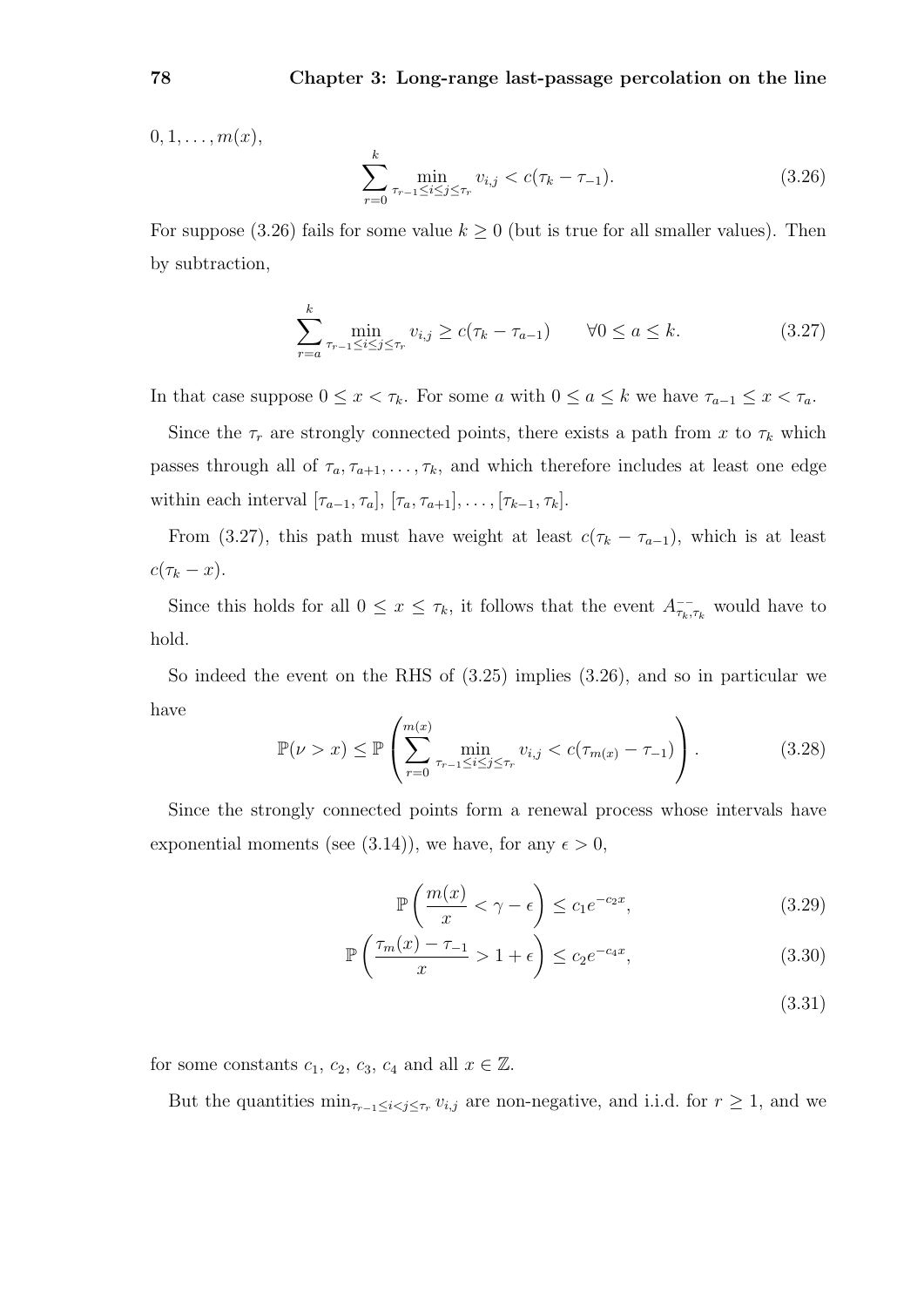have assumed that  $c < \gamma \mathbb{E} [\min_{\tau_0 \leq i < j \leq \tau_1} v_{i,j}]$ . Hence for sufficiently small  $\epsilon$  and some  $c_5, c_6,$ 

$$
\mathbb{P}\left(\sum_{r=0}^{\lfloor(\gamma-\epsilon)x\rfloor} \min_{\tau_{r-1}\leq i
$$

Putting all these together with (3.28), we get that  $\mathbb{P}[\nu > x]$  decays exponentially in  $\Box$ x, as desired.

Next we want to prove that the expectation of  $\mu$ , conditioned on  $\{\mu < \infty\}$  is also finite under suitable moment conditions for  $v$ .

**Proposition 3.25.** If  $\mathbb{E}[v^3] < \infty$  and c satisfies (3.22), then

$$
\mathbb{E}\left[\mu|\,\mu<\infty\right]<\infty.
$$

*Proof.* We have for  $d > 0$ 

$$
\mathbb{P}[\mu = d] = \mathbb{P}\left[\left(A_{0,d}^{-+} \cap A_{0,d}^{++}\right)^c \cap \left(A_{0,d-1}^{-+} \cap A_{0,d-1}^{++}\right)\right] \\
\leq \mathbb{P}\left[\left(A_{0,d}^{-+}\right)^c \cap A_{0,d-1}^{-+} \cap A_{0,d-1}^{++}\right] \\
+ \mathbb{P}\left[\left(A_{0,d}^{++}\right)^c \cap A_{\tau_0,d-1}^{-+} \cap A_{\tau_0,d-1}^{++}\right] \\
\leq \mathbb{P}\left[\left(A_{0,d}^{-+}\right)^c \cap A_{0,d-1}^{-+}\right] + \mathbb{P}\left[\left(A_{0,d}^{++}\right)^c \cap A_{0,d-1}^{++}\right] \\
\leq \mathbb{P}\left[\sup_{i \geq 1} \left(v_{-i,d} - ci\right) > cd\right] + \mathbb{P}\left[w_{0,d} < cd\right] \\
\leq \sum_{i=1}^{\infty} \mathbb{P}\left[v_{-i,d} > c\left(d+i\right)\right] + \mathbb{P}\left[w_{0,d} < cd\right].
$$

By the same arguments as in the proof of Proposition 3.24 we have that the second probability decays exponentially in d. Looking at the first probability we get

$$
\sum_{d=1}^{\infty} d \sum_{i=1}^{\infty} \mathbb{P} [v_{-i,d} > c(d+i)] = \sum_{l=2}^{\infty} \sum_{j=1}^{l-1} j \mathbb{P} [v > cl]
$$
  

$$
\leq \sum_{l=2}^{\infty} \frac{l^2}{2} \mathbb{P} [v > cl],
$$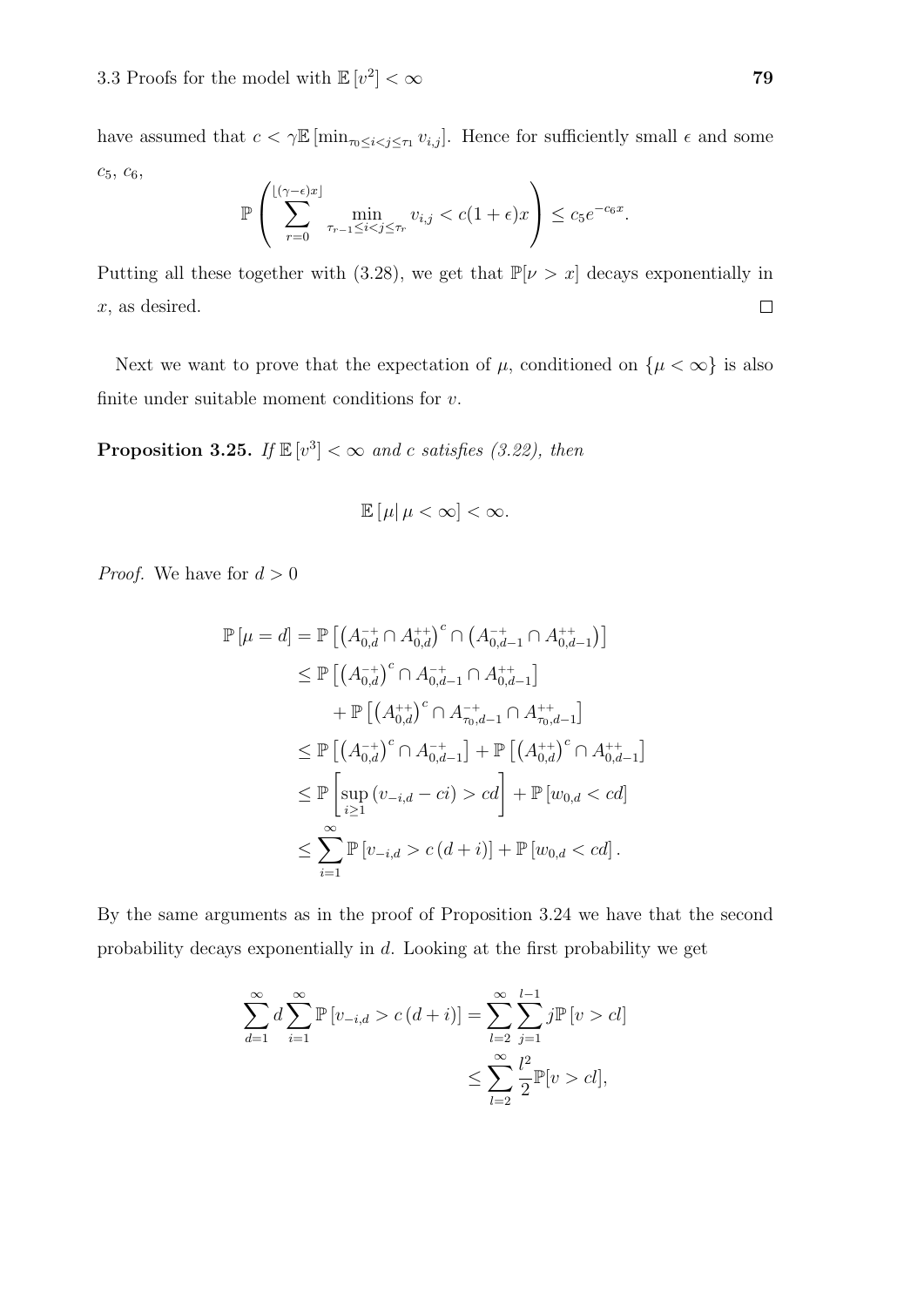which is finite if  $\mathbb{E}[v^3]$  is finite. Therefore, we get that the condition  $\mathbb{E}[v^3] < \infty$  implies that  $\mathbb{E}[\mu | \mu < \infty] < \infty$ .  $\Box$ 

This completes the proof that 
$$
\mathbb{E}[\Gamma_0] < \infty
$$
 whenever *c* satisfies (3.22).

Now we are ready to prove the central limit theorem for  $w_{0,n}$  (Theorem 3.5).

*Proof of Theorem 3.5:* Take any c satisfying (3.22). Since under the condition  $\mathbb{E}[v^3]$  <  $\infty$  we have  $\mathbb{E}[\Gamma_0]<\infty$  we also get  $\mathbb{E}[[\Gamma_{-1}]]<\infty$ . This implies that the variance of  $\Gamma_1 - \Gamma_0$  is finite (since the  $\Gamma_n$  form a stationary renewal process, see Remark 4.2.1 in [2]). Now we want to show that  $\sigma^2 = \text{Var}(w_{\Gamma_0,\Gamma_1} - C(\Gamma_1 - \Gamma_0))$  is finite. We will prove this in a separate proposition.

Proposition 3.26. If  $\mathbb{E}[v^3] < \infty$  then  $\text{Var}(w_{\Gamma_0,\Gamma_1} - C(\Gamma_1 - \Gamma_0)) < \infty$ .

*Proof.* In order to show that the variance of  $w_{\Gamma_0,\Gamma_1} - C(\Gamma_1 - \Gamma_0)$  is finite, it is enough to show that the second moment of this random variable is finite.

$$
\mathbb{E} [(w_{\Gamma_0,\Gamma_1} - C(\Gamma_1 - \Gamma_0))^2]
$$
\n
$$
= \mathbb{E} [(w_{\Gamma_0,\Gamma_1} - C(\Gamma_1 - \Gamma_0))^2 1_{\{w_{\Gamma_0,\Gamma_1} \ge C(\Gamma_1 - \Gamma_0)\}}]
$$
\n
$$
+ \mathbb{E} [(w_{\Gamma_0,\Gamma_1} - C(\Gamma_1 - \Gamma_0))^2 1_{\{w_{\Gamma_0,\Gamma_1} < C(\Gamma_1 - \Gamma_0)\}}]
$$
\n
$$
\le \mathbb{E} \left[ \left( \max_{\Gamma_0 = i_0 < j_0 = i_1 < j_1 = \dots < j_m = \Gamma_1} \sum_{l=0}^m \left[ v_{i_l,j_l} - C(j_l - i_l) \right]_+ \right)^2 \right]
$$
\n
$$
+ \mathbb{E} [C^2(\Gamma_1 - \Gamma_0)^2].
$$

Under the assumption  $\mathbb{E}[v^3] < \infty$  we know that the second expectation is finite. Therefore we will only consider the first expectation in the following. For the first expectation we get

$$
\mathbb{E}\left[\left(\max_{\Gamma_0=i_0(3.32)
$$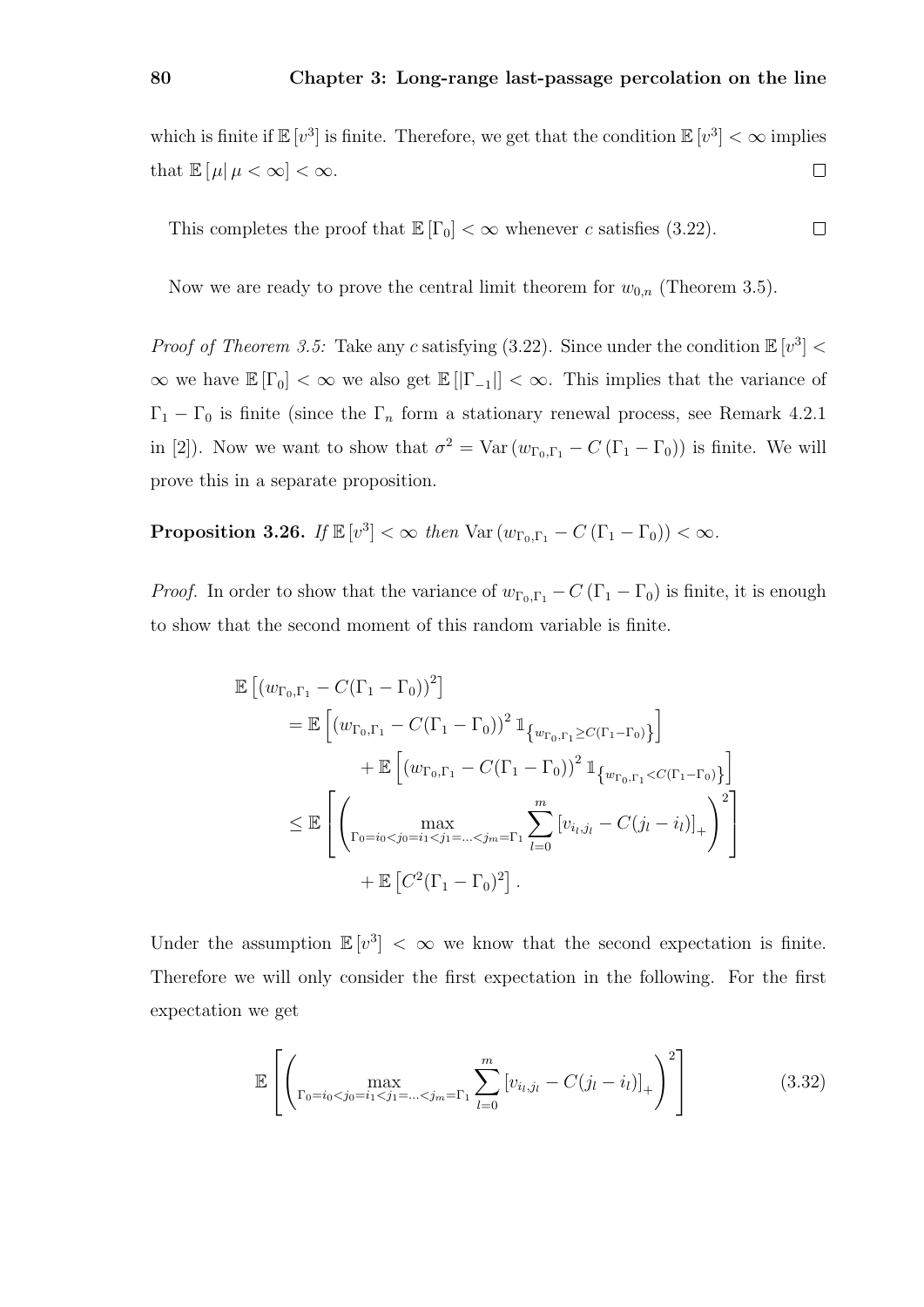$$
\leq \mathbb{E}\left[\sum_{\Gamma_0 \leq x < y \leq \Gamma_1} \left[v_{x,y} - C(y-x)\right]_+^2\right] \tag{3.33}
$$

+ 2
$$
\mathbb{E}
$$
  
\n
$$
\sum_{\Gamma_0 \leq x < y \leq u < z \leq \Gamma_1} \left[ v_{x,y} - C(y-x) \right]_+ \left[ v_{u,z} - C(z-u) \right]_+ . \tag{3.34}
$$

We will look at the expectations in (3.33) and (3.34) separately. For the first one, we can use that the expected length of a typical renewal interval is  $\lambda^{-1}$  to give

$$
\mathbb{E}\left[\sum_{\Gamma_0\leq xx} \left[v_{x,y}-C(y-x)\right]_+^2\right]
$$

$$
= \lambda^{-1} \sum_{y>0} \mathbb{E}\left[\left[v_{0,y}-Cy\right]_+^2\right]
$$

$$
\leq const \cdot \mathbb{E}\left[v^3\right],
$$

and so the expectation in (3.33) is finite.

Let us now look at the second expectation, for which we have to sum over pairs of edges that are in the same renewal interval. For  $i \leq j$  let  $R_{i,j}$  be the event that the set  $\{i, i+1, \ldots, j\}$  contains at least one renewal point. Note that  $\mathbb{P}(R_{i,j}^c) = \mathbb{P}(R_{0,j-i}^c) =$  $\mathbb{P}(\Gamma_0 > j - i).$ 

Then define

$$
s_{r,n} = \sum_{r \le x < y \le u < z \le n} \left[ v_{x,y} - C(y-x) \right]_+ \left[ v_{u,z} - C(z-u) \right]_+ I(R_{x+1,z-1}^c).
$$

Notice that the expression in (3.34) is precisely  $\mathbb{E} s_{\Gamma_0,\Gamma_1}$ ; we need to show that this is finite. We first aim to show that the expectation of  $s_{0,n}$  grows only linearly with n. To do so we make the following claim, to be proved below: for any  $x < y \le u < z$ , and any  $s, t \geq 0$ ,

$$
\mathbb{P}(v_{x,y} \ge t, v_{u,z} \ge s) \ge \mathbb{P}(v_{x,y} \ge t, v_{u,z} \ge s | R_{y,u}^c).
$$
 (3.35)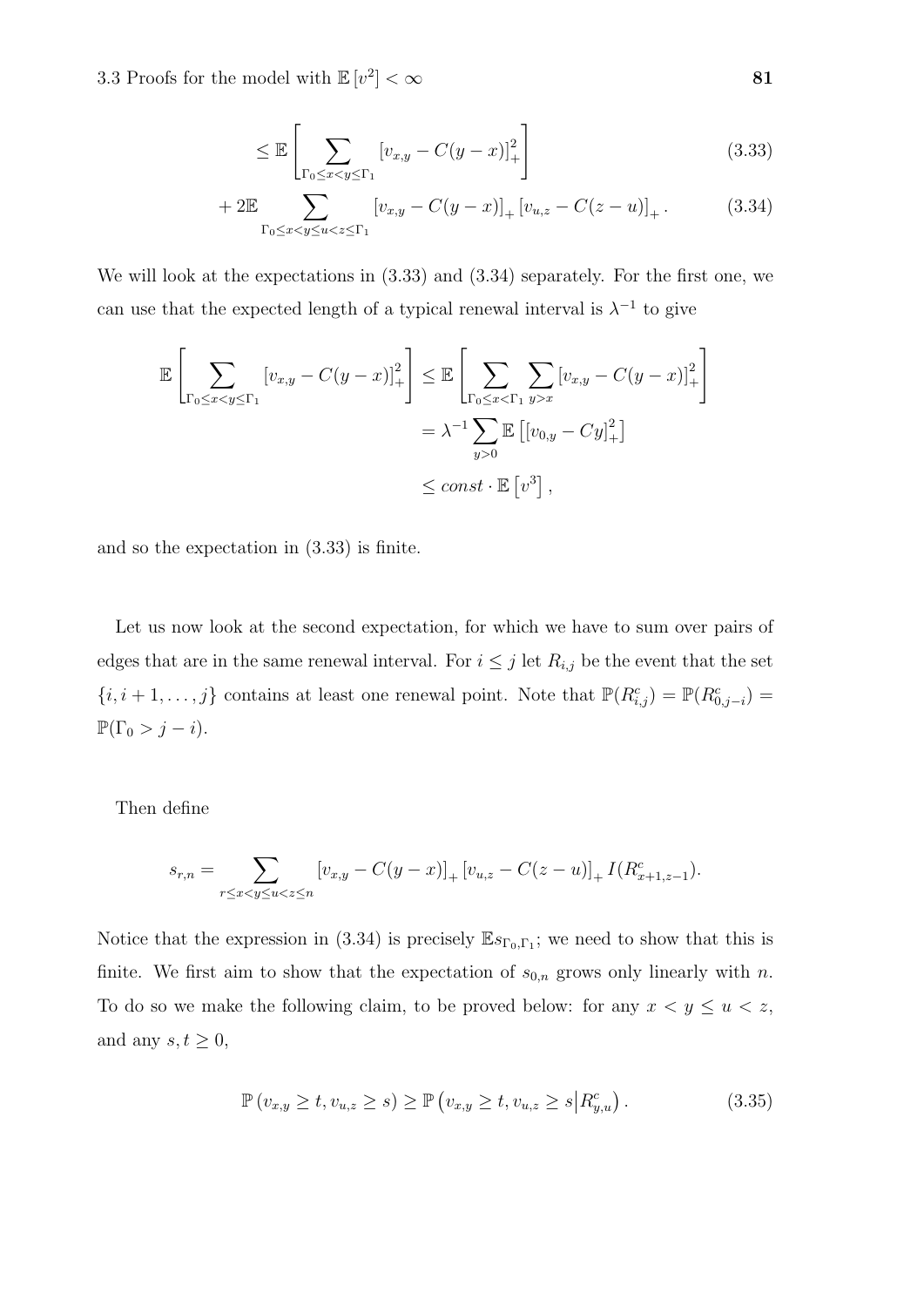In that case

$$
\mathbb{E}s_{0,n} = \mathbb{E} \sum_{0 \le x < y \le u < z \le n} [v_{x,y} - C(y-x)]_+ [v_{u,z} - C(z-u)]_+ I(R_{x+1,z-1}^c)
$$
\n
$$
\le \mathbb{E} \sum_{0 \le x < y \le u < z \le n} [v_{x,y} - C(y-x)]_+ [v_{u,z} - C(z-u)]_+ I(R_{y,u}^c)
$$
\n
$$
= \sum_{0 \le x < y \le u < z \le n} \mathbb{E} \left( [v_{x,y} - C(y-x)]_+ [v_{u,z} - C(z-u)]_+ | R_{y,u}^c \right) \mathbb{P}(R_{y,u}^c)
$$
\n
$$
\le \sum_{0 \le x < y \le u < z \le n} \mathbb{E} \left( [v_{x,y} - C(y-x)]_+ [v_{u,z} - C(z-u)]_+ \right) \mathbb{P}(R_{y,u}^c)
$$
\n
$$
\le n \sum_{0 < y \le u < z} \mathbb{E} \left[ v_{0,y} - Cy \right]_+ \mathbb{E} \left[ v_{u,z} - C(z-u) \right]_+ \mathbb{P}(\Gamma_0 > u - y)
$$
\n
$$
= n \mathbb{E} \Gamma_0 \left( \mathbb{E} \sum_{y > 0} [v_{0,y} - Cy]_+ \right)^2.
$$

By Lemma 3.21, this gives  $\mathbb{E} s_{0,n} = O(n)$  whenever  $\mathbb{E}(v^3) < \infty$ .

Now note that for  $n \geq \Gamma_0$  we have

$$
\frac{1}{n} \left( s_{0,\Gamma_0} + \sum_{i=1}^{r(n)} s_{\Gamma_{i-1},\Gamma_i} \right) \le \frac{1}{n} s_{0,n} \tag{3.36}
$$

where as before, we write  $r(n)$  for the label of the last renewal point to the left of n, so that  $\Gamma_{r(n)} < n \leq \Gamma_{r(n)+1}$ .

By Lemma 3.18, the quantities  $s_{\Gamma_{i-1},\Gamma_i}$  are i.i.d. for  $i \geq 1$ . Hence, if  $s_{\Gamma_0,\Gamma_1}$  had infinite mean, then the left-hand side of (3.36) would converge to infinity almost surely, since  $r(n)/n \to \lambda$  a.s. But then also  $s_{0,n}/n$  would converge to infinity almost surely, which contradicts the fact that  $\mathbb{E}_{s_{0,n}}/n$  is bounded. Hence  $s_{\Gamma_0,\Gamma_1}$  has finite mean, which is to say that the expectation in (3.34) is finite.

This completes the proof, subject to the claim (3.35) which we now justify. We consider the dependence of the event  $R_{y,u}$  on the weights  $v_{x,y}$  and  $v_{u,z}$ .

Take  $r \in \{y, y + 1, \ldots, u\}$ . From the definition of the set of renewal points R, it's easy to see that the event  $\{r \in \mathcal{R}\}\$ is an increasing event as a function of  $v_{x,y}$  and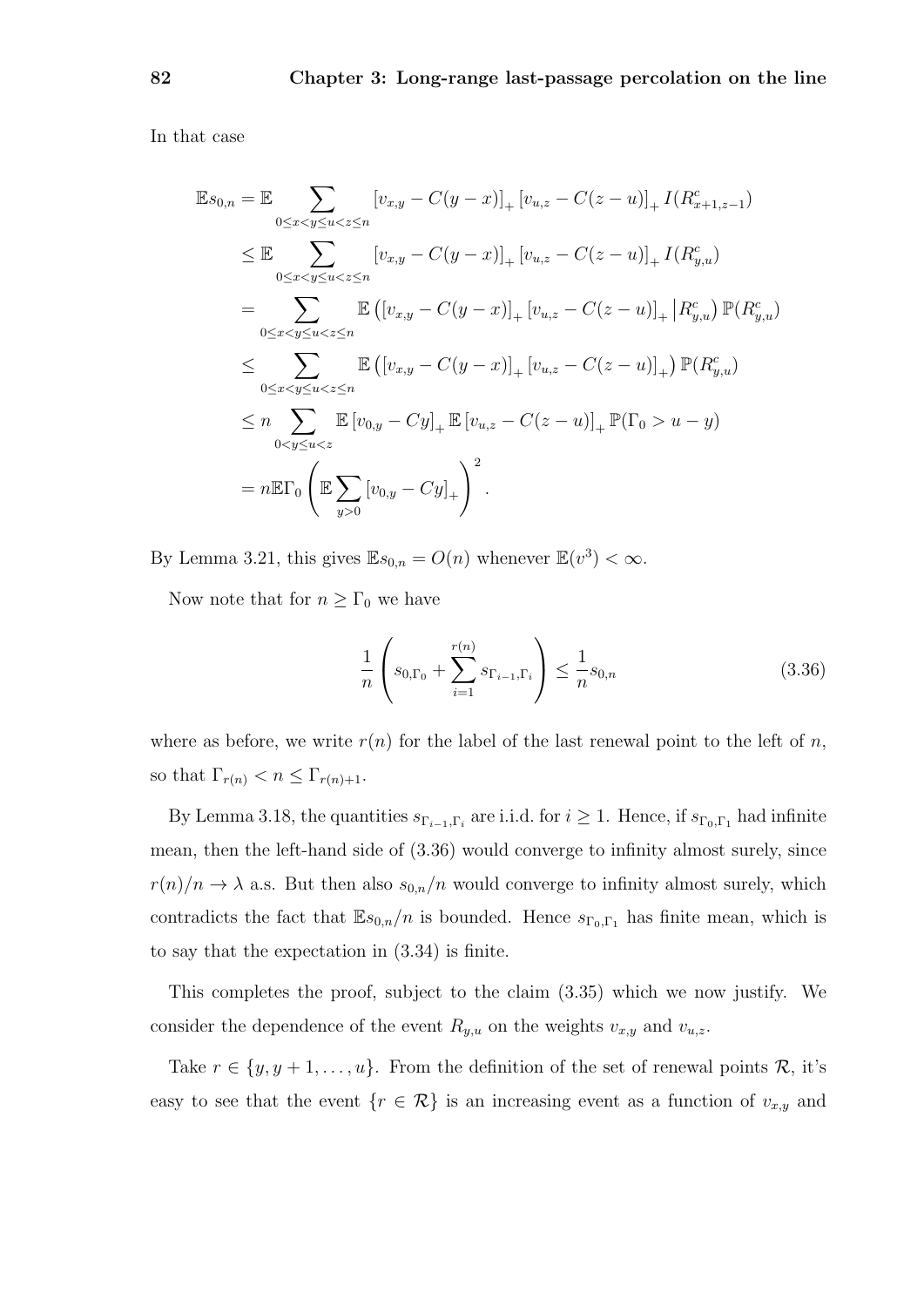$v_{u,z}$ ; that is, if  $r \in \mathcal{R}$  and we increase the values of  $v_{x,y}$  or  $v_{u,z}$  while leaving all other weights the same, then it remains the case that  $r \in \mathcal{R}$ . But  $R_{y,u} = \bigcup_{y \leq r \leq u} \{r \in \mathcal{R}\},\$ so  $R_{y,u}$  is also an increasing event as a function of  $v_{x,y}$  and  $v_{u,z}$ .

Since these events depend only on the weights  $v_{i,j}$  and the indicator variables  $\alpha_{i,j}$ determining which edges are present, and since these quantities are all independent, it follows that the distribution of  $(v_{x,y}, v_{u,z})$  conditioned on  $R_{y,u}$  dominates the unconditioned distribution, which is equivalent to (3.35).  $\Box$ 

With Proposition 3.26 established, the rest of the argument to prove the central limit theorem in Theorem 3.5 is analogous to that in [14], see proof of Theorem 2 (pp. 20-22), using Donsker's theorem and the continuous mapping theorem (and the fact that the fraction of renewal points between 0 and  $[nt]$  converges to the deterministic function  $\lambda t$ ).  $\Box$ 

### 3.3.4 Length of the longest edge

In this section we analyse the asymptotic behaviour of  $\ell_n$  and  $h_n$ , the length of the longest edge and the weight of the heaviest edge used on the geodesic between 0 and n, and prove Theorem 3.6.

We are working under the assumption  $(3.6)$  that F is regularly varying with index s. Define  $f(x)$  by  $1 - F(x) = x^{-s} f(x)$ , so that f is a slowly varying function, i.e.  $f(tx)/f(x) \to 1$  as  $x \to \infty$ , for any  $t > 0$ .

We start with some general results about regularly varying functions that will be useful throughout this section. Let  $g(z) = z^{-s} f(z)$  be a regularly varying function with index  $s > 1$  (i.e. f is slowly varying). Then we have

$$
\int_{x}^{\infty} g(z)dz \sim \frac{x^{-s+1}}{s-1} f(x). \tag{3.37}
$$

See for example Proposition 1.5.10 in [4]. From the representation theorem (Theorem 1.3.1 in [4]) it follows that we can choose a function  $r_0(x)$ , depending on f, that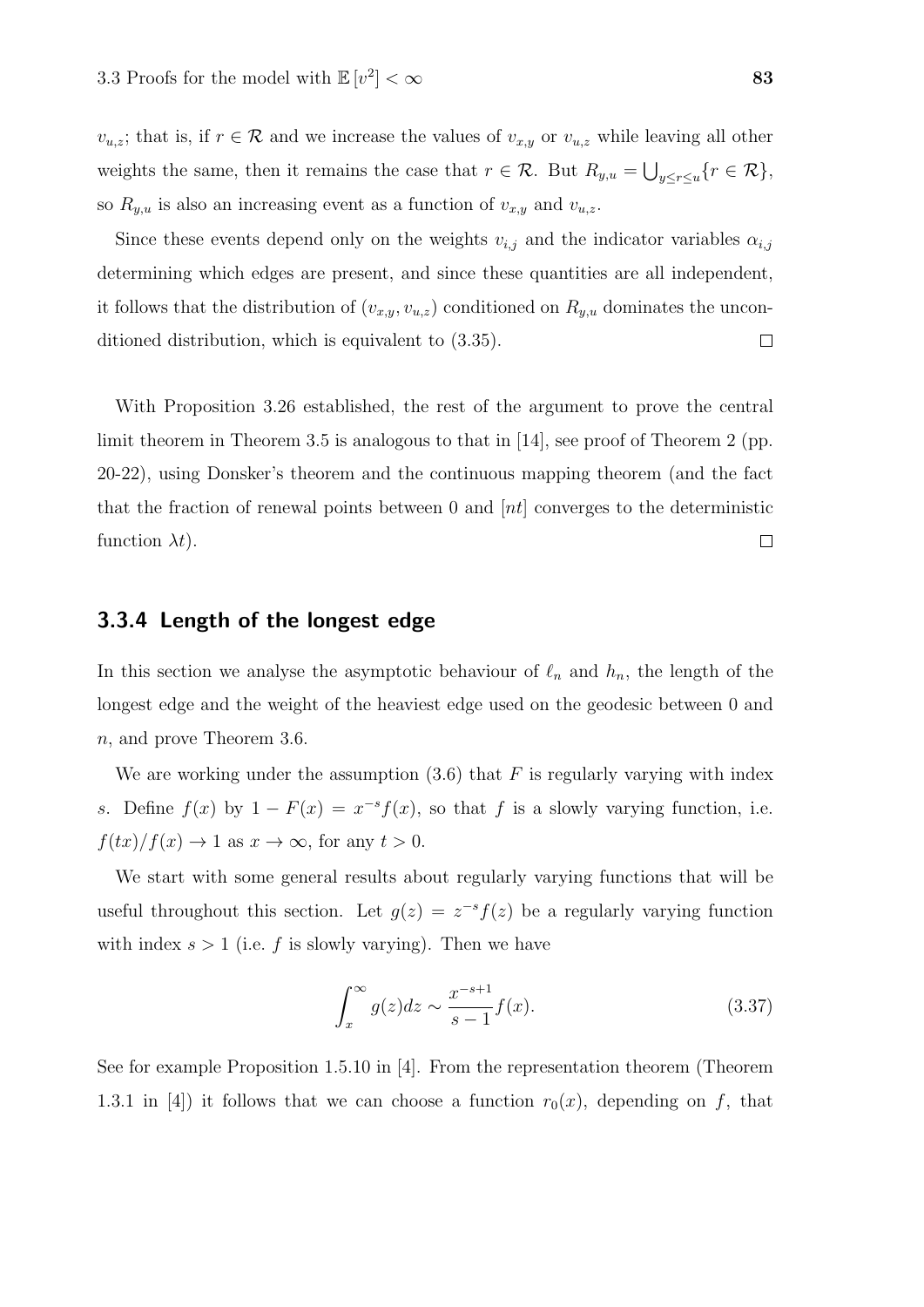increases to infinity but does so slowly enough that

$$
\sup_{x \le y \le x r_0(x)} \frac{f(y)}{f(x)} \xrightarrow{x \to \infty} 1;
$$

then for this  $r_0$ 

$$
\int_{x}^{x r_0(x)} g(z) dz \sim \frac{x^{-s+1}}{s-1} f(x).
$$
 (3.38)

From (3.37) and (3.38) we get that for any function  $r(x) \leq \infty$  such that  $r(x) \to \infty$  as  $x \to \infty$  the following holds

$$
\int_{x}^{xr(x)} g(z)dz \sim \frac{x^{-s+1}}{s-1} f(x). \tag{3.39}
$$

Proof of Theorem 3.6: We start by proving the limit in (3.7). We start with an upper bound, and aim to show that if  $\beta > 1/(s-1)$ , the optimal path is unlikely to use an edge as long as  $n^{\beta}$ .

Upper bound. For any edge  $e = (x, y)$ , write  $|e| = y - x$  for the length of the edge. Write  $w_{i,j}^-$  for the maximal weight of a path from i to j not using the edge  $(i, j)$  itself.

Lemma 3.27.  $Fix \beta \in (0,1)$ .

(i) For some  $c_1$  and  $M > 0$ ,

$$
\mathbb{P}(w_{0,m}^- \le mM) \le e^{-c_1m} \text{ for all } m.
$$

(ii) For some  $c_2$  and  $M > 0$ , for all n,

$$
\mathbb{P}\left(w_{x,y}^{-} \leq M(y-x) \text{ for some } 0 \leq x < y \leq n \text{ with } y - x \geq n^{\beta}\right) \leq e^{-c_2 n^{\beta}},
$$

and

 $\mathbb{P}(\textit{The geodesic from 0 to n uses an edge e with } |e| \geq n^{\beta} \textit{ and } v_e \leq M|e|)$  $\leq e^{-c_2 n^{\beta}}.$  (3.40)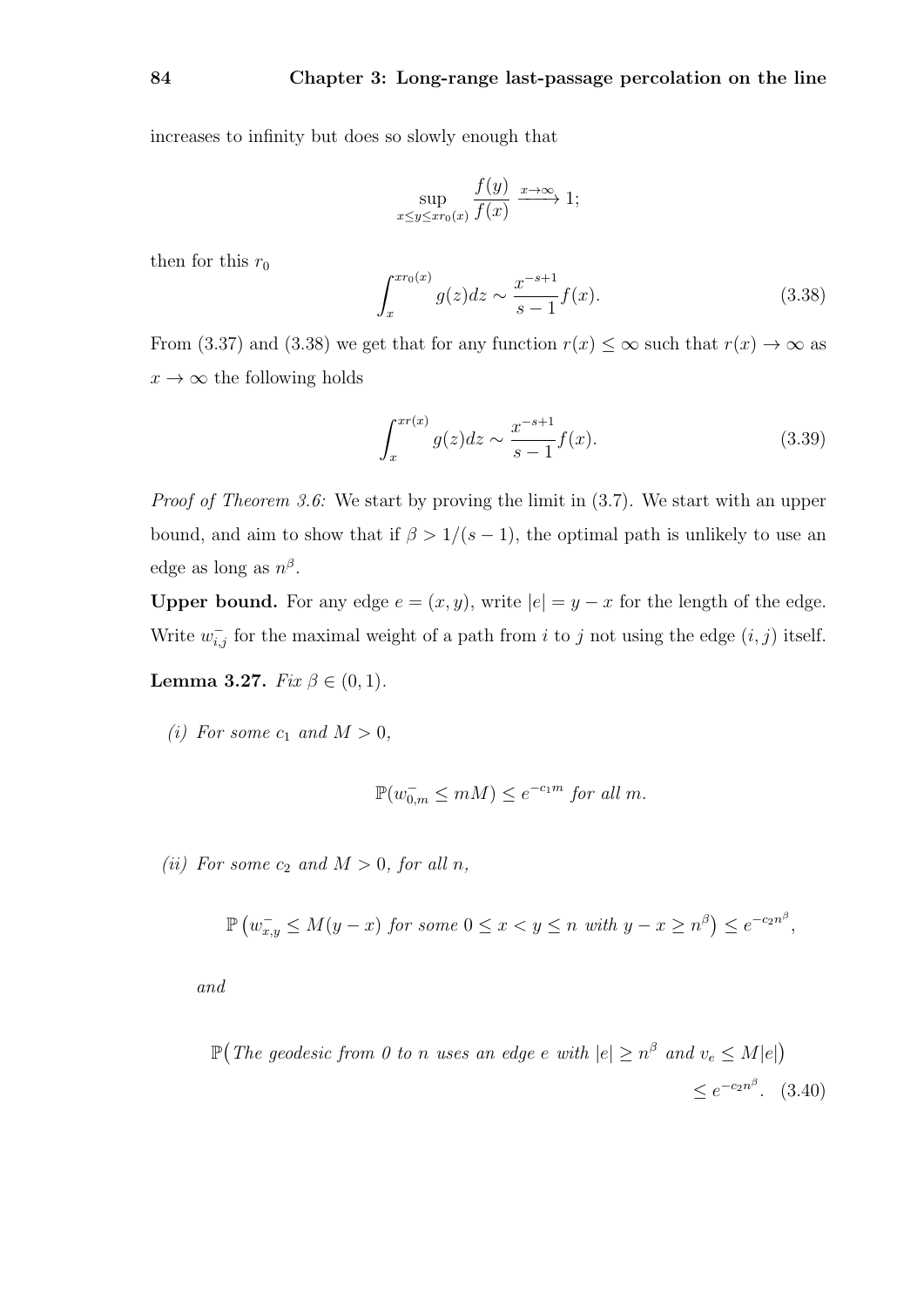*Proof.* Property (i) is immediate for  $p = 1$ , since the quantity  $w_{0,m}^-$  is bounded below by the sum of m i.i.d. non-negative random variables. For  $p < 1$  we can do something analogous using the strongly connected points. From (3.14), the distance between successive strongly connected points has an exponentially decaying tail, and so the probability that there exist fewer than  $m\gamma/2$  strongly connected points between 0 and m decays exponentially in m, where  $\gamma$  is the density of strongly connected points. If there exist at least  $m\gamma/2$  such points, then there is a path from 0 to m containing at least  $m\gamma/2$  edges.

But the weights are i.i.d. bounded below and with positive mean, so for appropriately chosen M the probability that their sum is less than  $Mm$  decays exponentially, as required for (i).

For (ii), simply sum (i) over all appropriate values of x and y. The second part of (ii) also follows, since an edge  $(x, y)$  with  $v_{x,y} < w_{x,y}^-$  will never be used in an optimal  $\Box$ path.

Choose M according to Lemma 3.27. Now let  $N_\beta$  be the number of edges e in the interval  $[0, n]$  such that  $|e| \geq n^{\beta}$  and  $v_e > M|e|$ . From the last part of Lemma 3.27,

$$
\mathbb{P}(N_{\beta} = 0 \text{ and } \ell_n \ge n^{\beta}) \le e^{-c_2 n^{\beta}}.
$$
\n(3.41)

But also

$$
\mathbb{E}(N_{\beta}) \leq \sum_{k=n^{\beta}}^{n} n \mathbb{P}(v > Mk),
$$

since there are at most n edges of any given length k in the interval  $[0, n]$ . Since  $\mathbb{P}(v > Mk) \sim k^{-s} f(k)$  by assumption, we can use (3.39) with  $x = n^{\beta}$  and  $r(x) = x^{1/\beta}$ to get

$$
\mathbb{E}(N_{\beta}) \le const \cdot n^{1-\beta(s-1)} f(n^{\beta}).
$$

Since f is slowly varying, this tends to 0 as  $n \to \infty$  whenever  $\beta > 1/(s-1)$ . Hence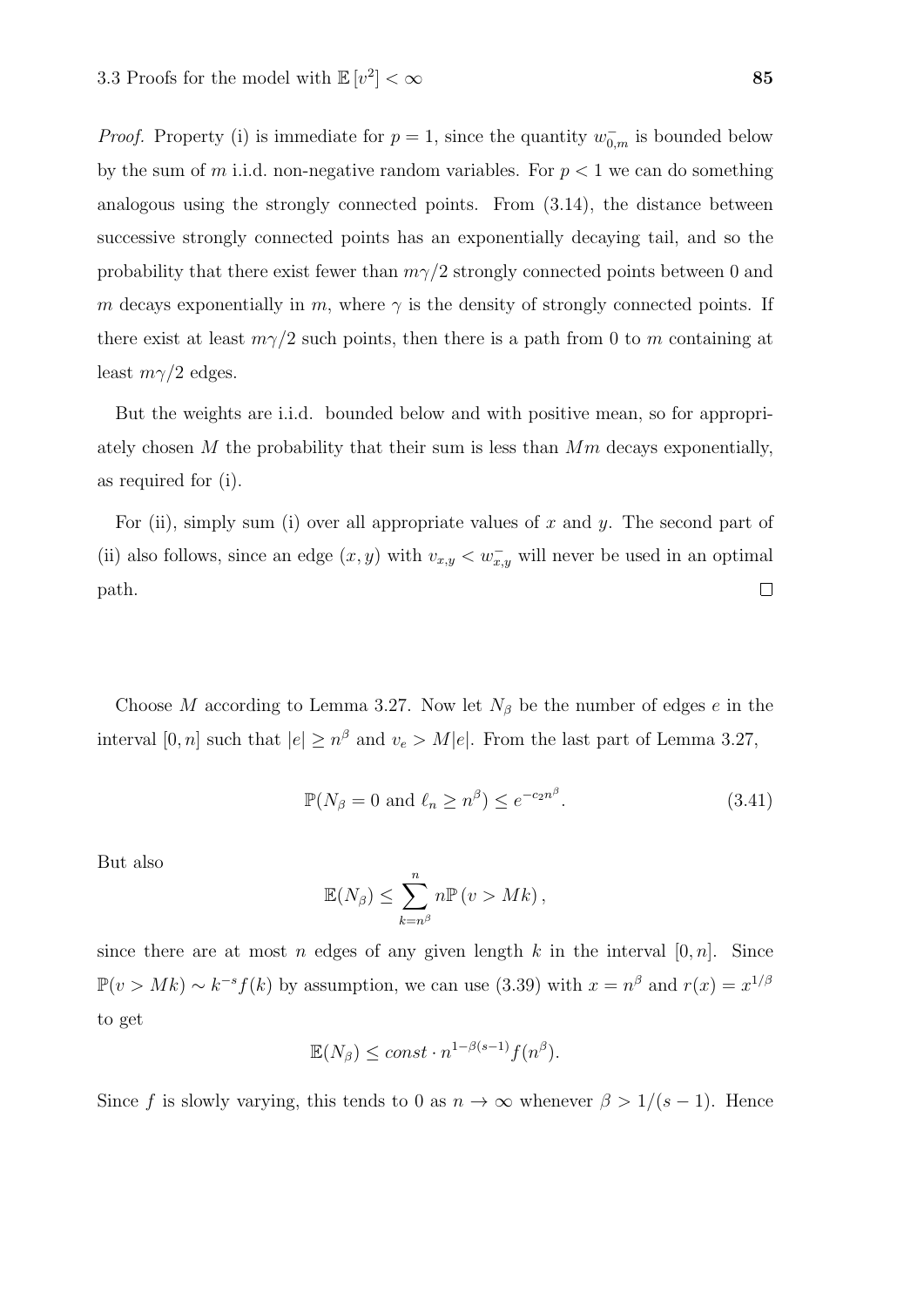for all such  $\beta$ ,  $\mathbb{P}(N_{\beta} > 0) \to 0$  as  $n \to \infty$ ; combining with (3.41) we have

$$
\mathbb{P}\left(\frac{\log \ell_n}{\log n} \ge \beta\right) \to 0 \text{ as } n \to \infty \text{ for all } \beta > \frac{1}{s-1},
$$

as required for the upper bound.

**Lower bound.** Fix  $K > 0$  (to be chosen later) and let  $R_\beta$  be the number of edges within the interval  $\left(\left\lceil \frac{2n}{5}\right\rceil, \left\lfloor \frac{3n}{5}\right\rfloor\right)$  $\frac{3n}{5}$ ) which satisfy  $v_e \ge K|e|$  and  $|e| \ge n^{\beta}$ . Then

$$
\mathbb{E}(R_{\beta}) \ge \sum_{k=n^{\beta}}^{n/12} \frac{n}{12} \mathbb{P}(\alpha_{0,1} v \ge Kk)
$$
  
 
$$
\ge const \cdot n^{1-\beta(s-1)} f(n^{\beta}). \tag{3.42}
$$

The first inequality holds since for any k with  $n^{\beta} \leq k \leq n/12$ , there are at least  $n/12$ edges of length k within  $\left(\left\lceil \frac{2n}{5}\right\rceil, \left\lfloor \frac{3n}{5}\right\rfloor \right)$  $\frac{3n}{5}$ ), and the second follows again from (3.39).

The RHS of (3.42) tends to infinity as  $n \to \infty$  if  $\beta < 1/(s-1)$ . Since the corresponding events for different edges e are independent, we obtain that  $\mathbb{P}(R_{\beta} \geq 1) \to 1$ , i.e. with high probability, at least one such edge exists.

If so, let  $e^* = (x^*, y^*)$  be the longest such edge. Then define the interval  $I^* =$  $(x^* - 2|e^*|, y^* + 2|e^*|)$ , which is centred on e but is five times as long. Note that  $I^*$  is still contained in  $[0, n]$ . Finally, let  $w^*$  be the maximal weight of a path contained in the interval  $I^*$  which uses only edges shorter than  $e^*$ .

We claim that, if  $R_\beta \geq 1$ , then at least one of the following events must hold:

- (a) Some edge at least as long as  $e^*$  (maybe  $e^*$  itself) is used in the optimal path from 0 to n.
- (b)  $w^* \ge K|e^*|$ .
- (c) There is either no strongly connected point in  $(x^* |e^*|, x^*)$  or there is no strongly connected point in  $(y^*, y^* + |e^*|)$ .

For if (b) does not hold, then using the edge  $e^*$  is preferable to any combination of edges in  $I^*$  which are shorter than  $e^*$ . If in addition  $(c)$  fails, then using appropriate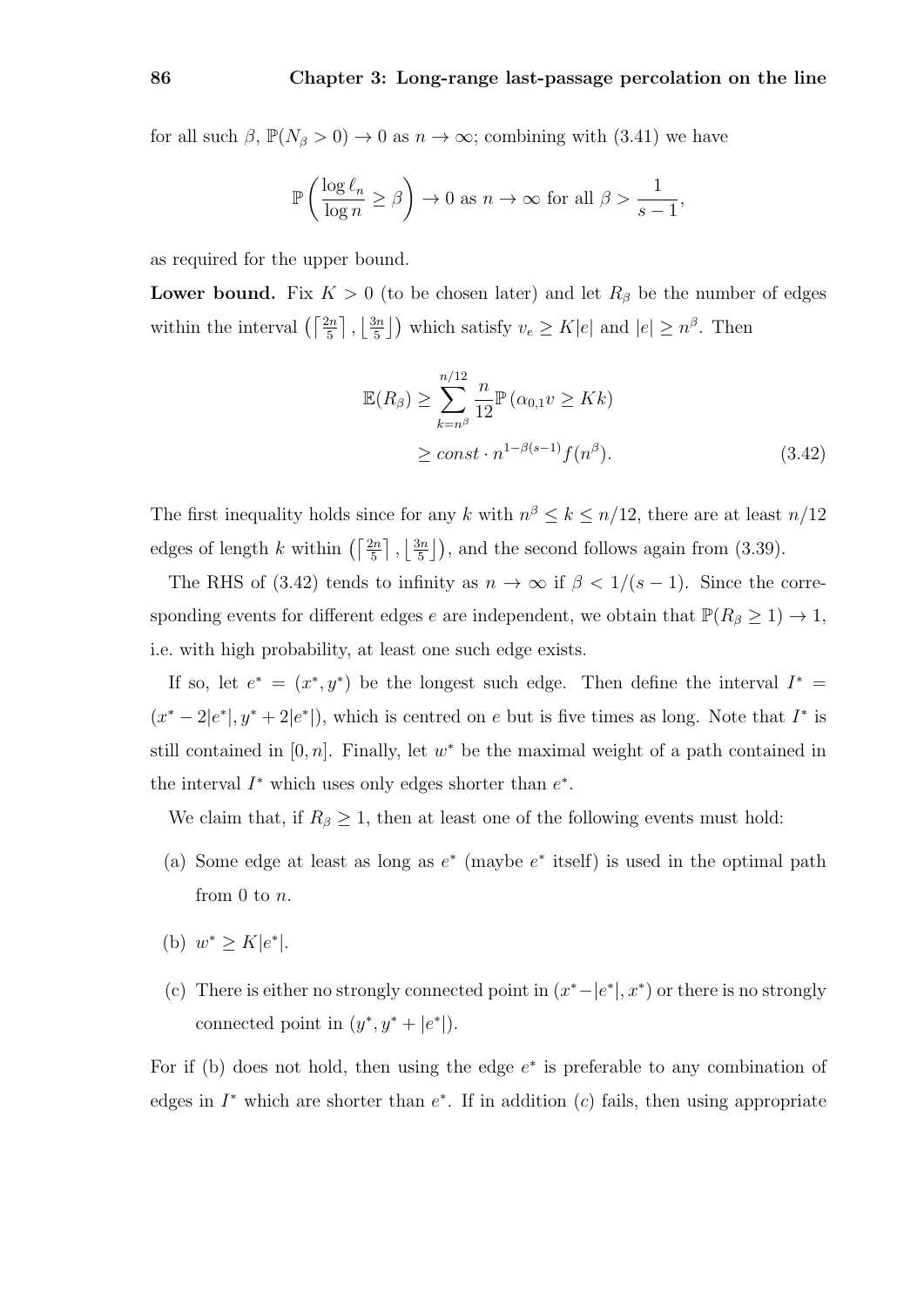strongly connected points one can include the edge  $e^*$  simultaneously with any edge set of compatible edges which are wholly to the left of  $x^* - |e^*|$  or wholly to the right of  $y^* + |e^*|$ . Then the only reason not to use  $e^*$  is if the optimal path contains an edge  $(r, s)$  where either  $r < x^* - 2|e^*|$ ,  $s > x^* - |e^*|$  or  $r < y^* + |e^*|$ ,  $s > y^* + 2|e^*|$ . But such an edge has length at least  $e^*$ . So indeed (a) then holds.

We already have  $\mathbb{P}(R_{\beta} \geq 1) \to 1$  as  $n \to \infty$ . Since the strongly connected points form a renewal process with positive density and the renewal intervals have exponential tails (see (3.14)), and  $|e^*| \geq n^{\beta}$ , event (c) has probability tending to 0 as  $n \to \infty$ .

If we can show that the probability of event (b) also goes to 0, then with probability tending to 1, event (a) occurs. Then indeed  $\ell_n \geq n^{\beta}$ , and we will have shown that for any  $\beta < 1/(s-1)$ ,  $\mathbb{P}(\ell_n \geq n^{\beta}) \to 1$  as  $n \to \infty$  as required.

So, we need to prove the following:

Claim: for appropriate K, 
$$
\mathbb{P}(R_{\beta} \geq 1, w^* \geq K |e^*|) \to 0
$$
 as  $n \to \infty$ .

Suppose  $R_{\beta} \geq 1$ , and condition on the identity of the edge  $e^*$ . Let  $m = |e^*|$ . From the definition of  $e^*$ , knowing the identity of  $e^*$  has given us no information about the weights of edges shorter than m. Then since  $I^*$  has length  $5m$ , the distribution of  $w^*$ is dominated by the distribution of  $w_{0,5m}$  in the case  $p = 1$ . But the SLLN in that case gives  $\frac{1}{5m}w_{0,5m} \to C^{(p=1)}$  in probability, for some constant  $C^{(p=1)}$ . Hence the claim holds for any  $K > C^{(p=1)}$ .

This completes the argument for the longest edge  $\ell_n$ , and we can use those results to give the corresponding statements for the heaviest weight  $h_n$ .

The lower bound follows immediately from the bound for  $\ell_n$  and property (3.40). For the upper bound, suppose  $\beta > 1/(s-1)$ . Take  $\beta' \in (1/(s-1), \beta)$ . We know that as  $n \to \infty$ , the probability that the optimal path uses an edge as long as  $n^{\beta'}$  tends to 0. But also the probability that there exists an edge of length less than  $n^{\beta'}$  with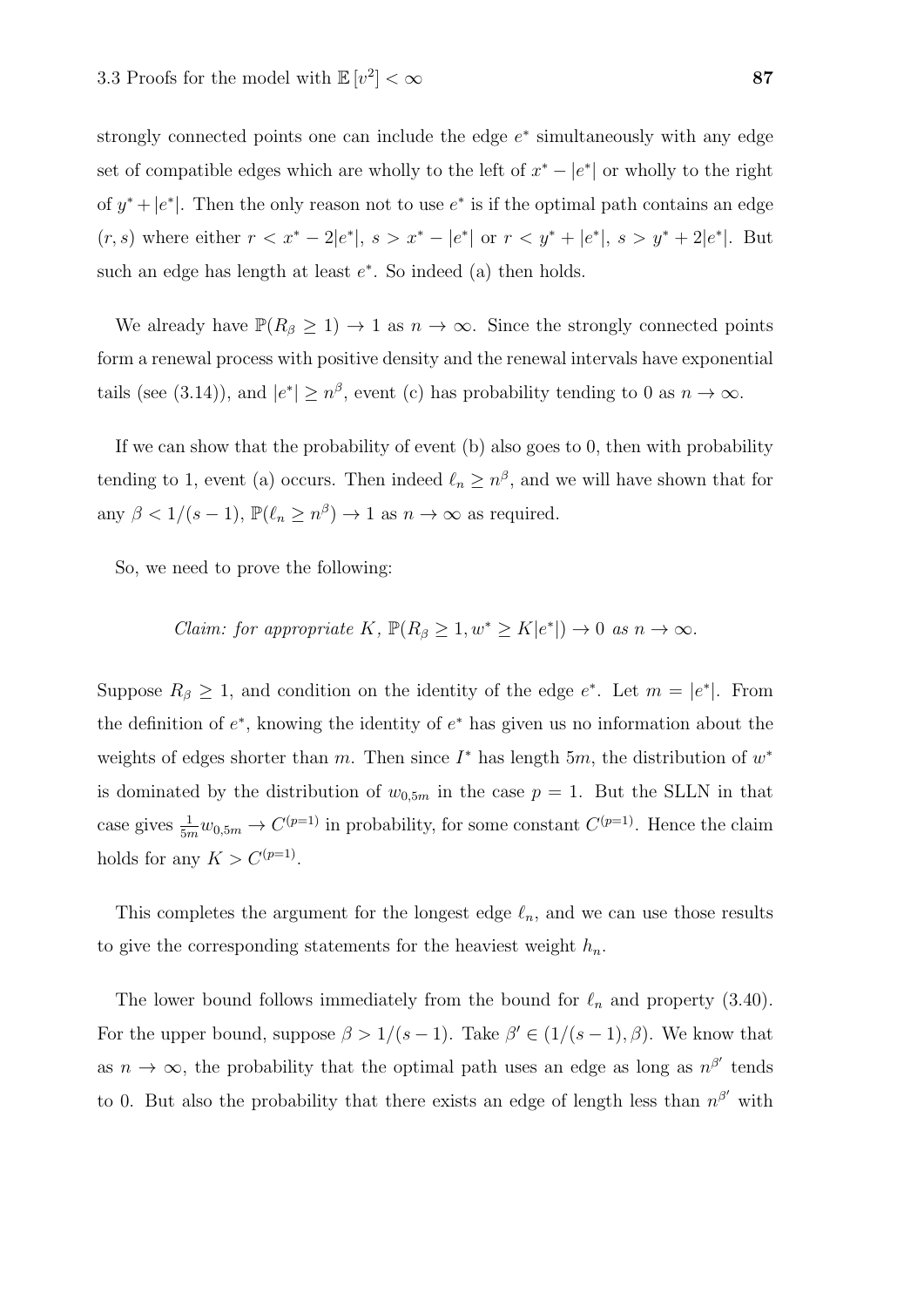weight as high as  $n^{\beta}$  is bounded above by

$$
\sum_{k=1}^{n^{\beta'}} n \mathbb{P}\left(v \ge n^{\beta}\right) \le const \cdot n^{1+\beta'} n^{-\beta s} f(n^{\beta})
$$

which converges to 0 as  $n \to \infty$ . So indeed the probability that an edge as heavy as  $n^{\beta}$  is used goes to 0, as required.

Now we turn to the fluctuations of  $w_{0,n}$  when  $2 < s < 3$ . Suppose  $\beta < 1/(s-1)$ , and choose  $\beta' \in (\beta, 1/(s-1))$ . Let  $\bar{e}$  be the heaviest edge used in the optimal path from 0 to *n*. We know from above that with high probability  $v_{\bar{e}} > n^{\beta'}$ .

Condition on the identity of  $\bar{e}$  and the weight of all the other edges in [0, n], but not the weight of  $\bar{e}$  itself. Write  $\mathcal A$  for the collection of all this information.

Given A, we have a lower bound,  $V_{\text{min}}$  say, for the weight of  $\bar{e}$  (since given the weights of all other edges,  $\bar{e}$  will be the heaviest weight in the optimal path if and only if its weight exceeds some threshold). Now the conditional distribution of  $v_{\bar{e}}$  given A is the distribution of a typical weight v conditioned on  $v > V_{\text{min}}$ . Given A, the value of  $w_{0,n} - v_{\bar{e}}$  is constant.

Certainly we will have  $V_{\min} > n^{\beta'}/2$  with high probability. For if  $V_{\min} \leq n^{\beta'}/2$ , then  $\mathbb{P}(v_{\bar{e}} \leq n^{\beta'}|\mathcal{A}) \geq \mathbb{P}(v \leq n^{\beta'}|\mathcal{V} \geq n^{\beta'}/2)$ , which does not go to 0 as  $n \to \infty$  (since the tail of the distribution of v is regularly varying, so that  $P(v \leq 2x|v \geq x)$  converges to a non-zero limit as  $x \to \infty$ ).

But again since v has a regularly varying tail, we have that  $\mathbb{P}(v \in [x_n, x_n + n^{\beta}] | v \geq$  $v_{\min}$ ) goes to 0 as  $n \to \infty$  uniformly in  $x_n$  and in  $v_{\min} > n^{\beta'}/2$ , since  $n^{\beta} = o(n^{\beta'})$ .

Hence for some function  $\epsilon(n)$  tending to 0 as  $n \to \infty$ , we have that with high probability as  $n \to \infty$ ,

$$
\mathbb{P}(v_{\bar{e}} \in [x_n, x_n + n^{\beta}]|\mathcal{A}) < \epsilon(n) \text{ for all } x_n,
$$

and hence also with high probability

$$
\mathbb{P}(w_{0,n} \in [y_n, y_n + n^{\beta}]|\mathcal{A}) < \epsilon(n) \text{ for all } y_n.
$$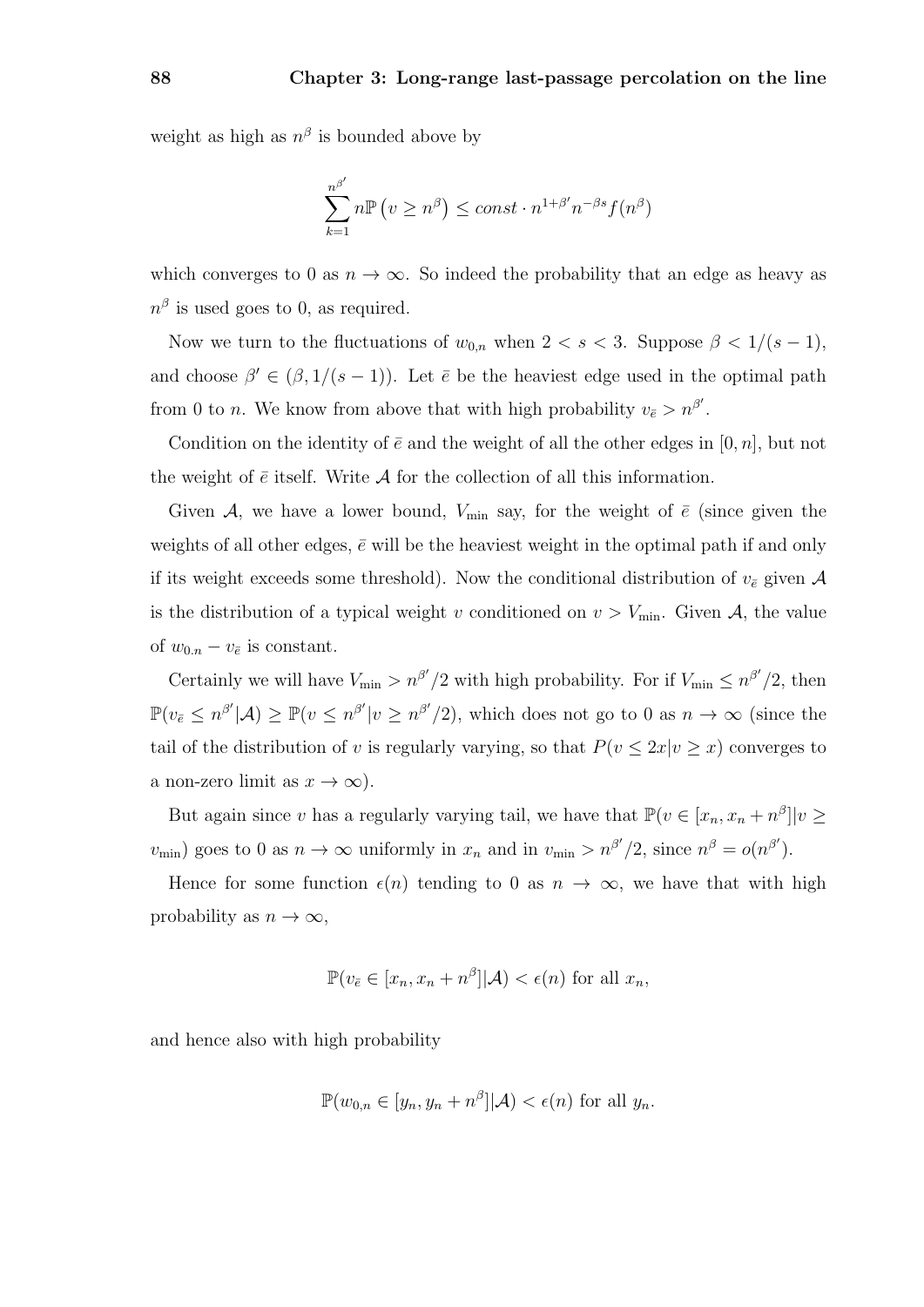Now we can average over  $A$ , to give that for any sequence  $y_n$ , the unconditional distribution of  $w_{0,n}$  satisfies

$$
\mathbb{P}(w_{0,n} \in [y_n, y_n + n^{\beta}]) \to 0 \text{ as } n \to \infty.
$$

as required. In particular, with  $s < 3$  this implies that  $Var(w_{0,n})$  grows faster than n, and that no central limit theorem such as that in Theorem 3.5 can hold (even for single values of  $t$ ).  $\Box$ 

Now we want to present two examples that show that for  $s = 3$  both critical cases are possible: it might happen that the longest edge is  $o($ √  $\overline{n}$ ) and it is possible that the longest edge satisfies  $\frac{\ell_n}{\sqrt{n}} \to \infty$  in probability as  $n \to \infty$ . Let us first look at the case where  $f(x) = \frac{1}{\log x}$ . Then we have  $\mathbb{E}[v^3] = \infty$ .

**Example 3.28.** With  $\mathbb{P}\left[v > k\right] = \frac{1}{k^3 \log k}$  we have  $\mathbb{E}\left[v^3\right] = \infty$  since  $\int_2^{\infty}$ 1  $\frac{1}{x \log x} dx = \infty,$ but on the other hand (again using  $(3.39)$ )

$$
\mathbb{E}\left[N_{\frac{1}{2}}\right] \leq n \sum_{k=\sqrt{n}}^{n} \frac{1}{(Mk)^{3} \log Mk}
$$

$$
\leq const \cdot \frac{1}{\log(\sqrt{n})}
$$

$$
\xrightarrow[n \to \infty]{} 0.
$$

So in this case we have that although  $\mathbb{E}[v^3] = \infty$  we will not see edges of length  $\sqrt{n}$ .

However, if  $f$  is increasing and such that  $\mathbb{E}\left[N_{\frac{1}{2}}\right]$  $\frac{\ell}{\sqrt{n}} \to \infty$  then we have  $\frac{\ell_n}{\sqrt{n}} \to \infty$  in probability by the same arguments as in the proof of (3.7) in Lemma 3.6. An example is the case where and  $f(x) = \log x$ :

**Example 3.29.** Let  $\mathbb{P}[v > k] = \frac{\log k}{k^3}$ . Then the expected number of edges of at least length  $\sqrt{n} \log \log n$  and weight at least M times their length is bounded from below by

$$
\sum_{k=\sqrt{n}\log\log n}^{\frac{n}{2}} \frac{n}{2} \mathbb{P}\left[v > Mk\right] \ge const \cdot n \left(\sqrt{n}\log\log n\right)^{-2} \cdot \log\left(\sqrt{n}\log\log n\right)
$$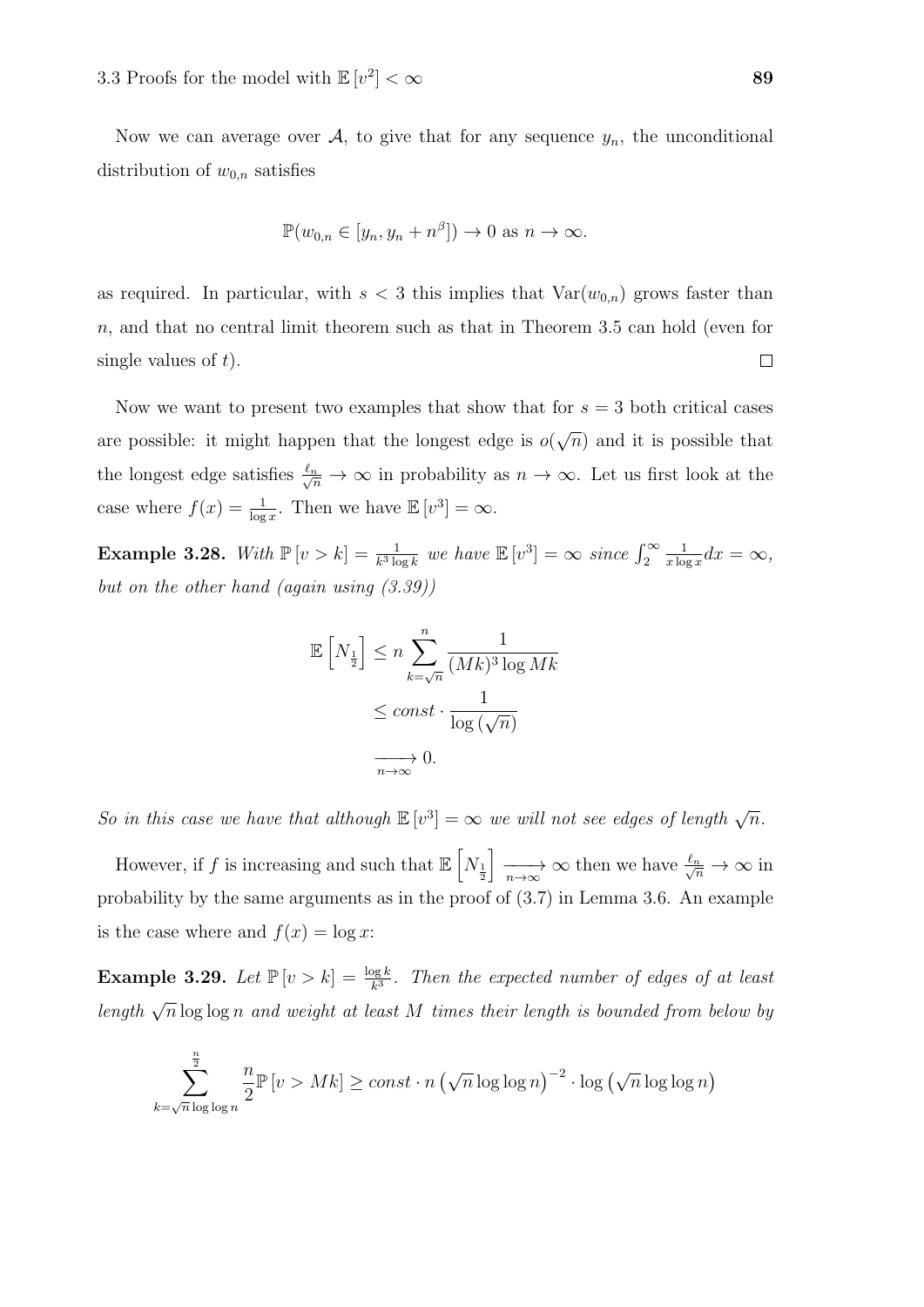$$
= const \cdot \frac{\frac{1}{2} \log n + \log \log \log n}{(\log \log n)^2}
$$
  

$$
\xrightarrow[n \to \infty]{} \infty.
$$

By the same arguments as for the lower bound in the proof of (3.7) in Lemma 3.6 we have that with positive probability we will use an edge of length  $\sqrt{n} \log \log n$ , so  $\frac{\ell_n}{\sqrt{n}} \to \infty$  in probability.

### 3.3.5 Non-constant edge probabilities

In this section we want to discuss briefly the situation in which the probabilities that edges are present are not given by a constant  $p \in (0,1]$ , but by a sequence  $(p_i)_{i\geq 1}$ where  $p_i$  is the probability that an edge of length i is present. In the case with constant edge weights this situation was analysed in [14], and it can be extended to our case as follows. As in [14] we need the following two conditions:

[C1] 
$$
0 < p_1 < 1
$$
  
\n[C2]  $\sum_{k=1}^{\infty} (1 - p_1) \dots (1 - p_k) < \infty$ .

Under these conditions the set of strongly connected points is almost surely infinite and the set of strongly connected points forms a stationary renewal process. Since this is all we needed to establish that the set of renewal points is almost surely infinite, conditions  $[C1]$  and  $C[2]$  are sufficient to get that

#### $\mathcal R$  is almost surely an infinite set.

However, in the proof of the strong law of large numbers and the central limit theorem above, we used that the strongly connected points  $\tau_i$  have exponential moments. This is in general no longer the case if we replace the constant p by a sequence  $(p_i)_{i \in \mathbb{N}}$ . In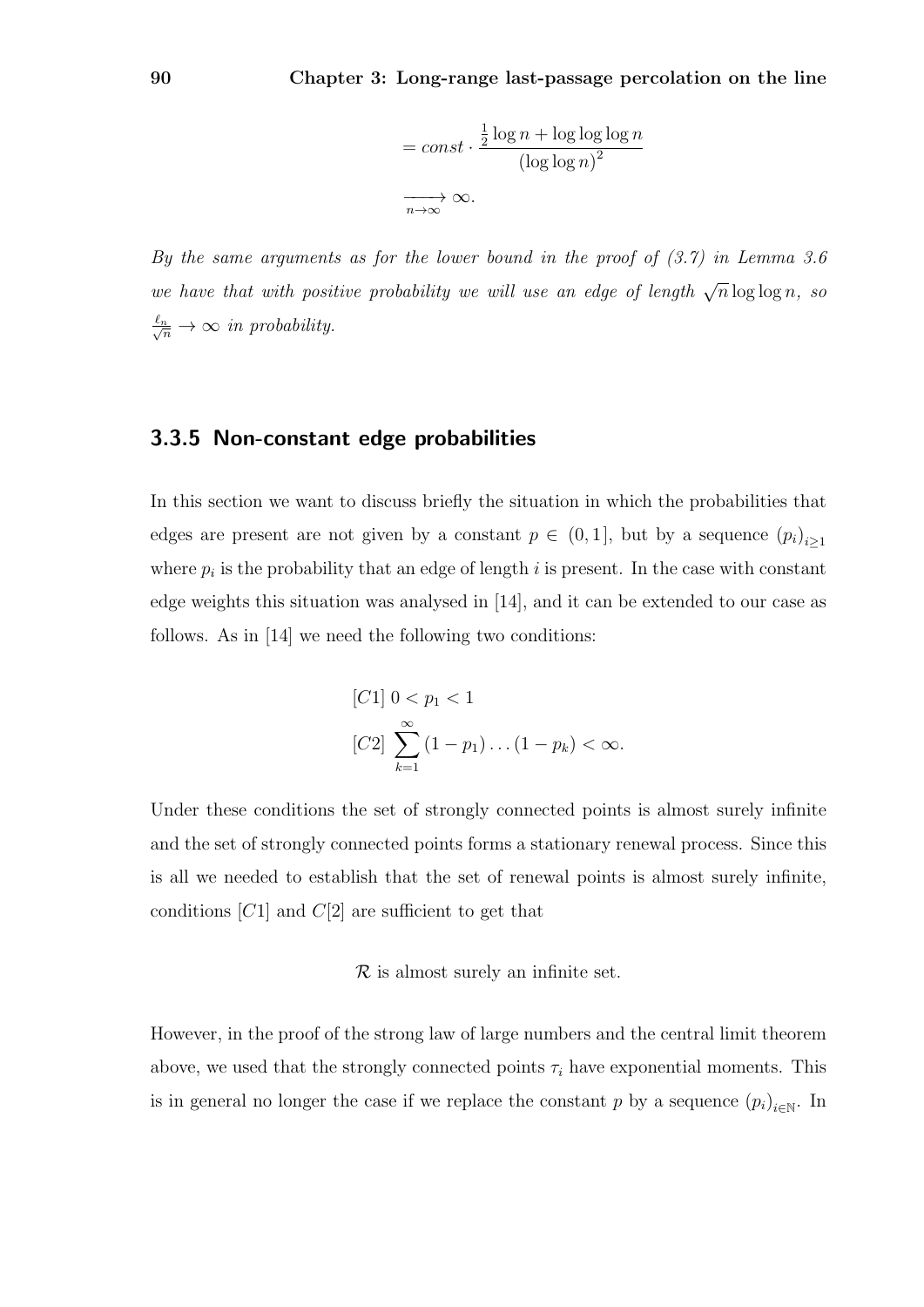[14] it was proven that  $\mathbb{E}[\tau_0] < \infty$  if the condition

[*C3*] 
$$
\sum_{k=1}^{\infty} k (1 - p_1) \dots (1 - p_k) < \infty
$$

holds. In the proofs of Propositions 3.24 and 3.25 we used that certain errors, see  $(3.29)$  and  $(3.30)$ , decay exponentially because the  $\tau_i$  had exponential moments. If we are however only interested in showing that  $\Gamma_0$  has a finite first moment, then it is enough if these errors decay fast enough to give us finite first moments of  $\nu$  and  $\mu$ conditioned on  $\mu < \infty$ . For these errors to decay fast enough it is sufficient to have two moments of  $\tau_1 - \tau_0$  and for this it is enough to have  $\mathbb{E}[\tau_0] < \infty$ . So under [C1], [C2], [C3] and the condition  $\mathbb{E}[v^3] < \infty$  for the weights, we still get a SLLN and a CLT for the weight  $w_{0,n}$ . This agrees with the results in [14]: if the weights are constant then conditions  $[C1]$ ,  $[C2]$  and  $[C3]$  give us a SLLN and CLT.

# 3.4 Proofs for the model with  $\mathbb{E}\left[v^2\right]=\infty$

In this section the weights have a distribution which does not have a second moment, i.e.  $\mathbb{E}[v^2] = \infty$ . We want to prove Theorems 3.7 and 3.8. Again, we start with the case  $p = 1$  (Theorem 3.7) and then look at the case  $p < 1$  (Theorem 3.8). The proofs follow closely those in [26] where analogous results for directed last-passage percolation in two dimensions were established.

### 3.4.1 Proof of Theorem 3.7

*Proof of Theorem 3.7:* To prove Theorem 3.7 we use approximations of  $w_{0,n}$  and w that use only the  $k$  largest weights. We define

$$
\mathcal{C}^k = \{ A \subset \{1, 2, \dots, k\} : Y_i \sim Y_j \text{ for all } i, j \in A \}
$$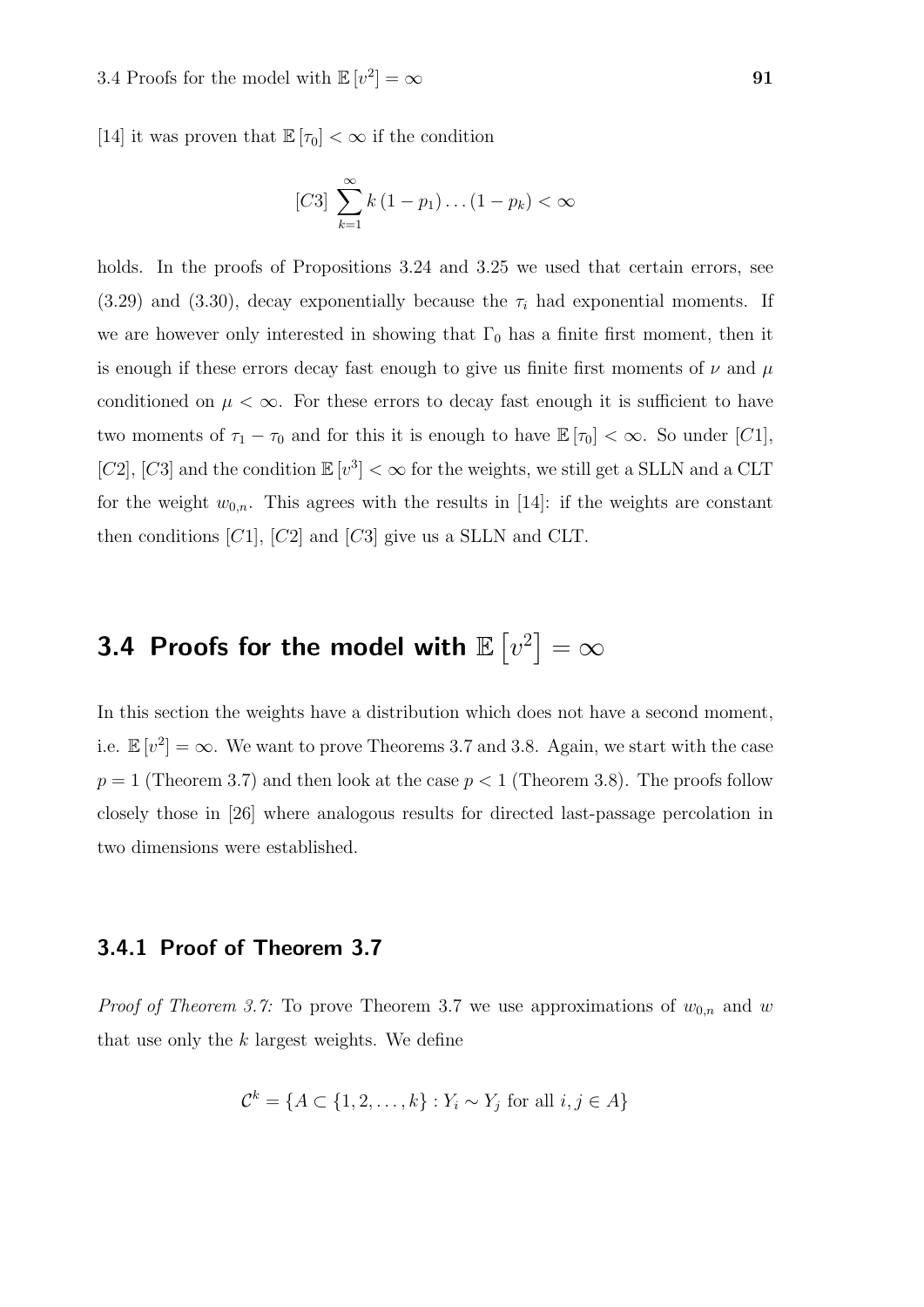and

$$
\mathcal{C}_{0,n}^k = \left\{ A \subset \left\{ 1, 2, \dots, k \wedge \binom{n+1}{2} \right\} : Y_i^{(n)} \sim Y_j^{(n)} \text{ for all } i, j \in A \right\}
$$

and put

$$
w^k = \sup_{A \in \mathcal{C}} \sum_{i \in A, i \le k} M_i,
$$

$$
w_{0,n}^k = \sup_{A \in \mathcal{C}_{0,n}} \sum_{i \in A, i \le k} M_i^{(n)}.
$$

We also define appropriately rescaled versions

$$
\widetilde{w}_{0,n}^k = \frac{w_{0,n}^k}{b_n},
$$
  

$$
\widetilde{w}_{0,n} = \frac{w_{0,n}}{b_n}.
$$

The tails of w and  $w_{0,n}$  are bounded by

$$
S^k = \sup_{A \in \mathcal{C}} \sum_{i \in A, i > k} M_i \text{ and } S^k_{0,n} = \sup_{A \in \mathcal{C}_{0,n}} \sum_{i \in A, i > k} M_i^{(n)}.
$$

The following lemma implies that w is almost surely finite and that  $w^k \to w$  for  $k \to \infty$ .

**Lemma 3.30.** With probability 1 we have  $S^k < \infty$  for all  $k \geq 0$  and  $S^k \to 0$  for  $k \to \infty$ .

*Proof.* Define  $\Lambda_i = \sup_{A \in \mathcal{C}} |A \cap \{1, ..., i\}|$ . This is the largest number of the edges  $Y_1, \ldots, Y_i$  that can be included simultaneously in an admissible path. This is independent of the weights  $(M_i)_{i \in \mathbb{N}}$ . In the two-dimensional case in [26] the corresponding random variable  $L_i$  had the distribution of the length of the longest increasing subsequence of a random permutation of the set  $\{1, \ldots, i\}$ . In our case the distribution is slightly different, but we get the same asymptotic behaviour and the same bounds that we need to prove Lemma 3.30. In the two-dimensional case two points  $(i, j), (i', j')$  are compatible if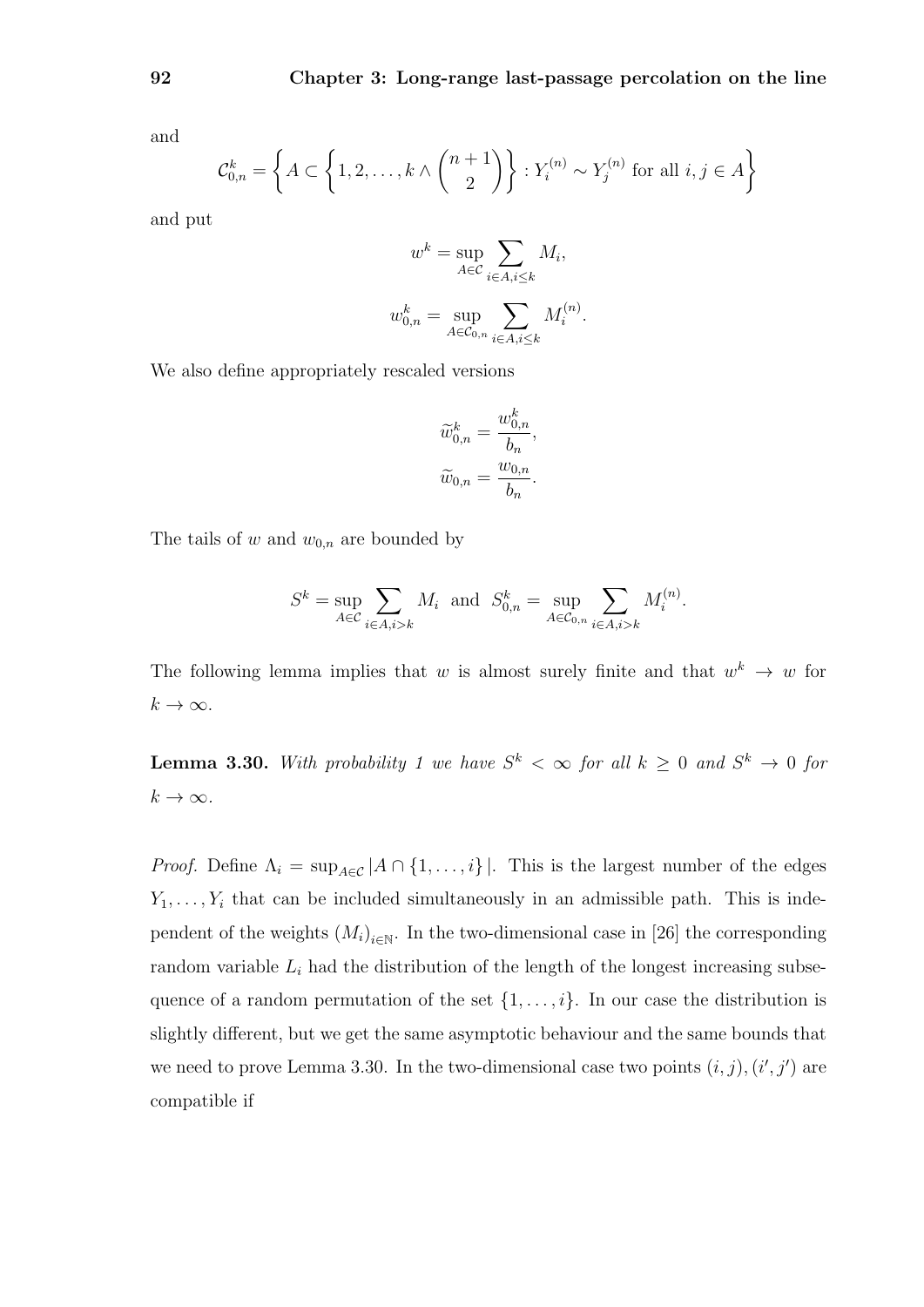•  $i \leq i'$  and  $j \leq j'$  or  $i' \leq i$  and  $j' \leq j$ .

In our case two edges (represented by two points in  $[0, 1]^2$ ) are compatible if

•  $i \leq \min(i', j')$  and  $j \leq \min(i', j')$  or  $i' \leq \min(i, j)$  and  $j' \leq \min(i, j)$  (under the condition  $i < j$  and  $i' < j'$  this is equivalent to  $j \leq i'$  or  $j' \leq i$ .

We can see that the second condition is more restrictive. Therefore, any path that is admissible in our model is also admissible in the two-dimensional model. If we therefore look at the largest number of points  $Y_1, \ldots, Y_i$  that we can include in an admissible path in the two models we get that

$$
L_i \ge \Lambda_i \text{ a.s.} \tag{3.43}
$$

Since we have  $\mathbb{E}[L_i] \leq c$  $\sqrt{i}$ ,  $\mathbb{E}[L_i^2] \leq ci$  and  $\frac{L_i}{i^{\frac{1}{s}}}$  $\stackrel{d}{\to} 0$ , for  $i \to \infty$  and  $s \in (0, 2)$ , we get the same results for the corresponding variable  $\Lambda_i$ :

$$
\mathbb{E}[\Lambda_i] \le c\sqrt{i}, \ \mathbb{E}\left[\Lambda_i^2\right] \le ci, \ \frac{\Lambda_i}{i^{\frac{1}{s}}} \xrightarrow{d} 0 \text{ for } i \to \infty \text{ and } s \in (0, 2).
$$

Indeed,  $\Lambda_i$  has been studied in its own right as the "independence number of a random interval graph"; see for example [33] and [8], where, among other things, a central limit theorem and large deviations principle are obtained.

The difference between  $L_i$  and  $\Lambda_i$  is the main difference between our model and the two-dimensional nearest-neighbour last-passage percolation model studied in [26]. Since we have the bound (3.43), we can follow the proof of Lemma 3.1 in [26]: put  $U_k = \sum_{i=k+1}^{\infty} \Lambda_i (M_i - M_{i+1})$  and for fixed  $A \in \mathcal{C}$  define  $R_i = |A \cap \{1, \ldots, i\}|$ . Then

$$
\sum_{i \in A, i > k} M_i = \lim_{n \to \infty} \sum_{i \in A, k < i \le n} M_i
$$
\n
$$
= \lim_{n \to \infty} \sum_{i = k+1}^n M_i \mathbb{1}_{\{i \in A\}}
$$
\n
$$
= \lim_{n \to \infty} \sum_{i = k+1}^n M_i (R_i - R_{i-1})
$$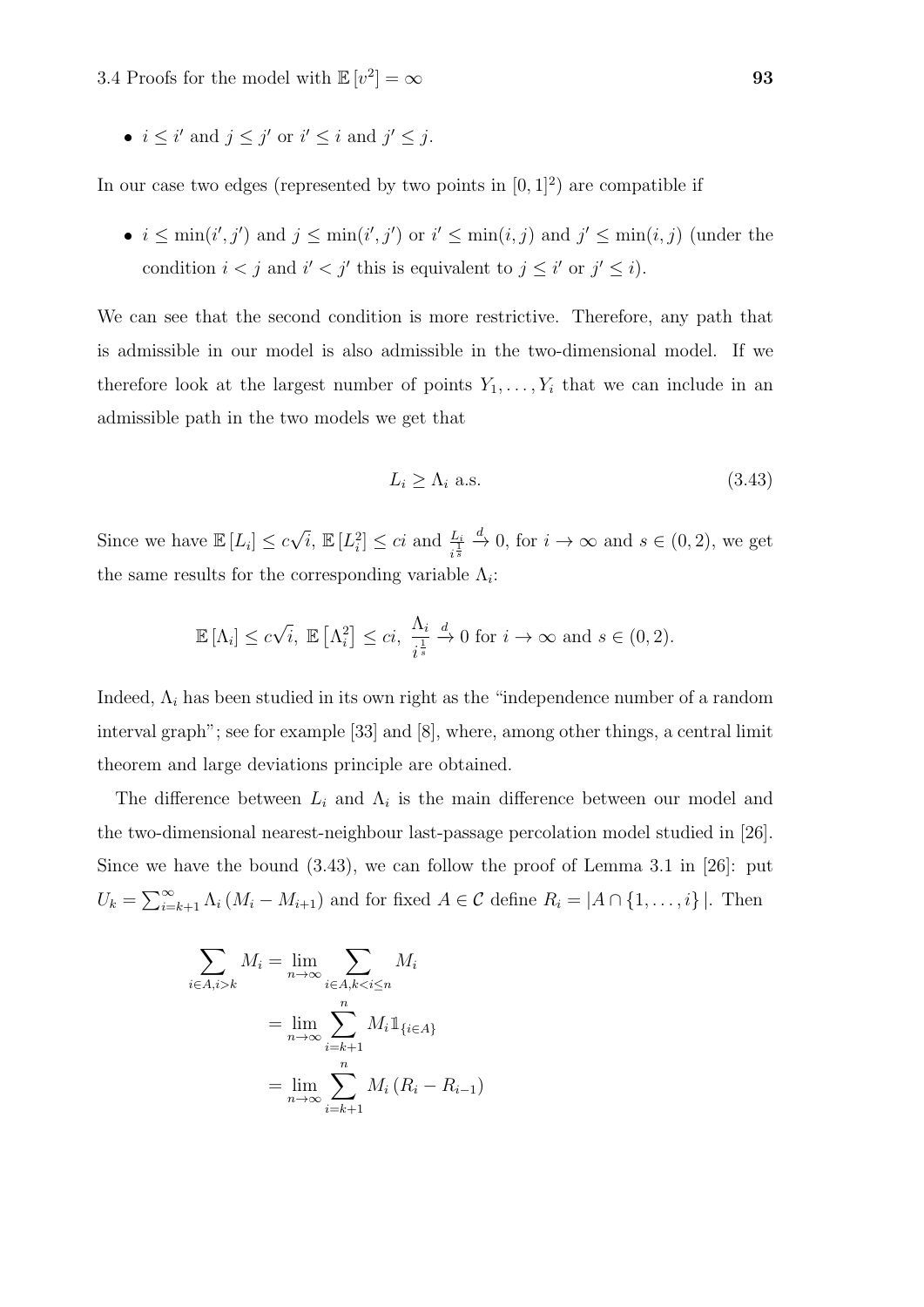$$
= \lim_{n \to \infty} \left[ -M_{k+1}R_k + \sum_{i=k+1}^{n-1} R_i (M_i - M_{i+1}) + M_n R_n \right]
$$
  
\n
$$
\leq \lim_{n \to \infty} \sum_{i=k+1}^{n-1} R_i (M_i - M_{i+1}) + \lim_{n \to \infty} \inf M_n R_n
$$
  
\n
$$
\leq \lim_{n \to \infty} \sum_{i=k+1}^{n-1} \Lambda_i (M_i - M_{i+1}) + \lim_{n \to \infty} \inf M_n \Lambda_n
$$
  
\n
$$
= U_k + \liminf_{n \to \infty} M_n \Lambda_n
$$
  
\n
$$
= U_k.
$$

Therefore, we have  $S^k \leq U_k$  for all k and it suffices to show that  $U_k \to 0$  as  $k \to \infty$ . Since  $U_k$  is the remainder of an infinite sum, it is actually enough to show that  $U_k < \infty$ almost surely. By the independence of  $(\Lambda_i)$  and  $(M_i)$  we get that

$$
\mathbb{E}\left[U_k\right] = \sum_{i=k+1}^{\infty} \mathbb{E}\left[\Lambda_i\right] \left(\mathbb{E}\left[M_i\right] - \mathbb{E}\left[M_{i+1}\right]\right)
$$
  

$$
\leq \sum_{i=k+1}^{\infty} c\sqrt{i} \left(\mathbb{E}\left[M_i\right] - \mathbb{E}\left[M_{i+1}\right]\right).
$$

Now we can use the known distribution of the  $M_i$  ( $M_i$  has the distribution of  $(V_i)^{-\frac{1}{s}}$ where  $V_i \sim \text{Gamma}(i, 1)$  to get

$$
\mathbb{E}\left[U_k\right] \leq \frac{c}{s} \sum_{i=k+1}^{\infty} \sqrt{i} \left(i - \frac{1}{s} - 1\right)^{-\frac{1}{s}}
$$

(see Lemma 3.1 of [26] for the details). The last sum is finite for all  $k > \frac{1}{s}$  and it follows that  $U_k < \infty$  almost surely for all k.  $\Box$ 

Theorem 3.7 then follows from the next two propositions which were proved in [26] (Propositions 3.2 and 3.3). The proofs are almost identical and rely on the two following facts:

• The distribution of the weights  $M_i$  in [26] and in our model is exactly the same.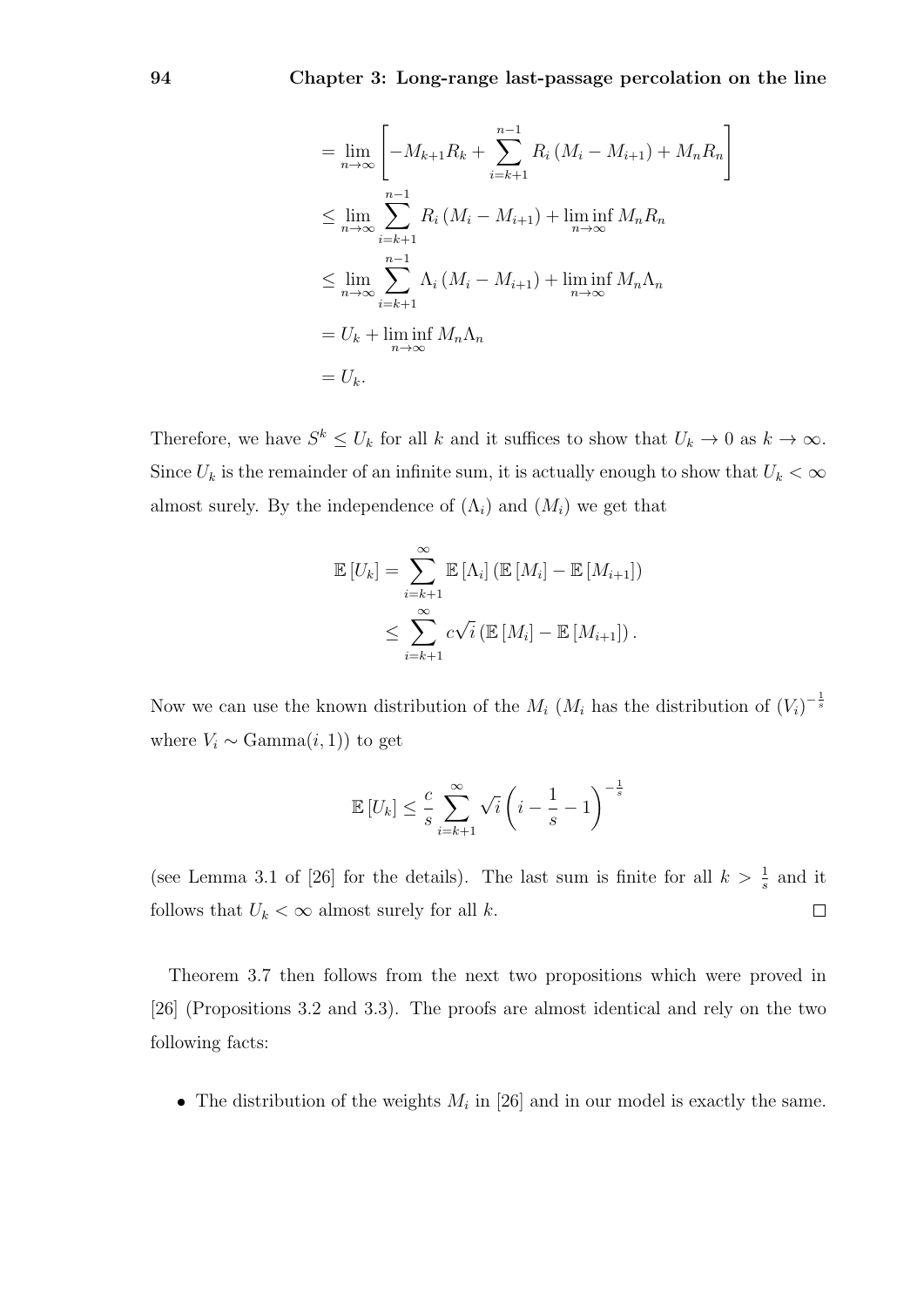The definition of compatible points/edges is slightly different, but such that  $\Lambda_i \leq L_i.$ 

**Proposition 3.31.** Let  $\varepsilon > 0$  and k be fixed. Then for all sufficiently large n there exists a coupling of the continuous and the discrete model indexed by n such that

$$
\mathbb{P}\left[\sum_{i=1}^{k} \left| M_i - \widetilde{M}_i^{(n)} \right| > \varepsilon \right] \leq \varepsilon,
$$
\n
$$
\mathbb{P}\left[\sum_{i=1}^{k} \left\| Y_i - Y_i^{(n)} \right\| > \varepsilon \right] \leq \varepsilon,
$$
\n
$$
\mathbb{P}\left[\mathcal{C}_{0,n}^k \neq \mathcal{C}^k\right] \leq \varepsilon.
$$
\n
$$
(3.44)
$$

Here we use the Euclidean distance in  $\mathbb{Z}^2$  as distance between two edges  $Y_1 = (a, b)$ and  $Y_2 = (a', b')$  in (3.44).

Sketch of the Proof: The first two statements follow straightforwardly from the convergence stated in (3.12) and (3.13). The last statement follows from the fact that with high probability, a small perturbation of the  $Y_i$  does not affect the ordering of  $\Box$ the points.

**Proposition 3.32.** Let  $\varepsilon > 0$ . Then for sufficiently large k and  $\widetilde{S}_{0,n}^k = \frac{S_{0,n}^k}{b_n}$ ,

$$
\mathbb{P}\left[\widetilde{S}_{0,n}^{k} > \varepsilon\right] \leq \varepsilon
$$

for all n.

Remark 3.33. A detailed proof of Proposition 3.32 can be found in Section 3.2 of [26]. The transfer to our situation follows again from the two facts stated before Proposition 3.31.

We can then write

$$
|w - \widetilde{w}_{0,n}| = |(w - w^{k_n}) + (w^{k_n} - \widetilde{w}_{0,n}^{k_n}) + (\widetilde{w}_{0,n}^{k_n} - \widetilde{w}_{0,n})|
$$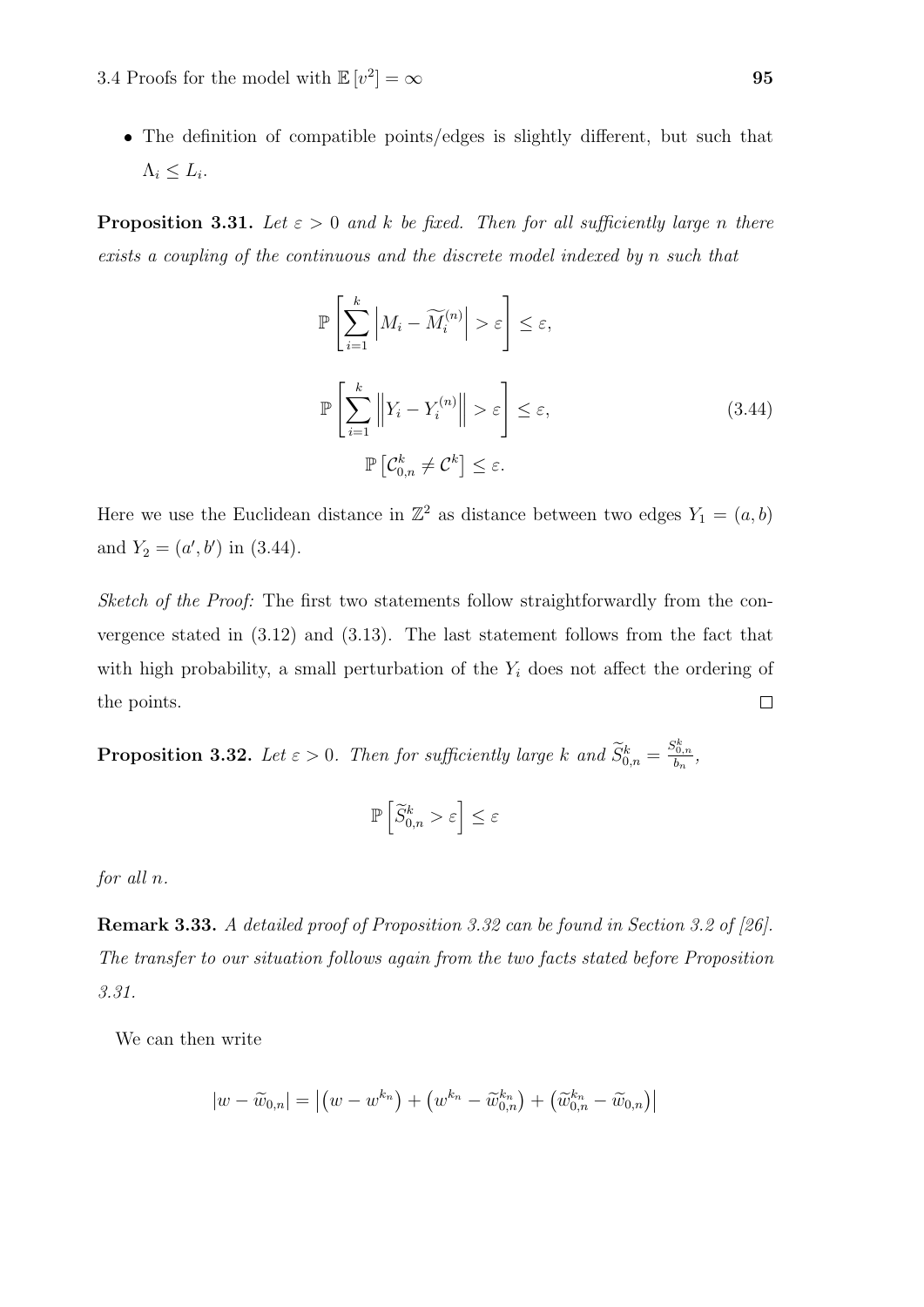$$
\leq S^{k_n} + \left| w^{k_n} - \widetilde{w}_{0,n}^{k_n} \right| + \widetilde{S}_{0,n}^{k_n}
$$

and for some suitable sequence  $k_n$  we have that the first and last term tend to 0 in probability. We also have that on  $\mathcal{C}_{0,n}^{k_n} = \mathcal{C}^{k_n}$ ,

$$
\left| w^{k_n} - \widetilde{w}_{0,n}^{k_n} \right| \le \sum_{i=1}^{k_n} \left| M_i - \widetilde{M}_i^{(n)} \right|
$$

holds. Since  $\mathbb{P}\left[\mathcal{C}_{0,n}^k \neq \mathcal{C}^k\right] \to 0$  and  $\sum_{i=1}^{k_n} \left|M_i - \widetilde{M}_i^{(n)}\right|$  $\rightarrow$  0 in probability, we have that  $\widetilde{w}_{0,n} \to w$  as required for Theorem 3.7.  $\Box$ 

### 3.4.2 Proof of Theorem 3.8

The proof in the case  $p < 1$  goes through in an essentially identical way, after making a couple of appropriate observations.

First, the number of edges in the interval  $[0, n]$  is no longer  $\binom{n+1}{2}$  $\binom{+1}{2}$ , but is now a Binomial $\left(\binom{n+1}{2}, p\right)$  random variable. Since under (3.6) we have that

$$
a_{\binom{n+1}{2}}/a_{p\binom{n+1}{2}} \to p^{-1/s}
$$
 as  $n \to \infty$ ,

it's easy to obtain that equation (3.13) generalises for  $p \in (0, 1]$  to

$$
p^{-1/s} \left( \widetilde{M}_1^{(n)}, \widetilde{M}_2^{(n)}, \dots, \widetilde{M}_k^{(n)} \right) \xrightarrow{d} (M_1, M_2, \dots, M_k)
$$
 (3.45)

as  $n \to \infty$ , so that the asymptotics of the heaviest edges change simply by a constant factor.

The second issue concerns the set of feasible paths. Since not all edges are present, it is no longer the case that if  $x = (i, j)$  and  $y = (i', j')$  are two edges with  $i < j \leq i' < j'$ , then x and y can necessarily be used in the same path (there may be no feasible path between  $j$  and  $i'$ ).

However, if k is fixed and  $n \to \infty$ , then with high probability, any subset of the k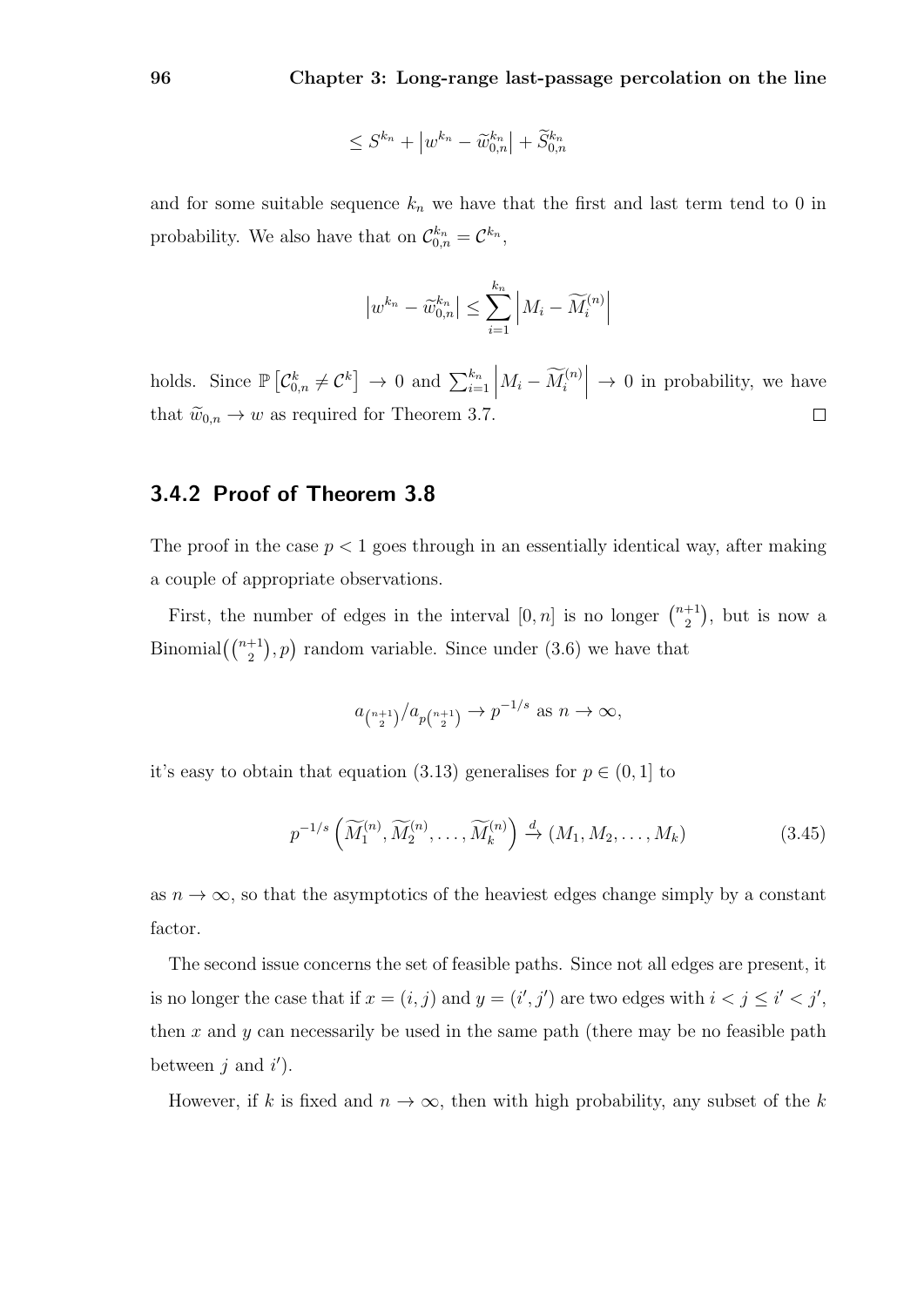heaviest edges which are compatible with each other in this sense can be used together in a path (since the minimal distance between the endpoints of two such edges goes to infinity in probability). Then, since the argument above shows that we can obtain an arbitrarily close approximation to  $w$  by considering only the  $k$  heaviest edges, the result of Theorem 3.8 for  $p < 1$  can be obtained just as before.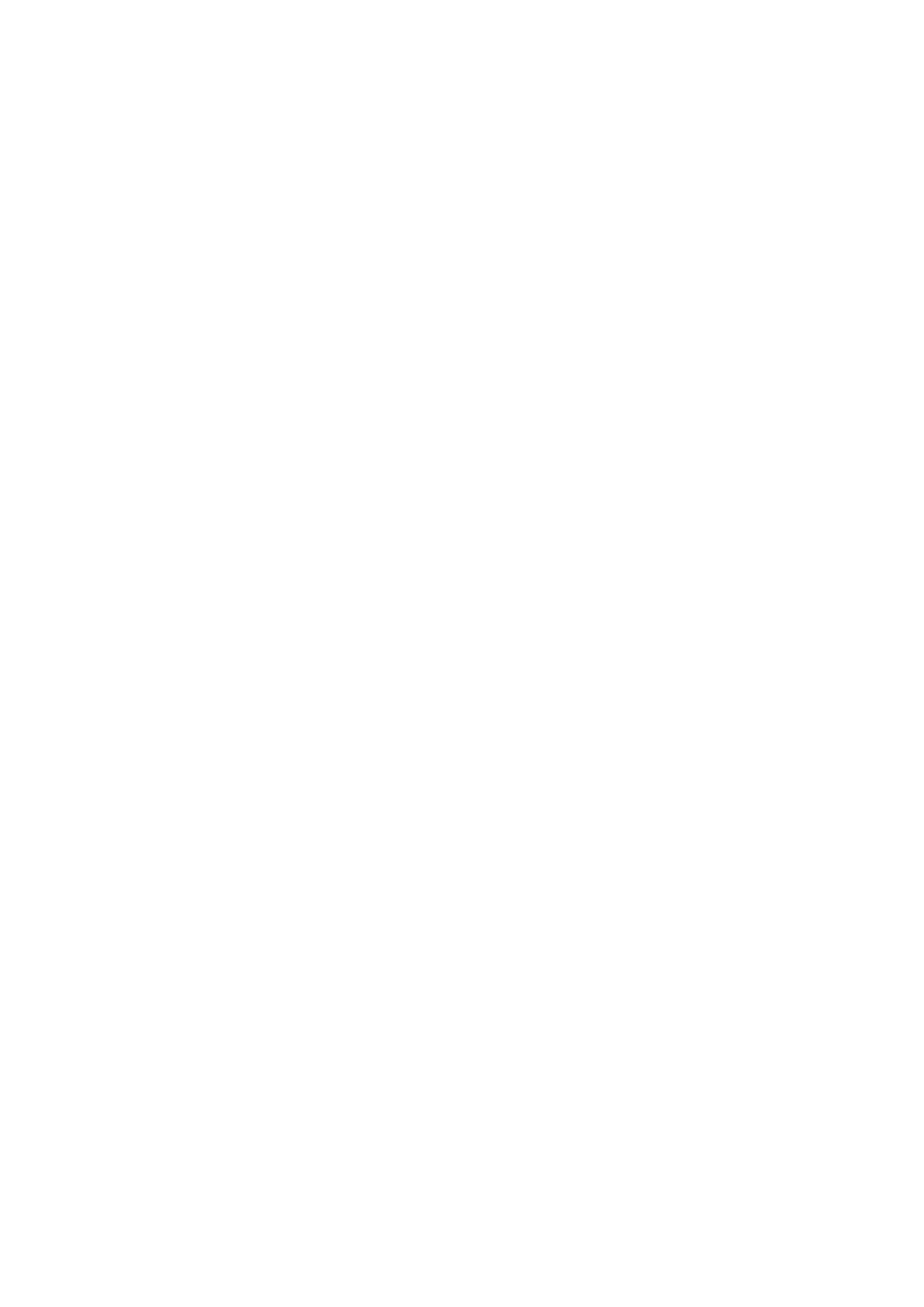# Chapter 4

# Convoy formation in a travelling servers model

## 4.1 Introduction

We consider the following model: we have  $n \in \mathbb{N}$  servers starting at the origin at time 0. A Poisson process with intensity  $\lambda \in (0, \infty)$  on  $(\mathbb{R}_{+})^2$  generates arrivals of customers for these servers. The number of points in the Poisson process in a set  $[a, b] \times [c, d]$ is the number of customers that arrive in the (space) interval  $[a, b]$  between time c and d. Initially, each server waits an exponential amount of time with mean  $\frac{1}{\nu}$  at the origin, independent of the other servers. Upon completion of this holding time, a server jumps to the first free customer to the right of the origin and serves this customer. All service times are i.i.d. exponentials with parameter  $\nu$ . After completion of a service the customer leaves the system and the server jumps to the next free customer to the right. When a server makes a jump it ignores customers that are currently being served by other servers. Figure 4.1 below illustrates the behaviour of the model for  $n = 1$ .

As mentioned in the introduction, we want to analyse the asymptotic behaviour of  $X_t^{(j)}$  $t_i^{(j)}$ , the position of server j at time t, and its inverse  $T_x^{(j)}$ , the passage time of server  $j$  to  $x$ . In particular, we are interested in the number and sizes of convoys formed by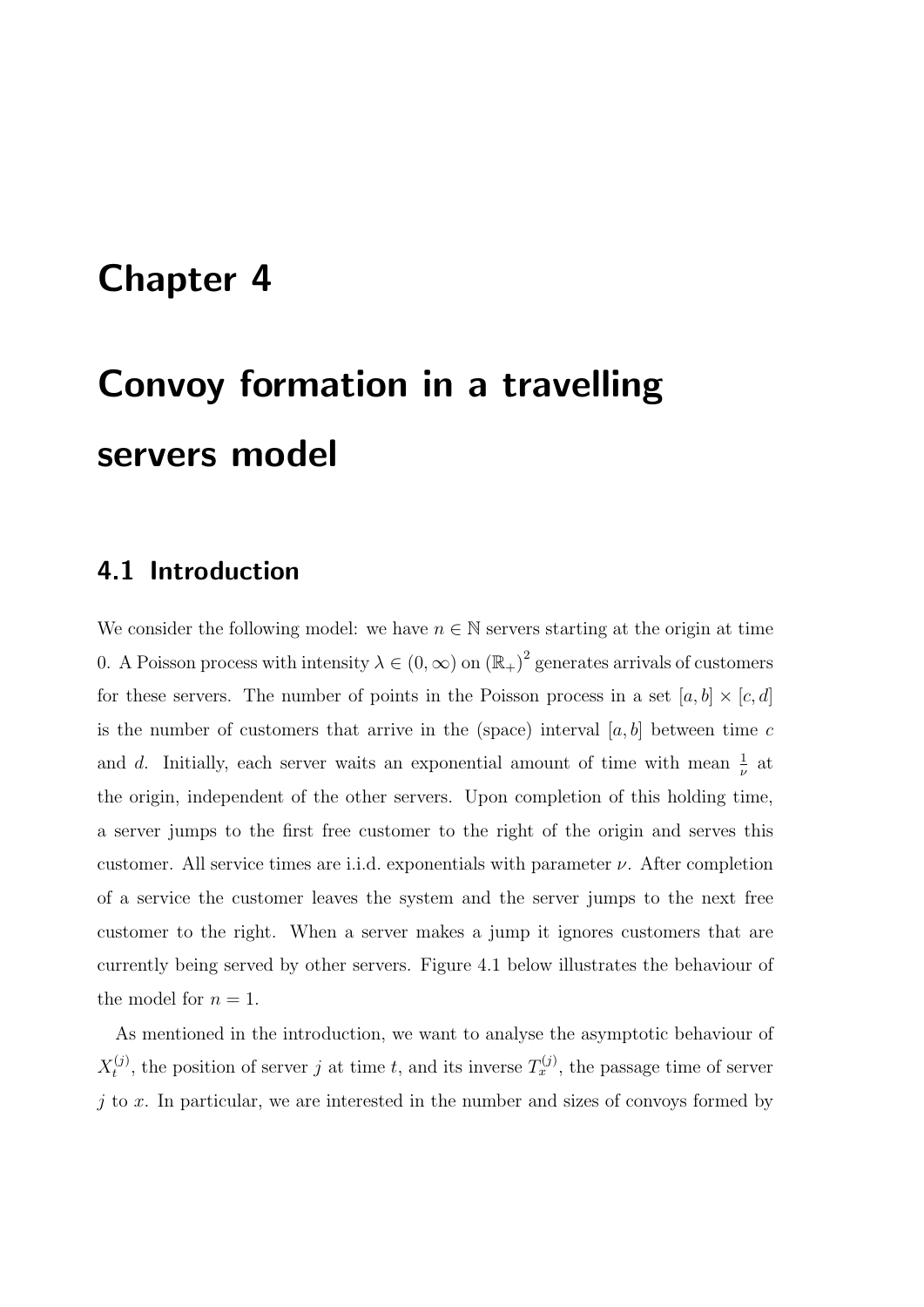

Figure 4.1: Travelling servers model for  $n = 1$ . The black dots symbolize the customers/arrivals in the Poisson process. The solid line is the space-time path of the server.

the servers. A convoy is formed by servers that overtake each other infinitely often. We can show that for  $n = 2$  the two servers meet infinitely often with probability 1 (Proposition 4.12). This corresponds to the formation of a single convoy of size 2. For  $n = 3$  two different behaviours are possible: with positive probability we will see a single convoy of size 3 and with positive probability we will see two convoys, one of size 2 and one of size 1. We prove asymptotic results for  $X_t^{(j)}$  $t_t^{(j)}$  for  $n = 2$  (see Theorem 4.4) and for  $n = 3$  for a single convoy (see Theorem 4.6) and if the servers split up (see Theorem 4.8). It follows from the arguments used in the proofs of Theorems 4.6 and 4.8 that we can generalize the results for general  $n$ , see Theorem 4.10: the  $n$ servers will randomly arrange themselves in any sequence of convoys that are strictly decreasing in size.

We will start with the model for  $n = 1$ . The results are based on the treatment of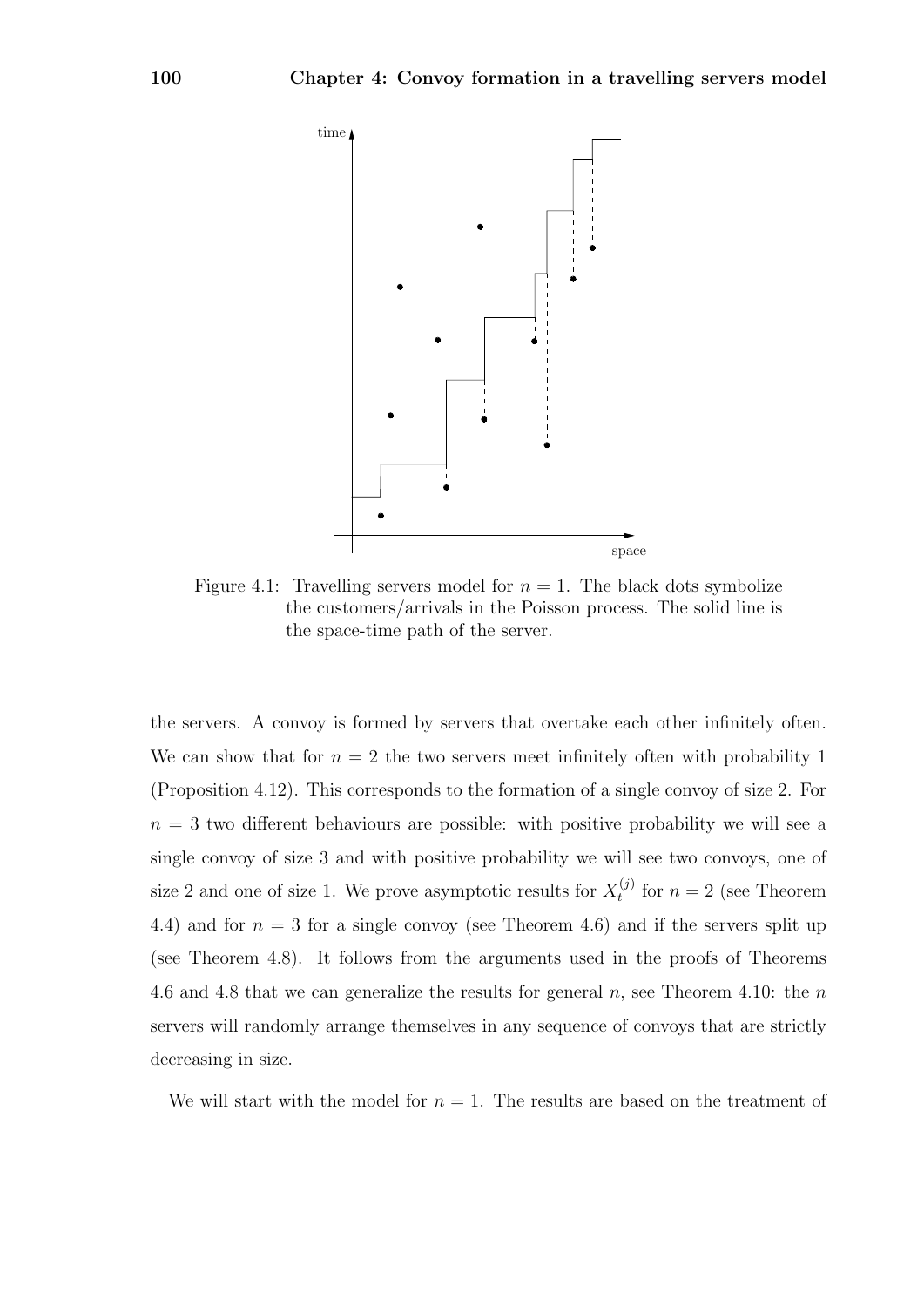this model in [36] and [47]. We will then move on to the model with  $n \geq 2$  servers. This model has not been studied before and the results are original. The chapter is organized as follows: Section 4.2 contains our main results for  $n = 1, 2, 3$  and general n. We will prove these results in Section 4.3.

**Remark 4.1.** For  $n \geq 2$ , apart from referring to the servers by their labels  $1, \ldots, n$ , we will use the labels  $(b)$  and  $(f)$  to refer to the back/leftmost and front/rightmost server  $(n = 2)$  and the labels  $(b)$ ,  $(f)$  and  $(m)$  to refer to the back/leftmost, front/rightmost and middle server  $(n = 3)$ .

# 4.2 Results

We present our main results in five theorems: Theorem 4.2 ( $n = 1$ ), Theorem 4.4  $(n = 2)$ , Theorems 4.6 and 4.8  $(n = 3)$  and Theorem 4.10 (general n). We begin with the model with  $n = 1$ . Since we do not have to distinguish between different servers we let  $X_t$  be the position of the server at time t and  $T_x$  its passage time to site x, i.e.

$$
T_x = \inf \{ t \ge 0 : X_t \ge x \} .
$$

We get the following result describing the asymptotic logarithmic speed of the server. We will prove this result in Section 4.3.1.

**Theorem 4.2.** Let  $n = 1$ . Then

$$
X_t - \frac{\nu}{\lambda} \log t \tag{4.1}
$$

converges almost surely to a finite random variable. In particular,

$$
\lim_{t \to \infty} \frac{X_t}{\log t} = \frac{\nu}{\lambda}
$$

almost surely.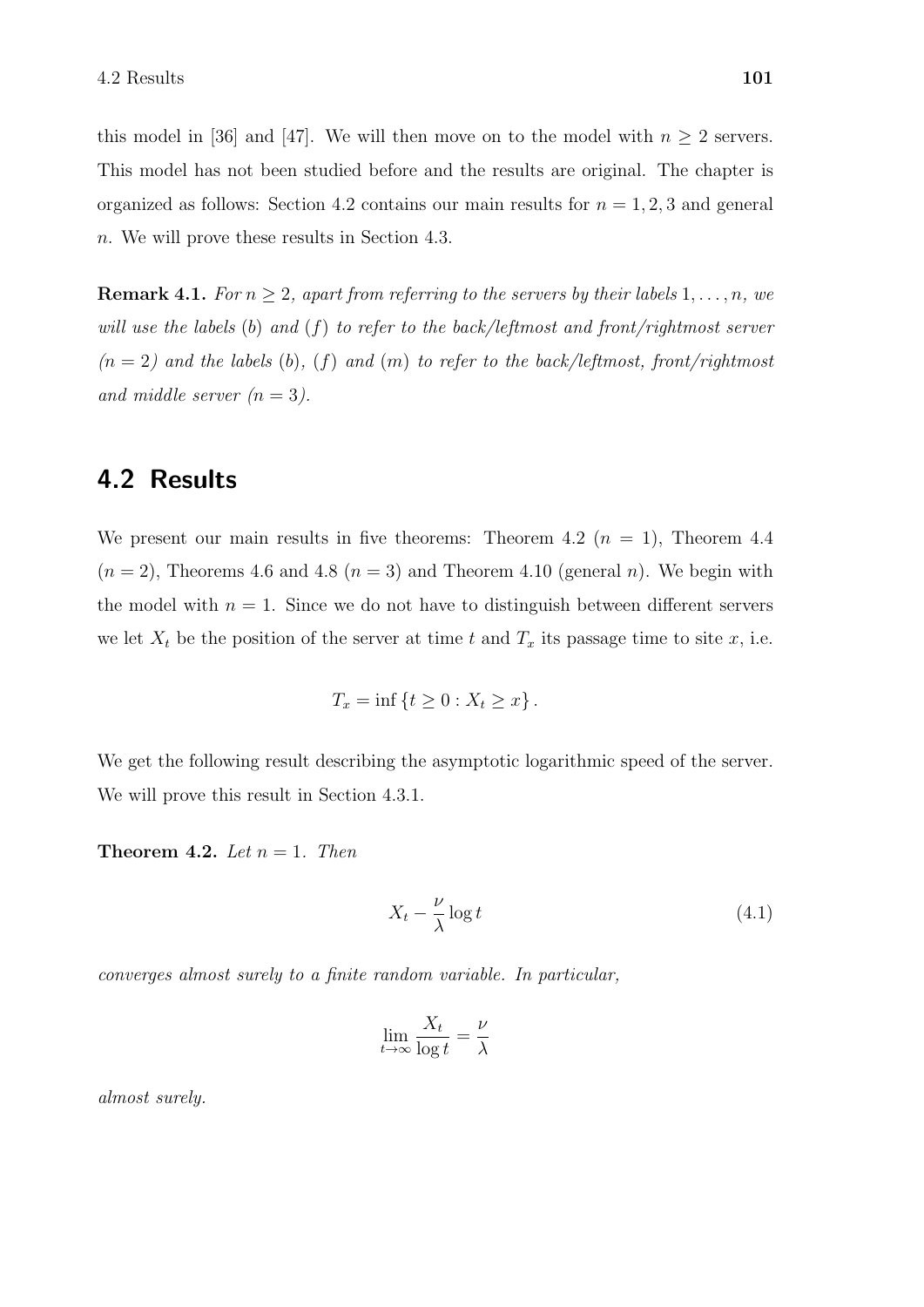**Remark 4.3.** The almost sure convergence in  $(4.1)$  is equivalent to the following statement:  $T_x/e^{\lambda x}_{\nu}$  converges almost surely to a strictly positive, finite random variable.

Now we consider the model with two servers. Each server waits an exponential amount of time before making its first jump. The random variables  $X_t^{(1)}$  $T_t^{(1)}, X_t^{(2)}, T_x^{(1)}$ and  $T_x^{(2)}$  are similar to  $X_t$  and  $T_x$  above, but now we have to distinguish between the two servers (where we decide arbitrarily which server has label 1 and which server has label 2). We will prove the following result.

**Theorem 4.4.** Let  $n = 2$ . Then

$$
X_t^{(1)} - \frac{2\nu}{\lambda} \log t \ and \ X_t^{(2)} - \frac{2\nu}{\lambda} \log t
$$

converge almost surely to the same finite random variable. In particular,

$$
\lim_{t \to \infty} \frac{X_t^{(1)}}{\log t} = \lim_{t \to \infty} \frac{X_t^{(2)}}{\log t} = \frac{2\nu}{\lambda}
$$

almost surely.

Remark 4.5. Theorem 4.4 shows that two servers behave essentially like a single server with twice the service rate. With probability 1 the two servers form a single convoy of size 2.

For  $n = 3$  two different behaviours are possible. Let A be the event that the three servers overtake each other infinitely often (i.e. the back server overtakes the middle server infinitely often and the middle server overtakes the front server infinitely often).

**Theorem 4.6.** Let  $n = 3$ . We have  $\mathbb{P}[A] > 0$  and on A

$$
X_t^{(1)} - \frac{3\nu}{\lambda} \log t, \ X_t^{(2)} - \frac{3\nu}{\lambda} \log t \ and \ X_t^{(3)} - \frac{3\nu}{\lambda} \log t
$$

converge almost surely to the same finite random variable. In particular,

$$
\lim_{t \to \infty} \frac{X_t^{(1)}}{\log t} = \lim_{t \to \infty} \frac{X_t^{(2)}}{\log t} = \lim_{t \to \infty} \frac{X_t^{(3)}}{\log t} = \frac{3\nu}{\lambda}
$$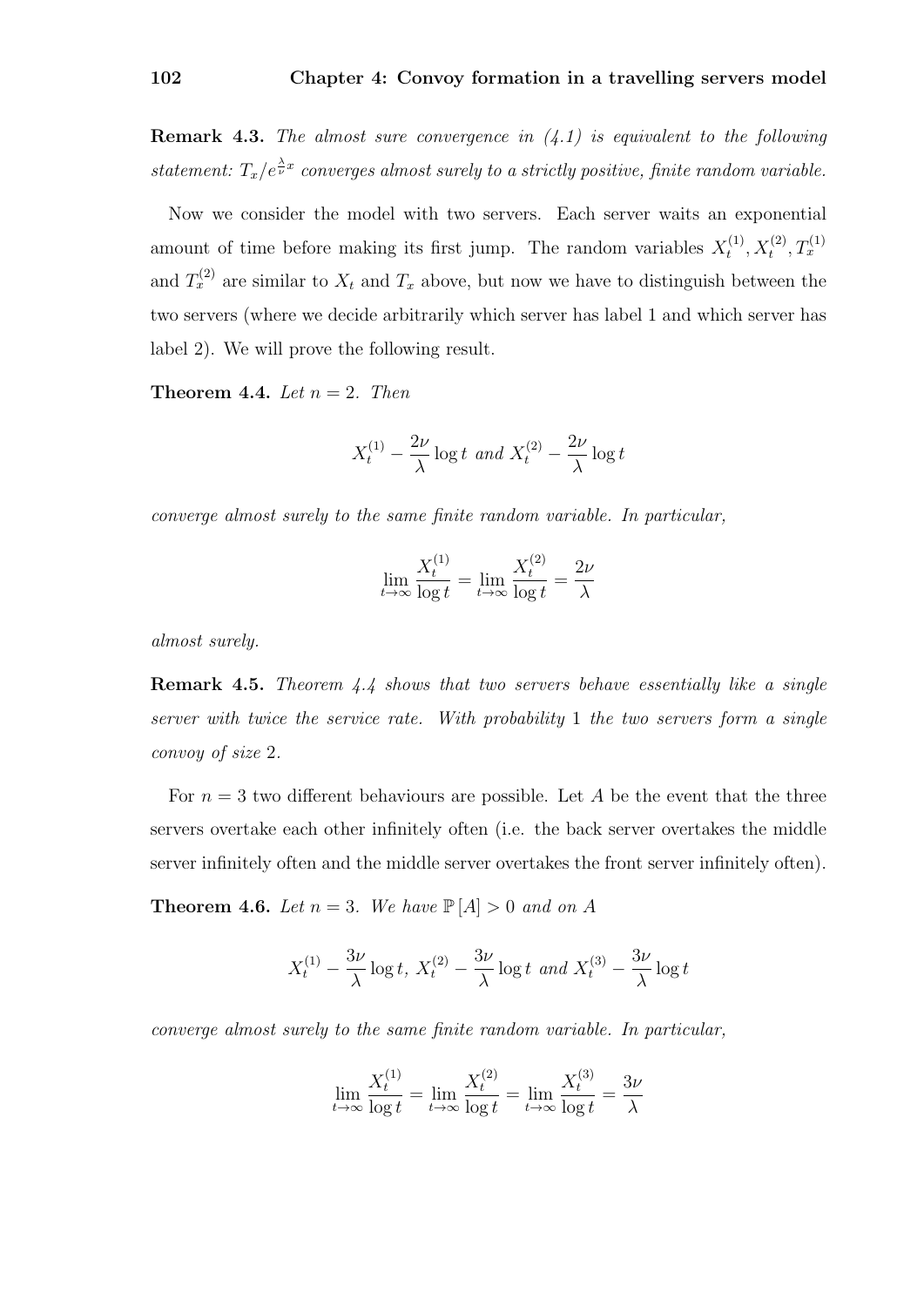almost surely.

**Remark 4.7.** On A the three servers behave essentially like a single server with three times the service rate and they form a single convoy of size 3.

**Theorem 4.8.** Let  $n = 3$ . We also have  $\mathbb{P}[A^c] > 0$ . On  $A^c$  there exist  $i, j \in \{1, 2, 3\}$ and  $k \in \{1, 2, 3\} \setminus \{i, j\}$  such that

$$
X_t^{(i)} - \frac{2\nu}{\lambda} \log t \ and \ X_t^{(j)} - \frac{2\nu}{\lambda} \log t \tag{4.2}
$$

converge almost surely to the same finite random variable. In particular,

$$
\lim_{t \to \infty} \frac{X_t^{(i)}}{\log t} = \lim_{t \to \infty} \frac{X_t^{(j)}}{\log t} = \frac{2\nu}{\lambda}
$$

almost surely. Furthermore,

$$
X_t^{(k)} - \frac{\nu}{\lambda} \log t \tag{4.3}
$$

converges almost surely to a finite random variable. In particular,

$$
\lim_{t \to \infty} \frac{X_t^{(k)}}{\log t} = \frac{\nu}{\lambda}
$$

almost surely.

**Remark 4.9.** On  $A<sup>c</sup>$  the front two servers behave like a single server with twice the service rate and the last server behaves just like a single server. The front two servers move so fast that their removal of some of the customers has no positive effect on the asymptotic speed of the last server. We observe the formation of two convoys: one of size 2 and one of size 1.

For general  $n$  we have that results similar to Theorems 4.6 and 4.8 hold.

**Theorem 4.10.** For any  $\ell \geq 1$  and any sequence  $a_1 > a_2 > \ldots > a_{\ell} > 0$  such that  $\sum_{i=1}^{\ell} a_i = n$  we have that the following result holds. With positive probability there exist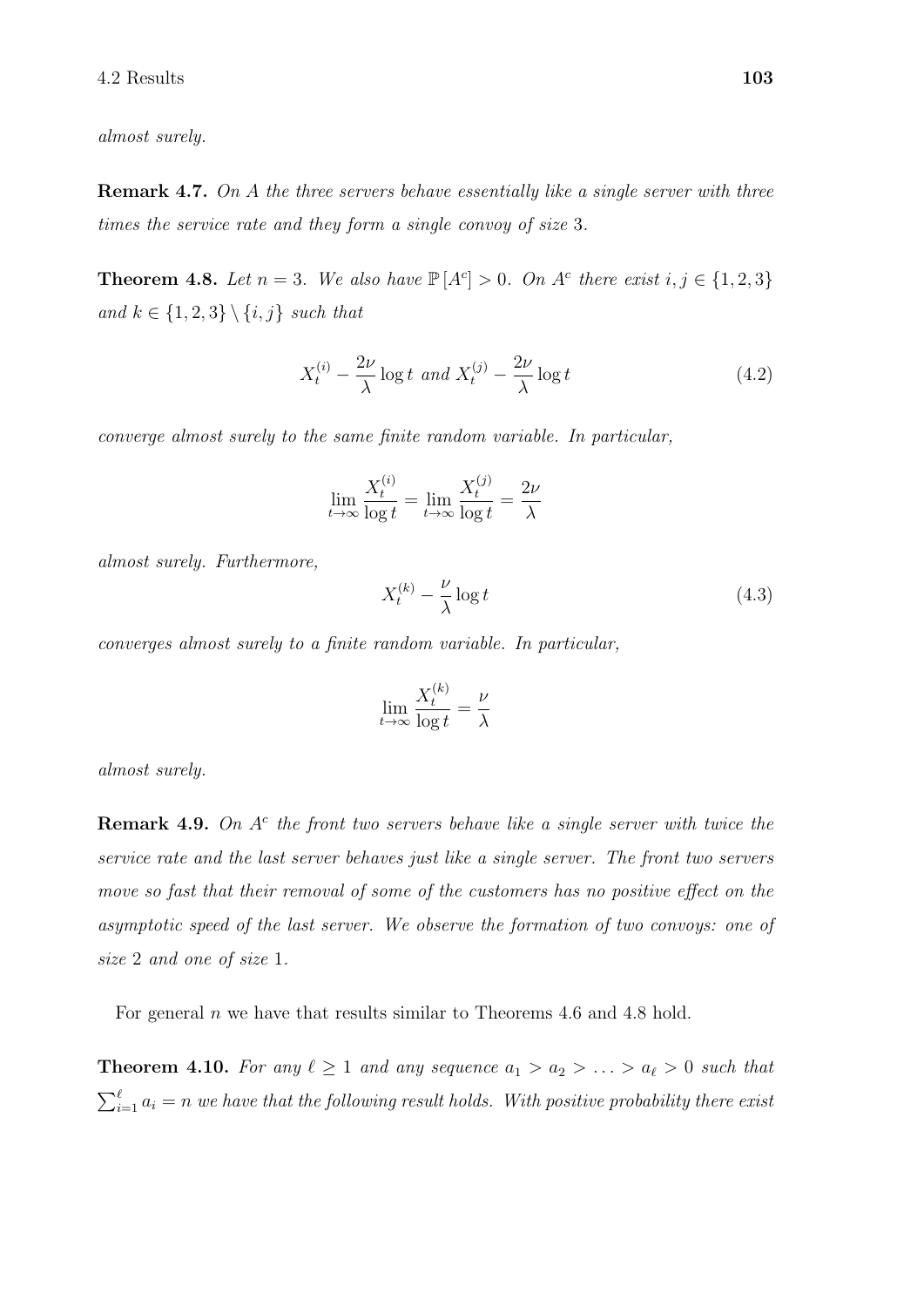$i_{j,1}, \ldots, i_{j,a_j} \in \{1, \ldots, n\} \setminus \{i_{1,1}, \ldots, i_{1,a_1}, i_{2,1}, \ldots, i_{2,a_2}, i_{3,1}, \ldots, i_{j-1,a_{j-1}}\}, \ j = 1, \ldots, \ell,$ such that for every  $j = 1, \ldots, \ell$ 

$$
X_t^{(i_{j,k})} - \frac{a_j \nu}{\lambda} \log t \qquad k = 1, \dots, a_j
$$

all converge almost surely to the same finite random variable. In particular, for  $j =$  $1, \ldots, \ell,$ 

$$
\lim_{t \to \infty} \frac{X_t^{(i_{j,k})}}{\log t} = \frac{a_j \nu}{\lambda} \qquad k = 1, \dots, a_j
$$

almost surely.

**Remark 4.11.** Theorem 4.10 says that the n servers can arrange themselves in any sequence of convoys that are strictly decreasing in size. The speed of a server is proportional to the size of the group. The asymptotic behaviour of a server travelling in a group of size m is the same as the asymptotic behaviour of a single server with service rate mv. The proof of this theorem follows from the methods used in the proofs of Theorems 4.6 and 4.8 and we omit the details here. Note that we have at most  $-\frac{1}{2} + \sqrt{2n + \frac{1}{4}}$  $\frac{1}{4}$  convoys and that this is also the minimum for the size of the first (largest) convoy.

# 4.3 Proofs

In this section we will present the proofs of Theorems 4.2, 4.4, 4.6 and 4.8.

## 4.3.1 Proof of Theorem 4.2  $(n = 1)$

Proof of Theorem 4.2: The last statement in Theorem 4.2 has been proved in [36] and [47] for a speed  $v < \infty$ . In [35] more general service time distributions were considered. The first statement in Theorem 4.2 is stronger and implies the second statement.

We introduce the following notation for the service times and the jumps of the server. Let  $E_i$  be the length of the *i*-th service,  $i = 1, 2, \ldots$  Then  $E_1, E_2, \ldots$  are i.i.d.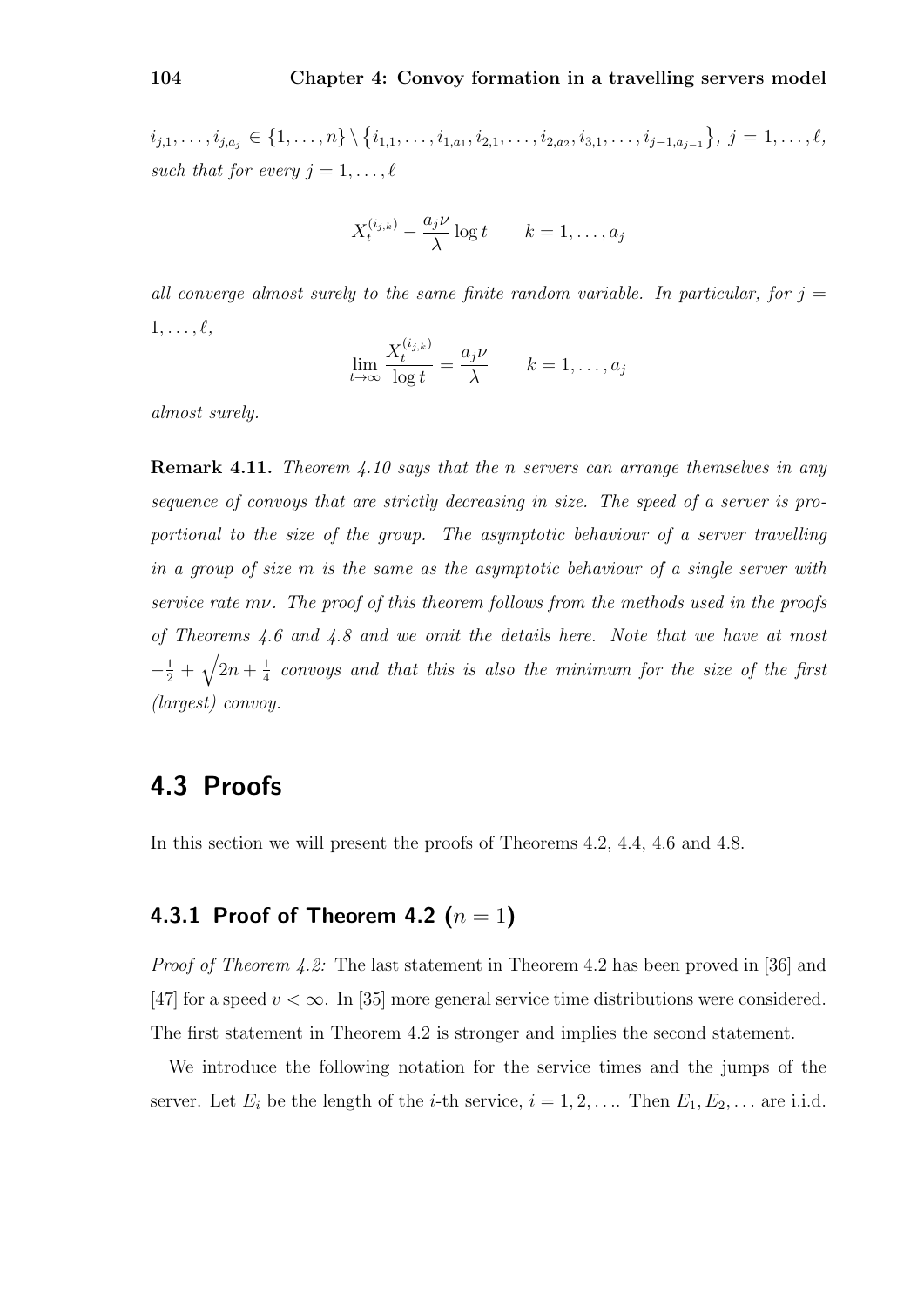exponentials with parameter  $\nu$  and

$$
S_k = \sum_{i=1}^k E_i \tag{4.4}
$$

is the time of the k-th jump. Furthermore, we let  $U_k$  be the position of the server after the k-th jump and define for  $i = 1, 2, \ldots$ 

$$
F_i = S_i \left( U_i - U_{i-1} \right).
$$

Then  $F_1, F_2, \ldots$  are i.i.d. exponentials with parameter  $\lambda$ , independent of the sequence  $(E_i)_{i\geq 1}$ . This is because at time  $S_i$ ,  $U_i - U_{i-1} = F_i/S_i$  is the distance to the next customer, conditionally on  $S_i$ ,  $F_i/S_i$  is exponentially distributed with parameter  $\lambda S_i$ and conditionally on  $S_1, S_2, \ldots$  the  $F_i/S_i$ ,  $i = 1, 2, \ldots$ , are independent. This implies that the  $F_i$  are i.i.d. exponentials with parameter  $\lambda$ . We can then write

$$
U_k = \sum_{i=1}^{k} \frac{F_i}{S_i}.
$$
\n(4.5)

We can now write  $X_t$  simply as

$$
X_t = \sum_{i=1}^{\infty} \frac{F_i}{S_i} 1\!\!1_{\{S_i \le t\}}.\tag{4.6}
$$

We can use the representation of  $U_k$  in (4.5) to rewrite it in the following way

$$
U_k = \sum_{i=1}^k \frac{\nu}{\lambda i} + \nu \sum_{i=1}^k \frac{\lambda F_i - 1}{\lambda i} + \sum_{i=1}^k F_i \left( \frac{1}{S_i} - \frac{\nu}{i} \right).
$$
 (4.7)

Our aim is to show that

$$
U_k - \frac{\nu}{\lambda} \log S_k
$$

converges almost surely to a finite random variable. We will do this by analysing the three sums in (4.7) separately. The first sum is entirely deterministic and we know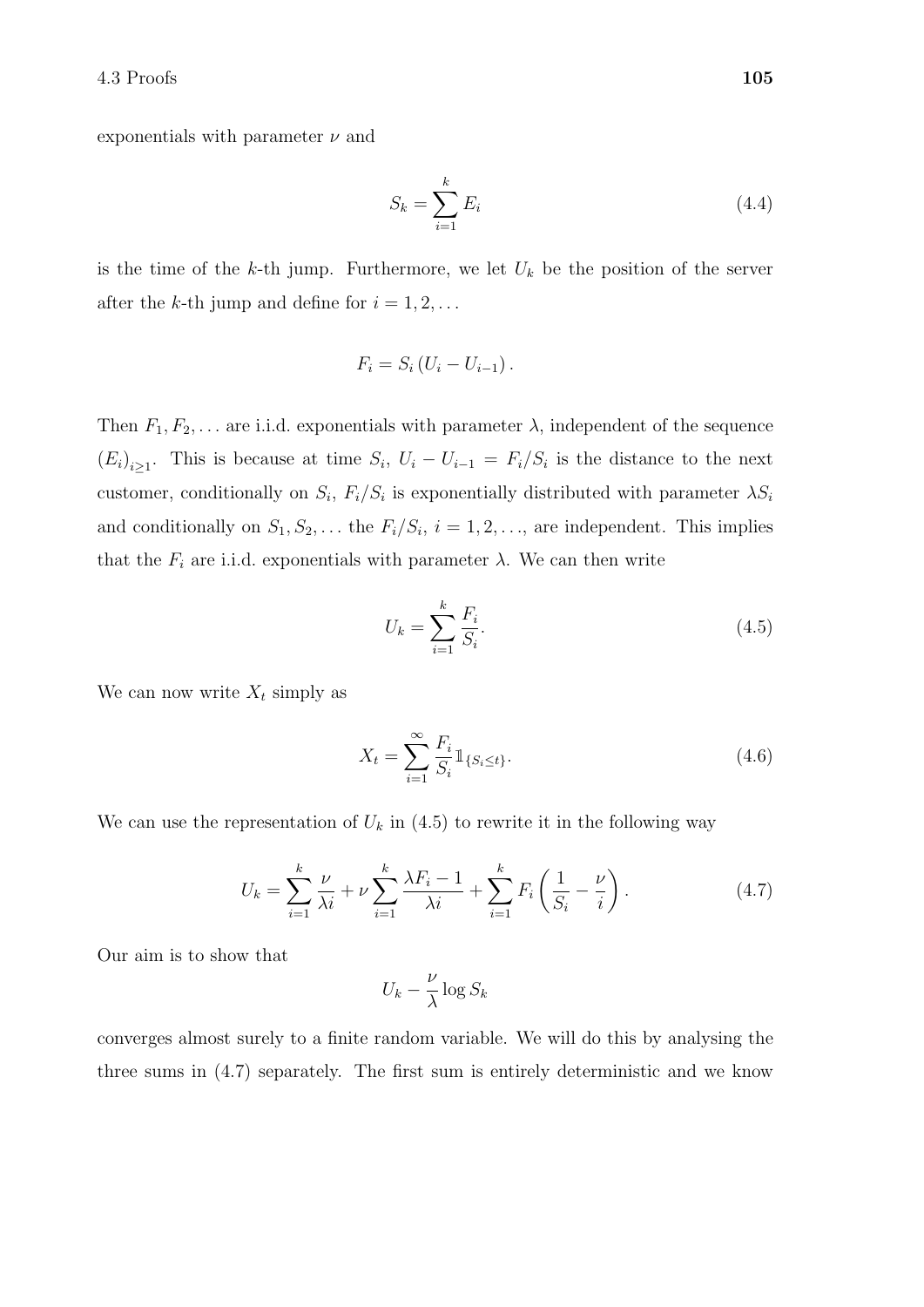that

$$
\lim_{k \to \infty} \left( \sum_{i=1}^{k} \frac{\nu}{\lambda i} - \frac{\nu}{\lambda} \log k \right) = \frac{\nu}{\lambda} \gamma \tag{4.8}
$$

where  $\gamma$  is the Euler constant. For the second sum we observe that

$$
A_k = \nu \sum_{i=1}^k \frac{\lambda F_i - 1}{\lambda i}
$$

is a martingale with respect to the filtration  $A_k = \sigma(F_1, F_2, \ldots, F_k)$  because the  $F_i$ are i.i.d. and  $\mathbb{E}\left[\frac{\lambda F_i-1}{\lambda i}\right]=0$ . Furthermore, we have that

$$
\mathbb{E}\left[A_k^2\right] = \text{Var}\left(A_k\right) = \nu^2 \sum_{i=1}^k \text{Var}\left(\frac{\lambda F_i - 1}{\lambda i}\right)
$$

$$
= \nu^2 \sum_{i=1}^k \frac{1}{i^2} \text{Var}\left(F_i\right)
$$

$$
= \left(\frac{\nu}{\lambda}\right)^2 \sum_{i=1}^k \frac{1}{i^2}.
$$

Therefore

$$
\sup_{k\geq 0} \mathbb{E}\left[A_k^2\right] = \left(\frac{\nu}{\lambda}\right)^2 \frac{\pi^2}{6} < \infty.
$$

This implies that the martingale  $A_k$  converges almost surely (and in  $L^1$ ) to a finite random variable  $A_{\infty}$ , i.e.

$$
A_k = \nu \sum_{i=1}^k \frac{\lambda F_i - 1}{\lambda i} \xrightarrow[k \to \infty]{} A_{\infty} \in (-\infty, \infty) \quad \text{a.s.}
$$
 (4.9)

Let us now look at the last sum in (4.7). We put

$$
M_k = \sum_{i=1}^k F_i \left( \frac{1}{S_i} - \frac{\nu}{i} \right).
$$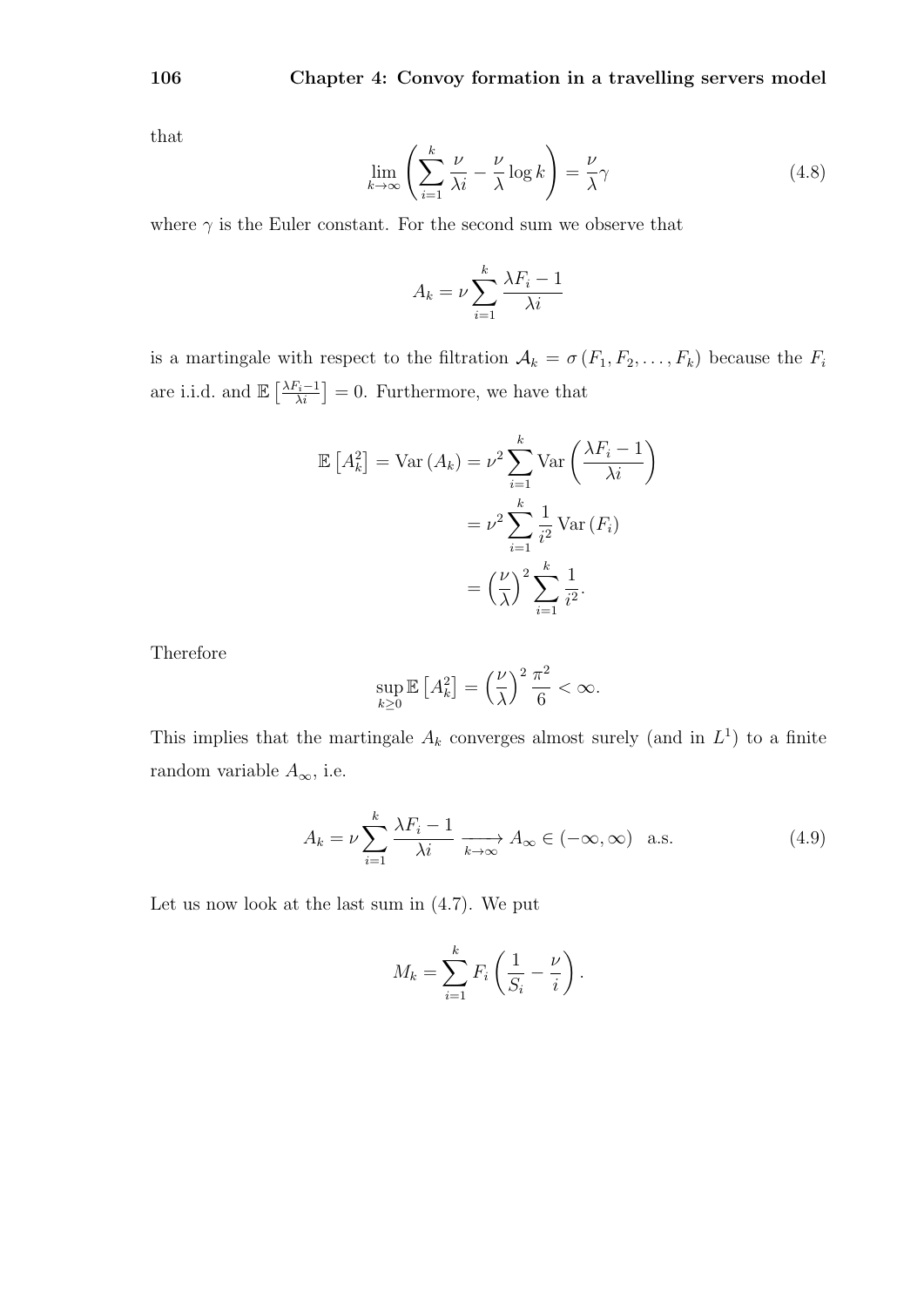If  $M_k$  is absolute convergent, i.e. if the sum

$$
\sum_{i=1}^k F_i \left| \left( \frac{1}{S_i} - \frac{\nu}{i} \right) \right|.
$$

converges almost surely to a finite random variable, then we are done. We make the following two observations. For any  $\varepsilon > 0$  we have

$$
\mathbb{P}\left[\exists I_1 \text{ s.t. } \frac{i}{\nu} - i^{\frac{1}{2} + \varepsilon} \le S_i \le \frac{i}{\nu} + i^{\frac{1}{2} + \varepsilon} \ \forall i \ge I_1\right] = 1
$$

and

$$
\mathbb{P}\left[\exists I_2 \text{ s.t. } F_i \le i^{\frac{1}{4}} \ \forall i \ge I_2\right] = 1.
$$

This follows from the facts that  $S_i$  is the sum of i.i.d. random variables with mean  $\frac{1}{\nu}$ and the  $F_i$  are i.i.d. with

$$
\sum_{i=1}^{\infty} \mathbb{P}\left[F_i > i^{\frac{1}{4}}\right] = \sum_{i=1}^{\infty} \exp\left\{-\lambda i^{\frac{1}{4}}\right\} < \infty.
$$

The two observations together imply that

$$
\mathbb{P}\left[\exists I \text{ s.t. } \sum_{i=1}^k F_i \left| \left(\frac{1}{S_i} - \frac{\nu}{i}\right)\right| \le \sum_{i=1}^{I-1} F_i \left| \left(\frac{1}{S_i} - \frac{\nu}{i}\right)\right| + \sum_{i=I}^k i^{\frac{1}{4}} \frac{\nu^2}{i^{\frac{3}{2}-\varepsilon}} \,\forall k \ge I\right] = 1
$$

and therefore, with  $c = \sum_{i=1}^{\infty} i^{\frac{1}{4}} \frac{\nu^2}{i^{\frac{3}{4}-}}$  $\frac{\nu^2}{i^{\frac{3}{2}-\varepsilon}} < \infty,$ 

$$
\mathbb{P}\left[\exists I \text{ s.t. } \sum_{i=1}^{k} F_i \left| \left(\frac{1}{S_i} - \frac{\nu}{i}\right) \right| \le \sum_{i=1}^{I-1} F_i \left| \left(\frac{1}{S_i} - \frac{\nu}{i}\right) \right| + c \,\forall k \ge I \right] = 1 \tag{4.10}
$$

and this implies that  $M_k$  converges almost surely to a finite random variable  $M_{\infty}$  as  $k \to \infty$ , that is

$$
M_k = \sum_{i=1}^k F_i \left(\frac{1}{S_i} - \frac{\nu}{i}\right) \xrightarrow[k \to \infty]{} M_\infty \in (-\infty, \infty) \quad \text{a.s.}
$$
 (4.11)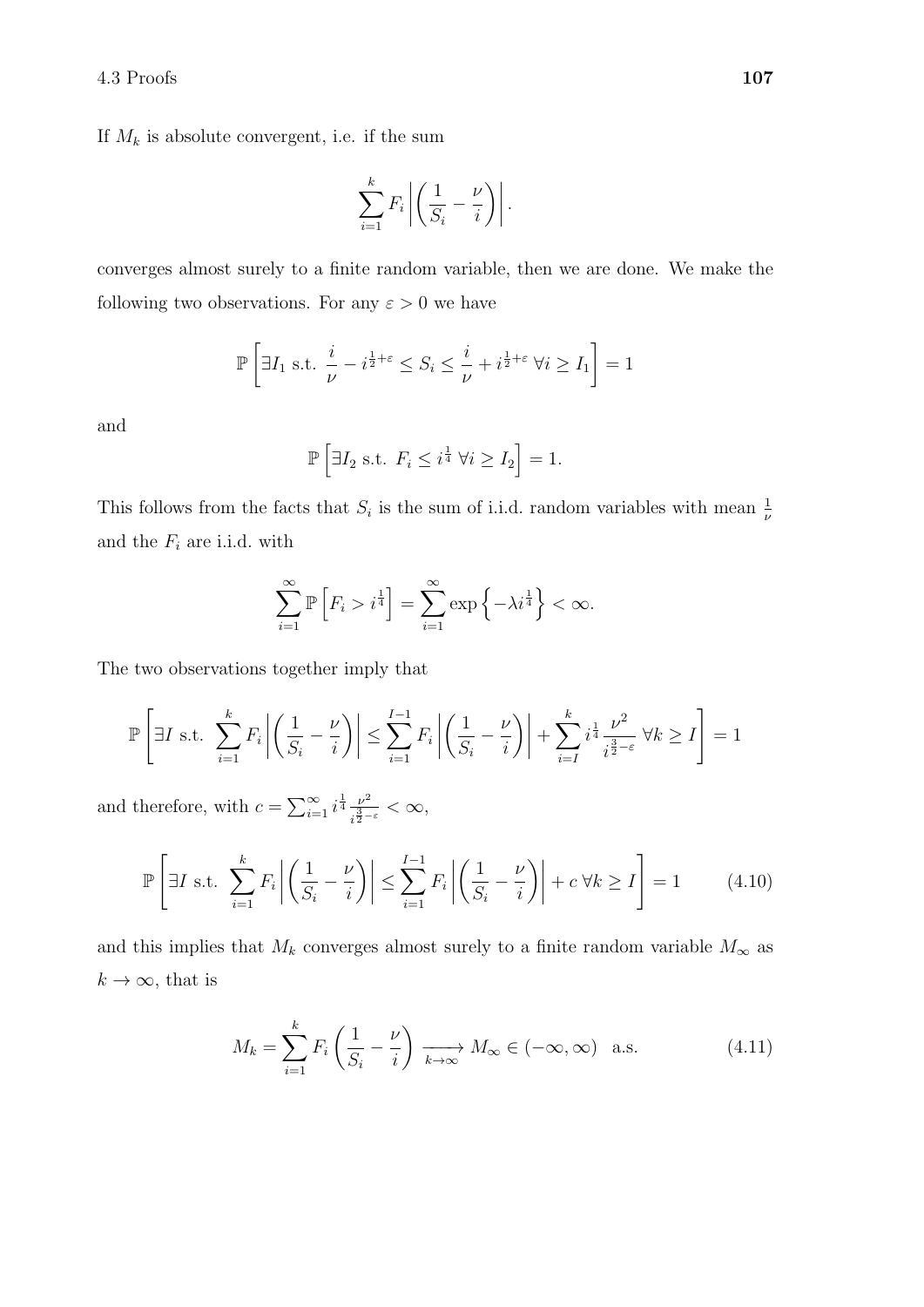Putting  $(4.8)$ ,  $(4.9)$  and  $(4.11)$  together gives us

$$
\lim_{k \to \infty} \left( U_k - \frac{\nu}{\lambda} \log k \right) = \frac{\nu}{\lambda} \gamma + A_{\infty} + M_{\infty} \in (-\infty, \infty) \quad \text{a.s.}
$$

Since

$$
\frac{S_k}{k} \xrightarrow[k \to \infty]{} \frac{1}{\nu} \text{ a.s.}
$$

we also have

$$
\lim_{k \to \infty} \left( U_k - \frac{\nu}{\lambda} \log S_k \right) = \lim_{k \to \infty} \left( U_k - \frac{\nu}{\lambda} \log k + \frac{\nu}{\lambda} \log k - \frac{\nu}{\lambda} \log S_k \right)
$$

$$
= \lim_{k \to \infty} \left( U_k - \frac{\nu}{\lambda} \log k + \frac{\nu}{\lambda} \log \frac{k}{S_k} \right)
$$

$$
= \frac{\nu}{\lambda} \gamma + \frac{\nu}{\lambda} \log \nu + A_{\infty} + M_{\infty} \in (-\infty, \infty) \quad \text{a.s.}
$$

With  $\frac{\nu}{\lambda}\gamma + \frac{\nu}{\lambda}$  $\frac{\nu}{\lambda} \log \nu + A_{\infty} + M_{\infty} \stackrel{def}{=} Y_{\infty}$  we get

$$
\lim_{k \to \infty} \left( U_k - \frac{\nu}{\lambda} \log S_k \right) = Y_{\infty} \in (-\infty, \infty) \quad \text{a.s.}
$$

and this implies

$$
\lim_{t \to \infty} \left( X_t - \frac{\nu}{\lambda} \log t \right) = Y_{\infty} \quad \text{a.s.}
$$

This proves Theorem 4.2.

# 4.3.2 Proof of Theorem 4.4  $(n = 2)$

Before we start with the proof itself we want to give a brief overview over the main ideas of the proof.

Sketch of the Proof of Theorem  $4.4$ : The idea of the proof is very similar to the proof of Theorem 4.2. Since we now have two servers the total service rate is  $2\nu$ . We let

$$
S_k = \sum_{i=1}^k E_i
$$

 $\Box$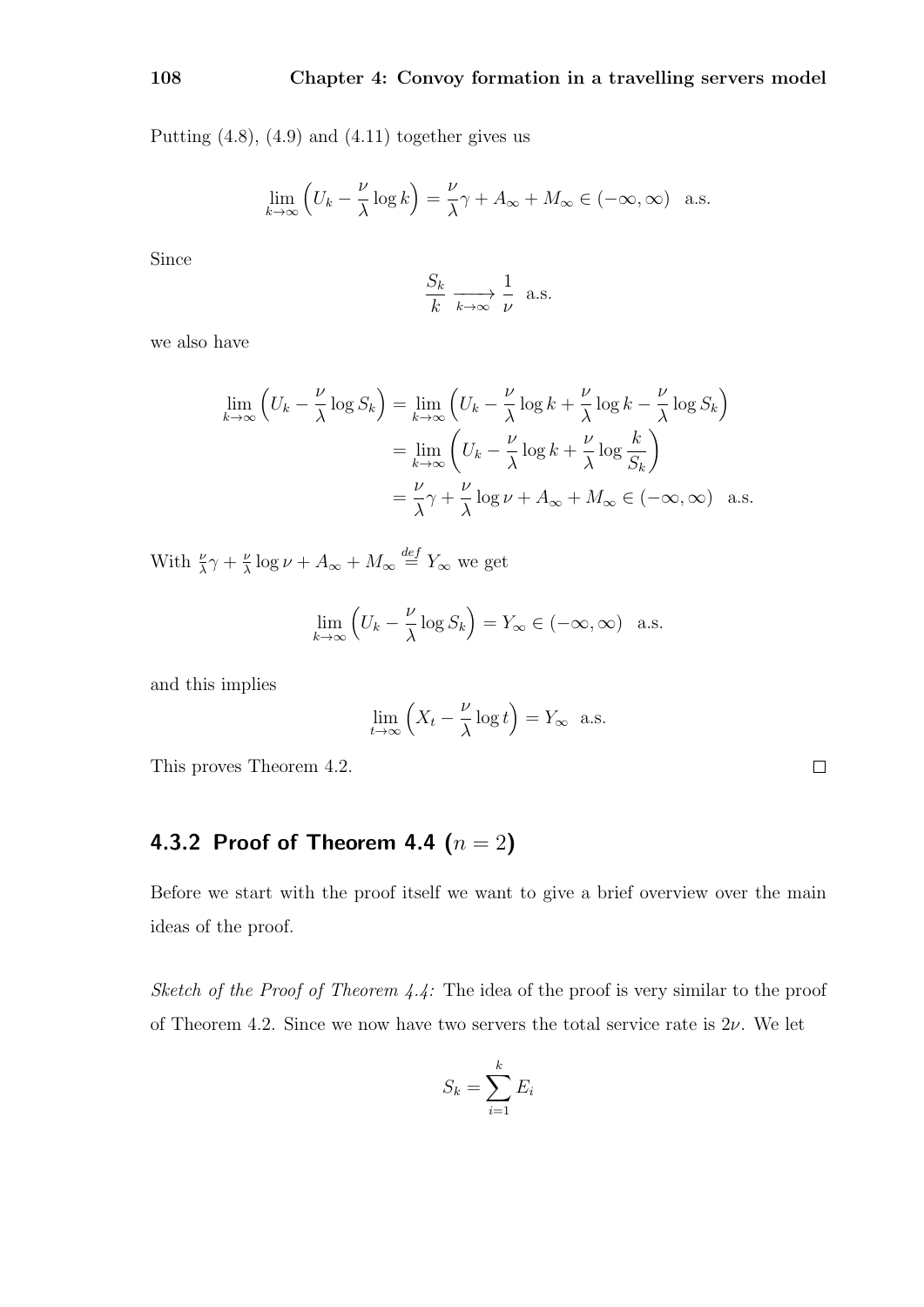be the time when the k-th service starts (by either server). The  $E_i$  are now i.i.d. exponentials with parameter  $2\nu$ . Note that now  $E_i$  does not correspond to the length of the *i*-th service but only to the length of time between the beginning of the  $(i-1)$ st service and the beginning of the *i*-th service.

In a first step we will prove that the two servers overtake each other infinitely often, see Proposition 4.12.

We then say that, for  $i \geq 2$ , a service  $E_i$  is "bad" if the customer whose service starts at time  $S_{i-1}$  is strictly to the left of the front server. A jump to such a customer does not increase the position of the rightmost server. All other services  $E_i$  are "good" and do increase the position of the front server. Note that  $E_2$  is always "good". Recall the definitions of the labels  $(b)$  and  $(f)$  in Remark 4.1. According to those definitions  $X_t^{(f)}$  $t_t^{(1)}$  is the position of the front server at time t.

Similar to the notation in (4.6) we can now write

$$
X_t^{(f)} = \sum_{i=1}^{\infty} \frac{F_i}{S_i} \mathbb{1}_{\{E_{i+1} \text{ good, } S_i \le t\}} \tag{4.12}
$$

where the  $F_i$  are i.i.d. exponentials with parameter  $\lambda$ , independent of the  $E_i$ . If  $E_{i+1}$ is good then  $F_i/S_i$  is the amount by which  $X_t^{(f)}$  $t_t^{(1)}$  increases (either by the front server jumping or the back server overtaking the front server). If  $E_{i+1}$  is bad, then  $F_i/S_i$ does not have an interpretation. After proving some preliminary results concerning the number of arrivals between the two servers between two overtaking events (which are well defined due to Proposition 4.12) in Proposition 4.13, Corollary 4.14 will give us a bound on the proportion of services  $E_i$  that are bad. This will allow us to rewrite  $(4.12)$  in terms of  $X_t$  for a single server with service rate  $2\nu$  and, using Theorem 4.2, this will prove Theorem 4.4.  $\Box$ 

We start by proving the following proposition.

#### Proposition 4.12. The two servers meet infinitely often with probability 1.

Proof. Assume that with positive probability the two servers never meet. Without loss of generality assume that  $X_t^{(1)} > X_t^{(2)}$  for all  $t \geq E_1$  and let A be the corresponding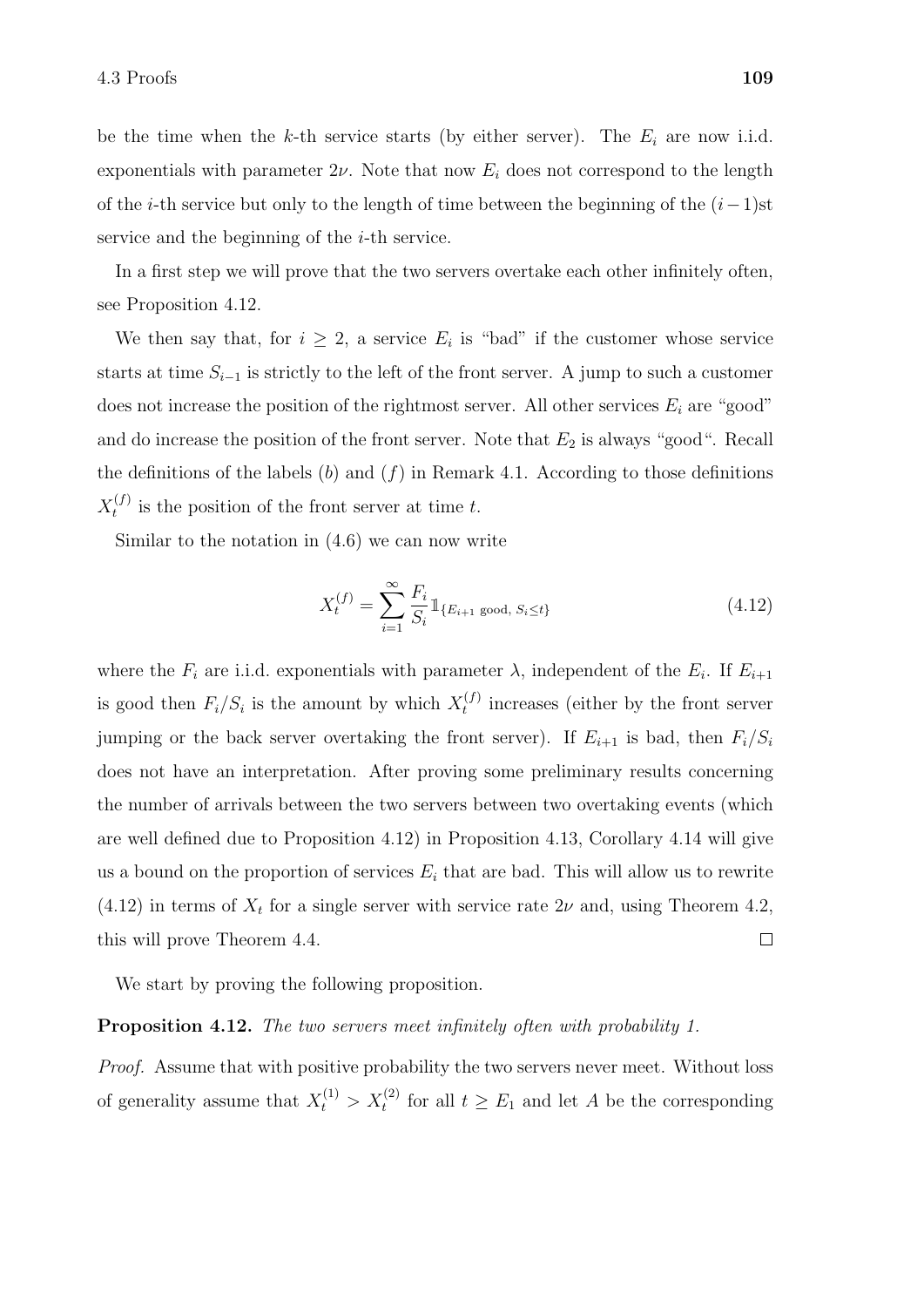event. Then  $\mathbb{P}[A] > 0$ . From the almost sure convergence in Theorem 4.2 it follows that the limit

$$
Z_{\infty} = e^{-\frac{\lambda}{\nu}Y_{\infty}} = \lim_{x \to \infty} \frac{T_x^{(1)}}{e^{\frac{\lambda}{\nu}x}}
$$

exists almost surely on A and  $Z_{\infty} \in (0, \infty)$ . However, conditional on A, the distribution of the limiting random variables  $Y_{\infty}$  and  $Z_{\infty}$  will be different from the unconditional limits in Theorem 4.2.

Ignoring that the first server will remove some of the customers, the second server behaves like a single server with only one difference: the initial waiting time at the origin is not exponential with parameter  $\nu$  but distributed like the maximum of two exponentials with parameter  $\nu$ . From the proof of Theorem 4.2 we can see that this does not change the asymptotic behaviour of  $T_x^{(2)}$  (although the limiting random variable will be different). The fact that the first server removes some of the customers will only decrease  $T_x^{(2)}$ . Therefore

$$
\limsup_{x \to \infty} \frac{T_x^{(2)}}{e^{\frac{\lambda}{\nu}x}} \le \widetilde{Z}_{\infty}
$$

almost surely on  $A$  for some strictly positive, finite random variable  $\widetilde Z_\infty.$ 

All the following statements hold almost surely on A. If we fix  $\varepsilon > 0$  then we have that there exists  $x_0 \in \mathbb{Q}, x_0 > 0$  such that

$$
T_x^{(1)} \ge (Z_\infty - \varepsilon) e^{\frac{\lambda}{\nu}x}
$$

for all  $x \geq x_0$  and

$$
T_x^{(2)} \le \left(\widetilde{Z}_{\infty} + \varepsilon\right) e^{\frac{\lambda}{\nu}x}
$$

for all  $x \geq x_0$ . Note that  $x_0$  is random.

We now want to use these inequalities to get an upper bound on the number of customers the second server has to serve. Let  $P$  be the random set of Poisson points that determines the arrivals of customers. A customer arriving at time  $t$  at site  $x$  will have to be served by the second server if  $T_x^{(1)} < t < T_x^{(2)}$ . So the total number of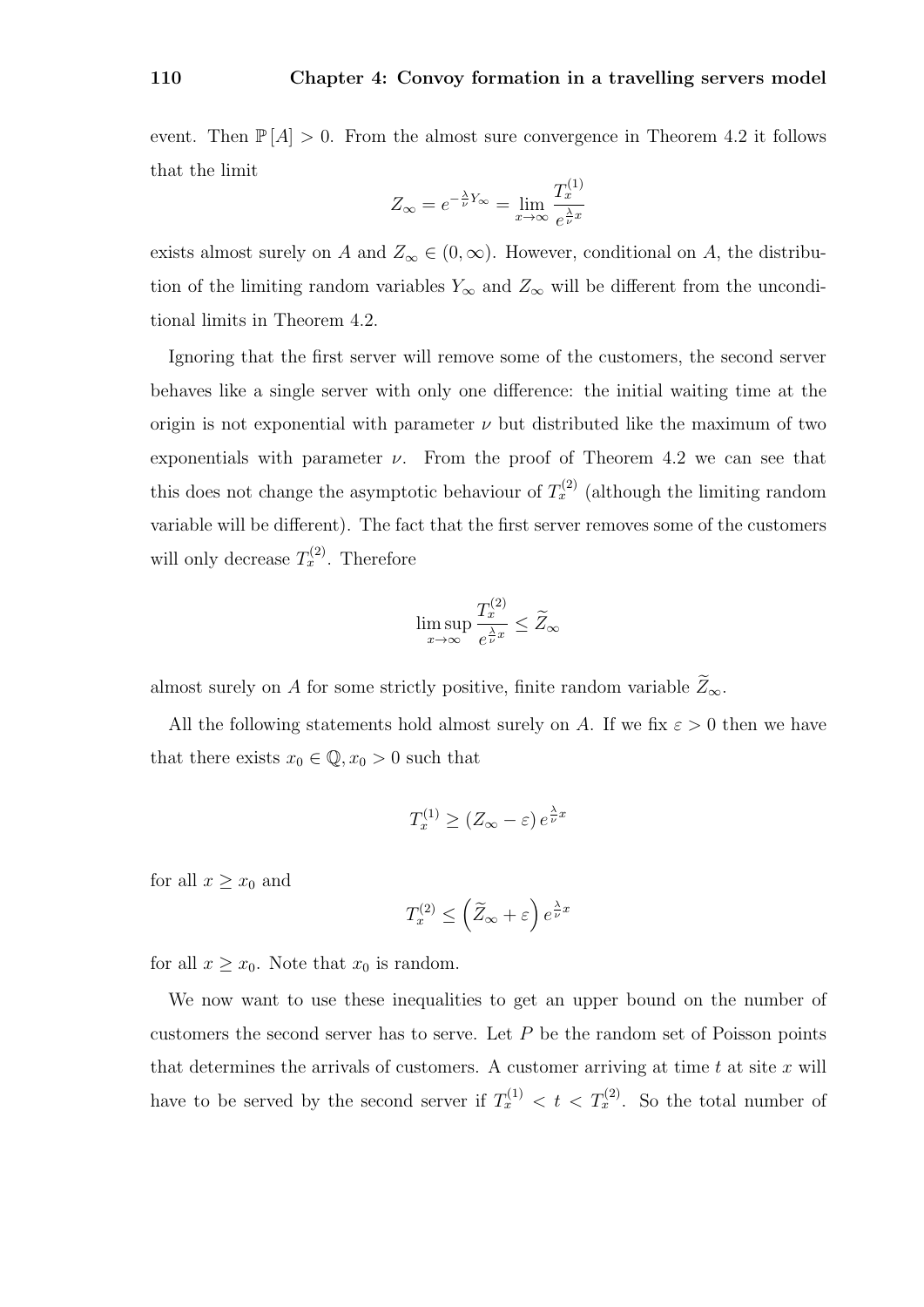customers served between  $x_0$  and  $w > x_0$  is

$$
\{(x,t) \in P : x_0 < x < w, T_x^{(1)} < t < T_x^{(2)}\}
$$

By defition of  $x_0$  the set above is contained in the set

$$
\left\{(x,t)\in P:x_0
$$

This set is increasing in  $w$  and the expected number of points in this set is

$$
\lambda \int_{x_0}^w \left( \widetilde{Z}_{\infty} - Z_{\infty} + 2\varepsilon \right) e^{\frac{\lambda}{\nu}x} dx \le \nu \left( \widetilde{Z}_{\infty} - Z_{\infty} + 3\varepsilon \right) \left( e^{\frac{\lambda}{\nu}w} - e^{\frac{\lambda}{\nu}x_0} \right).
$$

By the strong law of large numbers there exists a  $y > x_0$  such that for every  $x > y$ the number of customers served by the second server in the interval  $[x_0, x]$  is at most

$$
\nu\left(\widetilde{Z}_{\infty} - Z_{\infty} + 3\varepsilon\right)\left(e^{\frac{\lambda}{\nu}x} - e^{\frac{\lambda}{\nu}x_0}\right)
$$

Since the average service time length for the second server converges almost surely to 1  $\frac{1}{\nu}$ , there exists  $x_1 \in \mathbb{Q}, x_1 \geq y$  such that the time it takes the second server to get from  $x_0$  to x is bounded from above by

$$
\left(\widetilde{Z}_{\infty} - Z_{\infty} + 4\varepsilon\right) e^{\frac{\lambda}{\nu}x}
$$

for all  $x \geq x_1$ . So,

$$
\frac{T_x^{(2)}}{e^{\frac{\lambda}{\nu}x}} \le \frac{T_{x_0}^{(2)}}{e^{\frac{\lambda}{\nu}x}} + \left(\widetilde{Z}_{\infty} - Z_{\infty} + 4\varepsilon\right)
$$

for all  $x \geq x_1$  and

$$
\frac{T_{x_0}^{(2)}}{e^{\frac{\lambda}{\nu}x}} + \left(\widetilde{Z}_{\infty} - Z_{\infty} + 4\varepsilon\right) \xrightarrow[x \to \infty]{} \left(\widetilde{Z}_{\infty} - Z_{\infty} + 4\varepsilon\right).
$$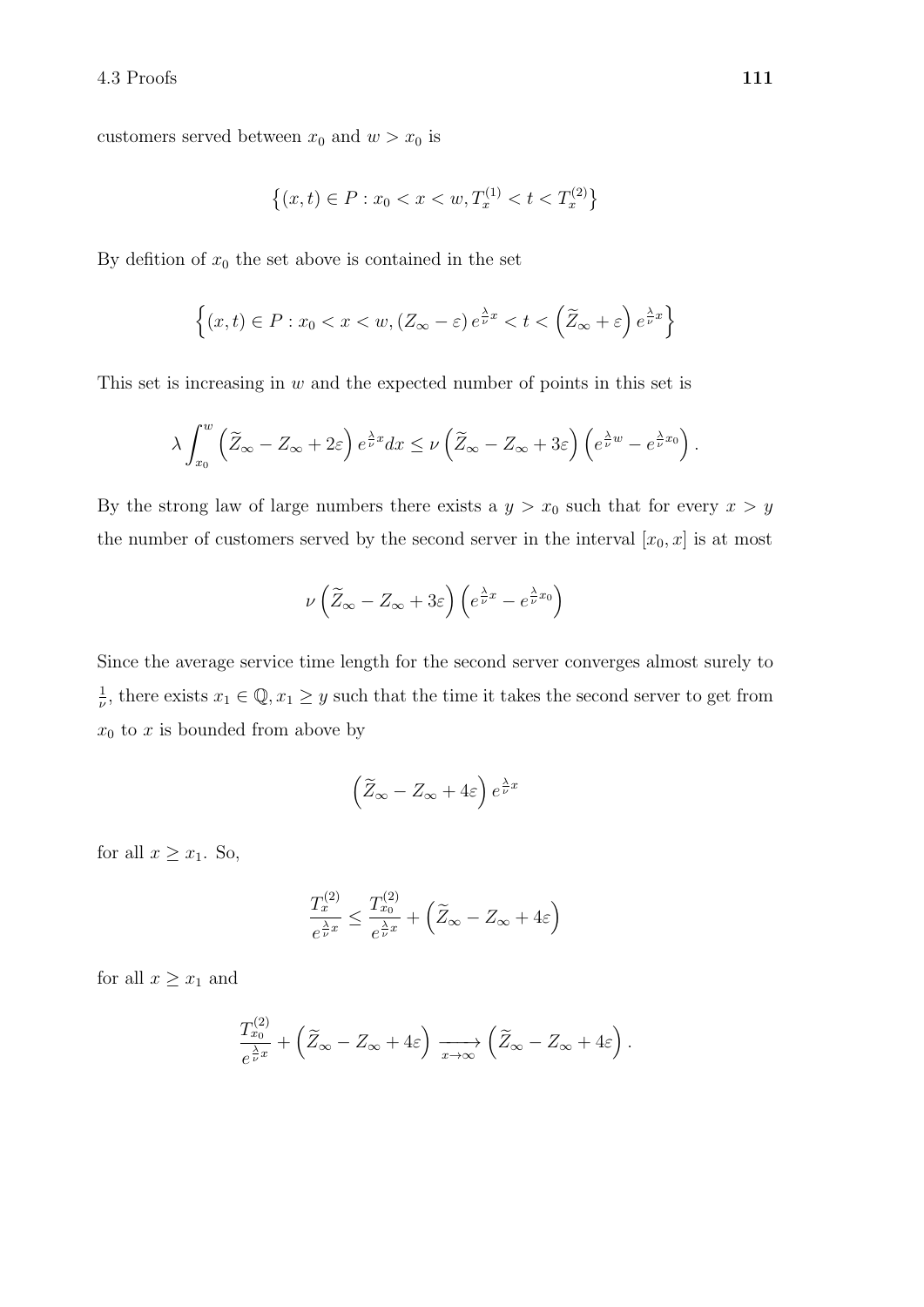If we choose  $x_1$  large enough then we have

$$
T^{(2)}_x \le \left(\widetilde{Z}_{\infty} - Z_{\infty} + 5\varepsilon\right)e^{\frac{\lambda}{\nu}x}
$$

for all  $x \geq x_1$ . We can now iterate this argument to see that

$$
T_x^{(2)} \le \left(\widetilde{Z}_{\infty} - k Z_{\infty} + (4k+1)\,\varepsilon\right)e^{\frac{\lambda}{\nu}x}
$$

for all  $x \ge x_k, x_k \in \mathbb{Q}$  and  $k \in \mathbb{N}$ . Since eventually  $\widetilde{Z}_{\infty} - kZ_{\infty} + (4k+1)\varepsilon < Z_{\infty}$ we get that eventually  $T_x^{(2)} < T_x^{(1)}$  and this implies that the two servers have to meet almost surely on A which is a contradiction. Therefore, the two servers have to meet with probability 1, i.e.  $\mathbb{P}[A] = 0$ .

From the time the two servers meet for the first time we can repeat the argument above to see that the two servers have to meet infinitely often.  $\Box$ 

With Proposition 4.12 we can define a random sequence of times  $t_i$  in the following way. Let

$$
dist_{1,2}(t) = X_t^{(1)} - X_t^{(2)}
$$
\n(4.13)

be the distance between the two servers at time t (positive if  $X_t^{(1)} > X_t^{(2)}$  and negative if  $X_t^{(1)} < X_t^{(2)}$ ). Let  $t_1 = E_1 \sim \text{Exp}(2\nu)$  be the time when the first server makes the first jump and put for  $i \geq 2$ 

$$
t_i = \inf \left\{ t > t_{i-1} : \text{sgn} \left( \text{dist}_{1,2}(t_{i-1}) \right) \neq \text{sgn} \left( \text{dist}_{1,2}(t) \right) \right\}. \tag{4.14}
$$

The times  $t_i$  are exactly the times when the servers overtake each other. In order to make the process right continuous we assume that at time  $t_i$  the servers have already swapped. The following proposition will bring us another step closer to proving Theorem 4.4. Here  $N_i$  is the number of customers that arrive between the front and the back server between time  $t_i$  and  $t_{i+1}$ .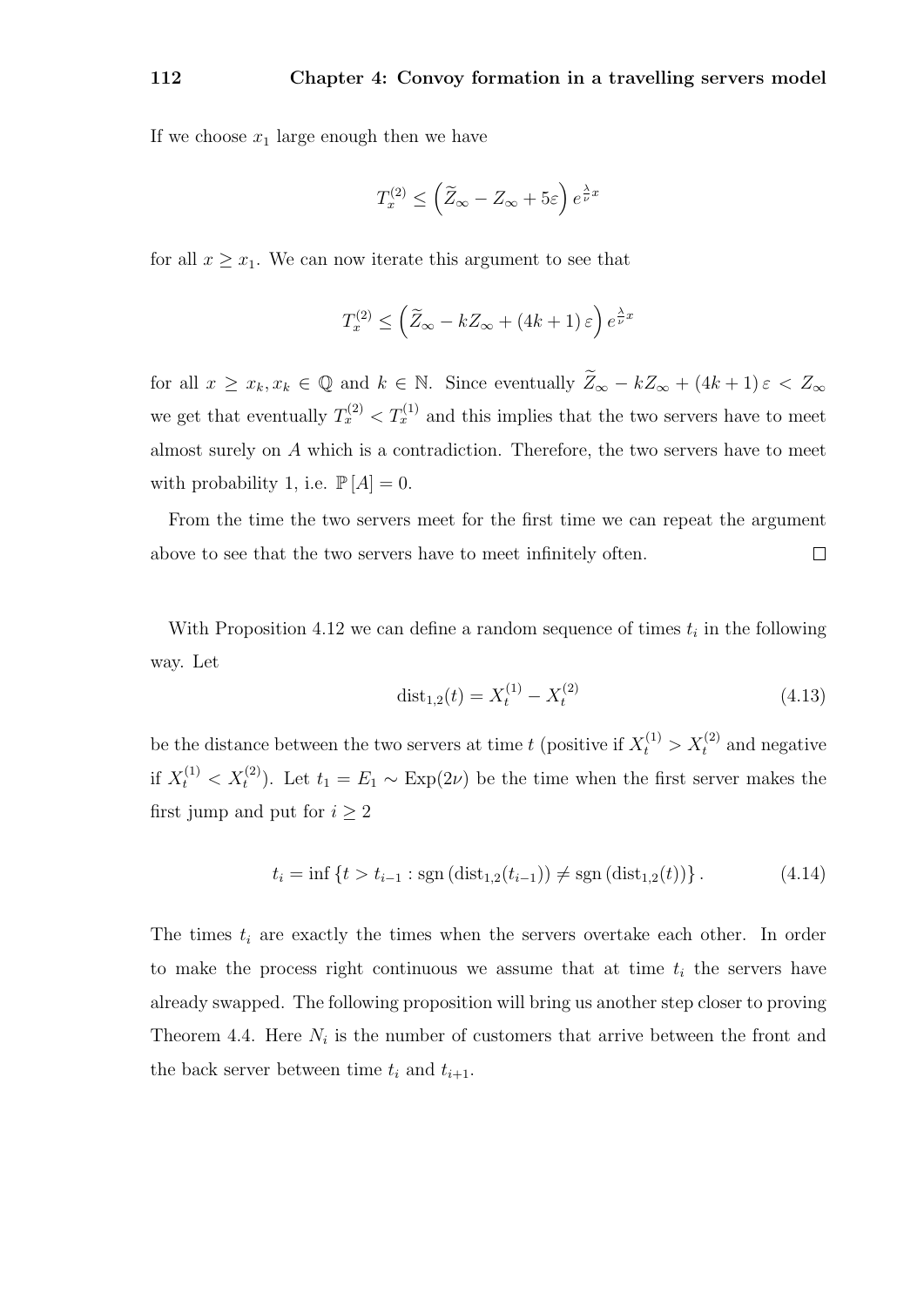**Proposition 4.13.** Fix  $k \in \mathbb{N}$  and  $t \in (k-1, k]$ . For any  $\varepsilon > 0$  we have

$$
\mathbb{P}\left[N_i \ge 2 \middle| t_i = t\right] \le const. \frac{1}{k^{2(1-\varepsilon)}}\tag{4.15}
$$

and

$$
\mathbb{P}\left[N_i=1|\,t_i=t\right] \le \text{const.} \frac{1}{k^{1-\varepsilon}}.\tag{4.16}
$$

In particular, there are almost surely only finitely many intervals  $[t_i, t_{i+1}]$  such that  $N_i \geq 2$  and

$$
\sum_{i=1}^{\infty} \frac{1}{i} \mathbb{1}_{\{N_i = 1\}} < \infty \tag{4.17}
$$

almost surely.

*Proof.* Let  $t_i = t \in (k-1, k]$ . Without loss of generality we assume that server 1 overtakes server 2 at time  $t_i$ . See Figure 4.2 for a depiction of the situation at time  $t_i$ . The second server is serving a customer and by the memoryless property of the exponential distribution, the remaining service time  $C_{i,1}$  is exponential with parameter ν. The first server has jumped to the first customer to the right. If we let  $C_{i,2}$  be



Figure 4.2: At time  $t_i$  one server has just overtaken the other server. The white circles are customers in front of the first server and behind the last server. By definition of  $t_i$  there is no customer between the two servers. On  $B_i^c$  the next  $L_i$  customers are at most  $\frac{L_i}{\lambda t_i^{1-\varepsilon}}$ away (here for  $L_i = 6$ ).

the length of the next service of the second server and put  $C_i = C_{i,1} + C_{i,2}$ , then by time  $t_i + C_i$  the second server will have completed two services.  $C_i$  has a  $\Gamma(2, \nu)$ distribution. Let  $L_{i,1}$  and  $L_{i,2}$  be the number of services that the first server starts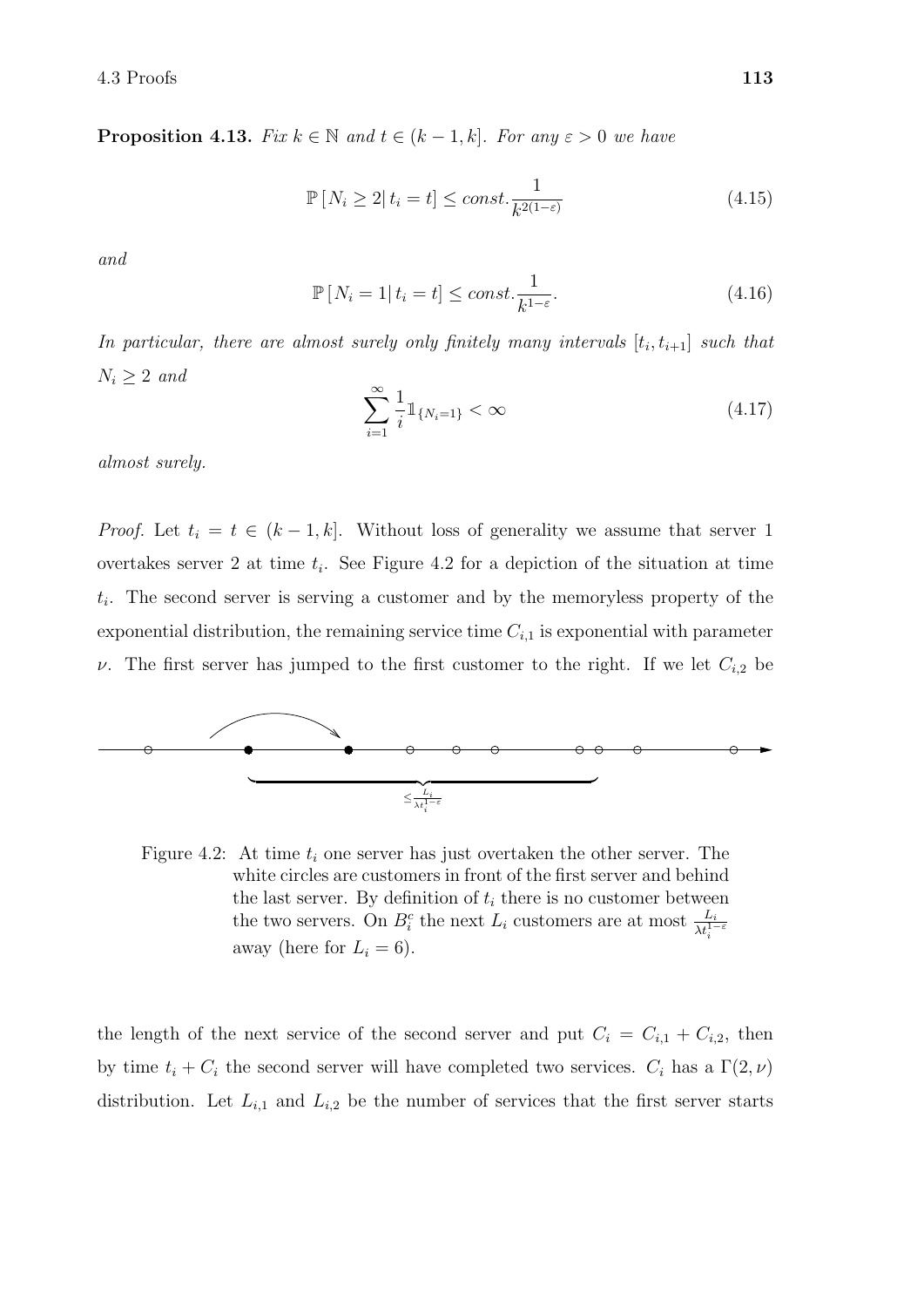between  $t_i$  and  $t_i + C_{i,1}$  and between  $t_i + C_{i,1}$  and  $t_i + C_{i,1} + C_{i,2}$  respectively and put

$$
L_i = L_{i,1} + L_{i,2}.\tag{4.18}
$$

The random variables  $L_{i,1}$  and  $L_{i,1}$  are i.i.d. geometric random variables with parameter  $\frac{1}{2}$  (i.e.  $\mathbb{P}[L_{i,1} = j] = (\frac{1}{2})$  $(\frac{1}{2})^j$ ,  $j \geq 1$ ). We consider the following event, see again Figure 4.2,

 $B_i = \{$ Just before time  $t_i$  the next  $L_i$  customers to the right of the front server are spread out over a distance greater than  $\frac{L_i}{\Delta t}$  $\lambda t_i^{1-\varepsilon}$  $\mathcal{L}$  $(4.19)$ 

We can think of  $B_i$  as a "bad" event and we want to bound the probability of  $B_i$  from above. If  $B_i$  does not hold then the next  $L_i$  customers are sufficiently close and the distance between the two servers does not grow by too much. Conditional on  $L_{i,1} = j$ ,  $j \geq 1, L_{i,2} = m, m \geq 1$ , and  $t_i = t$ , the probability of this event is

$$
\mathbb{P}[B_i | t_i = t, L_{i,1} = j, L_{i,2} = m] \le \mathbb{P}\left[\text{Poi}\left(\lambda t \frac{j+m}{\lambda t^{1-\varepsilon}}\right) < j+m\right]
$$
\n
$$
= \mathbb{P}\left[\text{Poi}\left(t^{\varepsilon}\left(j+m\right)\right) < j+m\right]
$$
\n
$$
\le const. e^{-const.(j+m)t^{\varepsilon}}.\tag{4.20}
$$

Summing over j and m and using the fact  $t \in (k-1, k]$ , we get

$$
\mathbb{P}\left[B_i|t_i=t\right] = \sum_{j=1}^{\infty} \sum_{m=1}^{\infty} \mathbb{P}\left[B_i|t_i=t, L_{i,1}=j, L_{i,2}=m\right] \mathbb{P}\left[L_{i,1}=j\right] \mathbb{P}\left[L_{i,2}=m\right]
$$
\n
$$
\leq const. \sum_{j=1}^{\infty} \sum_{m=1}^{\infty} e^{-const.(j+m)t^{\varepsilon}} \left(\frac{1}{2}\right)^j \left(\frac{1}{2}\right)^m
$$
\n
$$
= const. \left(\frac{\frac{1}{2}e^{-const.t^{\varepsilon}}}{1-\frac{1}{2}e^{-const.t^{\varepsilon}}}\right)^2
$$
\n
$$
\leq const. \frac{1}{k^{2(1-\varepsilon)}}.
$$
\n(4.21)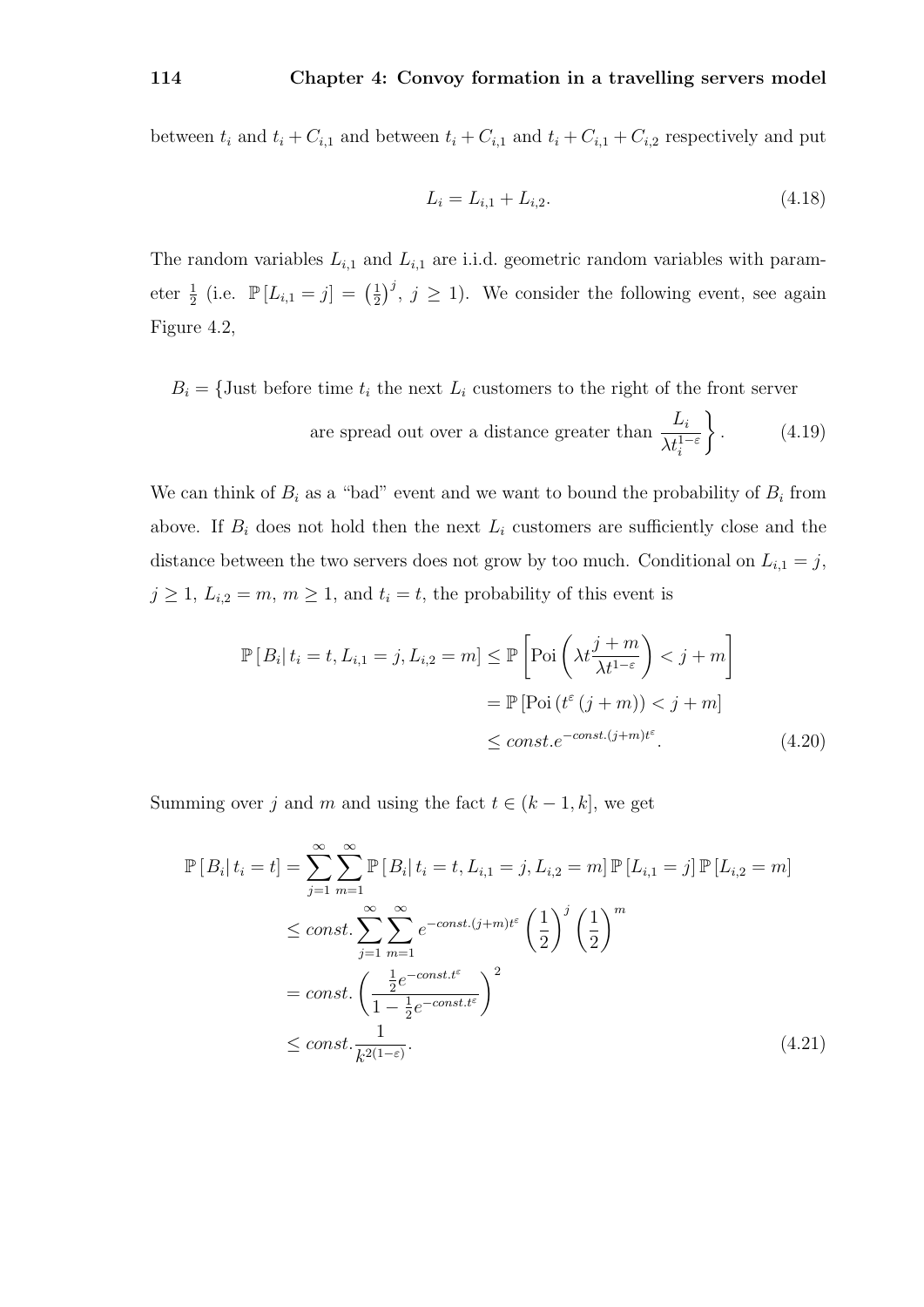Note that  $t_{i+1} = t_i + C_{i,1}$  iff  $N_i = 0$  and  $t_{i+1} = t_i + C_i$  iff  $N_i = 1$ . On  $B_i^c$  the distance between the first and the second server at any time  $t_i \le t \le \min\{t_{i+1}, t_i + C_i\}$  will therefore be at most  $\frac{L_i}{\lambda t_i^{1-\varepsilon}}$ .

We can use this to calculate

$$
\mathbb{P}\left[N_{i} \geq 2 \middle| t_{i} = t, B_{i}^{c}, C_{i} = s, L_{i} = j\right] \leq \mathbb{P}\left[\text{Poi}\left(\lambda s \frac{j}{\lambda t^{1-\varepsilon}}\right) \geq 2\right]
$$
\n
$$
\leq const. \frac{j^{2}s^{2}}{k^{2(1-\varepsilon)}}\tag{4.22}
$$

for  $s > 0$  and  $j \ge 2$ . Summing over  $j \ge 2$ , integrating over  $s > 0$  and using the known distributions of  $L_i$  and  $C_i$  gives us

$$
\mathbb{P}\left[N_i \ge 2 \middle| t_i = t, B_i^c\right] \le const. \frac{1}{k^{2(1-\varepsilon)}}\tag{4.23}
$$

and therefore

$$
\mathbb{P}[N_i \ge 2 | t_i = t] \le \mathbb{P}[B_i | t_i = t] + \mathbb{P}[N_i \ge 2 | t_i = t, B_i^c]
$$
  
\n
$$
\le const. \frac{1}{k^{2(1-\varepsilon)}}.
$$
\n(4.24)

Similarly, we get for  $s>0$  and  $j\geq 2$ 

$$
\mathbb{P}\left[N_{i}=1\left|t_{i}=t,B_{i}^{c},C_{i}=s,L_{i}=j\right|\leq\mathbb{P}\left[\text{Poi}\left(\lambda s\frac{j}{\lambda t^{1-\varepsilon}}\right)=1\right]\right]
$$
\n
$$
\leq const.\frac{j s}{k^{1-\varepsilon}}\tag{4.25}
$$

and conclude

$$
\mathbb{P}\left[N_i = 1 \middle| t_i = t\right] \le \mathbb{P}\left[B_i \middle| t_i = t\right] + \mathbb{P}\left[N_i = 1 \middle| t_i = t, B_i^c\right]
$$
\n
$$
\le const. \frac{1}{k^{1-\varepsilon}}.\tag{4.26}
$$

This proves  $(4.15)$  and  $(4.16)$ .

For the last two statements in Proposition 4.13 we make the following observation.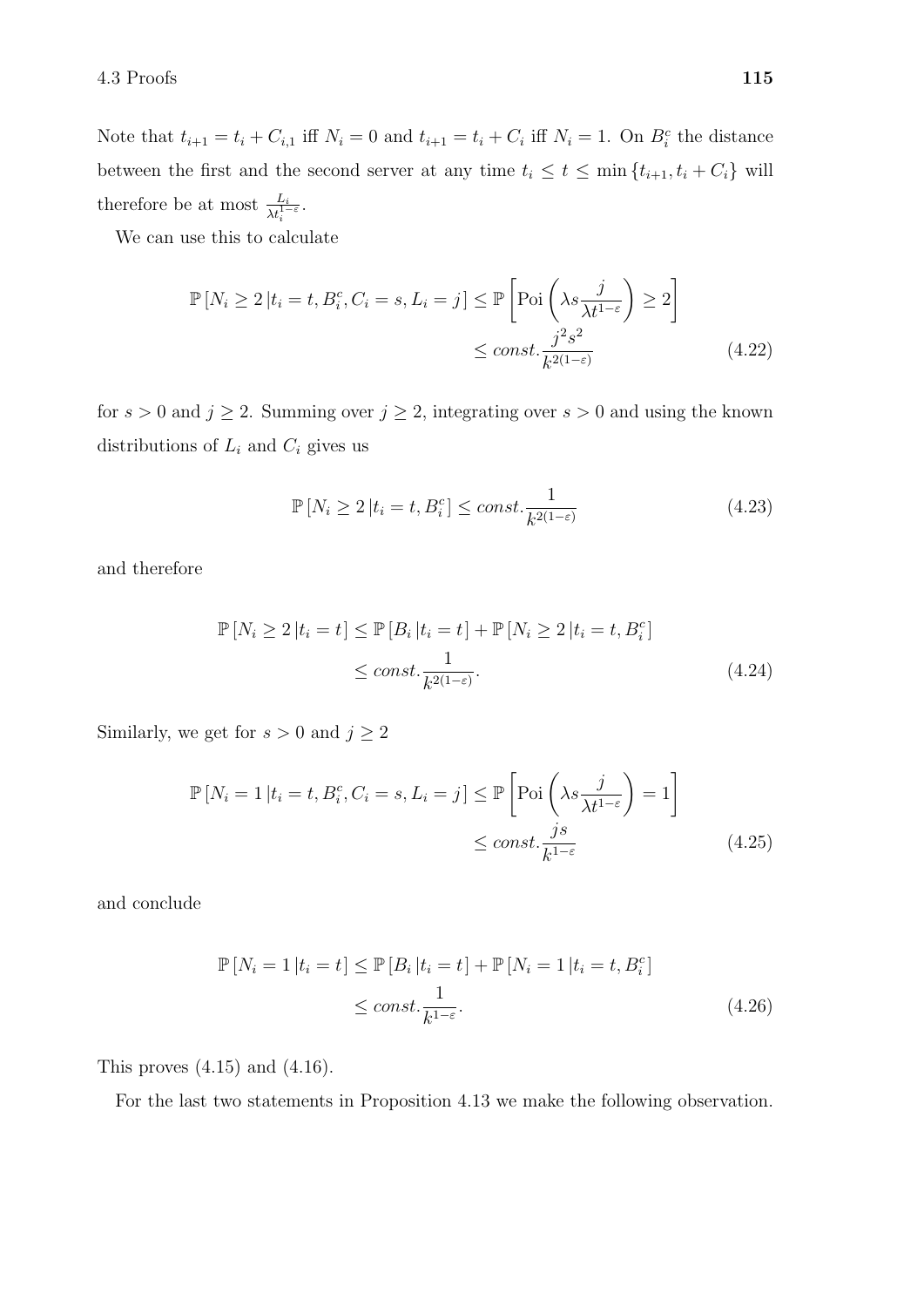For every  $k \in \mathbb{N}$ , the number of  $i \geq 1$  such that  $t_i \in (k-1, k]$  is bounded from above by a random variable  $G_k$ . The  $G_k$ ,  $k = 1, 2, \ldots$  are i.i.d. geometric with parameter p where  $p = \mathbb{P}[\text{Exp}(\nu) > 1]$  (i.e.  $\mathbb{P}[G_k = m] = p(1-p)^{m-1}, m \ge 1$ ). This is because  $t_{i+1} - t_i \ge C_{i,1}$  and if  $t_i \in (k-1, k]$  and  $C_{i,1} > 1$  then certainly  $t_{i+1} \notin (k-1, k]$ . We let  $\mu_i$  be the distribution of  $t_i \in (0, \infty)$ . Then

$$
\sum_{i=1}^{\infty} \mathbb{P}\left[N_i \geq 2\right] = \sum_{i=1}^{\infty} \sum_{k=1}^{\infty} \int_{k-1}^{k} \mathbb{P}\left[N_i \geq 2\right] t_i = t] \mu_i(dt)
$$
  
\n
$$
\leq const. \sum_{k=1}^{\infty} \frac{1}{k^{2(1-\epsilon)}} \sum_{i=1}^{\infty} \mathbb{P}\left[t_i \in (k-1, k]\right]
$$
  
\n
$$
= const. \sum_{k=1}^{\infty} \frac{1}{k^{2(1-\epsilon)}} \sum_{i=1}^{\infty} \mathbb{E}\left[\mathbb{1}_{\{t_i \in (k-1, k]\}}\right]
$$
  
\n
$$
\leq const. \sum_{k=1}^{\infty} \frac{1}{k^{2(1-\epsilon)}} \mathbb{E}\left[G_k\right]
$$
  
\n
$$
= const. \sum_{k=1}^{\infty} \frac{1}{k^{2(1-\epsilon)}} \frac{1}{p}
$$
  
\n
$$
< \infty.
$$

This implies that almost surely there are only finitely many intervals  $[t_i, t_{i+1}]$  such that  $N_i \geq 2$ . For (4.17) it is enough to show that

$$
\mathbb{E}\left[\sum_{i=1}^{\infty}\frac{1}{i}\mathbb{1}_{\{N_i=1\}}\right]=\sum_{i=1}^{\infty}\frac{1}{i}\mathbb{P}\left[N_i=1\right]<\infty.
$$

We have for any  $\delta > 0$ 

$$
\sum_{i=1}^{\infty} \frac{1}{i} \mathbb{P} \left[ N_i = 1 \right] \le \sum_{i=1}^{\infty} \frac{1}{i} \left( \mathbb{P} \left[ S_i < \left( \frac{1}{2\nu} - \delta \right) i \right] + \mathbb{P} \left[ N_i = 1 \middle| S_i \ge \left( \frac{1}{2\nu} - \delta \right) i \right] \right)
$$
\n
$$
\le \sum_{i=1}^{\infty} \frac{1}{i} \left( const.e^{-const.i} + const.\frac{1}{\left( \left( \frac{1}{2\nu} - \delta \right) i \right)^{1-\varepsilon}} \right)
$$
\n
$$
< \infty.
$$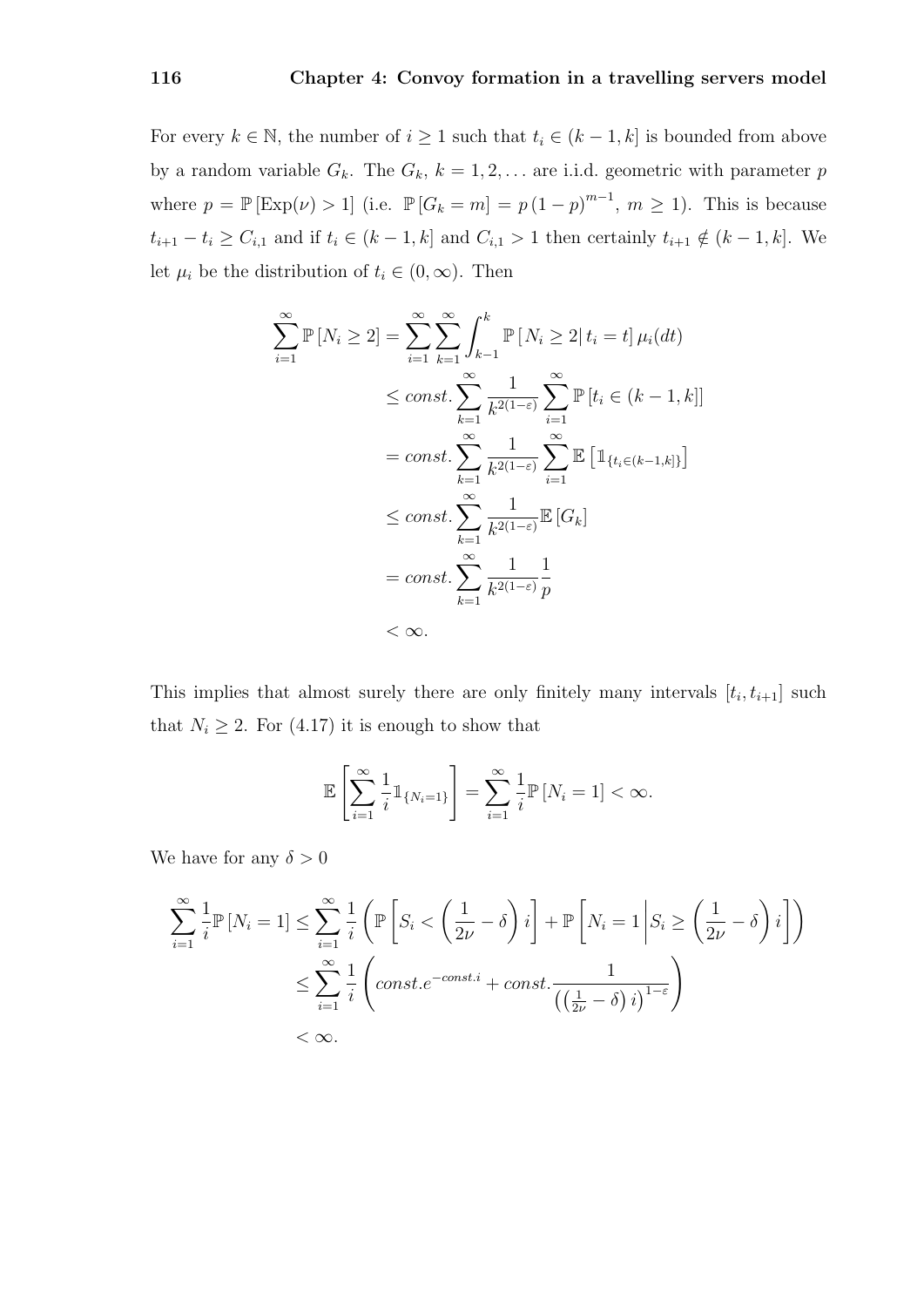The bound

$$
\mathbb{P}\left[S_i < \left(\frac{1}{2\nu} - \delta\right)i\right] \leq const.e^{-const.i}
$$

for some positive constants follows from Cramér's Theorem since  $S_i$  is the sum of i.i.d. random variables with mean  $\frac{1}{2\nu}$ . Since  $t_i \geq S_i$  and  $\mathbb{P}[N_i = 1 | t_i = t]$  is decreasing in t we have

$$
\mathbb{P}\left[N_i=1\left|S_i\geq \left(\frac{1}{2\nu}-\delta\right)i\right|\right]\leq \mathbb{P}\left[N_i=1\left|t_i=\left(\frac{1}{2\nu}-\delta\right)i\right|\right]\leq const.\frac{1}{\left(\left(\frac{1}{2\nu}-\delta\right)i\right)^{1-\varepsilon}}.
$$

This proves that  $\sum_{i=1}^{\infty}$  $\frac{1}{i}$   $\mathbb{1}_{\{N_i=1\}}$  in (4.17) is almost surely finite and completes the 1 proof of Proposition 4.13.  $\Box$ 

Recall the notion of a "bad" service  $E_i$  from the sketch of the proof of Theorem 4.4. Proposition 4.13 implies the following corollary.

Corollary 4.14. We have

$$
\sum_{i=1}^{\infty} \frac{1}{i} \mathbb{1}_{\{E_{i+1} \text{ bad}\}} < \infty
$$

almost surely.

*Proof.* Note that for every  $i \geq 2$  there exists a unique  $j(i) \geq 1$  such that  $S_i \in$  $(t_{j(i)}, t_{j(i)+1}]$  and that  $E_{i+1}$  has to be good if  $N_{j(i)} = 0$ . We can use this to write

$$
\sum_{i=1}^{\infty} \frac{1}{i} \mathbb{1}_{\{E_{i+1} \text{ bad}\}} = \sum_{i=2}^{\infty} \frac{1}{i} \mathbb{1}_{\{E_{i+1} \text{ bad}, N_{j(i)} \ge 2\}} + \sum_{i=2}^{\infty} \frac{1}{i} \mathbb{1}_{\{E_{i+1} \text{ bad}, N_{j(i)} = 1\}} \le \sum_{i=2}^{\infty} \mathbb{1}_{\{E_{i+1} \text{ bad}, N_{j(i)} \ge 2\}} + \sum_{i=2}^{\infty} \frac{1}{i} \mathbb{1}_{\{N_{i} = 1\}}.
$$

The first sum is almost surely finite by Proposition 4.13 (almost surely there are only finitely many intervals  $[t_i, t_{i+1}]$  such that  $N_i \geq 2$ ) and Proposition 4.12. The second sum is almost surely finite by (4.17) in Proposition 4.13.  $\Box$ 

Now we are ready to prove Theorem 4.4.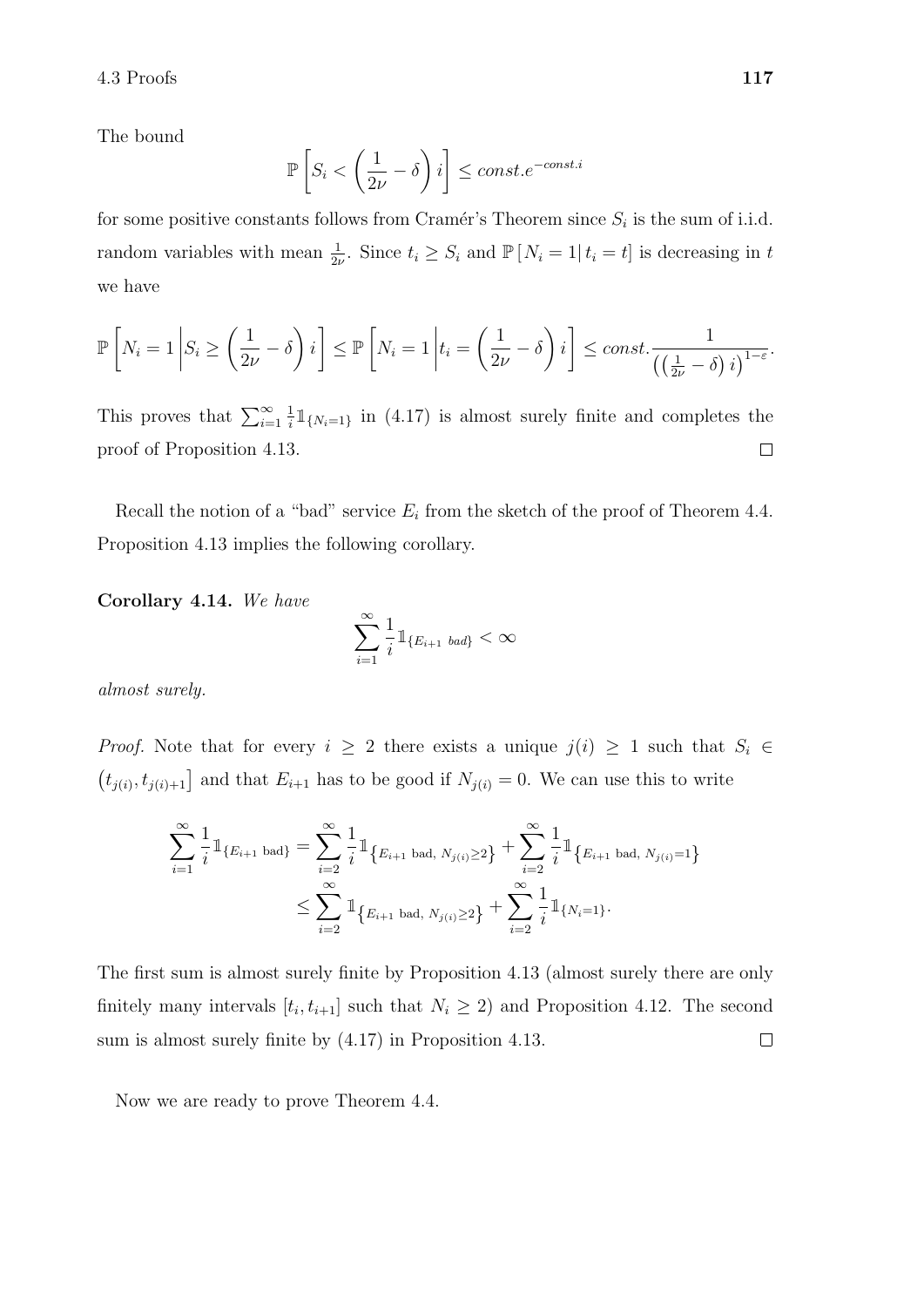*Proof of Theorem 4.4:* Recall the representation of  $X_t^{(f)}$  $t_t^{(1)}$  in (4.12). Similar to (4.7) we can write

$$
X_t^{(f)} = \sum_{i=1}^{\infty} \frac{F_i}{S_i} \mathbb{1}_{\{E_{i+1} \text{ good, } S_i \le t\}}
$$
  
= 
$$
\sum_{i=1}^{\infty} \frac{2\nu}{\lambda i} \mathbb{1}_{\{E_{i+1} \text{ good, } S_i \le t\}} + 2\nu \sum_{i=1}^{\infty} \frac{\lambda F_i - 1}{\lambda i} \mathbb{1}_{\{E_{i+1} \text{ good, } S_i \le t\}}
$$
  
+ 
$$
\sum_{i=1}^{\infty} F_i \left(\frac{1}{S_i} - \frac{2\nu}{i}\right) \mathbb{1}_{\{E_{i+1} \text{ good, } S_i \le t\}}.
$$
 (4.27)

Again, we analyse the three sums separately. For the first sum we have

$$
\sum_{i=1}^{\infty} \frac{2\nu}{\lambda i} \mathbb{1}_{\{E_{i+1} \text{ good, } S_i \le t\}} = \sum_{i=1}^{\infty} \frac{2\nu}{\lambda i} \mathbb{1}_{\{S_i \le t\}} - \sum_{i=1}^{\infty} \frac{2\nu}{\lambda i} \mathbb{1}_{\{E_{i+1} \text{ bad, } S_i \le t\}}.
$$

Writing  $i(t)$  for the largest index such that  $S_{i(t)} \leq t$  we have

$$
\lim_{t \to \infty} \left( \sum_{i=1}^{\infty} \frac{2\nu}{\lambda i} \mathbb{1}_{\{S_i \le t\}} - \frac{2\nu}{\lambda} \log t \right) = \lim_{t \to \infty} \left( \sum_{i=1}^{S_{i(t)}} \frac{2\nu}{\lambda i} - \frac{2\nu}{\lambda} \log S_{i(t)} + \frac{2\nu}{\lambda} \log \frac{S_{i(t)}}{t} \right)
$$

$$
= \frac{2\nu}{\lambda} \gamma
$$

almost surely and

$$
\lim_{t \to \infty} \sum_{i=1}^{\infty} \frac{2\nu}{\lambda i} \mathbb{1}_{\{E_{i+1} \text{ bad}, S_i \le t\}} = \frac{2\nu}{\lambda} \sum_{i=1}^{\infty} \frac{1}{i} \mathbb{1}_{\{E_{i+1} \text{ bad}\}} < \infty
$$

almost surely by Corollary 4.14. Therefore

$$
\lim_{t \to \infty} \left( \sum_{i=1}^{\infty} \frac{2\nu}{\lambda i} \mathbb{1}_{\{E_{i+1} \text{ good, } S_i \le t\}} - \frac{2\nu}{\lambda} \log t \right) = C_{\infty} \text{ a.s.}
$$
 (4.28)

for some almost surely finite random variable  $C_{\infty}$ . For the second sum we can again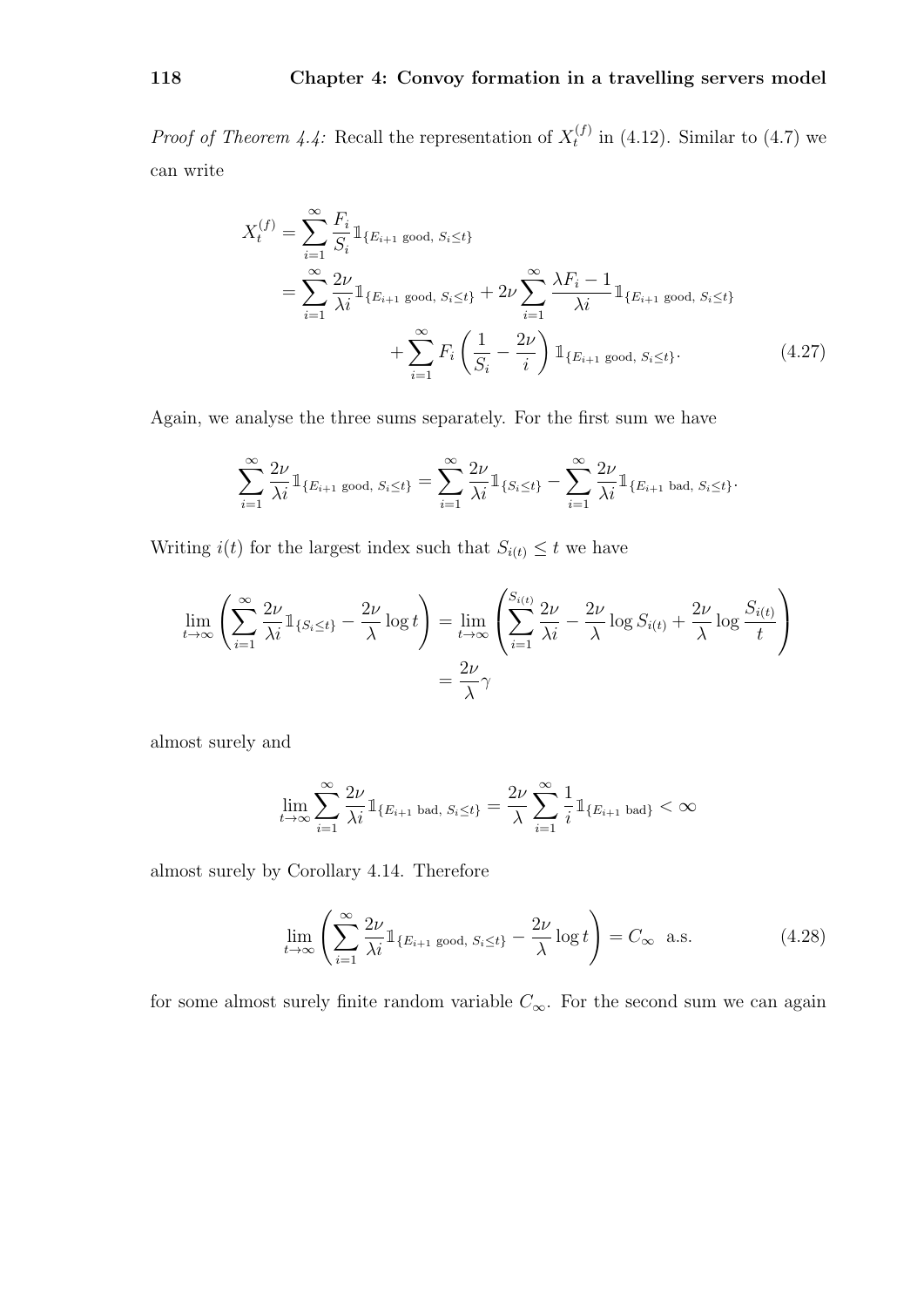use a martingale argument. Since the  $F_i$  are independent of the  $E_i$ , we have that

$$
A_t = 2\nu \sum_{i=1}^{\infty} \frac{\lambda F_i - 1}{\lambda i} \mathbb{1}_{\{E_{i+1} \text{ good, } S_i \le t\}}
$$

is a continuous time martingale with respect to the canonical filtration  $A_t = \sigma(A_s, s \leq t)$ . Similar to the calculations leading to (4.9) we have

$$
\sup_{t\geq 0} \mathbb{E} [A_t^2] = \mathbb{E} \left[ \left( 2\nu \sum_{i=1}^{\infty} \frac{\lambda F_i - 1}{\lambda i} \mathbb{1}_{\{E_{i+1} \text{ good}\}} \right)^2 \right]
$$
  
\n
$$
= 4\nu^2 \left( \sum_{i=1}^{\infty} \mathbb{E} \left[ \left( \frac{\lambda F_i - 1}{\lambda i} \mathbb{1}_{\{E_{i+1} \text{ good}\}} \right)^2 \right]
$$
  
\n
$$
+ 2 \sum_{i \neq j} \mathbb{E} \left[ \frac{\lambda F_i - 1}{\lambda i} \mathbb{1}_{\{E_{i+1} \text{ good}\}} \right] \mathbb{E} \left[ \frac{\lambda F_j - 1}{\lambda j} \mathbb{1}_{\{E_{j+1} \text{ good}\}} \right] \right)
$$
  
\n
$$
\leq 4\nu^2 \sum_{i=1}^{\infty} \frac{1}{i^2} \text{Var}(F_i)
$$
  
\n
$$
= \left( \frac{2\nu}{\lambda} \right)^2 \frac{\pi^2}{6}
$$
  
\n
$$
< \infty.
$$

This implies that  $A_t$  converges almost surely (and in  $L^1$ ) to a finite random variable  $A_{\infty}$ , i.e.

$$
A_t = 2\nu \sum_{i=1}^{\infty} \frac{\lambda F_i - 1}{\lambda i} \mathbb{1}_{\{E_{i+1} \text{ good, } S_i \le t\}} \xrightarrow[t \to \infty]{} A_{\infty} \in (-\infty, \infty) \quad \text{a.s.}
$$
 (4.29)

We now look at the third sum in (4.27). We put

$$
M_t = \sum_{i=1}^{\infty} F_i \left( \frac{1}{S_i} - \frac{2\nu}{i} \right) \mathbb{1}_{\{E_{i+1} \text{ good, } S_i \le t\}}.
$$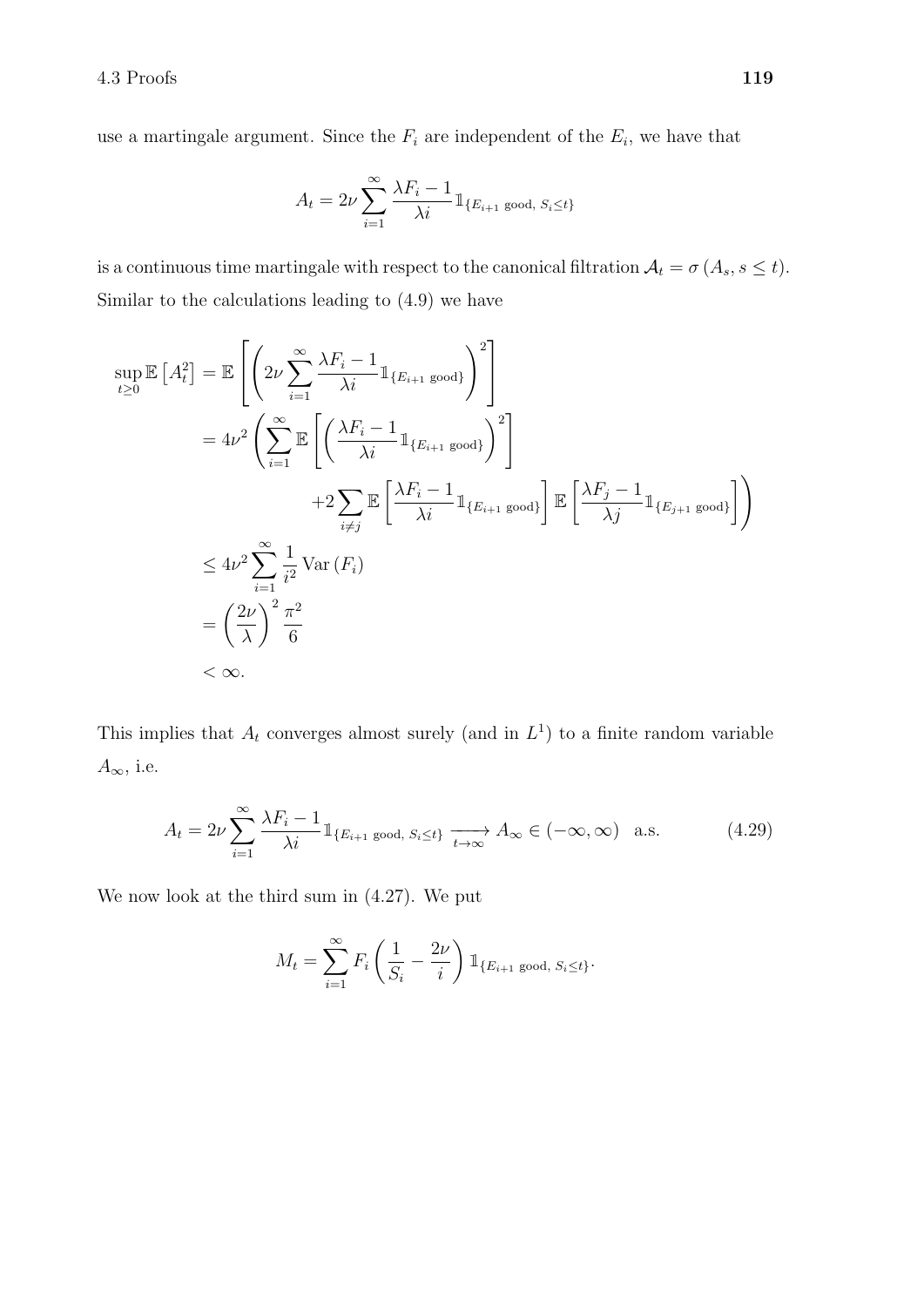We have

$$
\lim_{t \to \infty} \sum_{i=1}^{\infty} F_i \left| \frac{1}{S_i} - \frac{2\nu}{i} \right| \mathbb{1}_{\{E_{i+1} \text{ good, } S_i \le t\}} = \sum_{i=1}^{\infty} F_i \left| \frac{1}{S_i} - \frac{2\nu}{i} \right| \mathbb{1}_{\{E_{i+1} \text{ good}\}}
$$
\n
$$
\le \sum_{i=1}^{\infty} F_i \left| \frac{1}{S_i} - \frac{2\nu}{i} \right|
$$

and we know from (4.10) that the last sum is almost surely finite. Therefore

$$
M_t = \sum_{i=1}^{\infty} F_i \left( \frac{1}{S_i} - \frac{2\nu}{i} \right) \mathbb{1}_{\{E_{i+1} \text{ good, } S_i \le t\}} \xrightarrow[t \to \infty]{} M_\infty \in (-\infty, \infty) \quad \text{a.s.}
$$
 (4.30)

for some random variable  $M_{\infty}$  that is almost surely finite.

Putting  $(4.28)$ ,  $(4.29)$  and  $(4.30)$  together we get that

$$
\lim_{t \to \infty} \left( X_t^{(f)} - \frac{2\nu}{\lambda} \log t \right) = Y_{\infty} \in (-\infty, \infty) \quad \text{a.s.}
$$

for some random variable  $Y_{\infty}$  that is almost surely finite. This implies the convergence statements in Theorem 4.4 for the front server. But since we know that eventually the two servers are never separated by more than one customer, we have that, if we let  $X_t^{(b)}$  be the position of the back server at time t, for any  $d > 0$  there exists a  $t_d$ such that

$$
X_t^{(f)} - X_t^{(b)} \le d \qquad \forall t \ge t_d.
$$

Therefore

$$
\lim_{t \to \infty} \left( X_t^{(b)} - \frac{2\nu}{\lambda} \log t \right) \ge \lim_{t \to \infty} \left( X_t^{(f)} - \frac{2\nu}{\lambda} \log t \right) - d = Y_{\infty} - d \text{ a.s.}
$$

Since this is true for any  $d > 0$ , we get that the same convergence statements hold for the back server, too. This completes the proof of Theorem 4.4. $\Box$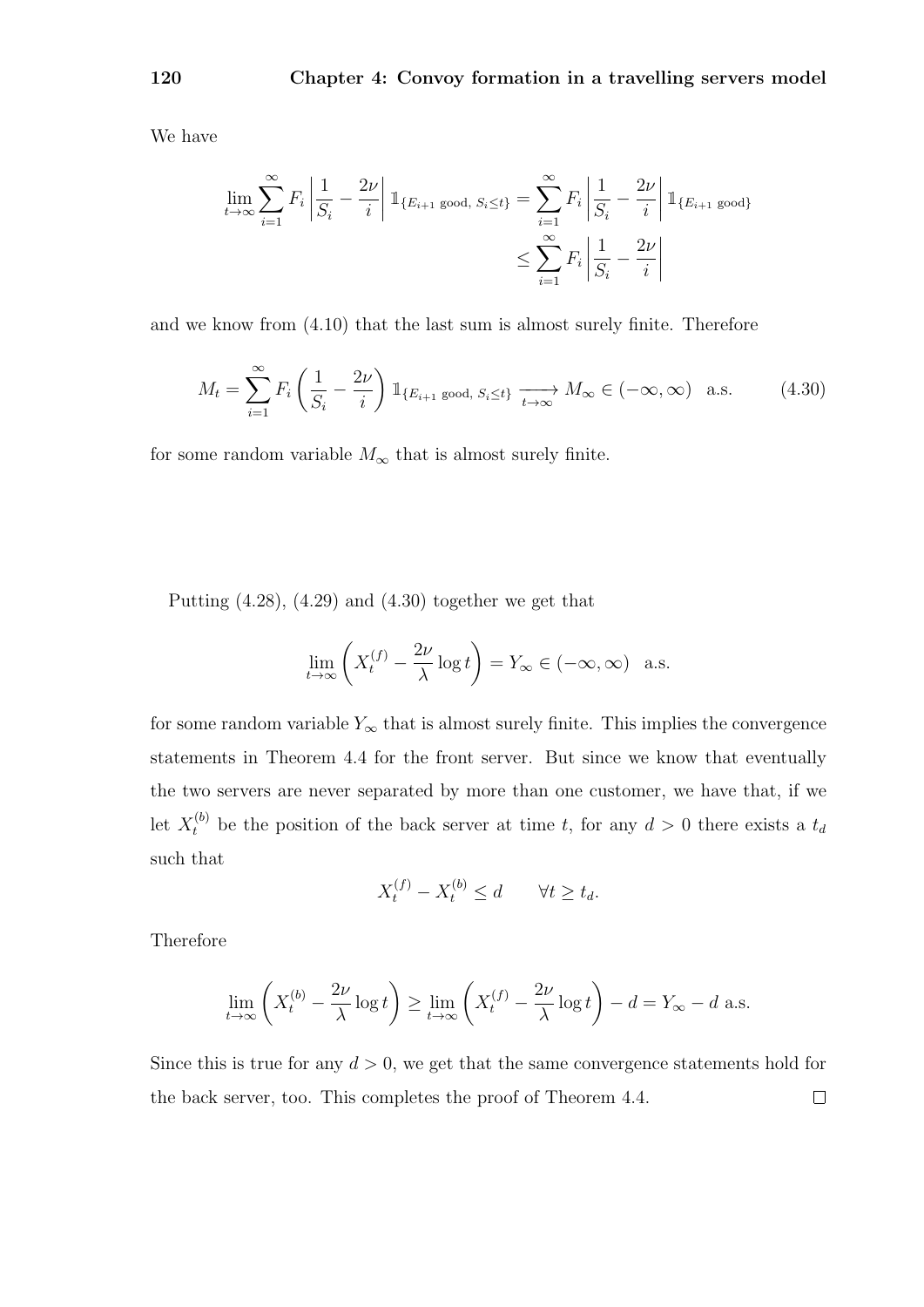### 4.3.3 Proofs of Theorems 4.6 and 4.8  $(n = 3)$

*Proof of Theorem 4.6:* Recall that  $A$  is the event that the three servers overtake each other infinitely often. We start by proving the following proposition.

Proposition 4.15.  $\mathbb{P}[A] > 0$ .

*Proof.* The proof is similar to the arguments that we used in the proof of Proposition 4.13.

The total rate of service is now  $3\nu$  and we let again

$$
S_k = \sum_{i=1}^k E_i
$$

be the time when the k-th service starts. The  $E_i$  are now i.i.d. exponentials with parameter  $3\nu$ . We use the dynamic labels  $(b)$ ,  $(m)$  and  $(f)$  to refer to the back, middle and front server, e.g.  $X_t^{(m)}$  $t_t^{(m)}$  is the position of the middle server at time t. We now define a sequence  $s_i, i \geq 1$ , in the following way. We let  $s_1 = E_1 \sim \text{Exp}(3\nu)$  be the time when the first service starts and put for  $i \geq 2$ 

$$
s_i = \inf \left\{ t > s_{i-1} : X_t^{(b)} \ge X_{s_{i-1}}^{(f)} \right\}.
$$

The  $s_i$  are now not necessarily overtaking events. We only require that at time  $s_i$  the servers that were back and middle server at time  $s_{i-1}$  have reached the position of the front server at time  $s_{i-1}$ . We do not know anything about the position of the front server at time  $s_i$ . Below we will define a "good state" and show that with positive probability the servers will be in a good state at time  $s_i$  for all  $i \geq 1$ . Looking at a suitable subsequence of the  $s_i$  will then imply that the three servers overtake each other infinitely often with positive probability.

To define a "good state" we let  $dist_{i,j}(t)$  be again the distance between server i and server j at time t, see  $(4.13)$ , and we use the dynamic labels as described above. For example,  $dist_{b,f}(t)$  is the distance between the back and the front server at time t. Fix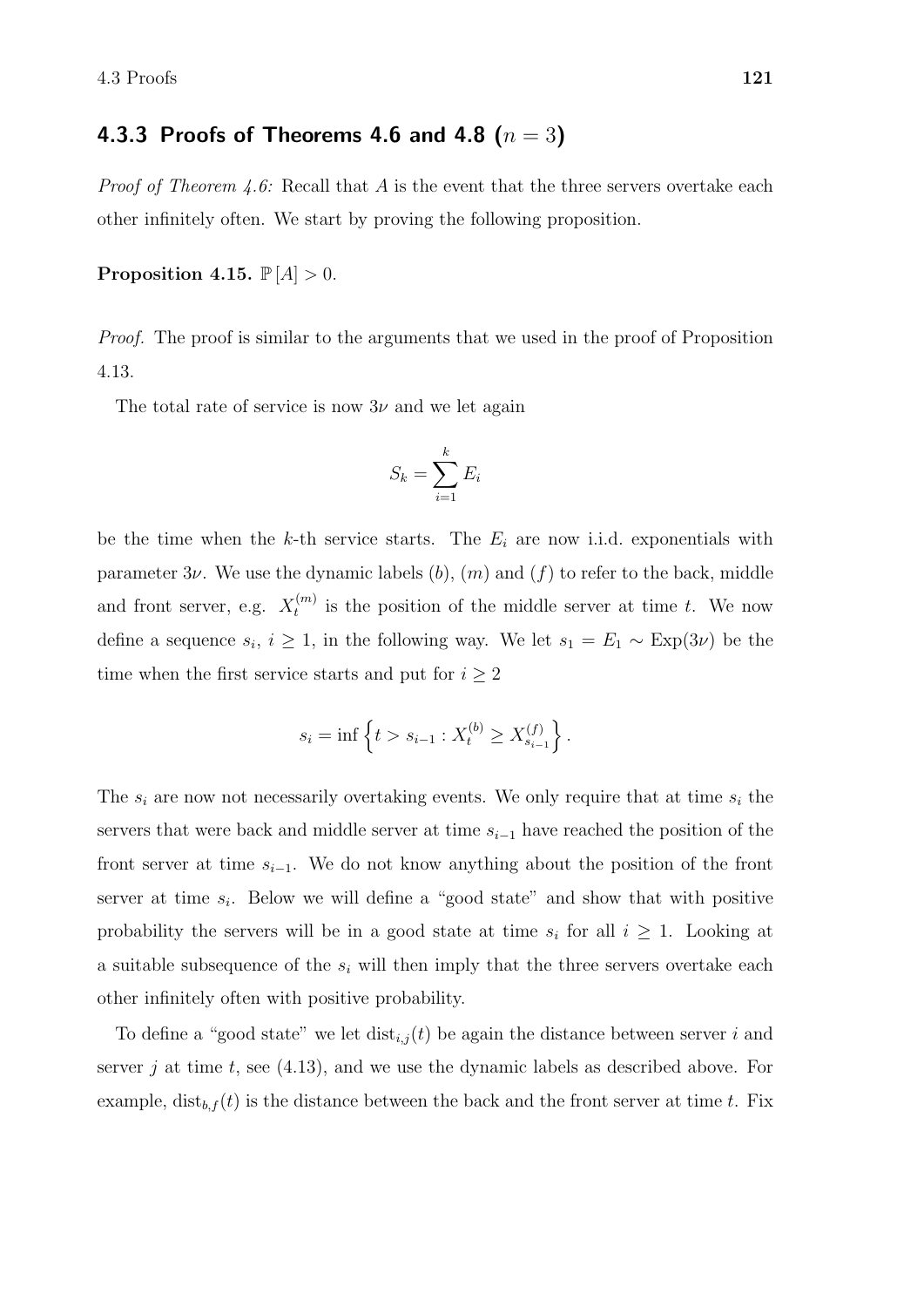$\varepsilon > 0$ . We say that the three servers are in a good state at time t, if

$$
\mathrm{dist}_{b,f}(t) \le \frac{\log t}{\lambda t^{1-\varepsilon}}
$$

and there is no customer between the front and the back server except the one being served by the middle server. Let  $G_i$  be the event that the system is in a good state at time  $s_i$ , see Figure 4.3. It is easy to see that with positive probability we are

 $\circ$   $\circ$ 

 $\circ\hspace{0.1cm}\circ$ 

⊖



Figure 4.3: The three servers are in a good state at time  $s_i$ 

in a good state at time  $s_1$ . In fact we have that given  $s_1$  the distance  $dist_{b,f}(s_1)$  is distributed like an exponential random variable with parameter  $\lambda s_1$  and there are no customers between the servers by definition. As before, see Proposition 4.13, we divide the half-line  $\mathbb{R}_+$  into intervals  $(k-1, k]$ ,  $k = 1, 2, \ldots$  We put for  $k \geq 1$ 

$$
A_k = \left\{ \exists i \ge 1 \text{ such that } s_i \in (k-1, k] \text{ and } G_i \cap G_{i+1}^c \text{ holds} \right\}.
$$

The event  $A_k$  says that there is a time  $s_i$  between  $k-1$  and k such that the system is in a good state at time  $s_i$  but in a bad state at time  $s_{i+1}$ . If none of the  $A_k$  hold and  $G_1$  holds, then the system will be in a good state for all  $i \geq 1$ . We define  $R_t$  to be the state of the system at time  $t$ . This state contains all information about the position of the servers and customers between them at time t. From the state  $R_t$  we can tell whether we are in a good state at time  $t$ . Note that we are deliberately not including information about any customers in front of the rightmost server in the state  $R_t$ . We want to prove the following lemma.

**Lemma 4.16.** Let  $t \in (k-1,k]$  and let R be any good state for time t. Then

$$
\mathbb{P}\left[G_{i+1}^c \big| \ s_i = t, R_t = R\right] \le const. \frac{\left(\log k\right)^2}{k^{2(1-\varepsilon)}}.
$$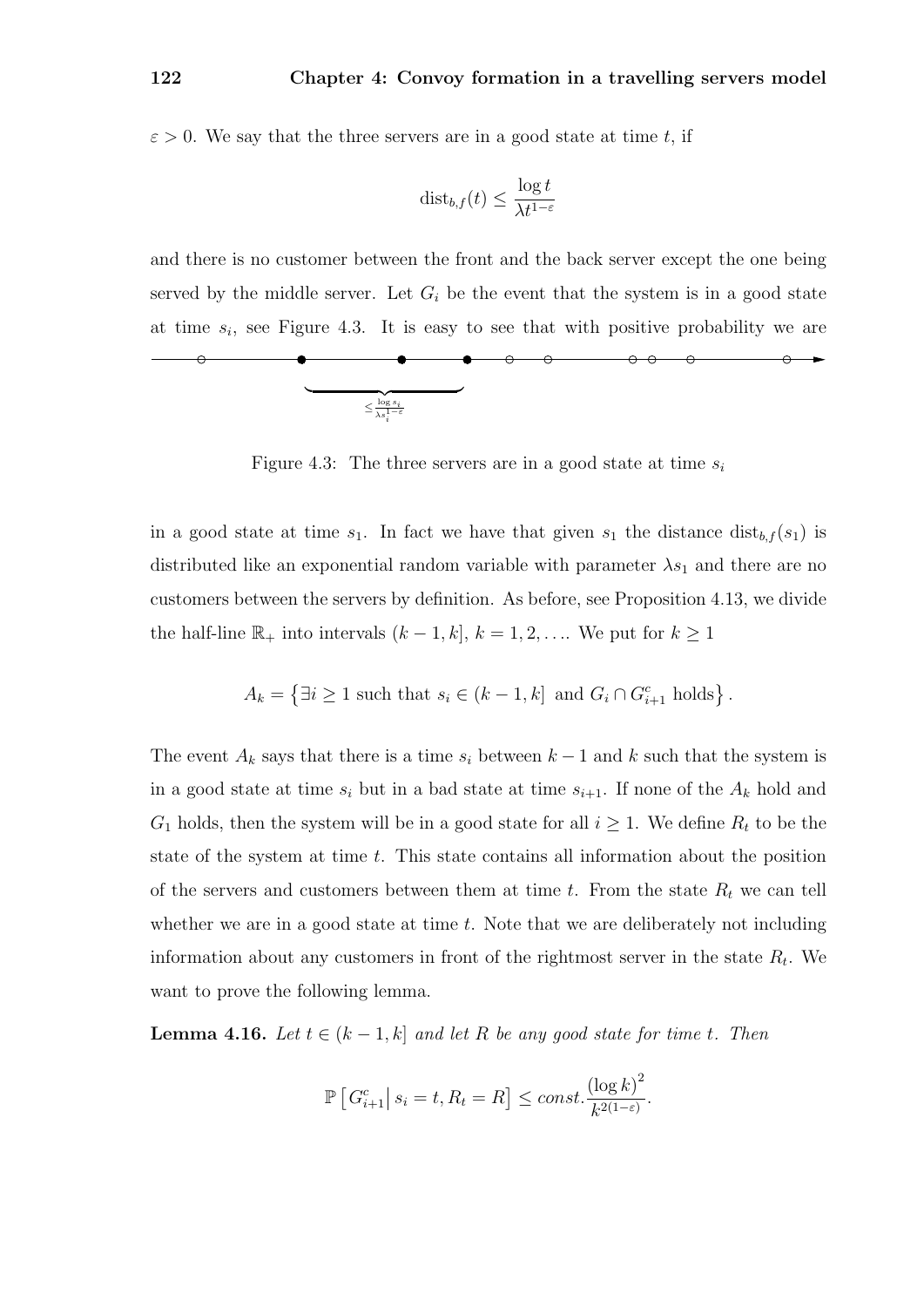If Lemma 4.16 holds then we can get the following bound for the probability of the event  $A_k$ . Let the index  $i(k)$  be the smallest i such that  $s_i \in (k-1, k]$  and  $G_i$  holds if such an i exists and define

$$
D_k = \{ \exists i \ge 1 \text{ such that } s_i \in (k-1, k] \text{ and } G_i \text{ holds} \}.
$$

Note that  $s_{i+1} - s_i \geq V_i$  for some i.i.d. exponentials  $V_i$  with parameter  $\nu$ , since the last server has to finish at least one service before it can reach site  $X_{s_i}^{(f)}$ . Therefore

$$
\mathbb{P}[A_k] = \mathbb{P}[\exists i \ge 1 \text{ such that } s_i \in (k-1,k] \text{ and } G_i \cap G_{i+1}^c \text{ holds}]
$$
\n
$$
\le \mathbb{P}[D_k \cap \{\exists j \ge 0 \text{ such that } s_{i(k)+j} \in (k-1,k] \text{ and } G_{i(k)+j} \cap G_{i(k)+j}^c \cap G_{i(k)+j+1}^c \text{ holds} \}]
$$
\n
$$
\le \sum_{j=0}^{\infty} \mathbb{P}\left[D_k \cap \{s_{i(k)+j} \in (k-1,k] \} \cap \bigcap_{l=1}^j (G_{i(k)+l} \cap \{V_{i(k)+l-1} \le 1\}) \cap G_{i(k)+j+1}^c \right]
$$
\n
$$
\le \sum_{j=0}^{(*)} \mathbb{P}[V_1 \le 1]^j \int_{k-1}^k \int_{\Xi_t} \mathbb{P}[G_{i(k)+j+1}^c | s_{i(k)+j} = t, R_t = R] \mu_{2,j}(dR) \mu_{1,j}(dt)
$$
\n
$$
\le const. \frac{(\log k)^2}{k^{2(1-\varepsilon)}}.
$$
\n(4.31)

In (\*),  $\mu_{1,j}$  is the conditional distribution of  $s_{i(k)+j}$  given

$$
D_k \cap \{s_{i(k)+j} \in (k-1,k]\} \cap \bigcap_{l=1}^j (G_{i(k)+l} \cap \{V_{i(k)+l-1} \le 1\})
$$

and  $\mu_{2,j}$  is the conditional distribution of  $R_t$  given

$$
\{s_{i(k)+j}=t\} \cap \{R_t \in \Xi_t\} \cap D_k \cap \bigcap_{l=1}^j (G_{i(k)+l} \cap \{V_{i(k)+l-1} \leq 1\})
$$

where  $\Xi_t$  is the set of all possible good states for time t. Since Lemma 4.16 gives us a uniform bound on the probability, independent of  $t$  and  $R$ , the integrals disappear in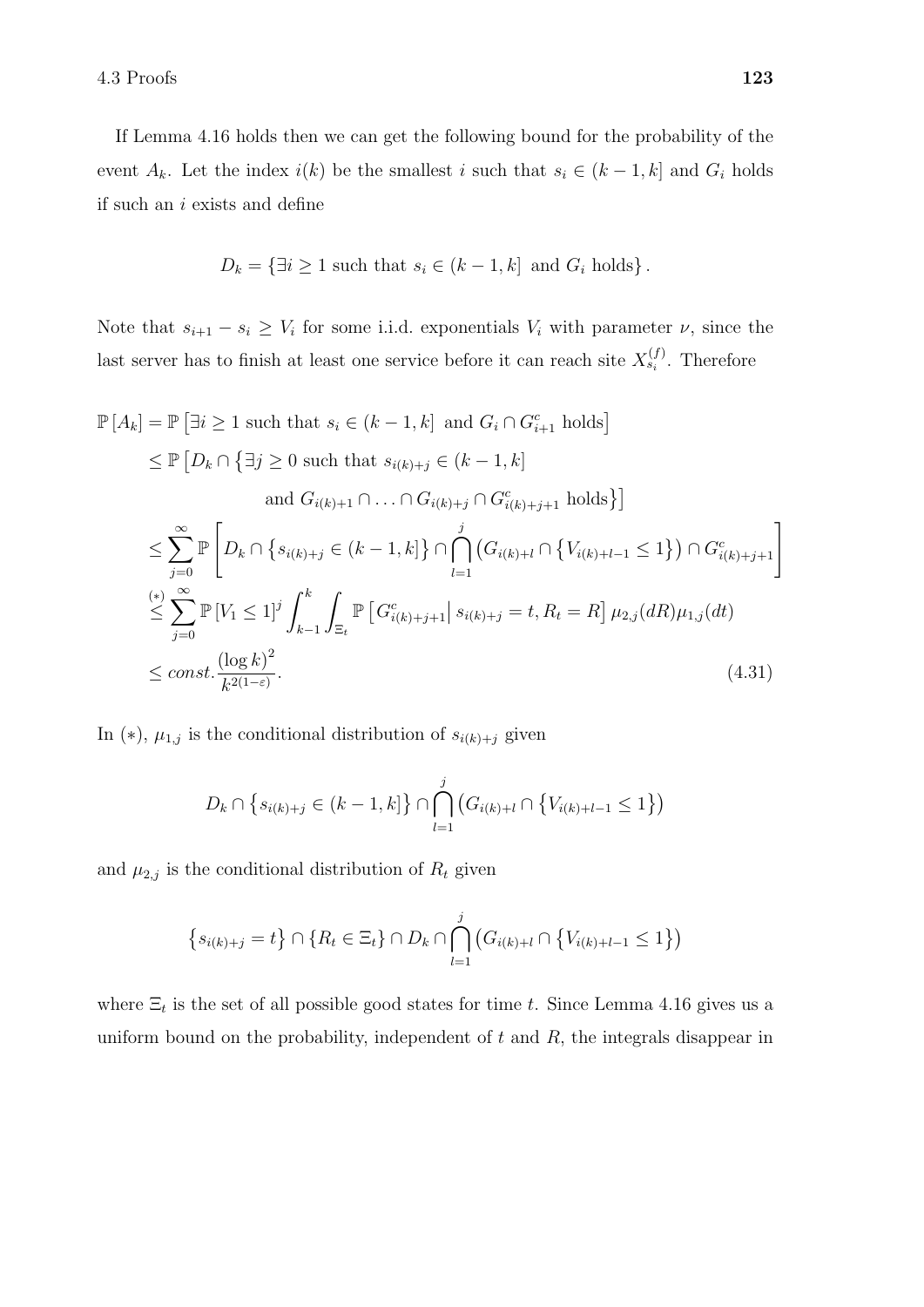the next line. Since  $(4.31)$  is summable over k we get

$$
\sum_{k=1}^{\infty} \mathbb{P}\left[A_k\right] < \infty
$$

and this implies that with positive probability none of the  $A_k$  happen. We will then show that for every  $i \geq 1$  the probability that the last two servers overtake the front server between  $s_i$  and  $s_{i+1}$  is bounded from below by some constant independent of i, see (4.32) below. For infinitely many i the time  $s_i$  will therefore correspond to an overtaking event and this implies that the three servers overtake each other infinitely often with positive probability.

Now we have to prove Lemma 4.16.

*Proof of Lemma 4.16:* Consider  $s_i = t \in (k-1, k]$  and assume  $R_t = R \in \Xi_t$ , i.e. we are in a good state at time  $t$ . Without loss of generality we may assume that the servers are ordered in the following way: server 1 is at the front, server 2 in the middle and server 3 at the back. We aim to show that with high probability by the time server 2 and server 3 have each completed two services, both have passed  $X_{s_i}^{(f)}$  but no server has passed  $X_{s_i}^{(f)} + \frac{\log s_{i+1}}{N}$  $\frac{\log s_{i+1}}{\lambda s_{i+1}^{1-\varepsilon}}$  and there are no customers between the servers. If that holds then the system is in a good state at time  $s_{i+1}$ .

After two exponential times with parameter  $\nu$  server 3 will have completed two services. We can bound the number of services that server 1 and server 2 start during this time by the sum of two geometric random variables with parameter  $\frac{1}{3}$ . After server 3 has completed two services, we wait another two exponential times with parameter  $\nu$ for server 2 to complete two services. The number of services that server 1 and server 3 start during this time can again be bounded by the sum of two geometric random variables with parameter  $\frac{1}{3}$ . Let  $C_i$  be the sum of the four exponential random variables with parameter  $\nu$  and let  $L_i$  be the sum of the four geometric random variables with parameter  $\frac{1}{3}$ , see (4.18) for the corresponding random variable in the case with only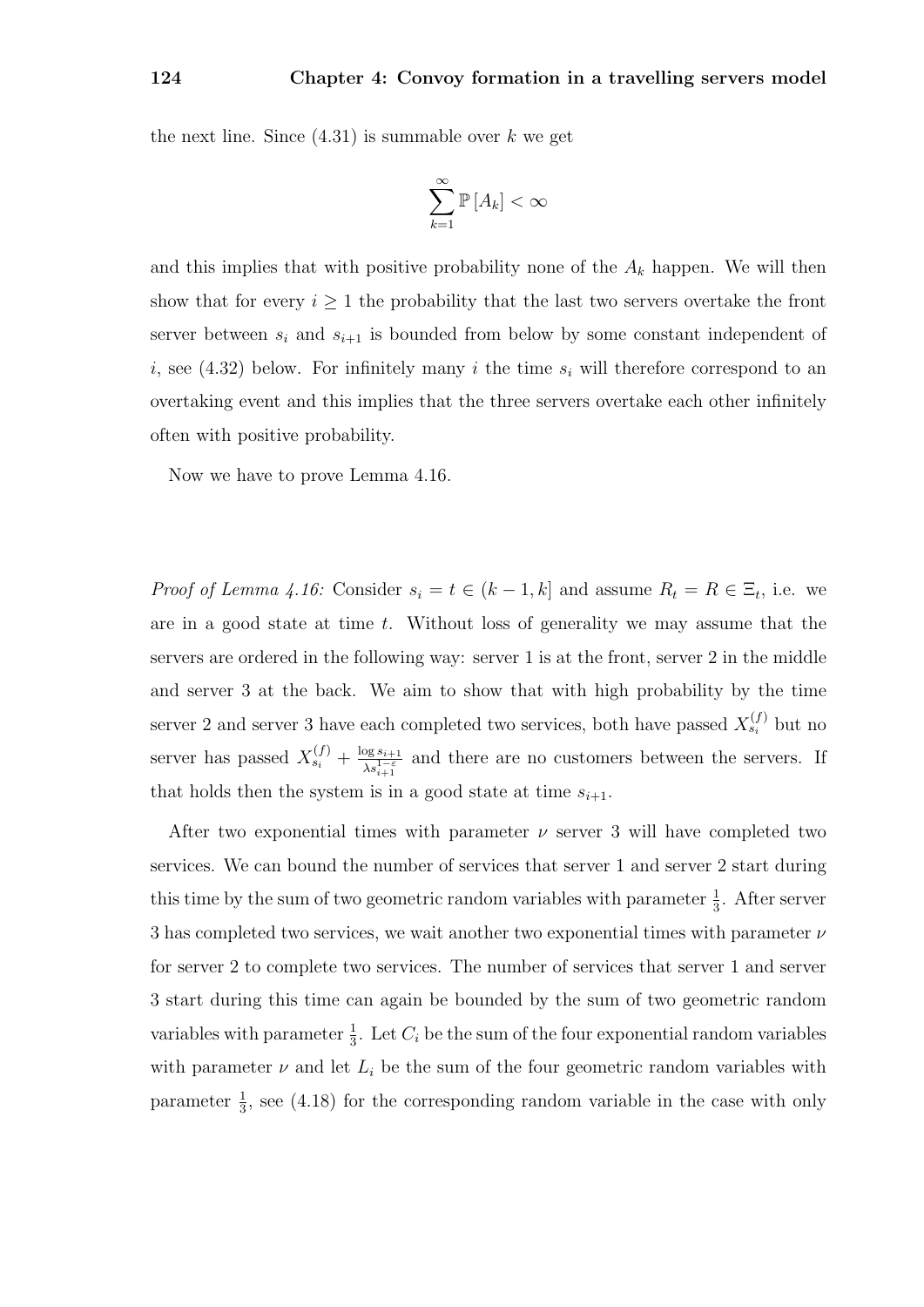two servers. Analogous to  $B_i$  in  $(4.19)$  we define

 $B_i = \{ \text{At time } s_i \text{ the next } L_i \text{ customers to the right of server } 1 \}$ 

are spread out over a distance greater than  $\frac{L_i}{1-\lambda}$  $\lambda s_i^{1-\varepsilon}$  $\mathcal{L}$ 

and calculations analogous to (4.20) and (4.21) show that

$$
\mathbb{P}[B_i | s_i = t, R_t = R] \le \text{const.} \frac{1}{k^{2(1-\varepsilon)}} \le \text{const.} \frac{(\log k)^2}{k^{2(1-\varepsilon)}}.
$$

Let  $M_i$  be the number of arrivals between the front and the back server between time  $s_i$  and  $s_{i+1}$ . Note that  $s_{i+1} \leq s_i + C_i$  if  $M_i \leq 1$ . Conditional on  $B_i^c$ , we can therefore bound the probabilities of  $M_i \geq 2$  and  $M_i = 1$  by the probabilities of having more than one or exactly one arrival in the interval  $[X_{s_i}^{(b)}, X_{s_i}^{(f)} + \frac{L_i}{\lambda s_i^{1-\varepsilon}}]$  between time  $s_i$  and time  $s_i + C_i$  (similar to  $N_i$  in the proof of Proposition 4.13). Conditional on being in a good state at time  $s_i$ , i.e.  $X_{s_i}^{(f)} - X_{s_i}^{(b)} \leq \frac{\log s_i}{\lambda^{s-1-i}}$  $\frac{\log s_i}{\lambda s_i^{1-\varepsilon}}$ , it is then easy to calculate that

$$
\mathbb{P}\left[M_i \geq 2 | s_i = t, R_t = R\right] \leq const. \frac{(\log k)^2}{k^{2(1-\varepsilon)}}
$$

and

$$
\mathbb{P}[M_i = 1 | s_i = t, R_t = R] \le const. \frac{\log k}{k^{1-\varepsilon}}.
$$

See (4.22) - (4.26) for the corresponding calculations in the situation with two servers. We observe now that if  $M_i \leq 1$  and  $B_i^c$  holds, then at time  $s_{i+1} \leq s_i + C_i$  the distance between the (new) back and the (new) front server satisfies

$$
\mathrm{dist}_{b,f}(s_{i+1}) \leq \frac{L_i}{\lambda s_i^{1-\varepsilon}}.
$$

If therefore  $M_i \leq 1$ ,  $B_i^c$  holds and

$$
\frac{L_i}{\lambda s_i^{1-\varepsilon}} \le \frac{\log s_{i+1}}{\lambda s_{i+1}^{1-\varepsilon}}
$$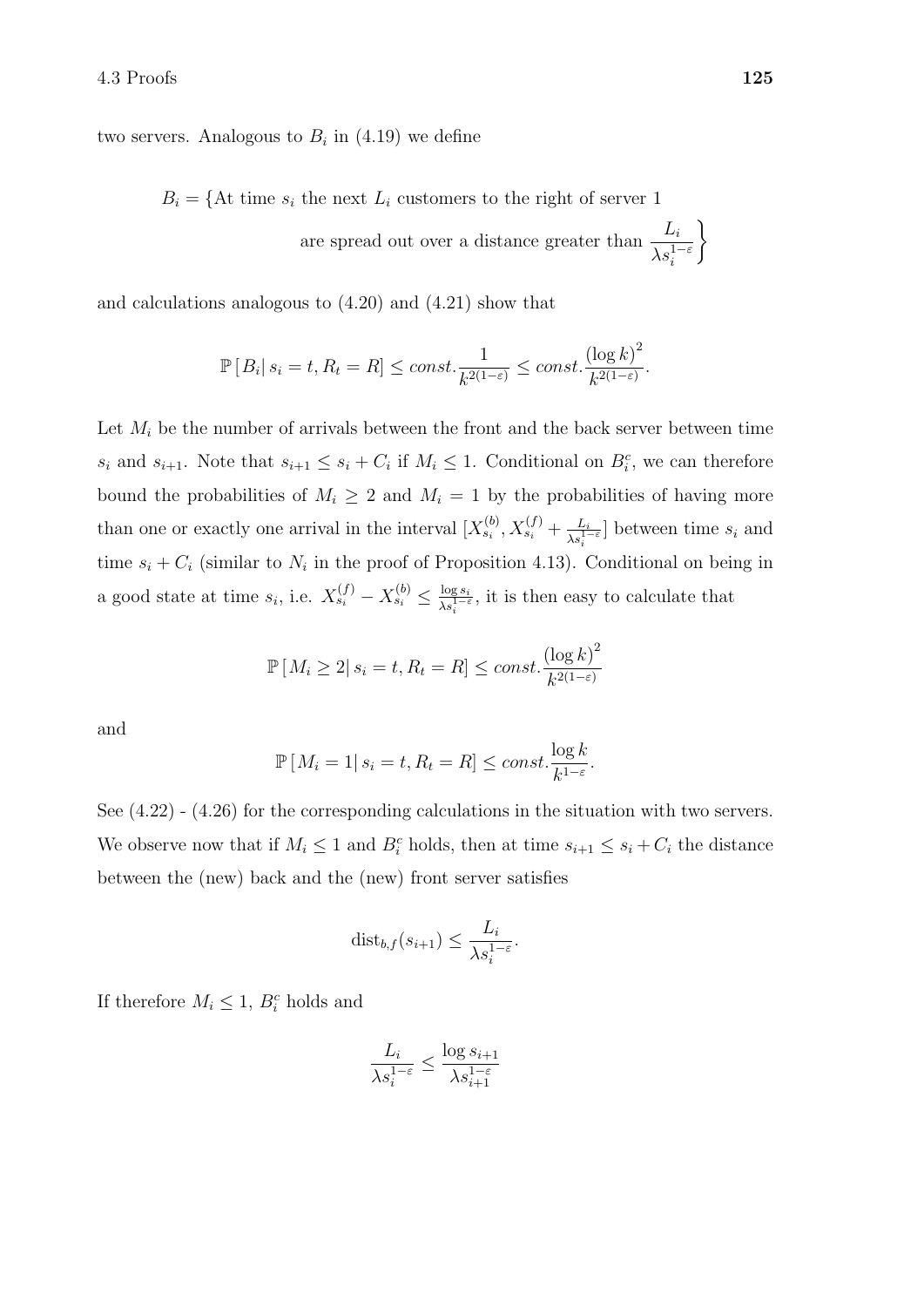then we are in a good state at time  $s_{i+1}$ . Define

$$
D_i = \left\{ \frac{L_i}{\lambda s_i^{1-\varepsilon}} > \frac{\log s_{i+1}}{\lambda s_{i+1}^{1-\varepsilon}} \right\}.
$$

Then

$$
\mathbb{P}\left[D_i\middle| s_i = t, R_t = R, B_i^c, M_i \le 1\right] = \mathbb{P}\left[L_i s_{i+1}^{1-\epsilon} > s_i^{1-\epsilon} \log s_{i+1} \middle| s_i = t, R_t = R\right]
$$
  
\n
$$
\le \mathbb{P}\left[L_i \left(1 + \frac{C_i}{k-1}\right) > \log\left(k-1\right)\right]
$$
  
\n
$$
\le \mathbb{P}\left[L_i > \sqrt{\log\left(k-1\right)}\right]
$$
  
\n
$$
+ \mathbb{P}\left[C_i > (k-1) \left(\sqrt{\log\left(k-1\right)} - 1\right)\right]
$$
  
\n
$$
\le const. \frac{(\log k)^2}{k^{2(1-\epsilon)}}.
$$

Putting everything together we get

$$
\mathbb{P}\left[G_{i+1}^{c}| s_{i} = t, R_{t} = R\right] \leq \mathbb{P}\left[B_{i}| s_{i} = t, R_{t} = R\right] + \mathbb{P}\left[M_{i} \geq 2| s_{i} = t, R_{t} = R, B_{i}^{c}\right] \n+ \mathbb{P}\left[D_{i}| s_{i} = t, R_{t} = R, B_{i}^{c}, M_{i} \leq 1\right] \n+ \mathbb{P}\left[G_{i+1}^{c}| s_{i} = t, R_{t} = R, B_{i}^{c}, M_{i} \leq 1, D_{i}^{c}\right] \n\leq const. \frac{(\log k)^{2}}{k^{2(1-\varepsilon)}} + const. \frac{(\log k)^{2}}{k^{2(1-\varepsilon)}} + const. \frac{(\log k)^{2}}{k^{2(1-\varepsilon)}} + 0 \n\leq const. \frac{(\log k)^{2}}{k^{2(1-\varepsilon)}}
$$

since on  $\{s_i = t, R_t = R, M_i \leq 1\} \cap B_i^c \cap D_i^c$  we have to be in a good state at time  $s_{i+1}$ , i.e.

$$
\mathbb{P}\left[G_{i+1}^c \,|\, s_i = t, R_t = R, B_i^c, M_i \le 1, D_i^c\right] = 0.
$$

 $\hfill \square$ 

This completes the proof of Lemma 4.16.

Now we want to prove that  $\mathbb{P}\left[ A\right] >0.$  We have

$$
\mathbb{P}\left[\bigcap_{i=1}^{\infty} G_i\right] = \mathbb{P}\left[\bigcap_{k=1}^{\infty} A_k^c\right] \stackrel{def}{=} p > 0
$$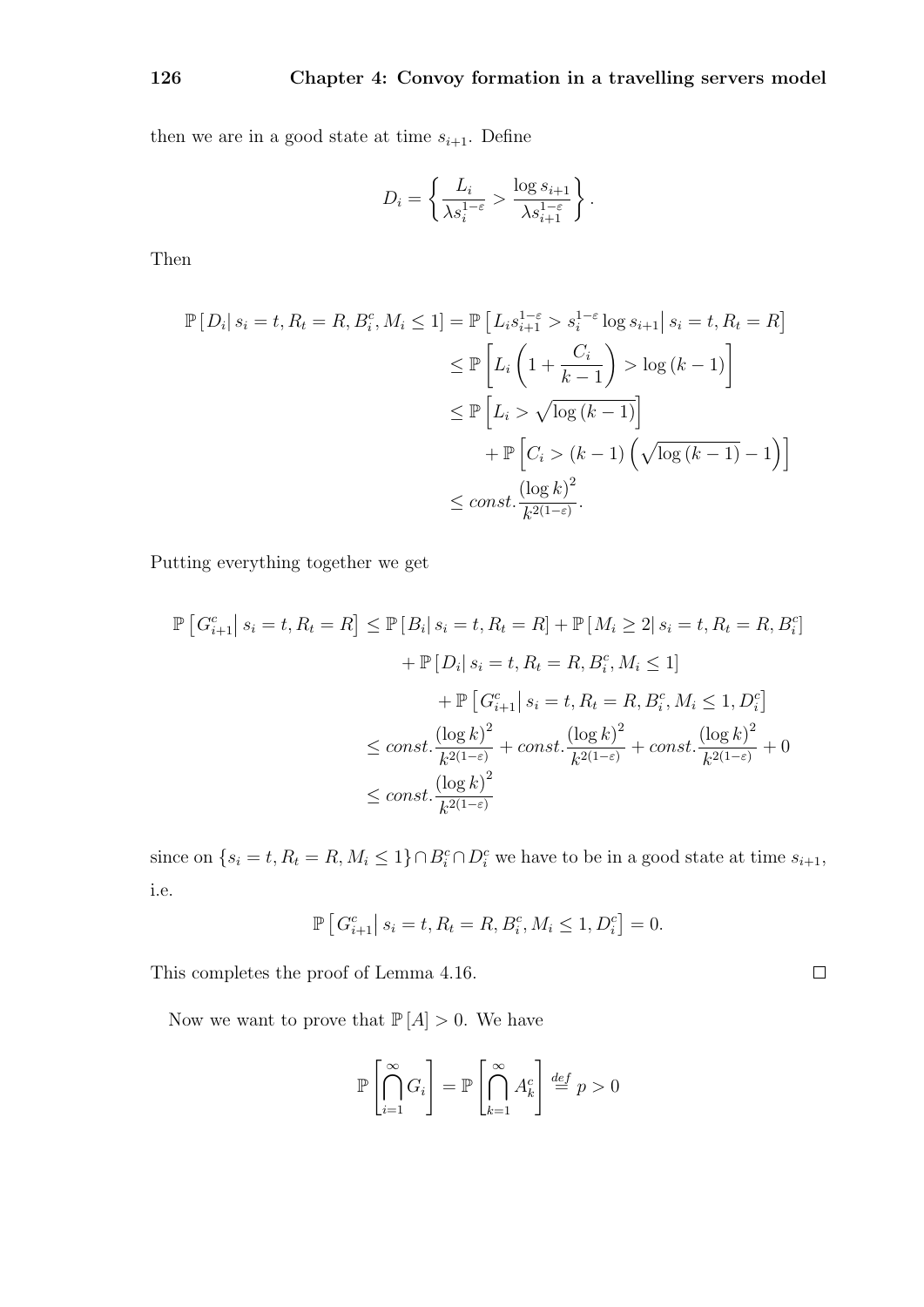by  $(4.31)$ . If we let  $H_i$  be the event that the servers that were the back and middle servers at time  $s_i$  overtake the front server before time  $s_{i+1}$ , then we also have for any large  $k \geq 1$ ,  $t \in (k-1, k]$  and  $R_t = R \in \Xi_t$ 

$$
\mathbb{P}[H_i|s_i = t, R_t = R] \ge \frac{1}{4} \mathbb{P}[M_i = 0|s_i = t, R_t = R]
$$
  
\n
$$
\ge \frac{1}{4} \left(1 - const. \frac{\log k}{k^{1-\varepsilon}}\right)
$$
  
\n
$$
> q > 0. \tag{4.32}
$$

We get the factor  $\frac{1}{4}$  because with probability at least  $\frac{1}{4}$  the front server will not have completed its service by the time the back and the middle server complete their services. If  $M_i = 0$  then this implies that the back and the middle server overtake the front server. Since conditional on  $s_i$  and  $R_{s_i}$ ,  $i \geq 1$ , the  $H_i$  are independent, equation (4.32) implies that

$$
\mathbb{P}\left[\bigcap_{m=1}^{\infty}\bigcup_{i=m}^{\infty}H_i\middle|\bigcap_{i=1}^{\infty}G_i\right]=1.
$$

Therefore,

$$
\mathbb{P}[A] \ge \mathbb{P}\left[\bigcap_{i=1}^{\infty} G_i\right] \mathbb{P}\left[A \middle| \bigcap_{i=1}^{\infty} G_i\right]
$$

$$
= \mathbb{P}\left[\bigcap_{i=1}^{\infty} G_i\right] \mathbb{P}\left[\bigcap_{m=1}^{\infty} \bigcup_{i=m}^{\infty} H_i \middle| \bigcap_{i=1}^{\infty} G_i\right]
$$

$$
\ge p > 0.
$$

This completes the proof that  $\mathbb{P}[A] > 0$ .

Now we want to prove the convergence statements in Theorem 4.6. We condition on the event A. We can therefore define an infinite sequence of times  $t_i^{(m,f)}$  when the middle server overtakes the front server and an infinite sequence of times  $t_i^{(b,m)}$  when the back server overtakes the middle server. Let  $N_i^{(m,f)}$  be the number of customers that arrive between the middle and the front server between time  $t_i^{(m,f)}$  $i^{(m,j)}$  and time  $t_{i+1}^{(m,f)}$  and let  $N_i^{(b,m)}$  be the number of customers that arrive between the back and the

 $\Box$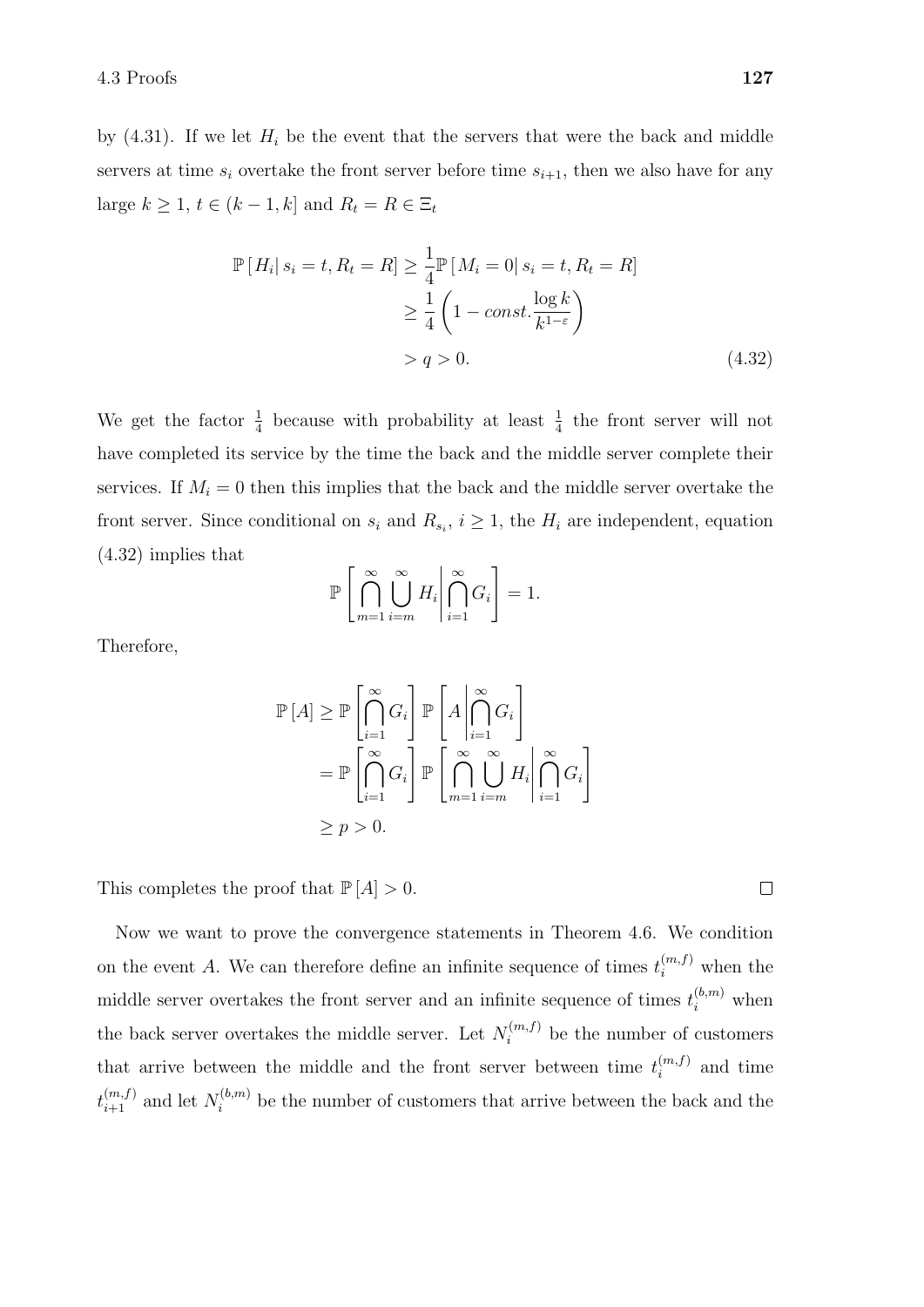middle server between time  $t_i^{(b,m)}$  $i_{i}^{(b,m)}$  and time  $t_{i+1}^{(b,m)}$ . Similar to Proposition 4.13 we have the following results.

**Proposition 4.17.** Fix  $k \in \mathbb{N}$  and  $t \in (k-1, k]$ . For any  $\varepsilon > 0$  we have

$$
\mathbb{P}\left[N_i^{(m,f)} \ge 2 \middle| t_i^{(m,f)} = t\right] \le const. \frac{1}{k^{2(1-\varepsilon)}}
$$

and

$$
\mathbb{P}\left[N_i^{(m,f)}=1\right|t_i^{(m,f)}=t\right]\leq const.\frac{1}{k^{1-\varepsilon}}.
$$

In particular, there are almost surely only finitely many intervals  $\left[t_i^{(m,f)}\right]$  $\begin{bmatrix} (m,f), \\ i \end{bmatrix}$  such that  $N_i^{(m,f)} \geq 2$  and

$$
\sum_{i=1}^{\infty} \frac{1}{i} \mathbb{1}_{\left\{N_i^{(m,f)}=1\right\}} < \infty
$$
\n(4.33)

almost surely.

Proof. For any fixed t we have

$$
\mathbb{P}\left[N_i^{(m,f)} \geq 2 \middle| t_i^{(m,f)} = t\right] \leq \mathbb{P}\left[N_i \geq 2 \middle| t_i = t\right]
$$

and

$$
\mathbb{P}\left[N_i^{(m,f)} = 1 \middle| t_i^{(m,f)} = t\right] \le \mathbb{P}\left[N_i = 1 \middle| t_i = t\right]
$$

where on the right-hand side in each equation we consider the model with only two servers.  $N_i$  is the quantity defined before Proposition 4.13. This is because adding a third server can only decrease the time between two overtaking events and the maximal distance between the front and the middle server. The results in Proposition 4.13 then imply Proposition 4.17.  $\Box$ 

Now we want to prove a similar result for the  $N_i^{(b,m)}$  $\frac{i^{(0,m)}}{i}$ .

**Proposition 4.18.** Fix  $k \in \mathbb{N}$  and  $t \in (k-1, k]$ . For any  $\varepsilon > 0$  we have

$$
\mathbb{P}\left[N_i^{(b,m)} \ge 2\middle| t_i^{(b,m)} = t\right] \le const. \frac{\left(\log k\right)^2}{k^{2(1-\varepsilon)}}\tag{4.34}
$$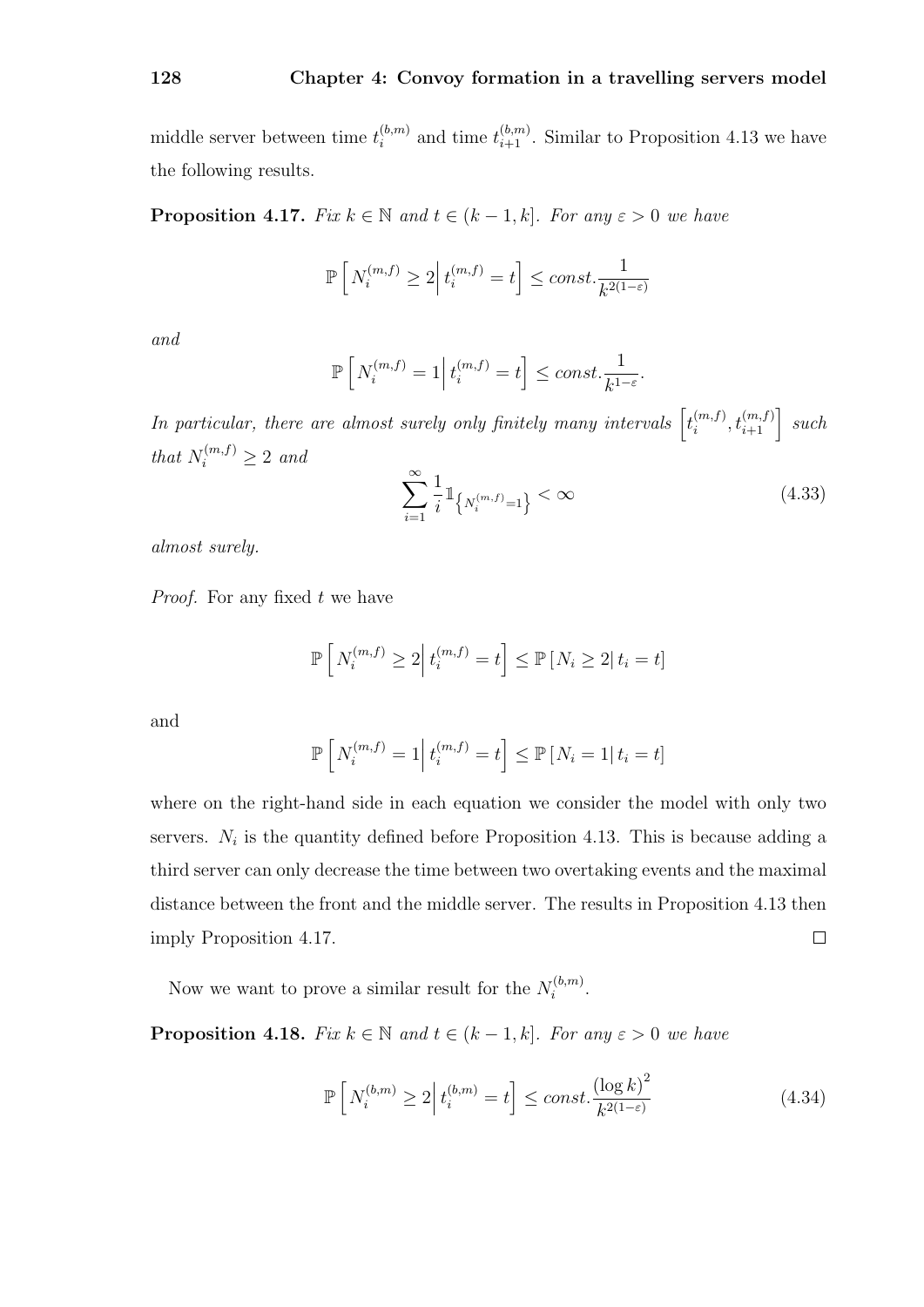$4.3$  Proofs  $129$ 

and

$$
\mathbb{P}\left[N_i^{(b,m)}=1\middle|t_i^{(b,m)}=t\right] \le \text{const.} \frac{\log k}{k^{1-\varepsilon}}.\tag{4.35}
$$

In particular, there are almost surely only finitely many intervals  $\left[t_i^{(b,m)}\right]$  $\begin{bmatrix} (b,m) \ i \end{bmatrix}$ ,  $t_{i+1}^{(b,m)}$  such that  $N_i^{(b,m)} \geq 2$  and

$$
\sum_{i=1}^{\infty} \frac{1}{i} \mathbb{1}_{\left\{N_i^{(b,m)}=1\right\}} < \infty \tag{4.36}
$$

almost surely.

*Proof.* Note that for every  $i \geq 1$  there exists a  $j(i)$  such that  $t_i^{(b,m)} \in (t_{j(i)}^{(m,f)})$  $\binom{(m,f)}{j(i)}, t\binom{(m,f)}{j(i)+1}.$ By Proposition 4.17 we can choose I large enough such that  $N_{j(i)}^{(m,f)} \leq 1$  for all  $i \geq I$ . For  $i \geq I$  we have

$$
\operatorname{dist}_{m,f}(t) \le \frac{L_{j(i)}}{\lambda \left(t_{j(i)}^{(m,f)}\right)^{1-\varepsilon}}
$$

for all  $t \in \left(t_{i(i)}^{(m,f)}\right)$  ${j_{j(i)}(m,f) \choose j(i)}$  and for  $L_{j(i)} = L_{j(i),1} + L_{j(i),2}$  for some independent random variables  $L_{j(i),1}$  and  $L_{j(i),2}$  that are geometric with parameter  $\frac{1}{2}$ , see (4.18) in the proof of Proposition 4.13. We also have  $t_{j(i)+1}^{(m,f)} - t_{j(i)}^{(m,f)} \leq F_{j(i)} = F_{j(i),1} + F_{j(i),2}$  for two independent exponential random variables with parameter  $\nu$ . If the above inequality holds, then at time  $t_i^{(b,m)}$  $\sum_{i=1}^{\lfloor 0,m \rfloor}$  the distance between the back and the middle server is at most

$$
\operatorname{dist}_{b,m}(t_i^{(b,m)}) \le \frac{L_{j(i)}}{\lambda \left(t_{j(i)}^{(m,f)}\right)^{1-\varepsilon}}.
$$

In the worst case there was no customer between the middle server and the front server when the back server jumped (i.e.  $t_i^{(b,m)} = t_{j(i)+1}^{(m,f)}$ ). If there was a customer then the back server jumps to a site between the middle and the front server and the bound above still holds. Let

$$
D_i = \left\{ \frac{L_{j(i)}}{\lambda \left( t_{j(i)}^{(m,f)} \right)^{1-\varepsilon}} > \frac{\log t_i^{(b,m)}}{\lambda \left( t_i^{(b,m)} \right)^{1-\varepsilon}} \right\}.
$$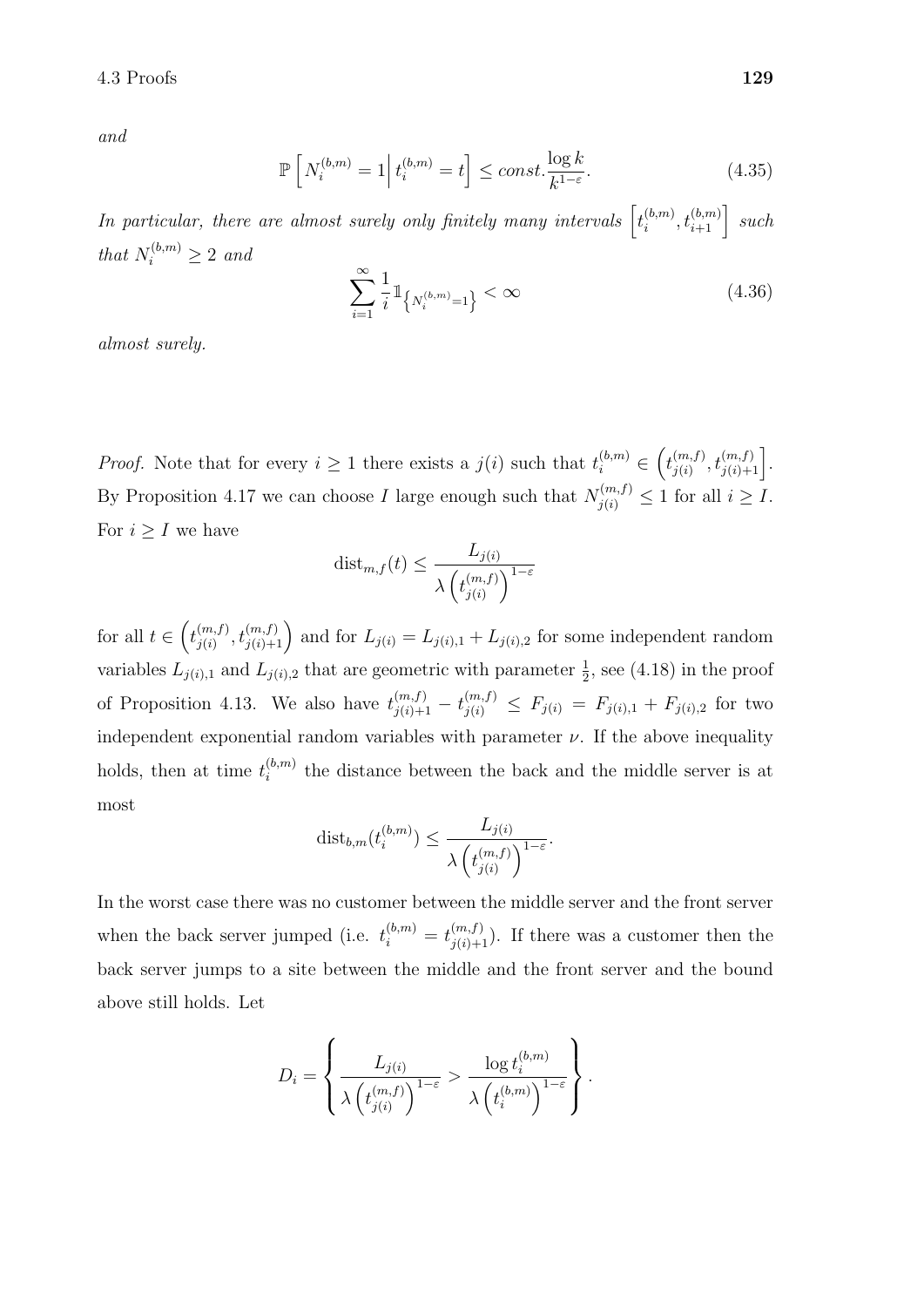Then

$$
\mathbb{P}\left[D_i\left|t_{j(i)}^{(m,f)}=t\right.\right] = \mathbb{P}\left[N_{j(i)}^{(m,f)}\geq 2\left|t_{j(i)}^{(m,f)}=t\right.\right] + \mathbb{P}\left[D_i\left|t_{j(i)}^{(m,f)}=t, N_{j(i)}^{(m,f)}\leq 1\right.\right]
$$
\n
$$
= \mathbb{P}\left[N_{j(i)}^{(m,f)}\geq 2\left|t_{j(i)}^{(m,f)}=t\right.\right]
$$
\n
$$
+ \mathbb{P}\left[L_{j(i)}\left(\frac{t_i^{(b,m)}}{t_{j(i)}^{(m,f)}}\right)^{1-\varepsilon} > \log t_i^{(b,m)}\left|t_{j(i)}^{(m,f)}=t, N_{j(i)}^{(m,f)}\leq 1\right.\right]
$$
\n
$$
\leq \mathbb{P}\left[L_{j(i)} > \sqrt{\log (k-1)}\right] + \mathbb{P}\left[F_{j(i)} > (k-1)\sqrt{\log (k-1)}\right]
$$
\n
$$
\leq const.\frac{(\log k)^2}{k^{2(1-\varepsilon)}}.
$$

For all large  $i$  we have therefore

$$
\mathrm{dist}_{b,m}(t_i^{(b,m)}) \leq \frac{\log t_i^{(b,m)}}{\lambda \left(t_i^{(b,m)}\right)^{1-\varepsilon}}.
$$

We can now proceed in the same way as in the proof of Proposition 4.13 or the proof of Lemma 4.16. Eventually, the distance between the two servers will be bounded by

$$
\frac{\log t_i^{(b,m)}}{\lambda \left(t_i^{(b,m)}\right)^{1-\varepsilon}}\tag{4.37}
$$

every time they meet. We can bound the distance between the servers after the completion of two services of the back server and show that with sufficiently small probability we will see more than one arrival between the back and the middle server during those two service times. If we see at most one arrival then the back server will overtake the middle server after completing two services at the latest. Because we have (4.37) instead of

$$
\mathrm{dist}_{1,2}(t_i) \le \frac{1}{\lambda t_i^{1-\varepsilon}},
$$

which was the case for the model with two servers, the probabilities in  $(4.34)$  and  $(4.35)$  contain an extra  $(\log k)^2$  or  $\log k$ .  $\Box$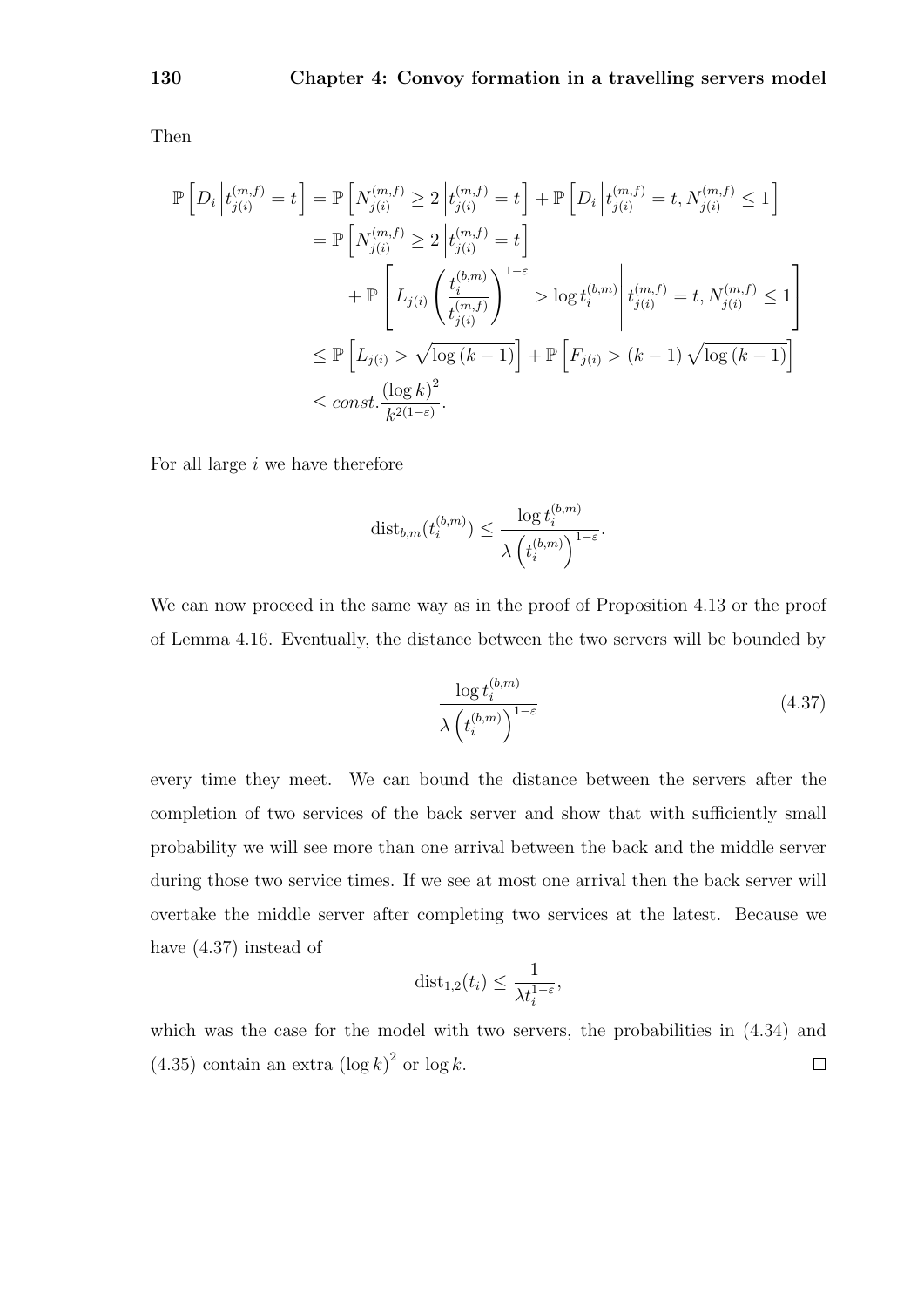Now we say again that a service time  $E_i$  is bad if the customer whose service starts at time  $S_{i-1}$  was strictly to the left of the front server. Analogous to Corollary 4.14 we get

Corollary 4.19. We have

$$
\sum_{i=1}^{\infty} \frac{1}{i} \mathbb{1}_{\{E_{i+1} \text{ bad}\}} < \infty
$$

almost surely.

*Proof.* Note that for every bad  $E_i$  the corresponding customer was either between the back and the middle server or between the middle and the front server. Let  $\kappa_i^{(b,m)}$  be the indicator for the first event and  $\kappa_i^{(m,f)}$  $\sum_{i=1}^{(m,j)}$  the indicator for the second event. Let  $k_1(i)$ be such that  $S_i \in \left(t_{k_1(i)}^{(b,m)}\right)$  $\begin{bmatrix} (b,m) \\ k_1(i) \end{bmatrix}$ ,  $t^{(b,m)}_{k_1(i)+1}$  and  $k_2(i)$  such that  $S_i \in \left(t^{(m,f)}_{k_2(i)}\right)$  $\binom{m,f}{k_2(i)}, t\binom{m,f}{k_2(i)+1}$ . Then

$$
\sum_{i=1}^{\infty} \frac{1}{i} \mathbbm{1}_{\{E_{i+1} \text{ bad}\}} = \sum_{i=2}^{\infty} \frac{1}{i} \mathbbm{1}_{\{E_{i+1} \text{ bad}\}} \kappa_{i+1}^{(b,m)} + \sum_{i=2}^{\infty} \frac{1}{i} \mathbbm{1}_{\{E_{i+1} \text{ bad}\}} \kappa_{i+1}^{(m,f)}
$$
\n
$$
= \sum_{i=2}^{\infty} \frac{1}{i} \mathbbm{1}_{\{E_{i+1} \text{ bad}, N_{k_1(i)}^{(b,m)} \ge 2\}} \kappa_{i+1}^{(b,m)} + \sum_{i=2}^{\infty} \frac{1}{i} \mathbbm{1}_{\{E_{i+1} \text{ bad}, N_{k_1(i)}^{(b,m)} = 1\}} \kappa_{i+1}^{(b,m)}
$$
\n
$$
+ \sum_{i=2}^{\infty} \frac{1}{i} \mathbbm{1}_{\{E_{i+1} \text{ bad}, N_{k_2(i)}^{(m,f)} \ge 2\}} \kappa_{i+1}^{(m,f)} + \sum_{i=2}^{\infty} \frac{1}{i} \mathbbm{1}_{\{E_{i+1} \text{ bad}, N_{k_2(i)}^{(m,f)} = 1\}} \kappa_{i+1}^{(m,f)}
$$
\n
$$
\le \sum_{i=2}^{\infty} \mathbbm{1}_{\{E_{i+1} \text{ bad}, N_{k_1(i)}^{(b,m)} \ge 2\}} \kappa_{i+1}^{(b,m)} + \sum_{i=2}^{\infty} \frac{1}{i} \mathbbm{1}_{\{N_i^{(b,m)} = 1\}}
$$
\n
$$
+ \sum_{i=2}^{\infty} \mathbbm{1}_{\{E_{i+1} \text{ bad}, N_{k_2(i)}^{(m,f)} \ge 2\}} \kappa_{i+1}^{(m,f)} + \sum_{i=2}^{\infty} \frac{1}{i} \mathbbm{1}_{\{N_i^{(m,f)} = 1\}}.
$$

The first and the third sums are almost surely finite since there are only finitely many intervals  $[t_i^{(b,m)}]$  $\binom{(b,m)}{i}, t_{i+1}^{(b,m)}$  and  $\binom{(m,f)}{i}$  $\{z_i^{(m,f)}, t_{i+1}^{(m,f)}\}$  such that  $N_i^{(b,m)} \geq 2$  and  $N_i^{(m,f)} \geq 2$ . The second and fourth sums are finite by (4.36) and (4.33) in Propositions 4.18 and 4.17.  $\Box$ 

Just like in the proof of Theorem 4.4 we can now look again at  $X_t^{(f)}$  $t^{(J)}$ , the position of the front server at time t. Rewriting  $X_t^{(f)}$  as in (4.27) and using the same arguments as in the proof of Theorem 4.4 together with Corollary 4.19 proves the convergence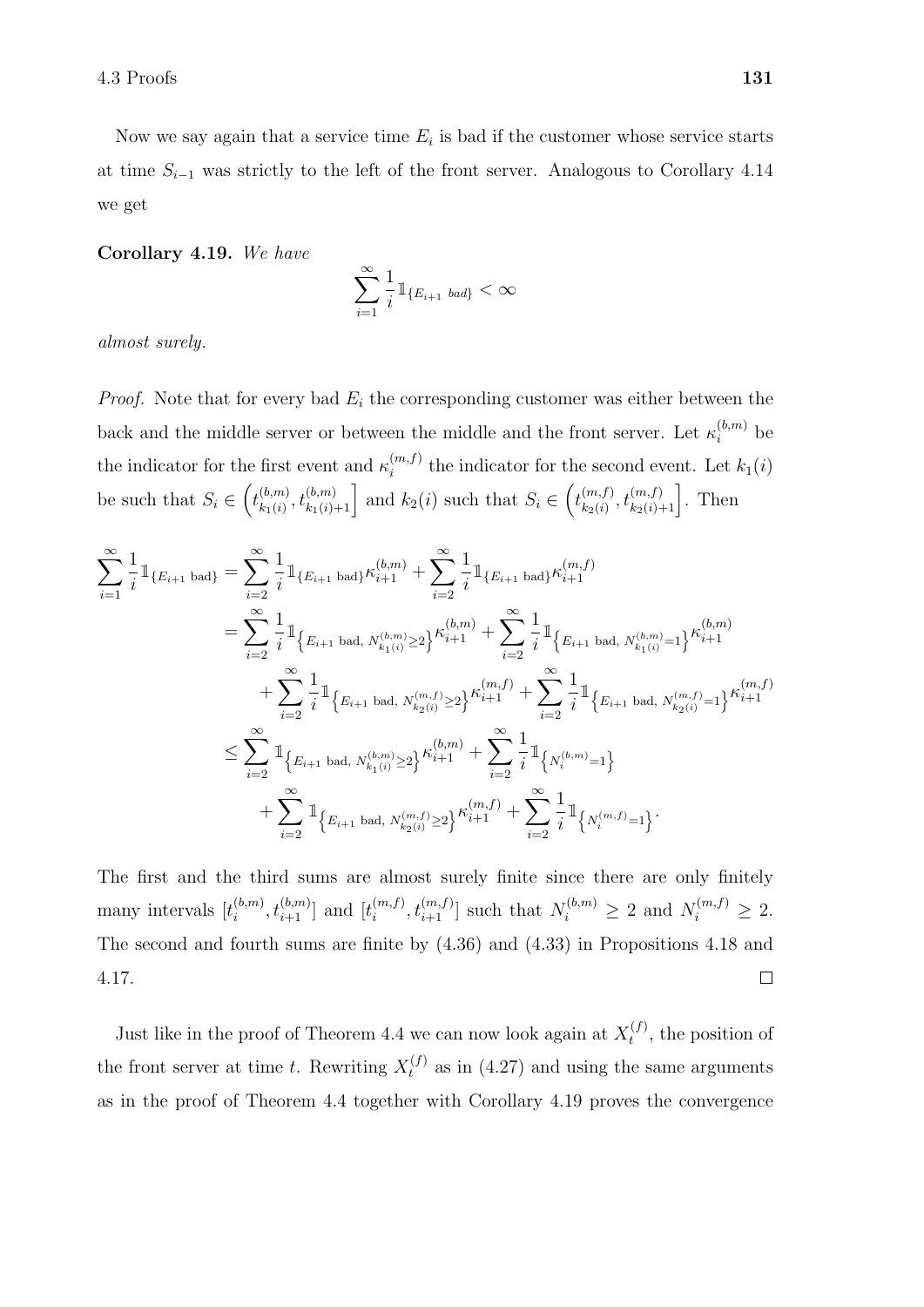statements for  $X_t^{(f)}$  $t^{(1)}$ . The same argument as the one used in the end of the proof of Theorem 4.4 shows that the convergence statements also hold for the back and the middle server.

 $\Box$ This completes the proof of Theorem 4.6.

*Proof of Theorem 4.8:* Recall that  $A<sup>c</sup>$  is the event that the three servers do not overtake each other infinitely often. We will start by proving that  $\mathbb{P}[A^c] > 0$ . Note that it follows from Proposition 4.12 that in the model with  $n = 3$  the middle server has to overtake the front server infinitely often. On  $A<sup>c</sup>$  we have to have therefore that the back server overtakes the middle server only finitely often.

### Proposition 4.20.  $\mathbb{P}[A^c] > 0$ .

Proof. We want to prove here the even stronger statement that with positive probability the back server never meets the middle server. Since the presence of the back server can only increase the speed of the middle and the front server, it follows from the almost sure convergence in Theorem 4.4 that

$$
T_x^{(m)} < e^{\frac{\lambda}{2\nu}(1+\delta)x} = f(x) \tag{4.38}
$$

for all  $x \geq 0$  with positive probability for any  $\delta > 0$ . Here  $T_x^{(m)}$  is the passage time of the middle server to site x. With probability 1 the inequality holds for all large  $x$  and by manipulating finitely many points in the Poisson process we can make it hold for all  $x \geq 0$  with positive probability. Now we want to show that, conditional on (4.38), with positive probability the back server satisfies

$$
T_x^{(b)} \ge e^{\frac{\lambda}{2\nu}(1+\delta)x}
$$

for all  $x \geq 0$ . We can assume without loss of generality that the back server makes its first jump at time h for a large  $h \gg 0$  (for any h this has positive probability). Now look at Figure 4.4. Let  $E_1, E_2, \ldots$  be the service times of the back server, i.e. they are i.i.d. exponentials with parameter  $\nu$ . Let  $F_1, F_2, \ldots$  be i.i.d. exponentials with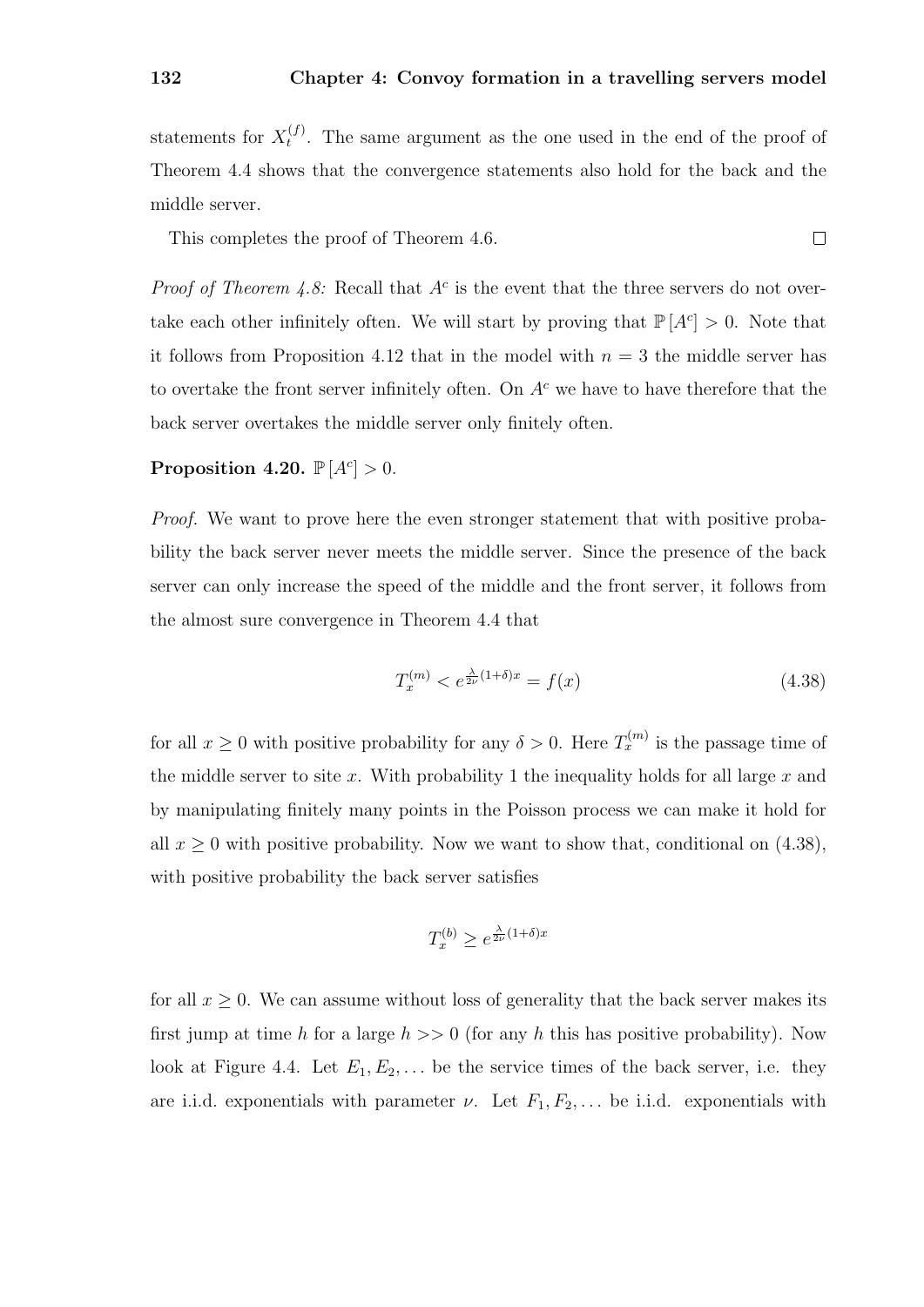

Figure 4.4: Construction of a lower bound for  $T_x^{(b)}$ 

parameter 1 and define for  $i = 1, 2, \ldots$  and some  $d > 0$ 

$$
Z_i = \frac{F_i}{\lambda \left( (h - d - 1) + \sum_{j=1}^{i-1} (E_j - d) \right)}.
$$

We think of the random variable  $Z_i$  as the smallest site x such that there is a Poisson point in the rectangle  $\left[1+id, h+\sum_{j=1}^{i-1} E_j\right] \times [Z_{i-1}, Z_{i-1}+x]$  (with  $Z_0 = 0$ ), see Figure 4.4. Since  $E_1, E_2, \ldots$  are all i.i.d. with mean  $\frac{1}{\nu}$  we get for any  $c < \frac{1}{\nu}$  that

$$
p = \mathbb{P}\left[\bigcap_{m=1}^{\infty} \left\{\sum_{j=1}^{m} E_j > mc\right\}\right] > 0.
$$

We choose our constants  $c, d$  and h in the following way

$$
c = \frac{1 - \varepsilon}{\nu}, \qquad d = \frac{\varepsilon}{\nu}, \qquad h > c
$$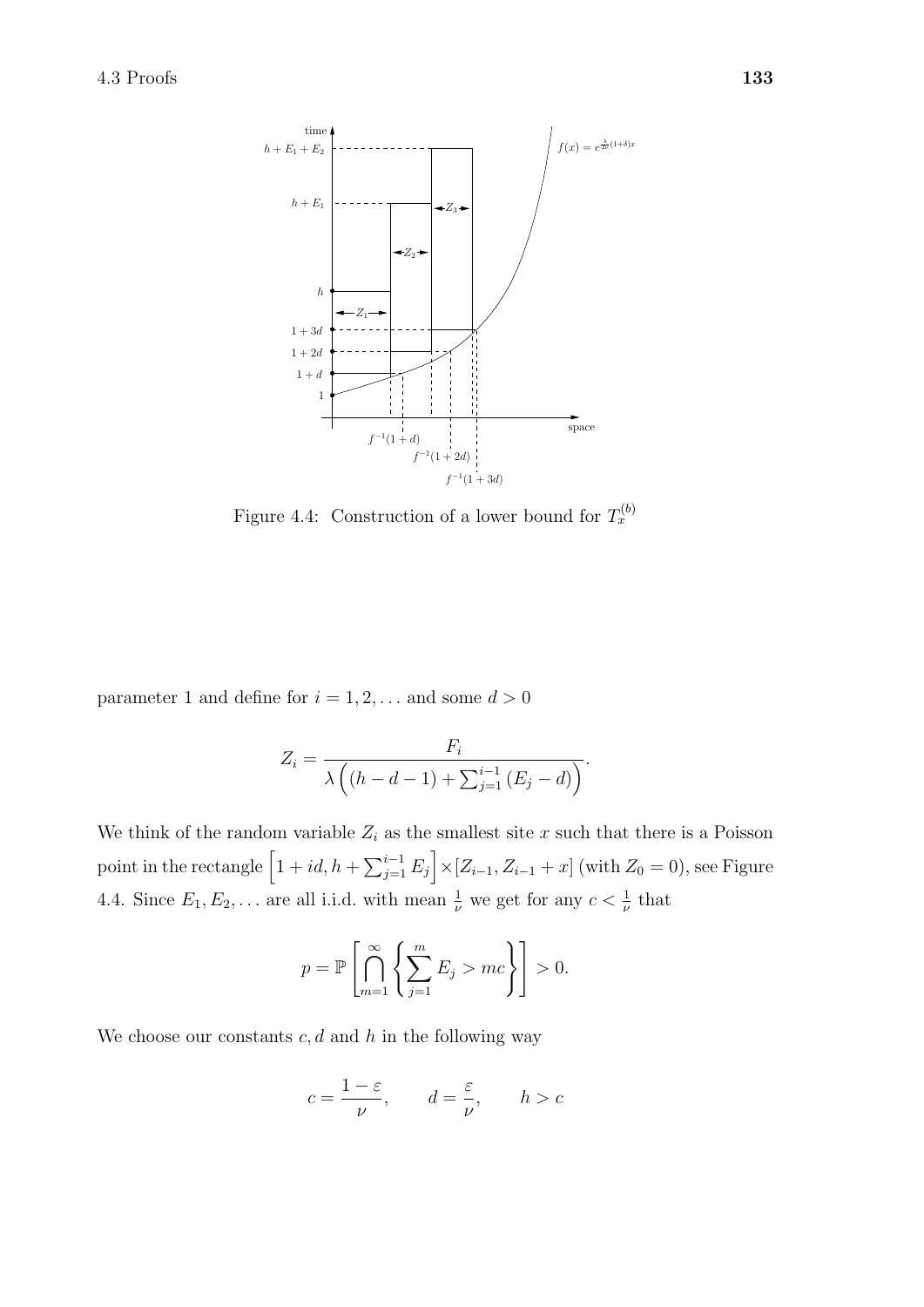for some fixed  $\varepsilon > 0$ . Then it is enough to show that

$$
\mathbb{P}\left[\bigcap_{m=1}^{\infty}\left\{\sum_{i=1}^{m}Z_i < f^{-1}\left(1+md\right)\right\}\right] > 0,
$$

see again Figure 4.4. If  $\bigcap_{m=1}^{\infty} \left\{ \sum_{i=1}^{m} Z_i \leq f^{-1} (1 + md) \right\}$  then the back server will never cross the line given by  $f(x) = e^{\frac{\lambda}{2\nu}(1+\delta)x}$  and always stay behind the middle server. We get

$$
\mathbb{P}\left[\bigcap_{m=1}^{\infty}\left\{\sum_{i=1}^{m}Z_{i}< f^{-1}(1+md)\right\}\right]
$$
\n
$$
\geq \mathbb{P}\left[\bigcap_{m=1}^{\infty}\left\{\sum_{i=1}^{m}Z_{i}< f^{-1}(1+md)\right\}\cap\bigcap_{m=1}^{\infty}\left\{\sum_{j=1}^{m}E_{j}> mc\right\}\right]
$$
\n
$$
\geq p \cdot \mathbb{P}\left[\bigcap_{m=1}^{\infty}\left\{\sum_{i=1}^{m}\frac{F_{i}}{\lambda\left((h-d-1)+(i-1)(c-d)\right)}< f^{-1}(1+md)\right\}\right]
$$
\n
$$
= p \cdot \mathbb{P}\left[\bigcap_{m=1}^{\infty}\left\{\sum_{i=1}^{m}\frac{F_{i}}{\lambda\left((h-d-1)+(i-1)(c-d)\right)}<\frac{2\nu}{\lambda(1+\delta)}\log\left(1+md\right)\right\}\right]
$$
\n
$$
\geq p \cdot \mathbb{P}\left[\bigcap_{m=1}^{\infty}\left\{\sum_{i=1}^{m}\frac{F_{i}}{i(c-d)}<\frac{2\nu}{(1+\delta)}\log\left(1+md\right)\right\}\right].
$$

Looking at the left hand side of the inequality, we observe that this is the time of the m-th birth in a pure birth process with rate  $c - d$ . If we let  $S_t$  be the number of individuals in this birth process at time t (with  $S_0 = 1$ ), then we can bound the last line above by

$$
p \cdot \mathbb{P}\left[S_t \ge \frac{1}{d} \left(e^{\frac{(1+\delta)}{2\nu}t} - 1\right) \forall t \ge 0\right].
$$

From the theory of pure birth processes we get, since  $c - d = \frac{1-2\varepsilon}{\mu}$  $\frac{-2\varepsilon}{\nu}$ , that

$$
\lim_{t \to \infty} S_t e^{-\frac{1-3\varepsilon}{\nu}t} = \infty \qquad a.s.
$$

and in particular

$$
S_t \ge e^{\frac{1-3\varepsilon}{\nu}t} \qquad \forall t \ge 0
$$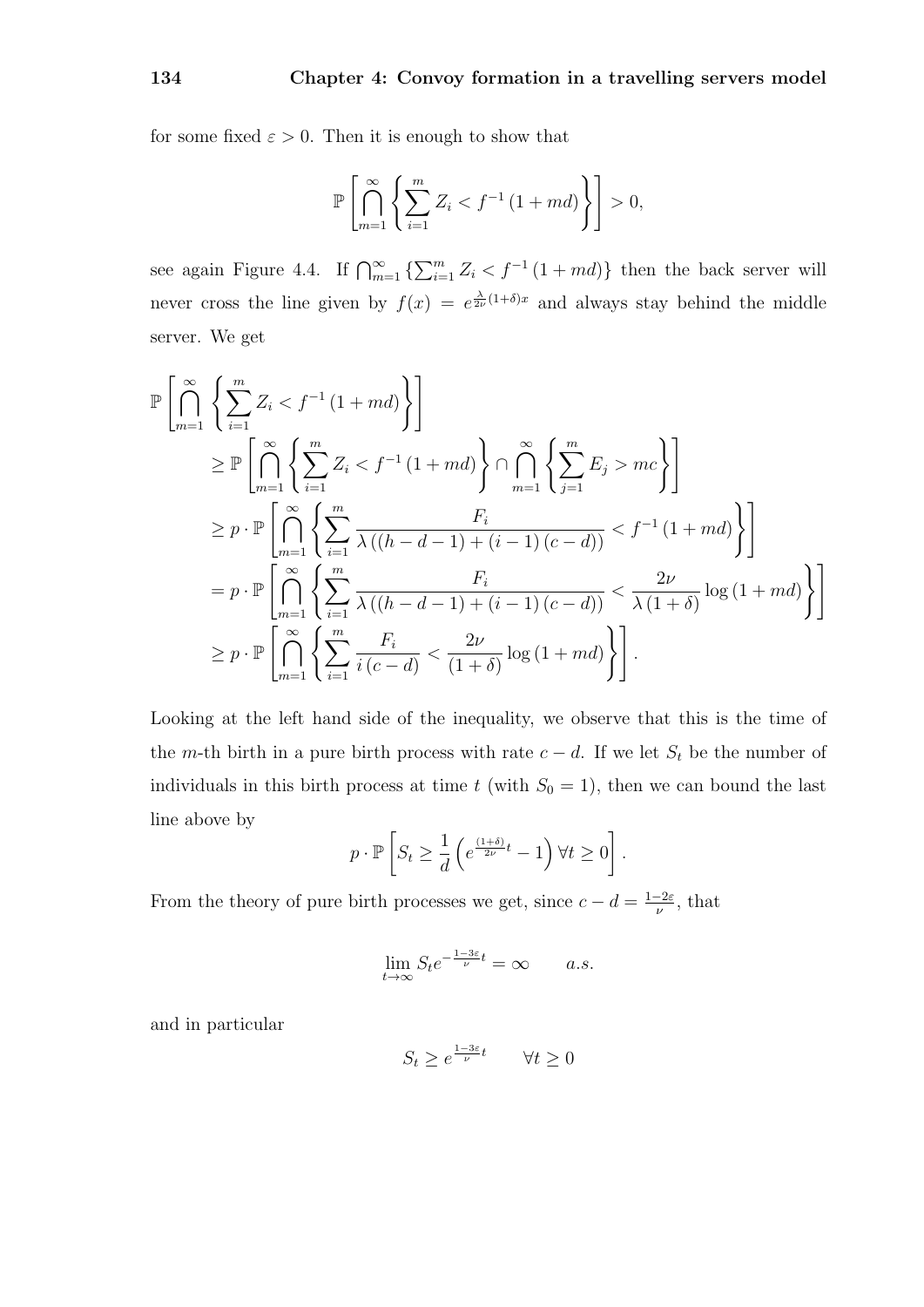with positive probability. If therefore

$$
\frac{1-3\varepsilon}{\nu} > \frac{1+\delta}{2\nu}
$$

then

$$
p \cdot \mathbb{P}\left[S_t \ge \frac{1}{d} \left(e^{\frac{1+\delta}{2\nu}t} - 1\right) \forall t \ge 0\right] > 0.
$$

But  $\frac{1-3\varepsilon}{\nu} > \frac{1+\delta}{2\nu}$  $\frac{1}{2\nu}$  can be achieved by choosing  $\varepsilon$  and  $\delta$  appropriately. This proves Proposition 4.20.  $\Box$ 

To complete the proof of the first part of Theorem 4.8 we make the following observation: on  $A<sup>c</sup>$  the front two servers will eventually behave like the servers in a model with  $n = 2$  because they interact with the back server only finitely often. This implies that the limit results hold for the first two servers.

It remains to prove the limit result (4.3) for the back server. We will do this in three steps (Propositions 4.21, 4.22 and 4.23) and start with the following proposition.

**Proposition 4.21.** On  $A^c$  we have

$$
\limsup_{t \to \infty} \frac{X_t^{(b)}}{\log t} \in \left\{ \frac{\nu}{\lambda}, \frac{2\nu}{\lambda} \right\} \tag{4.39}
$$

almost surely.

*Proof.* Since the back server travels at least as fast as a server in the model with  $n = 1$ (because the front two servers remove some of the customers) but at most as fast as the middle server (because the back server overtakes the middle server only finitely often) we have

$$
\frac{\nu}{\lambda} \le \limsup_{t \to \infty} \frac{X_t^{(b)}}{\log t} \le \frac{2\nu}{\lambda}
$$

almost surely. Let

$$
B = \left\{ \limsup_{t \to \infty} \frac{X_t^{(b)}}{\log t} \in \left( \frac{\alpha_1 \nu}{\lambda}, \frac{\alpha_2 \nu}{\lambda} \right) \right\}
$$

for some  $1 < \alpha_1 < \alpha_2 < 2$  and assume  $\mathbb{P}[B] > 0$ . In the following we always condition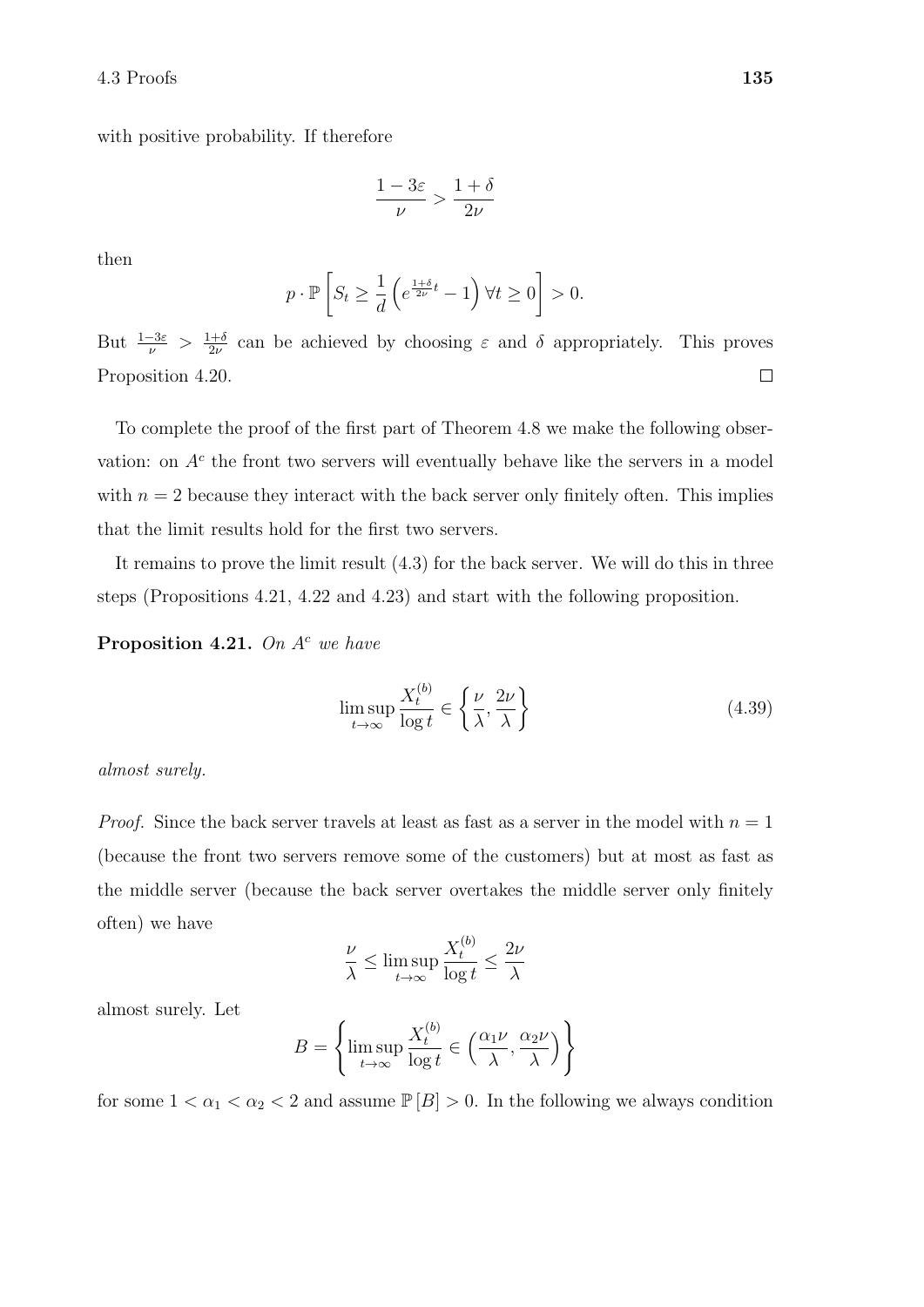on B. On B we have that for any  $\varepsilon > 0$ , almost surely,

$$
X_t^{(b)} < \left(\frac{\alpha_2 \nu}{\lambda} + \varepsilon\right) \log t \tag{4.40}
$$

for all large enough t. Recall that  $T_x^{(m)}$  is the passage time of the middle server to x. We know from (4.2) that, almost surely,

$$
T_x^{(m)} \le (Z_{\infty} + \varepsilon) e^{\frac{\lambda}{2\nu}x} \tag{4.41}
$$

for all large enough x and some strictly positive, finite random variable  $Z_{\infty}$ . Equations (4.40) and (4.41) together imply that, almost surely,

$$
T^{(m)}_{X^{(b)}_t+a}\leq \left(Z_\infty+\varepsilon\right)t^{\frac{\alpha_1}{2}+\tau}e^{\frac{\lambda a}{2\nu}}
$$

for all large enough t with  $\tau = \frac{\lambda \varepsilon}{2\nu}$  $\frac{\lambda \varepsilon}{2\nu}$  and for any constant  $a > 0$ . For any fixed  $\beta > 1$  we can choose  $\varepsilon > 0$  such that, almost surely,

$$
\lambda \left( t - (Z_{\infty} + \varepsilon) t^{\frac{\alpha_1}{2} + \tau} e^{\frac{\lambda a}{2\nu}} \right) \ge \frac{\lambda t}{\beta}
$$

for all large  $t$ . For all large  $t$ , the back server will therefore have to serve more customers between  $X_t^{(b)}$  and  $X_t^{(b)}$  + a than a server in a model with  $n = 1$  and  $\lambda$  replaced by  $\frac{\lambda}{\beta}$ has to serve between  $X_t$  and  $X_t + a$ . Theorem 4.2 implies that the latter server will satisfy

$$
\lim_{t \to \infty} \frac{X_t}{\log t} = \frac{\beta \nu}{\lambda} \quad \text{a.s.}
$$

We can use this as an upper bound for the back server and get

$$
\limsup_{t \to \infty} \frac{X_t^{(b)}}{\log t} \le \frac{\beta \nu}{\lambda} \qquad \text{a.s.}
$$

In particular, we can choose  $1 < \beta < \alpha_1$  which leads to a contradiction since we conditioned on B. This completes the proof of Proposition 4.21. $\Box$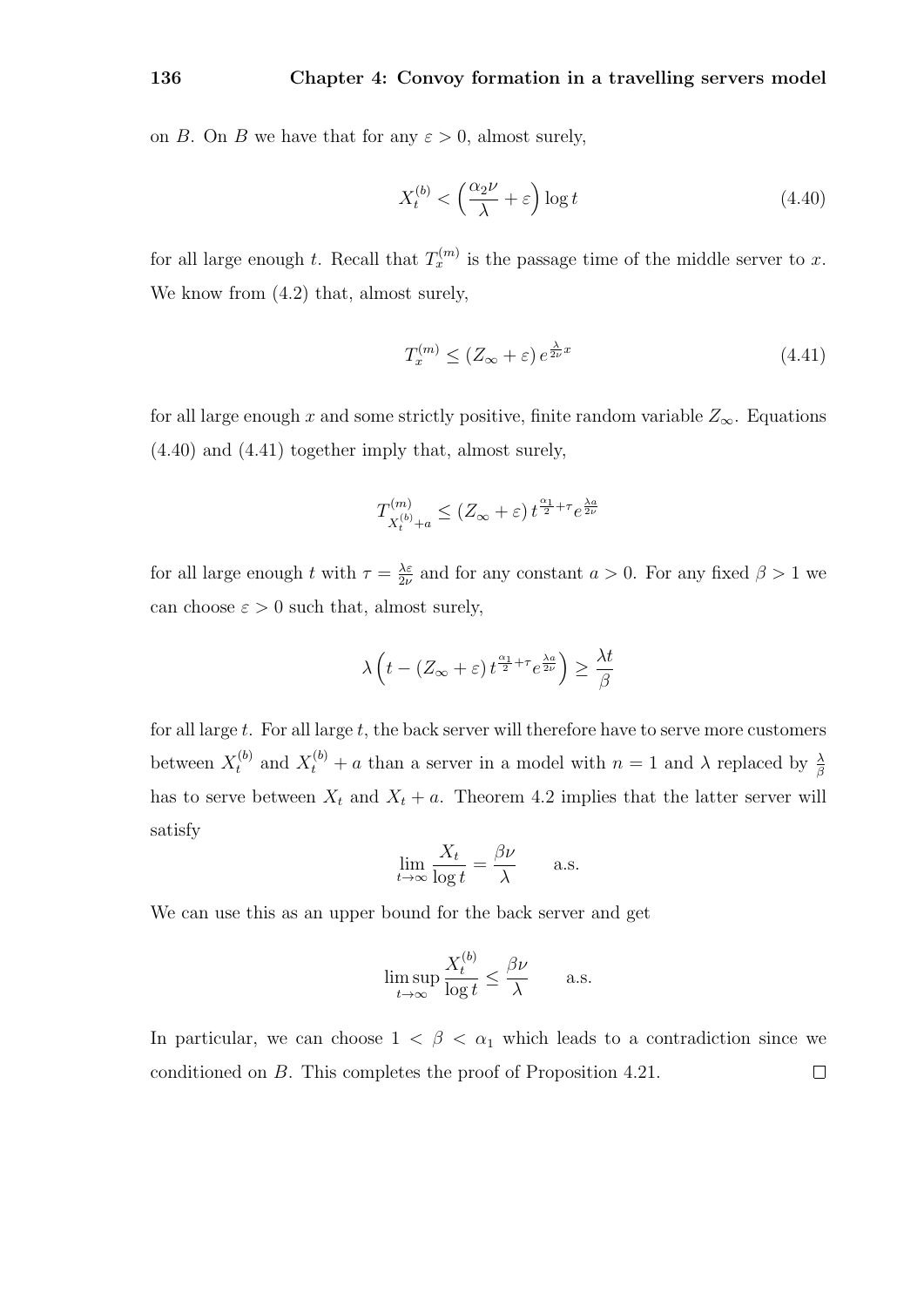**Proposition 4.22.** On  $A^c$  we have

$$
\limsup_{t \to \infty} \frac{X_t^{(b)}}{\log k} = \frac{\nu}{\lambda} \qquad a.s.
$$

Proof. Let

$$
B = \left\{ \limsup_{t \to \infty} \frac{X_t^{(b)}}{\log k} = \frac{2\nu}{\lambda} \right\}
$$

and assume  $\mathbb{P}[B] > 0$ . In the following we will always condition on B and the paths of the front two servers that satisfy that the limit

$$
Y_{\infty} = \lim_{t \to \infty} \left( X_t^{(m)} - \frac{2\nu}{\lambda} \log t \right)
$$

exists (the second event is an event of probability 1 by (4.2)). Conditional on these paths, the limit  $Y_{\infty}$  is deterministic. We will split the proof of Proposition 4.22 into three parts. We will prove

1.  $\liminf_{t \to \infty} \left( X_t^{(m)} - X_t^{(b)} \right)$  $\binom{b}{t} \leq \frac{2\nu}{\lambda}$  $\frac{2\nu}{\lambda}$  log 2 a.s. 2.  $\liminf_{t \to \infty} \left( X_t^{(m)} - X_t^{(b)} \right)$  $t<sub>t</sub><sup>(b)</sup>$  does not have any atoms 3.  $\liminf_{t\to\infty} \left( X_t^{(m)} - X_t^{(b)} \right)$  $\binom{(b)}{t} < \frac{2\nu}{\lambda}$  $\frac{2\nu}{\lambda}$  log 2 a.s. leads to a contradiction

Statement 1 and statement 3 together imply that  $\liminf_{t\to\infty} \left(X_t^{(m)} - X_t^{(b)}\right)$  $\left(\begin{smallmatrix} b \ t \end{smallmatrix}\right) = \frac{2\nu}{\lambda}$  $\frac{2\nu}{\lambda} \log 2$ with positive probability, but this contradicts statement 2. This is essentially because only at distance  $\frac{2\nu}{\lambda}$  log 2 from the middle server, the back server has to serve the right number of customers to travel at speed  $\frac{2\nu}{\lambda}$ . At this distance, the back server has to serve half as many customers as the front two servers together and therefore it travels at the same speed. If the back server gets to close to the front two servers (distance less than  $\frac{2\nu}{\lambda}$  log 2) or falls too much behind (distance greater than  $\frac{2\nu}{\lambda}$  log 2) then it will either catch up (because it has to serve too few customers) or fall even further behind (because it has to serve too many customers).

Proof of statement 1: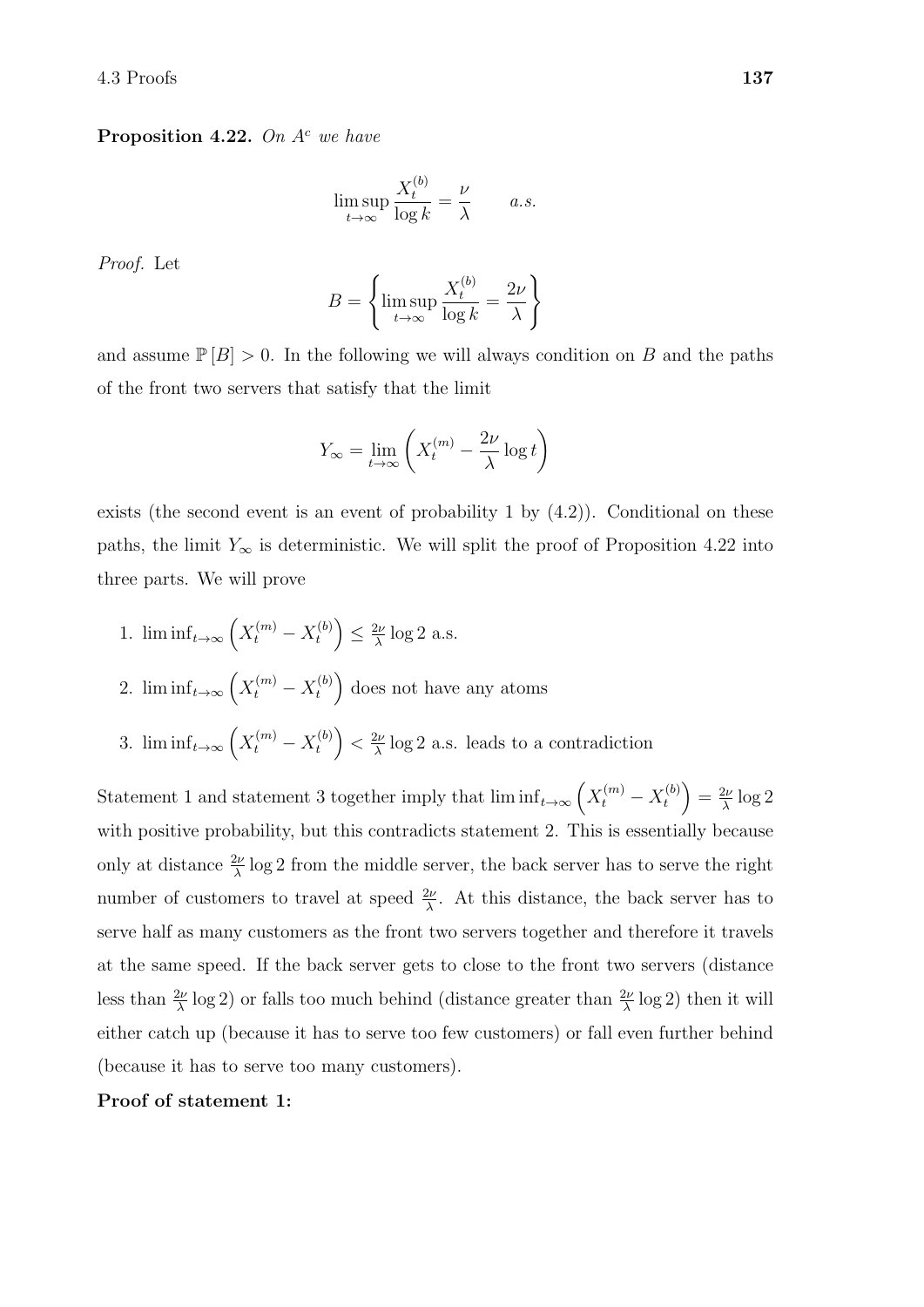Let  $C$  be the event that

$$
\liminf_{t \to \infty} \left( X_t^{(m)} - X_t^{(b)} \right) > \frac{2\nu}{\lambda} \log 2
$$

and assume  $\mathbb{P}[C] > 0$  (conditional on B and the paths of the front two servers). Then we can condition on C, too. On C we have that for some  $\varepsilon > 0$  we have, almost surely,

$$
X_t^{(m)} - X_t^{(b)} \ge \frac{2\nu}{\lambda} \log 2 + \varepsilon
$$

for all large enough t. From the convergence statements for the front two servers in the first part of Theorem 4.8 we get

$$
X_t^{(m)} \le Y_{\infty} + \frac{2\nu}{\lambda} \log t + \frac{\varepsilon}{2}
$$

and

$$
T_x^{(m)} \le (Z_{\infty} + \varepsilon) e^{\frac{\lambda}{2\nu}x}
$$

for all large  $t$  and large  $x$ . Since we condition on the paths of the front two servers we can think of  $Y_{\infty}$  and  $Z_{\infty}$  as fixed. We have  $Y_{\infty} = -\frac{2\nu}{\lambda}$  $\frac{2\nu}{\lambda}$  log  $Z_{\infty}$ . Putting the last three equations together we get that for any constant  $a > 0$ , almost surely,

$$
T_{X_t^{(b)}+a}^{(m)} \le \left(1 + \frac{\varepsilon}{Z_{\infty}}\right) \frac{t}{2} e^{-\frac{\lambda(\varepsilon - a)}{2\nu}}
$$

for all large enough t. For a suitable  $\beta < 2$ ,  $a > 0$ ,  $\varepsilon > 0$  and large enough t we have

$$
\lambda \left( t - \left( 1 + \frac{\varepsilon}{Z_{\infty}} \right) \frac{t}{2} e^{-\frac{\lambda (\varepsilon - a)}{2\nu}} \right) \ge \frac{\lambda t}{\beta}
$$

and, using the same arguments as in the proof of Proposition 4.21, this implies

$$
\limsup_{t \to \infty} \frac{X_t^{(b)}}{\log t} \le \frac{\beta \nu}{\lambda} < \frac{2 \nu}{\lambda}
$$

and this is a contradiction.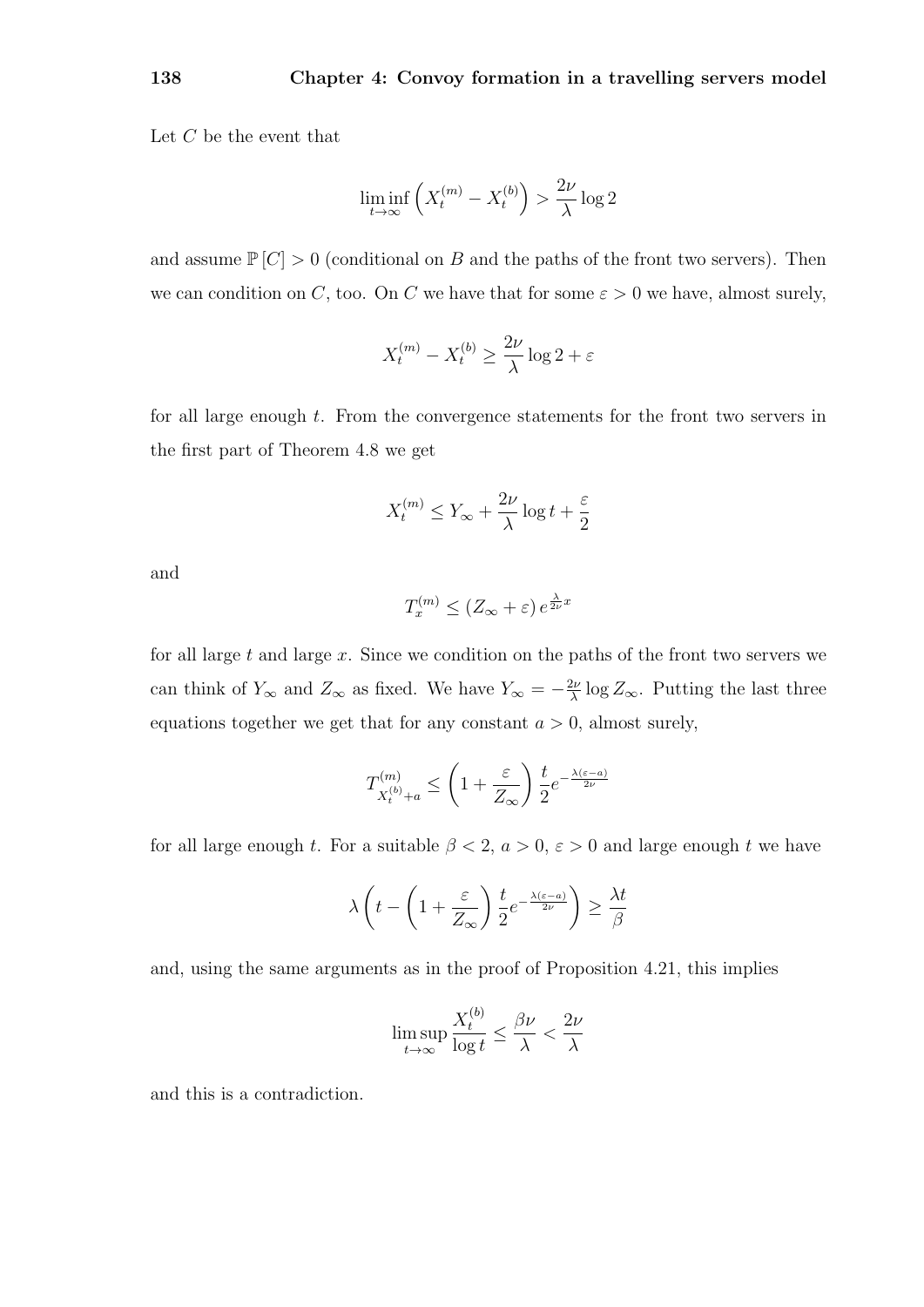### Proof of statement 2:

To prove this statement we will change the model slightly in the following way. Instead of letting customers leave the system we mark them if they have been served by one of the front two servers but leave them in the system. Now recall the notation we used in (4.4) and (4.5). Here we can use a similar notation for the back server. Let

$$
S_m^{(b)} = \sum_{i=1}^m E_i I_i
$$
 (4.42)

be the time of the m-th jump of the back server where  $I_i$  is the indicator function on the event that the customer corresponding to service  $E_i$  has not been marked. The  $E_i$  are again i.i.d. exponentials with parameter  $\nu$ . Note that now we might have  $S_m^{(b)} = S_{m+1}^{(b)}$  if the m-th customer was marked. However, by definition, we will always have  $S_1^{(b)} > 0$ . With this notation we can still write

$$
U_m^{(b)} = \sum_{i=1}^m \frac{2\nu}{\lambda i} + 2\nu \sum_{i=1}^m \frac{\lambda F_i - 1}{\lambda i} + \sum_{i=1}^m F_i \left( \frac{1}{S_i^{(b)}} - \frac{2\nu}{i} \right)
$$
(4.43)

where the  $F_i$  are again i.i.d. exponentials with parameter  $\lambda$ , independent of the  $E_i$ . However, the indicator functions in (4.42) depend in some complicated way on both the  $E_i$  and the  $F_i$  as well as on the paths of the front two servers. We know that the second sum converges almost surely to a finite random variable and

$$
\lim_{m \to \infty} \left( \sum_{i=1}^{m} \frac{2\nu}{\lambda i} - \frac{2\nu}{\lambda} \log m \right) = \frac{2\nu}{\lambda} \gamma.
$$

Conditional on B and the paths of the front two servers, the complementary event of statement 2 implies that the limit

$$
\limsup_{m \to \infty} \left( U_m^{(b)} - \frac{2\nu}{\lambda} \log m \right)
$$

has at least one atom. We can now also condition on the  $F_i$ . Since  $E_1$  has a continuous distribution and increasing  $E_1$  strictly decreases  $U_m^{(b)}$ , the lim sup cannot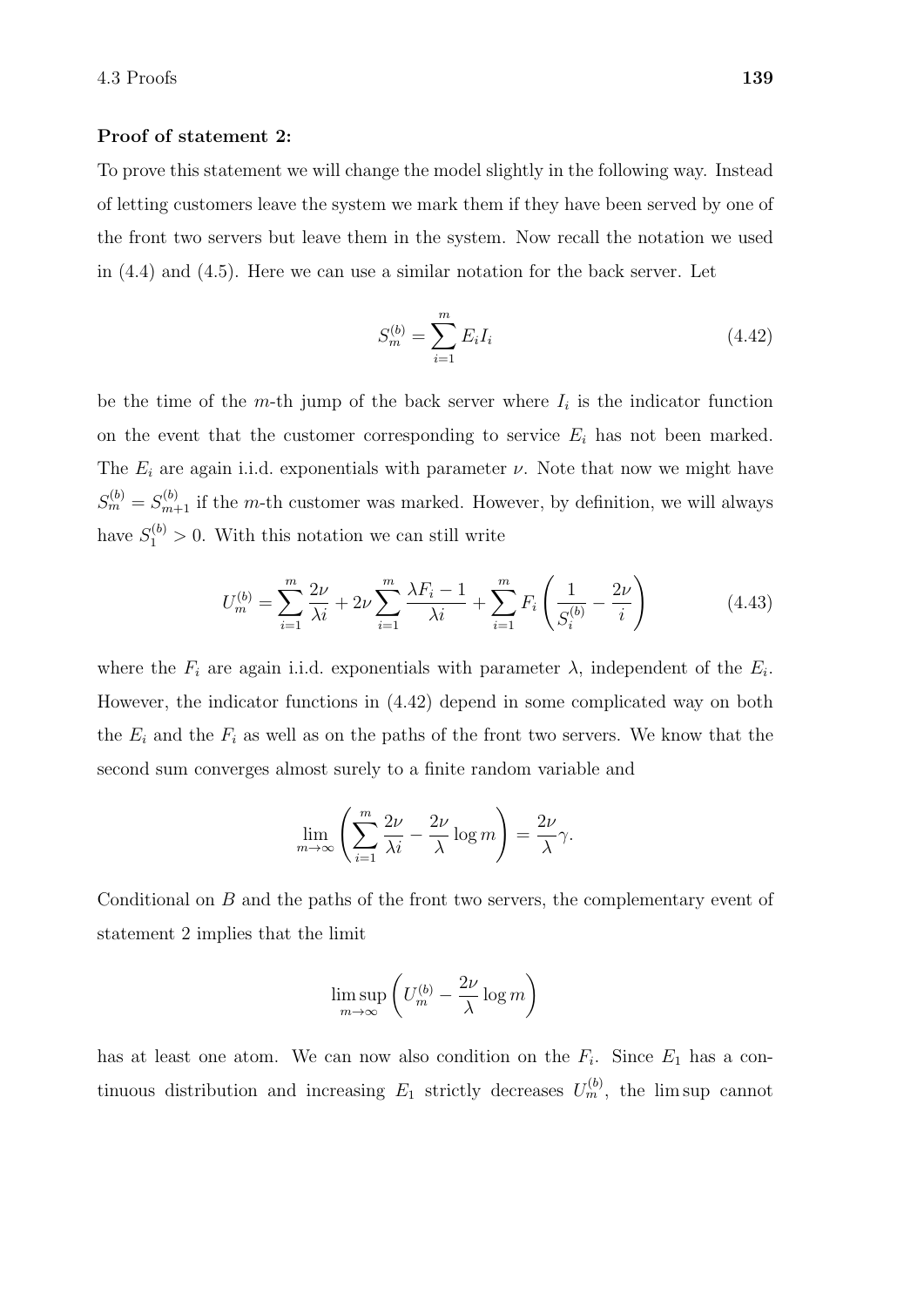have any atoms. This holds despite the dependence of the  $I_i$  on the  $E_i$ : increasing  $E_1$  leads to server 3 having to serve more customers (more of the  $I_i$  will be equal to 1) and this strictly decreases  $U_m^{(b)}$  and therefore the lim sup. This shows that  $\liminf_{t\to\infty}\left(X_t^{(m)}-X_t^{(b)}\right)$  $t_t^{(b)}$  does not have any atoms and proves statement 2.

## Proof of statement 3:

Assume now

$$
\liminf_{t \to \infty} \left( X_t^{(m)} - X_t^{(b)} \right) < \frac{2\nu}{\lambda} \log 2 \qquad \text{a.s.}
$$

This implies that for some  $\varepsilon > 0$ , almost surely,

$$
X_t^{(m)} - X_t^{(b)} \le \frac{2\nu}{\lambda} \log 2 - \varepsilon
$$

for arbitrarily large  $t$ . With

$$
Y_{\infty} + \frac{2\nu}{\lambda} \log t + \frac{\varepsilon}{2} \ge X_t^{(m)} \ge Y_{\infty} + \frac{2\nu}{\lambda} \log t - \frac{\varepsilon}{2}
$$
 (4.44)

for all large t and

$$
T_x^{(m)} \ge \left(Z_{\infty} - \frac{\varepsilon}{2}\right) e^{\frac{\lambda}{2\nu}x}
$$

for all large  $x$  we get

$$
X_t^{(b)} \ge Y_{\infty} + \frac{2\nu}{\lambda} \log \frac{t}{2} + \frac{\varepsilon}{2}
$$

and

$$
T_{X_t^{(b)}}^{(m)} \ge \left(1 - \frac{\varepsilon}{2Z_{\infty}}\right) \frac{t}{2} e^{\frac{\lambda \varepsilon}{4\nu}}
$$

for arbitrarily large  $t$ . Now fix any  $t$  such that the inequalities above all hold. We want to get an upper bound on the time that it takes the back server to get from  $X_t^{(b)}$ t to site  $X_t^{(b)}$  + a for some constant a that we will choose later. Note that we have

$$
t - T_{X_t^{(b)}}^{(m)} \le t - \left(1 - \frac{\varepsilon}{2Z_{\infty}}\right) \frac{t}{2} e^{\frac{\lambda \varepsilon}{4\nu}}
$$

$$
= t \left(1 - \left(1 - \frac{\varepsilon}{2Z_{\infty}}\right) \frac{1}{2} e^{\frac{\lambda \varepsilon}{4\nu}}\right)
$$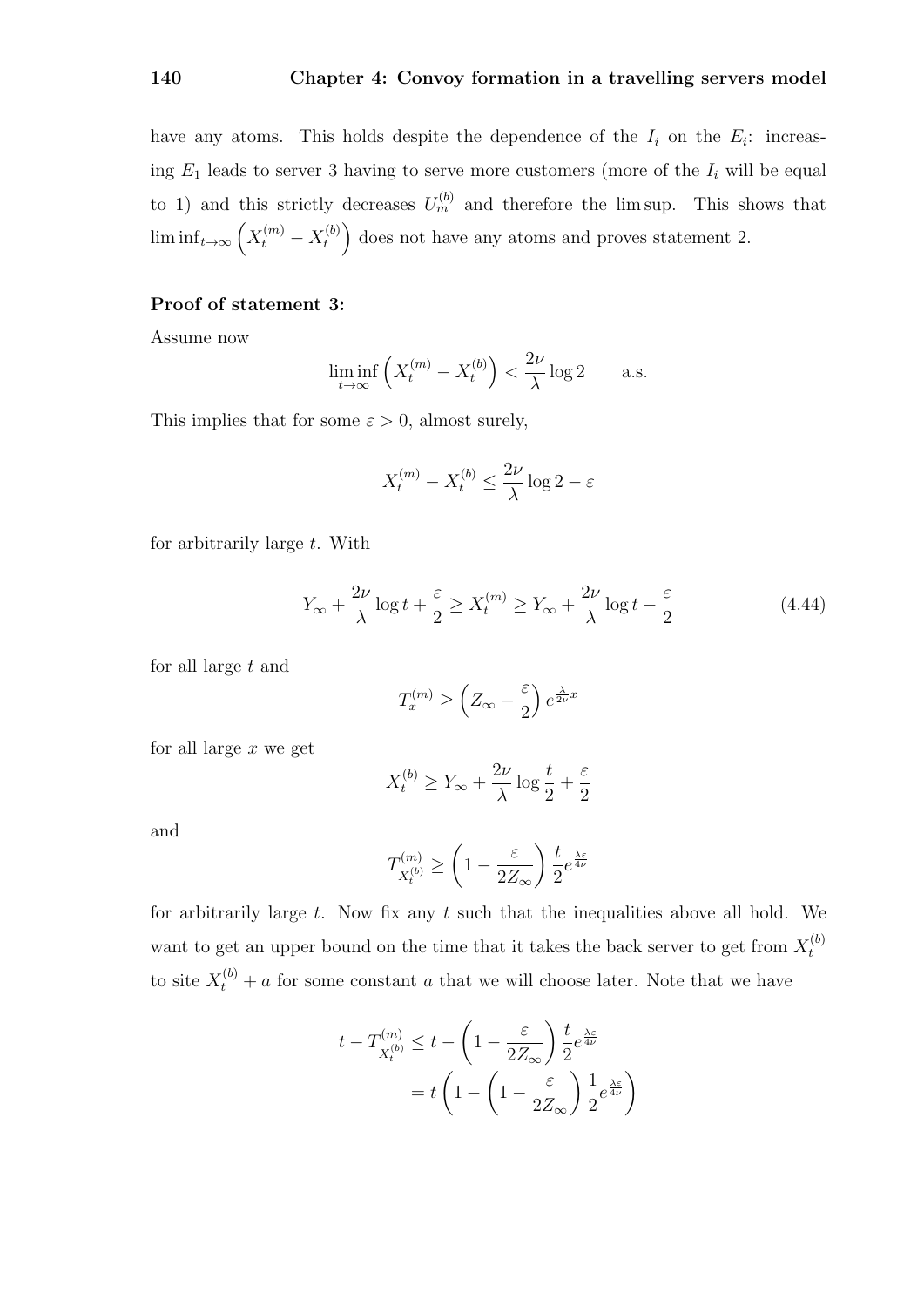with

$$
\beta = 1 - \left(1 - \frac{\varepsilon}{2Z_{\infty}}\right) \frac{1}{2} e^{\frac{\lambda \varepsilon}{4\nu}} < \frac{1}{2}.
$$

 $=\beta t$ 

Therefore, the number of customers in the interval  $\left[ X_t^{(b)} \right]$  $t_t^{(b)}, X_t^{(b)} + a$  at time t is bounded from above by a Poisson random variable with parameter  $\lambda \beta t a$ . We bound the time it takes the back server to get to  $X_t^{(b)}$  + a in the following way: let V be the time it takes the server to serve all the customers that are in the interval  $\left[ X_t^{(b)} \right]$  $t^{(b)}$ ,  $X_t^{(b)}$  + a] at time  $t$  plus all the customers that arrive in the interval while the server is busy. Since the expectation of a busy period with service rate  $\nu$  and arrival rate  $\lambda a$  is  $\frac{1}{\nu - \lambda a}$  we get

$$
\mathbb{E}\left[V\right] = \lambda \beta t a \frac{1}{\nu - \lambda a}
$$

and for any  $\delta > 0$  we have

$$
\mathbb{P}\left[V \le (1+\delta) \mathbb{E}\left[V\right]\right] > \frac{\delta}{1+\delta}.
$$

This means that with probability of at least  $\frac{\delta}{1+\delta}$  the back server will be to the right of  $X_t^{(b)} + a$  at time  $t + \lambda \beta t a \frac{1+\delta}{\nu - \lambda a}$ . For the middle server we use inequality (4.44) to get

$$
X_{t+\lambda\beta t a \frac{1+\delta}{\nu-\lambda a}}^{(m)} - X_t^{(m)} \le Y_{\infty} + \frac{2\nu}{\lambda} \log\left(t + \lambda\beta t a \frac{1+\delta}{\nu-\lambda a}\right) + \frac{\varepsilon}{2} - Y_{\infty} - \frac{2\nu}{\lambda} \log t + \frac{\varepsilon}{2}
$$
  
=  $\frac{2\nu}{\lambda} \log\left(1 + \lambda\beta a \frac{1+\delta}{\nu-\lambda a}\right) + \varepsilon$   
 $\le \frac{2\nu}{\lambda} \lambda\beta a \frac{1+\delta}{\nu-\lambda a} + \varepsilon$   
=  $2\beta(1+\delta) \frac{1}{1-\frac{\lambda a}{\nu}} a + \varepsilon$ .

Because  $\delta, \varepsilon$  and a can be chosen arbitrarily small and  $\beta < \frac{1}{2}$  we can get

$$
2\beta \left(1+\delta\right) \frac{1}{1-\frac{\lambda a}{\nu}}a+\varepsilon \le a-\tau
$$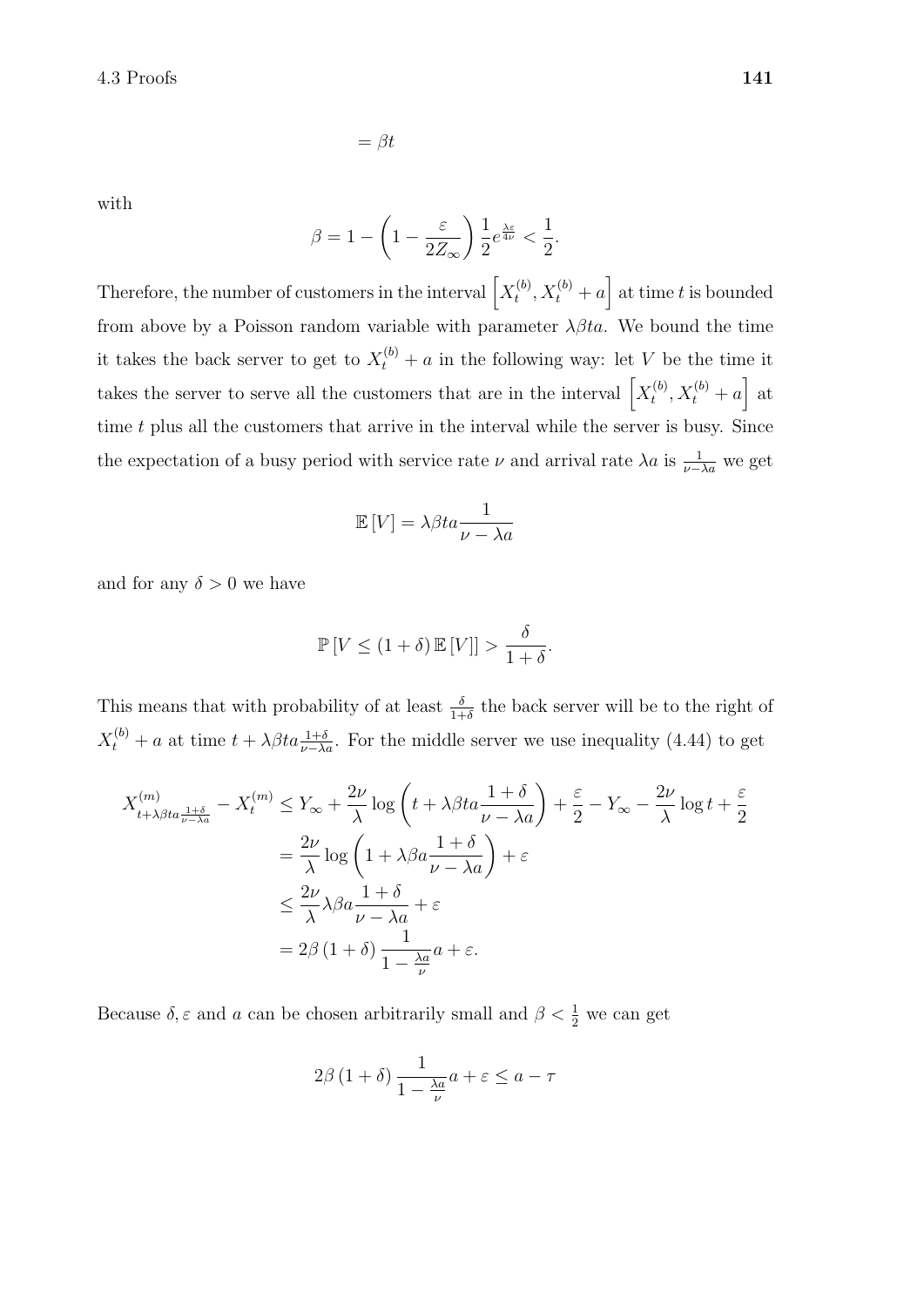for some  $\tau > 0$ . This implies that with positive probability we have

$$
X^{(m)}_{t+\lambda\beta ta\frac{1+\delta}{\nu-\lambda a}} - X^{(b)}_{t+\lambda\beta ta\frac{1+\delta}{\nu-\lambda a}} \leq \frac{2\nu}{\lambda} \log 2 - \varepsilon - \tau.
$$

Since the probability is bounded from below by a constant  $\left(\frac{\delta}{1+\delta}\right)$  independent of t, we get that, almost surely,

$$
X_t^{(m)} - X_t^{(b)} \le \frac{2\nu}{\lambda} \log 2 - \varepsilon - \tau
$$

for arbitrarily large  $t$ . We can now iterate this argument to see that eventually

$$
X_t^{(m)} - X_t^{(b)} < 0
$$

i.e. the back server overtakes the middle server almost surely. But since we had conditioned on  $A<sup>c</sup>$  this leads to a contradiction.  $\Box$ 

It remains to show that if  $\limsup_{t\to\infty} \frac{X_t^{(b)}}{\log t} = \frac{\nu}{\lambda}$  we actually have convergence of  $X_t^{(b)} - \frac{\nu}{\lambda}$  $\frac{\nu}{\lambda} \log t$ .

**Proposition 4.23.** On  $A^c$  we have that

$$
X_t^{(b)} - \frac{\nu}{\lambda} \log t
$$

converges almost surely to a finite random variable.

Proof. Because the asymptotic speed of the third server cannot be less than the asymptotic speed of the server in the model with  $n = 1$  we have

$$
\liminf_{t \to \infty} \frac{X_t^{(b)}}{\log t} \ge \frac{\nu}{\lambda} \qquad \text{a.s.} \tag{4.45}
$$

Propositions 4.21, 4.22 and (4.45) imply

$$
\lim_{t \to \infty} \frac{X_t^{(b)}}{\log t} = \frac{\nu}{\lambda} \quad \text{a.s.}
$$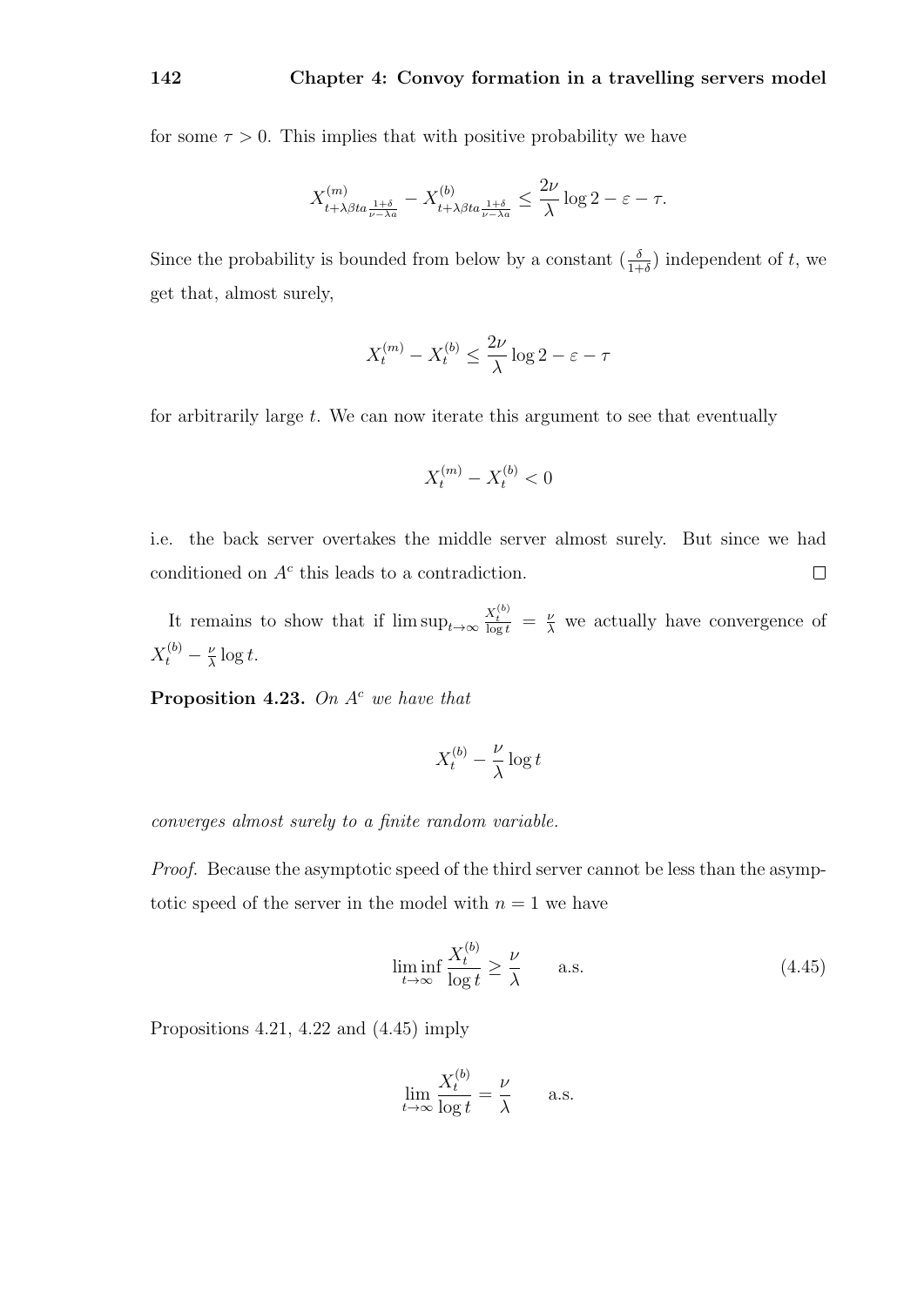## $4.3$  Proofs  $143$

Therefore, almost surely,

$$
X_t^{(b)} \le \left(\frac{\nu}{\lambda} + \varepsilon\right) \log t
$$

for all large enough  $t$  and, almost surely,

$$
T_{X_t^{(b)}}^{(m)} \le (Z_\infty + \varepsilon) e^{\frac{\lambda}{2\nu} \left(\frac{\nu}{\lambda} + \varepsilon\right) \log t} = (Z_\infty + \varepsilon) t^{\frac{1}{2} + \tau}
$$

for all large enough t and with  $\tau = \frac{\lambda \varepsilon}{2\nu}$  $\frac{\lambda \varepsilon}{2\nu}$ . We now use the slightly changed model that we introduced in the proof of statement 2 again, see (4.42) and the discussion before it. Write

$$
U_m^{(b)} = \sum_{i=1}^m \frac{\nu}{\lambda i} + \nu \sum_{i=1}^m \frac{\lambda F_i - 1}{\lambda i} + \sum_{i=1}^m F_i \left( \frac{1}{S_i^{(b)}} - \frac{\nu}{i} \right).
$$

The convergence of the first two sums follows again from the same arguments as the ones used in the proofs of Theorems 4.2 and 4.4. For the third sum we observe that it follows from (4.3.3) that

$$
m - \sum_{i=1}^{m} I_i \le O\left(m^{\frac{1}{2} + \tau}\right)
$$

almost surely and this implies

$$
\frac{m}{\nu} - O\left(m^{\frac{1}{2}+\tau}\right) \le S_m \le \frac{m}{\nu} + O\left(m^{\frac{1}{2}+\tau}\right)
$$

almost surely. Now we can proceed in the same way as in the proof of Theorem 4.2 to see that the last sum in (4.43) converges almost surely to a finite random variable.  $\Box$ 

Propositions 4.21, 4.22 and 4.23 together complete the proof of the second part of  $\Box$ Theorem 4.8.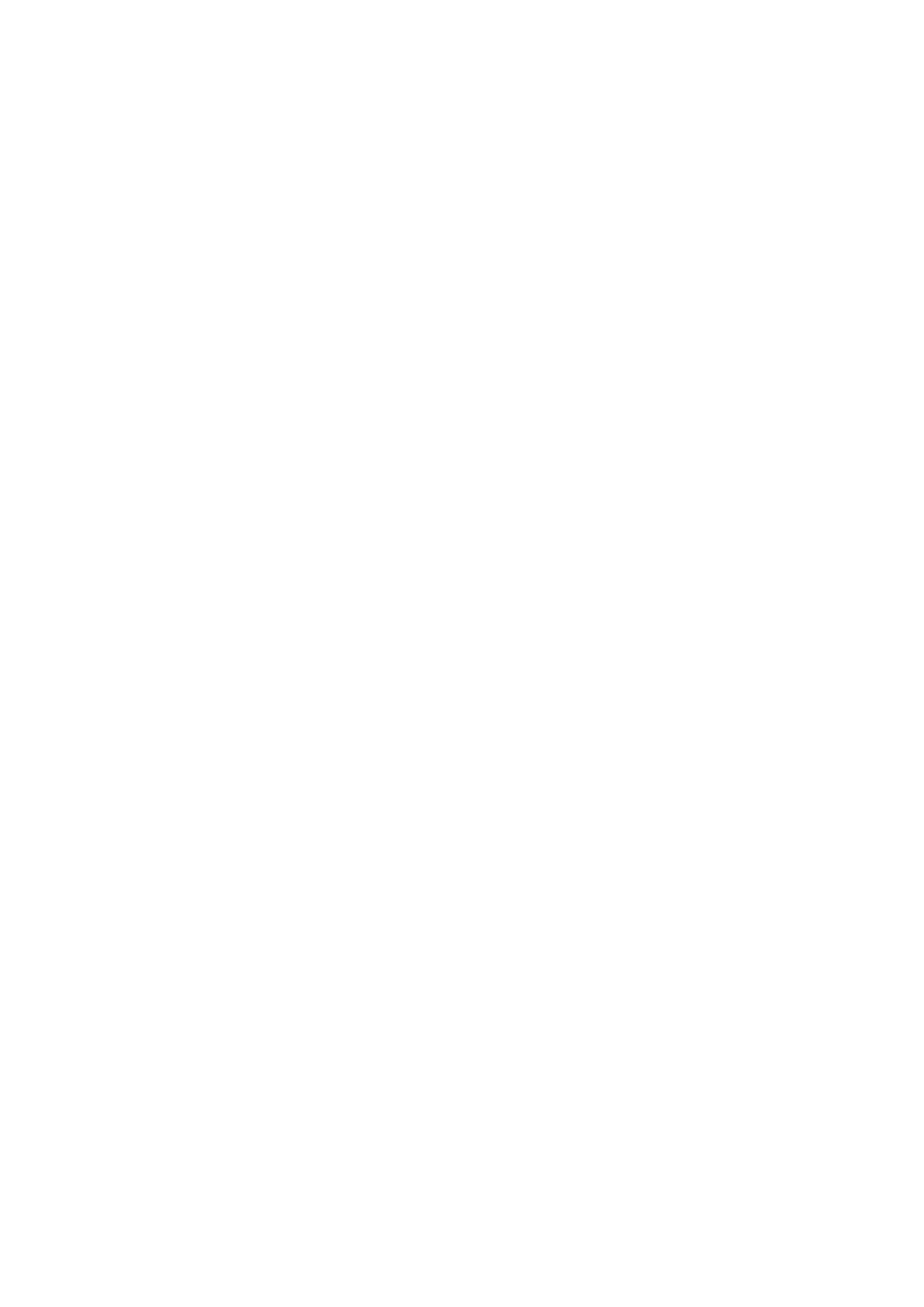# **Bibliography**

- [1] G. Amir, O. Angel, and B. Valko. The TASEP speed process. ArXiv e-prints, arXiv:0811.3706 [math.PR], November 2008.
- [2] François Baccelli and Pierre Brémaud. Elements of queueing theory, volume 26 of Applications of Mathematics (New York). Springer-Verlag, Berlin, second edition, 2003.
- [3] Daniel Bernoulli. Danielis Bernoulli Joh. Fil. Hydrodynamica, sive, De viribus et motibus fluidorum commentarii [microform] / opus academicum ab auctore, dum Petropoli ageret, congestum. Sumptibus Johannis Reinholdi Dulseckeri, typis Joh. Henr. Deckeri, Typographi Basiliensis, Argentorati, 1738.
- [4] N. H. Bingham, C. M. Goldie, and J. L. Teugels. Regular variation, volume 27 of Encyclopedia of Mathematics and its Applications. Cambridge University Press, Cambridge, 1989.
- [5] G. Biroli, J.-P. Bouchaud, and M. Potters. On the top eigenvalue of heavy-tailed random matrices. Europhys. Lett. EPL, 78(1):Art. 10001, 5, 2007.
- [6] Giulio Biroli, Jean-Philippe Bouchaud, and Marc Potters. Extreme value problems in random matrix theory and other disordered systems. J. Stat. Mech. Theory Exp., (7):P07019, 15 pp. (electronic), 2007.
- [7] R. A. Blythe and M. R. Evans. Nonequilibrium steady states of matrix-product form: a solver's guide. J. Phys. A, 40(46):R333–R441, 2007.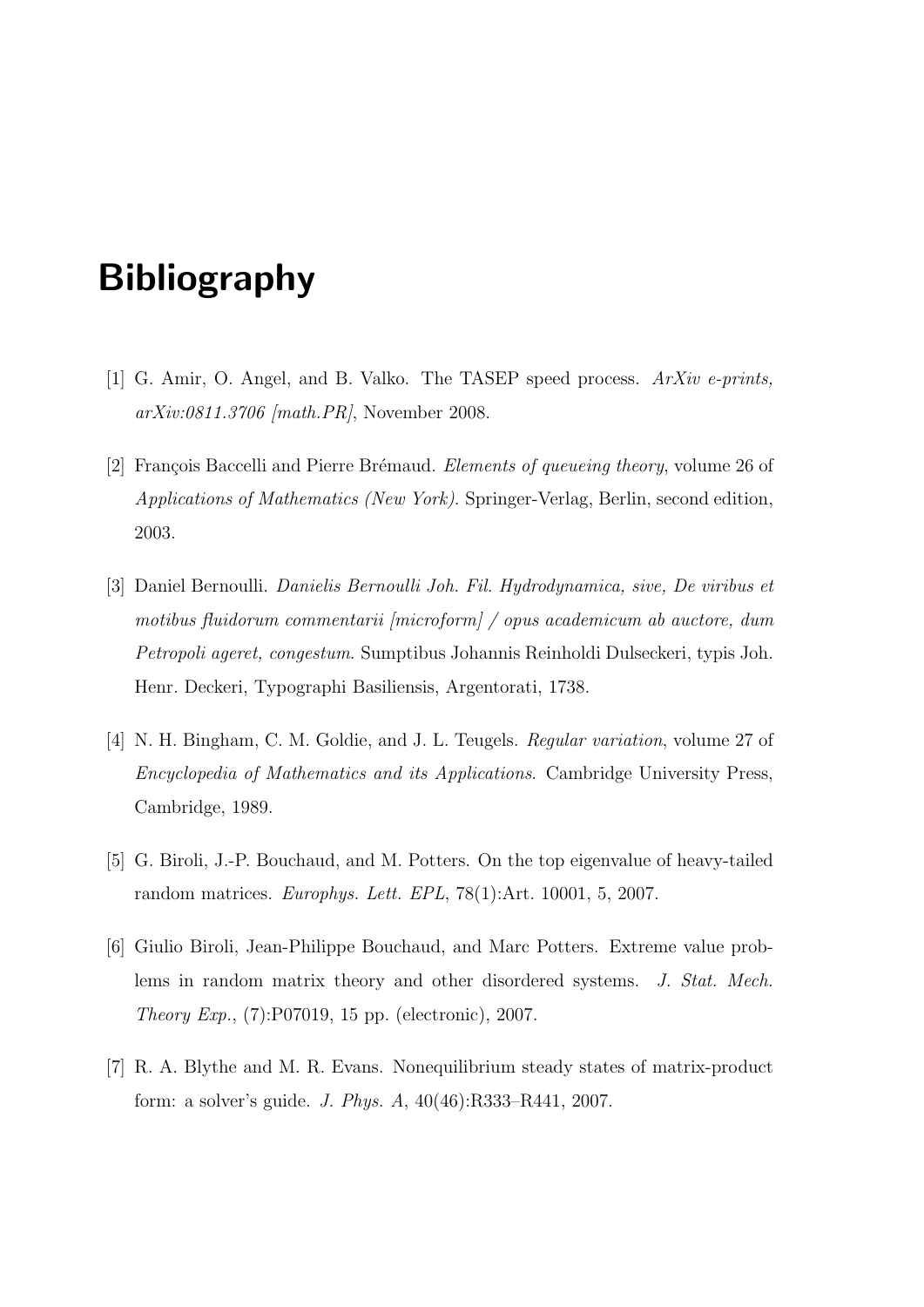- [8] S. Boucheron and W. Fernandez de la Vega. On the independence number of random interval graphs. Combin. Probab. Comput., 10(5):385–396, 2001.
- [9] Paul J. Burke. The output of a queuing system. Operations Res., 4:699–704, 1956.
- [10] Debashish Chowdhury, Ludger Santen, and Andreas Schadschneider. Statistical physics of vehicular traffic and some related systems. Phys. Rep., 329(4-6):199– 329, 2000.
- [11] E. G. Coffman, Jr. and E. N. Gilbert. Polling and greedy servers on a line. Queueing Systems Theory Appl., 2(2):115–145, 1987.
- [12] Joel E. Cohen, Frédéric Briand, and Charles M. Newman. Community food webs, volume 20 of Biomathematics. Springer-Verlag, Berlin, 1990.
- [13] Herbert Aron David. Order statistics. John Wiley & Sons Inc., New York, second edition, 1981.
- [14] D. Denisov, S. Foss, and T. Konstantopoulos. Limit theorems for a random directed slab graph.  $ArXiv$  e-prints, arXiv:1005.4806 [math.PR], May 2010.
- [15] P. A. Ferrari and C. Kipnis. Second class particles in the rarefaction fan. Ann. Inst. H. Poincaré Probab. Statist., 31(1):143–154, 1995.
- [16] Pablo A. Ferrari, Patrícia Goncalves, and James B. Martin. Collision probabilities in the rarefaction fan of asymmetric exclusion processes,. Ann. Inst. Henri Poincaré Probab. Stat., 45(4):1048–1064, 2009.
- [17] Pablo A. Ferrari and James B. Martin. Multi-class processes, dual points and  $M/M/1$  queues. Markov Process. Related Fields, 12(2):175–201, 2006.
- [18] Pablo A. Ferrari and James B. Martin. Stationary distributions of multi-type totally asymmetric exclusion processes. Ann. Probab., 35(3):807–832, 2007.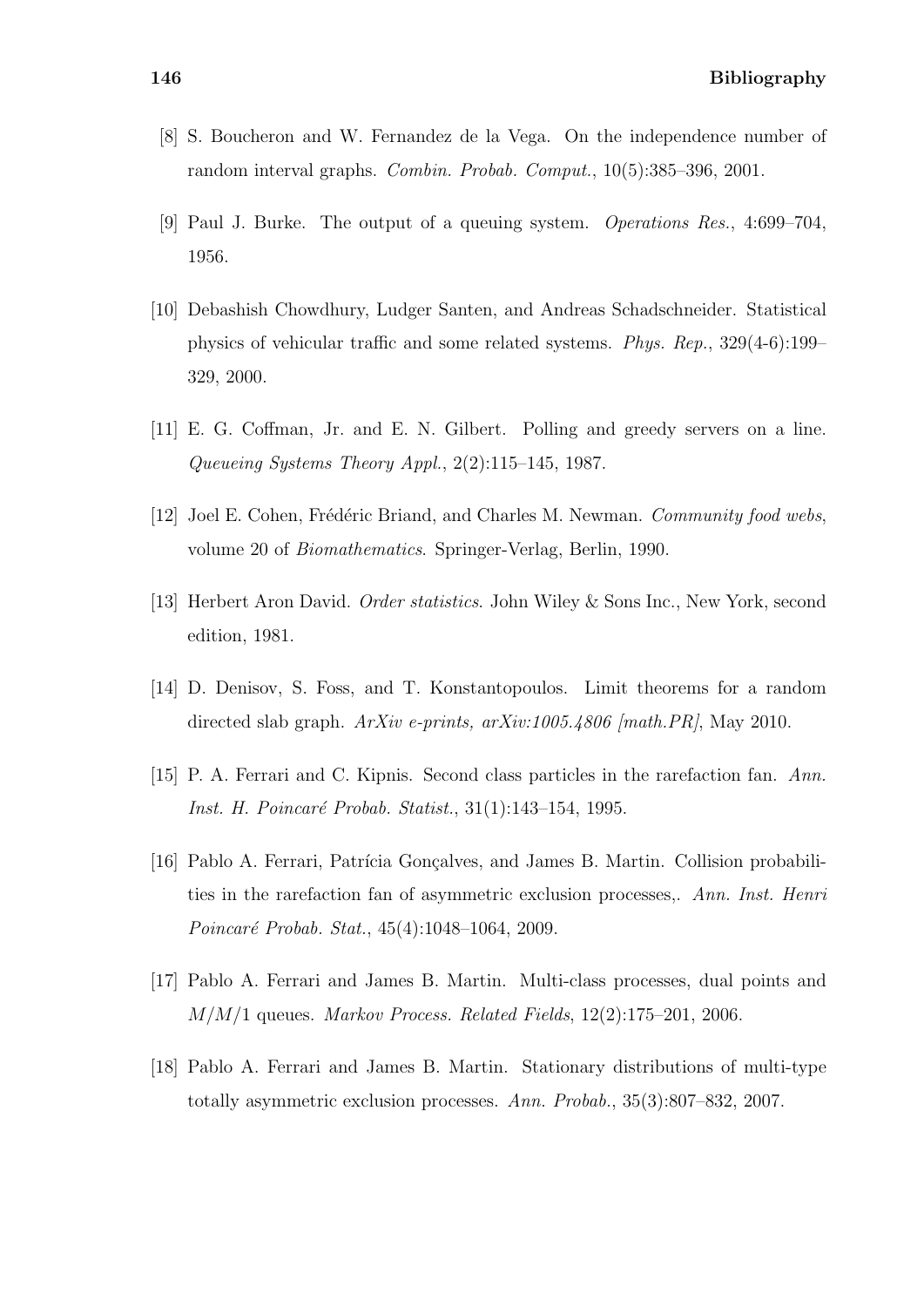### Bibliography 147

- [19] Pablo A. Ferrari and Leandro P. R. Pimentel. Competition interfaces and second class particles. Ann. Probab., 33(4):1235–1254, 2005.
- [20] S. Foss and T. Konstantopoulos. Extended renovation theory and limit theorems for stochastic ordered graphs. Markov Process. Related Fields, 9(3):413–468, 2003.
- [21] S. Foss, J. Martin, and P. Schmidt. Long-range last-passage percolation on the line. ArXiv e-prints, arXiv:1104.2420 [math.PR], April 2011.
- [22] Serguei Foss and Günter Last. Stability of polling systems with exhaustive service policies and state-dependent routing. Ann. Appl. Probab., 6(1):116–137, 1996.
- [23] Serguei Foss and Günter Last. On the stability of greedy polling systems with general service policies. Probab. Engrg. Inform. Sci., 12(1):49–68, 1998.
- [24] E. Gelenbe, R. Nelson, T. Philips, and A. Tantawi. An approximation of the processing time for a random graph model of parallel computation. In Proceedings of 1986 ACM Fall joint computer conference, ACM '86, pages 691–697, Los Alamitos, CA, USA, 1986. IEEE Computer Society Press.
- [25] John W. Hagood. The Lebesgue differentiation theorem via nonoverlapping interval covers. Real Anal. Exchange, 29(2):953–956, 2003/04.
- [26] Ben Hambly and James B. Martin. Heavy tails in last-passage percolation. Probab. Theory Related Fields, 137(1-2):227–275, 2007.
- [27] Arie Harel and Alan Stulman. Polling, greedy and horizon servers on a circle. Operations Research, 43(1):pp. 177–186, 1995.
- [28] T. E. Harris. Additive set-valued Markov processes and graphical methods. Ann. Probability, 6(3):355–378, 1978.
- [29] Dirk Helbing. Traffic and related self-driven many-particle systems. Rev. Mod. Phys., 73(4):1067–1141, Dec 2001.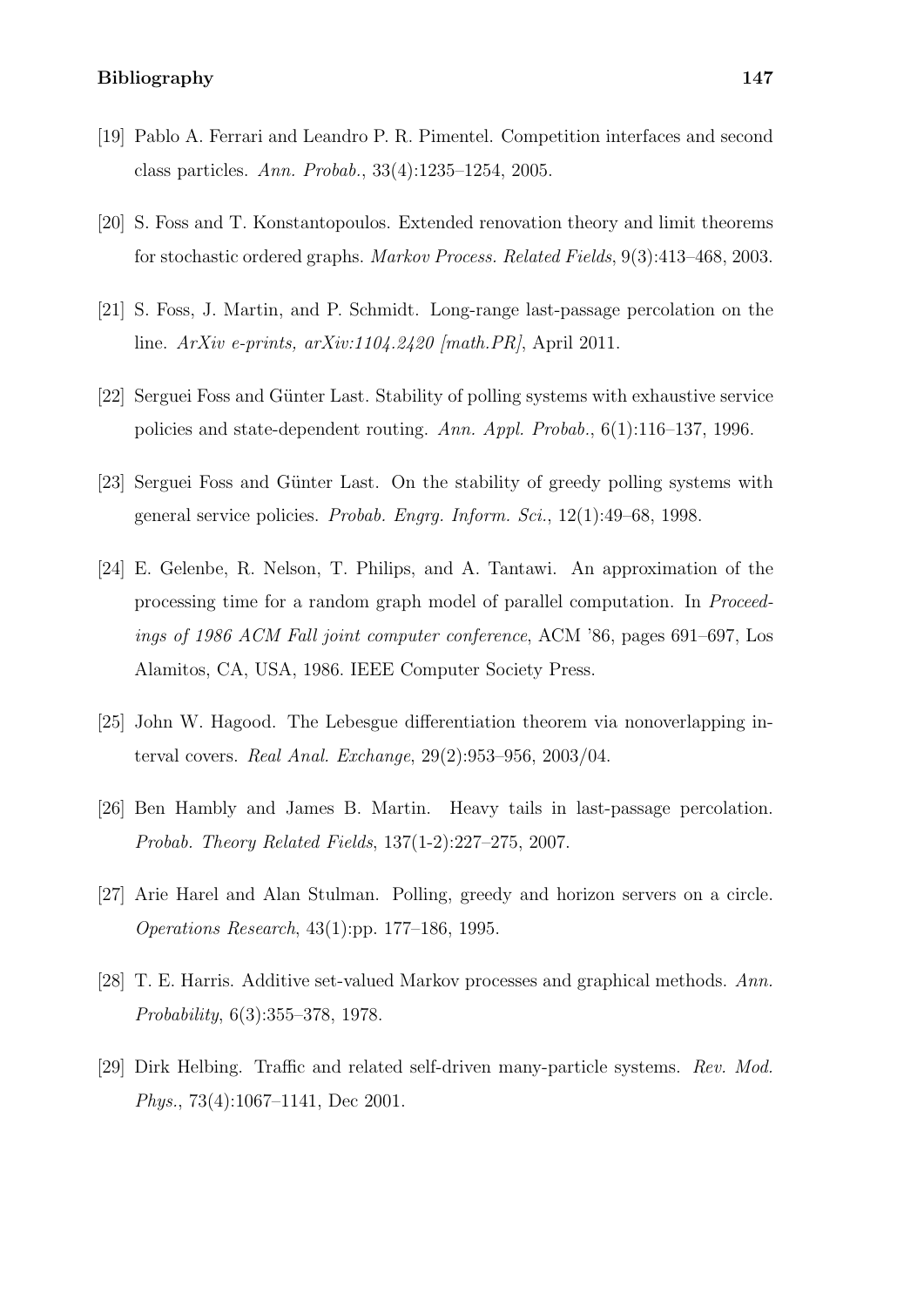- [30] Haye Hinrichsen. Matrix product ground states for exclusion processes with parallel dynamics. J. Phys. A, 29(13):3659–3667, 1996.
- [31] Marco Isopi and Charles M. Newman. Speed of parallel processing for random task graphs. Comm. Pure Appl. Math., 47(3):361–376, 1994.
- [32] Edward G. Coffman Jr. and Edgar N. Gilbert. A continuous polling system with constant service times. IEEE Transactions on Information Theory, 32(4):584– 591, 1986.
- [33] Joyce Justicz, Edward R. Scheinerman, and Peter M. Winkler. Random intervals. Amer. Math. Monthly, 97(10):881–889, 1990.
- [34] Dirk P. Kroese and Volker Schmidt. Single-server queues with spatially distributed arrivals. Queueing Systems, 17:317–345, 1994. 10.1007/BF01158698.
- [35] L. Kultaeva. The server's asymptotics in a poisson rain. *Master dissertation*, Novisibirsk State University, 2001.
- [36] I. A. Kurkova. A sequential clearing process. Fundam. Prikl. Mat., 2(2):619–624, 1996.
- [37] I.A. Kurkova and M.V. Menshikov. Greedy algorithm,  $z<sup>1</sup>$  case. Markov Processes and Related Fields, 3(2):243–259, 1997.
- [38] Thomas M. Liggett. Interacting particle systems, volume 276 of Grundlehren der Mathematischen Wissenschaften [Fundamental Principles of Mathematical Sciences]. Springer-Verlag, New York, 1985.
- [39] Thomas M. Liggett. Stochastic interacting systems: contact, voter and exclusion processes, volume 324 of Grundlehren der Mathematischen Wissenschaften [Fundamental Principles of Mathematical Sciences]. Springer-Verlag, Berlin, 1999.
- [40] J. Martin and P. Schmidt. Multi-type TASEP in discrete time. ArXiv e-prints, arXiv:1002.3539 [math.PR], February 2010.